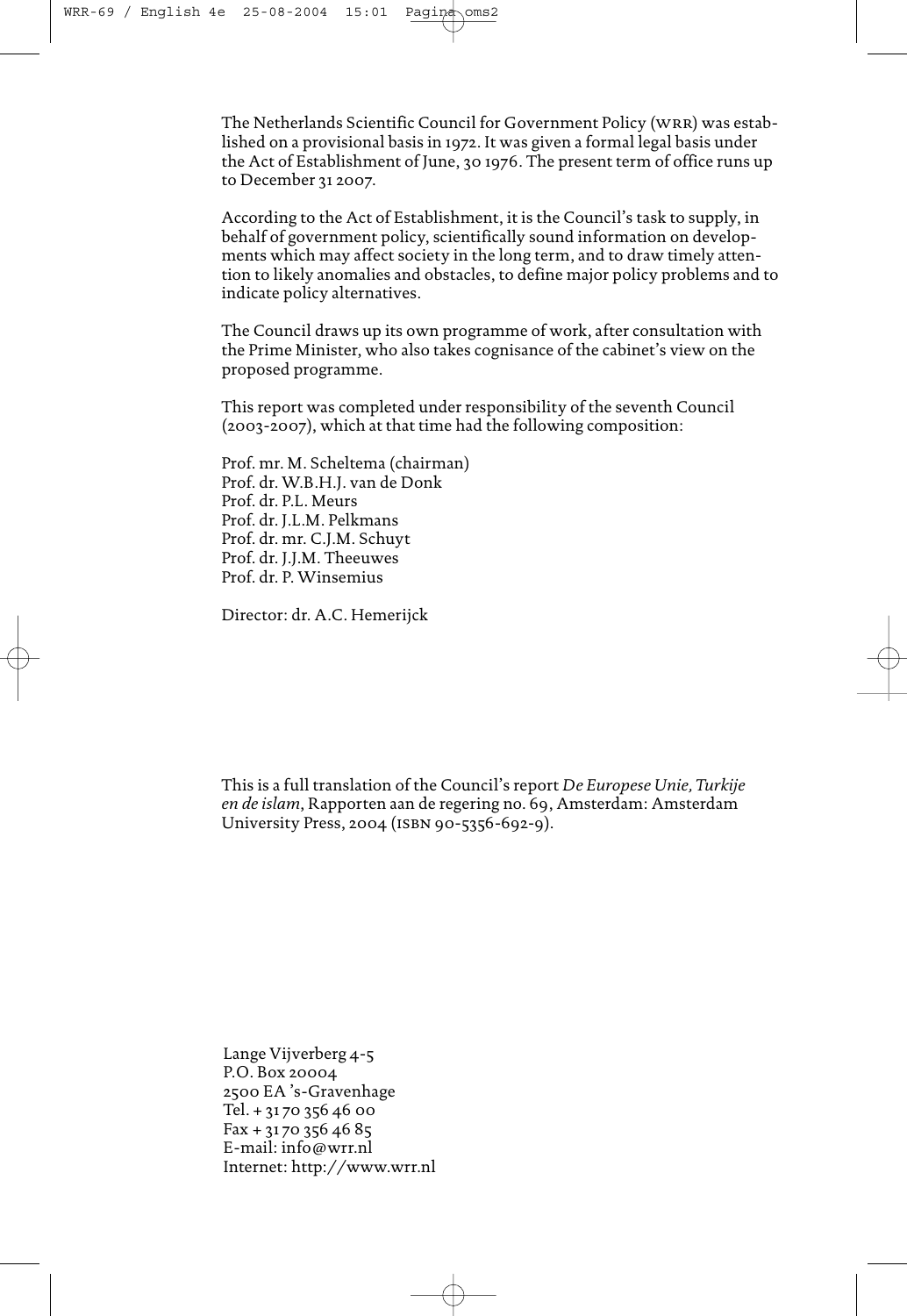

WETENSCHAPPELIJKE RAAD VOOR HET REGERINGSBELEID NETHERLANDS SCIENTIFIC COUNCIL FOR GOVERNMENT POLICY

# *The European Union, Turkey and Islam*

Amsterdam University Press, Amsterdam 2004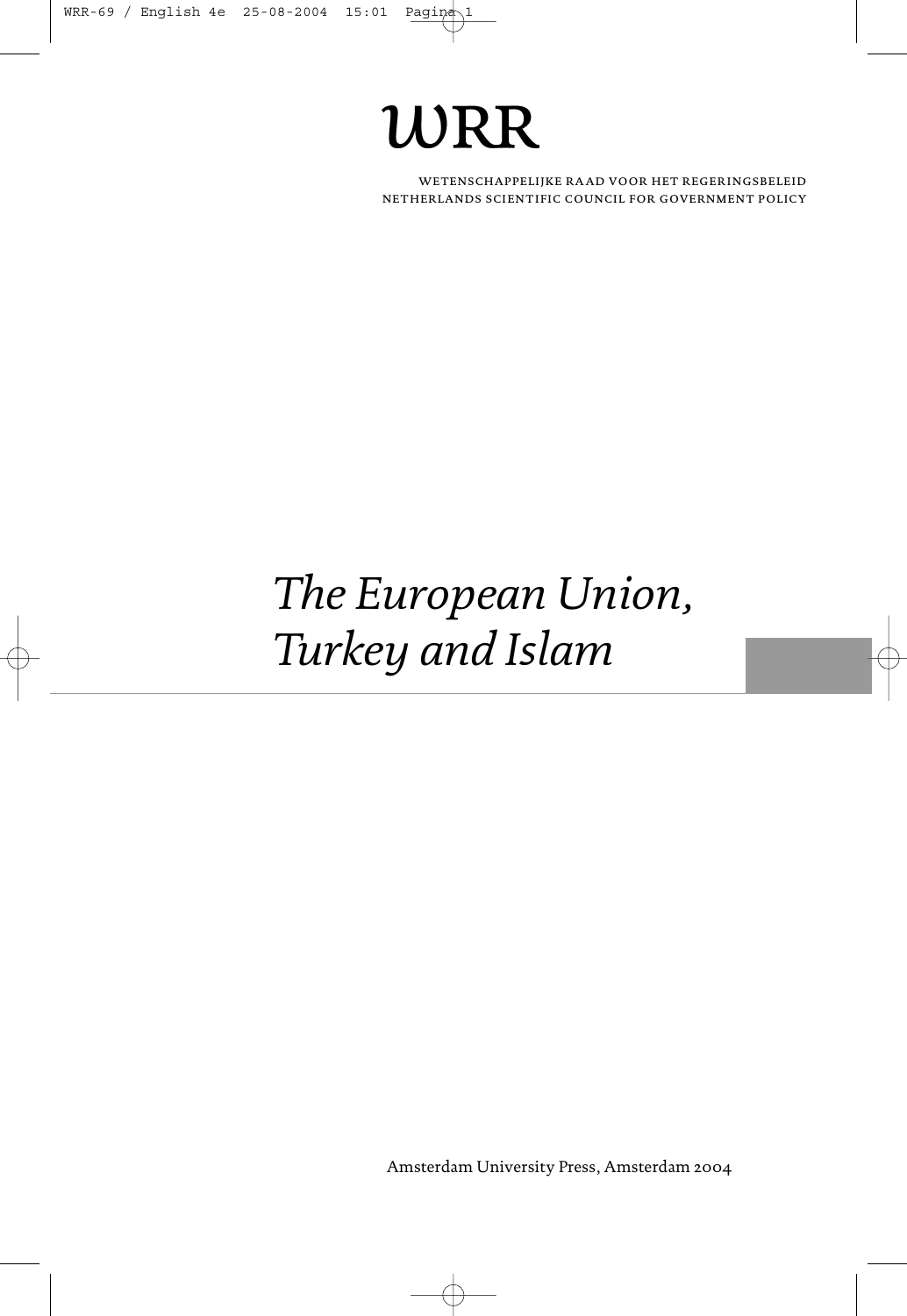$\overline{2}$ 

isbn 90-5356-712-7

Æ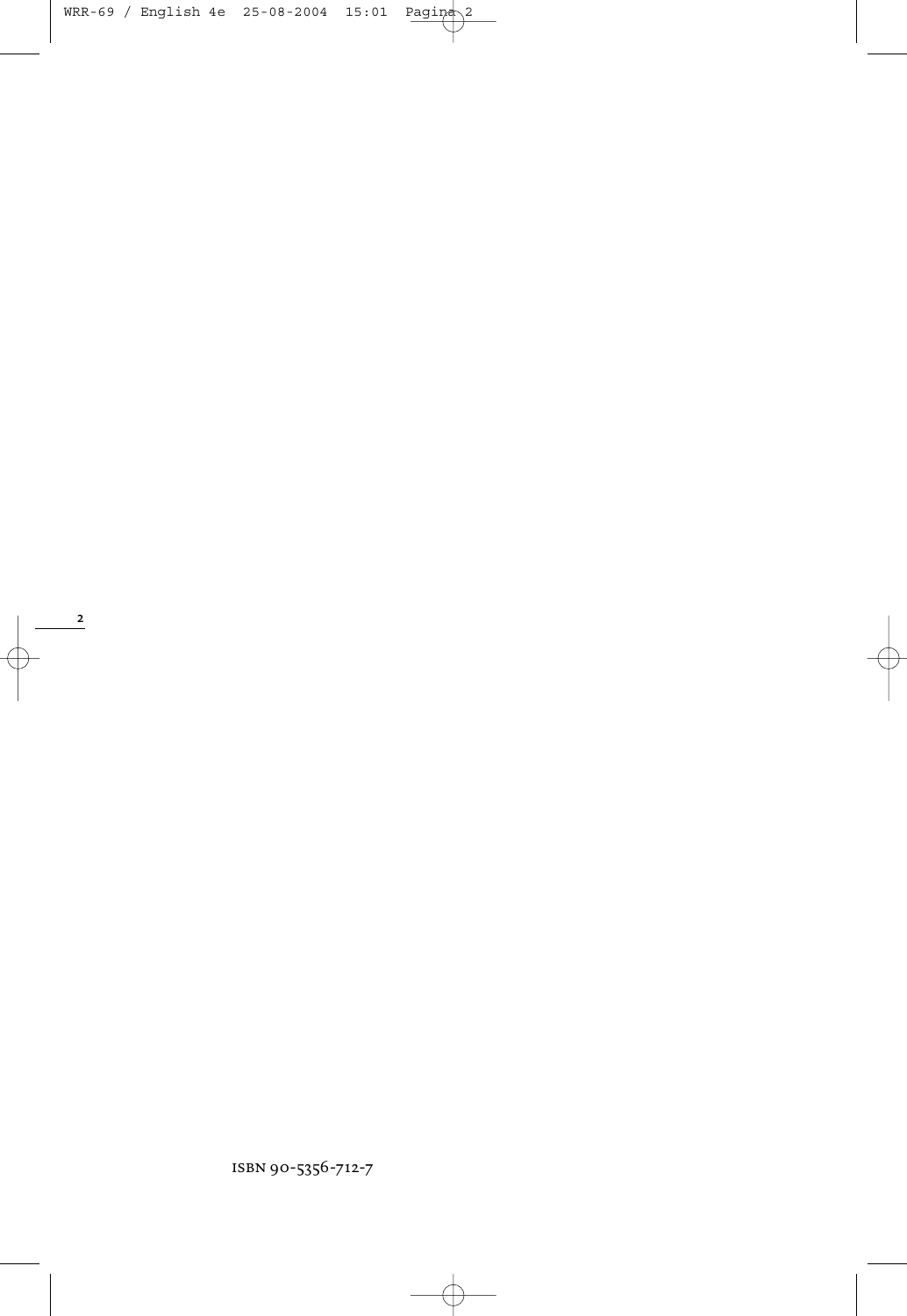$\frac{3}{2}$ 

# **CONTENTS**

### **The European Union, Turkey and Islam**

WRR-69 / English 4e 25-08-2004 15:01 Pagin

| Summary                      |                                                    | 5               |
|------------------------------|----------------------------------------------------|-----------------|
| Preface                      |                                                    | 13              |
| 1                            | Introduction                                       | 15              |
| 1.1                          | Background and motivation                          | 15              |
| 1.2                          | Aims, core question and limitations                | 17              |
| 1.3                          | Research approach and structure of the report      | 18              |
| $\mathbf{2}$                 | The European Union and religion                    | 25              |
| 2.1                          | Introduction                                       | 25              |
| 2.2                          | The values of the Union                            | 25              |
| 2.3                          | Religion in the European member states             | 29              |
|                              | Mutual autonomy and safeguarding freedoms<br>2.3.1 | 29              |
|                              | A European model?<br>2.3.2                         | 30 <sup>°</sup> |
| 2.4                          | Conclusion                                         | 38              |
| 3                            | Turkish Islam and the European Union               | 45              |
| 3.1                          | Introduction                                       | 45              |
| 3.2                          | The secular state: historical foundations          | 45              |
| 3.3                          | Secular state and political Islam                  | 49              |
| 3.4                          | State-Islam and freedom of religion                | 52              |
| 3.5                          | Democracy and political Islam                      | 55              |
| 3.6                          | Constitutional state and political Islam           | 58              |
| 3.7                          | Violence and political Islam                       | 62              |
| 3.8                          | Conclusion                                         | 64              |
| $\overline{\mathbf{4}}$      | Conclusions                                        | 67              |
| Epilogue                     |                                                    | 73              |
| Literature                   |                                                    | 77              |
| Searching for the Fault-Line |                                                    | 83              |

*Survey by E.J. Zürcher and H. van der Linden*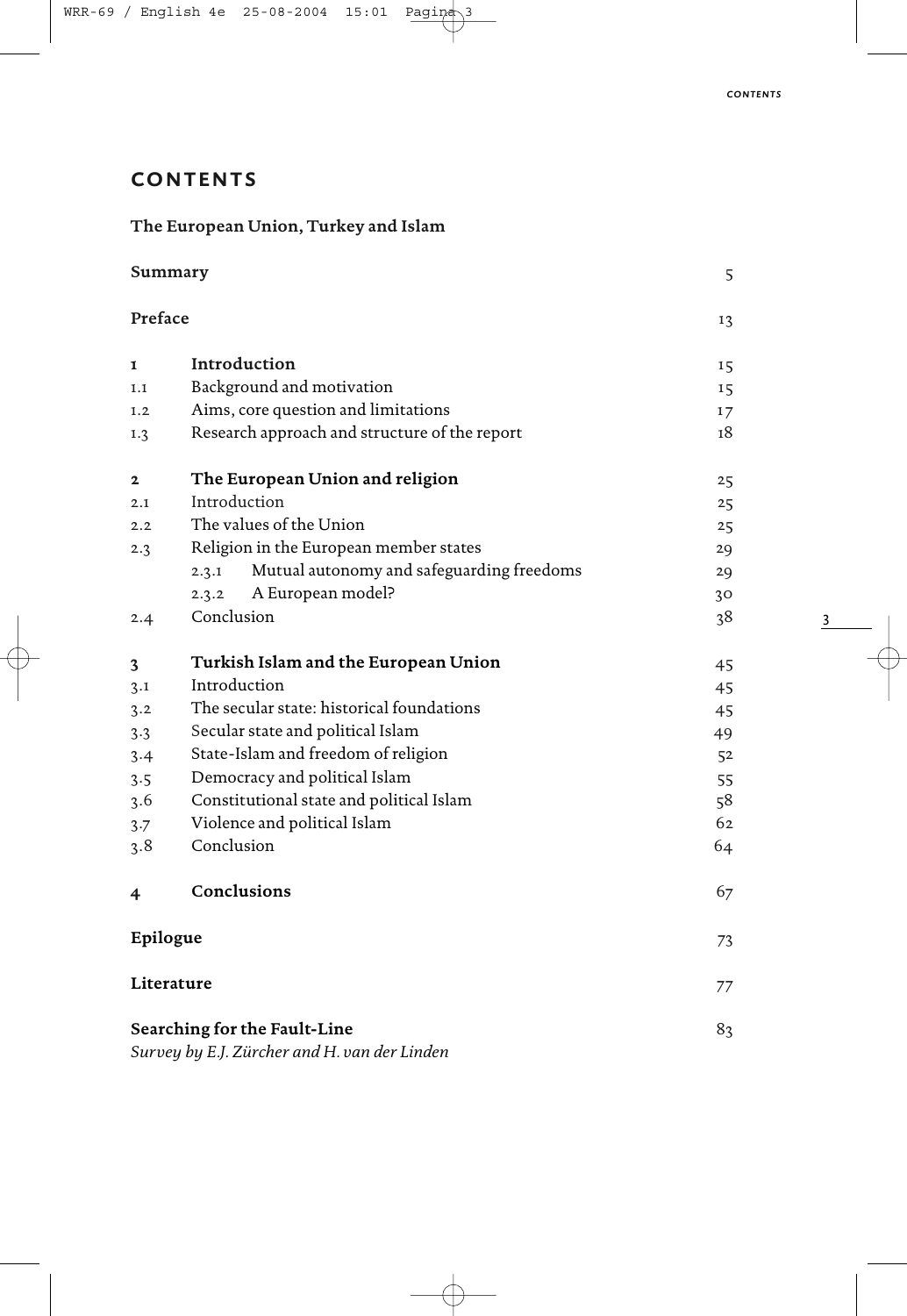€

 $\overline{4}$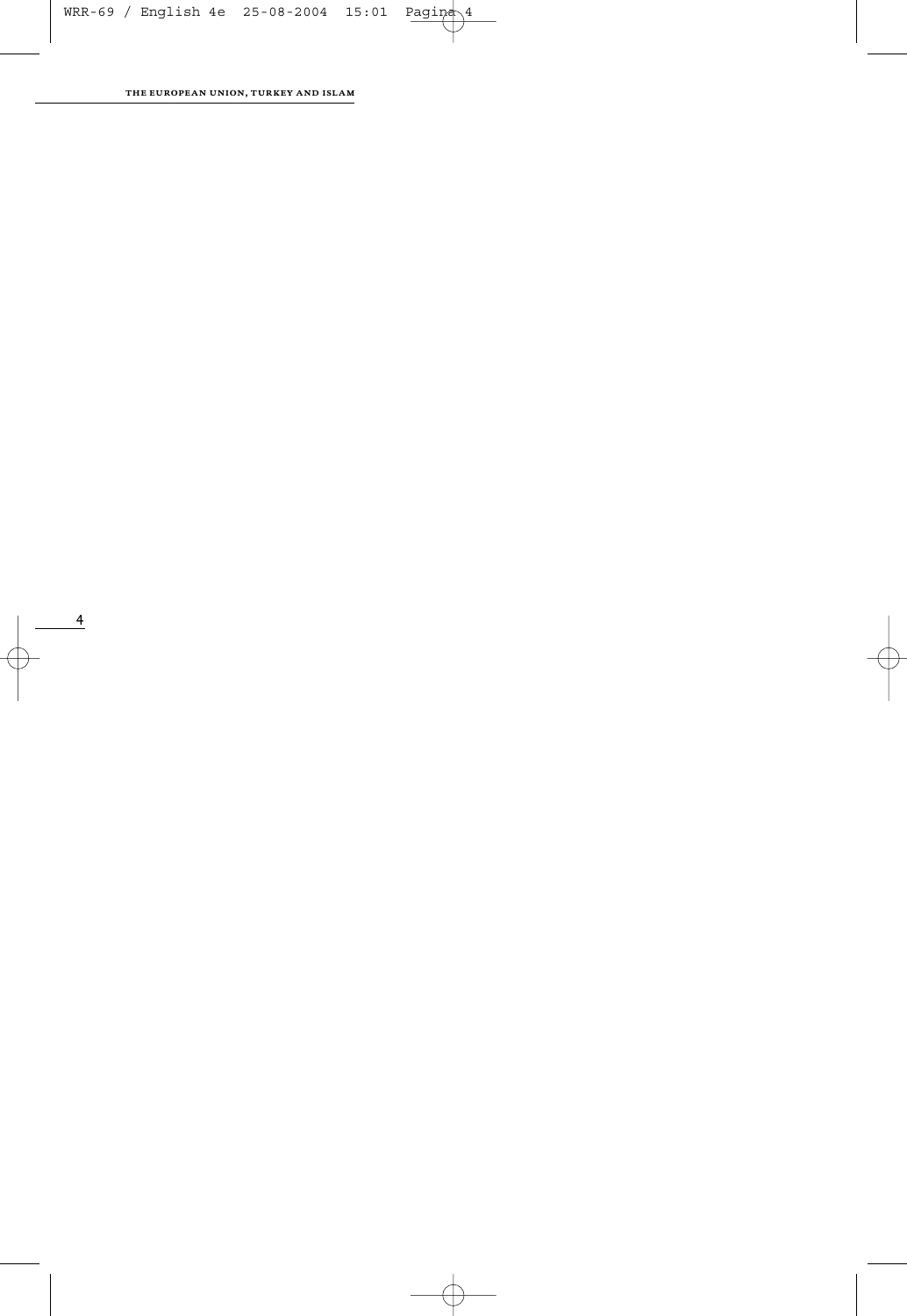### **SUMMARY**

Officially, Islam does not play a role in the decision whether to accept Turkey as a member state of the European Union (eu). Yet many people wonder if a Muslim country such as Turkey would really fit into the European Union. Is Turkish Islam compatible with democracy, human rights and the separation of state and religion? The central question of this report, therefore, is whether the fact that the majority of its population is Muslim forms a hindrance to Turkish accession to the European Union.

This report is a full translation of *De Europese Unie, Turkije en de islam*, that was officially presented to the Dutch government on 21 June 2004 by the Netherlands Scientific Council for Government Policy. The Council is an independent advisory body for the Dutch government which provides sollicited and unsollicited advise on developments which may affect society in the long term (see also: www.wrr.nl).

#### *Reason*

The question examined in this report is highly relevant, given the decision to be taken by the eu under the Dutch Presidency in December 2004. It will then be decided whether candidate member state Turkey has made sufficient progress towards meeting the so-called political Copenhagen criterion that accession negotiations can commence. This criterion stipulates a stable democracy and a constitutional state that guarantees the rule of law, human rights and the rights of minorities.

Religion as such plays no role in this Copenhagen criterion. The fact that the majority of the Turkish population is Muslim, therefore, played no formal role in the decision taken in 1999 to grant Turkey the status of candidate member. However, especially since the terrorist attacks on 11 September 2001, the concerns in member states about Islam and Muslims have increased. This has contributed to growing doubts over the question whether Turkey's Islamic character is compatible with the political achievements of the EU and its member states. Objections to membership, on cultural and religious ground, have been increasingly raised, even in political circles.

### *Objective of the report*

In light of these recent discussions, the Netherlands Scientific Council for Government Policy (henceforth identified by the initials of its Dutch title – the WRR) considers it important to have a separate review of the question whether Turkish Islam is compatible with the values upon which the Union is based. In this way, the wrr hopes to contribute to the formulation of an informed judgement .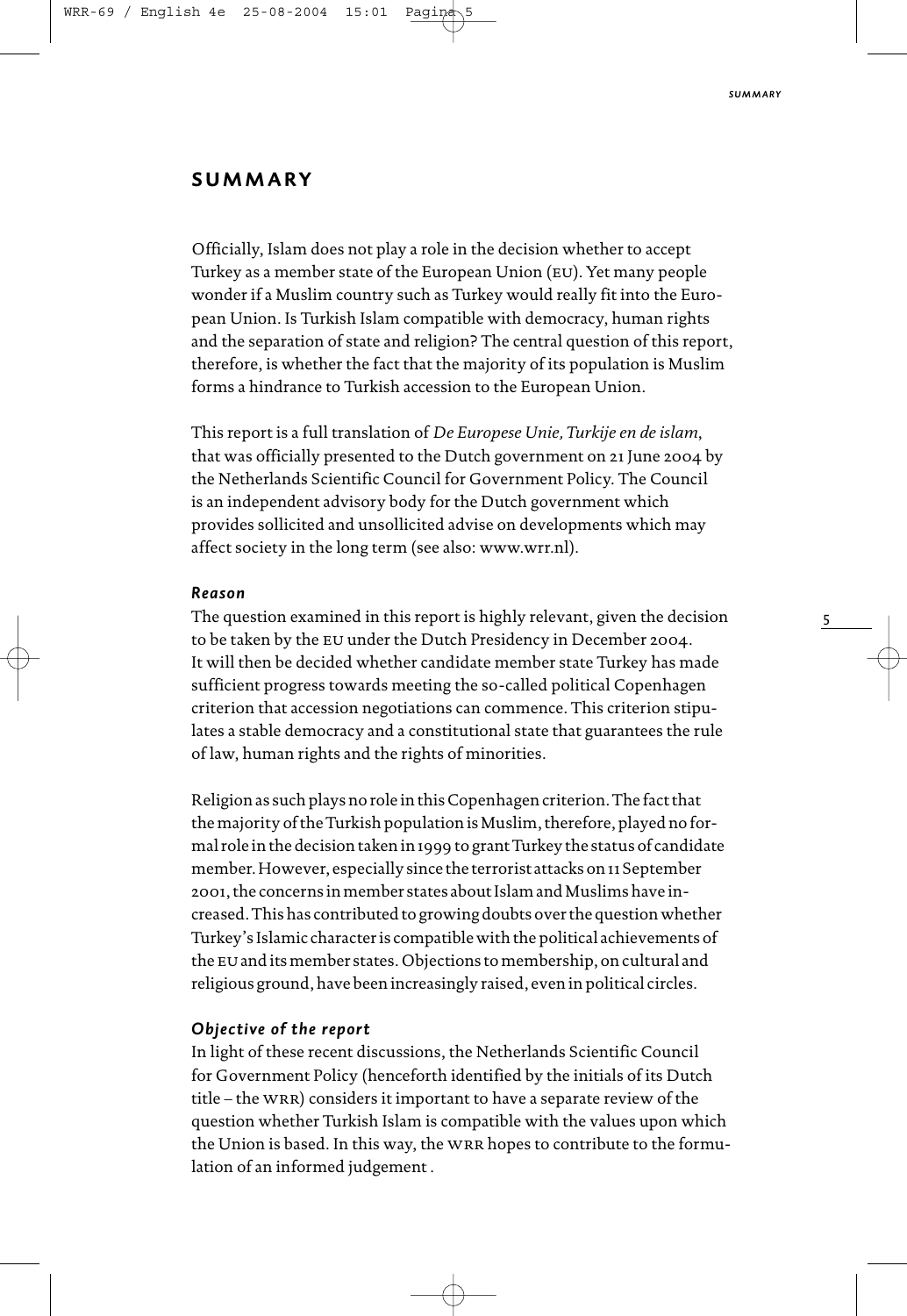6

In this report, the WRR offers the government no advice on the question whether accession negotiations should now be started with Turkey. The decision that will have to be made in December will have to take full account of all aspects of the membership question. This report makes no such comprehensive assessment; it is confined exclusively to the relationship between Turkish Islam and the democratic constitutional state.

Nonetheless, the wrr, at the end of this report, looks at the possible implications of Turkish membership for the deteriorating relations between the Muslim world and the West.

### *Religion in the European Union and its member states*

In answering the question whether Turkish Islam forms a hindrance to eu membership, we should first determine the position of religion in the eu itself. Religion does not form part of the common eu values. The Union has defined itself as a system of values and actions based on the basic principles of freedom and democracy, as well as a recognition of human rights, fundamental liberties and the rule of law. The *freedom* of thought, conscience and religion forms an integral part of these basic rights, as does the respect afforded by the Union to cultural and religious diversity.

Viewed from the perspective of the principles and fundamental rights of the Union, there is no a priori reason to exclude a country on the grounds of its dominant religion. However, the question of the separation of church and state is another matter altogether. Behind the principles and the political and civil rights of the Union lies the assumption that its member states have a constitutional state that recognises and guarantees both the autonomy of church and state, and freedom of religion and conscience. The principle of autonomy implies that religious communities and the state each have separate areas of competence. Freedom of religion and conscience means that religious believers (including members of minority churches), atheists and apostates face no restrictions in the exercise of their rights. It is precisely in this area that people harbour doubts about Islam.

Looking at the autonomy of church and state, the situation among EU member states is extremely diverse. Even though all member states are formally secular and recognise freedom of religion, they do not always remain neutral towards religions or religious denominations. For example, some states have a state church and others do not. Even where there is no state church, one denomination may in practice be privileged above others. On the other hand, recognising a state church does not necessarily exclude equal treatment of other churches. Each member state has its own, often tense, history in the relationship between church, state, politics and society, which has resulted in specific arrangements. Thus, on the question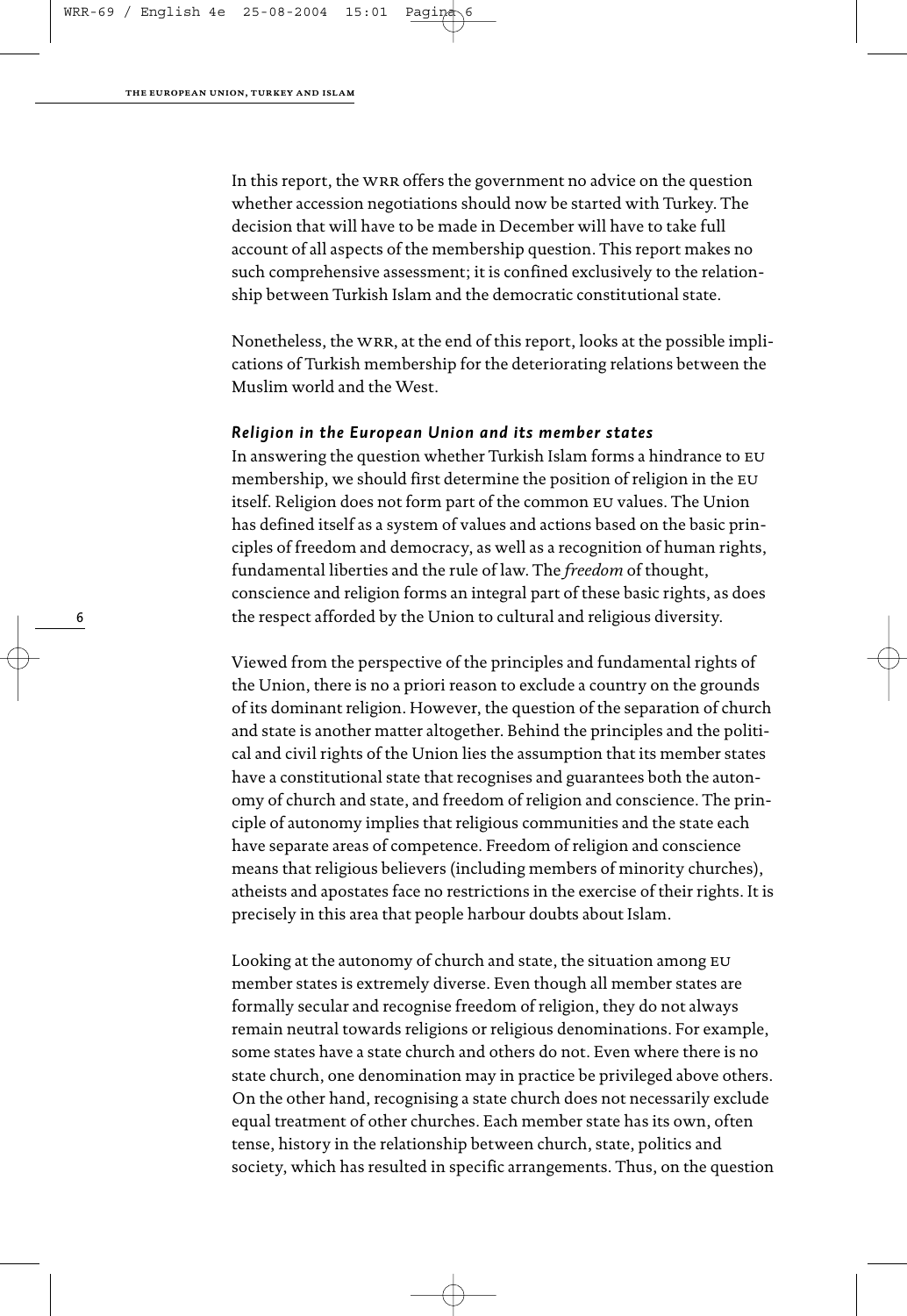*summary*

7

of the separation of church and state there is no single European model against which to test the Turkish experience. The most that can be done is to see whether Turkey meets certain minimum conditions.

### *Characteristics of Turkish Islam*

The next question is whether Turkish Islam has characteristics that stand in the way of the country's accession. In other words, are there developments afoot in Turkey that would negatively influence the attitude of Turkish Islam towards essential eu values? The wrr's answer to this question is negative. The Turkish state is constitutionally protected against religious influences. In this respect the country has the same rigorous separation between the state and religion as does France. Indeed, France's so-called *laicism* provided the model for the constitution of the Republic of Turkey. However, unlike the French state, the Turkish state still exercises a strong control and influence over religion.

These characteristics have a long history. The nineteenth century was a period of modernisation following the West European example. The French Enlightenment greatly influenced constitutional thinking also in the Ottoman period. Not long after West European states had done so, Turkey established its first constitution and held elections for the first Ottoman parliament (1876). This was followed, until the First World War, by a period of highly religiously coloured nationalism, which was accompanied by much government interference in the contents and the propagation of religious beliefs. The Turkish Republic was established in 1923, and it marked the beginning of the most extreme banning of religious influences on the state. The Kemalist movement, named after the founder of the Republic, Mustafa Kemal Pasja (Atatürk), rigorously consigned religion to the private sphere. It banned religious symbols from public life, abolished religious organisations or placed them under state control, and outlawed the popular mystical orders. This period also witnessed the replacement of the last remnants of Islamic law, namely family law, by secular law. Islamic criminal law had already been abolished in the middle of the nineteenth century. After the Second World War, Turkey introduced a multi-party democracy and Islam gradually became a major political factor, even in programmes of non-religious secular parties. In addition, from the 1960s onwards, political parties also emerged that explicitly identified themselves as Islamic.

The WRR considers that the rise of Islam as a *politically* relevant phenomenon should be seen in the context of its forced marginalisation in the previous decades. This denial of Islamic identity by the upper classes was never shared by the population at large. At the same time, this rise was underpinned by important socio-economic changes in Turkey, such as the development of a substantial middle class in rural areas and in the smaller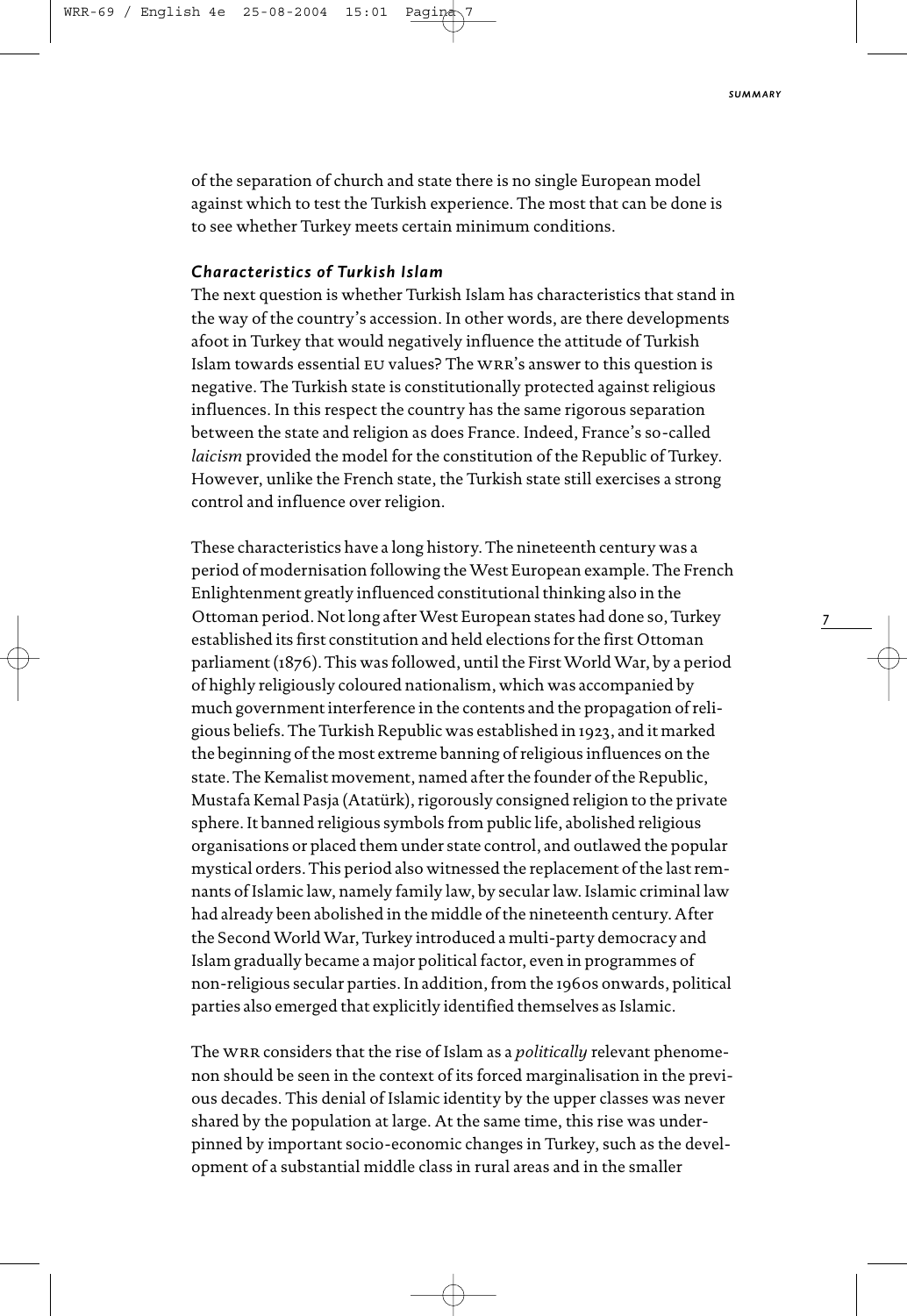8

towns, for whom Islam constitutes a normal part of everyday life. Until now, Islamic parties have been met by profound distrust from the establishment in and around governmental institutions, who identify strongly with Kemalist thinking. Both the Constitutional Court and the armed forces have intervened on several occasions and banned such parties. Since 1982, as a counterweight to the radical left and religious views, the army institutionalised a form of 'state-Islam' which still enjoys a privileged position today. This version of state religion combines a strong emphasis on social conservatism and nationalism with a moderate version of Islam and is propagated through mosques and through compulsory religious education in schools. This state-Islam, which is firmly embedded in a secular state system and which reflects the beliefs of the majority of the population and of conservative political bodies, has given recognition to the importance attached to Islam by the broad public.

Finally, the WRR notes that for the new Islamic political parties that were created during the last decade, the principle of the separation of state and religion was an important conditioning factor. However, they attached different consequences to it. Although they accepted the secular state, they also wanted to increase the freedom of religion and therefore opposed the strong government controls on religion. Whilst supporting the existing democratic system, they have fought to make it accessible to religion-based parties. They still consider freedom of conscience and freedom of expression as the basis of democracy and human rights. They have contested neither the secular nature of the law, nor the principle of equal rights for men and women.

While it is possible to view this emphasis on such freedoms as a mere effort to enlarge the legitimate scope for one's own views, the current government party, the Justice and Development Party (ak Party), which itself grew from a government banned Islamic party, emphasises human rights even more strongly from the standpoint of pluralism. The party intrinsically values differences in religion, culture, and opinions and sees secularism as the principle of freedom that makes their exercise and expression possible.

### *Conclusion of the wrr*

The WRR believes that the fact that Turkey is a country with a majority Muslim population is no hindrance to its EU accession. This conclusion is based on the following considerations.

First, the WRR has established, on the basis of the developments described above and the current characteristics of Turkish Islam, that the principle of the secular democratic state is solidly rooted in Turkish society. Moreover,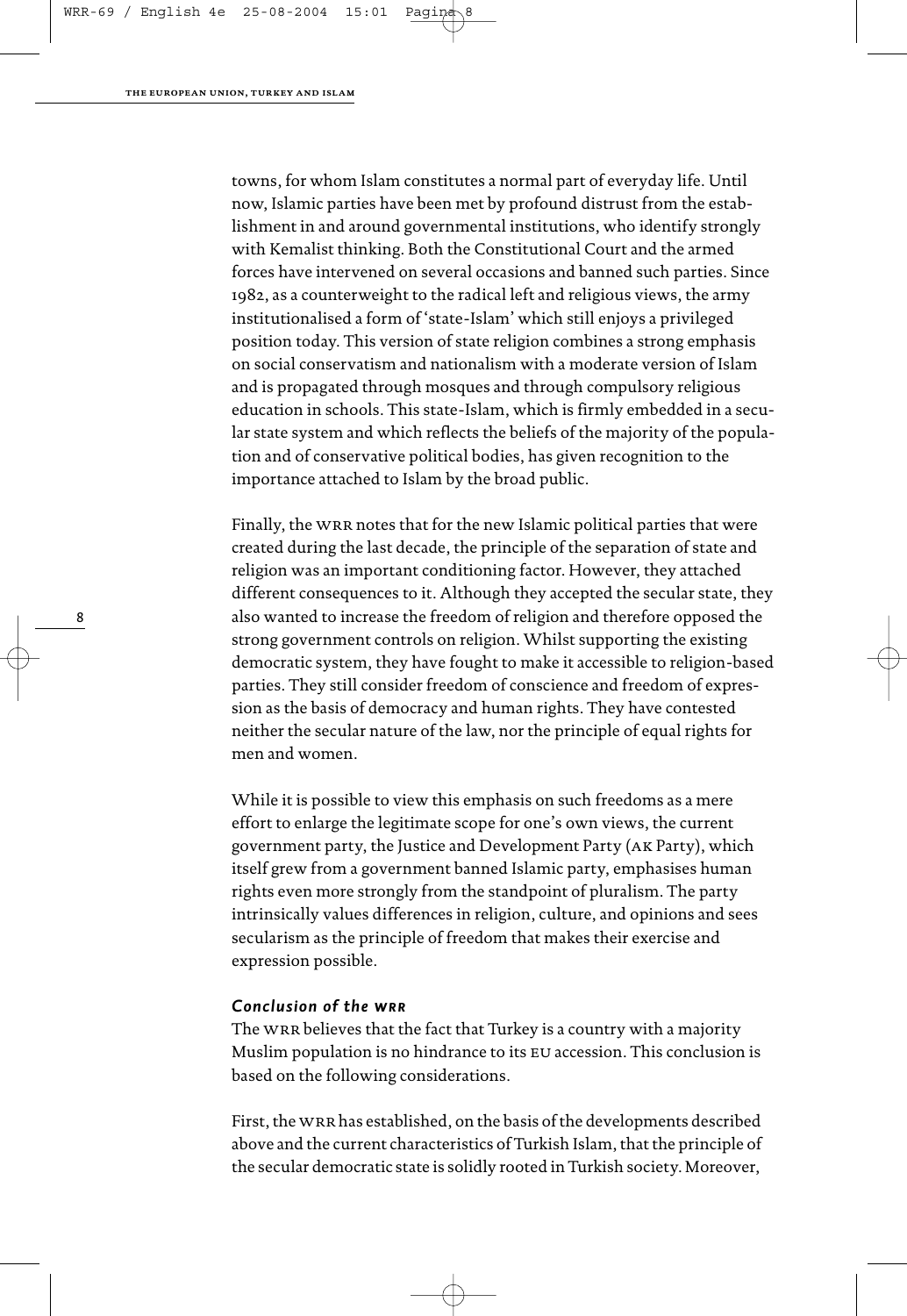*summary*

9

the development of the secular state in Turkey shows many parallels with West European history and it was also more or less concomitant. The existence of Islam in Turkey did not stand in the way of these developments but instead, right to the present day, helped to encourage them. The fact that the democratisation process after the Second World War should have been accompanied by the emergence of Islam as an important political force, is a normal phenomenon. When we see the political role still played by religion in many European states, it is not surprising that the Kemalist movement failed to ban religion entirely from the political and public sphere.

However, from an eu perspective the issue of Islam in Turkey is not so much a problem of the influence of religion on the state as a problem of the influence of the state on religion. This is because government intervention in religion is stronger in Turkey than in EU member states, even though some EU countries also recognise a state religion. Moreover, the constitutional restrictions on the democratic process aimed at protecting the secular state system, are incompatible with the principles of the eu. This observation applies equally to the role of the military as a guardian of this system. It is here that the European Parliament and the European Commission would like to see important changes implemented.

Nonetheless, the WRR considers that there is no indication that Turkish Islam will lose its moderate character, and thus endanger the secular democratic state, if state restrictions are relaxed or if the military gradually withdraw from politics, as advocated by the current Turkish government. The great majority of the population wants nothing to do with fundamentalism and religious intolerance and expresses a preference for moderate political parties. They support the secular character of the state and reject any introduction of Islamic law. For these reasons, violent Islamic fundamentalism has few followers in Turkey.

### *Structure of this report*

The first section contains the report of the WRR to the Dutch government. Chapter 1 presents the reason for and the key question of the report. Chapter 2 examines the position of religion in the EU and arrangements that exist within member states governing the relationship between the state, religion, politics and society. Chapter 3 describes developments in Turkey that explain the Turkish position towards the EU's essential values. In chapter 4, the WRR presents its conclusions. This is followed by an epilogue on the possible implications of Turkish membership for the difficult relationship between the Muslim world and the West. Part 2 of the report contains the survey 'Searching for the Fault-Line', commissioned by the WRR, in which prof. dr. E.J. Zürcher and H. van der Linden present their analysis on Turkish Islam and the eu.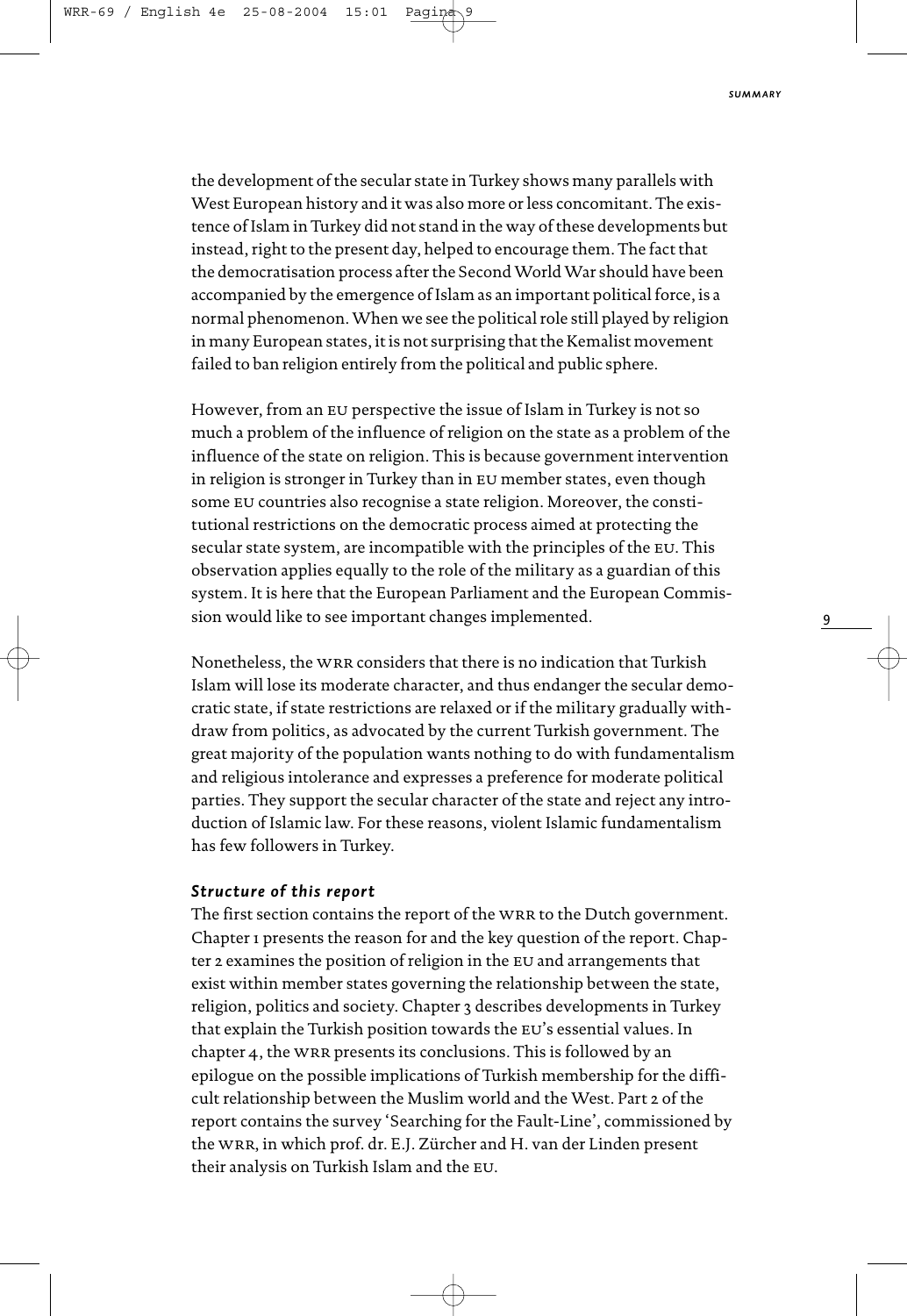Œ

10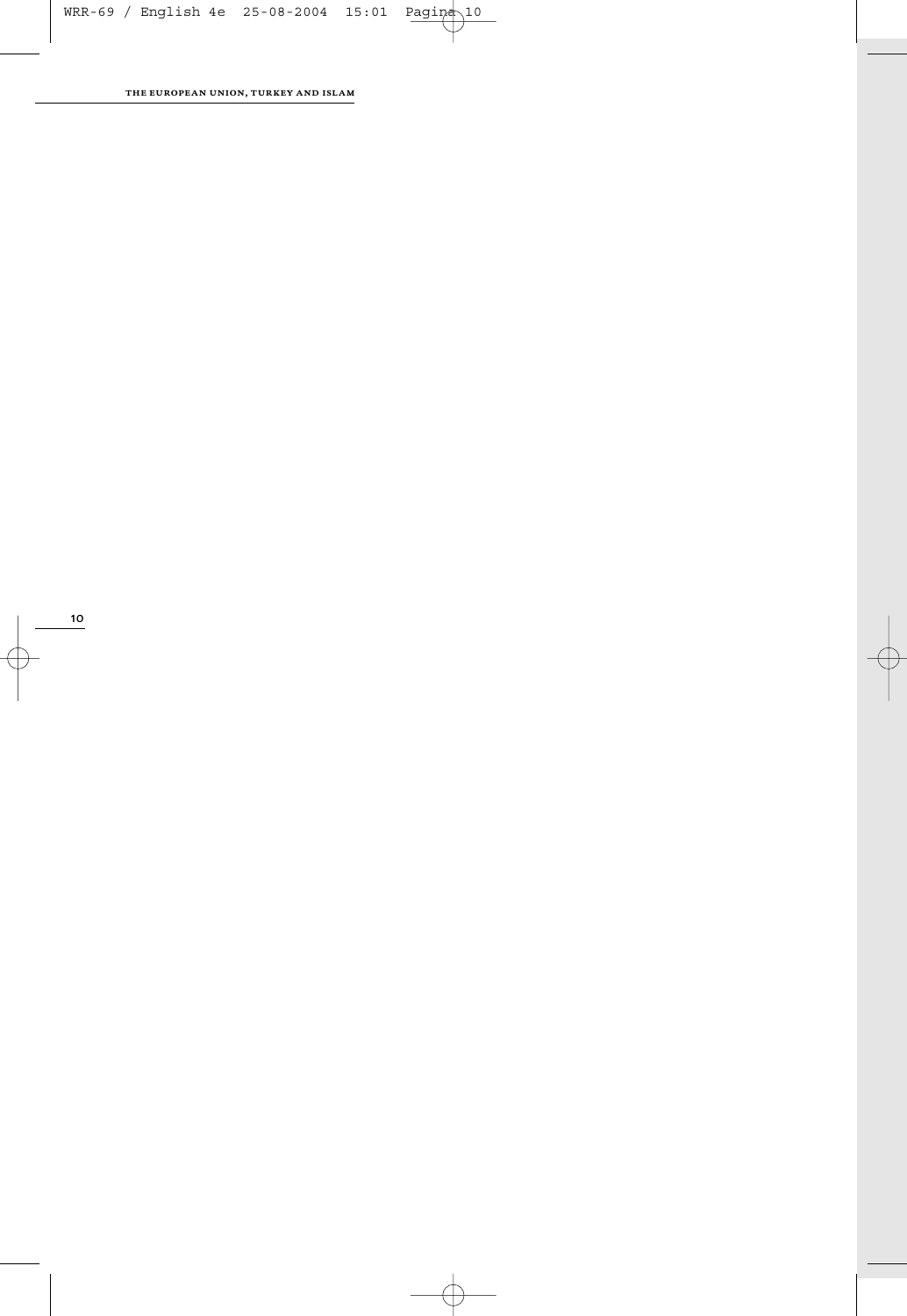$\overline{\varphi}$ 

€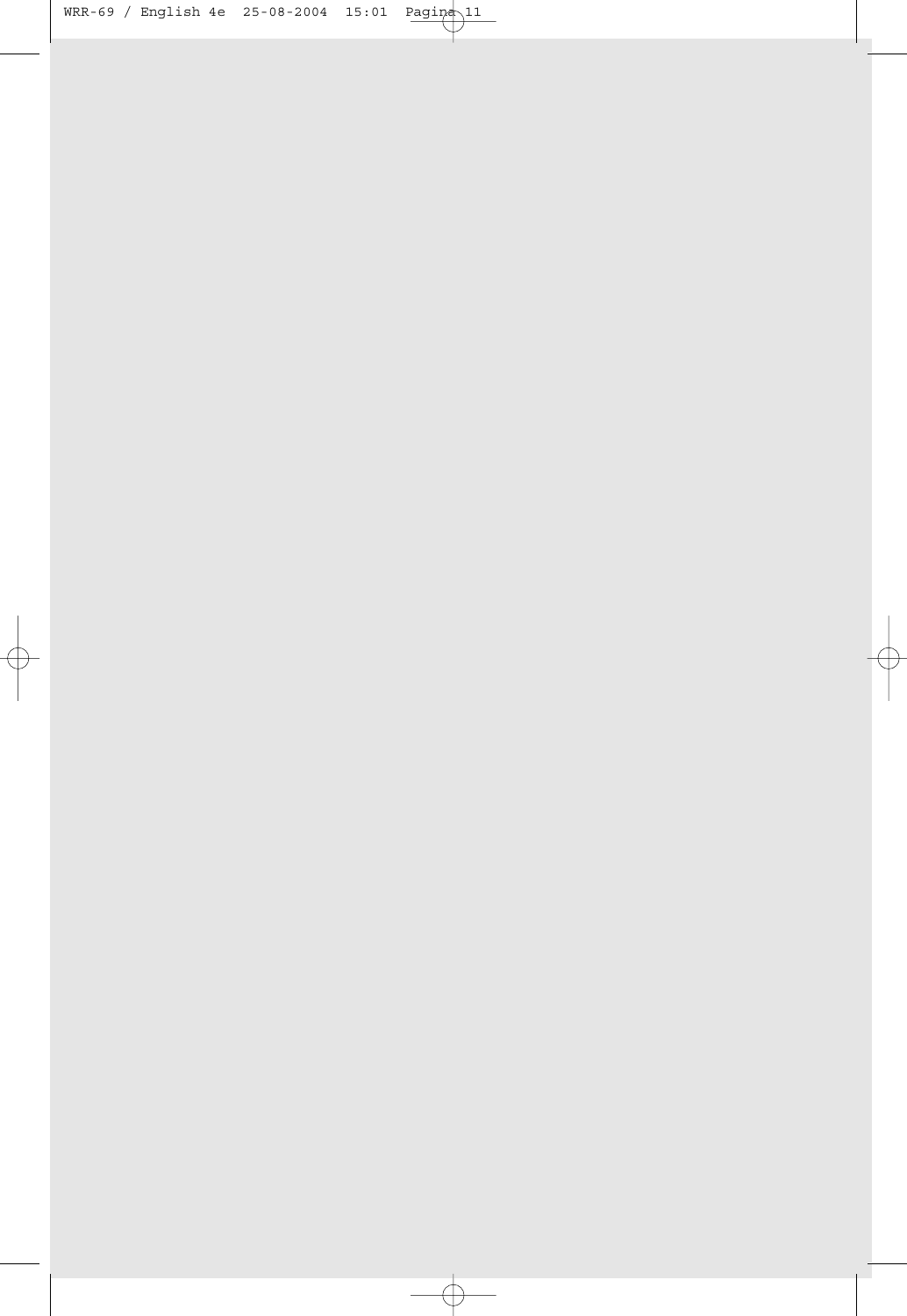$\overline{\varphi}$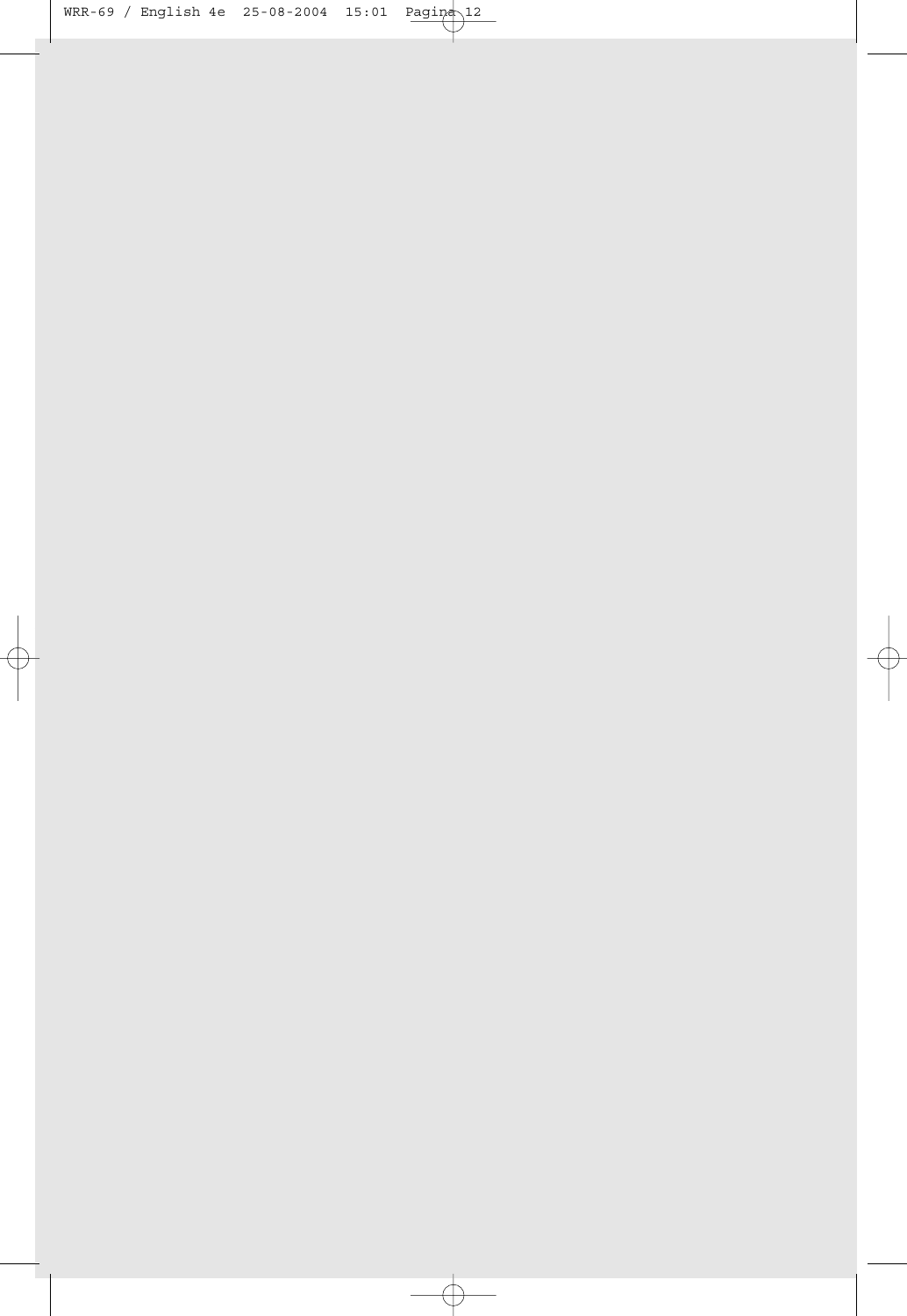### preface

This report has been prepared by an internal project group of the Netherlands Scientific Council for Government Policy (WRR) comprising researchers dr. W. Asbeek Brusse and drs. I.J. Schoonenboom.

The analyses in the report are based, in part, on a study conducted by prof. dr. E.J. Zürcher and H. van der Linden at the request of the Netherlands Scientific Council for Government Policy. The study, *Searching for the Fault-Line. A Survey of the role of Turkish Islam in Turkey's accession to the eu in the light of the 'clash of civilisations'*, is also published in this volume.

The WRR assumes full responsibility for its "Report to the Government". The authors of the commissioned study are entirely responsible for their own views.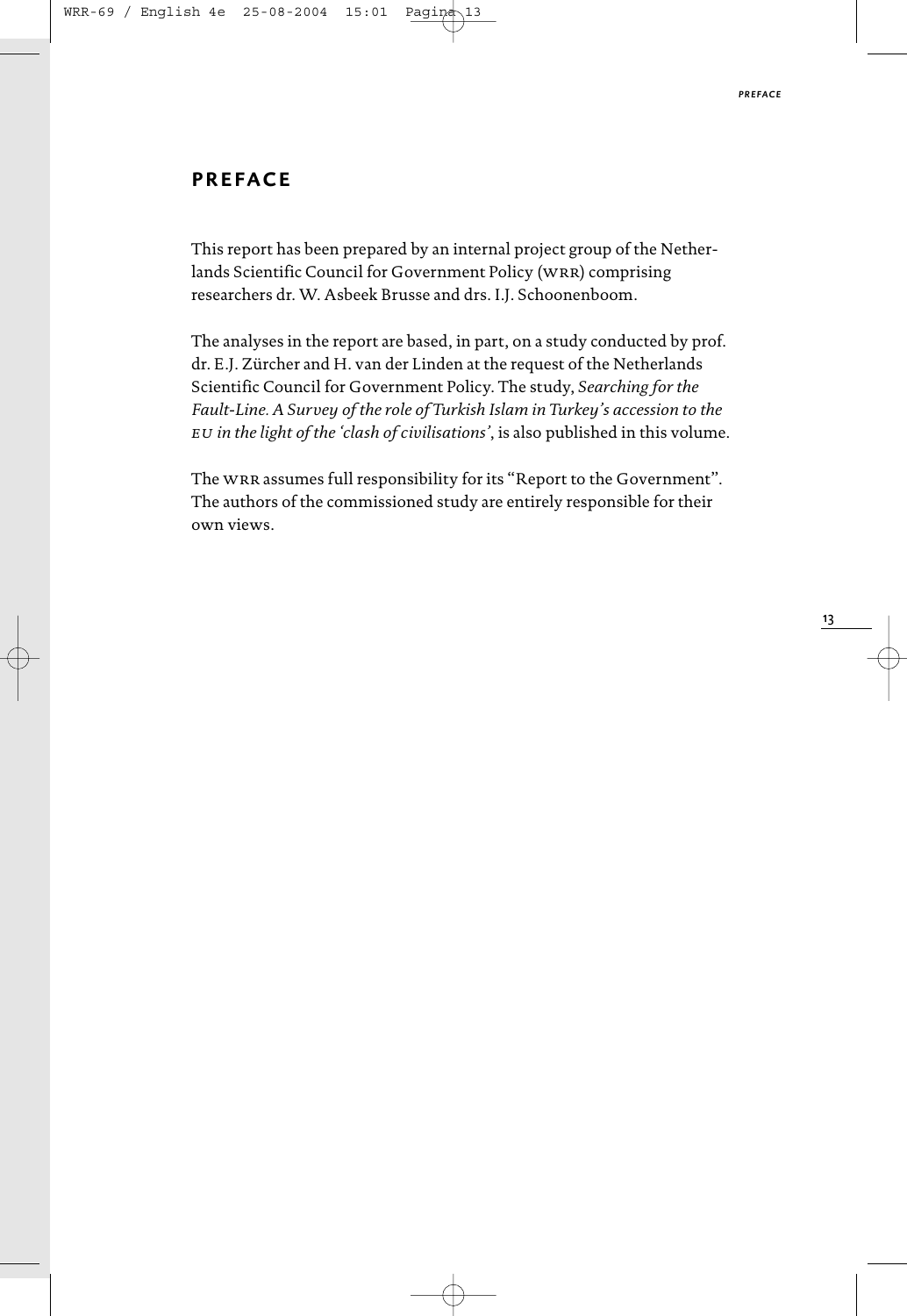€

**the european union, turkey and islam**

14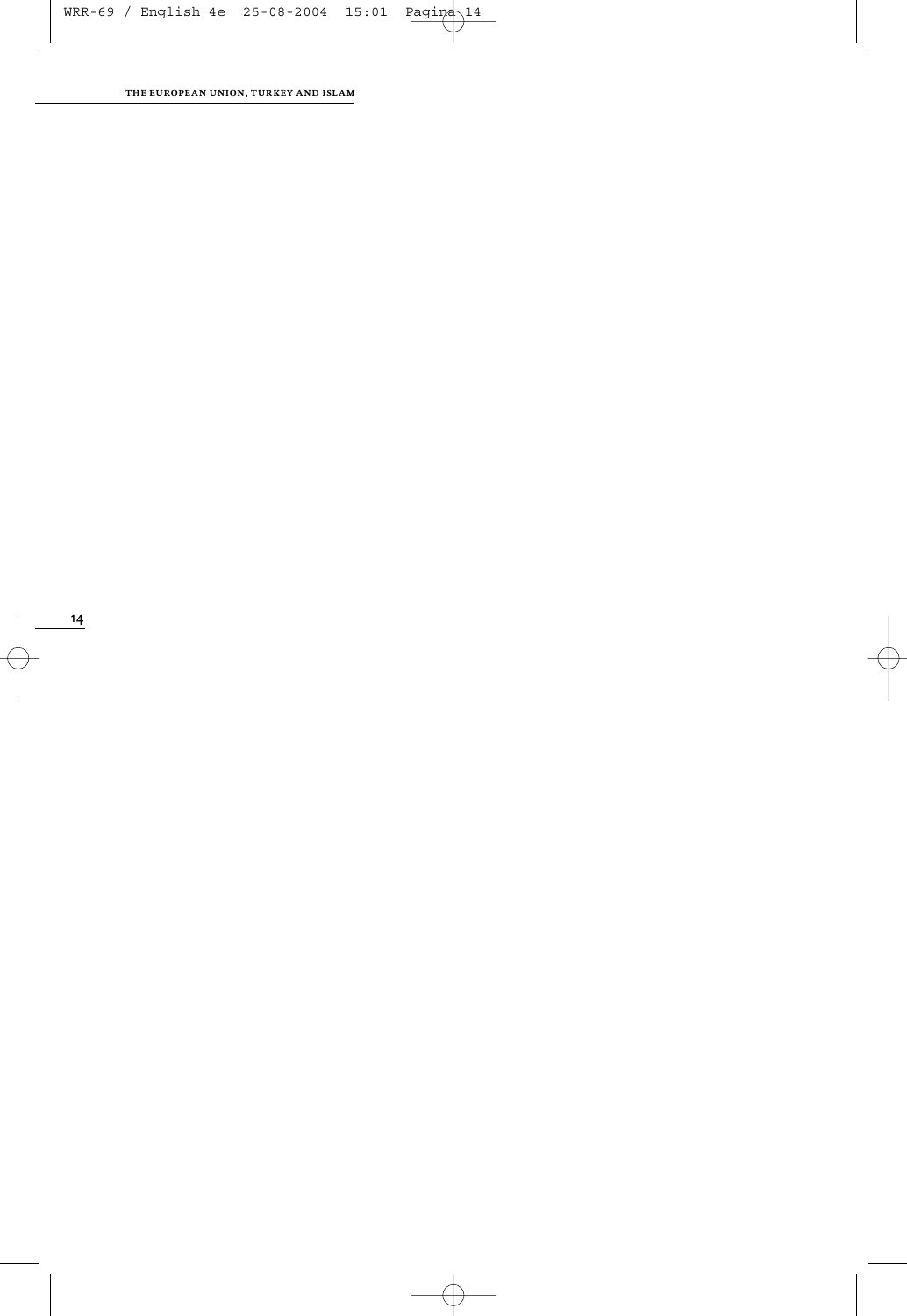### 1 introduction

### 1.1 background and motivation

### *The debate on Turkey*

During the Dutch Presidency of the European Union (eu) in the final six months of 2004, the eu will have to decide on whether to open membership negotiations with candidate member state Turkey. Officially, that decision depends on whether the country enjoys a stable constitutional democracy that guarantees the rule of law, human rights and minority rights – the so-called political Copenhagen criterion.<sup>1</sup> In the public debate, however, other considerations have also played a role. Besides the many practical objections to Turkish membership (the country's size, poverty, rural nature or its many unstable neighbours), objections of a cultural-religious nature are increasingly being raised. In short, Turkey is alleged to have a different cultural-religious history from that of 'Europe' and an incompatible value system.<sup>2</sup>

Up to now, the national governments of the member states, the European Commission and the European Parliament have nearly all adopted a wait-and-see attitude towards this debate. Insofar as issues of culture and religion play a role for politicians and 'eu-watchers', it involves the question whether Turkey is able to guarantee religious liberties.3 Hardly any of them have questioned outright whether an Islamic country such as Turkey fits in with the EU's 'Judeo-Christian value system'. This reticence is perhaps understandable. After Turkey became an associate EU partner in 1963, European heads of government elevated its status to an 'eu candidate country' at the end of 1999 (see also text box 1.1). In doing so, they have already committed themselves in principle to a possible Turkish membership. Moreover, one would expect representatives of secular states especially to maintain some distance from making substantive judgements on religious issues (see sect. 2.3).

Even so, Turkey's Islamic character will inevitably become entwined in the political decision-making process. The German Christian-Democrats, for example, have already stated that they will make the question of Turkish accession a core issue in debates on the eu's future. Should accession negotiations with Turkey indeed begin and be successfully concluded, the issue will again become politically relevant in the not too distant future. This is because the accession treaty with the Union will have to be ratified by all member states either through referenda, or by the approval of national parliaments. The perception of Turkish Islam and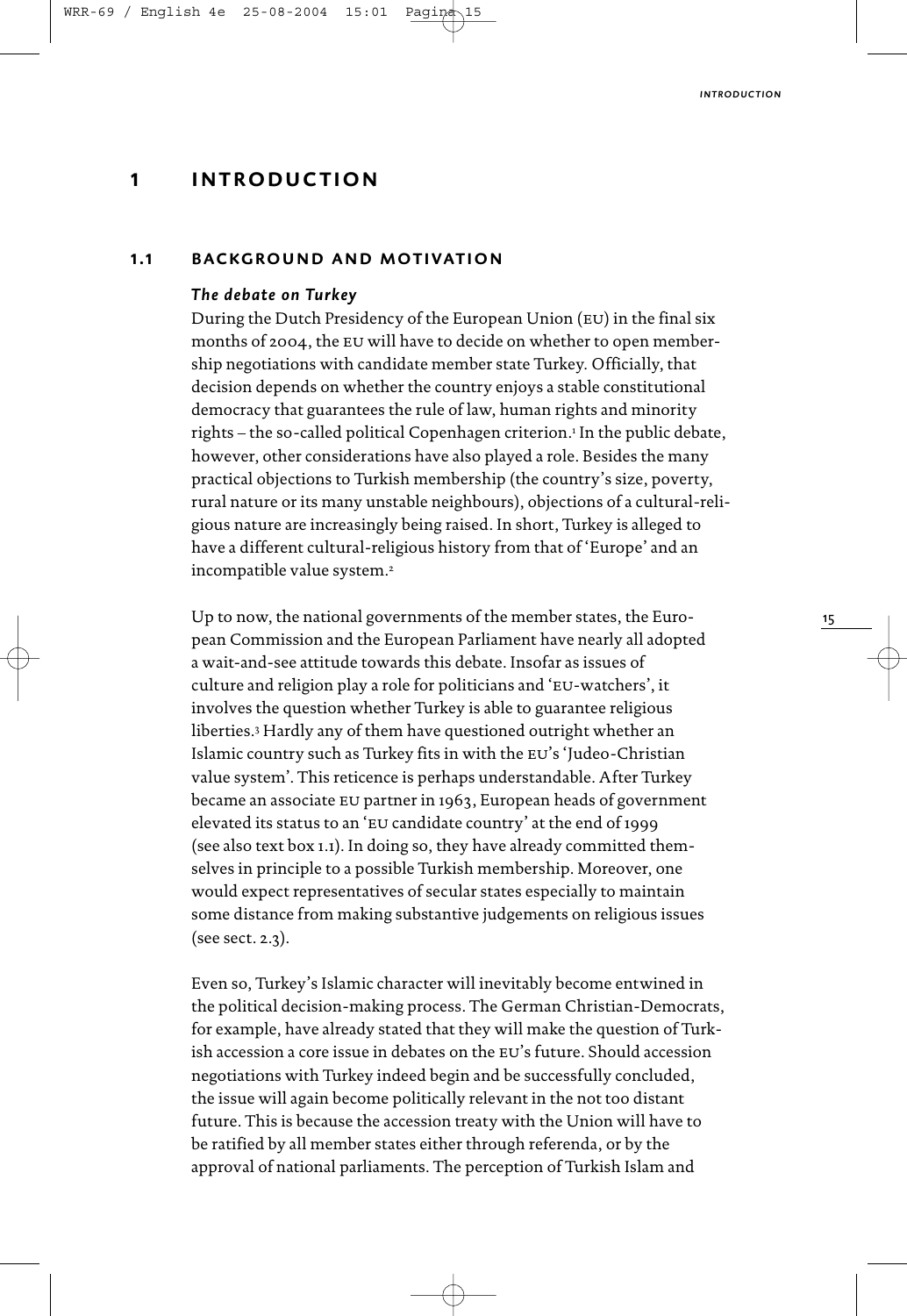WRR-69 / English 4e 25-08-2004 15:01 Pagina 16

**the european union, turkey and islam**

16

Muslims among parliamentarians and the electorate will, therefore, inevitably play a role in the accession debates.

### *Turkey, Islam and Muslims*

The poor integration of some groups of Muslims in the EU member states, the growing assertiveness of second-generation Muslims, and the worldwide rise of fundamentalism and Islamic terrorism, have placed 'Islam' and 'Muslims' in an increasingly controversial position. In 1999, when the European Council, in the wake of the historic decision on the EU's eastward expansion, also decided to grant Turkey candidate-membership status, '9-11' had yet to happen. The attacks dramatically changed the social and political climate and awoke dormant feelings of deep unease. Subsequently, much of the discourse on relations between Western and Muslim states was cast in the mould of the 'clash of civilisations', to use the phrase coined by Samuel Huntington (Huntington 1993 and 1996). Ethnic violence became more quickly associated with Islam and visible communities of religious Muslims more quickly labelled as dangerous fundamentalists. The March 2004 attacks in Madrid have strengthened this tendency.

It is too easy to trivialise this fear of Islam. It is not only in the Netherlands and the other member states, but also in Turkey itself, that public and political manifestations of Islam raise controversy. Evidence for this can be found in the countless 'headscarf incidents' in Turkey, as well as in the periodic interventions by the Turkish army against democratically elected leaders with overt religious affiliations. Many supporters of Turkish nationalist and secular parties fear that it is precisely the religious fundamentalists who would be given free rein should the military, as a result of eu pressure, be forced to withdraw completely from politics. They are wary of demands by the European Parliament that Turkey should adopt a 'more relaxed position' towards Islam in particular and religion in general. Other groups, too, such as emancipated young women, atheists and gays, distrust the current government of the moderately religious ak Party, and expect that, at any moment, it will show its 'true anti-secularist' colours.

Examples from Dutch, European and Turkish contexts reveal a huge gulf between the broad public debate on 'Islam' and Muslim fundamentalism, on the one hand, and the discussion among European experts and academics on the authoritarian-secular character of the Turkish state, on the other. The former usually gets mired in platitudes about Islam, Muslims, violence and fundamentalism, that do scant justice to the characteristics of Turkish Islam, culture and society. The second debate brings together two different perspectives: one stressing the partiality of the guarantees that Turkey offers for the protection of individuals and (religious) minority groups; the other emphasising the opportunity afforded for the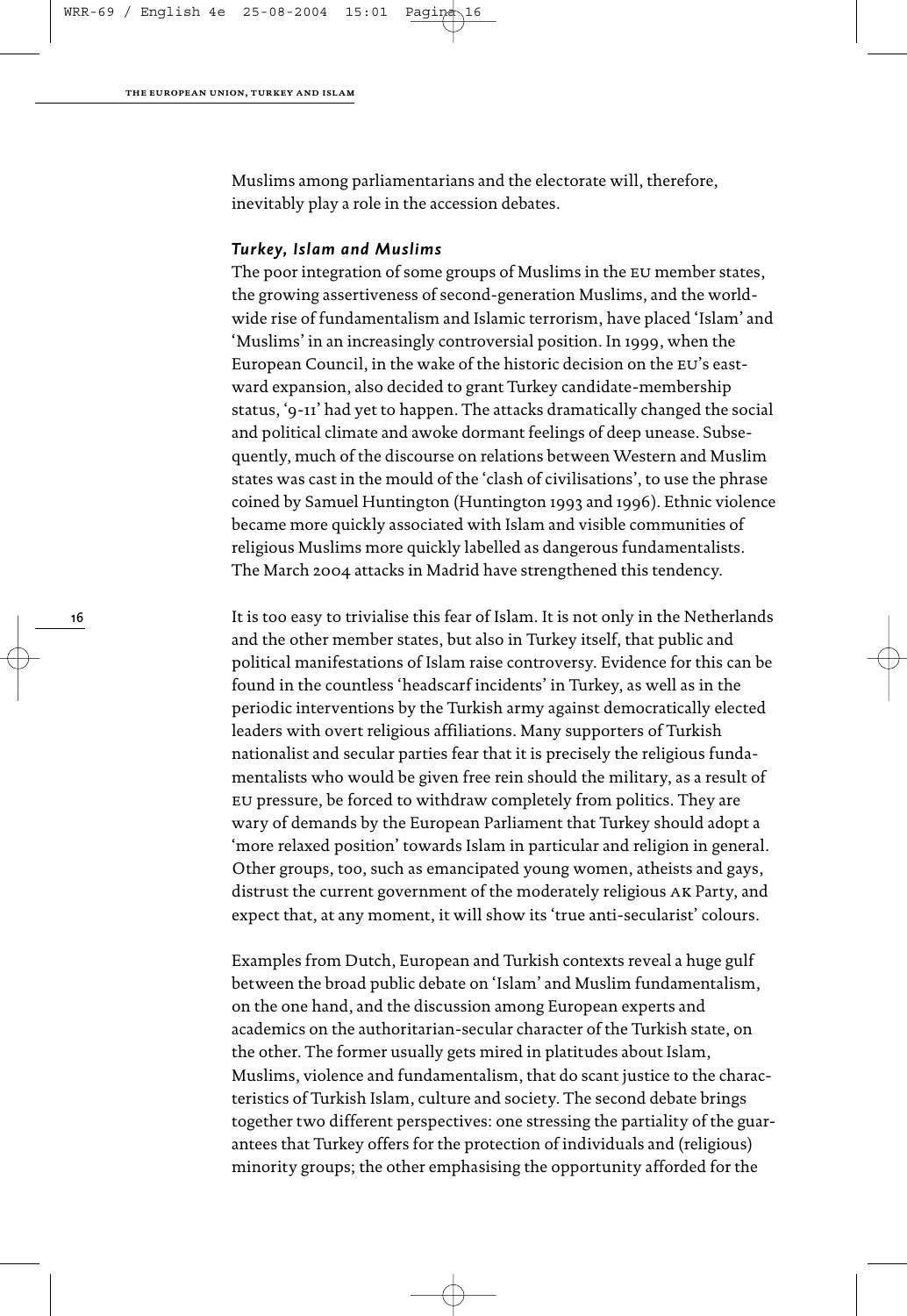*introduction*

17

eu, via Turkish membership, to build a bridge to the Islamic world. Both debates form parts of a wider and more complex issue, namely Turkey's search for a new balance between religion, state and society in a rapidly changing environment. How this search develops, and more particularly which opportunities and threats Turkey will meet en route, are directly relevant to the question whether Islamic Turkey is compatible with membership of the eu. Indirectly, the question is also relevant for Europe's relationship with the Islamic world.

### 1.2 aims, core question and limitations

### *Aims and core question*

This report intends to contribute to an informed discussion on Turkish Islam. In light of the recent discussions, the wrr considers it important to pose this question separately. The core question is:

*Does the fact that the majority of Turkey's population is Muslim, form an impediment to Turkey's accession to the European Union?*

The following subquestions provide a guideline for answering this core question:

- 1 How do the EU and its member states deal with religion?
- 2 What (implicit) requirements does the eu have towards the position of religion in the member states?
- 3 What do these requirements imply for Turkish Islam and its role in Turkey?
- 4 To what conclusion do answers to these questions lead on the issue of Turkey's accession to the eu?

The core question of the report could easily give rise to the impression that we are in favour of an additional test for Turkish membership by adding a new, 'religious', component to the political Copenhagen criterion. This is emphatically not the case. Rather, we are concerned to make explicit the underlying assumptions on religion implied in the political Copenhagen criterion. The *formal* requirement for a democratic constitutional state assumes, in the current European context, that church and state are autonomous (this is also referred to as secularism), and that the state guarantees religious freedoms and rights.4 In this light, the position of religion in relation to state and society in Turkey is relevant as *one component of* the existing political Copenhagen criterion, but certainly not *as a supplement* to it. By studying Turkish Islam separately and explicitly, in the light of the legitimate requirements of a secular, democratic constitutional state, we hope to forestall a situation whereby the decision on Turkish membership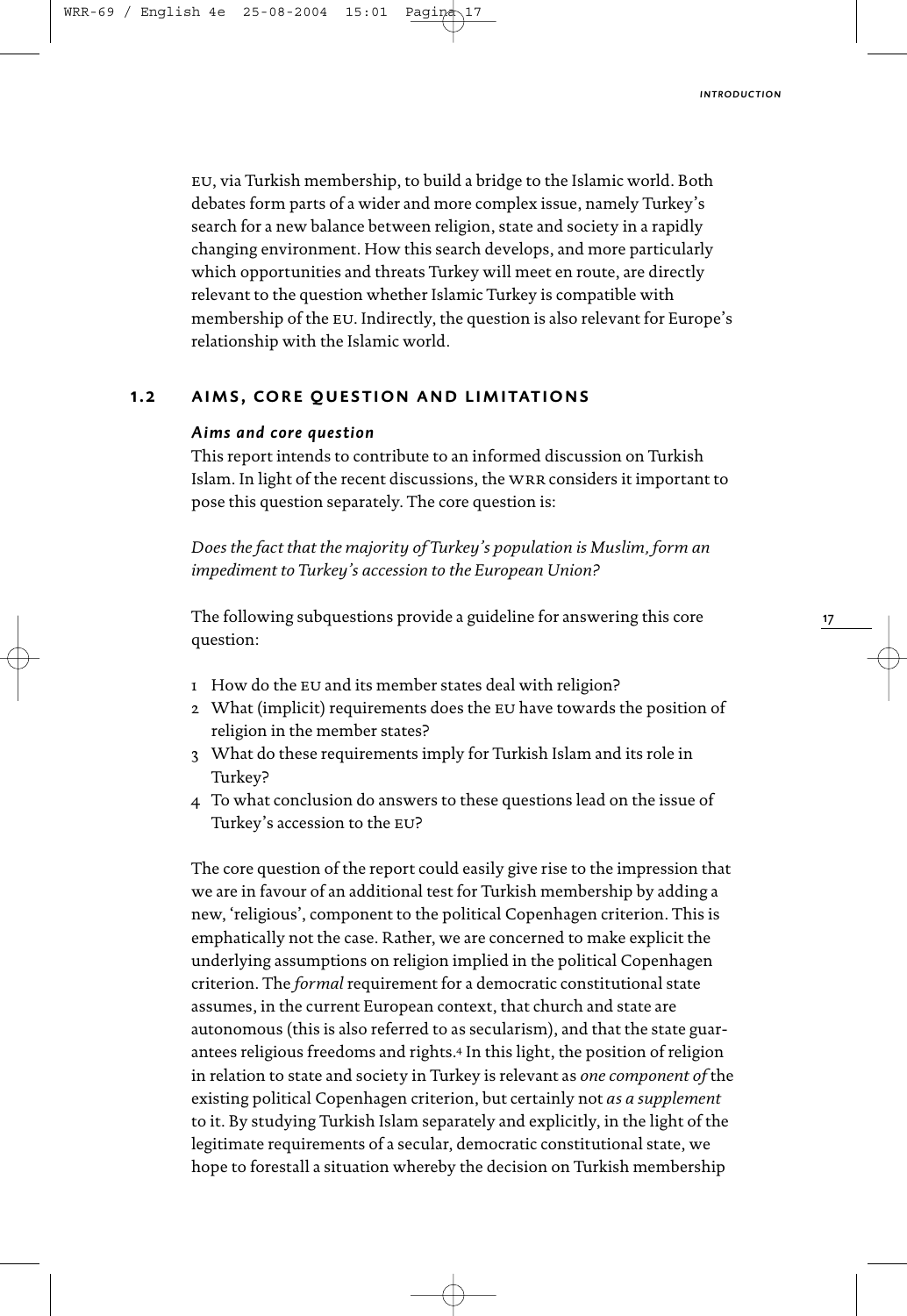would be overshadowed by vague feelings of unease, implicit arguments or unstated, religiously-coloured expectations which the country could never reasonably be expected to fulfil. Unlike the European Commission, we pay extensive attention to the development of the relationship between Turkish Islam and the secular state, as well as to its historical foundations. Further, we examine the rapidly changing relationship between religion, state and society in Turkey. In short, we focus on Turkish Islam by placing it in both its historical and its local contexts. From this perspective, we offer an answer to the question whether Turkish Islam constitutes an impediment to Turkish membership of the eu.

### *Limitations*

18

We are aware that an assessment of the position of religion in Turkey is only one aspect of the considerations involved in Turkey's membership. No overall judgement is made in this Report. We will thus make no recommendation on the issue if, and when, membership negotiations should start. Such a recommendation requires a political judgement based on a close assessment of Turkey's progress with respect to all the Copenhagen criteria. In the autumn of 2004, this will be provided by a new report by the European Commission. Nor do we offer an opinion on the advantages and disadvantages of Turkish membership. Such an opinion would involve numerous other factors as the decision-making capacity of an enlarged eu, the geopolitical, economic and financial consequences of membership, the anticipated flows of migration etc., all important in themselves but all outside the framework of this report. What we do want to explore, however, is the question of Turkish eu membership in light of the growing international importance of political Islam since the 1970s. We will refer to this issue briefly, in the epilogue.

## 1.3 research approach and structure of the report

The question whether the fact that the majority of the Turkish population is Muslim forms an impediment to eu membership, requires first a view of the Union itself. What is clear is that there exist widely divergent views on what the Union is and how it should develop in the future. Each viewpoint would apply different criteria to assess whether Turkey and Turkish Islam are consistent with eu membership. For example, those who see the Union as a community defined by Christian values, will employ different criteria in their assessment from those who view it as a union of culturally widely divergent states which take decisions jointly. For this reason, in chapter 2 we first present the Union's values as they have been developed in recent years by the member states themselves (section 2.2). The union is one based on shared values and objectives which grants rights to, and imposes obligations upon member states, and from which individual citi-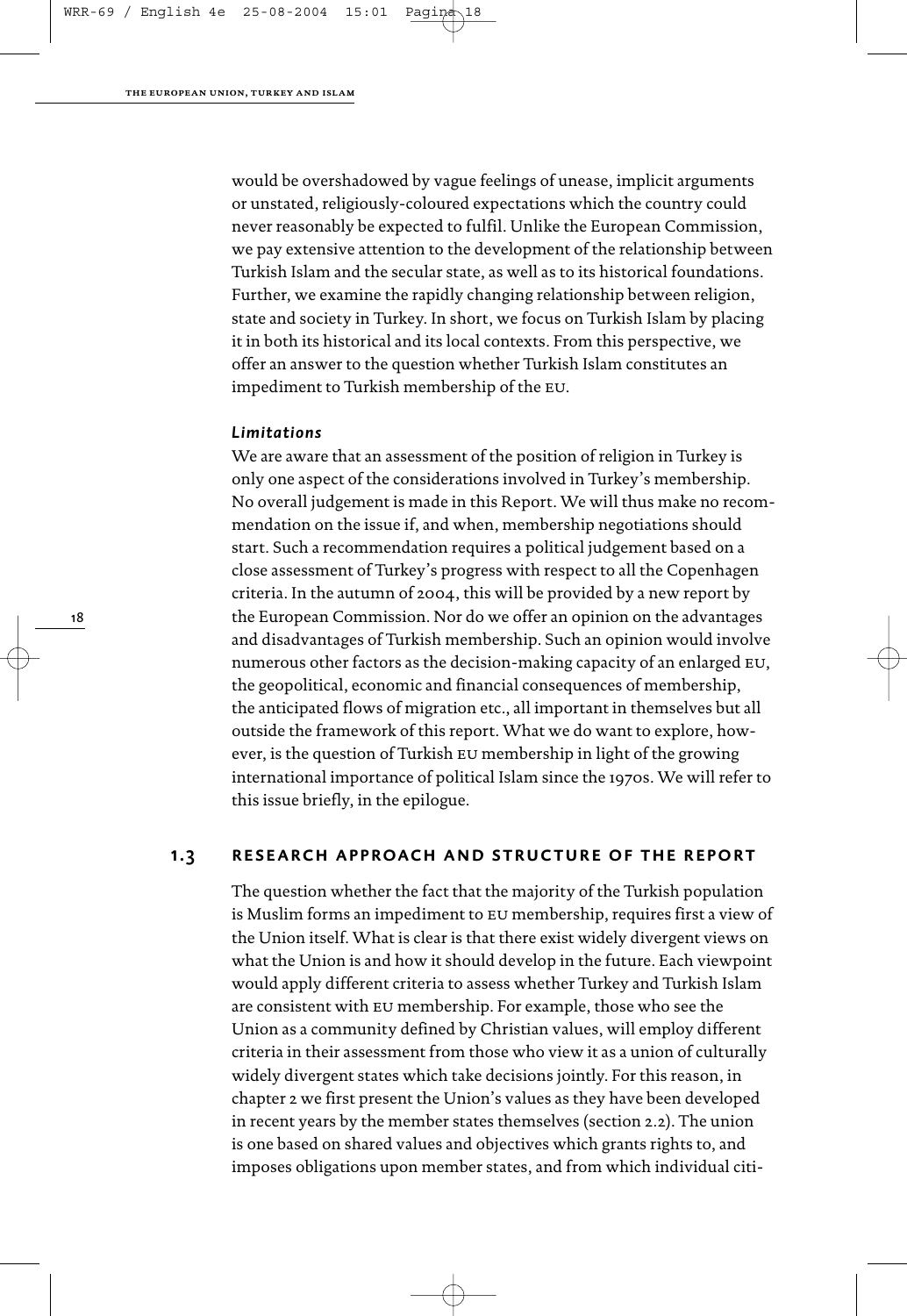zens also derive supplementary rights. The community of values rests not so much on a shared historical legacy of specific cultural-religious values, as on the minimum political and civic values institutionally anchored in the democratic constitutional state. These minimum values contain two crucial assumptions, relating to the position of religion in (future) member states: the separation of the state and religion and the guarantee of religious freedoms and rights. Defining exactly what this entails, is much less easy, given widely divergent relations between state, religion and society among member states. There is no agreed European standard that goes beyond these minimum values, and no model that the EU could offer Turkey (section 2.3).

Against this background, chapter 3 explores the core questions relevant for assessing Turkish Islam and Turkey as a Muslim country – how firmly rooted is the secular state in Turkey; how do Turkish Islam and the democratic constitutional state relate each to the other? Thus, the chapter starts with an exploration of the historical foundations of secular state (section 3.2). Next, separate thematic paragraphs investigate the current position of Turkish Islam in Turkey. One looks at the way in which the Turkish state has dealt with the rise of political islam (political movements based explicitly on Islamic principles) since the 1950s (section 3.3) and another examines the way in which Turkish State-Islam has dealt with freedom of religion (section 3.4). Finally, the chapter explores the relationship between political Islam and, in turn, democracy, human rights and violence (sections 3.5, 3.6, and 3.7 respectively). Chapter 4 will link these findings to the core question of the report and will formulate some final conclusions.

As indicated above, the subject of this report is in part dictated by the increased importance of political Islam world-wide since the 1970s. In this context, the question arises what influence Turkey's eventual eu membership could have on the Islamic world. Although this question is not central to the present report, we will return to it in the epilogue.

We have invited prof. dr. E.J. Zürcher, professor of Turkish languages and cultures, as part of this report to investigate the core question, also in light of the discussion on the 'clash of civilisations'. His results and the findings of the WRR are published together in this volume.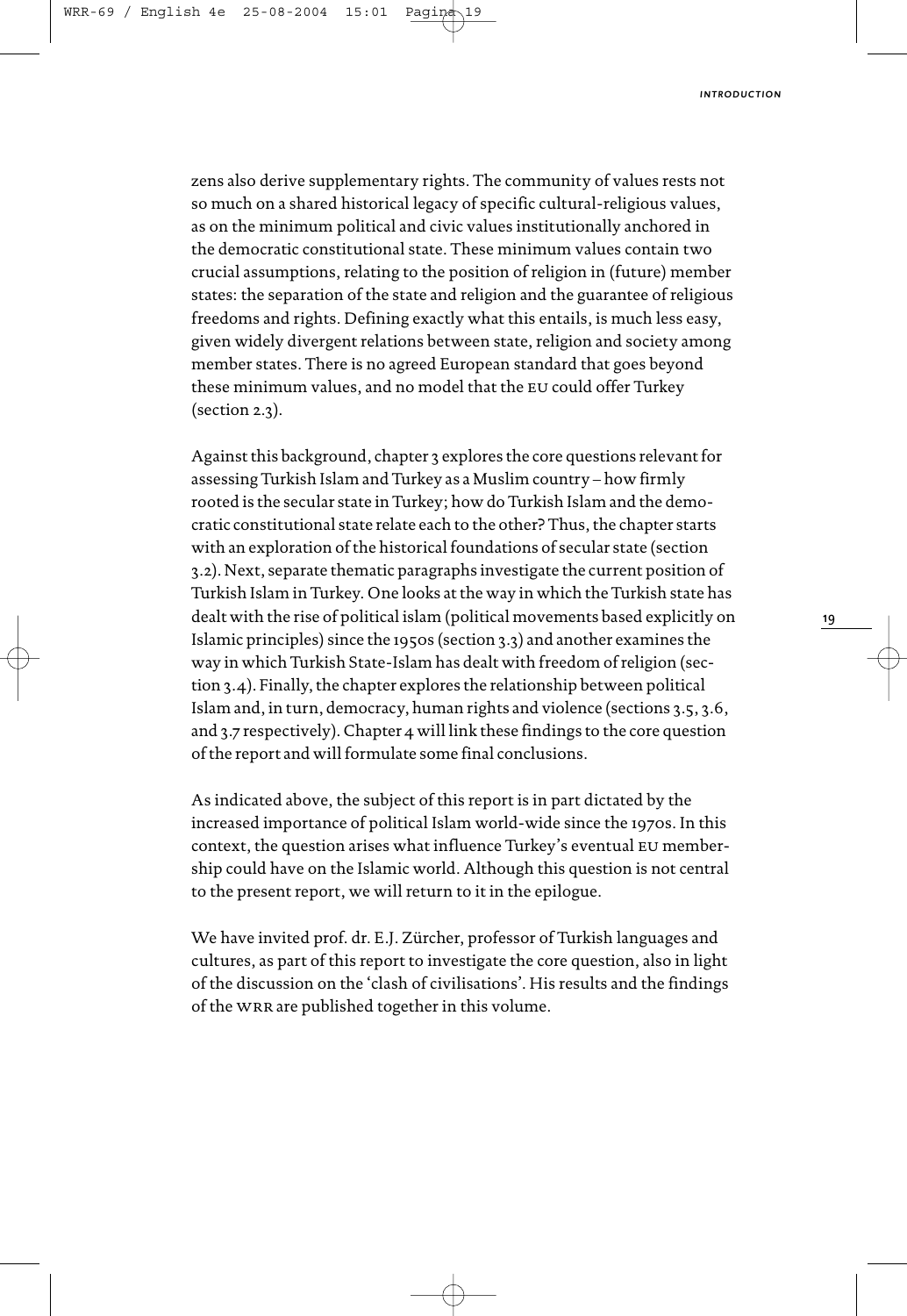WRR-69 / English 4e 25-08-2004

#### **the european union, turkey and islam**

20

### **Text box 1.1 Turkey and Europe: recent chronology**

1948: -Membership of the Organisation for European Economic Cooperation (oeec)

- 1949: -Membership of the Council of Europe.
- 1952: -Membership of the North Atlantic Treaty Organisation (nato).
- 1953: -Signing of a defensive Balkan Pact with Greece and Yugoslavia.
- 1954: -Signatory to the European Convention on Human Rights (echr).
- 1955: -Signing of the defensive Baghdad Pact with Iraq. Pakistan, England and Iran join later.
- 1959: -Discussions with the eec on possible membership.
- 1963: -Signing of the association agreement with the eec, which offered the prospect of membership after seventeen years.
- 1975: -Signing of the Helsinki Final Act establishing the Conference on Security and Co-operation in Europe (csce), precursor of the Organisation for Security and Cooperation in Europe (osce) founded in 1995.
- 1987: EEC rejects Turkey's membership application, but offers the prospect of a customs union.
- 1995: -Associate member of the Western European Union (weu). Signatory (together with eleven other Mediterranean non-member states) to the Barcelona Declaration on the Euro-Mediterranean Partnership.
- 1996: Start of the customs union with the eu.
- 1999: -eu grants Turkey status of candidate member during the European Council of Helsinki. The Council concludes that Turkey must meet the same accession criteria as apply to other candidates, and that it will be eligible for pre-accession aid to support the reforms required for membership. The European Commission starts the preparations for a Partnership agreement for Turkey's accession.
- 2001: Acceptance of the Accession Partnership and presentation by Turkey to the European Commission of the National Programme for the Adoption of the Acquis, in which Turkey's short and medium-term priorities are established, with a view to accession.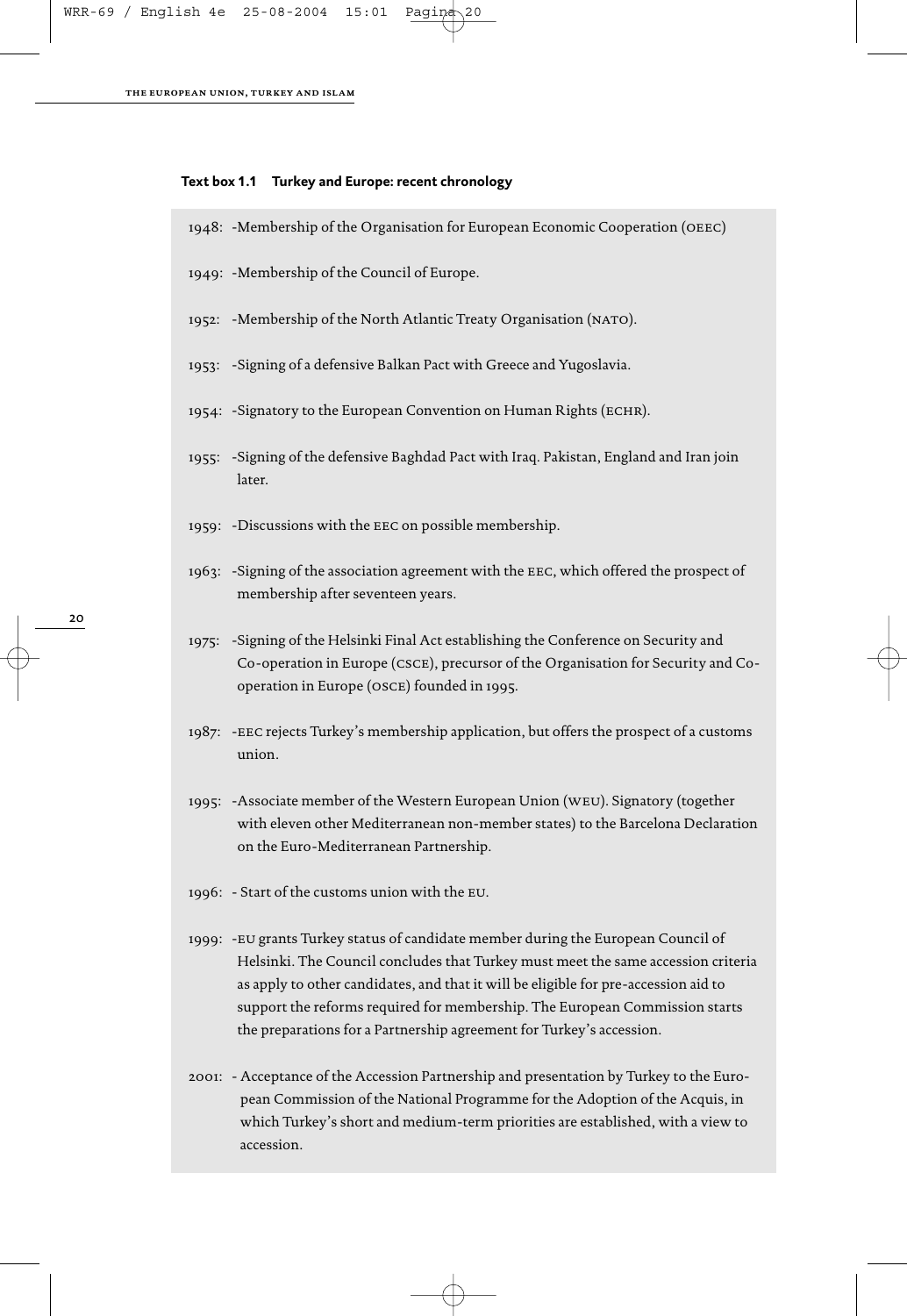#### *introduction*

21

- 2002: European Council of Copenhagen decides to grant membership to eight of the ten candidate member states from Central and Eastern Europe on 1 May 2004. It decides that, "if the European Council decides, in 2004, on the basis of a report and a recommendation of the Commission, that Turkey fulfils the political criteria of Copenhagen, the European Union will commence accession negotiations with Turkey without delay."
- 2004: Decision expected by the European Council in December, under Dutch eu Presidency, on whether to start accession negotiations.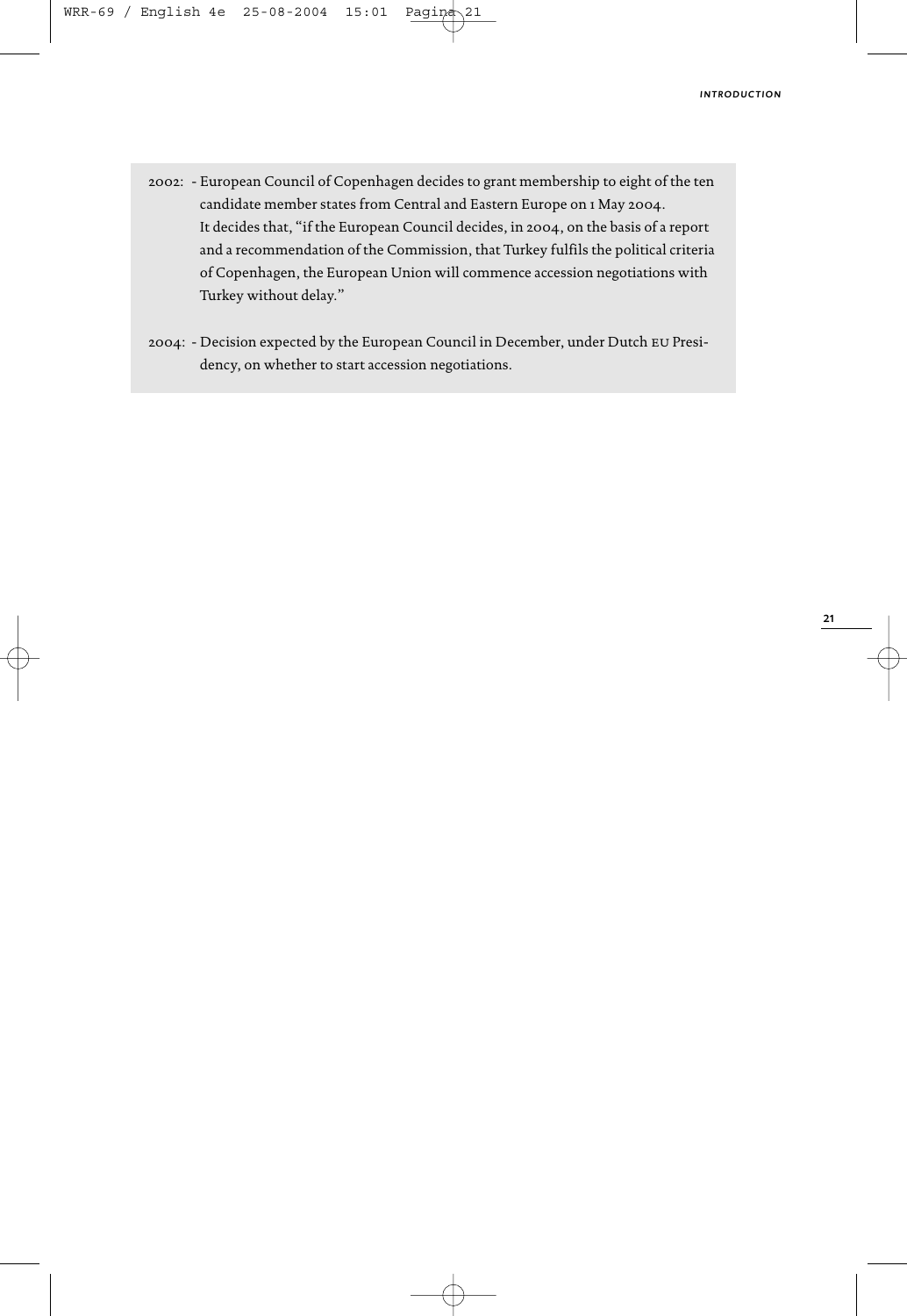### notes

22

1 None of the official standpoints of the European Councils on Turkish accession, nor the regular reports which have been and continue to be composed by the European Commission on Turkey's progress towards the Copenhagen criteria, makes any mention of Islam. This comes as no surprise, since religion as such is not a part of the formal political criteria, which concentrate on constitutional and governance aspects of the member states. Representatives of the European Commission usually react to such inquiries by claiming that "our Heads of State and Government, the European Parliament, all official bodies of the European Union have always made absolutely clear that the European Union is based on common values, common principles and not on a particular culture or a particular religion" (quoted in the House of Commons 2001: 4).

2 One of the better-known and more recent statements in this vein was made by Valérie Giscard d'Estaing, the chairman of the now concluded European Convention for the drafting of a European constitution (which Turkey, incidentally, attended as an observer). At the end of 2002, he stated that an unbridgeable cultural divide existed between Turkey and Europe, that Turkey was not a European country and that its membership would bring about the end of the eu. He added that many European government leaders shared his standpoint, but dared not publicly to say so. Similar objections have been voiced earlier in the circles of the European People's Party (EVP) and the German Christian-Democratic parties, the CDU and csu, and they were repeated recently in the context of the Convention. In their view, European cooperation is based on a system of common Christian values, which has few points of contact with (Turkish) Islamic values.

3 The report presented to the European Parliament in May 2003 by the Committee on Foreign Affairs, Human Rights, Common Security and Defence Policy, compiled by Arie Oostlander, focused attention on the status of the religious minorities in Turkey. Oostlander, an mep, expressed his concerns thus: "As a Protestant, I should have the same rights in the eastern Turkish town of Diyarbakir as a Muslim in Rotterdam. If this is not the case, and you still allow Turkey to become a member of the EU, then you're pulling the wool over our eyes" ('eu moet hard zijn voor Turkije', *nrc Handelsblad*, 11 February 2004. See also Oostlander's website: www.oostlander.net).

4 The terms 'secularism' and 'secular' evoke many associations, such as the decline in church membership, the disappearance of religion from the public realm, the banning by the state of religious expressions to the private domain and the (institutional) separation of church (religious groupings) and state. In this report, the term 'secular state' is employed to indicate that both the state's and the religious community's realms of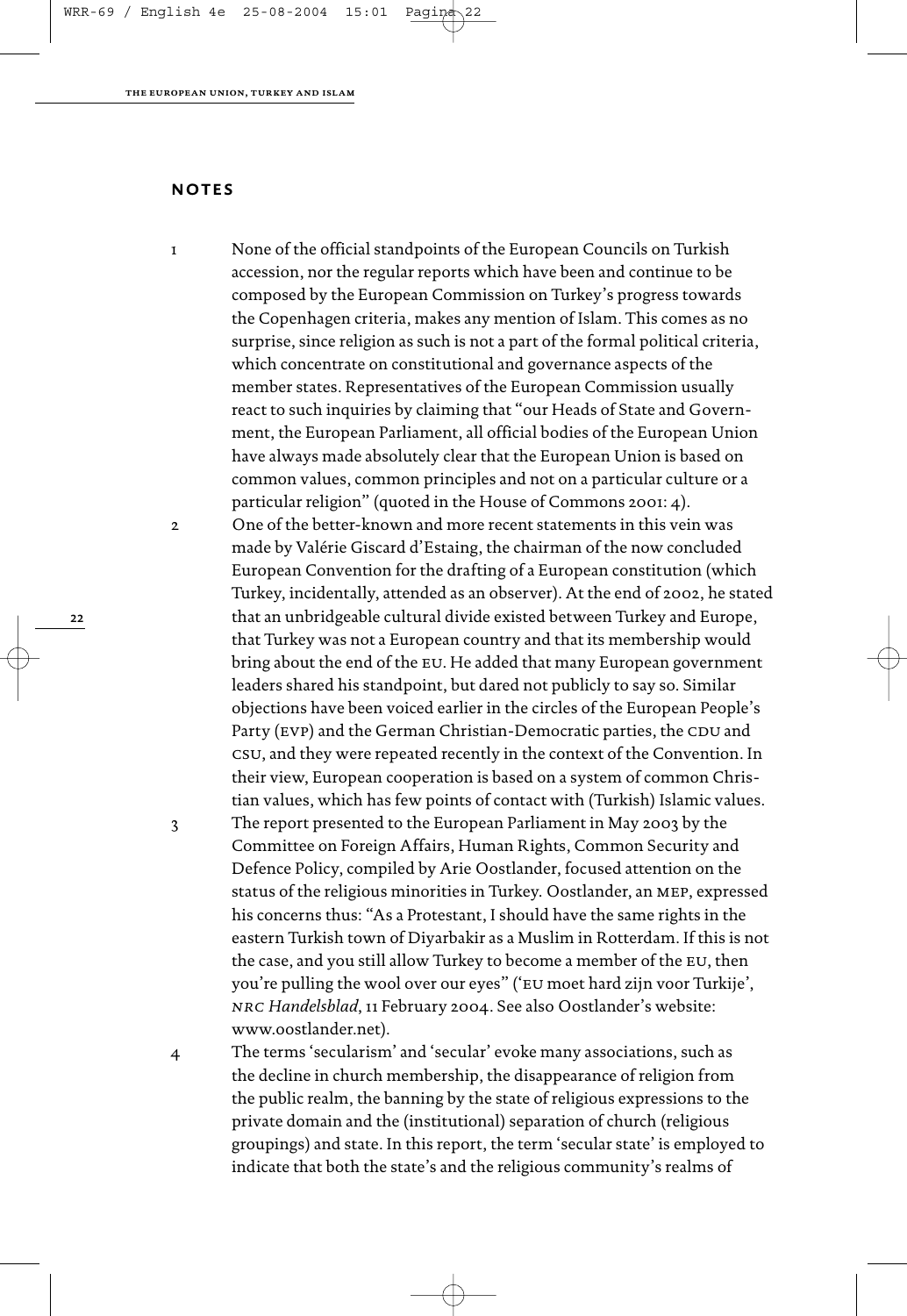authority, remain autonomous. Secularisation is interpreted as a process in which the state acquires a greater autonomy in relation to the religious community.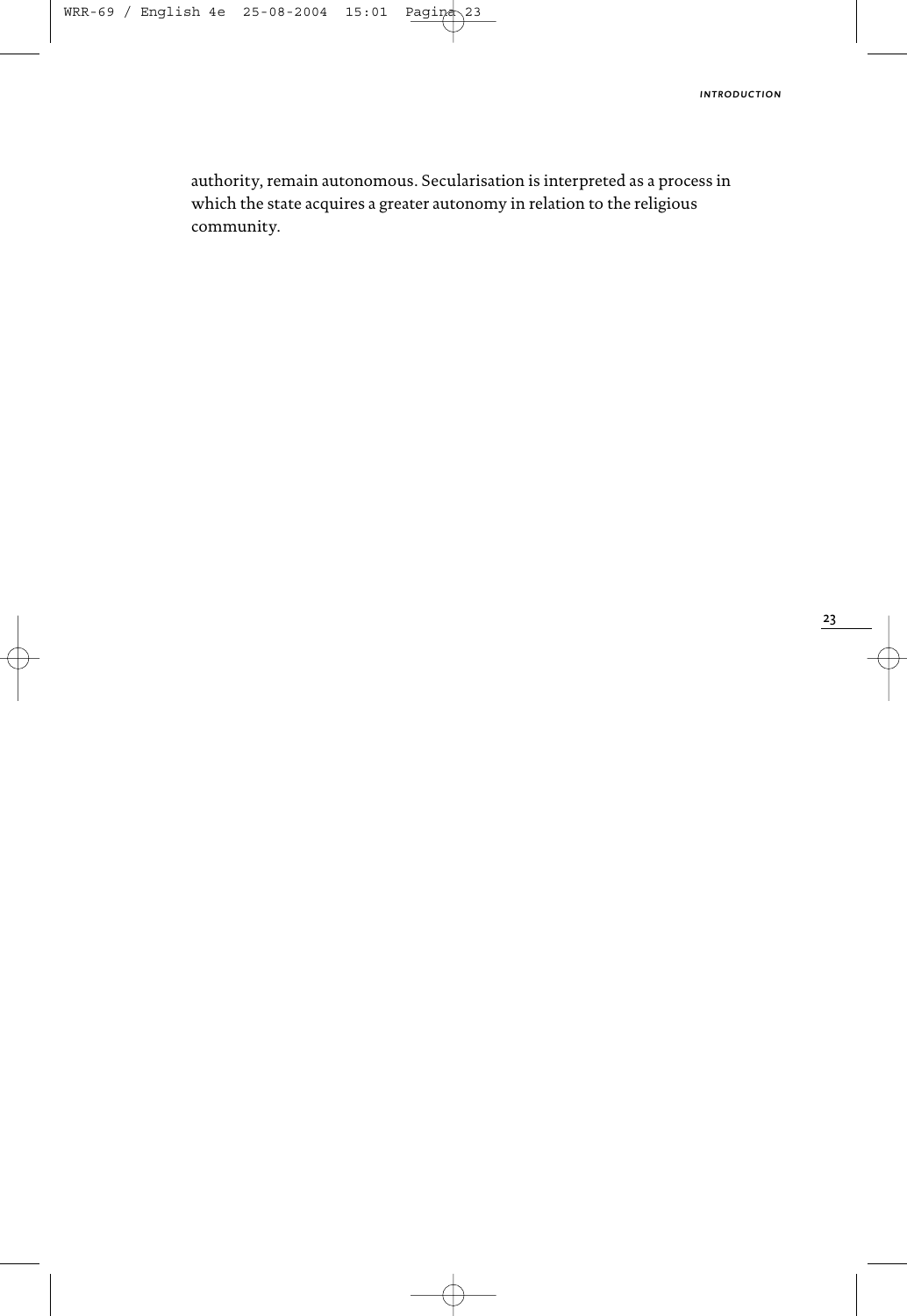€

24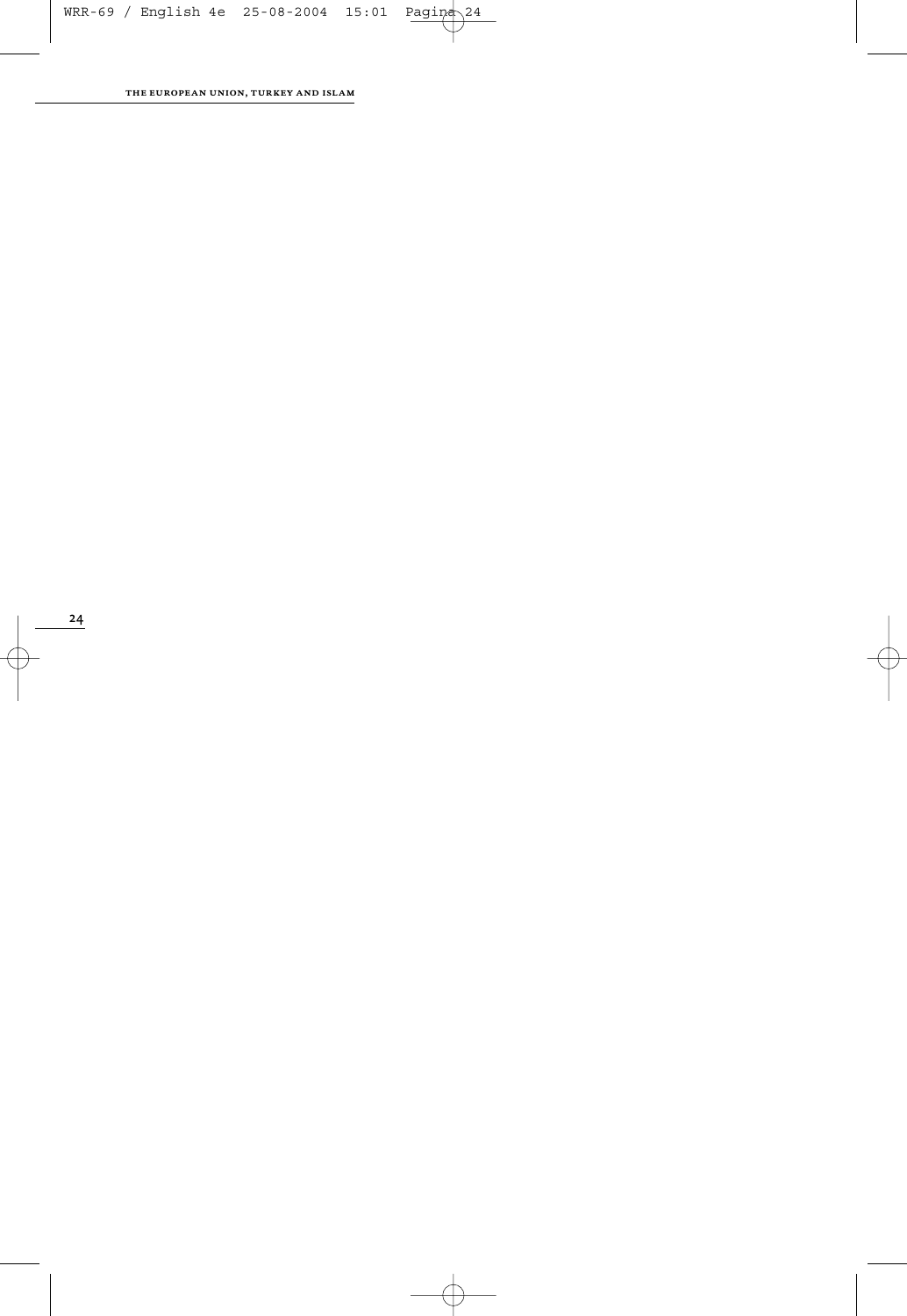### 2 the european union and religion

### 2.1 introduction

This chapter explores the main characteristics of the EU and examines how the Union and its member states deal with religion. It observes that the EU has evolved into a union of values and objectives that rests on the institutionally anchored political and civic values of the democratic constitutional state, that guarantee the autonomy of church and state and religious freedoms and rights (section 2.2). After this, the chapter contains a brief survey of the different ways in which the member states, both pro forma and de facto, realise these basic values (section 2.3).

### 2.2 the values of the union

According to the Treaty of the European Union (TEU, article 49), "any European state" may apply for eu membership. But what is 'European', and what binds European states together? This question is increasingly being asked now that the number of (potential) member states is growing and the Union's list of tasks also grows longer (WRR 2003a). In its report Towards a pan-European Union, the WRR concluded that geographical and cultural-historical approaches often used to define Europe take insufficient account of its dynamic and malleable nature. After all, Europe has a long history of fragmentation, conflict and, especially, shifting political borders that were all legitimised in various ways.<sup>1</sup> What remains is not a fixed entity, but a dynamic social construct, an *imagined community* that can change according to circumstance and political leadership (WRR 2001:  $32-36$ ). The developments of the 20<sup>th</sup> century confirm this. During the 1950s and 1960s the then political leaders of the 'Europe of the Six' saw their experiences of destructive warfare and genocide as the foundation for joint economic action. Since the end of the Cold War, the aims of transcending national differences, and of consolidating peace, democracy and prosperity, have certainly lost none of their relevance. However the prospect of an eu of 25 members means that Europe is no longer seen as synonymous with 'Western' Europe. Hence, most eu member states, as well as the European Commission, have refrained from static cultural-religious, historical or geographical definitions of the Union. They recognise that a degree of solidarity and some geographical limitation is essential for communal action, without feeling the need for a blueprint with geographical borders or exclusionary non-universal values.

Realising that fundamental principles and objectives offer both grip and flexibility, the EU typifies itself as an union of values and objectives (WRR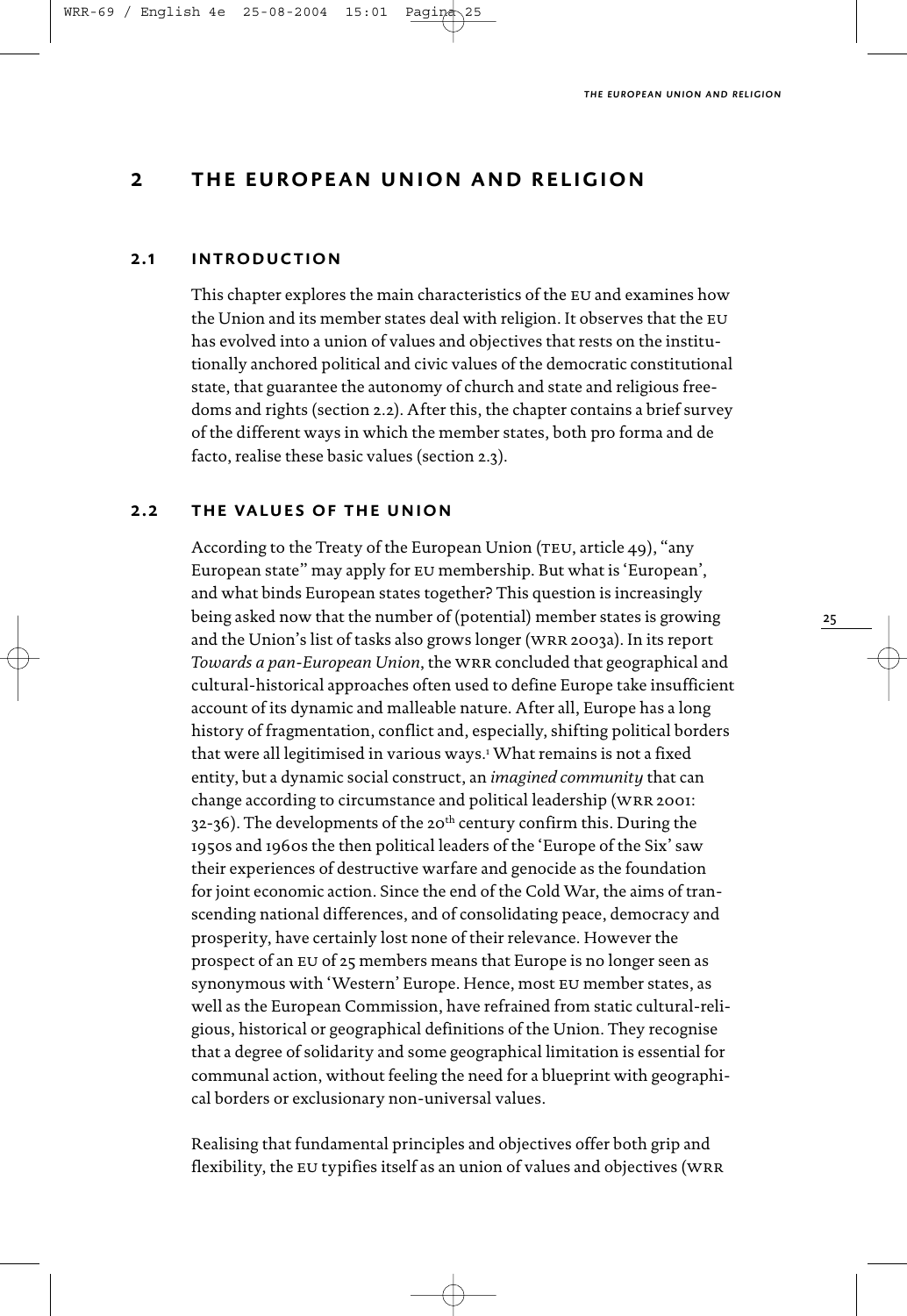26

2001: 36). It is essential that (future) members subscribe to the fundamental principles, standards, rules and procedures of the Union (the union of values) and are also willing and able to pursue the concrete objectives of the Union (the union of objectives). In the treatment of candidate members this translates into a system of rights and obligations, in which the political-civic principles and values of the Union form the pre-essential conditions for membership. Only if these countries comply, may they submit a membership application. Both the Treaty of Maastricht (which became operational in November 1993) and the Treaty of Amsterdam (1 May 1999) extensively codify these principles and values. Article 6, par. 1, TEU, states:

"The Union is founded on the principles of liberty, democracy, respect for human rights and fundamental freedoms, and the rule of law, principles which are common to the Member States."

The European Convention on the future of Europe (2002-2003) stimulated further reflection on the normative foundations and points of departure of the Union, partly with the aim of bringing the European project closer to its citizens. The European Constitution, which was subsequently adopted by the heads of government in June 2004, underlines the importance of the union of values. The preamble states:

"Drawing inspiration from the cultural, religious and humanist inheritance of Europe, from which have developed the universal values of the inviolable and inalienable rights of the human person, democracy, equality, freedom and the rule of law,

Believing that Europe, reunited after bitter experiences, intends to continue along the path of civilisation, progress and prosperity, for the good of all its inhabitants, including the weakest and most deprived; that it wishes to remain a continent open to culture, learning and social progress; and that it wishes to deepen the democratic and transparent nature of its public life, and to strive for peace, justice and solidarity throughout the world" (Provisional consolidated version of the draft Treaty establishing a Constitution for Europe, 2004).

Article I-2 of the Treaty, entitled 'The Union's values' also states:

"The Union is founded on the values of respect for human dignity, liberty, democracy, equality, the rule of law and respect for human rights, including the rights of persons belonging to minorities. These values are common to the Member States in a society in which pluralism, non-discrimination, tolerance, justice, solidarity and equality between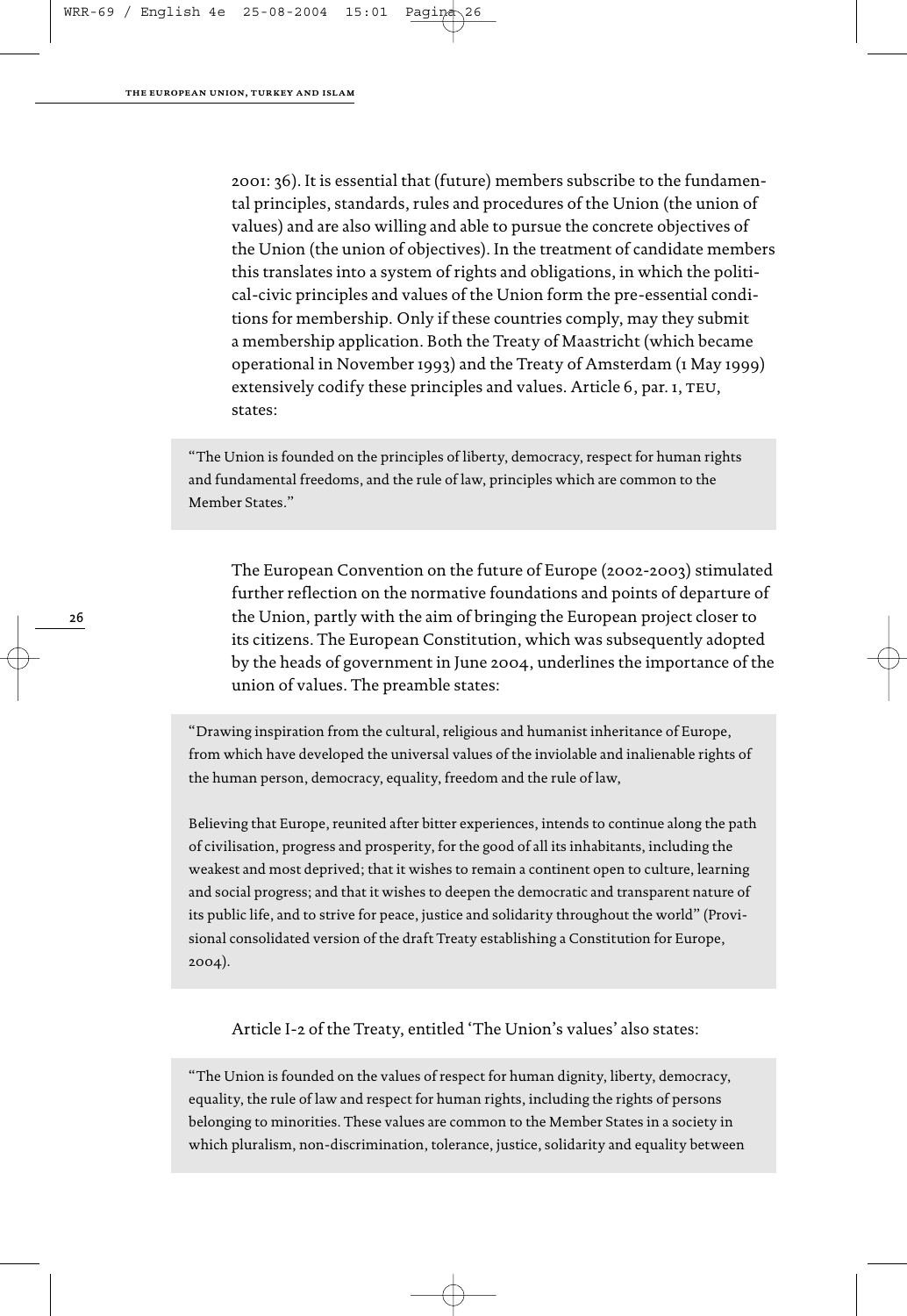men and women prevail" (Provisional consolidated version of the draft Treaty establishing a Constitution for Europe, 2004).

The reference to religion in the preamble is the result of a debate on whether Christianity deserves to be mentioned explicitly. Instead of the existing reference to the 'cultural, religious and humanist inheritance' as a source of inspiration, some demanded the inclusion of a more explicit reference to the 'Judeo-Christian tradition'. Still others went even further by defining the current eu as a 'Christian community of values'. This would allow them to disqualify Turkey from membership in advance. The discussions in the Convention and the subsequent intergovernmental conference have convinced most participants in this debate that the value-question is a difficult one. After all, it would be strange if the member states of a Union based on *universal* values, would appeal to Christian values to deny a country membership. Moreover, it would conflict with their plea to cherish (religious) pluralism and diversity (article I-2 of the draft European constitution), and with the EU's efforts to bridge historical differences.

Religion is thus not included among the values on which the Union, according to the treaties and the draft constitution, rests. Naturally, religion does appear in the European Convention on Human Rights (ECHR), which is annexed to the new constitution. Article II-10-1 provides for freedom of thought, conscience, and religion, and article II-21-1 prohibits discrimination *inter alia* on grounds of religion or conviction. In addition, article II-22 states that the Union respects cultural, religious and linguistic diversity. Although these articles represent positive Union law, they do no more than define the minimum values and fundamental rights listed above.

The definition of the EU as a political-civic union of values and actions, based on "respect for human dignity, liberty, democracy, equality and respect for human rights, including the rights of persons belonging to minorities", prevents the use of cultural, religious or historical characteristics and values to exclude potential members. However, a consensus over basic values does not mean that exclusion, division or conflicts can always be avoided. Precisely in concrete situations there will always be disagreements and tensions over the hierarchy of values or their application (WRR 2003b: 47-53). Concrete judgements will always entail more refined considerations of what is valued, in which context, and in relation to which other values, by whom and for whom. This holds true whether the subject is the interactions among individuals, among groups or among member states. A good illustration of this is afforded by the 'conflict of values' between Austria and the other fourteen eu member states, that arose after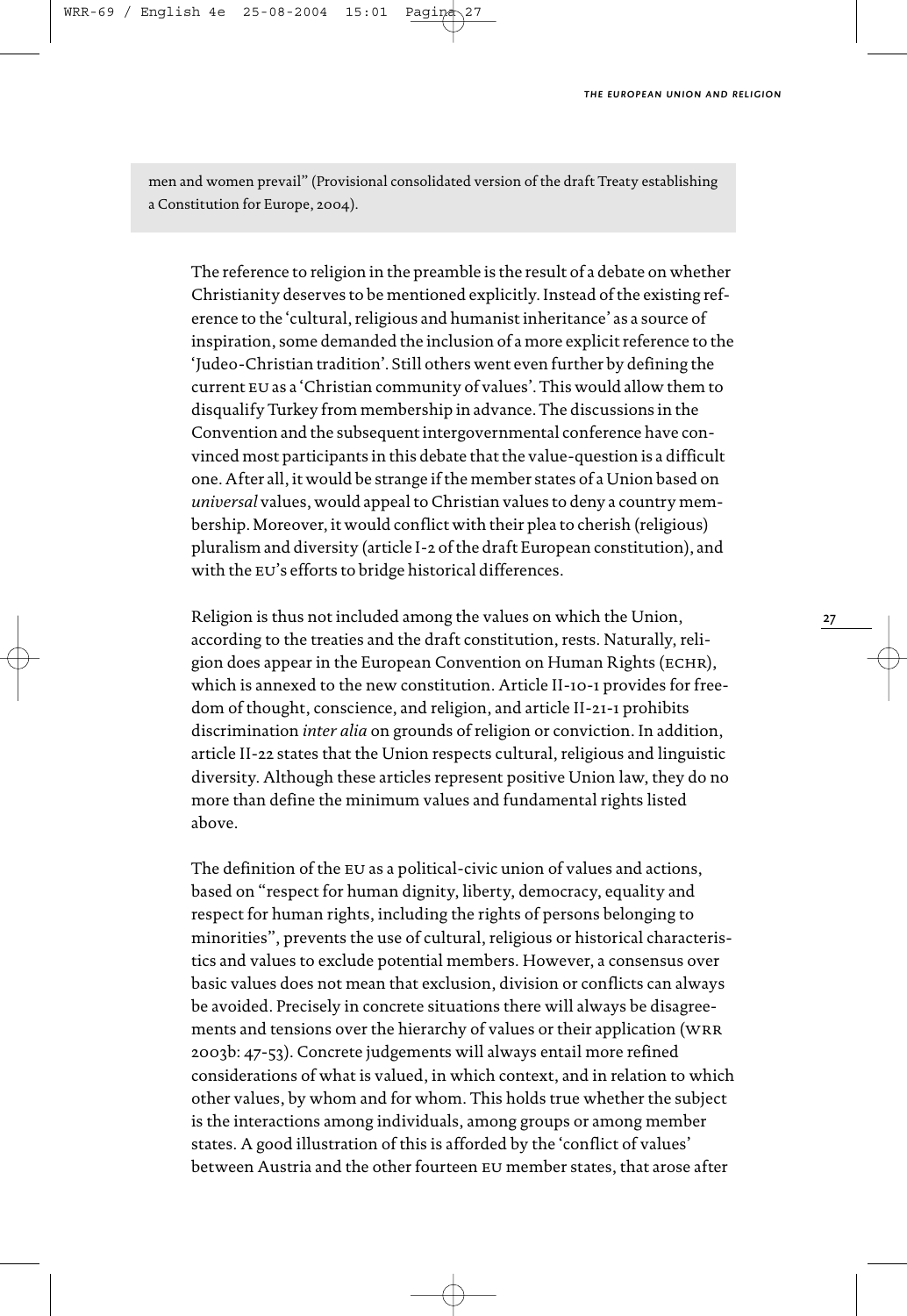28

the 2000 electoral victory by the fpö, whose leader, Jörg Haider, had previously made decidedly negative comments about immigrants. When the övp embarked on coalition negotiations with the fpö in January of that year, 'the fourteen' threatened to apply sanctions against Austria should the fpö enter government. They claimed that, by pressurising Austria to exclude the fpö from the government, they were attempting to protect the common values of the Union, as formulated in article 6, sect. 1. This action led to a deep crisis in the relationship between Austria and the eu. Neither the eu, nor any single member, had ever interfered so openly in the democratic process of a member state. Moreover, although the fourteen had justified their action by appealing to the values formulated in article 6, they could not implement sanctions on behalf of the European Union because, obviously, no concrete violation had as yet occurred. Once the fpö had joined the government, the fourteen jointly implemented bilateral sanctions. Austria reacted by threatening to obstruct the EU's decision-making process as far as possible and to hold a referendum on the sanctions. The stalemate was broken only after the EU Presidency, on behalf of the fourteen, asked a committee of 'wise men' to report on the attitude of the new Austrian government towards European values. The report concluded that Austrian immigration policy was compatible with the values of the Union, and argued that maintaining sanctions might have adverse effects.

The Austrian example demonstrates, first and foremost, that upholding certain values, even in the form of general legal principles, provides neither neutral nor unambiguous guidelines for concrete action. Second, the case demonstrates that procedures and the rules-of-the-game can contribute to the solution of differences of interpretation. The lesson, already learned earlier by the pragmatic EU, contributed to the decision to introduce into the Treaty of Nice (1 February 2003) a modification of article 7. This provides a more flexible and wait-and-see procedure when dealing with a "clear risk of a serious breach by a member state of the principles referred to in article 6, sect. 1".<sup>2</sup> Article 7 has already proved its worth. Although the new Italian coalition government, consisting of *Forza Italia*, *Alleanza Nazionale* and Lega Nord, that took office in 2001, again alarmed the EU, European leaders knew they were now backed by the new rules. This reduced the potential for rash actions or political crises, without jeopardising the exertion of peergroup pressure at the eu level on behalf of fundamental values.3 Finally, the Austria case illustrates that, as the member states make greater demands on each other's constitutional democracies in the name of safeguarding common values, the battle against anti-democratic tendencies will require supplementary rules and mechanisms. These will become all the more necessary as fresh accession rounds simultaneously increase the diversity within the eu.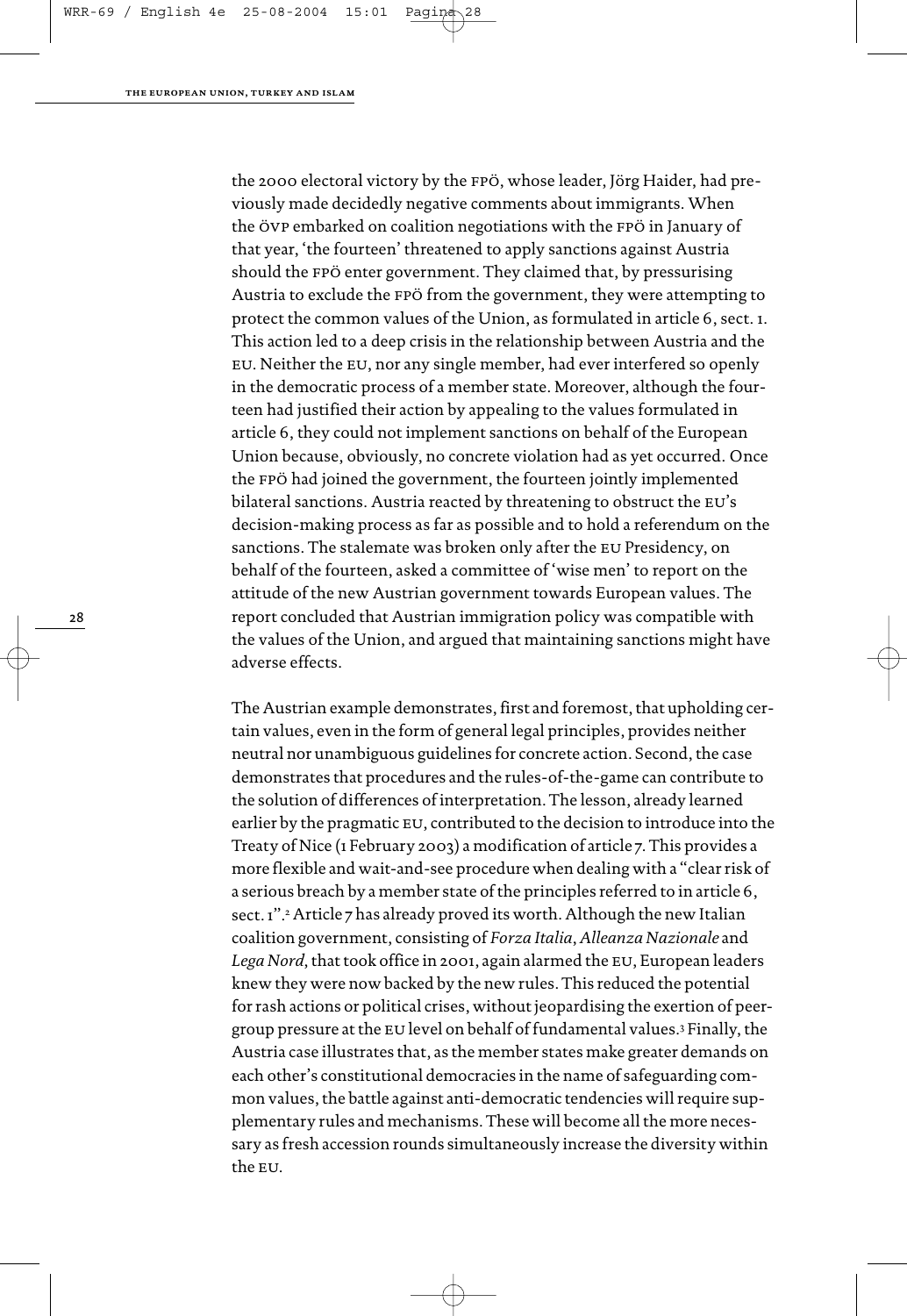# 2.3 religion in the european member states

### **2.3.1 mutual autonomy and safeguarding freedoms**

Because, through political Copenhagen criterion, the European Commission evaluates the democratic state in Turkey, it also indirectly confronts the current members with questions and problems that had previously fallen outside 'normal' European political discourse and public debate. It asks questions as: what position should religion occupy in society? How should church and state relate to each other?

It is evident that present and future member states must have a democratic constitutional system that acknowledges and guarantees the autonomy of church and state and freedom of religion and conscience.4 The principle that church (and religious communities) and state respect each other's autonomy has been laid down in national constitutions, in socalled concordats or agreements between the state and religious denominations, or has become embedded via the jurisprudence of national Constitutional Courts. The principle of autonomy implies that state and church each have separate domains of authority. Areas where the state has exclusive jurisdiction must be protected from direct interference by churches and religious communities. Conversely, the state has no direct authority over the internal affairs of the church and religious communities. None of this, however, prevents the state from requiring religious communities to observe the principles of the law. The fundamental right of the freedom of religion and conscience implies that followers of minority religions, atheists, and agnostics, by virtue of their beliefs, meet no restrictions in the exercise of their political and civil rights. This has legal implications both at the individual and the collective levels. The constitutional state should protect the individual from (group) coercion. The individual, however, may not, even for the sake of his (religious) conviction or affiliation, violate the fundamental principles of the state. The state must also realise the right to collective worship. Although these rights form part of the freedom of association and assembly and the freedom of expression, it is important that European states recognise the principle that these collective rights are open to all religious groups (Ferrari 2002:8). From this flows the principle of the neutrality of the state towards religion: the state may not favour one belief system over another. The political process, for example, must be equally accessible to persons of all persuasions. Contrary to what is often thought, this does not necessarily mean that faith and politics should be separated (Bielefeldt 2000:6; Rouvoet 2003).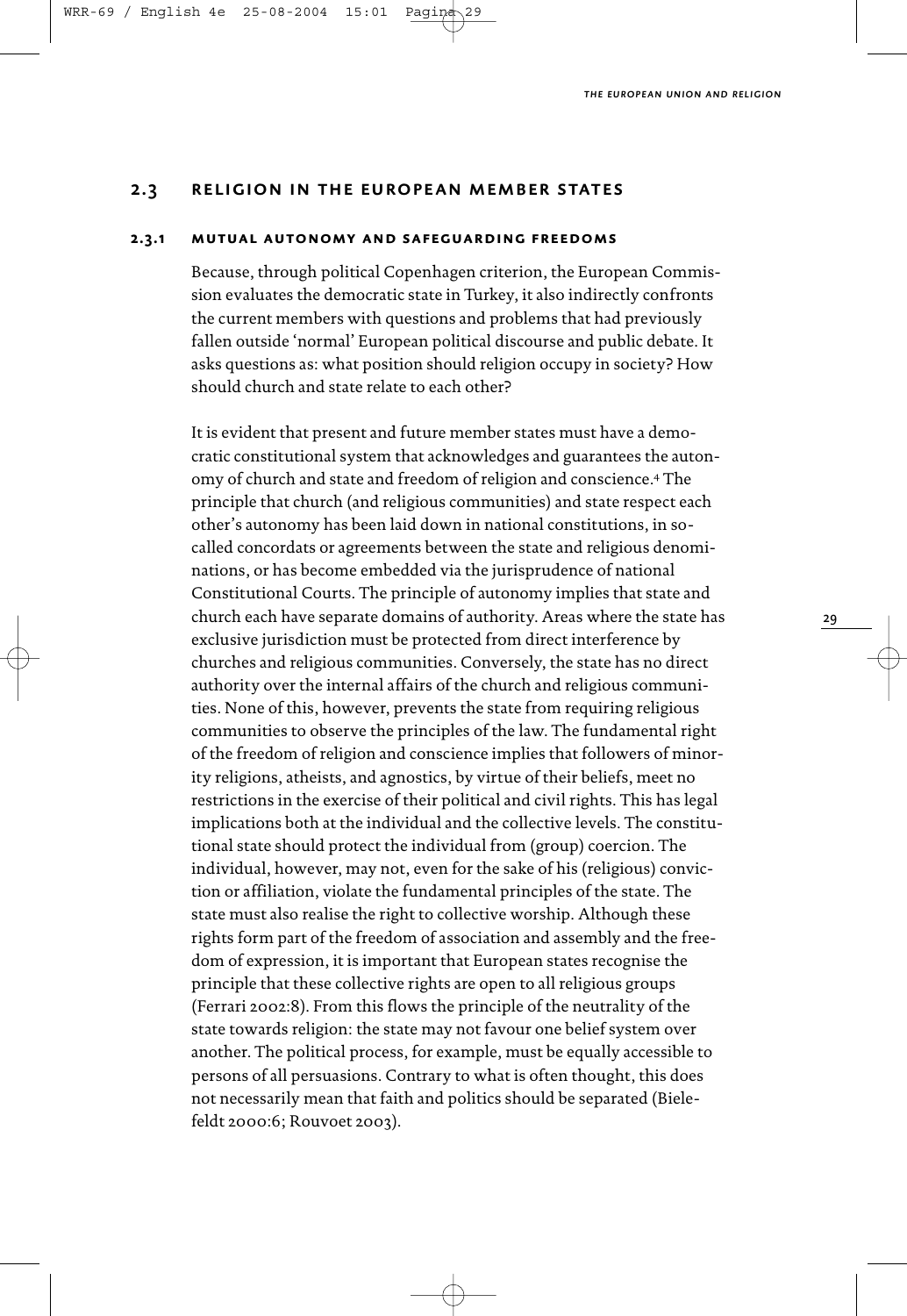In the case of Turkey's candidature, the European Commission criticises particularly the current situation of inadequate religious rights. The 2003 Regular Report concludes:

"Concerning freedom of religion, the changes introduced by the reform packages have not yet produced the desired effects. Executive bodies continue to adopt a very restrictive interpretation of the relevant provisions, so that religious freedom is subject to serious limitations as compared with European standards. This is particularly the case for the absence of legal personality, education and training of ecclesiastic personnel as well as full enjoyment of property rights of religious communities" (European Commission 2003).

Although these 'European standards' can be seen as referring to the principles of the freedom of religion embodied in the ECHR, there is no conformity among member states over how, in practice, this freedom and autonomy from the state should be effectuated. As will become obvious, this situation stems from the great diversity in national arrangements and, de facto, from the favouring of traditional religious communities within the member states. Moreover, the relationships between church and state, and religion and society remain highly sensitive in many member states (see also text box 2.1). Hence, in its assessment, the European Commission limits itself to applying only the minimum conditions.

### **2.3.2 a european model?**

30

To understand the actual role of religion in state and society, one needs to look beyond these minimum conditions which anyway are difficult to employ in practice. Equally, it is not enough to limit oneself to simple alternatives as whether or not there is a state church, whether or not there is religious pluralism, and whether or not the state subsidises religious communities. This will become even more evident when we abandon an exclusive focus on constitutionally and legally established relationships and embrace administrative, socio-political and cultural situations as well. As will be argued below, a varied and variegated approach makes it impossible to define one, ideal development path against which to measure the modernity of the Turkish state and of Turkish Islam.

The institutional autonomy of church and state in European countries today is the result of the Reformation, the processes of state-formation, the growth of modern capitalism and the modern scientific revolution (Bader 2003b: 57). The way in which those processes reinforced each other differed in time and place, and this created divergent path-dependencies. These, in their turn, were influenced by the success or the failure of the Reformation, which settled the divide between Protestant and Catholic/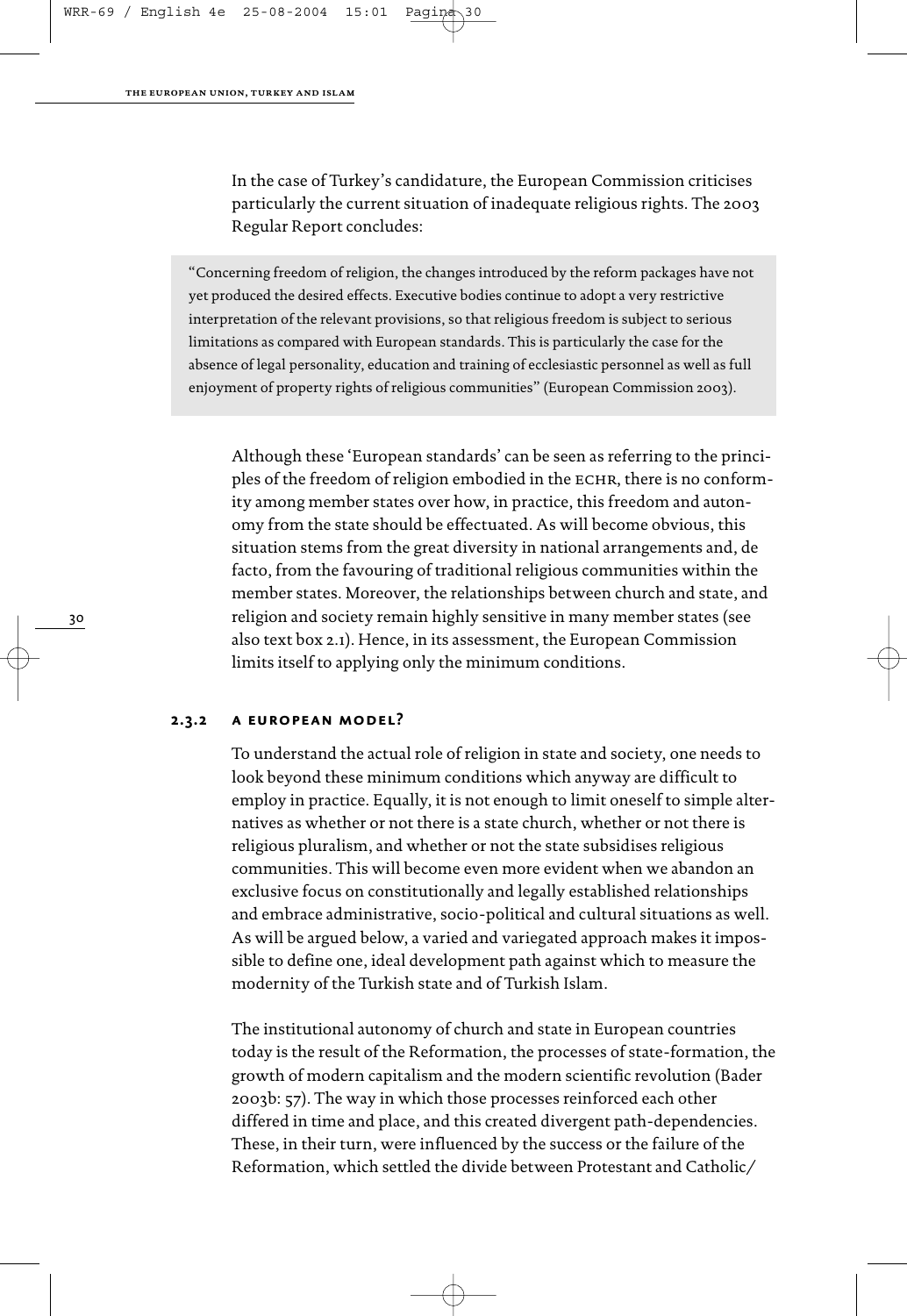Orthodox countries in Europe; by the extent to which the Reformation and the subsequent uprisings caused internal division (France, Belgium) or, conversely, unity in the face of an external enemy (the Netherlands against Spain; Ireland and the us against England); and, also by the presence or absence of an assertive, Enlightened critique of religion (such as existed in France and England, but not in Italy, Ireland and Spain) (see also text box  $2.1$ ).<sup>5</sup>

These different paths of development allow some general conclusions to be drawn on the evolution of the ties between state, church, religion, politics and society. First, it appears that although European states do indeed enjoy a considerable real autonomy of church and state, by no means have all states broken all official constitutional links with the church. Only the Netherlands, France and, until the fall of communism, most Central and Eastern European countries can be classified as states that have cut the constitutional ties between the dominant religion or church and the state (a process known as 'disestablishment').<sup>6</sup> England has a state church under the formal leadership of the head of state. The Prime Minister, via the head of state, appoints not only the head of the church (the Archbishop of Canterbury) but also the upper echelons of the Church of England. Places are reserved in the House of Lords for 26 senior bishops, in their function as 'Lords Spiritual', while six of the 33 officials charged with the management of church property are government civil servants. All these functionaries (including, by virtue of their office, the Prime Minister and the Minister of Sports and Culture) are accountable to parliament and to the General Synod of the Church of England.7

Over the course of time, countries such as Scotland, Norway, Denmark and Switzerland have replaced systems allowing for strong state domination over the church, with weaker constitutional links, but they have not entirely dispensed with their state church. Nonetheless, one cannot say that any of these countries are less democratic or modern. Second, the absence of a state church does not imply an absolute separation of church and state. In most countries where the state church was eventually abolished, or where it never existed in the first place, the de facto political and cultural domination by one church usually persisted, at least for a while. As a result, the mutual political and cultural influencing of religion, state and society generally continued (Bader 2003b: 59-61). For example, in countries such as Poland, Greece, Ireland, Bulgaria, Romania and Armenia, the ties between the state, the nation and the dominant church have remained extraordinarily strong. In the last three, the struggle for independence against the Ottoman and Turkish Muslims accentuated the ethnic significance of the church.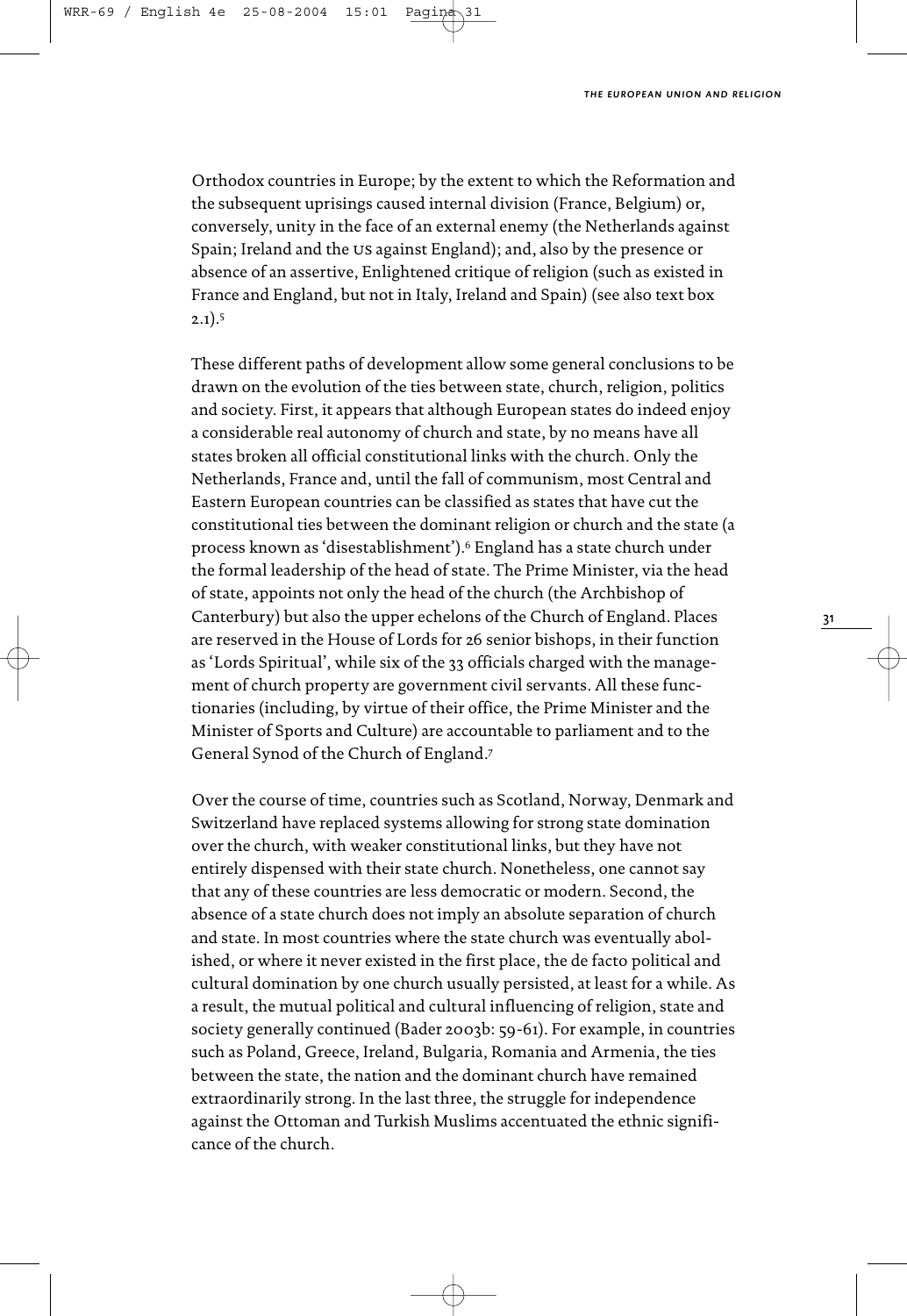

#### **Text box 2.1 Christianity, church, state and nation in Europe**

#### **Struggles and schisms**

32

The dominant and long-term presence of Christianity in Europe is still everywhere clearly visible. However, the Christian religion has not always been a binding, integrating and community-building force. The history of European Christianity is deeply scarred by conflicts between sectarian groups and movements (or groups without any formal church and/or hierarchy) and the established churches, principally the Roman Catholic, Protestant and Orthodox churches. These three major churches eventually each developed their own ties with the secular authority, thus obtaining legitimacy. At the same time, there played out a long struggle between the power centres of the state and the church. From about the  $4<sup>th</sup>$  to the 19<sup>th</sup> century AD, representatives of the secular state authority all tended to lend direct or indirect support to a system in which one ('the true') version of Christianity enjoyed a religious monopoly. Religious uniformity and conformity, especially where it coincided with the territorial authority of the state, was considered to be in the interest of the state and its subjects and to reinforce internal order and stability. In this way, the state was supported and legitimised by the established religious authorities, which also benefited from the unity of doctrine and religious community. This found expression not only in laws based on religious principles, but also in the institutional entanglement of religion and state (Sunier 2004). When confronted with religious divisions among the populace (because of religious splinter groups, territorial shifts, migrations, etc.) the state in the early modern period usually reacted in one of three ways; either to suppress those opposing religious views which the church defined as 'heretical', or to distance itself from the established religious church order and shift towards the deviant religious community, or to tolerate (or ignore) deviant religious interpretations. Before the 19<sup>th</sup> century, complete religious tolerance, neutrality or complete suppression rarely occurred, probably because the Reformation had left a legacy of a deep-rooted fear of revolts and civil wars. It is notable that the multi-denominational countries of present-day Europe practice all these strategies, partially at any rate, including elements of suppression (as in the case of radical sectarian groups labelled as potentially violent, also towards the state). The legacy of conflicts between churches and sectarian groups, and the alternating struggles and cooperation among church, state and nation helps explain the sensitivity in many European countries of issues concerning church-state relations.

The legacy of schisms which have divided Europe into north, south, east and west is still apparent in post-1990 reunited Europe. The *World Christian Encyclopaedia* (2001) distinguishes cultural areas with zones where (combinations of) Roman Catholic, Anglican, Calvinist, Protestant, Lutheran, Orthodox, Armenian and Muslim communities live. The mono-denominational cultural zones, which include the Lutheran north, the Roman Catholic south and the Orthodox east, embrace over 406 million of the approximately 681 million European citizens (Madeley 2003).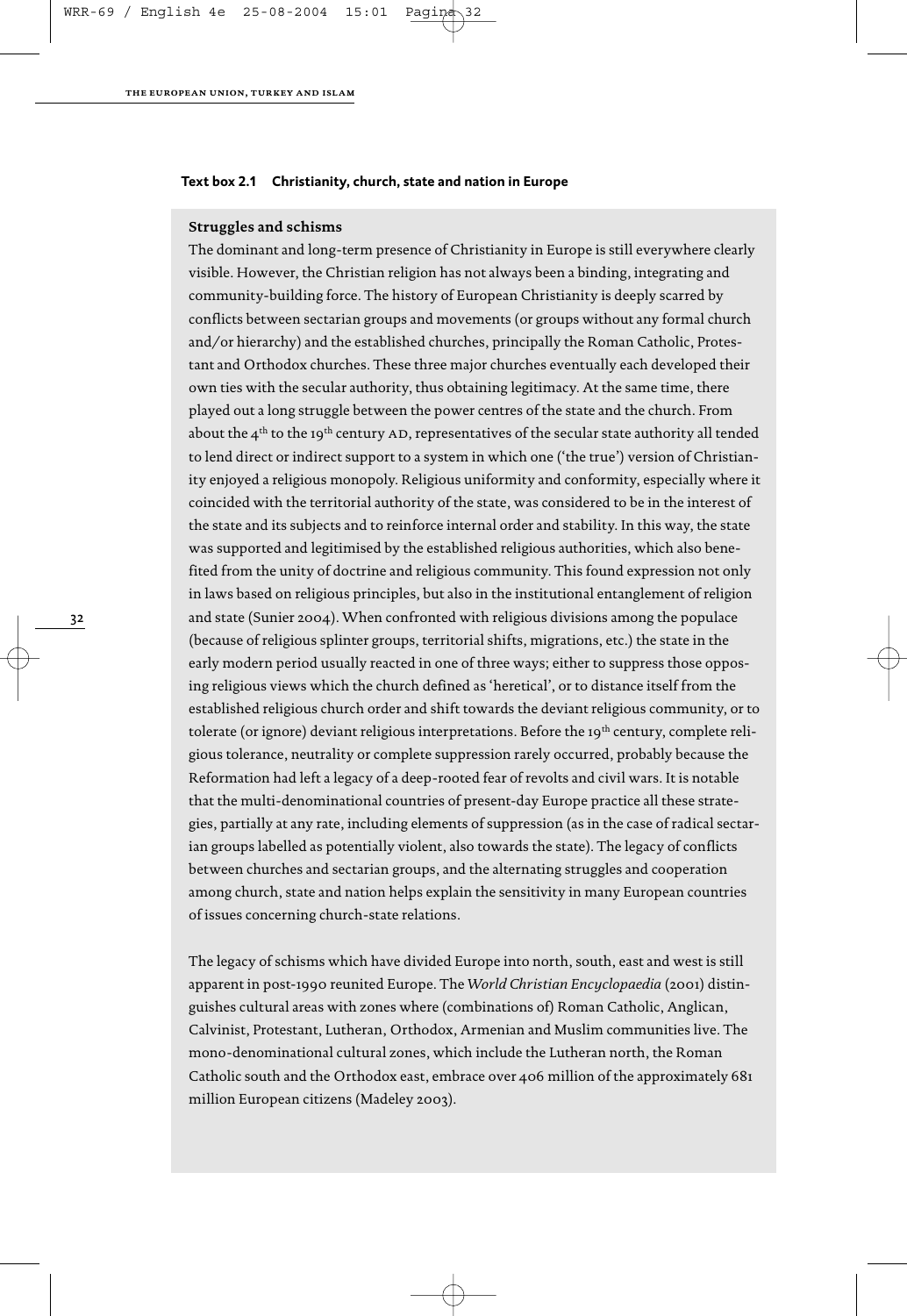#### **Classifications**

Numerous systems exist to classify the relation between church and state in the different European countries. Following Barrett et al., on the basis of formal legal criteria and perceived existing connections Madeley (2003) discerns three categories:

- states which promote (one) religion or religious institutions ('religious'),
- states which neither promote nor discourage religion ('secular'), and
- states which suppress religion ('atheist').

According to this classification, in 1980 no less than 22 of the in total 35 European states fell into the first category (the Vatican, Belgium, Denmark, Finland, West-Germany, Greece, Iceland, Liechtenstein, Luxemburg, Monaco, Norway, Spain, Sweden, Switzerland, Andorra, Portugal, England, Scotland, Italy, Malta, Ireland and Cyprus). Only five states fell into the second, secular group (Austria, the Netherlands, San Marino, France and Turkey) while nine were classified as 'atheist' (Yugoslavia, the former German Democratic Republic, Bulgaria, Hungary, Romania, Poland, Czechoslovakia, the ussr and Albania). However, most of the then communist states granted a special status to specific religious traditions, especially those considered historically closely associated with the nation-state. In Bulgaria, for example, even under communism a law continued to exist that stated: "The Bulgarian Orthodox Church is the traditional faith of the Bulgarian people. It is bound up with their history and, as such, its nature and its spirit can be considered a church of the popular democracy" (Madeley 2003). At the same time, however, the state and the communist party closely monitored religious institutions and activities.

A comparable classification of the relationship between church and state, undertaken in 2000 (covering a total 48 European states) found that 30 states belonged to the first category. This increase was due primarily to the 'transfer' of former communist countries and the recently independent states in Central and Eastern Europe from the category of 'atheist' to the other two categories. As a result, the secular category leapt from 5 to 17 states, whilst states justifying the catagorisation 'atheistic' disappeared entirely. Interestingly, the state control of religion in the latter countries was dismantled and, in most cases, made room for state support, either by means of financing the reconstruction or building of churches or by making public revenues available to recognised religious societies.

#### **Religious communities, subsidiarity and eu decision-making**

The growing significance of eu legislation increasingly attracts various philosophical movements, such as religious denominations and humanist organisations, into the Brussels political arena. This leads to the familiar pattern of 'Europeanisation' and mutual competition (wrr 2003a). On the one hand, many religious organisations attempt to safeguard their own national church-state model from European legislation, while on the other, they search out formal and informal methods to propagate their own, preferred (national), model at a European level, or at least to make sure, at that level, that people know they exist.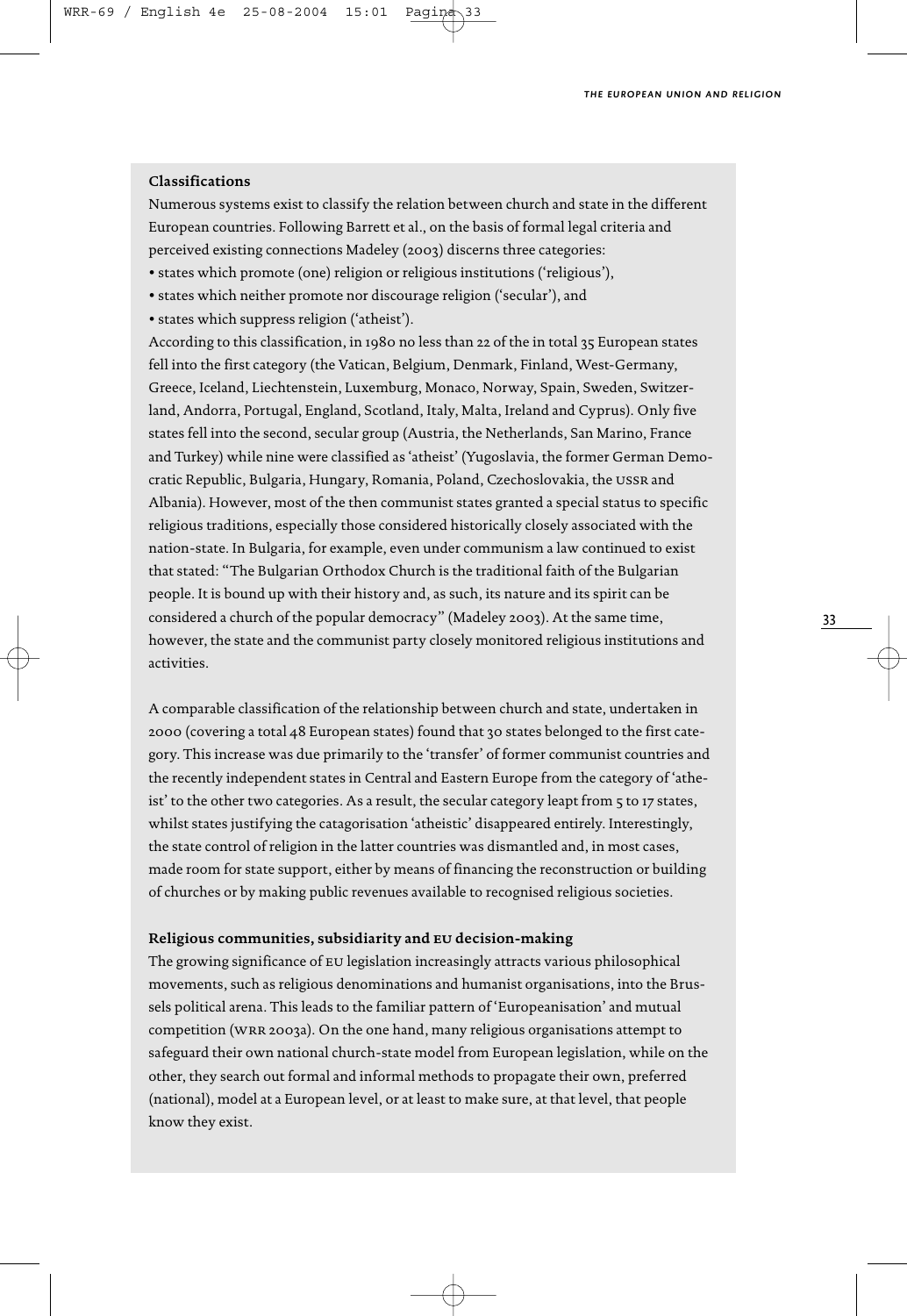34

*Formally*, European institutions have no role in the relationship between church and state, since they fall under the so-called subsidiarity principle. This had already been established in the separate (not legally binding) Declaration 11 of the Treaty of Amsterdam, which states: "The European Union respects and does not prejudice the status under national law of churches and religious associations or communities in the Member States. The European Union equally respects the status of philosophical and non-confessional organisations" (European Union, Official Journal C 340 of 10 November 1997).

During the preparation of the Treaty, a *Commission of Experts of the Bishops' Conferences of the eu* (comece) and the *Church and Society Commission of the Council of European Churches* (cec) failed in an attempt to include a statement to the effect that the particular model for church-state relations in each member state forms part of 'the own identity'. They were more successful, however, in getting Declaration 11 accepted into article I-51 of the new European constitution. Moreover, par. 3 added the provision: "Recognising their identity and their specific contribution, the Union shall maintain an open, transparent and regular dialogue with these churches and organisations" (Provisional consolidated version of the draft Treaty establishing a Constitution for Europe, 2004).

*Informally*, the most successful religious groups are either those that utilise so-called concordats (formulating special rights, social roles etc.) or those belonging to state churches or having for some time enjoyed recognition by a member state. The cec and comece are, for example, are invited to the tripartite talks with the European Council that precede the half-yearly rotation of the European Presidency. Partly because of this and also because they maintain a staff in Brussels and are fed information from concordat countries like Germany, the cec and comece have an advantage in ways and means over, for example, Islamic and humanist groups. The *European Humanistic Federation* has recently become more active in lobbying in Brussels and has employed some staff, while the Russian Orthodox Church and the Ukrainian Catholic Church opened offices in Brussels in 2002 and 2003, respectively. In addition to the European Council and member states, religious groups also engage in an informal, more diffuse dialogue with the European Commission and a six-monthly meeting with the Forward Studies Unit, the think tank of the president of the Commission. These dialogues allow for more space for other groups, as Muslims, Protestant minorities, Buddhists, Hindus, Scientologists, etc. (Massignon 2003).

Sociologists of religion have developed typologies of institutional and governmental arrangements, which enable a better understanding of the diverse patterns of relations between state, society and religion that have emerged over time. One typology, developed by Bader, identifies four dimensions of state intervention in religion:

- 1 the constitutional, legal, administrative, political and cultural links between church and state;
- 2 the goals of the state in religious questions;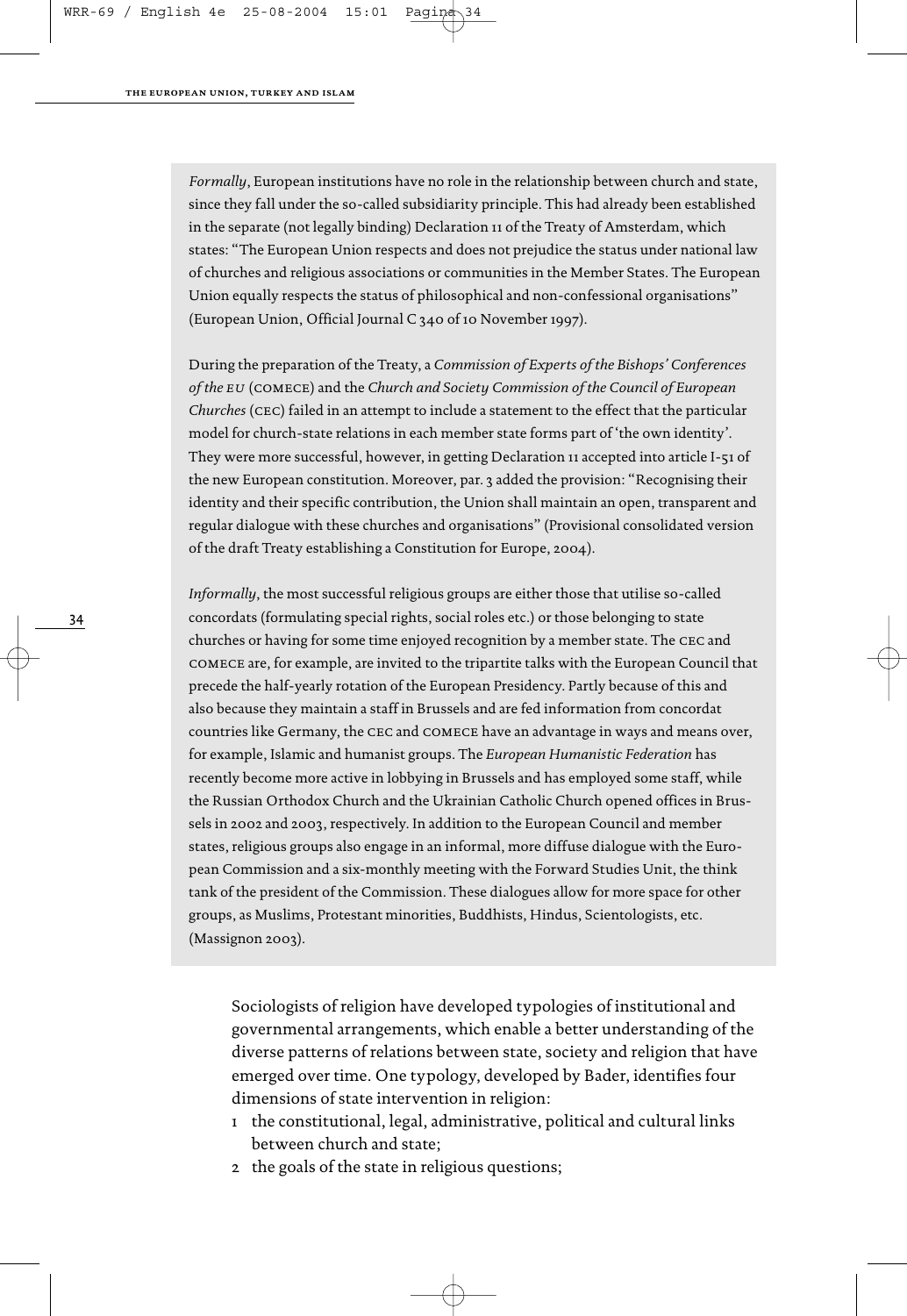- 3 the divergent powers (legislative, judiciary and executive) and administrative levels (federal, state, local);
- 4 the policy on areas other than those directly related to religion (Bader 2003b: 61-64).

The constitutional links concern the rules on religious freedoms and the degree to which an established state church, with state obligations embodied in a constitution, can be said to exist. These obligations may include appointing or recognising church leaders, paying the salaries of church officials and collecting taxes destined for the church. The legal and administrative links range from the general but limited to the highly specific but comprehensive, depending on the state's goals. States have the ability alternatively to suppress, tolerate, protect or actively promote (certain) religions and have a variety of political instruments at their disposal (see text box 2.1). For example, most European states offer special legal or administrative dispensations on the basis of religious convictions. These include the right to refuse military service, the right to discriminate against women and homosexuals on the grounds of religion, and exemptions from Sunday trading laws and building regulations, etc. They also often grant specific privileges, such as subsidies to religious organisations, groups and schools. In brief, a state deals with religious freedoms in different ways, which results in different balances between competing interests of individual and collective religious autonomy, freedom and non-discrimination. Recent developments in immigration, secularisation, individualisation and the emergence of new denominations, however, have all forced states to become increasingly pluralistic and to search for new arrangements between state, society and religious (minority) groups.

The formal constitutional or legal recognition by the state of a specific religion or religious community is no guarantee that its members can actually establish themselves as a congregation – they may encounter local administrative or political hurdles. For example, in Belgium Islamic worship has been recognised since 1974. A Royal Decree called for "…the institution of (provincial) committees charged with managing the temporal affairs of recognised Islamic communities" (Waardenburg 2001: 48). Because these committees never got off the ground and because the Muslims themselves long contested that state-recognised national body of Muslims as their representative, actual recognition came only in 1998 in the form of compulsory state funding of Muslim worship. Conversely, the absence of formal constitutional or legal recognition does not necessarily mean that actual institutional, political of cultural development is hindered. In the Netherlands, for example, even after the 1983 constitutional changes formally severing the financial ties between church and state, various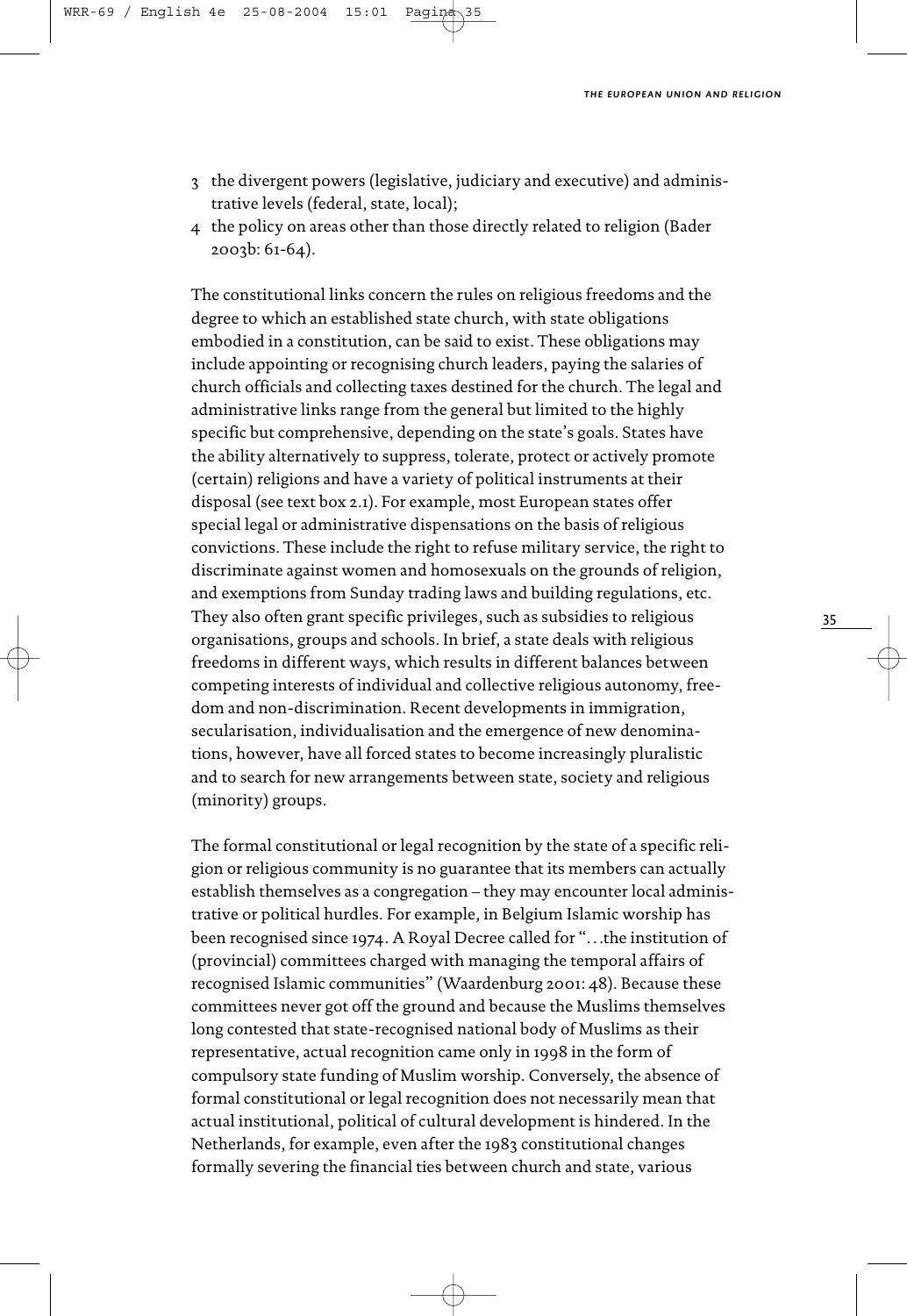36

subsidy schemes for prayer areas and Muslim services were nevertheless established, within the framework of the country's integration policy. Since, formally, religious activities may not be subsidised, such subsidies are pragmatically labelled as social and cultural (Waardenburg 2001: 30; Sunier 2004). One exception to this rule is the right to special education, guaranteed in article 23 of the constitution, which protects state funding of religiously-based education. England does not even have a legal statute and, as a result, no church other than the Church of England can receive formal recognition or subsidies. Nevertheless, since the 1980s, many Islamic prayer-rooms have been registered as charitable organisations, enabling them to qualify for certain tax benefits. These charity benefits are also used by countless Islamic socio-cultural institutions and festivals. In England, however, the establishment of Islamic schools has encountered more problems than in the Netherlands because of greater local political resistance (Waardenburg 2001: 63-69).

In Germany, too, the institutionalisation of other religions sometimes encounters problems. In principle, the state views churches in a positive light, but it attempts to retain strict neutrality among different religions. Religious communities that have a permanent character and enjoy publiclaw status have the right, enshrined in the constitution, to a church tax imposed by the state. Moreover, the state can subsidise churches for social and cultural activities. Efforts by Muslim organisations to obtain this public-law status, however, have encountered great difficulties. In addition to the difficulty of proving that they are indeed representative (a problem also experienced in Belgium and the Netherlands), Muslim organisations also face political opposition on formal grounds. Some German authorities use the argument that Muslim migrants are by definition temporarily present in the country to deny the permanent character of Muslim organisations. Other opponents reason that Muslim discrimination against women is unconstitutional and, therefore, that formal recognition cannot be granted (Waardenburg 2001: 54-62). Even when the central government attempts to remain as neutral as possible, decisions involving privileges, subsidies, taxes, building permits, etc. will also usually, if indirectly, flow over into the political arena and influence political debate.

Using the four typologies described above, and taking the degree of religious pluralism into account, it is laicist France that best conforms to the pure model of separation of church and state.8 As will become clear in chapter 3, notwithstanding some differences, there are interesting similarities between Turkish and French laicism. French laicism still has the scars of long and bitter conflicts between the state and its religious communities. Since the Middle Ages, Jews have endured pogroms and exile; in the  $16<sup>th</sup>$ and 17th centuries, Protestants were persecuted and even expelled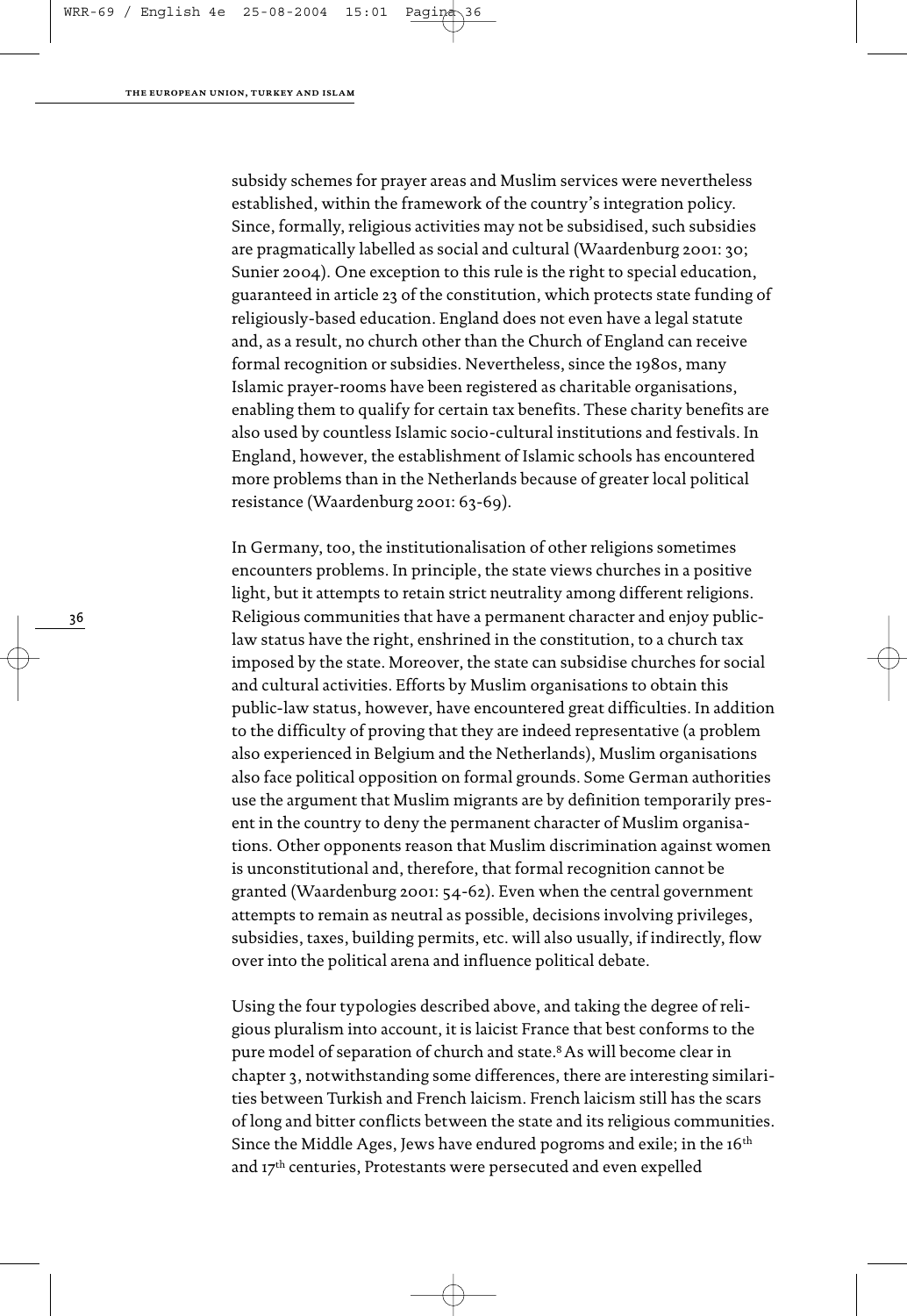WRR-69 / English 4e 25-08-2004 15:01 Pagina 37

(St. Bartholomew's Night and the Edict of Nantes, respectively), while, after the French Revolution, Catholics were severely persecuted as 'hereditary enemies of the Enlightenment'. The Congregation Act (1903) only recognised religious communities after they had applied for a compulsory licence, that had to be approved by the French parliament. The Jesuit Order refused to apply, on the grounds that God and not the French parliament constituted the highest authority. As a result, for many decades, Jesuit education was not offered in France. Since 1905, there has been legal, administrative, political and cultural separation of church and state and the state observes strict neutrality. Religious pluralism formally exists exclusively in the private sphere and the civic domain of *civil society*, not in the state. The latter guarantees freedom of religion and conscience and freedom to worship, formally without recognising, funding or subsidising religious services. There is, however, also a formal control-function entrusted to the Prime Minister, who (except in Alsace-Lorraine) has the right to propose cardinals and bishops, though the final appointment is left to the Vatican (Le Goff & Rémond 1992). Nevertheless, for decades now, France has been unable to avoid the de facto intrusion of pluralism into the public sphere, though the state has primarily accommodated it as part of its cultural policy.9 With the influx of large groups of Muslims, however, the spectre of France's turbulent past has again surfaced. At the end of 2003, the so-called Stasi Commission recommended banning ostentatious religious symbols in public buildings. This move, though controversial, was supported by numerous, also religious, groups, who viewd this exercise of strict 'neutrality' as a safeguard for peace, order and religious freedom (Le Monde 12-12-2003). As one foreign commentator recently observed: "one must realize that a militantly secular and neutral French republic is perceived by most citizens as the only possible response to a long and tormented French past, rife with religious tragedy, a story in which Islam is simply the latest arrival" (*International Herald Tribune* 7-1-2004).10

Like France, Belgium, the Netherlands, Austria, and Germany have no state church, but unlike France, they do support religious pluralism in an administrative, political, cultural and, to a lesser extent, legal sense (for example, through family law). They recognise and encourage diverse religious organisations and try to draw them into the administrative, political and cultural domain, by means of (often decentralised) negotiations, the provision of information and the creation of advisory bodies. Norway, Denmark, Finland, England and Scotland combine a relatively weak state church with a limited degree of administrative, political and cultural pluralism. They do not accommodate pluralism, either in a fundamental or a legal sense, but instead employ a pragmatic approach to demands to institutionalise different religions. The new and candidate EU member states further increase the diversity of traditions and regulations in Europe.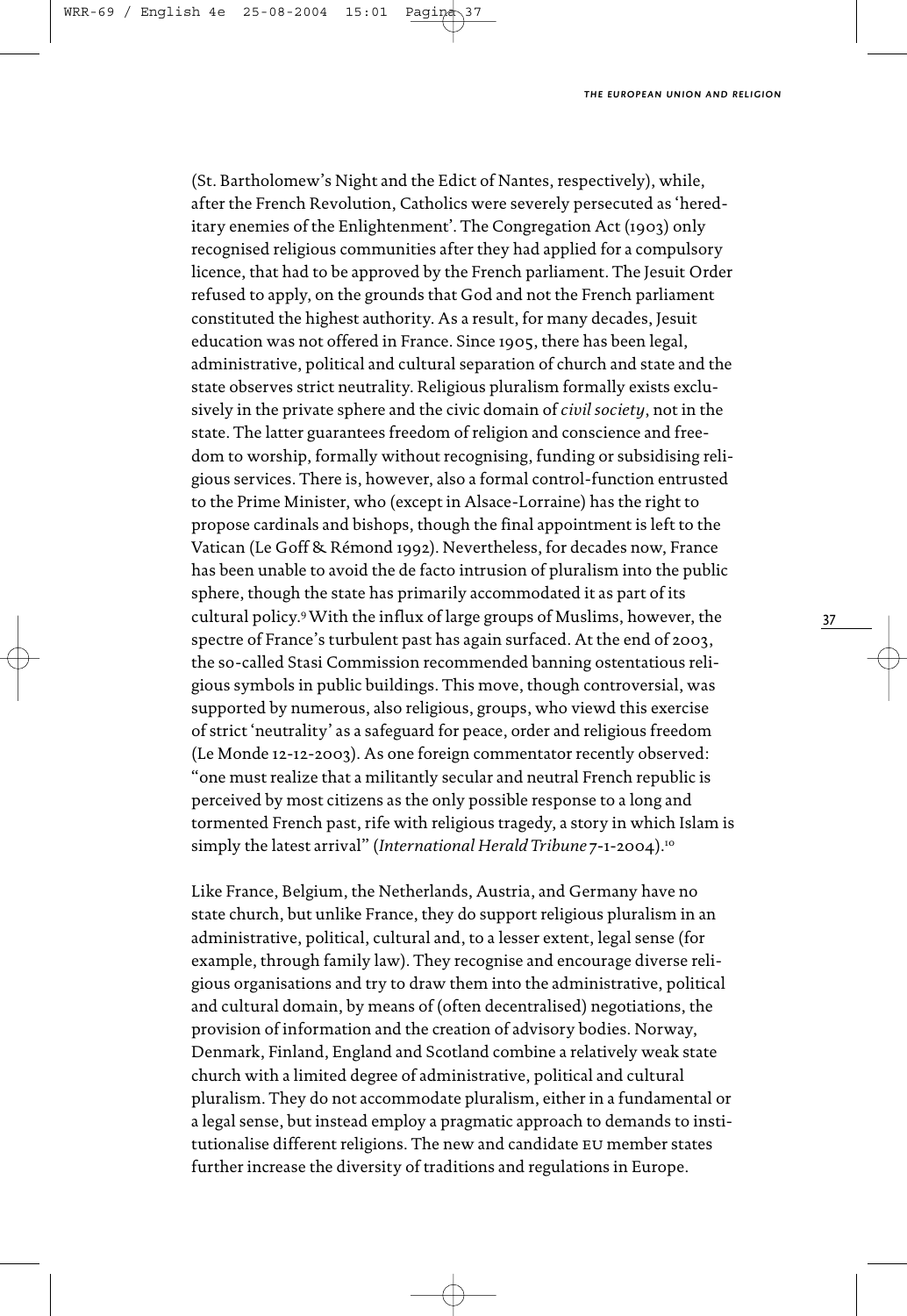Although their systems differ widely amongst themselves, in conformity with the political Copenhagen criterion, they have all enshrined freedom of religion in their constitutions. Even so, it is inevitable that, in practice, these countries afford a certain privileged treatment to the traditional religious communities. Several countries, including Bulgaria, Romania and Lithuania, go even further and exercise a deliberate policy to employ the dominant religion to bind and build the nation (U.S. Department of State 2002; Jubilee Campaign 2003).

### 2.4 conclusion

38

According to the principles of the Treaties, the EU is a union founded on the political and civic values of the democratic constitutional state. It is emphatically not a union whose (potential) members subscribe to specific cultural-historical or religious values. All the same, its political-civic union of values assumes the existence of a state that guarantees the autonomy of church and state and protects general religious freedoms and rights. How this autonomy and protection are implemented, and the exact status of religion, varies widely in practice from country to country. The *real* position of religion in Europe, therefore, cannot easily be defined, whether employing the minimum conditions of 'the' secular European constitutional state, or employing the standard concepts of the still-popular modernisation theory. This theory suggests that all modern European states have followed more or less similar development trajectories, all of which resulted inevitably in the privatisation of faith, far-reaching secularisation and the complete separation of church and state. The reality is that European countries demonstrate divergent, historically determined relationships between religion, church, state and society, coupled with equally diverse legal, institutional and political arrangements.

What all this implies, is that there is no unambiguous, fixed European standard against which the current situation in Turkey can be measured. Nor are there any *a priori* reasons to assume that Turkey would, or would not conform with any of the available European development models. Furthermore none of these models and none of the situations are immutable. Changes, either endogenous or exogenous, as the arrival of new minority groups or the rise and decline of membership of different churches, will force the state to look again for a reasonable balance among the diverse interests and values that exist in a democratic constitutional state. For example, the state may have to reconsider the implications of the existence of a dominant religious majority for the opportunities for development of religious minorities. Similarly, freedom of conscience must be balanced against equal treatment and equal opportunities, and the need to protect the position of apostates must be weighed against the autonomy of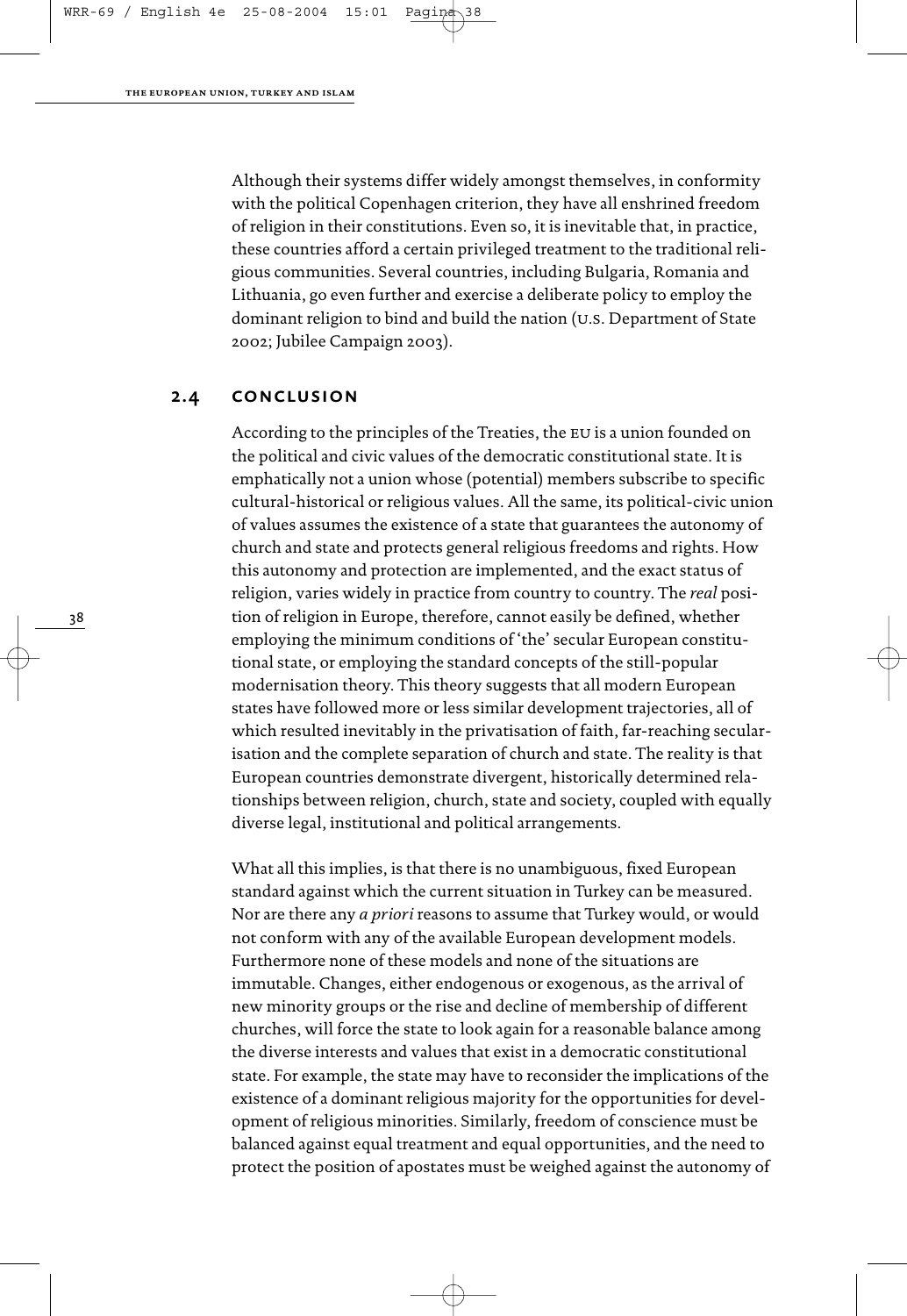the religious community. In short, there is every reason to examine the position of Turkish Islam from an historical perspective and to place it in the context of a dynamic equilibrium between state, politics and society. This will be the subject of the following chapter.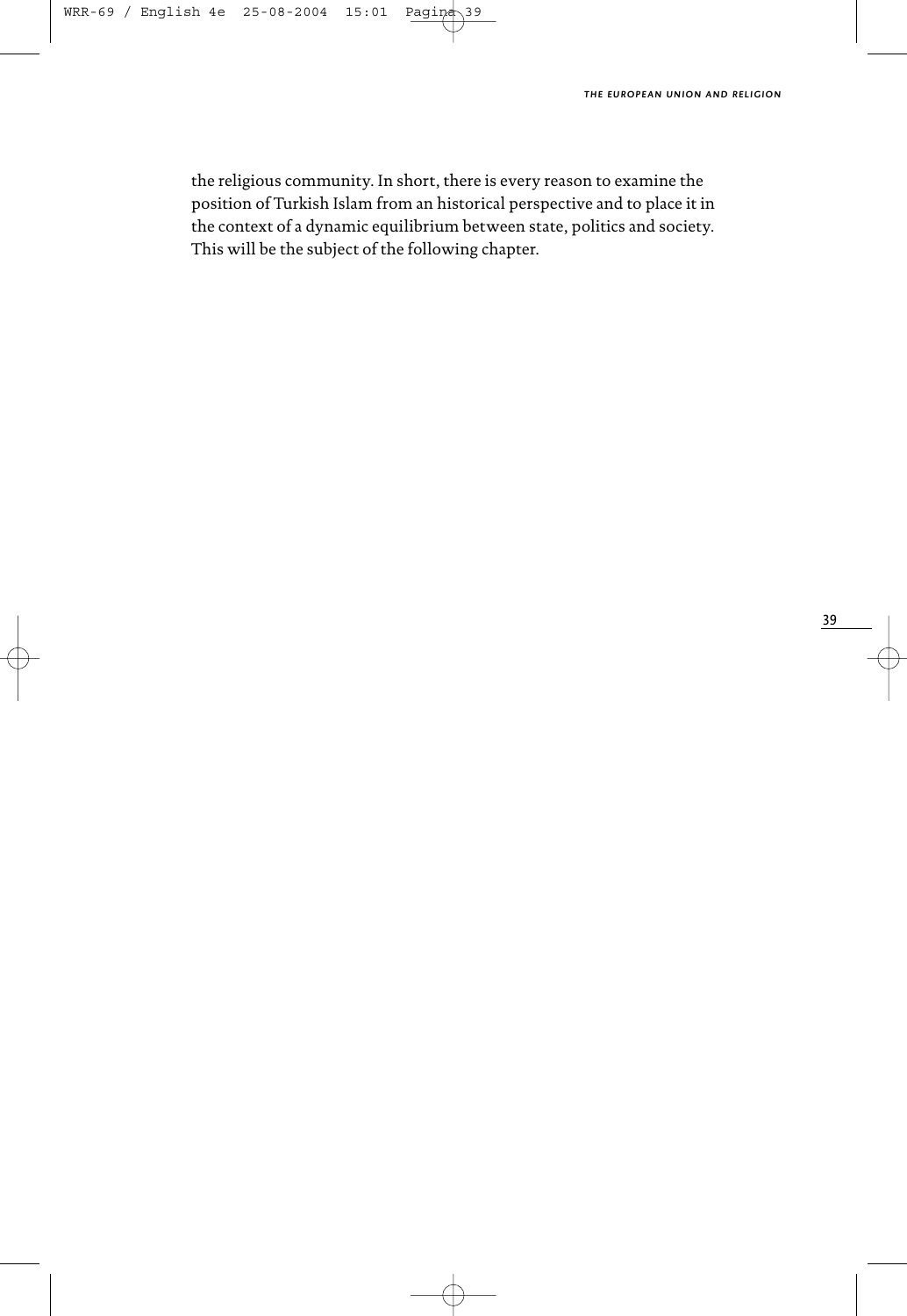## notes

40

- 1 A few examples may illustrate this. At the time of the Greco-Persian wars (5th century bc) the word 'Europe' regularly appeared as a territorial concept. It referred to an area to the north of the Greek states, inhabited by 'barbarians', and it was clearly distinguished from the Greek and 'Asiatic' Persian regions by language, customs and values (McCormick 2002: 31). On classical maps, the eastern border of Europe was delineated by the river Don. In the heyday of the Roman Empire (200 BC-400 AD) a large part of this 'Europe' was, for the first time, brought under a common administration, but the empire's centre of gravity lay in the region of the Mediterranean, including parts of North Africa and the Middle East.
- 2 The modified article 7 of the Treaty of Nice is as follows:
	- 1 "On a reasoned proposal by one-third of the MS [member states], by the European Parliament or by the Commission, the Council, acting by a majority of four fifth of its members after obtaining the assent of the European Parliament, may determine that there is a clear risk of a serious breach by a Member State of the principles of liberty, democracy, respect for human rights and fundamental freedoms and the rule of law (Art. 6, par. 1 EU), and address appropriate recommendations to that State. Before making such a determination, the Council shall hear the MS in question and acting in accordance with the same procedure, may call on independent persons to submit within a reasonable time limit a report on the situation in the MS in question."

The Council regularly checks whether the motivations for its finding are still present.

- 2 The European Council, consisting of heads of state and government leaders, can, unanimously, acting on the proposal of one-third of the member states or of the Commission, and once the European Parliament has consented, diagnose a grave and ongoing violation of the principles stated in Article 6, par. 1, by a member state, after having requested the member state in question to submit its reactions.
- 3 When this has been determined, under paragraph 2, the Council, acting with a qualified majority, may suspend certain rights deriving from the application of this Treaty to the member state in question, including the voting rights of the representative of the government of that member state in the Council. In doing so, the Council shall take into account the possible consequences of such a suspension, upon the rights and obligations of natural and legal persons.

The obligations of the member state in question arising from the Treaty shall continue to be binding on that member state.

4 The Council, acting on a qualified majority, may decide subsequently to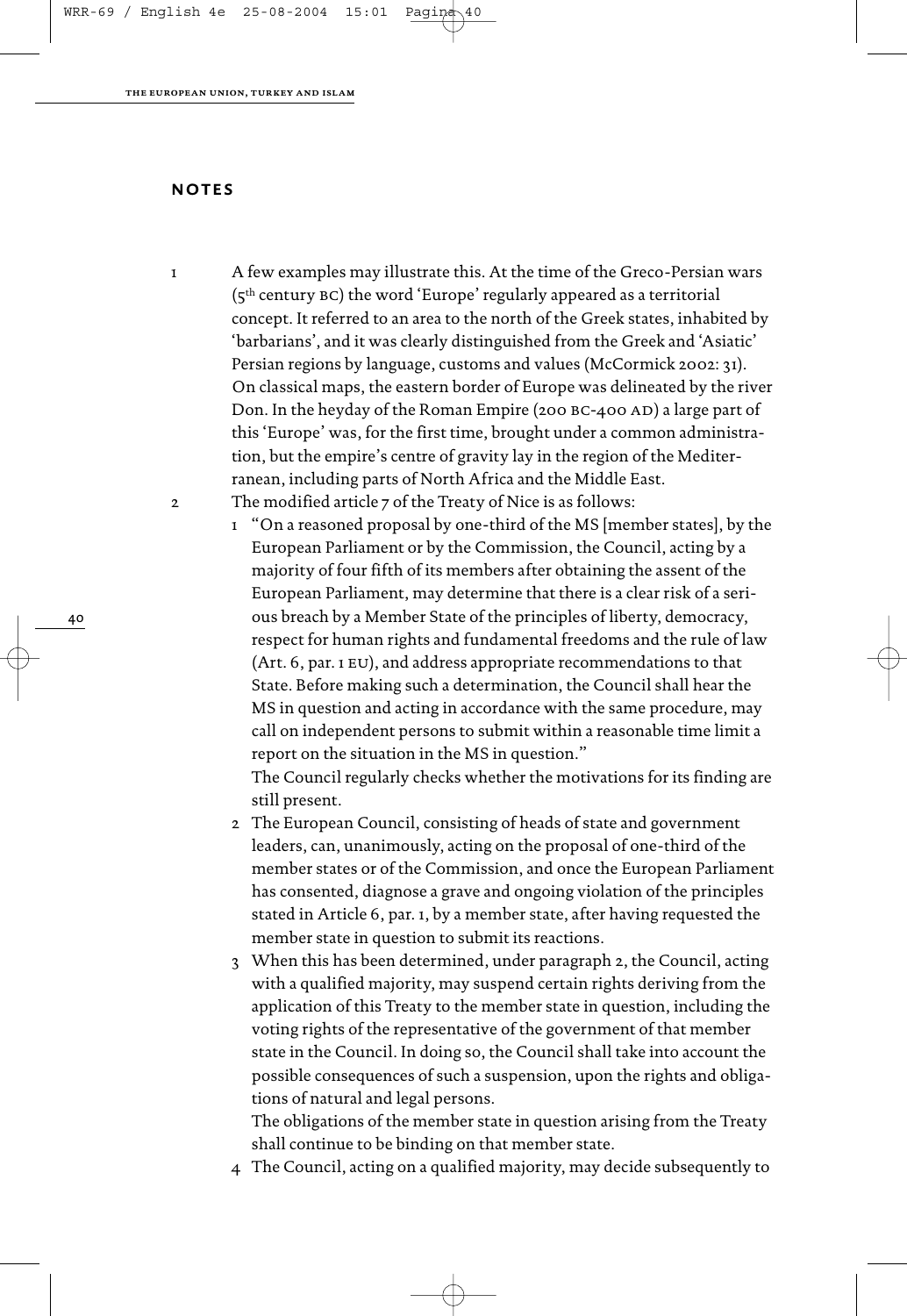WRR-69 / English 4e 25-08-2004 15:01 Pagina 41

modify or revoke measures taken through paragraph 3, in response to changes in the situation that led to their being imposed.

5 For the purposes of this article, the Council shall act without taking into account the vote of the member state in question. Abstentions by members present, either in person or represented, shall not prevent the adoption of decisions referred to in paragraph 2. A qualified majority is described as the same share of weighted votes of the members of the Council in question as laid down in article 205, par. 2, of the Treaty establishing the European Community.

This paragraph shall also apply in the event of voting rights being suspended pursuant to paragraph 3.

- 6 For the purposes of paragraphs 1 and 2, the European Parliament shall act by a two-thirds majority of the votes cast, representing a majority of its members."
- 3 However, it is a condition that the member states agree on what a 'serious breach' entails.
- 4 This also results from the obligations in article 9 of the European Convention on Human Rights (1951) in respect to freedom of thought, conscience and religion: "1. Everyone has the right to freedom of thought, conscience and religion; this right includes freedom to change his religion or belief and freedom, either alone or in community with others and in public or private, to manifest his religion or belief, in worship, teaching, practice and observance. 2. Freedom to manifest one's religion or beliefs shall be subject only to such limitations as are prescribed by law and are necessary in a democratic society in the interests of public safety, for the protection of public order, health or morals, or for the protection of the rights and freedoms of others" (European Union, Official Journal C 80 of 10 March 2001).
- 5 The outcomes of these four historical processes can be characterised, in line with Bader (2003b: 58), as: 1. complete monopoly: all Catholic or Orthodox member states; 2. duopoly or segmented pluralism: Protestant states with a substantial Catholic minority (60-40 per cent); 3. qualified pluralism: more pluralist; competition exists between the established church and a substantial group of 'dissident communities', both outside and inside the state church; 4. complete pluralism: full competition among all religious communities.
- 6 In the Netherlands, the very first parliament, the National Assembly, proclaimed in 1796: "We shall not tolerate any privileged or ruling Church in the Netherlands." The constitution of 1848 finally terminated the constitutional privileges of the Dutch Reformed Church and, in 1871, the Ministry of Worship was dissolved. A subsequent constitutional amendment in 1917 and the Education Act of 1920 granted a large measure of autonomy to religious communities. The 1983 constitutional reform severed the financial ties between the state and the churches (including the payment of religious functionaries) (Sunier 2004).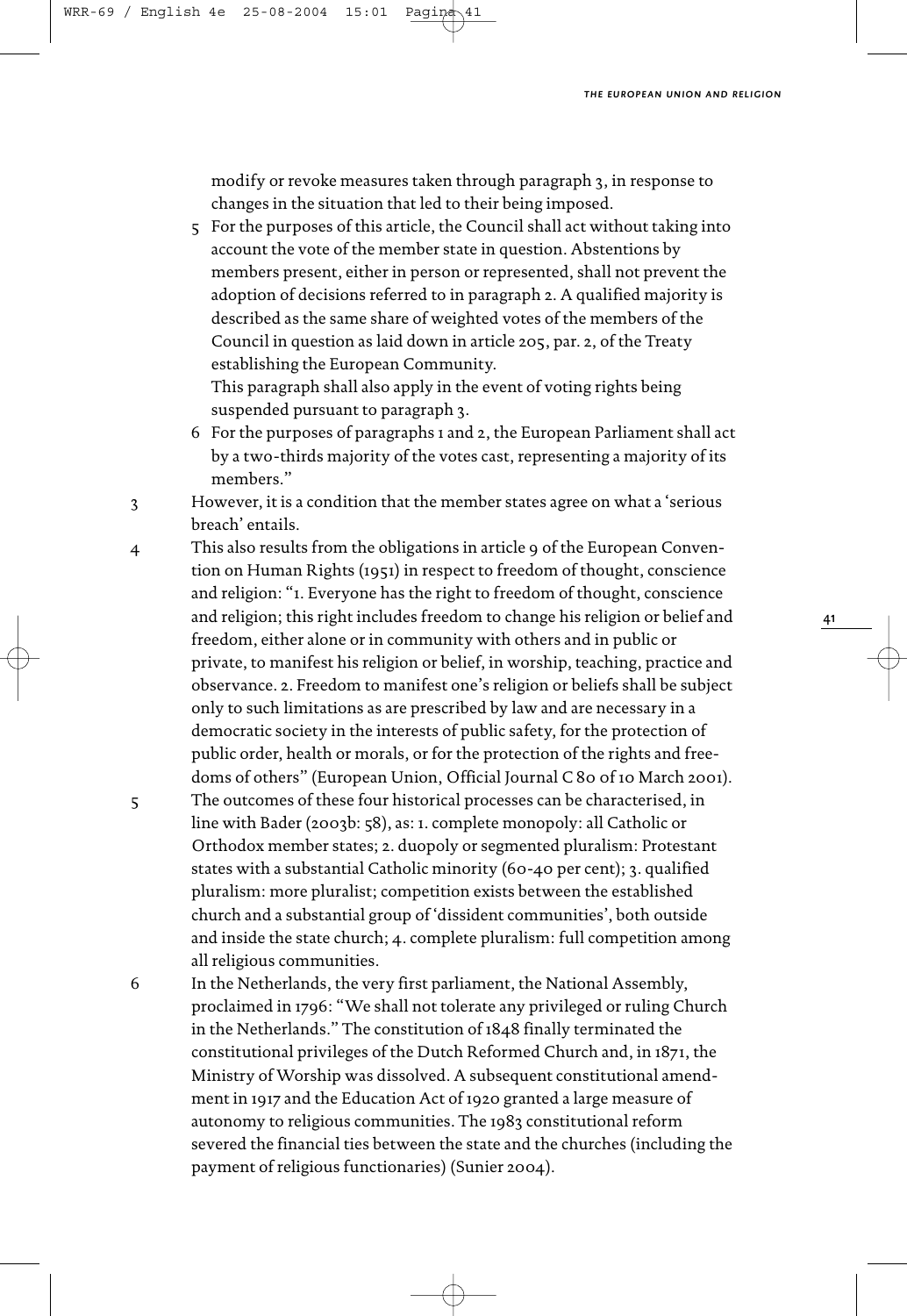WRR-69 / English 4e 25-08-2004 15:01 Pagina 42

**the european union, turkey and islam**

7 The extent of the legacy of the state church in England only became clear to most English in 2002. On the eve of Queen Elizabeth II's golden jubilee, *The Guardian* newspaper launched a campaign to repeal or amend the 1701 Act of Settlement, according to which only Protestant heirs of princess Sofia of Hanover could ascend the throne. Repealing this Act proved to be a complex matter, since it involved eight other, related, acts as well as the comparable legislation of at least 15 Commonwealth countries (Madeley, to be published).

> That same year, a successor for the Archbishop of Canterbury also had to be found. According to law, the Prime Minister should appoint one of the two candidates nominated by the Crown Appointments Committee. The appointment itself is done by the Queen, who, in her capacity as head of the church, had sworn to uphold the Protestant state religion of England when she was crowned. Once elected, the Archbishop must take his place in the House of Lords alongside the other 25 bishops (the Lords Spiritual). England had only given the ECHR a legal basis in 1998, but this now implied that that the discrimination on grounds of religion embodied in the Act of Settlement was no longer legal. *The Guardian* described the Act of Settlement as "part of the complex web of arcane legislation that binds the monarch to and government with the Church of England," and saw the 1998 legislation as a possible step towards abolishing the state church. However, some bishops including the out-going Archbishop, called the state church "an essential bulwark of British society" (quoted in: Madeley, forthcoming). These examples of the entanglement of church and state could easily be considered somewhat eccentric expressions of the English love of tradition. However, elsewhere in Europe, the relationship between religious institutions, state and society – in all its variants – is also firmly on the political agenda.

42

8 The French Stasi Commission sees the concept of *laïcité* as based on three inextricably related values: freedom of conscience, equal rights in the spiritual and religious domain and neutrality of political power. In the words of the Commission: "L'égalité en droit prohibe toute discrimination ou contrainte et l'Etat ne privilégie aucune option. Enfin le pouvoir politique reconnaît ses limites en s'abstenant de toute immixtion dans le domaine spirituel ou religieux. La laïcité traduit ainsi une conception du bien commun. Pour que chaque citoyen puisse se reconnaître dans la République, elle soustrait le pouvoir politique à l'influence dominante de toute option spirituelle ou religieuse, afin de pouvoir vivre ensemble." See also: http://www.laic.info/Members/webmestre/ Folder.2003-09- 11.4517/rapport-stasi.pdf.

9 As *associations culturelles*, for example, religious communities can enjoy certain tax benefits and qualify for subsidies (Waardenburg 2001: 71).

10 The conclusions of the Stasi Commission not only led to heated discussions in France, but also in other eu countries like the Netherlands. The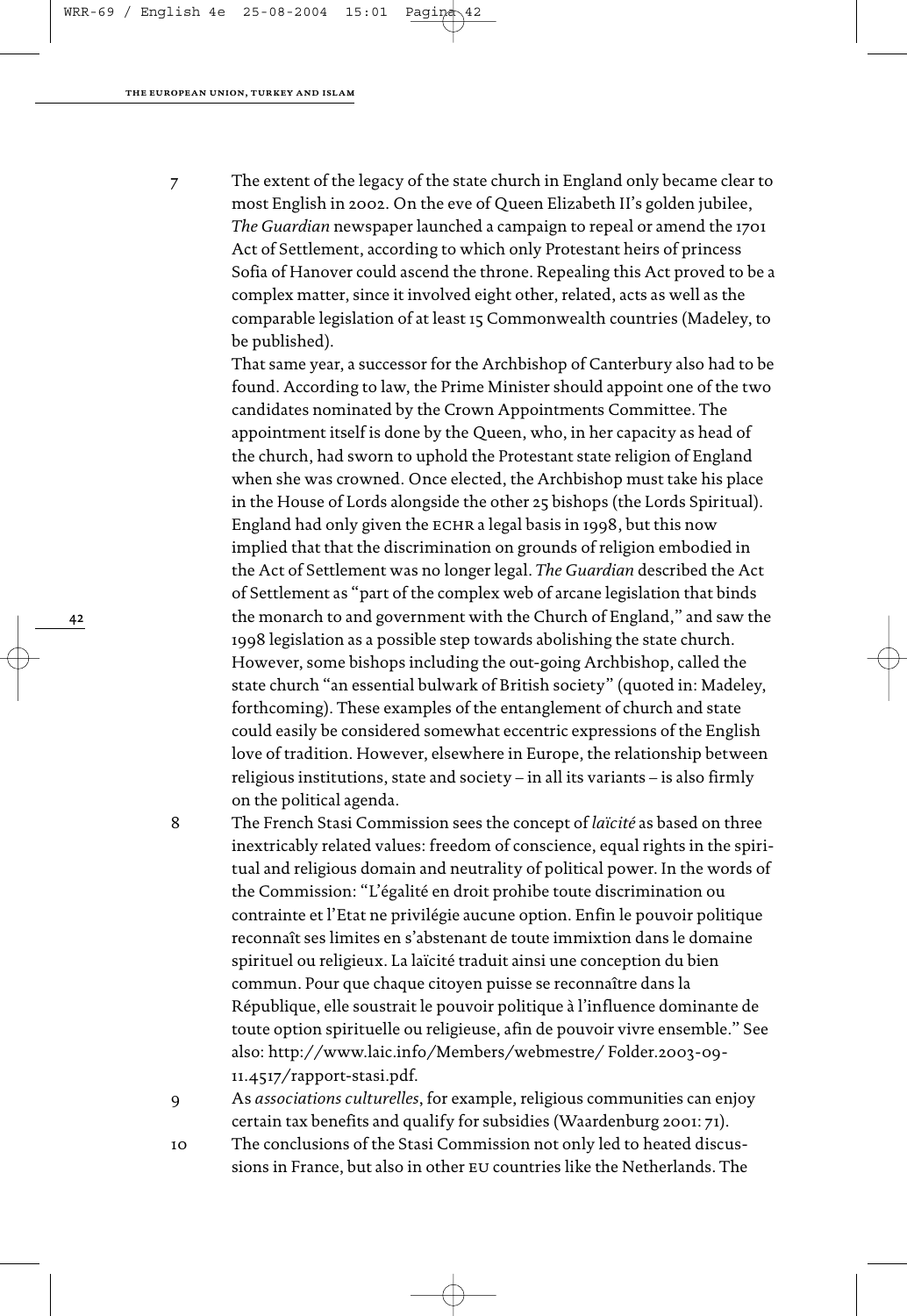French embassy in The Hague felt this was sufficient reason to discuss the theme on its own website, under the title: "Debate about *laïcité*: Frequently Asked Questions."

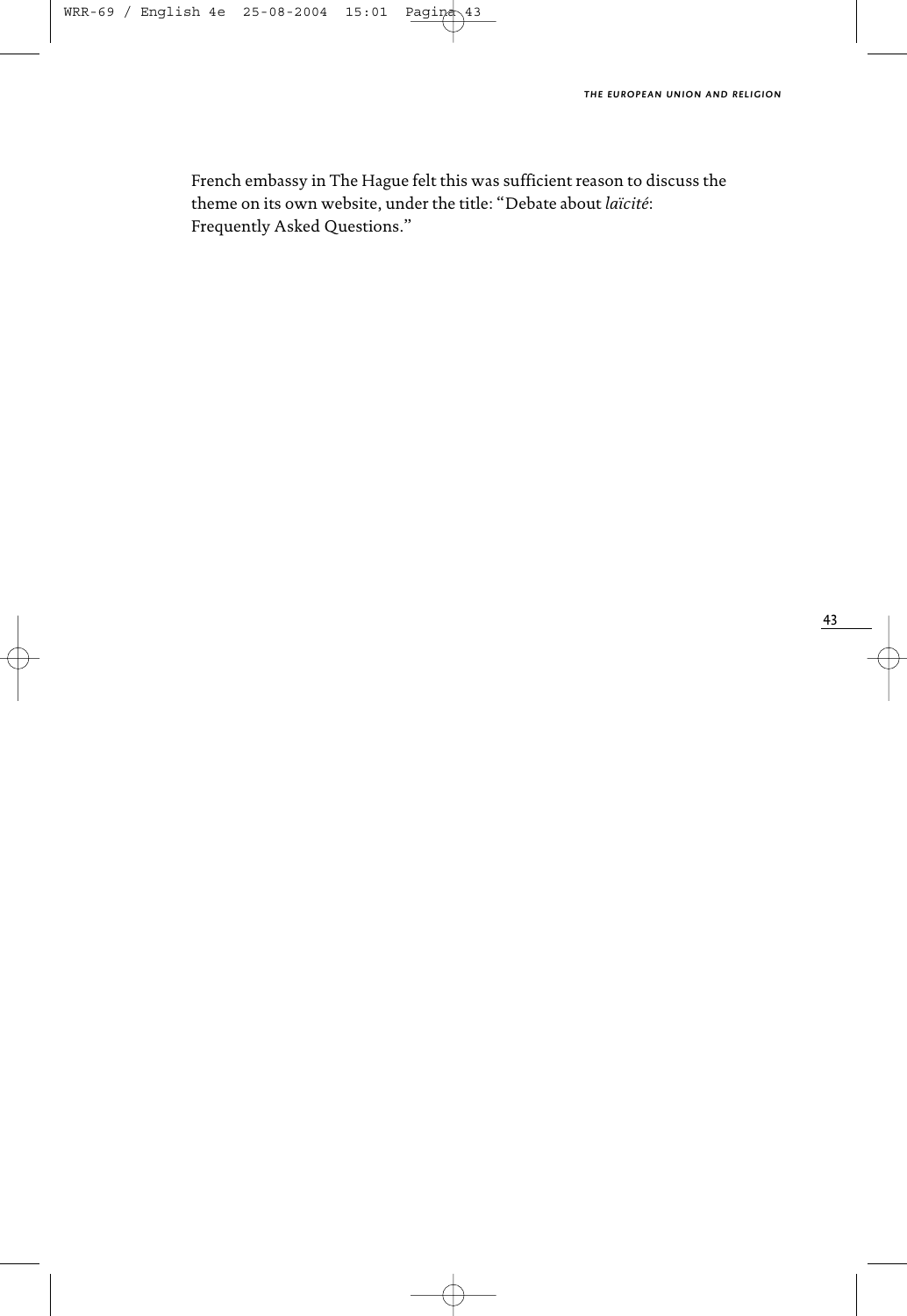€

**the european union, turkey and islam**

44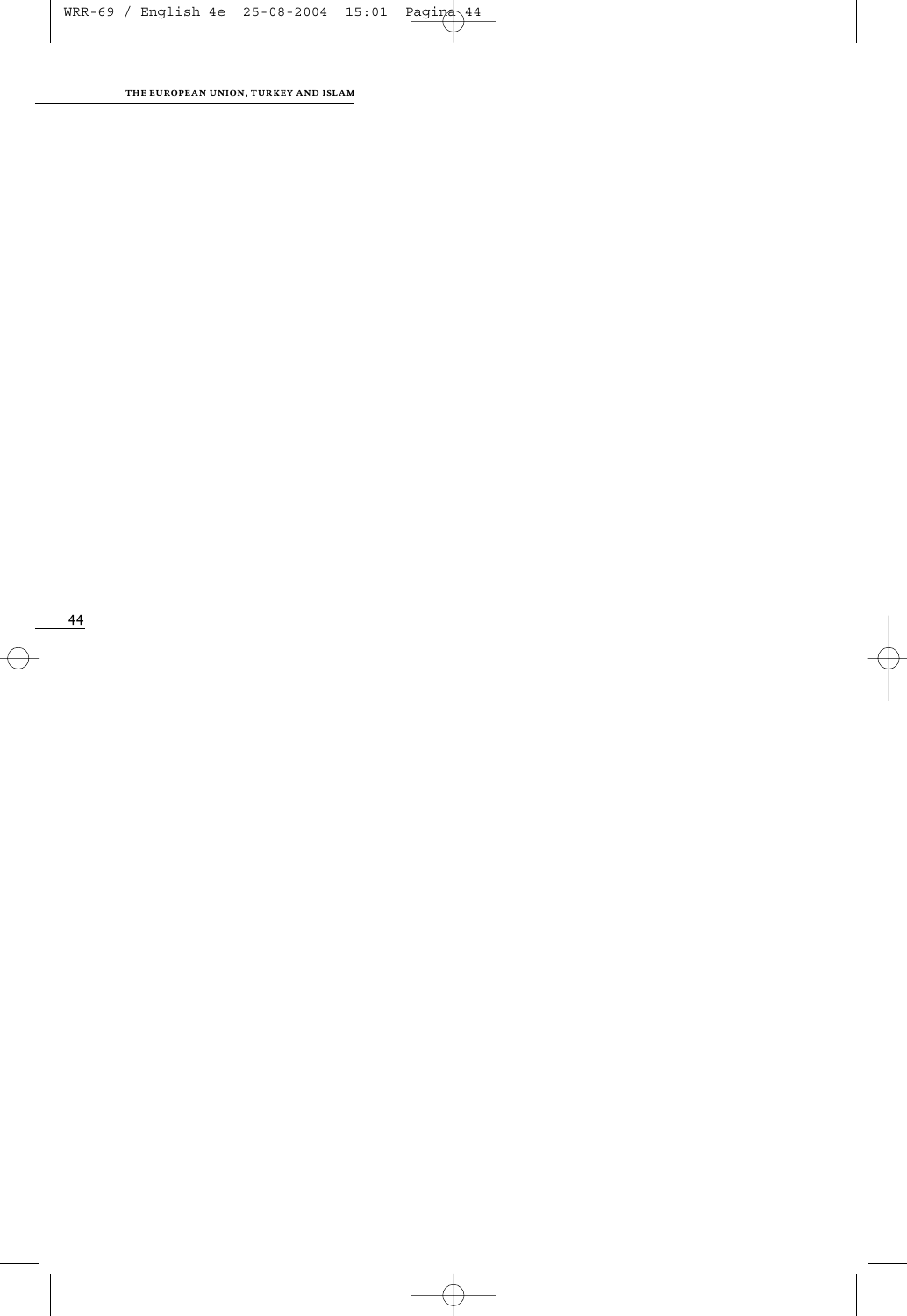### 3 turkish islam and the european union

## 3.1 introduction

Many arguments against Turkish eu membership assume that 'Islam' and 'Europe' are two different entities that are historically only distantly related. Such arguments usually see Muslims as a new group of postwar immigrants and their immediate descendants, who have increasingly appeared as adherents of Islamic fundamentalism. Such views embrace crude generalisations, in which the West and Islam are synonymous for separate civilisations that are basically incompatible. According to Samuel Huntington (1993, 1996), it is exactly between these two 'civilisation blocs' that armed conflicts will increasingly occur. His hypothesis confirms the characterisation of Muslims as a single group of traditional and possibly fundamentalist believers, antagonistic to the West. Islam appears as an antidemocratic religion, opposing, among other things, the separation of the state and religion. Muslims would like nothing better than to reverse this separation wherever it exists, and to introduce the *shari'a*, the Islamic law. From the perspective of this 'clash of civilisations', a Muslim country like Turkey can never be part of the EU, at whose core lie the values of democracy, respect for universal human rights and the rule of law.

This chapter examines how, since the founding of the modern state, Turkey has interpreted the secular democratic constitutional state**,** both formally and actually. It begins by examining how far the secular state is historically embedded in Turkey (section 3.2). It then explores how, since the 1950s, the Turkish state has dealt with the rise of explicitly Islamic political movements (section 3.3), as well as the attitude of Turkish state-Islam towards the freedom of religion (section 3.4). Finally, the chapter explores the relationship between, political Islam and, in turn, democracy, human rights and violence (sections 3.5, 3.6, and 3.7 respectively).

## 3.2 the secular state: historical foundations

Historically, the area we now regard as Europe has virtually always been home to Muslims. There has been a century-long Muslim presence in Greece, and for long periods the Ottoman Empire occupied an area most people now regard as European territory. Europe's relationship with the Ottoman Empire, with present-day Turkey at its centre, was marked by long intervals of hostility and warfare. These form the basis of Europe's deep-rooted hostile image of Islam, an image that, incidentally, reinforced the construction of Europe's own identity (Zemni 2002). However, the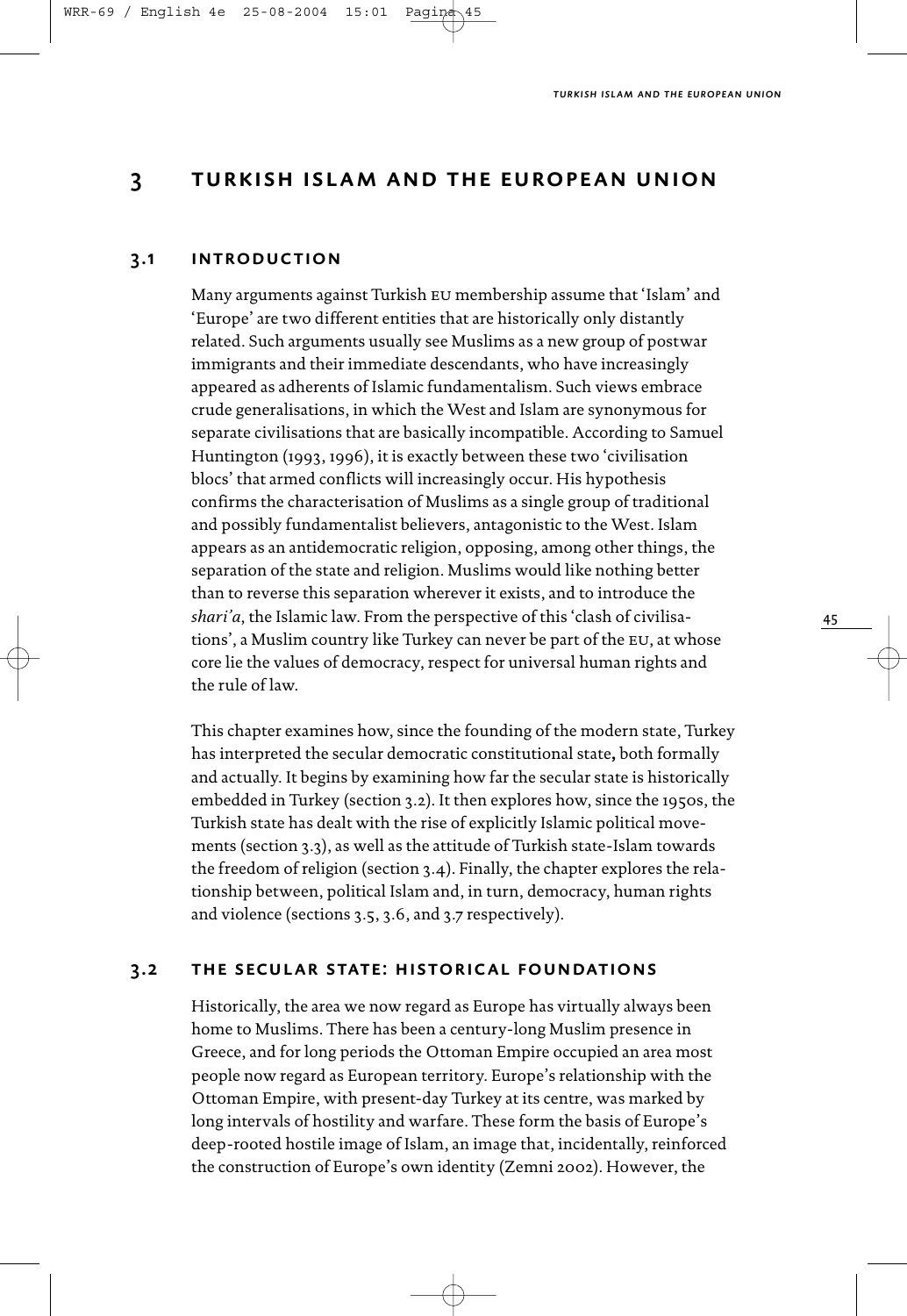46

relationship was equally marked by periods of mutual cooperation and reciprocal influence.

In many ways, the present Republic of Turkey serves as testament to this European influence, to which it has explicitly opened itself since the foundation of the modern state. Protecting the state from religious interference is pursued almost as rigorously in Turkey as it is in France, which reconfirmed its role as undisputed European champion of *laïcité* in the beginning of 2004 by banning 'ostentatious religious symbols' in public education. The French model of laicism, that completely insulates the institutions of the state from religious influence, served, to some extent, as a blueprint for Turkey, and this has often translated itself into similar standpoints, such as banning headscarves in government buildings and at public functions.

The protection of the state from religious influence is so strict, that the European Parliament has urged the Turkish government to adopt "a more relaxed attitude towards Islam and religion in general" in order to reduce intolerance and violent religious extremism (European Parliament 2003). Here indeed lies a paradox where the secular Union demands that the government of a Muslim country adopt a less laicist stance. The countering of religious influence on the state in Turkey, however, goes much further than it does in most eu member states. Indeed, secularism has gone so far that it appears as though Islam is subordinated to the state. It is almost the inverse of a theocratic state, where the public sphere is subordinated to the religious authority. Ironically, it is this theocratic model, currently practiced in Iran, which the West considers the primary problem of political Islam.

The present Turkish government, led by a party of Islamic persuasion, is strongly in favour of eu membership, not least because it sees the Union as a guarantor of the religious freedoms against the state and the army (see below). It supports the EU's demand for a more relaxed attitude towards Islam, but it has to tread cautiously. It has to take account of anti-Islam sentiments prevalent among EU citizens, and maybe also their governments, as well as those of the Turkish establishment, especially in the state apparatus, the military and the judiciary. The practice of the separation of state and religion, cherished by that establishment, goes back a long way. The secular character of the state also enjoys wide acceptance. However, as will be shown below, controversies especially over the social and political role of Islam still occur.

The so-called Kemalist state ideology of Turkey is based on the philosophies developed by Mustafa Kemal Pasja (later Atatürk), the first president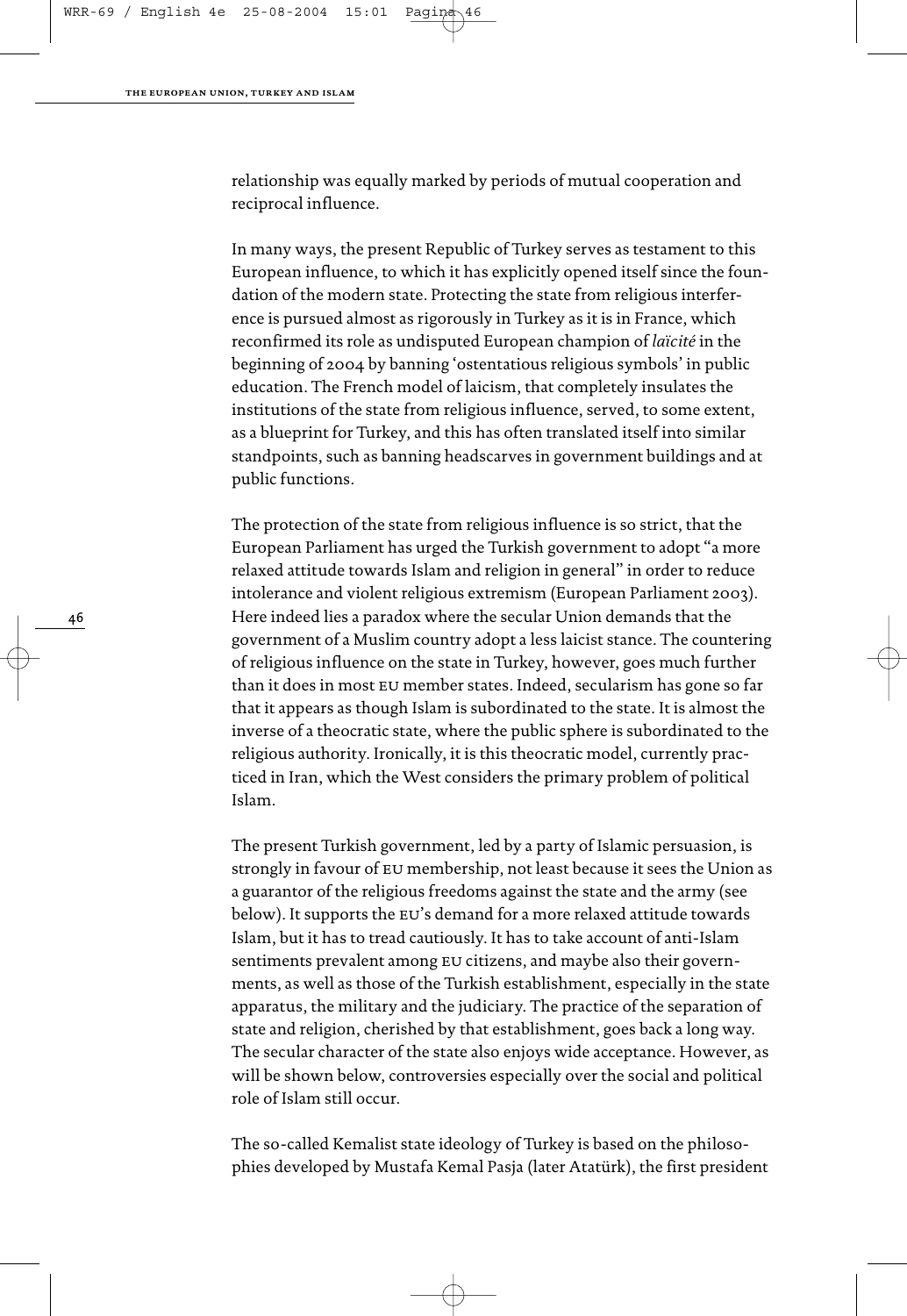of the Republic of Turkey (1923-1938). His ambition was to modernise the nation and, thereby, launch Turkey into mainstream Western culture. It was not that he was anti-Islam, but he viewed 'true Islam' as a rational and natural religion. Individual believers needed no mediation between man and God. Following this logic, Atatürk, viewed religious institutes as the caliphate (administration of the Muslim community) and the *ulema* (religious scholars) as obstacles to this end; he abolished the former and placed the latter under state control. Movements operating outside the state's control, such as the popular mystic Sufi orders, were prohibited. Family law, the only area of law at the time still based on the *sharia* , was abolished and reformed along the lines of the Swiss civil code. Constitutionally, Turkey became a secular state and Atatürk gave it a central role in the country's modernisation. After the Second World War, the military would increasingly usurp this role. The modernisation mission, which was resisted by parts of the population, also assumed the nature of a cultural offensive. This involved the banning of Islamic symbols, including the traditional headdress of women and men, from public life, and the closure of training centres for clergy and of the theological faculty.

In their study, Zürcher and Van der Linden point out that this secularisation did not begin in the 1920s with Atatürk. Rather, these reforms formed the conclusion of almost a century of secularisation of state institutions. Nor can we characterise the pre-reform situation as a theocracy, though that remained the ideal among Islamic legal scholars of the time. While still officially considered Islamic, in practice the Ottoman state had, of old, a secular administration. Moreover, the Islamic legal system itself had only a limited scope and was mainly concerned with family law and contract law. The administration of the vast Ottoman empire obviously required afar wider scope of legislation than this. The ulema's only task was to check that these other rules conformed to religious law. The ulema's main function, therefore, was to provide a religious legitimisation for policy. Islam was thus a cultural and political bridge between the state elite and the mass of the population. This double-sided nature of the Ottoman Empire, the decision-making autonomy of the sovereign and its religious legitimisation, sparked a modernisation movement already in the 19<sup>th</sup> century. After a series of setbacks, the state institutions were modernised on the European model, with new codes of law, new courts etc. France, in particular, served as a model, and these innovations were designed on laicist principles. The Ottoman Empire began to transmute into a modern state. Although modernisation was still accompanied by explicit references to religious law, in reality an elite emerged with a materialistic, scientific and secularised worldview.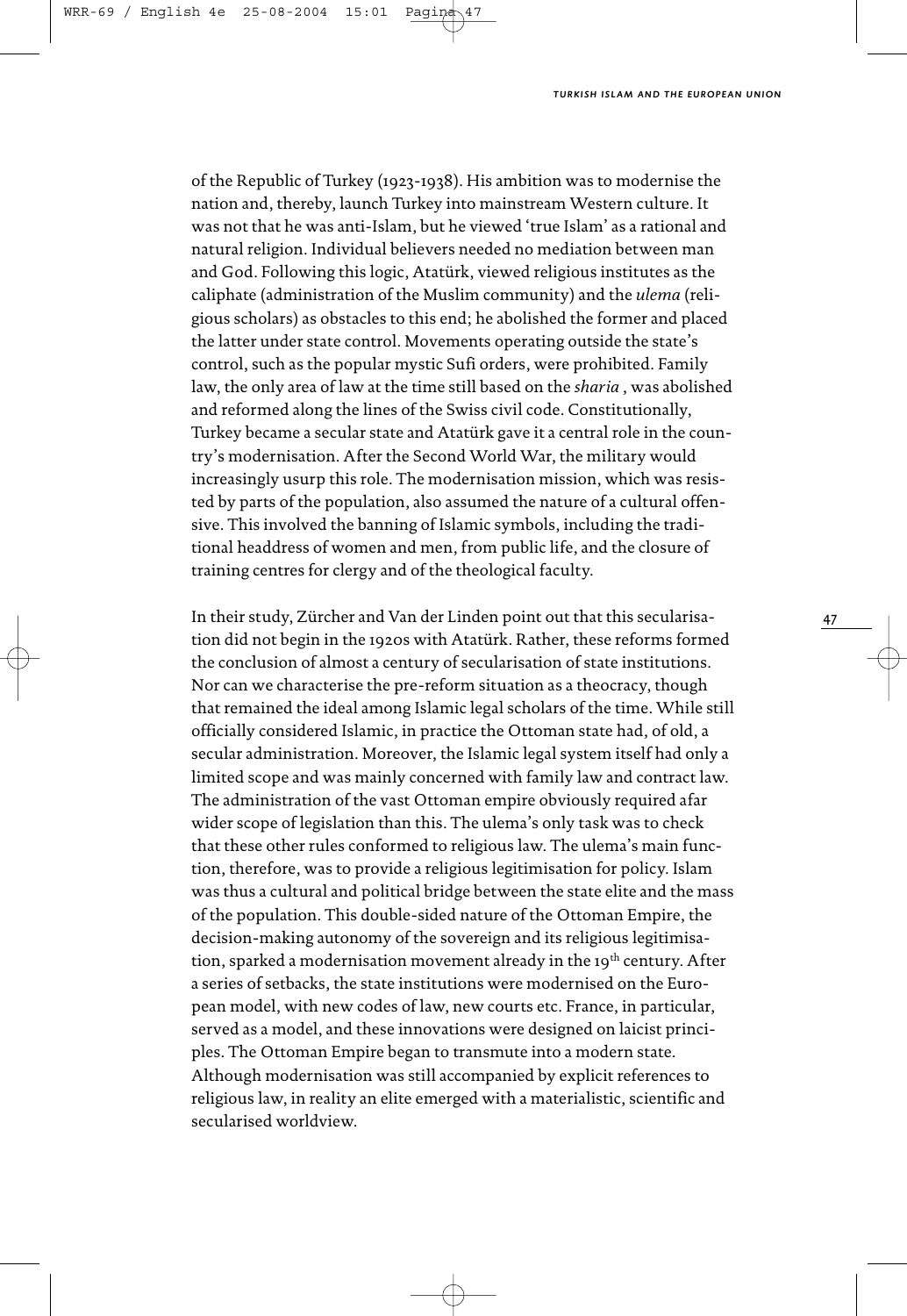48

In 1848, as elsewhere in Europe, the principle of the (divine) sovereignty of the ruler came into dispute. These controversies also involved the search for new forms of legitimacy, including nationalism ('Osmanism') and democracy (and citizenship). In 1876, the first constitution was agreed, and elections were held for the first Ottoman parliament, which guaranteed a proportional number of seats for the non-Muslims who comprised 40 per cent of the Empire's population. Incidentally, the timing of these developments towards democracy more or less mirrored that of large parts of Western Europe. The constitution made no mention of state religion, and although Islam-inspired arguments were used in parliamentary debates, the core message remained: democracy is inherent in Islam.

After the Ottoman defeat by Russia, the Berlin peace treaty (1878) required the Empire to relinquish territory, with the result that the share of the Muslim population in the remaining territory steadily increased. The earlier political liberalisation now faced an ideological backlash, designed to create a new identity among the Muslim citizens, and to add a new mystique and authority to the sultanate. This new nationalism, coloured with strong religious tints, mobilised Islam as a social cement and as a means of reinforcing state power. It resulted, under sultan Abdülhamit II (1876-1909), in far-reaching state intervention in the contents and propagation of religion. The state also assumed new responsibilities in education, communication and transport. Zürcher and Van der Linden see this period as extremely important in shaping views on the role of the state, which would later carry over into the creation of the Republic.

The revolution of 1908 by the 'Young Turks' witnessed the restoration of the constitution and parliament and the end of the sultanate. In substance, however, the national revival envisaged by the Young Turks represented a continuation of Abdülhamit II's ideology. It, too, aimed at enhanced state power, centralisation and standardisation, using the Islamic identity as a social cement for the population. This emphasis on Islam in the nationalist ideology was further reinforced by the Balkan war, in which the Ottoman Empire was attacked by four Christian Balkan states. The Young Turks propagated a modern Islam with an open attitude towards science; an Islam purged of the superstition of the Sufi sheiks and the conservatism of the ulema. Numerous measures were introduced to reduce the role of religious institutions in education, law and hospitals, and to replace these by increasing state control. Atatürk and his supporters belonged to the radical wing of the Young Turks. The Kemalist movement they developed, built on and advanced the programme of the Young Turks, and the founding of the Turkish Republic in 1923 gave them the opportunity to put these ideas into practice.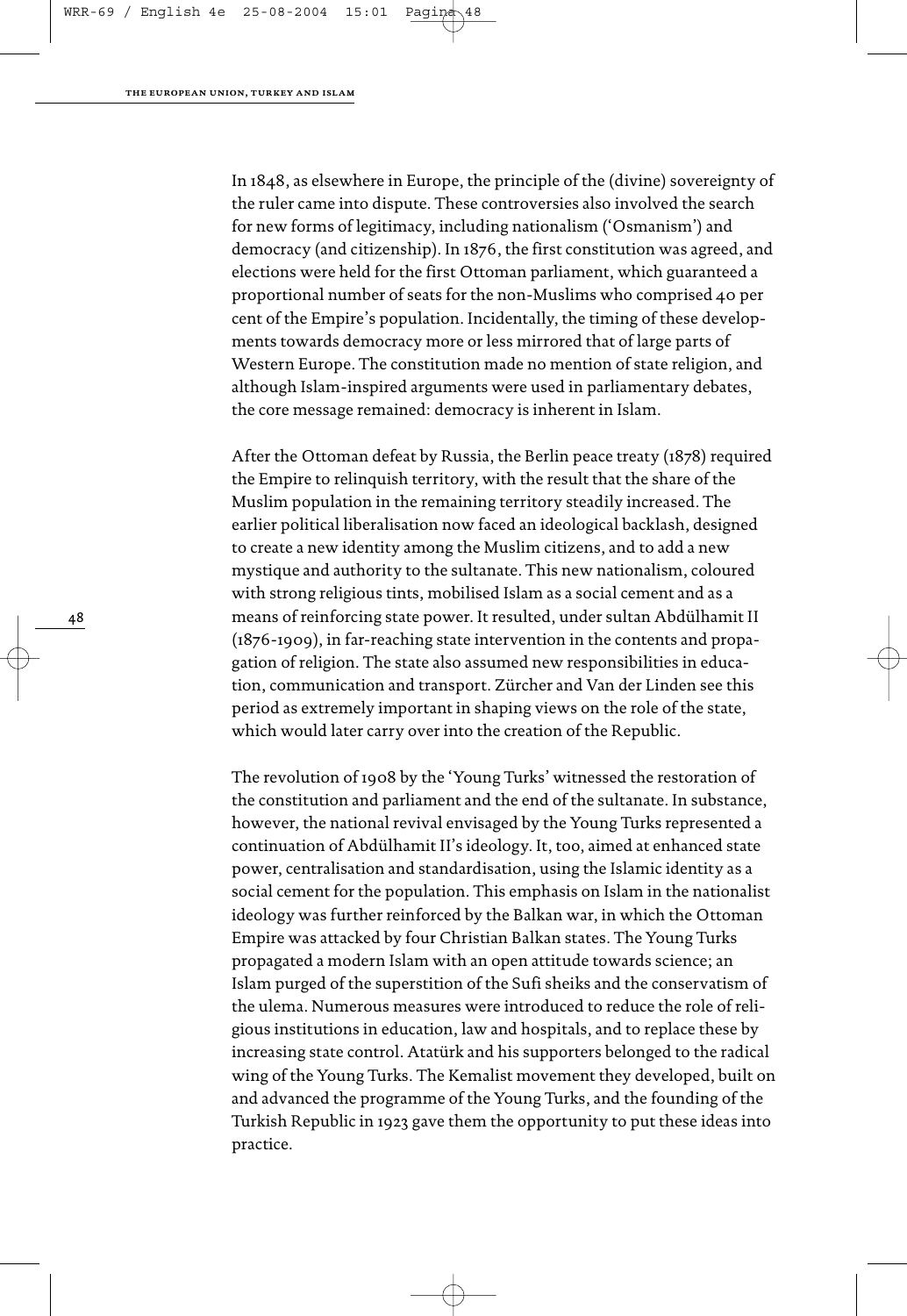Until the Second World War, measures gradually promoting secularisation and efforts at state and nation building, were all imposed from above. They proved particularly popular among the urban population. However, the new power centres could not afford to ignore Islam. After all, Islam was embedded in the beliefs and vocabulary of an increasingly Muslim population (the consequence of territorial losses and population swaps after the Balkan Wars). Even so, it was always the needs of the state that controlled the institutional framework and determined the political role that Islam could or should play. This hierarchical and paternalistic ordering of society, and the enforced modernisation it enacted, found counterparts in Western Europe between the wars.

Samuel Huntington (1996: 91-3) characterises Turkey's assimilation of European (especially French) political ideas, such as the separation of spiritual and worldy power, as *borrowing*, thus implying that they lack depth and internalisation. In his eyes, such political institutions are alien to Turkey, and therefore less well-embedded than those in Western Europe. Our historical sketch above, however, observes that, on those issues essential for eu membership, there are important similarities with Europe, and sometimes almost parallel developments in Turkey and Europe. The fading power of the sovereign, the rolling back of the influence of religious institutions over the state, the changing forms of legitimising of the power centre, the continued influence of the legacy of the French Revolution and the Napoleonic era, the emergence of democracy – all these processes have also occurred in Turkey, not significantly later than in Western European states. It is true that Turkey copied much from Western Europe, from countries such as Switzerland, Belgium, Germany, Italy and especially from France (Koçak 2003). This is hardly surprising since Western Europe included most of the then world powers. Just as the United States today, so in the 19<sup>th</sup> century European powers formed the obvious points of reference. France was a major source of inspiration on constitutional questions for many countries, besides Turkey. The Netherlands, for example, based its own constitution on both German and French models and 'imitated' many French laws and institutions, and this 'borrowing' has not diminished their internalisation. The same applies equally to Turkey (see Zürcher and Van der Linden this volume).

#### 3.3 secular state and political islam

After the Second World War, the Kemalist top-down model of cultural and political modernisation, in which Islam was marginalized as a reactionary bulwark, made way for a model that allowed more scope for bottom-up influence. Partly through fear of the communist Soviet Union and partly under American influence, in 1946 Turkey turned to the demo-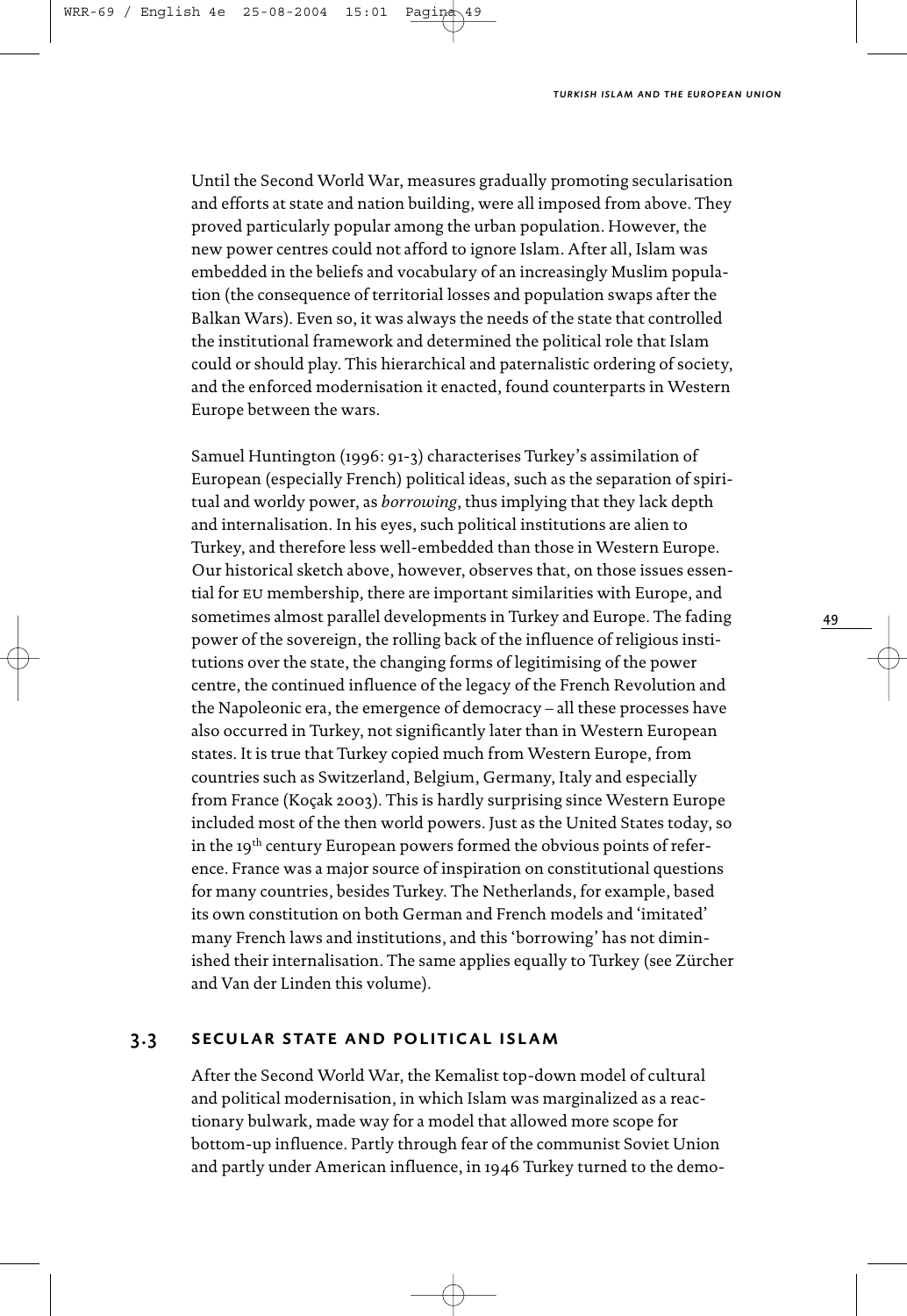50

cratic path and introduced multi-party democracy. The many rural voters, barely touched by Kemalist modernisation, now became a relevant factor; so too did the opponents of Atatürk's authoritarian de-Islamization in political and public life (Erdoğan 1999). Initially this brought to power non-religious political parties, who were more tolerant towards Islam, and the government took steps to reintroduce Islamic education at schools, establish courses for preachers, allow the call to prayer to be made in Arabic, etc. These changes were viewed with great suspicion by the Kemalists and by the army, which after 1960 began increasingly to see itself as the guardian of Atatürk's legacy (Yesilkagit 1997). Heavily seeped in a faith in state sovereignty, they both had difficulty accepting the possible consequences of popular sovereignty. However, neither the non-religious Democratic Party nor its successor, the equally non-religious Justice Party, questioned the secular nature of the state control of mosques and muftis (advisors on matters of faith). Zürcher and Van der Linden suggest that the postwar period has seen two opposing interpretations of secularism: the Kemalist vision which saw secularism as a safeguard for freedom of thought against Islam, and a more neutral secularism that wanted to protect the state from religious influence, but expected the state to respect freedom of religion. In the words of Süleyman Demirel of the Justice Party: the state should be secular, but this does not mean that the individual should be as well.

Since the 1960s, a political movement has been emerging that is explicitly based on Islamic principles. This new phenomenon was not so much a reflection of greater piety as a result of socio-economic developments (Zürcher and Van der Linden, this volume). It is hardly a surprise that this movement appeared on the political stage as soon as the democratic system gave it the opportunity to do so (also see Erdoğan 1999). The movement, in which Necmettin Erbakan played a central role, articulated the ideals of small entrepreneurs and traditionally-minded citizens who, unlike the workers and industrialists, considered themselves unrepresented in the existing political spectrum. The Islamic elements of its political programme (the 'National Vision', or *Milli Görü¸*s) concentrated on strengthening ethics and morals in education and upbringing, fighting usury and corruption, abolishing articles in the constitution and criminal law that penalised the political use of religion, and freeing religion from state control. The Kemalist principle of equal rights for men and women – such as the voting rights for women, dating from 1934, and equal rights regarding education and employment – was left untouched. State secularism was accepted as the point of departure; freedom of conscience and expression were seen as the basis for democracy and human rights.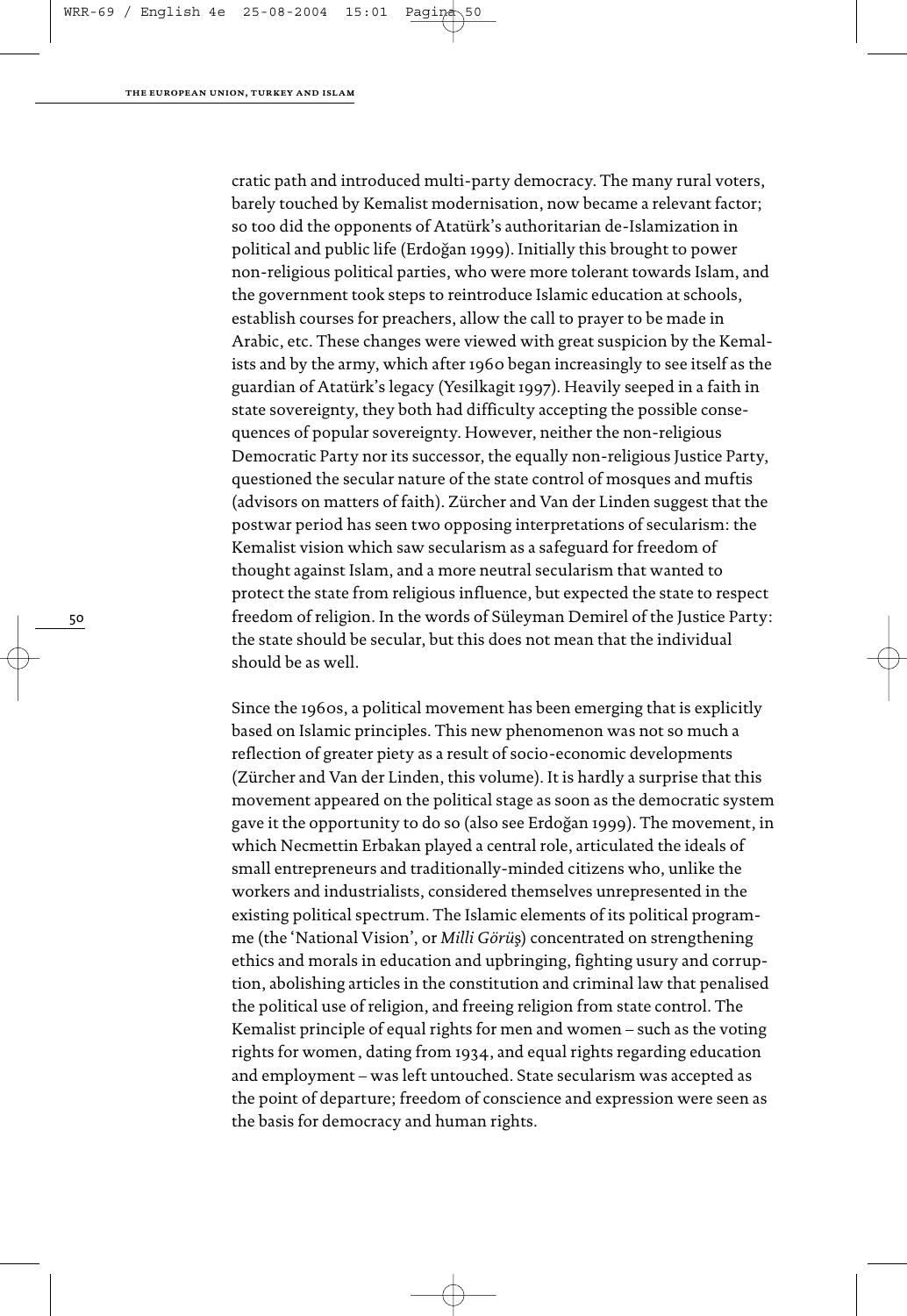*turkish islam and the european union*

51

Like the other religiously-inspired parties, Erbakan's party was banned during the 1980 military coup. The establishment still harboured the notion that this more 'populist' Islam represented an anti-modernist and anti-secular force. The junta launched an ideological offensive to immunise the entire population against radical Islamic movements (those not controlled by the state) and to immunise the youth against socialism. The major tool in this offensive was Turkish nationalism; Islam was seen as only one component of the Turkish identity, though an important one. The junta had picked up some of its ideas from another movement, the 'Turkish-Islamic Synthesis', which was established in response to the leftist climate of the 1960s. In the period before 1995, this movement became very influential. Its supporters came from various conservative parties, particularly from the Nationalist Action Party which had a strong appeal among impoverished youth of the ghettos and which had also been banned in 1980. The ideological offensive stressed Turkish identity, unity and harmony, and military and authoritarian values. It presented Islam as an 'enlightened' religion, open towards science and technology. The Directorate of Religious Affairs, the *Diyanet*, was entrusted with protecting and propagating this state-Islam as central to Turkish national identity. Not surprisingly, following the coup, many adherents of the Turkish-Islamic Synthesis landed in important positions, especially in the educational and cultural sectors.

The Welfare Party, relaunched by Erbakan as an Islamic party in 1983, broke through in the elections of 1994 and 1995. Ironically, the Islamic politics of the junta itself probably prepared the path for its success. The party's supporters were found mainly among the local shopkeepers and traders, the affluent Anatolian entrepreneurial class of the provincial towns (whose numbers had grown rapidly as a result of economic liberalisation) and the migrants that moved to the big cities in ever-increasing numbers in the 1980s and 1990s. Because of the state's inability to offer these migrants essential services, they had to rely on private networks, particularly the mystic brotherhoods active in the cities, which were officially banned. A new military coup resulted in Erbakan's fall in 1997 and the outlawing of his party. The party resurfaced as the Virtue Party, but it had little success and fared badly in the 1999 elections before it was also banned in 2001. It almost immediately bounced back as the Felicity Party, with an extremely religious programme, a strong emphasis on conservative values and standards and the intention to Islamise education. The party was soon split, however, because the younger members wanted far less emphasis on religion and because a separate party might increase their chances of being accepted as a governing party by the military and other sectors of the state apparatus. It might also increase their acceptability to the voters, since various elections had shown a majority against a strongly religious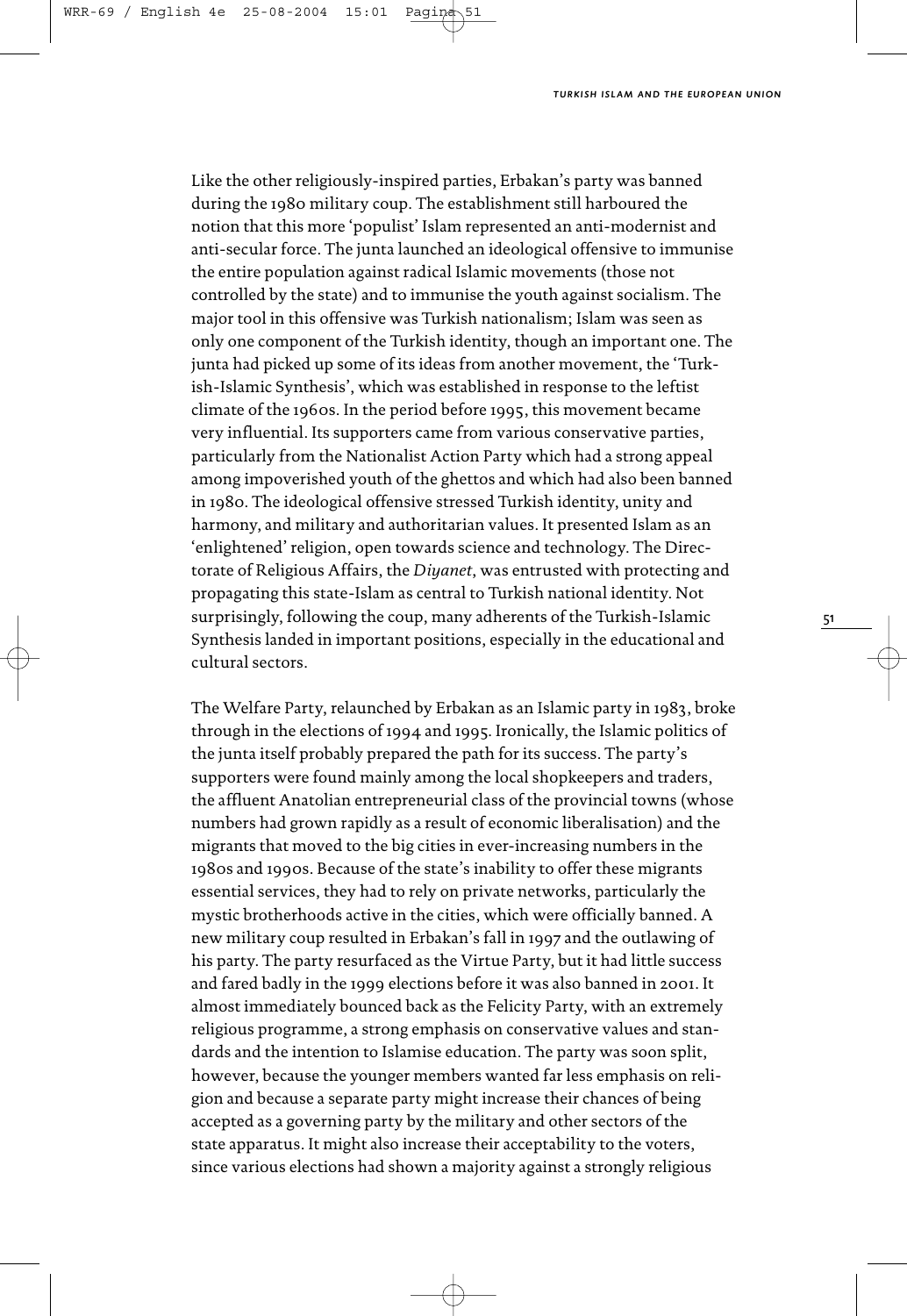52

programme. The new Justice and Development Party (ak Party), established in 2001, presented itself as a broad conservative party, with respect for Islamic values and standards but without an explicitly religious programme. The party won by such a large majority in 2002 that, for the first time since World War II, a single-party government was formed. The government was accepted by the military, although its work is still viewed with apprehension.

One noticeable aspect of the history of Turkish political parties is that even the Islamic political formations that shared the Turkish political landscape in recent decades also favoured the principle of separation of the state and religion, though they did advocate, and in the case of the current ak government allow, more freedom of religion than Kemalists would countenance. The confrontations between the state apparatus, including the army, on the one hand, and Islamic parties on the other, revolve around the two interpretations of secularism, mentioned above: one where the state has a *dominance* over religion and the other where both are *autonomous* domains on an equal footing. The separation of the state and religion is a broadly accepted facet of political life in Turkey, and its roots run deep, as deep as those in most eu member states. Thus, contrary to Huntington's assumption, Turkish secularism appears fully embedded. There is no reason for Europe to fear that political Islam aspires to placing religion above the state, and certainly not in Turkey. It is true that there are Turkish-Islamic movements in Turkey and other countries (Germany) that want to establish a theocracy, but their support-base is miniscule (see section 3.7). Europe's fears may well reflect more its own history of Christian ambitions towards the state. For example, the Roman-Catholic Church only decided to accept the principle of separation of church and state after the Second Vatican Council (1962-1965).

#### 3.4 state-islam and freedom of religion

Despite the formal separation of state and religion and the constitutionally guaranteed religious freedoms, the Turkish state, in practice, still exercises a strong control over religion. This is a legacy of the Ottoman period, although it reached its zenith in the heyday of Kemalism. Restrictions on, and state intervention in the content of religion go further than what is customary in EU member states. This explains why the EU is critically monitoring freedom of religion in Turkey.

However desirable greater freedom of religion may be, one needs also to consider the specific Turkish context. The incorporation of Turkish Islam by the state was accelerated on two occasions: in the early 1920s and in 1982. In the 1920s, the last vestiges of Islamic influence on the state were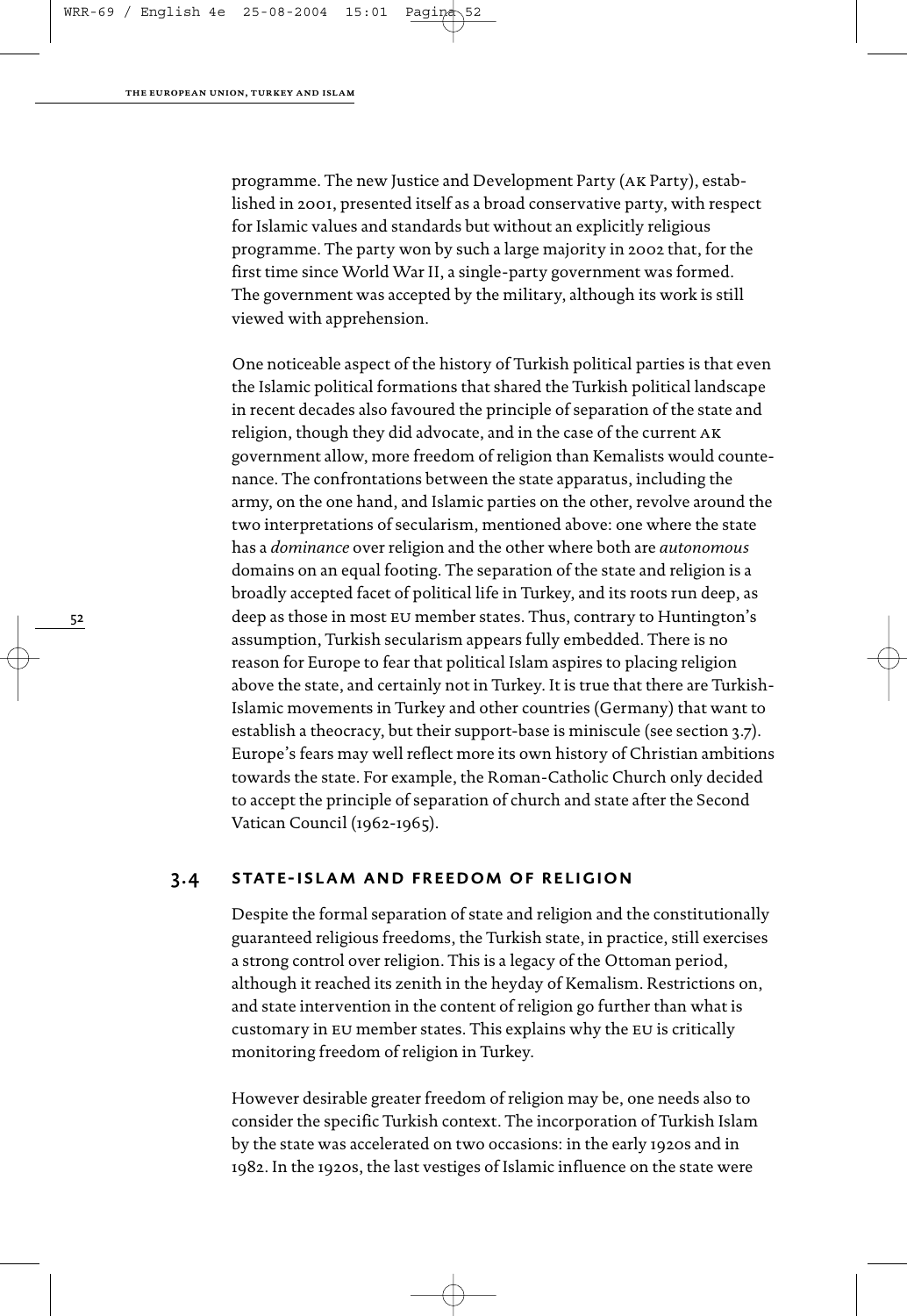abolished with the dismantling the 'caliphate' and the '*seyhülislam'* (highest religious legal advisor). The latter was replaced by the Diyanet, with wide-ranging powers over religious life, including managing mosques, appointing preachers, offering instruction on the content of sermons and suppressing brotherhoods etc. This made possible the secularisation of the law and paved the way to a 'popular edification' focusing on modern Islam. The 1980 military coup must be placed against the backdrop of the international rise of fundamentalism, which the establishment feared might spill over into Muslim Turkey. Islamic political parties were abolished, and in 1982 the Diyanet was constitutionally entrusted with the task of protecting Turkish national identity. To counter undesirable Islamic influences, it was to propagate the 'correct', Sunni, Islam through the mosques and compulsory classes on Islam, with a strong emphasis on ethics, human rights and each citizen's duties towards state and country.

From the current European perspective, these measures are indeed somewhat excessive. This also applies to the ban on Erbakan's Welfare Party in 1998 (upheld, incidentally, by the European Court of Human Rights). Even so, other European countries in the postwar period have also sometimes considered banning parties (usually communist, racist or fascist parties) that they considered a threat to democracy and the constitutional state. Moreover, nothwithstanding the formal separation of church and state, eu states also maintain privileged relations with respect to both finance and content with certain denominations (see chapter 2) though none went so far as the Diyanet. Nor, in the EU, is freedom of religion unlimited; fear of sects, for example, occasionally results in a ban or refusal to grant a licence.

As described in chapter 2, the dogma of separation of church and state permitted existing arrangements between the two to continue, though their content differed from state to state, as did legal restrictions on the freedom of religion. Turkey is, therefore, no exception in its desire to protect its constitutional characteristics. One must concede, however, that it is exceptional that state organs co-determine the content of the religious message; the messengers themselves – the imams – are also civil servants. Even in European states where a state church exists, such as the Anglican Church in England and the Presbyterian Church in Scotland, it still remains an autonomous institution with respect to content. In Sunni Islam, which is the dominant religion in Turkey, there is no institution comparable to a church. The Diyanet could be seen, therefore, as its functional equivalent in the sense that administering religious personnel and effects is an important function. Equally, although Turkey also goes further than Europe in ensuring the 'correctness' of religious education, it should be remembered that European states also maintain some controls, though in the form of a tie between the cash flow and the (legal) conditions for receiving it. This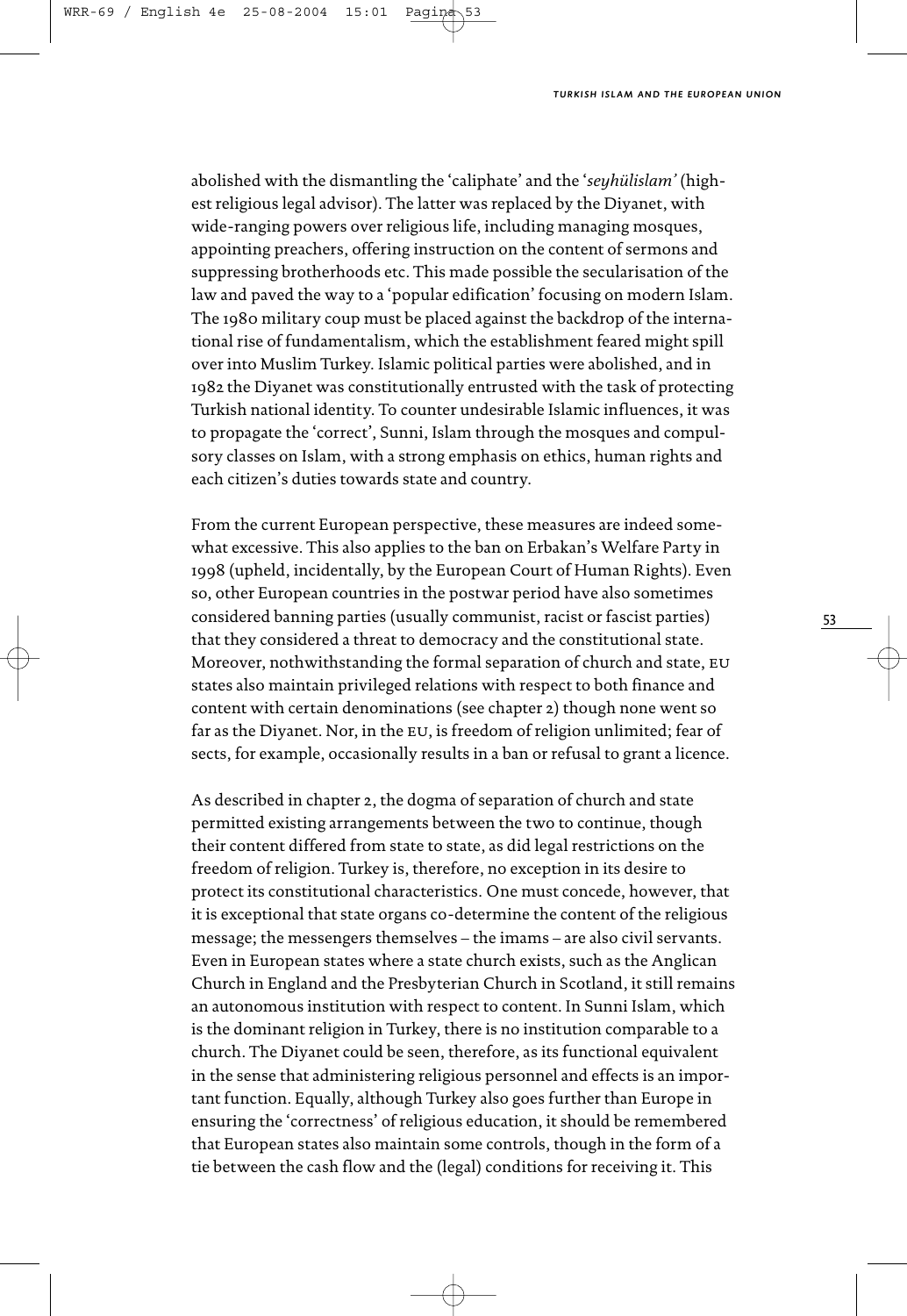54

can be supervised, because the religious communities in question are legally accountable bodies. The absence of a similar institutionalised position of religion in Turkey, means that there are no such bodies to which powers and responsibilities can be transferred. In Sunni Islam, without a body such as the Diyanet, every mosque would be fully autonomous in practice.

The Diyanet includes representatives of traditional Islam and the more modern Sunni Islam. One consequence is that the state-Islam that is propagated by mosques and schools remains sufficiently flexible and realistic to offer a safe middle path, but that it does not exactly radiate renewal. The resulting message is a mixed appeal of social conservatism, human rights and freedoms, patriotism and obedience to the state. From the state's perspective, it is a safe message that is guaranteed by its institutional position. Similar safety is attained in Europe by tying church institutions that lie outside its domain, to both various conditions and to statutory supervision. The historically determined links between the Diyanet and the state have not served to prevent the emergence of alternative expressions of Islam. The educational activities of the *Süleymancis* and the *Fethullahcilar* are a good example of this. This plurality in practice has not yet been formally recognised.

Given the increasing freedom of religion and the emergence of Islamic political parties, it is no surprise that the Diyanet's position has come under discussion. This discussion has naturally spilled over onto the compulsory education in state-Islam and ethics at school, and the favouring of certain denominations. Various participants have urged the state to adopt a more neutral stance towards religion. The smaller *Özgürlük ve Demokrasi Partisi*, for example, has questioned the constitutional position of the Diyanet, and was disbanded for its pains (Koçak 2004). It is very difficult for the state apparatus to countenance changing the status of the Diyanet, since it represents an important instrument in the control of Islam. However, the incident has led to a decision, following a ruling of the Constitutional Court, to scrap the legal provision for disbanding a party on the grounds that it had challenged the position of the Diyanet (Koçak 2004).

Turkey's EU membership would confront the Union with a state whose historical development has left it with ties between religion and the state that go further than those of any other member. This relationship is unlikely to change much in the short term, but the longer term is a different matter. As democratisation advances in Turkey, it will contribute to the formal recognition of greater social plurality, including religious plurality. This, in its turn, will have implications for the way in which the state intervenes in religion, and possibly even for the position of the Diyanet. As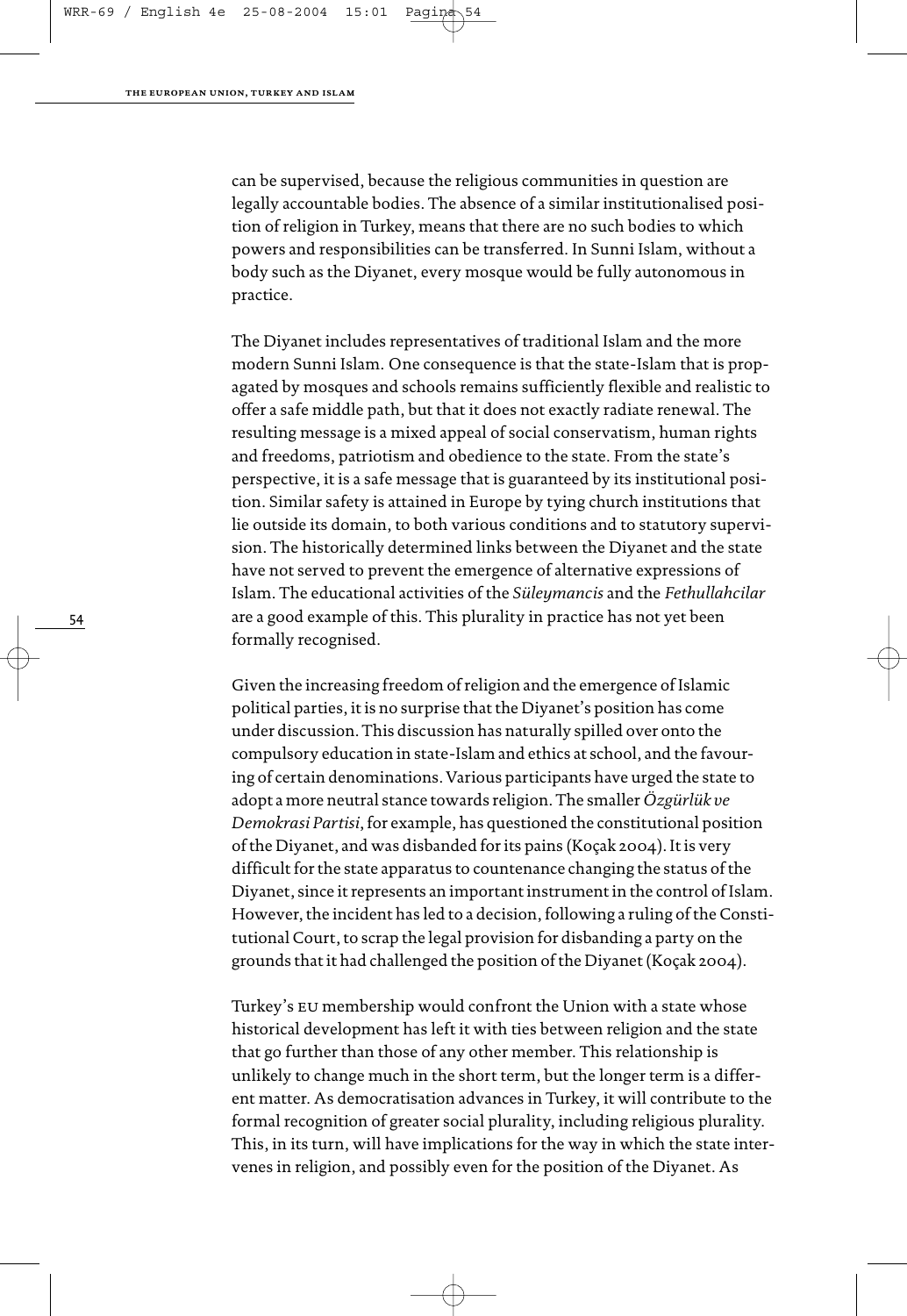WRR-69 / English 4e 25-08-2004 15:01 Pagina 55

demonstrated by Zürcher and Van der Linden's account of the so-called 'pocket catechism', part of the message is that Islam requires obedience to the state. Further democratisation will undermine this Islamic legitimacy for a strong state, and to contest state actions will be regarded as a normal phenomenon. Democratisation will mean that society will acquire more influence over the state through the political arena. This would allow the Islam advanced by the Diyanet to aquire a more civil and individual character. The Diyanet might even offer its facilities to other Islamic movements and religions, giving it a new position, and one more independent of state power.

# 3.5 democracy and political islam

It is not only the issue of the separation of religion and the state that fuels the doubts in the EU on Turkish membership; the EU is also concerned about the relationship of Islam to democracy in general. Turkey's postwar political history has been a turbulent one, and this is obviously not what the Union is waiting for. The interventions of 1960, 1971, 1980 and 1997 were all targeted at the manifestations of political Islam at the time. Political Islam has clearly been an explosive factor in Turkish politics. But were these Islamic parties a danger for democracy? Did they want to overthrow democracy, or were they, on the contrary, manifestations of democracy?

As we have already shown, none of the successive Islamic political parties has ever wanted to attack the secular character of the state. However, they have advocated a different type of secularism than that contained in Kemalist state ideology. Kemalist politicians considered the very existence of religion as an attack on the foundations of the Turkish Republic. Islamic political parties, by contrast, viewed democracy as based on freedom of conscience, expression, religion and religious practice. None of them has ever contested the value of democracy in their programmes and they have always worked within the rules of the democratic constitutional state to exert their influence. For example, Erbakan did not fight the banishment of his Welfare Party in 1998 on the streets in the name of Allah, but in the European Court of Human Rights (see Zürcher and Van der Linden). He also accepted its decision that the ban was lawful. This suggests that the problem of Turkey is not the antidemocratic or anti-human rights nature of political Islam, but rather, the state's fear of the consequences of democracy (Yavuz 2003).

From the moment of political Islam's emergence in the 1960s, it has polarised the political debate in Turkey. Given the Turkish state's history of denying and suppressing Islam as a political force, this is not surprising. The Islamic-political breakthrough, both locally and nationally, during the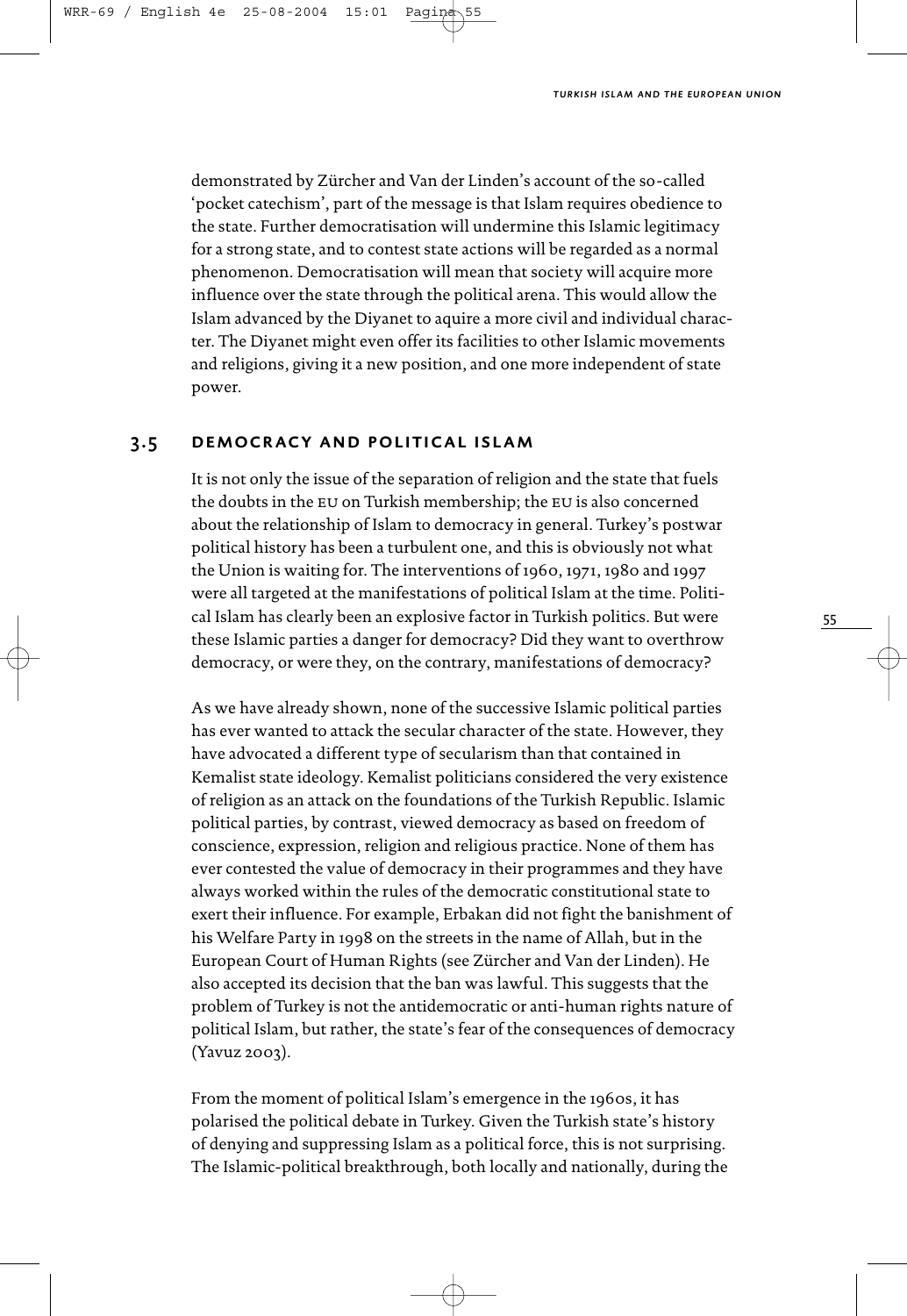56

1980s and 1990s, kept the temperature high on the issue, as did international developments in the form of the rise of Muslim fundamentalism and terrorism. However, the extreme reactions in Turkey against political Islam were not justified by events on the ground. The political manifestation of Islam, through its various mutations in Erbakan's party, expressed the wishes of groups that did not identify with the Kemalist project. This drew new demographic groups into the public arena and into politics. This manifestation was also an outcome of major socio-economic changes that were taking place in Turkish society, including the emergence of a new middle class, stimulated by economic liberalisation, and large-scale migration to big cities. Since the Islamic parties were based largely on regional and local organisations and networks, they in fact helped create a political sector that was far more representative of society as a whole (Yavuz 2003: 227-231). Despite many disagreements with the establishment, some recent, Islam as a politically relevant factor has gradually become accepted in Turkish politics. This suggests that extending the 'normal' political channels and broadening the political arena may have had a 'pacifying' influence on the debate.

Islamic parties initially stressed religion and focused on the Middle East and Central Asia. In this they were reacting against the secularist basis and European inspiration of the Kemalist movement. Yet, according to Yavuz, there was a remarkable reversal in the following decade in attitudes towards Europe and the eu. Whilst part of the state establishment began to see the EU as a threat to Kemalist nationalism, supporters of political Islam began to appreciate a difference between the Kemalism and the eu. They now overwhelmingly support eu membership, convinced that the Union offers a form of secularism that sees freedom of religion as a fundamental human right, and one to be protected. The plea of European institutions for democratisation and respect for human rights in Turkey has played an important part in this transformation (Yavuz 2003: 254-261).

This reversal in perspective, however, does not mean that the prospect of eu membership will actually simultaneously strengthen the hands of anti-modernist forces. There are several reasons for this. Firstly, both the Kemalists and political Islamists in Turkey have been greatly influenced by modern European ideas and practices (Yavuz 2003: 265-274). Secondly, Turkey has never been a colony. Unlike Islam elsewhere in the Muslim world, Islam in Turkey never became an ideological vehicle for nationalist resistance to a Western oppressor. The Western influences present in Turkey are the result of the country's own choices and not of coercion by foreign powers. Whilst many changes have been imposed from above by its own elite, they remain indigenous products. The West is portrayed as an enemy to Islam to a far lesser degree than in other Muslim countries. If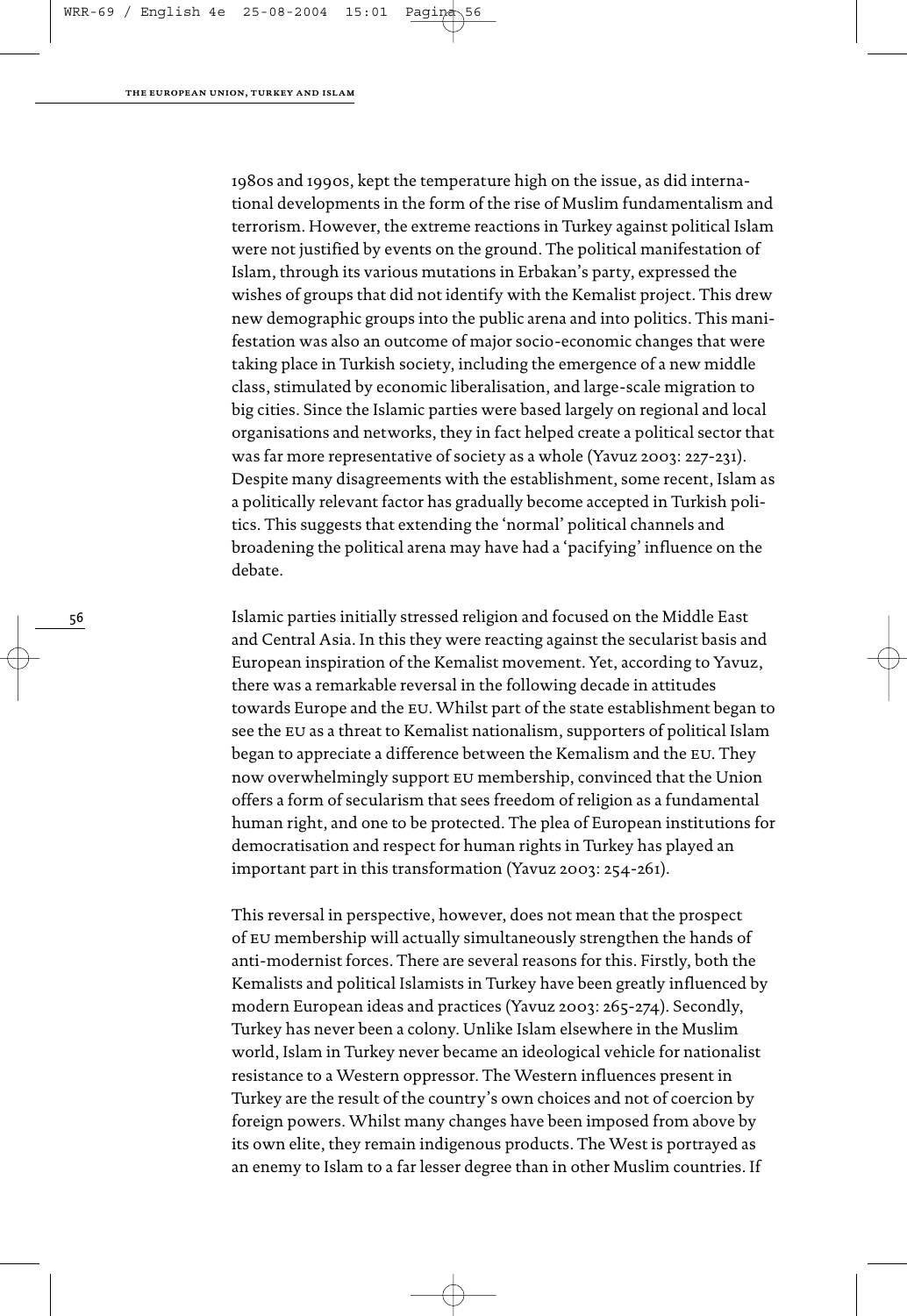*turkish islam and the european union*

57

there was indeed a Western enemy, it was Russia and later the Soviet Union. This resulted in Turkey's membership of the NATO, which constituted the joint Turkish-European-Atlantic military framework for the fight against communism. Communism was also political Islam's greatest enemy. Thirdly, it also missed out on large-scale socio-economic deprivation and frustration that formed a breeding-ground for extremism elsewhere in the Muslim world. Fourthly, unlike some other Muslim countries, any existing dissatisfaction could always manifest itself through politics, and government parties and could always be voted out of office. This is also why political Islam in Turkey lacks the extremist characteristics that can be found elsewhere. There have been fifteen national elections since World War ii, of which twelve were free and fair (see Zürcher and Van der Linden). Fifthly, Turkey's climate of moderation is also attributable in part to the rapidly growing urban middle class, who share religious beliefs (and also demand that they be recognised by Kemalists) but who are also the children of eighty years of secularism and Kemalism. Sixthly, despite being formally banned, the Sufi movements and their intellectuals have had an important influence on Turkish Muslims and have contributed to the fact that pluralism and moderation are important features of Turkish Islam. Finally, Turkish Islam's traditional orientation towards the state allowed it to develop a pragmatic and flexible character.

We have already referred to the headscarf affairs in both Turkey and European states in recent decades. The gradual recognition of Islam as a socially and politically relevant factor was accompanied by an awareness among well-educated young people that Islam is part of their identity. These people certainly do not wear headscarves as a display of traditionalism or an expression of fundamentalism. They seek recognition of their Muslim identity through this symbol, in particular in the public domain, which had been so long, and so explicitly, ideologically closed to them (Göle 1996). Zürcher and Van der Linden suggest that this recognition is founded not in theology, but in an appeal to human rights (in this case, the individual right to show one's religious conviction). Basically, the breakthrough of political Islam has ended the distinction, cherished in the Kemalist discourse, between 'modern Kemalists' and 'backward Muslims' (Yavuz 2003). The fact that the current Islamic inspired government recently proposed a bill against discrimination of homosexuals and got it through Parliament (The Economist 21-2-2004), does not fit with the usual image of Muslims held in the West. In short, the state has lost its ideological monopoly on modernity. If the state apparatus, including the military, gains more respect for democracy and recognises the autonomy of civil society, the differences that existed for so long between state and society may eventually disappear.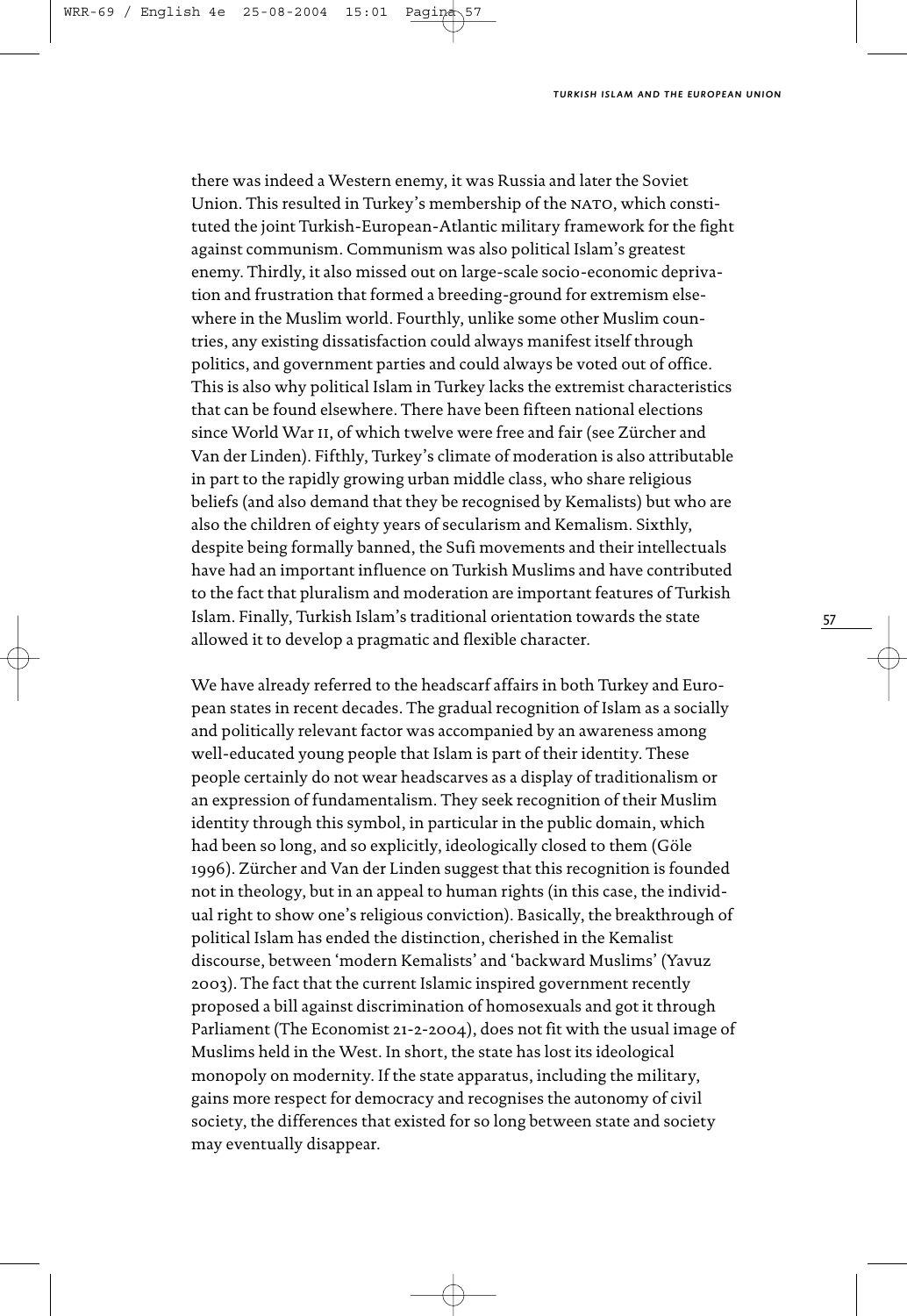58

Zürcher and Van der Linden rightly stress that one should avoid the impression that religion is the single most important issue in Turkey, or in a discussion on Turkish democracy. Their study and ours, which both focus on religion, could easily create this impression. However, it is not true that the increasing role of political Islam and its electoral success are determined solely by religion. Turkish voters do show some religious preferences, but they, too, would vote out religious parties from government that would fail to meet their expectations on, for instance, economic performance or the fight against crime and terrorism. Moreover, the Turkish electorate seems to prefer moderate parties; and moderate in an Islamic sense as well. When, for example, in the last elections in 2002, it had a choice between the more outspoken Islamic Felicity Party and the moderate ak Party, the ak Party won by an overwhelming majority, even in the constituency of Erbakan, the leader of the Felicity Party.

Surveys show that the Turkish population characterises itself as being largely religious, but certainly not religiously zealous; as being tolerant and not at all fundamentalist. The majority is opposed to religion playing a role in political life, supports the secular character of the Republic and also thinks that the state should stay out of religion. They see religion as part of the private area and strongly dislike the exploitation of religious differences (Çarkoğlu and Toprak 2000). The 2002 Eurobarometer also shows that the majority of the Turkish population favours accession to the eu. The proportion in favour is higher than that of all the (then) candidate states. This fervour is relatively untouched with knowledge, but levels of knowledge on the EU are low among other candidates as well, not to mention within the EU itself (European Commission 2002).

### 3.6 constitutional state and political islam

As indicated in section 3.2, the current law in Turkey is secular law. Koçak (2004) divides the history of the legal system into three periods, with 1839 and 1920 as cut-off points. Islamic law persisted formally in the Ottoman period until 1839, alongside a large body of secular law, sanctioned by the Islamic authorities. After 1839 the Islamic state made room for a state with a mixed legal system. For example, the Criminal Code of 1858 (a translation of the French code of law of 1810) banned most traditional *sharia* punishments. Incidentally, the stoning of adulteresses had already been abolished in the seventeenth century. The commercial law that was introduced in 1850, which was also derived from France, permitted the charging of interest, a financial concept contrary to the *sharia*. During this period there were separate secular and Islamic courts, as well as mixed courts, each covering different legal areas. By and large the influence of the religious courts diminished. Of all areas, family law remained under Islamic law the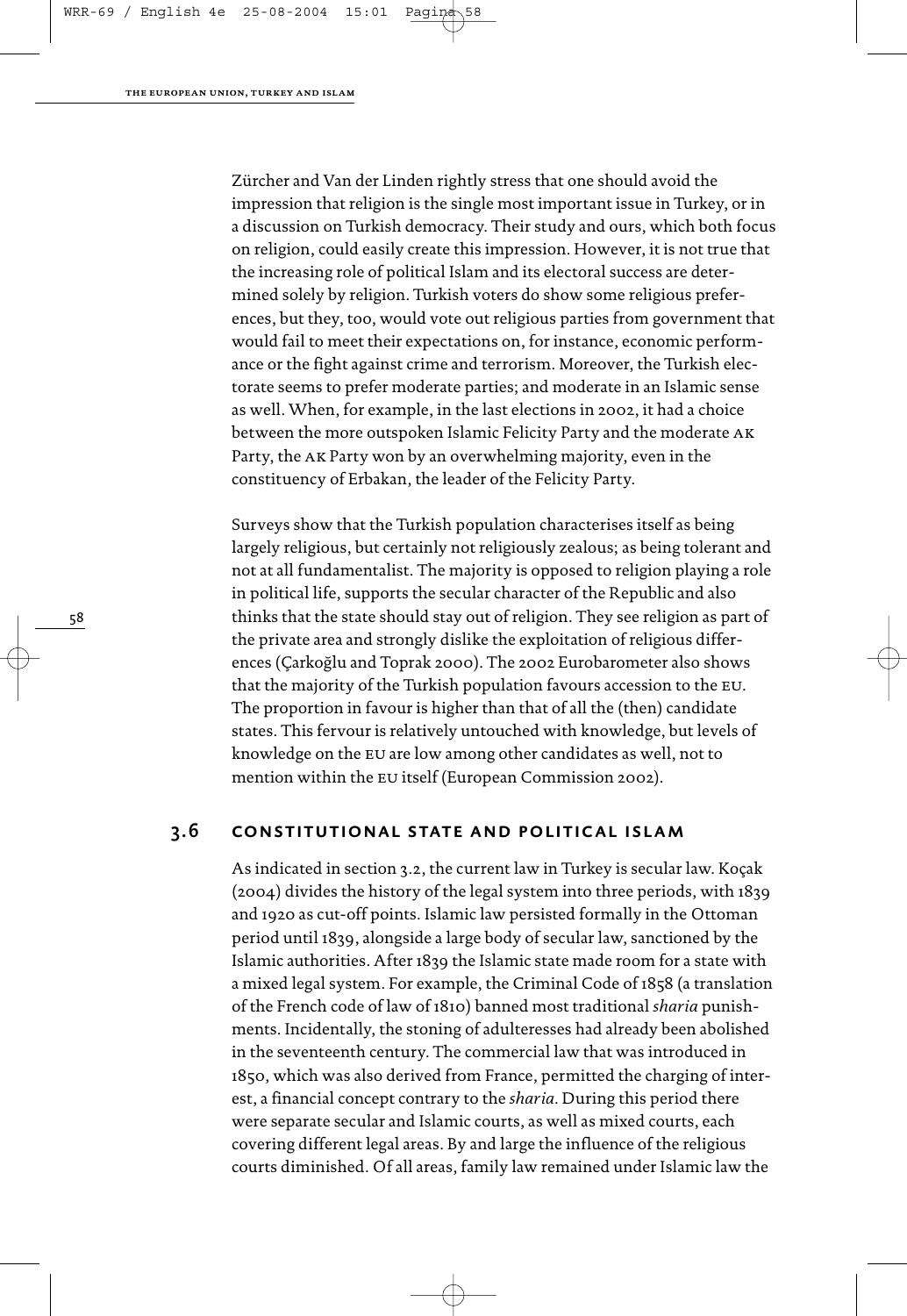longest, but even that was abolished in 1917. With the foundation of the Republic of Turkey, the last remnants of legal pluralism were removed. The sharia courts were forbidden in 1924, and in 1926 a new civil code of law was introduced, based on the Swiss model. The wearing of religious dress in government buildings was prohibited in 1925. The Criminal Code of 1926 prohibited the use of religion for political purposes, and in 1928, the still existing article that referred to Islam as the state religion was removed from the constitution; a new preamble identified national sovereignty with a laicist and democratic republic (Koçak 2004).

This long history of legal secularisation, which had been inspired by the legal systems of several European states, is indicative of how embedded this law is in the country. Legal secularisation was no innovation of the Kemalist movement, but had gradually taken shape over a long period when the country was an Islamic state (see also Zürcher and Van der Linden). Moreover, the many steps in this process were always freely taken, in contrast with elsewhere in the Muslim world, where they were imposed by a colonial power, or assumed in order to please the West (Koçak, 2004). This also means that the secular law has become an endogenous feature of Turkey. It may well be more endogenous than even the Turkish establishment realises, with its forced reactions against any alleged breaches of the secular character of the state. While the participation of Islamic parties in elections is evidence that the law against the use of religion for political purposes has been superseded, incidents like the headscarf affairs are still highly controversial. The position of the Diyanet, which now falls directly under the Prime Minister, is also highly sensitive, and any discussions on the subject can quickly be considered to overstep the boundaries of political debate permitted in the constitution.

The Refah Party was banned in 1997 by the Turkish Constitutional Court. The banning itself was not based on Refah's party programme (which actually subscribed to the secular state), nor on its actions in government. It was based on a number of separate actions by officials (such as wearing a headscarf, advocating the possibility of prayers during working hours) and a few speeches by its leader, Necmettin Erbakan, in which he demanded the right of believers to live under their own legal system (sharia) and linked a fair social order to jihad.<sup>1</sup> The Constitutional Court insisted that this boiled down to advocating legal pluralism, and undermining the secular character of the state.

The ban was subsequently upheld by the European Court of Human Rights, but on the basis of statements of individual party officials, and not on the basis of an official party programme. However, it is worth noting that the Court tested their statements against the constitution that had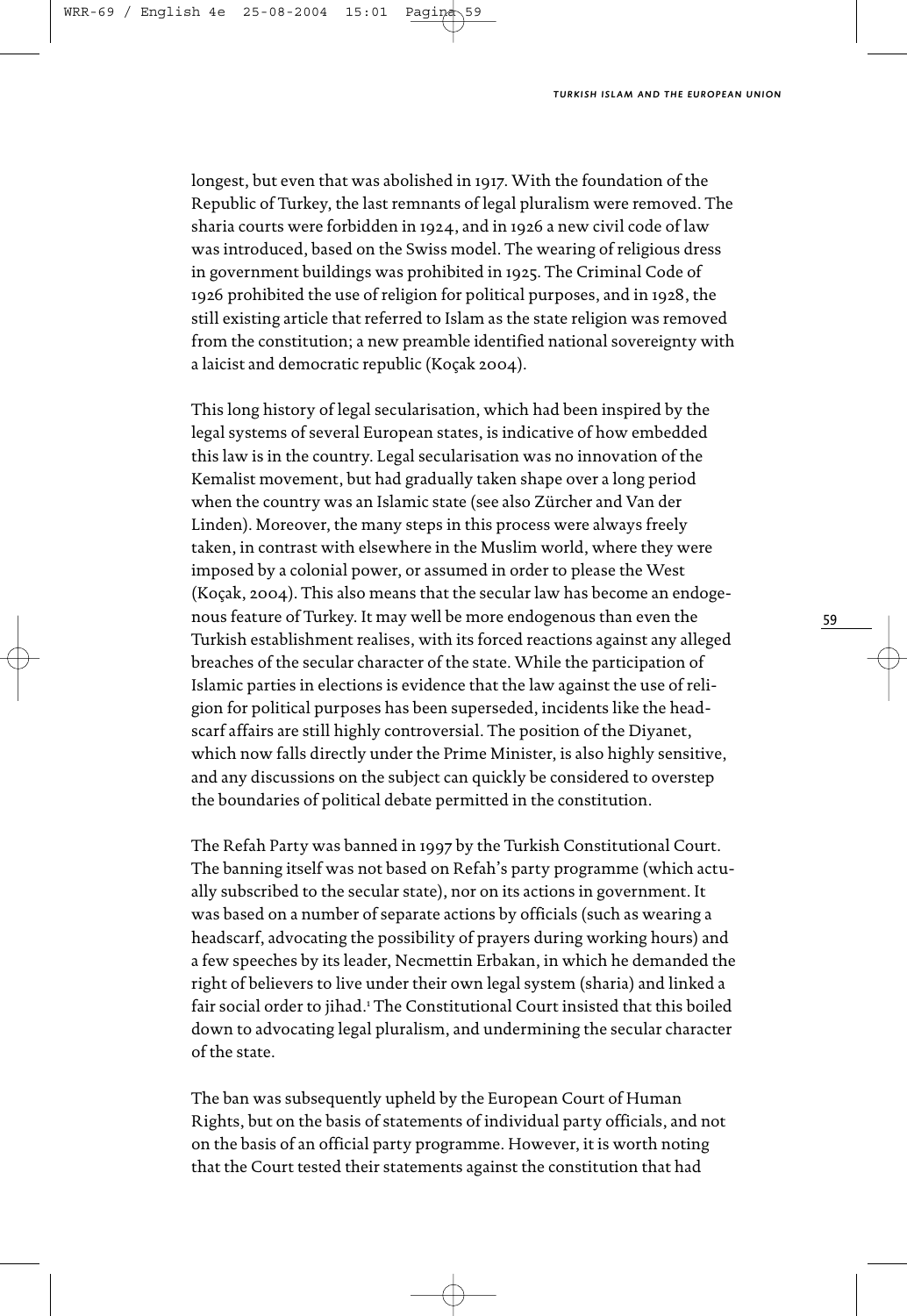60

been introduced in 1980 by the military junta, and also that the Court was much divided. A minority saw no compelling or convincing evidence in the official actions of the Refah Party, either that it wanted to destroy the secular order, or that it promoted violence or religious hatred (Koçak 2004).

Erbakan's appeals at his party's conferences for reintroducing elements of the sharia says nothing about the electoral popularity of the issue. For example, according to sociological surveys quoted in the previous section, an overwhelming majority rejects the reintroduction of the religious law into family law (such as recognition of Islamic marriage or divorce) and only 10-15 per cent are in favour (Carkoglu & Toprak 2000).

Although the principles of the secular rule of law have a strong basis in Turkish history and current society, this says nothing about attitudes towards human rights and their enforcement. This issue is extremely important in assessing whether Turkey meets the Copenhagen criteria, and the progress in this field is justifiably a major topic in the regular reports of the European Commission. This test will not be carried out here, but the attitude of Turkish political Islam towards human rights is obviously an important point for attention.

It is remarkable that political Islam demands a place in political space by appealing to human rights. Zürcher and Van der Linden argue that democracy and human rights are applied as a reference framework, because this is an accepted discourse in the Turkish situation. After all, EU membership is supported by Islamists (the supporters of political Islam), because the eu would offer a better protection of freedom of religion than the Kemalist state. This raises the question how far the appeal to human rights is inspired by self-interest – creating a legal room for oneself – rather than a recognition of the rights of others. In his 1975 book, also quoted by Zürcher and Van der Linden, Erbakan states that his movement is loyal to all rights and freedoms enshrined in the constitution. All the same, he saw the Turkish system as one allowing non-believers to deny human rights to believers. Erbakan wanted the stipulation in criminal law that penalises the political use of religion replaced by a Human Rights Protection Act. This would suggest that his appeal to human rights was indeed largely inspired by the need to safeguard the rights of believers and of his own political movement. Seeing how controversial freedom of religion was for Kemalists and how much opposition Erbakan's various Islamic parties generated, this is not so surprising.

The current governing ak Party is much more explicit on the universal implications of human rights. Its election programme pays much attention to the issue and proposes many modifications to bring Turkish law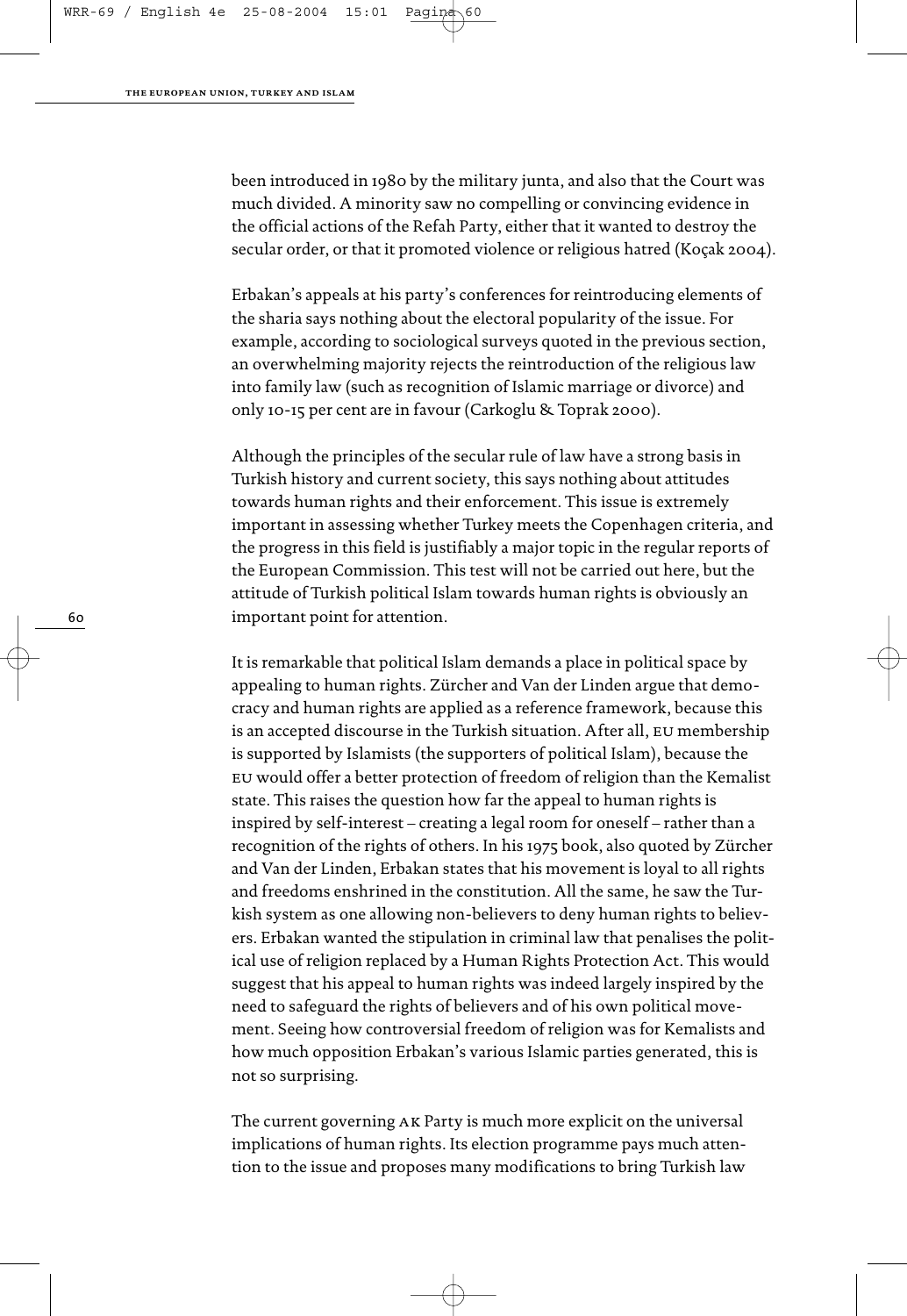WRR-69 / English 4e 25-08-2004 15:01 Pagina 61

and practice in line with European norms. It sees differences in religion, culture and opinion as an enrichment of society, and considers secularism as one principle of freedom which makes this plurality possible. It proposes that people with a different language, religion, race and social status must be able to express themselves freely on the basis of equal legal protection and, as such, must also be able to participate in politics. The programme also explicitly discusses the equal rights of non-believers. It clarifies that all these objectives, and the measures to implement them, are not a means of obtaining an entry ticket to the EU, but are necessary for the country's modernisation. Its success will require a change in the relationship between state and society; a change whereby the current authoritarian *top-down* approach makes way for a state at the service of society.

This approach is more sensitive to the positive value of plurality, including religious plurality, than that advocated by the state and even perhaps that offered by the Refah Party. The ak Party's perception of human rights is an inclusive one and not a particularistic concept to enhance its own electoral chances. The European Commission's reports will reveal in due course whether, now it is in government, the ak Party acts in the same spirit. The 2003 report records that great progress had been made (European Commission 2003). Making allowance for the usual rhetoric of election programmes, the Party's intentions do not appear to be solely based on political opportunism. Its views reflect long-term changes in Turkey. Socio-economic transformations and improved education have both contributed to a broadening of the political space; a broadening from which Erbakan's parties have especially benefited. As was the case with its predecessors, the current ak Party is also supported by local and regional networks of activists who unify – often divergent – aspirations under the symbolic flag of Islam (White 2002). In the Kemalist climate, Islam could only obtain grudging recognition as a political force through regular confrontations. However, this broadened the opportunity for the public debate, and the state was seen less and less as automatically right. After the confrontations of the 1980s and 1990s, the ak Party made full use of this opportunity and has synthesised and consolidated its message. The earlier polarisation between Islamism and the Kemalist movement has disappeared from its election programmes and has been replaced by a very strong focus on the constitutional state. It now accepts the state must be subjugated to the law, the state should be neutral towards religion, it should advance democratisation and guarantee 'inclusive' human rights in which the freedom of expression occupies a central, strategic place. This will allow the party to overcome electoral differences between Islamists and Kemalists.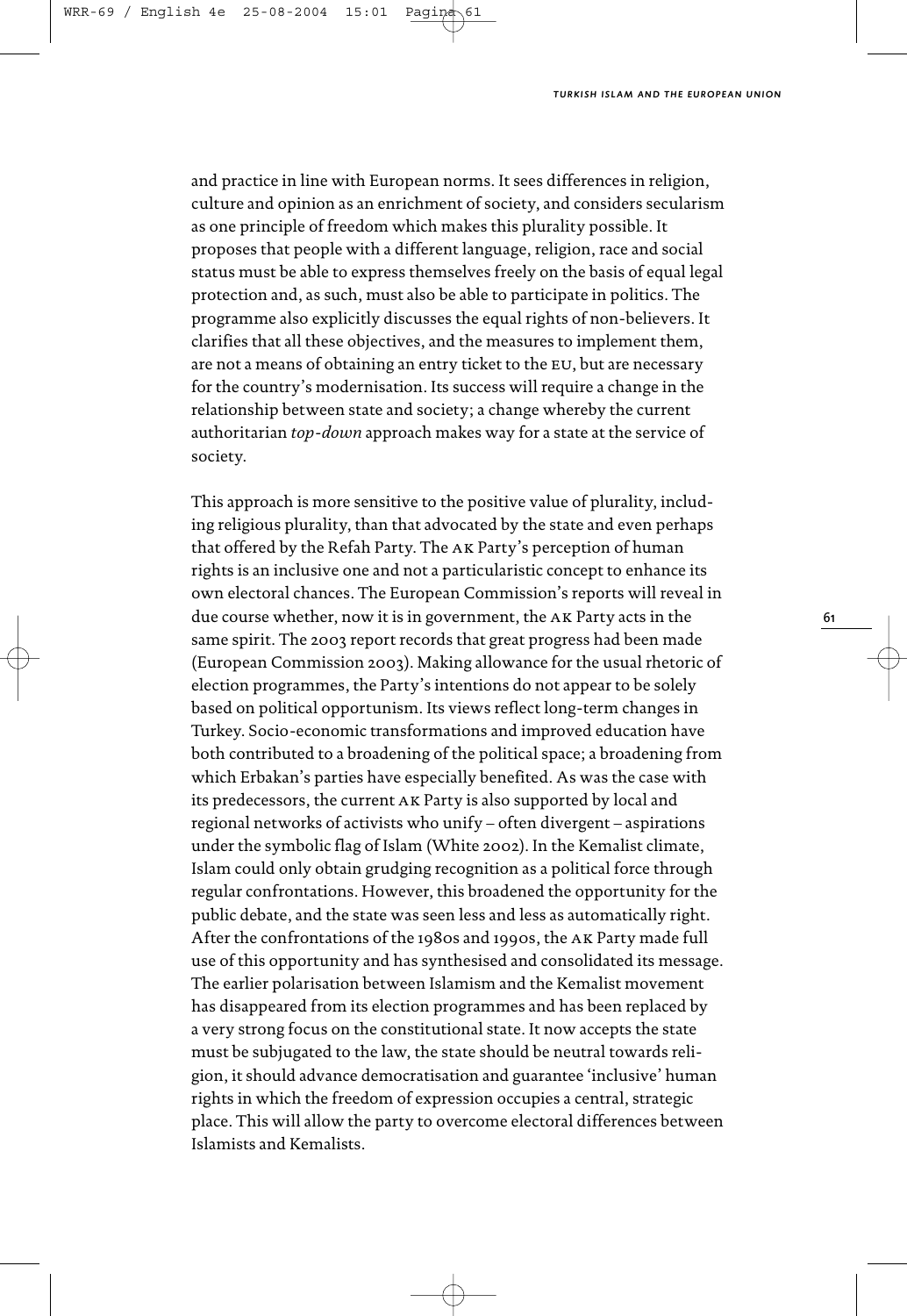62

The conditions for the new social contract between state and society now seem to be present. At the same time, freeing the reins for democracy to flourish in Turkey, will not happen without resistance.

### 3.7 violence and political islam

A special concern in eu member states is whether Turkey's membership will introduce religious-nationalist or religious-based extremism and violence into the Union. It is true that religious violence is no stranger to some member states, as shown in the long conflict between Protestants and Catholics in Northern Ireland. The same applies to the nationalist violence that is still part of the independence struggle of the Basques in Spain. In both cases, the conflict remained largely within local or national frontiers. However, because of the large number of Turks in different member states, an outbreak of violence in Turkey would possibly quickly spill over its national frontiers.

One can distinguish three ideal-type positions in Turkey's current political-religious landscape: modernism, traditionalism and fundamentalism. Modernists are open to a continuous reinterpretation of the moral ideal, as revealed to Mohammed (see Zürcher and Van der Linden) They emphasise the moral independence of the individual and his freedom and ability to gain relevant moral knowledge for changing conditions. While traditionalists also allow an interpretation of the moral ideal, when it has taken place and been ratified by believers, it cannot be revised. As a result, the authoritative text of Islam is increasingly expanded with the interpretations of previous generations. The fundamentalists, however, oppose the right and the necessity of subjective interpretation and ascribe an absolute meaning to the original texts and sources. They want to model social and political life according to the Muslim community at the time of Mohammed, and introduce the *sharia*. This is often motivated by the wish to protect the moral ideal against manipulation and corruption by rulers.

Mainstream Turkish Islam relates to modernism and traditionalism. Modernism, which views Islam primarily as a personal religious conviction and is open to science, can be found among the Young Turks, in the subsequent Kemalist interpretations of Islam, as well as in major branches of the *Nurcu* movement. The National Vision (*Milli Görü¸*s), and *Naks¸ibendi* movement from which it originates, can be considered to be part of traditionalism. Fundamentalism does not have to be violent, and this is shown in some of the *Nurcu* movements, such as the *Aczmendi's*, but also within the Milli Görüs¸ movement. Violent fundamentalist movements are of course illegal. It involves a small number of numerically limited but very active movements. These include the banned group 'Islamic Great Eastern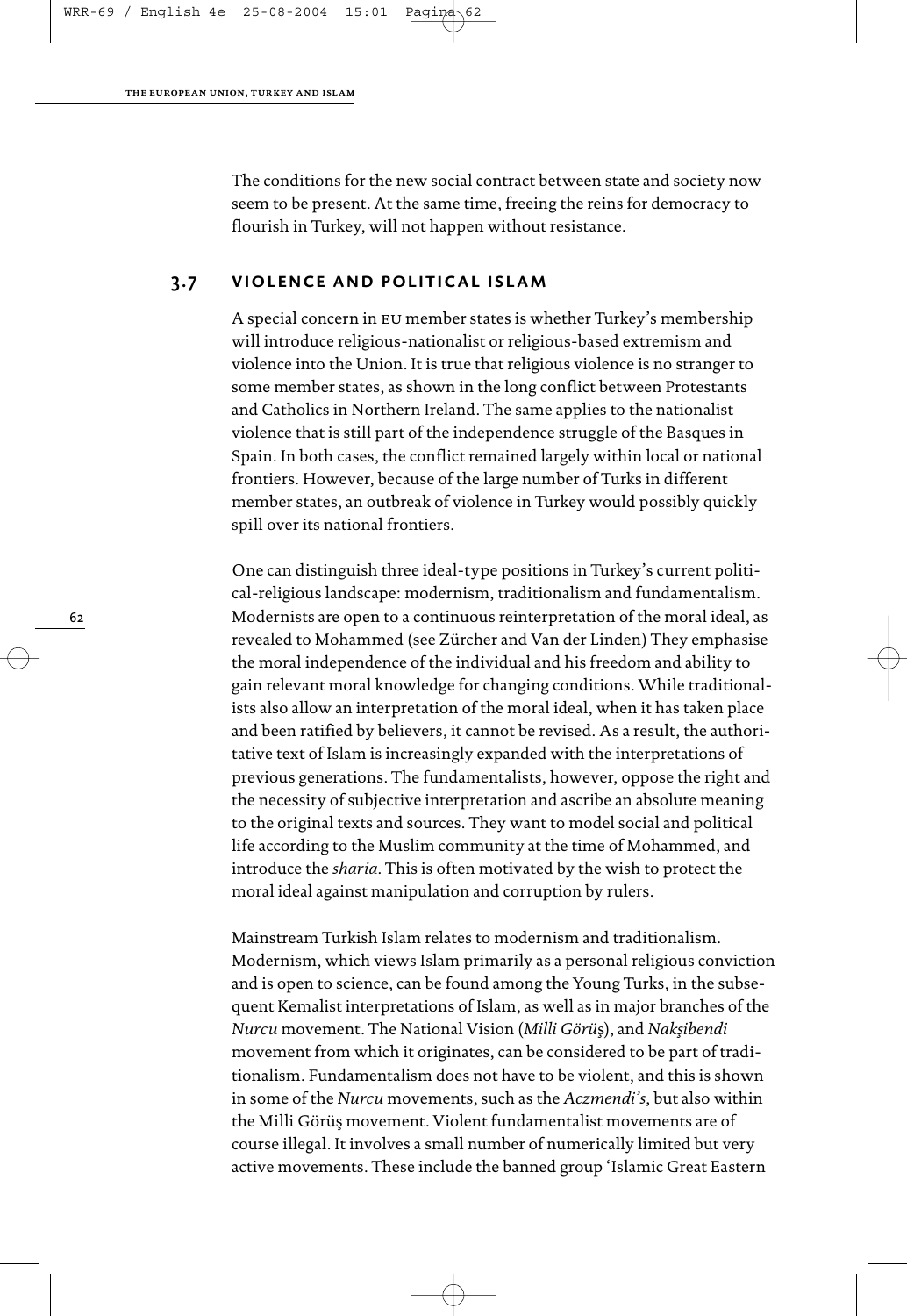Raiders- Front' (IBDA-C), which refuses to recognise the Turkish state and wants to heal the divisions in the Islamic world. It rejects the European influence on Turkey and wants it replaced by Islam, not only as a religion, but also as a civilisation. It has a clandestine branch that does not shun violence, that possibly maintains contacts with al-Qaeda, and that is suspected of being responsible for the suicide attacks in Istanbul in November 2003. Another movement is *Hizbullah*, whose aim it is to establish an independent Islamic state. In the 1990s it also used terror against the Kurdish pkk and progressive Turkish and Kurdish businessmen and intellectuals who sympathised with their cause. It has been claimed that this movement was used by security forces in the fight against the pkk. When the security forces no longer needed them, it was largely disbanded. The 'Caliphate of Cologne', a prohibited splinter group of the National Vision movement, also wants to overthrow the secular state and democracy in Turkey, and it has proclaimed the caliphate from Germany. The movement has recently been banned in Germany, but its activities continue underground.

These underground movements are not averse to using violence to realise 'holy' aims in Turkey, such as the founding of an Islamic state absorbing Turkey into a broad Islamic framework and introducing the *sharia*. Their aims are not only diametrically opposite to those of the Kemalists, but they also represent a break with a tradition going back to Ottoman times, since when a tradition of a separation of religion and state existed in practice. Given the long history of the secular state, and its support by the mainstream of Turkish Islam and most of the population, it would seem that the realisation of these aims is illusory. The more relaxed attitude of the state towards Turkish Islam and, in particular, its political manifestations, as is advocated by the European Parliament, could perhaps reduce even further the following of these extremist movements.

Underground movements would view Turkey's accession to the EU as the highpoint of betrayal. It is therefore far from inconceivable that, in the runup to eu membership, violence will intensify, perhaps also in the current member states. The eu should not allow this prospect to change its position on Turkish membership. To do so, would imply that these small groups of extremists and terrorists could hold the country to ransom and sabotage the membership ambitions, cherished and supported for so long by a broad cross-section of the population.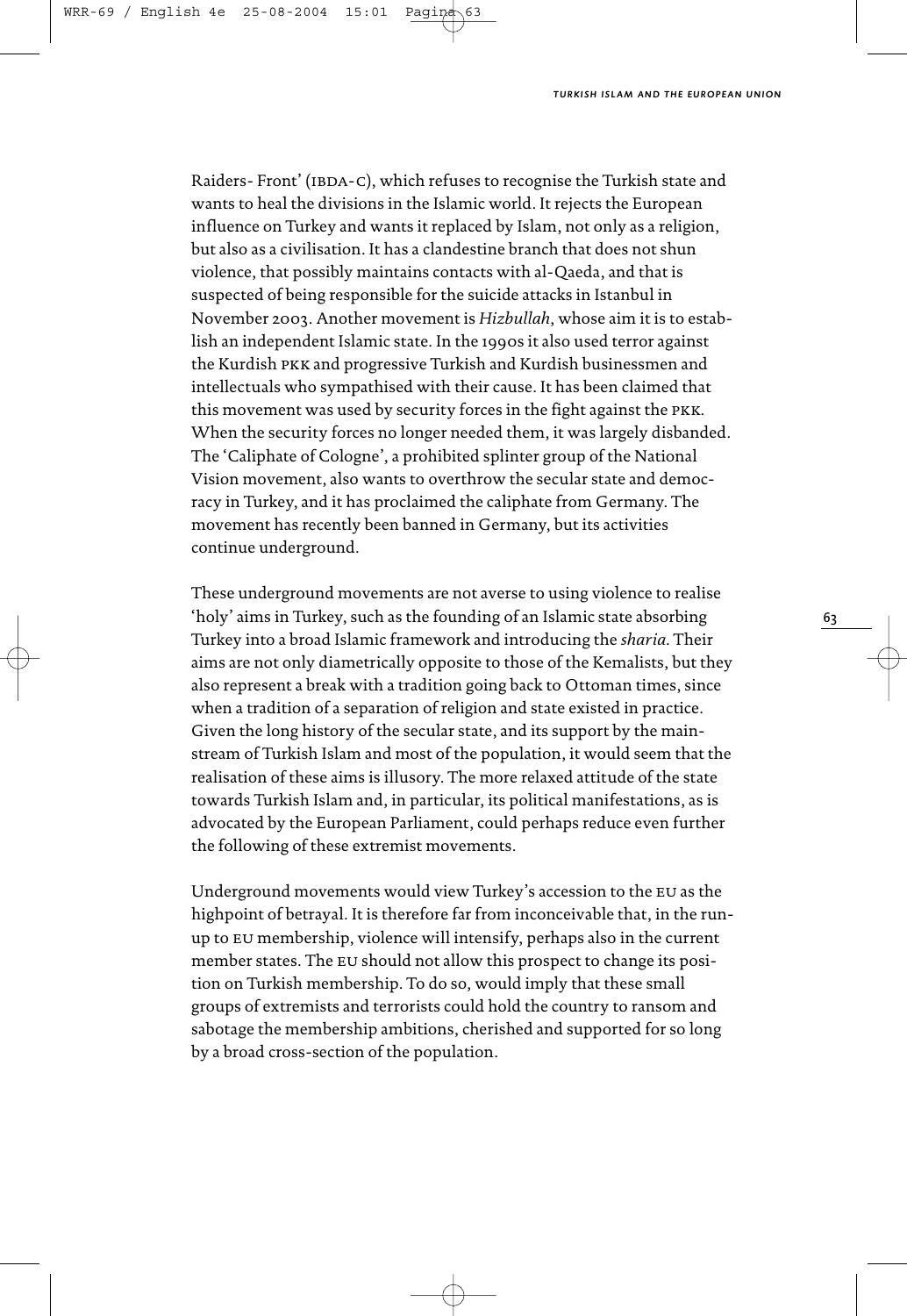64

# 3.8 conclusion

WRR-69 / English 4e 25-08-2004 15:01 Pagina 64

Not only are there differences among current eu member states in the development of the formal and practical relationship between the state and religion, so there are between eu member states and Turkey. Nevertheless, especially in developments of importance for the secular, democratic constitutional state, the historical development of Turkey has many parallels with that of Europe. Although officially Islamic, the Ottoman state for a long time had a secular state system, and the range of Islamic law remained restricted largely to family law and contract law. Both the Ottoman state, and later the Turkish state, were formed by a combination of the crumbling power of the sovereign ruler, the declining influence of religious institutions, the changing grounds for legitimacy of the power centre, the continued effect of the legacy of the French Revolution and Napoleonic period, the influence of constitutional innovations elsewhere in Europe, and rising democracy. Against the background of the emerging democratisation of the 1960s, there emerged alongside existing social and cultural movements, political parties that were more explicitly based on values inspired by Islam, and that demanded greater freedom from the state. This enabled the goals both of greater religious autonomy *from the state* and of firmer guarantees of religious freedoms *by the state*, to gain increased and broader support. These beliefs, which are consistent with the eu requirements for the democratic constitutional state, have become an important motivation for the supporters of the current Turkish government to strive for their country's membership of the eu.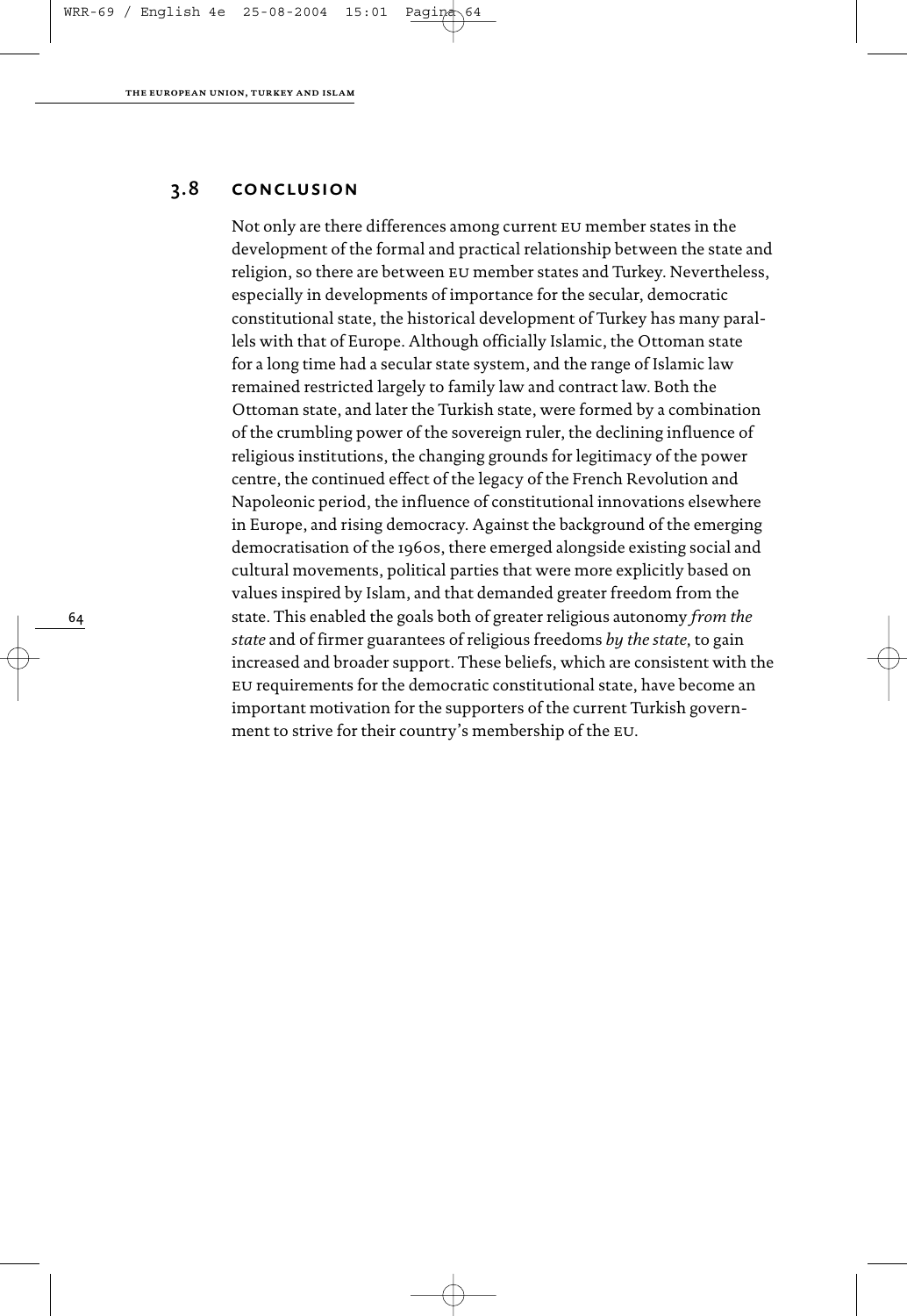## note

1 Jihad means 'striving' or 'struggle'. It is, however, a concept which has many different, context-dependent meanings, both in the Islamic world and beyond. Many feel that a distinction should be drawn between 'great jihad', the internal, mental struggle of the believer to do right, and the 'small jihad', the armed struggle on behalf of the faith and the community of faithful. Others view jihad primarily as the struggle for (social) justice.

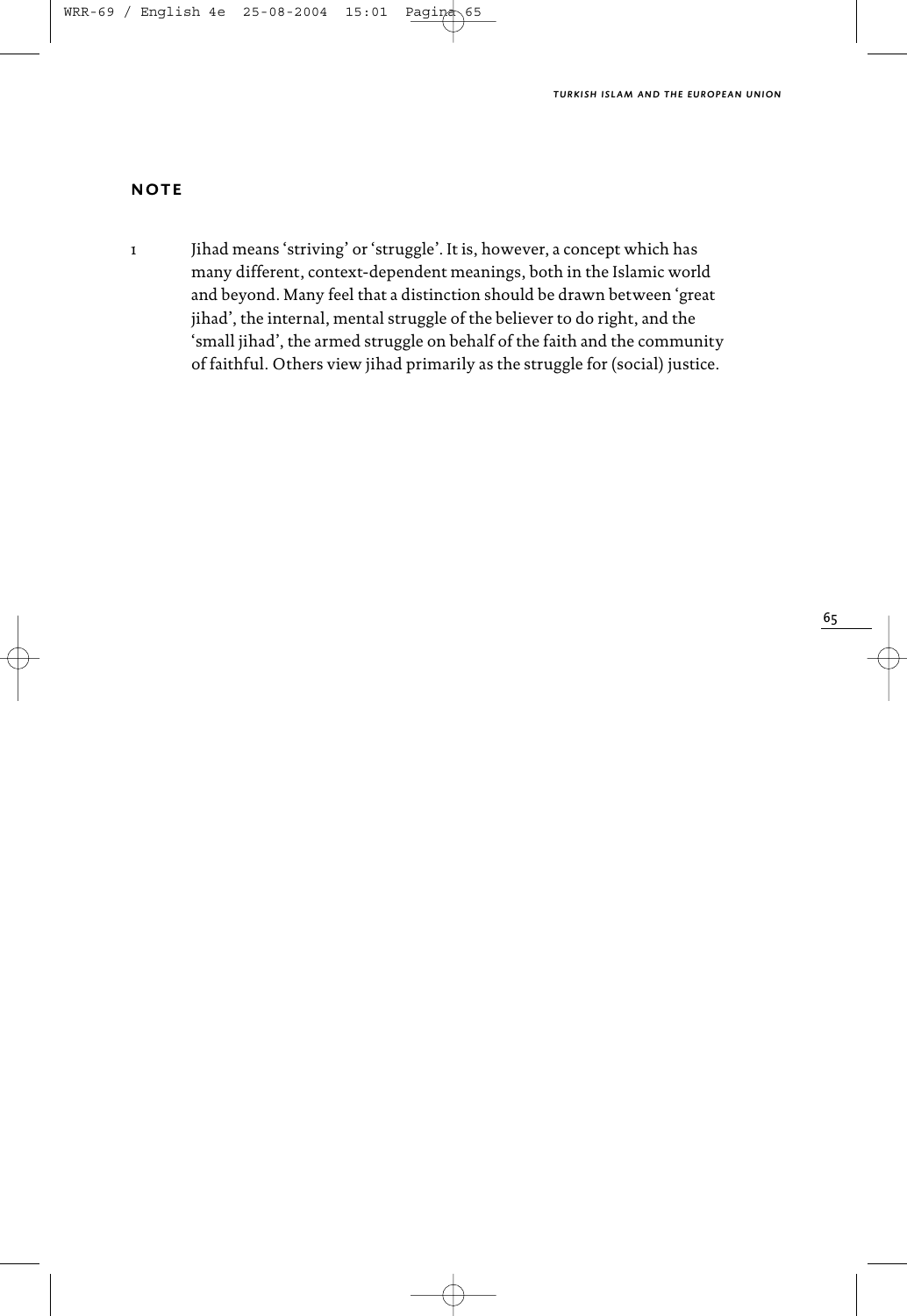Æ

**the european union, turkey and islam**

66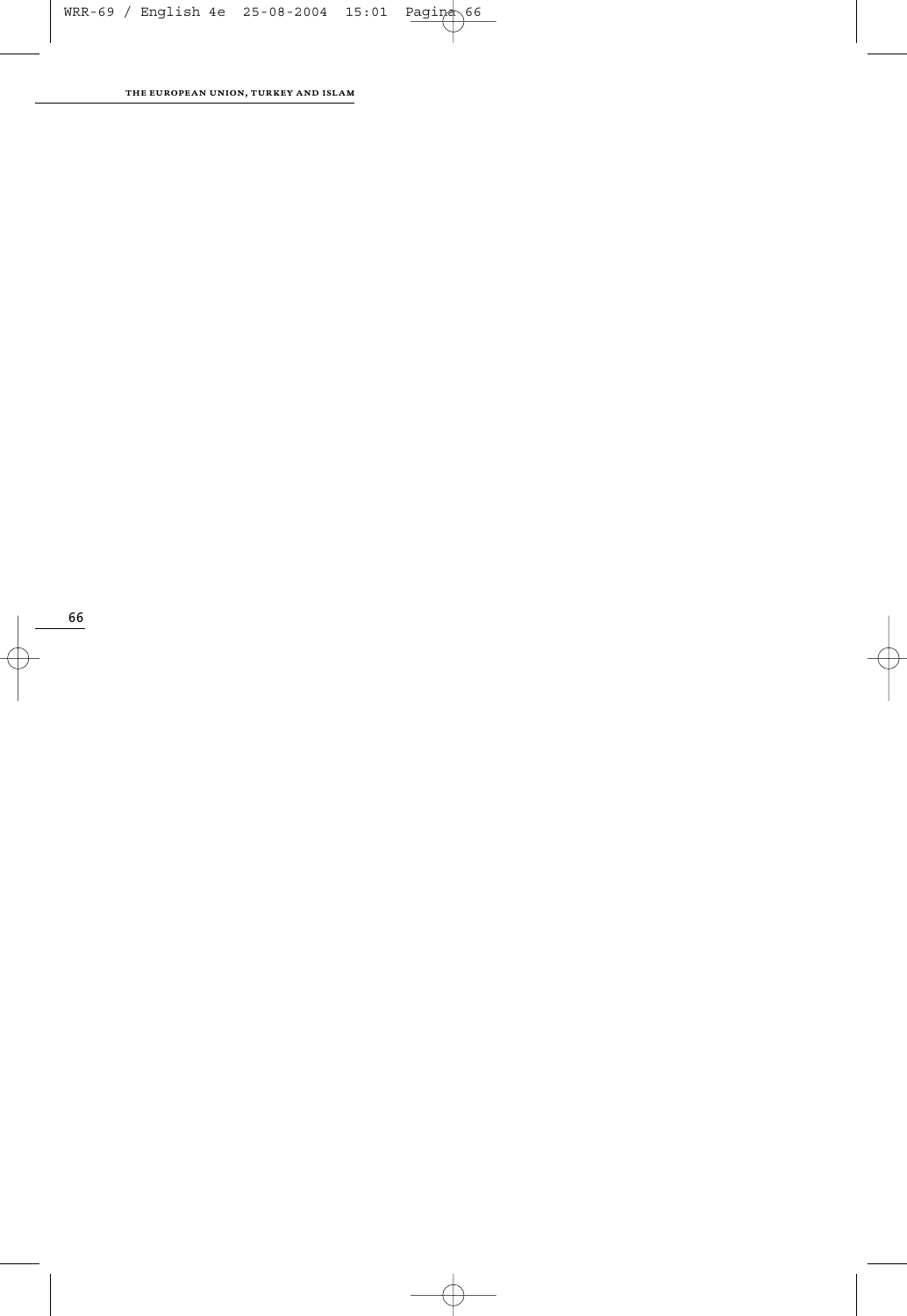*conclusions*

67

### 4 conclusions

The eu has committed itself to assessing Turkey's membership using the same procedures it applies, and has applied, to other candidate member states. Although the religion-factor plays only a limited role in this assessment, it is precisely this factor that has generated so much disquiet. This is why, through this report and the supplementary survey, the WRR has attempted to contribute to a greater insight into the characteristics of Turkish Islam and the historical background of its relationship with the Turkish state.

*The central question posed in this report is whether the fact that the majority of its population is Muslim will be an obstacle to Turkey's accession to the eu. The answer is negative. Neither the historical developments described, nor the characteristics of present-day Turkey and Turkish Islam, could justify the argument that Turkish Islam forms an obstacle to Turkey's accession to the eu. The wrr has reached this conclusion by also taking into account the widely divergent ways in which the present member states of the Union realize the relationship between state and religion, both formally and actually*.

That fact that Turkey is a country with a predominantly Muslim population, certainly presents the eu with a unique situation. After all, the Christian faith is the dominant religion in the present member states as well as in the other candidate countries. So religion, i.e. Islam, has understandably become a talking point. In the supplementary study, Zürcher and Van der Linden highlight the paradox that it is precisely the EU member states, with their discourse on the separation of church and state, which include the substance of the religion in their assessment of Turkish membership. An additional factor explaining concern over Turkey is the general perception of Islam, including the rise of political Islam in Muslim states and also, naturally, recent manifestations of religious-inspired terrorism. This has contributed to the idea that the Islamic world and the West are incompatible, and that the Islamic worldview has no room for the attributes of Western democratic constitutional states; it is said to favour establishing the state on theocratic, as opposed to democratic, principles. This would mean dissolving the separation of the state and religion, replacing secular law with its Islamic counterpart, and recognising Islamic rights only, rather than a more universal concept of human rights.

Islam, like Christianity, has many faces. As far as Christianity is concerned, there are considerable differences, both within and between countries and regions, and the development of the relationship between church and state varies from country to country (see chapter 2). This is a generally accepted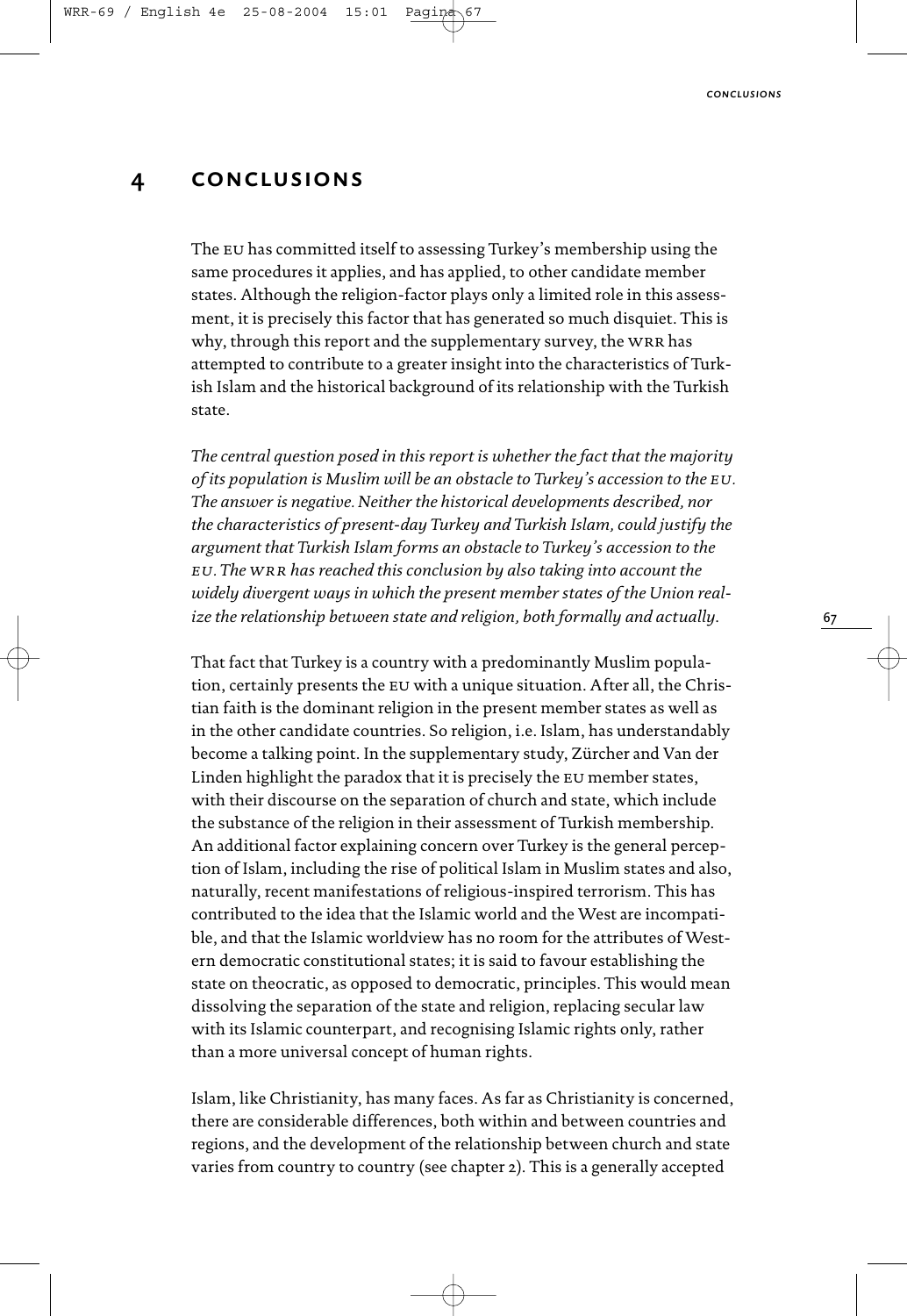68

fact in Europe, but far less is known about the different manifestations of Islam. Consequently, there is a tendency to consider and discuss Islam in terms of generalities. However, the pluriformity that so characterises Christianity is also found in Islam. Turkish Islam has its own, unique characteristics and its extensive plurality is largely determined by Turkish history and context. This is also true of the political manifestations of Islam in Turkey.

Turkish history has in some respects a striking number of parallels with that of Western Europe. On the subject of the separation of the spiritual and the worldly domains, the development of the secular constitutional state and also the early manifestations of democracy, its history reveals even a considerable simultaneity. For its constitutional and legal development, Turkey has looked to Europe for models long before even the founding of the Republic. This historical development had meant that values and institutions important to the eu's assessment of Turkey's membership are firmly embedded in Turkish society. The principles of the democratic constitutional state are also shared by the mainstream of Islamic political philosophy in Turkey that has existed since the 1960s. There are no grounds for suggesting, therefore, that Turkey does not share the cultural heritage on which the EU is based. Modern Turkey is characterised by a state system in which Islam has no say and the state actually controls Islam. Freedom of religion therefore, forms a major demand of Islamic political parties. The law and the legal system are based on the same secular principles as those of eu member states.

Chapter 3 showed that Turkey has experienced distinct periods of serious polarisation between the state apparatus on the one hand, and society on the other. The two most sensitive issues have always been Kurdish independence and the social and political role of Islam. Given the fact that it took centuries to reduce the boundaries of the Ottoman Empire to those of modern Turkey and to transform a religious state to a secular one, it is not surprising that these territorial and religious sensitivities exist. It is surprising, however, that the country went through this substantial reduction of its territory and change in character without being seriously affected by Muslim extremism and without losing its principal focus on Europe. These processes have left it with a reasonably well-functioning democracy. While the global revival of Islamic activism in the 1970s and 1980s did not leave the country undisturbed, it did not deflect it from its pro-eu and democratisation course. On the contrary, it gave rise to an Islamic political movement that forcefully embraces this course.

Like every candidate country, Turkey also has its problems. For example, the Kemalist state philosophy, which sees political Islam as an anomaly,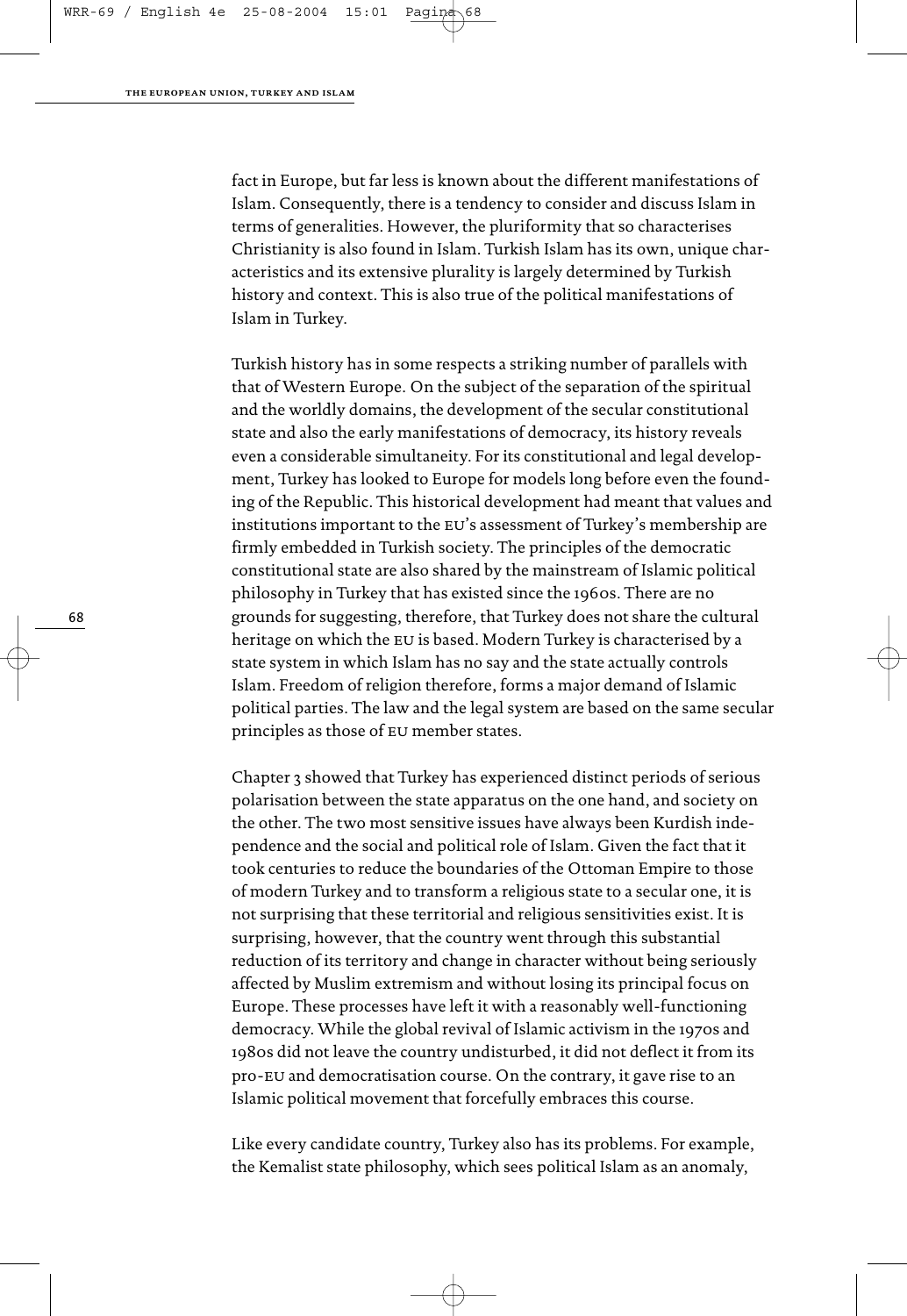*conclusions*

69

has been cherished and vigorously defended by the state system until this very day. From the eu's perspective, this state orientation forms a greater problem than does the rise of political Islam. The attachment to a strong state has prevented the realisation of a fully-fledged democratisation of society, although Turkey undoubtedly has a form of controlled democracy. The state supervision on the political process is still a sign of the fear of Islam as a political force, and it led to tight restrictions on its expressions.

This role of the state and, more especially, of the military, is obviously unacceptable if Turkey wants to join the EU. Both the European Commission and the Parliament are, therefore, right to demand that the military be placed under civil control, a demand also made to Central and Eastern European countries. Recent developments have been very promising, including the reform programmes and planned change of the constitution, developed with one eye to accession. Nevertheless, the WRR points out that the normalisation of the relationship between the military and the civil administration should take account of its impact in advancing the democratic process. Could the withdrawal of this 'guardian' of the secular government and the secular state contribute to such a resurgence of Muslim fundamentalism, that it might challenge the advances already made? And what if Turkey were, at that moment, already a member of the eu?

The long history of democratic and constitutional state institutions testifies to their entrenchment and their stability in present-day Turkey. It would, however, be a sign of historicism on this basis to claim certainty about the future. The fact that something has existed for a long time, is no guarantee that it will continue to do so. However, while taking this into account, it still is possible to formulate some expectations.

In the first place, the wrr considers the chance of an attack on the democratic rule of law to be remote because of the broad popular support for membership of the Union, a dislike among Turks of religious intolerance and the sociological processes (described in the previous chapter) that form the basis of political Islam. As section 3.6 shows, the electorate has regularly expressed its preference for moderate parties and appears to have abandoned a more radical Islamic phase, support for which was anyway always limited. The purifying effect of democracy applies just as much to Turkey as to other countries. From a sociological standpoint, the preference for moderation is not only an expression of ideas, but also of interests; and the large middle class has a great economic interest in accession to the eu. Likewise, advocates of a greater freedom of religion also view accession as an important protection of this religious freedom.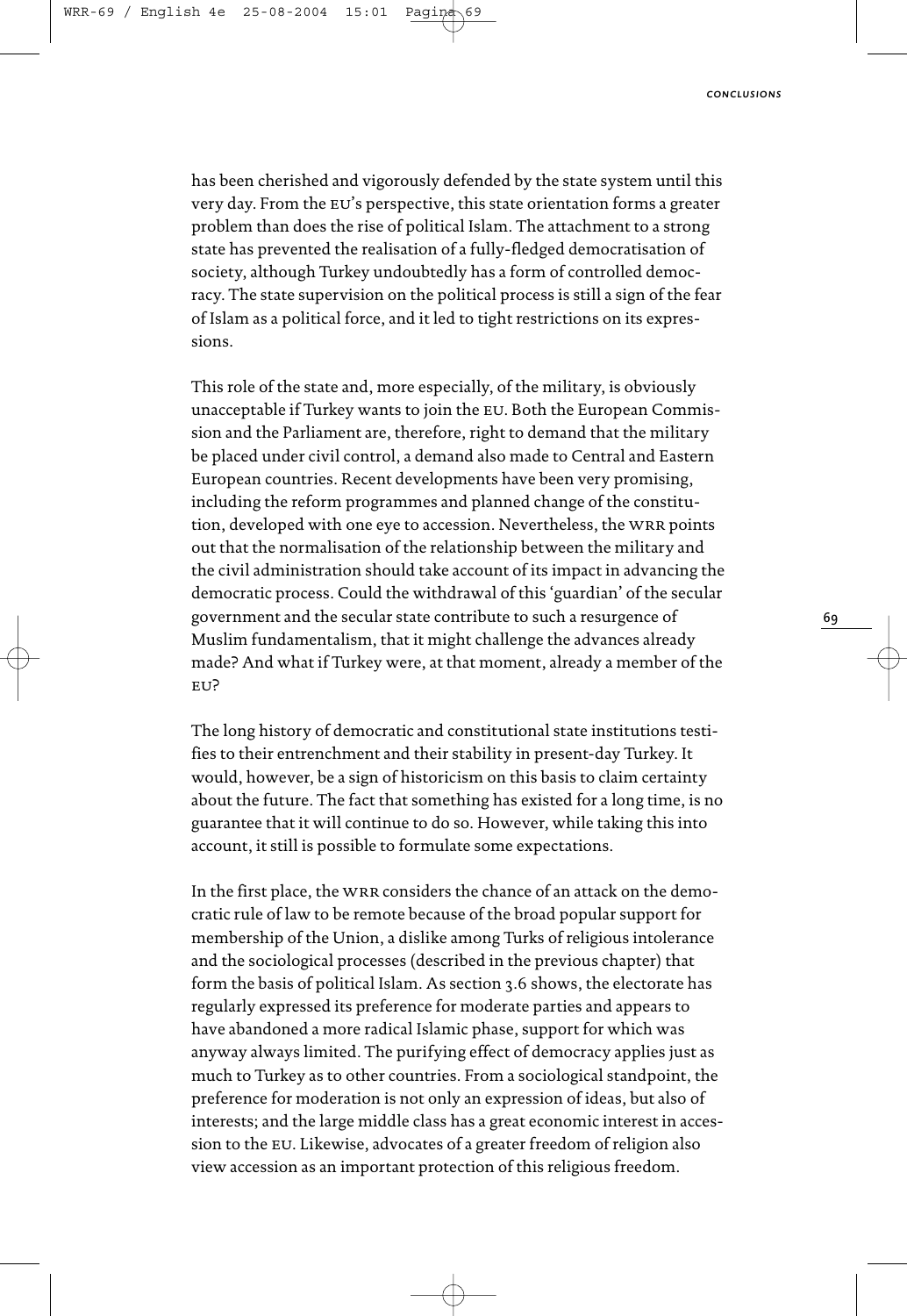70

In the second place, membership of the Union may even have a mitigating effect on the tensions within Turkish society. Since 1961, the military has always committed itself to upholding security in Turkey; it often regarded political manifestations of Islam as a threat to that security. In other words: using state-Islam to hold mosques to a conservative-nationalist philosophy, has retarded the development of a more liberal Islam and prevented an open religious-social dialogue.

Christian-Democratic parties are a normal phenomenon within the political landscape of member states and this should also apply to Islamic-democratic parties. Integration into a secular Union that has committed itself to safeguarding rights and freedoms (and that will focus even more on this if its new constitution is ratified) will allow Turks to create more space for Islamic parties and make them a more acceptable phenomenon. The socialisation implied in the acceptance of 'rules-of-the-game' involved in eu membership, will mean that the role of the military will shrink by itself.

Nonetheless, it is not impossible that both the military's weakening grip on the democratic and administrative process, and the loss of sovereignty that eu membership implies, will initially play into the hand of traditionalist and nationalist political movements. In countries in Middle and Eastern Europe, where the transfer to democracy was even more sudden, this process was indeed initially accompanied by such a radicalisation. On the other hand, a truly democratic political arena will also allow liberal-Islamic (counter)forces to mobilise, which, in the past, have always been pushed to the background by the conservative state-Islam.

Even if it is initially accompanied by considerably fierce debates, the growth of a flourishing plurality does not have to be assessed negatively. Rather, it should be seen as a necessary condition to realise a better balance between state, religion and society. For example, the current government, supported by the women's movement, has led the attack both on the formal and actual discrimination against women and girls, and on the still frequent use of violence (honour killings) against them. This subject has been taboo until now, also because those involved justified 'traditional behaviour' by referring to Islam. These traditions, however, are not restricted to Muslims; they can also be found in Christian Mediterranean countries (aiv 1999: 14). As long as the legislation and its implementation comply with the ECHR, the EU has few other grounds for calling the Turkish state to account for these wrongful practices. It is all the more important, therefore, that the Islamic aspects of these practices are debated in Turkey itself and – as is happening now – that Muslims themselves condemn these practises. Those of the opinion that Islam orders these practices will obviously also speak out. This, too, is important. After all,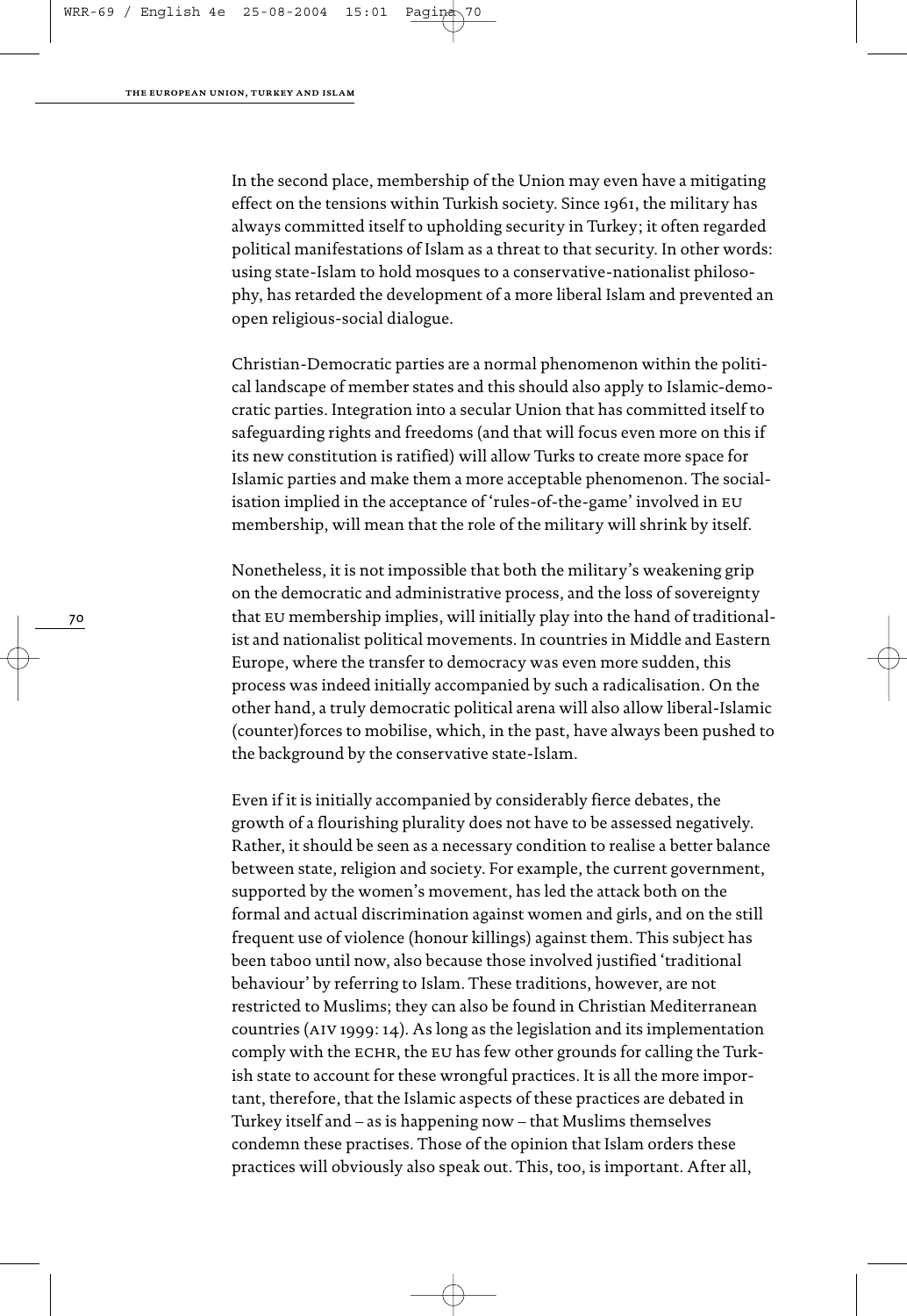the Union is not competent to decide on what is Islamic and what is not. Only the Turks themselves, with the support of the law, can end these culturally-determined practices. However, neither Turkey nor any eu member in the same position should have the illusion that such practices will end in the foreseeable future. For the EU, and for Turkish minorities in eu states, it is very important that the government and Islamic authorities in Turkey itself send out clear signals that discrimination of women and honour killings have little to do with Islam, and that the latter are also criminal. That the taboo on this issue has been broken in Turkey, is a positive development. A further democratisation will have comparable effects on other issues that are still considered taboo.

Various arguments can be given for the expectation that the secular democratic rule of law in Turkey will not be endangered should its selfproclaimed 'guardians' withdraw, though the gradually increase in freedom will initially result in a much broader range of opinions, and create greater contrasts than exist in the current controlled democracy. The period between starting accession negotiations and the actual accession itself may still take many years, but nonetheless it offers Turkey the chance gradually to become further accustomed to European practices. Once Turkey's accession becomes a fact, one cannot exclude the possibility that new situations may arise that will threaten the democratic constitutional state, for example a renewed coup. This danger, however, does not only apply to Turkey. Since many of the new member states have only recently converted to democracy, the danger has certainly not become smaller. As indicated in chapter 2, the Union has proved in earlier conflicts that it is able to formulate rules to handle this. New types of conflicts may force it to do this again. The previously agreed procedure applies in the event of a "clear risk of a serious breach by a Member State of the principles referred to in article 6, par. 1" (see chapter 2). Should the Turkish government have to deal with strong anti-eu forces due to certain developments, the constitution of the Union provides for the possibility of voluntary withdrawal (art. I-59).

The WRR considers it unlikely that these procedures, designed for situations in which the paths of Turkey and the eu may fundamentally diverge, will be needed. Nevertheless, they reduce the risk of mutual damage should the union not succeed.

*On the basis of these considerations on the future, we feel there are no grounds for the assumption that Turkish Islam forms an impediment to membership. We therefore recommend that, should the government share this view, it should actively propagate it at home and abroad.*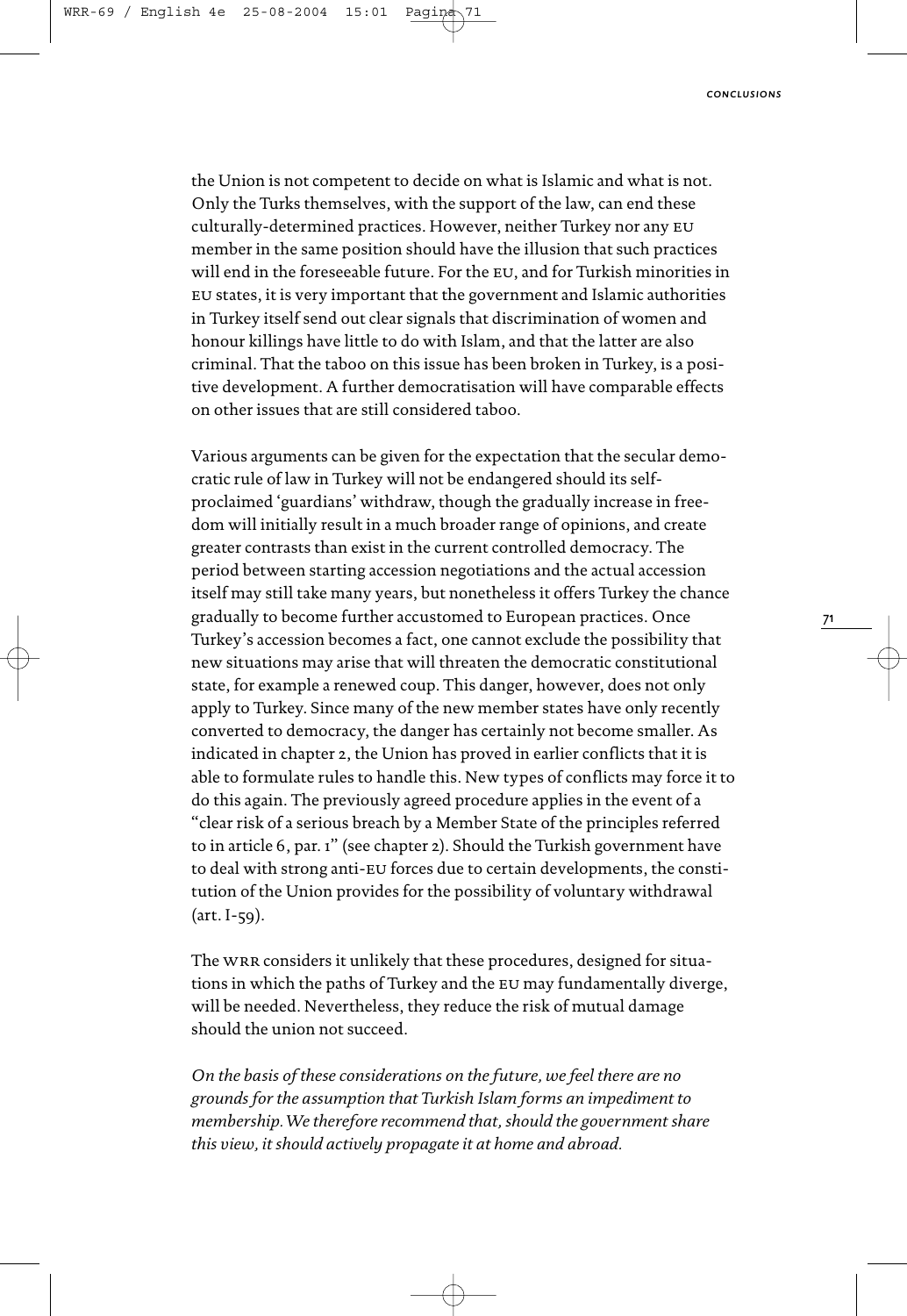$\oplus$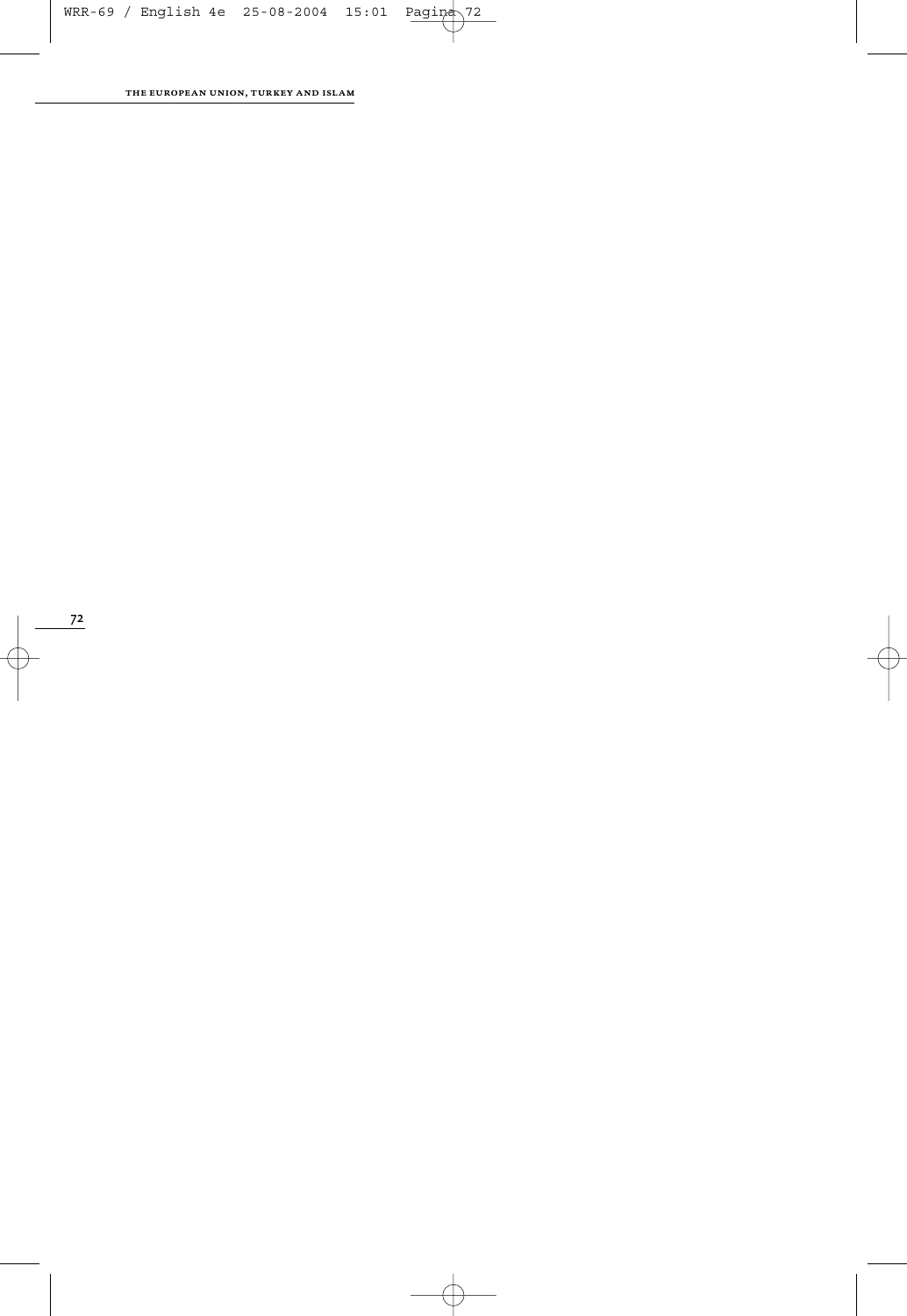*epilogue* 

73

#### epilogue

The wrr does not consider that the characteristics of Turkish Islam as such constitute any obstacle to eu accession. Yet, if the Turkish accession becomes reality, will it not also be important for the relationship between the West and the Muslim world? This relationship has become increasingly problematic, for example through spiralling Islamic terror and invasions of Afghanistan and Iraq. Could Turkish accession temper the fear of an unavoidable 'clash of civilisations'?

It is obvious that this should not be the main reason for allowing Turkey to join the eu. Accession should be judged on its own merits, on the basis of the criterion of an adequate functioning EU as a union of values and objectives. No-one will profit from a watered-down Union. However, if Turkish membership is accepted, this issue would become very relevant. For governments whose populations currently oppose a Turkish membership, this could be an important additional argument in its favour. The EU does not only want to maintain an internal legitimacy and effectiveness but, since it cannot isolate itself from the world, it also has a great interest in peaceful external relations. Now that the composition of the population of the eu is increasingly reflecting the world population, internal relations are also no longer immune to discordant relations elsewhere.

As indicated in chapter 2, the historical rationale of the European integration project was not to create a link among nations with a similar identity and culture or with equal values and standards. Nor was it a project among states with a mutual history of peace. It all began by supranational partnership and economic integration to end a history of conflict among countries that displayed great differences of identity, culture, values and standards. Looking at the situation today, and at existing animosities, one could legitimately ask whether the European integration project can again play a role in defusing conflict.

In the world today, the relationship between the West and Islam is unambiguously problematic. In the early 1990s, Samuel Huntington (1993) already argued that there would be new conflicts after the Cold War, in particular between these two civilisations. Since then, this 'clash of civilisations' has been accepted by many parties in Islam and in Western countries as a characterisation of the relationship between Islam and the West. The attacks of 11 September 2001 and subsequent wars and new attacks seem to confirm that it is correct. As stated in chapter 1, the recent hesitations of member states towards Turkey's eu candidacy are partly based on this kind of analysis.

WRR-69 / English 4e 25-08-2004 15:01 Pagina 73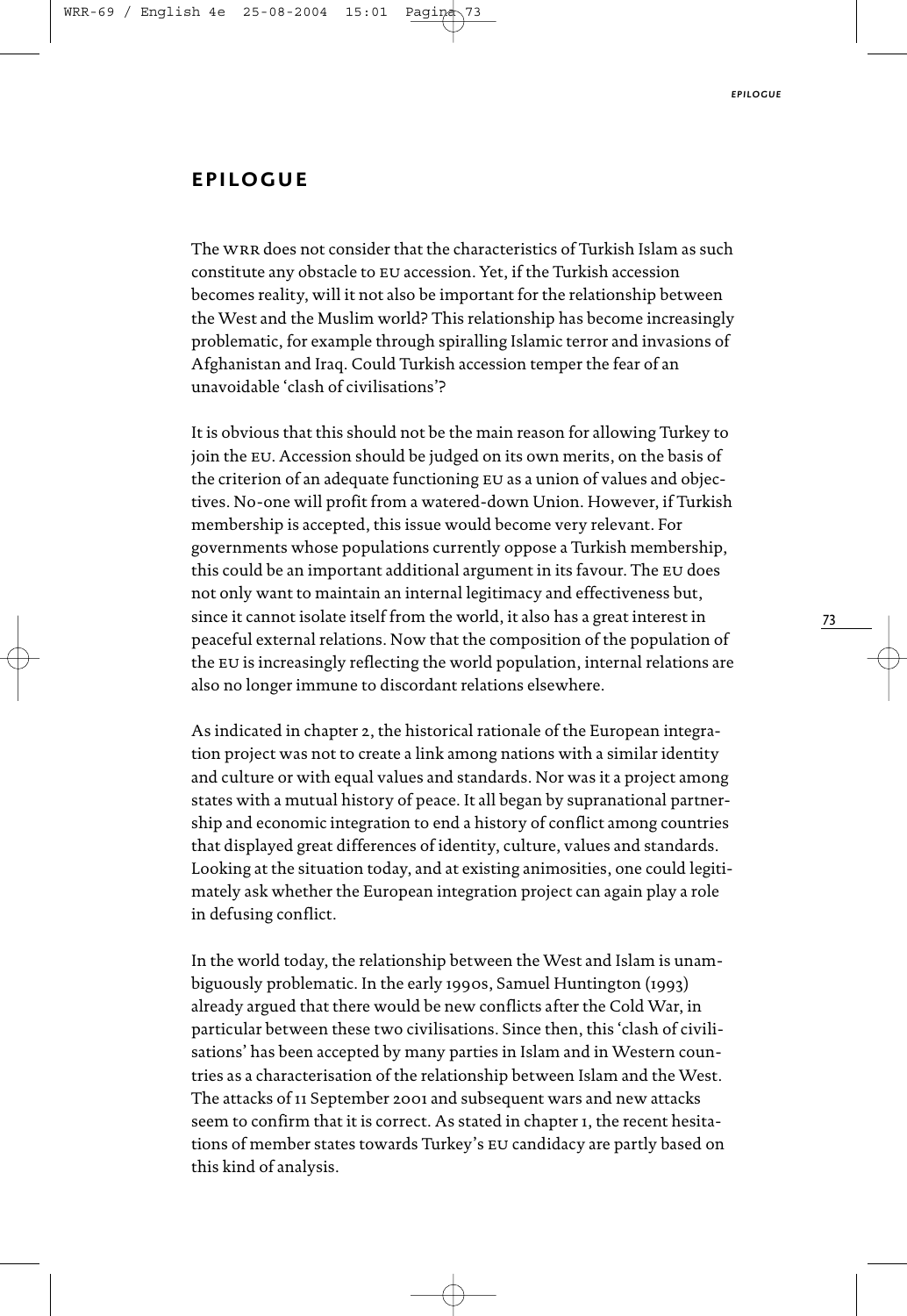74

According to Zürcher and Van der Linden, Turkey's membership would be a hopeful sign for the Islamic world that the West does not support the paradigm of 'clash of civilisations', as many Islamic countries had thought and feared. Perhaps, too, Western achievements could also find a place in Muslim countries. The wrr shares this opinion. In general, Turkish membership indicates that the two worlds are not mutually exclusive. Should Turkey become part of the Union, it will put an end to the idea of two geographically distinctive blocs, each defined by religion. As a result, at least one condition for maintaining the clash paradigm would become unsustainable. Zürcher and Van der Linden also demonstrate convincingly that the concept of greatly divergent civilisation blocs is untenable from an historical and cultural viewpoint. There is actually far more similarity between, and simultaneity in, developments of Turkey and Europe than allowed for in Huntington's concept. The many Muslims in EU member states also mean that the European identity and civilisation can no longer be defined in purely Western terms, and perhaps this has never been the case. Should Turkey be refused eu membership on *religious* grounds, it would be a signal to these Muslims that they can only belong to Europe by becoming totally assimilated. Conversely, Turkey's accession would emphasise that they already fully belong to the Union.

It is more doubtful whether, as a member of the Union, Turkey can function as a model for other Muslim countries. The arrangements existing in Turkey are determined by highly specific historical factors that are absent in other Muslim countries. Moreover, the Arab world sees Turkey as a former coloniser and as a current accomplice of the West. Taspinar (2003) therefore describes the Turkish situation as *sui generis* instead of as a model. He points to the authoritarian nature of the Kemalist movement and the role of the military, to argue it is not yet possible to speak of a fully-fledged liberal democracy. Together these factors will prevent Turkey from becoming a model, though it may still exercise a more general influence. In a dynamic sense, Turkey could certainly be an inspiration for other states, because it shows that Islam and democracy are not necessarily incompatible. Eventual eu membership will benefit Turkey by further embedding democracy and protecting rights and freedoms. Moreover, there will be a greater pressure in the Arab nations for increased democratisation and more respect for human rights. The two recently published *Arab Human Development Reports* of the United Nations Development Programme (2002 and 2003), in addition to '9-11' and subsequent wars, have reinforced the internal pressure on this front. For many Muslim governments, Islamic extremism is a nightmare, as a result of which there is a greater fear of democratisation and of offering citizens more protection against the state.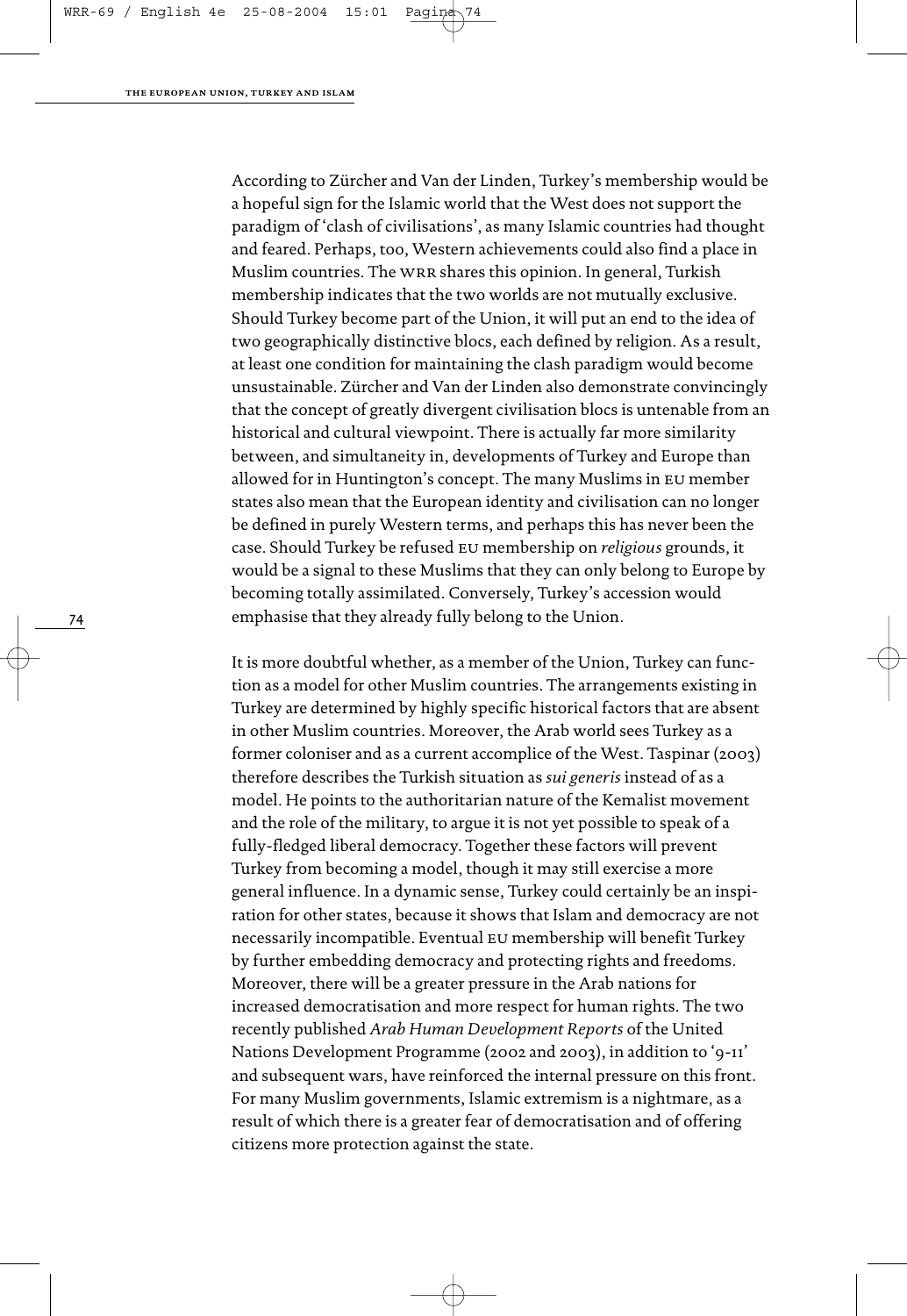*epilogue* 

75

The recent relatively large openness of the Turkish political system to the different expressions of political Islam has protected the country against the degree of extremism that occurred elsewhere. Democracy was not introduced with a big bang, but gradually, and under the cautious and suspicious 'guidance' by the military. Whatever people think about this role, and however harshly it was enforced, the army always withdrew to their barracks shortly after intervening. In this respect, the Turkish development also differs from that of many other Muslim countries (Taspinar 2003). A report by the British Parliamentary Commission for Foreign Affairs on the accession of Turkey to the eu refers to this special position of the Turkish military. After all, since 1961, the military has had the constitutional task to protect the security of Turkey against domestic as well as foreign enemies. As such, it enjoys a great trust among the population. Although it does not see the role played by the military in defining and controlling the boundaries of the democratic process as entirely negative, this British Commission condemns the military for overestimating the dangers by political Islam to stability and the secular nature of the state. While it sees the present position of the Turkish military as unacceptable for the eu, the Commission urges that reforming its constitutional and social position be taken very seriously and that a way be found to gradually place it under civil control (House of Commons 2001). On the subject democratisation, Zakaria also refers to the importance of gradualness. Liberal democracies do not start on demand. Experience shows that if their introduction is too swift, the chances are high that this will result in 'illiberal' democracies. He considers that constitutional liberalism – separation of powers, the constitutional state and protection of basic liberties – should precede democracy: if power is not first limited, its execution may degenerate into tyranny, however democratically the power might have been obtained (Zakaria 1997). Through internal and/or external pressure, many Muslim states still have to follow the path towards a further democratisation, and have to avoid the risks described by Zakaria. At the moment, these countries are less stable than Turkey, and the Turkish experiences in gradually loosening the military's grip on society could be very instructive.

The Turkish record on human rights and freedoms is definitely not unblemished. According to Graham Fuller (2003), its authoritarian secularism can certainly not be applied as a model for other countries. Despite this, however, Turkey shows that political parties have gradually been given a place in the political spectrum that does justice to their own Islamic traditions and the growing democratic participation of the population. This Turkish development took place by trial and error, but it has eventually offered a learning curve showing how the secular state, democracy and political Islam can be brought into line with each other within one constitutional framework, albeit with some stick-and-carrot from the EU in the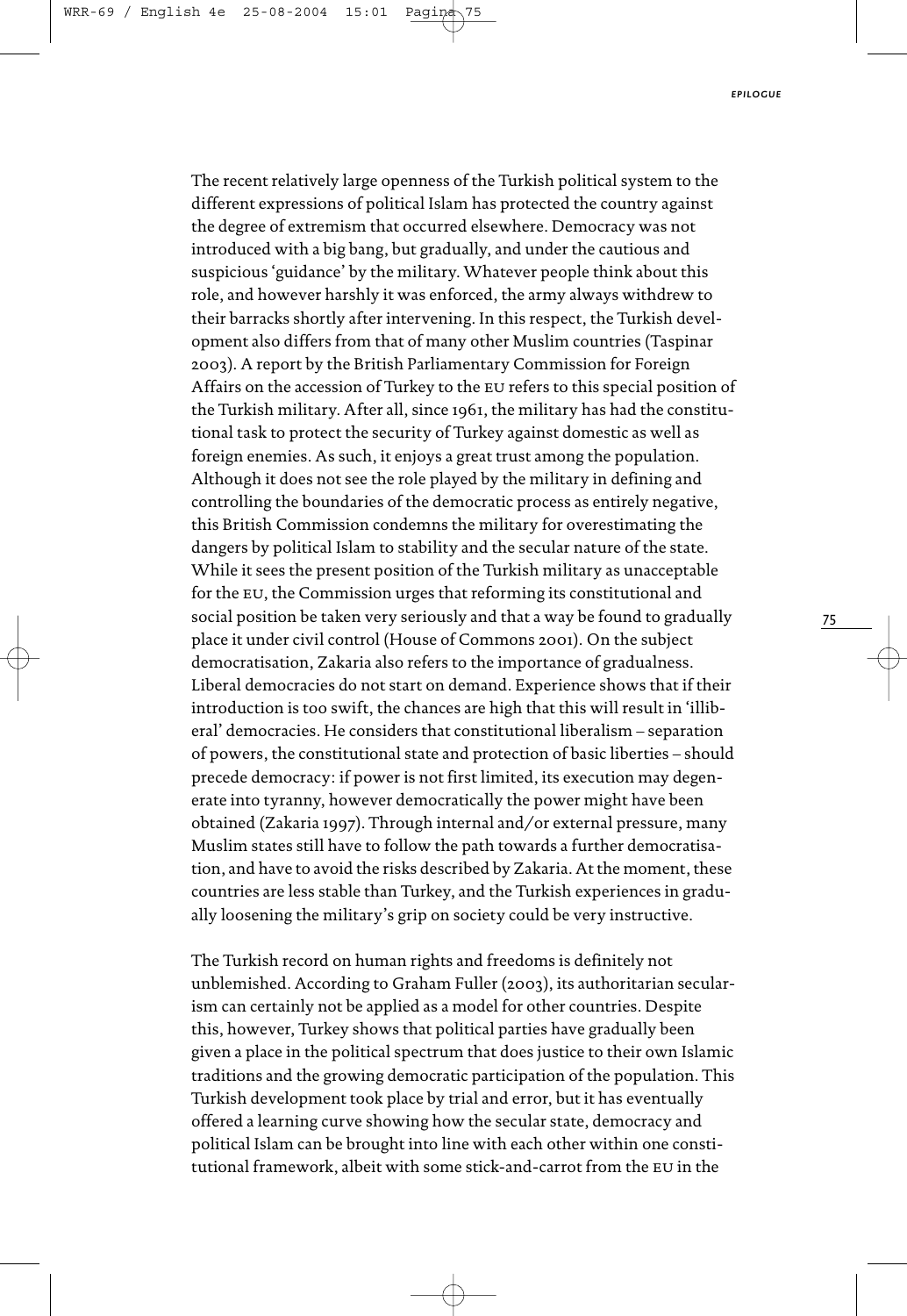76

form of prospective membership. This may encourage countries wishing to follow the same path, to experiment with the rule of law and democratisation themselves. Turkey does not offer them any model; rather, it is a laboratory in which experiments take place that are interesting for other countries (Yavuz 2003: 7).

In many Muslim countries there are distorted views of the West, and vice versa. Some views need correcting. It is not true that Western secularism involves the hostility of the state towards religion in general and Islam in particular. It is not opposed to religion and it does not endorse nihilism, immorality and lawlessness. This also applies to Western views on the backwardness of Islam, and the anti-democratic and intolerant character of its followers. The 'discovery' by Islamic parties in Turkey, in contrast to earlier held prejudices, that the EU guarantees their freedom to manoeuvre, is a major step forward. As a member of the Union, Turkey, which has been in the forefront of debates on Islam, and is already well acquainted with the idiom of the debate, could certainly have a bridging function in correction misperceptions on both sides, and soften the contours of a debate that is still too often cast in terms of incompatibility and an inevitable 'clash'. To the conclusion that the characteristics of Turkish Islam do not stand in the way of Turkey's eu accession, one might add the rider that membership might smooth the growing differences (and perceptions thereof) between the West and the Islamic world.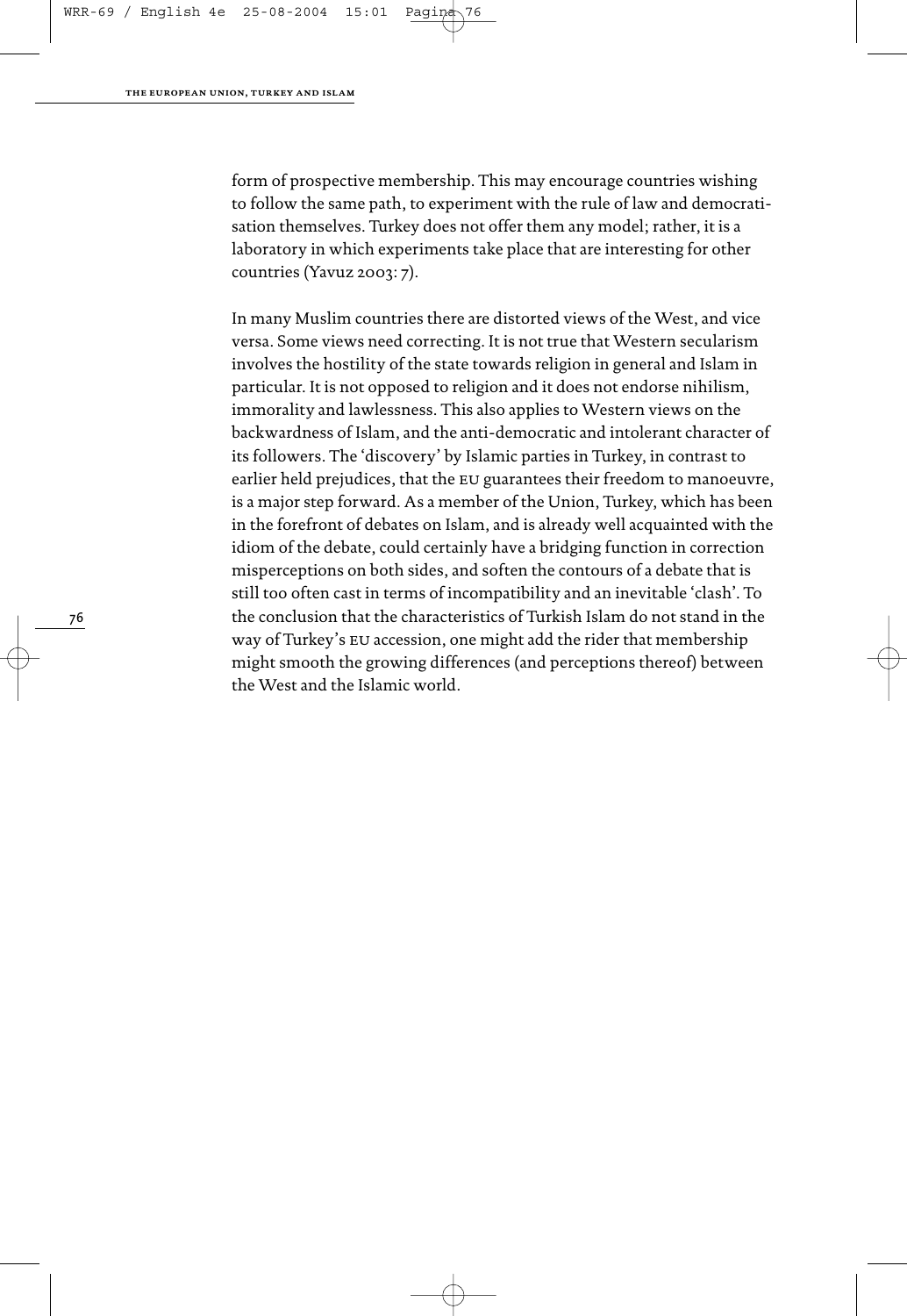# literature

WRR-69 / English 4e 25-08-2004 15:01 Pagina 77

| Adviesraad Internationale Vraagstukken (1999) Naar rustiger vaarwater. Een advies       |
|-----------------------------------------------------------------------------------------|
| over de betrekkingen tussen Turkije en de Europese Unie, 9 July.                        |
| AK Parti (1999) Development and Democratization. Program.                               |
| http://www.akparti.org.tr/programeng3.asp.                                              |
| Bader, V. (2003a) 'Religious diversity and democratic institutional pluralism', Politi- |
| cal Theory, 31, 2, 265-294.                                                             |
| Bader, V. (2003b) 'Religions and states. A new typology and a plea for non-constitu-    |
| tional pluralism', Ethical Theory and Moral Practice 6, 55-91.                          |
| Bielefeldt, H. (2000) Moslims in de lekenstaat. Het recht van moslims mee vorm te       |
| geven aan de Europese samenleving, deel I en II.                                        |
| http://www.flwi.ugent.be/cie/CIE/bielefeldt10_a.htm#noot.                               |
| Çarkoğlu, A., and B. Toprak (2000) Religion, Society and Politics in Turkey, 2000.      |
| Summary report of survey results.                                                       |
| Economist, The 'Turkish women. Thou shalt not kill', 21 February 2004.                  |
| Erdoğan, M. (1999) 'Islam in Turkish Politics. Turkey's Quest for Democracy without     |
| Islam', Critique, 15, 25-50.                                                            |
| European Commission (2002) Candidate Countries Eurobarometer 2002, First Results,       |
| Directorate-General Press and Communications, http://europa.eu.int/                     |
| comm/public_opinion/archives/cceb/2002/cceb_2002_highlights_en.pdf.                     |
| European Commission (2003) Regular Report on Turkey's progress towards accession        |
| 2003, Brussels.                                                                         |
| European Convention (2003) Draft Treaty establishing a Constitution for Europe,         |
| Luxemburg: European Communities.                                                        |
| European Parliament (2003) Report on Turkey's application for membership of the         |
| Euopean Union, Committee on Foreign Affairs, Human Rights, Common                       |
| Security and Defence Policy, (COM(2002) 700 - C5-0104/2000 - 2000/                      |
| 2014(COS)) A5-0160/2003, 20 May.                                                        |
| European Union (1997) Official Journal C340 of 10 November 1997, Treaty of Amster-      |
| dam, http://europa.ev.int/eur-lex/en/search/treaties_other.html.                        |
| European Union (2001) Official Journal C80 of 10 March 2001, Treaty of Nice,            |
| http://europa.ev.int/eur-lex/en/search/search_treaties.html.                            |
| Ferrari, S. (2002) 'Islam and the Western European Model of Church and State Rela-      |
| tions', 6-19 in: W.A. Shadid & P.S. van Koningsveld (eds.), Religious Freedom           |
| and the Neutrality of the State: the Position of Islam and the European Union,          |
| Leuven: Peeters.                                                                        |
| Fuller, G. E. (2003) The Future of Political Islam, New York: Palgrave Macmillan.       |
| Goff, J. le & R. Rémond (1992) Histoire de la France religieuse, Tome IV, Paris: Seuil. |
| Göle, N. (1996) The Forbidden Modern. Civilization and Veiling, Ann Arbor: The          |
| University of Michigan Press.                                                           |
| House of Commons (2001) Turkey, Select Committee on Foreign Affairs, Sixth              |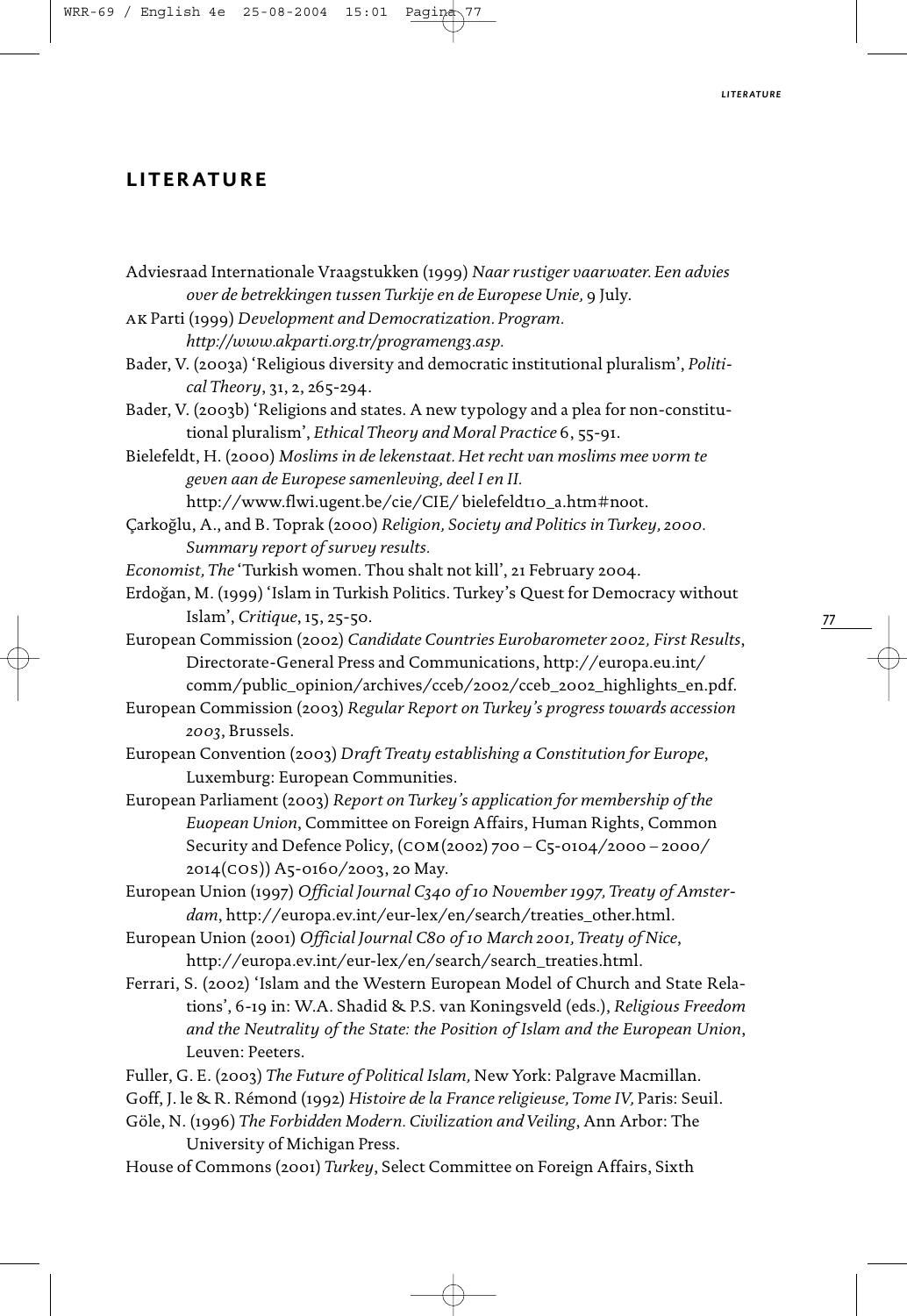78

report, http://www.publications.parliament.uk/pa/cm200102/cmselect/ cmfaff/606/60603.htm

- Huntington, S. (1993) 'The Clash of Civilizations?', *Foreign Affairs*, 72, 3, 22-49.
- Huntington, S. (1996) *The Clash of Civilizations and the Remaking of the World Order*, New York: Simon and Schuster.
- *International Herald Tribune*, 'The long bloody path that led to French secularism', 7 January 2004.
- Jubilee Campaign (2003) *Religious Freedom in new and future eu member states. Law and practice*, http://www.forum18.org/PDF/euaccession.pdf
- Koçak, M. (2004) 'The Clash of Civilizations': Turkey (forthcoming 2004).
- Madeley, J. (2003) 'A Framework for the Comparative Analysis of Church-State Relations in Europe: North and South, East and West' in: idem (ed.), *Religion and Politics: Europe*, Ashgate: Dartmouth Press.
- Madeley, J. (forthcoming) 'European Liberal Democracy and the Principle of State Religious Neutrality' in: Z. Enyedi & J. Madeley (eds.), *Church and State in Contemporary Europe: The Chimera of Neutrality*, London: Frank Cass.
- Massignon, B. (2003) *Regulation of religious diversity by the institutions of the European Union: from confrontation of national exceptions to the emergence of a European model.http://hirr.hartsem.edu/sociology/sociology\_online\_ articles\_massignon.html*
- McCormick, J. (2002) *Understanding the European Union. A concise introduction*, London: MacMillan.
- *Monde, Le* 'Document. Le rapport de la Commission Stasi sur la Laïcité', 12 December 2003. See also: http://www.laic.info/Members/webmestre/Folder.2003- 09-11.4517/rapport-stasi.pdf.
- *nrc Handelsblad*, 'eu moet hard zijn voor Turkije', 11 februari 2004.
- Provisional consolidated version of the draft Treaty establishing a Constitution for Europe, cig 86/04, 25 June 2004.
- Rouvoet, A. (2003) *Scheiding van kerk en staat is geen scheiding van geloof en politiek*. http://www.tweedekamer.christenunie.nl/nieuws.php?tekstId+=333
- Sunier, T. (2003) 'Scheiding van kerk en staat?', *GroenLinks Magazine*, 2
- Taspinar, O. (2003) *An Uneven Fit? The 'Turkish Model' and the Arab World*, The Saban Center for Middle East Policy at the Brookings Institution, Analysis Paper 5, Washington D.C.

Toprak, B. (2001) *Religion and the state in Turkey*.

http://www.dayan.org/mel/toprak.pdf.

*Trouw* 'Turkije niet aan het lijntje houden', 2 February 2004.

- United Nations Development Programme (2002) *Arab Human Development Report* 2002. Creating Opportunities for Future Generations, New York: UNDP.
- United Nations Development Programme (2002) *Arab Human Development Report* 2003. Building a Knowledge Society, New York: UNDP.
- U.S. Department of State, Bureau of Democracy, Human Rights, and Labor, *International Religious Freedom Report 2002*,

http://www.state.gov/g/drl/rls/irf/2002/ 13986.htm.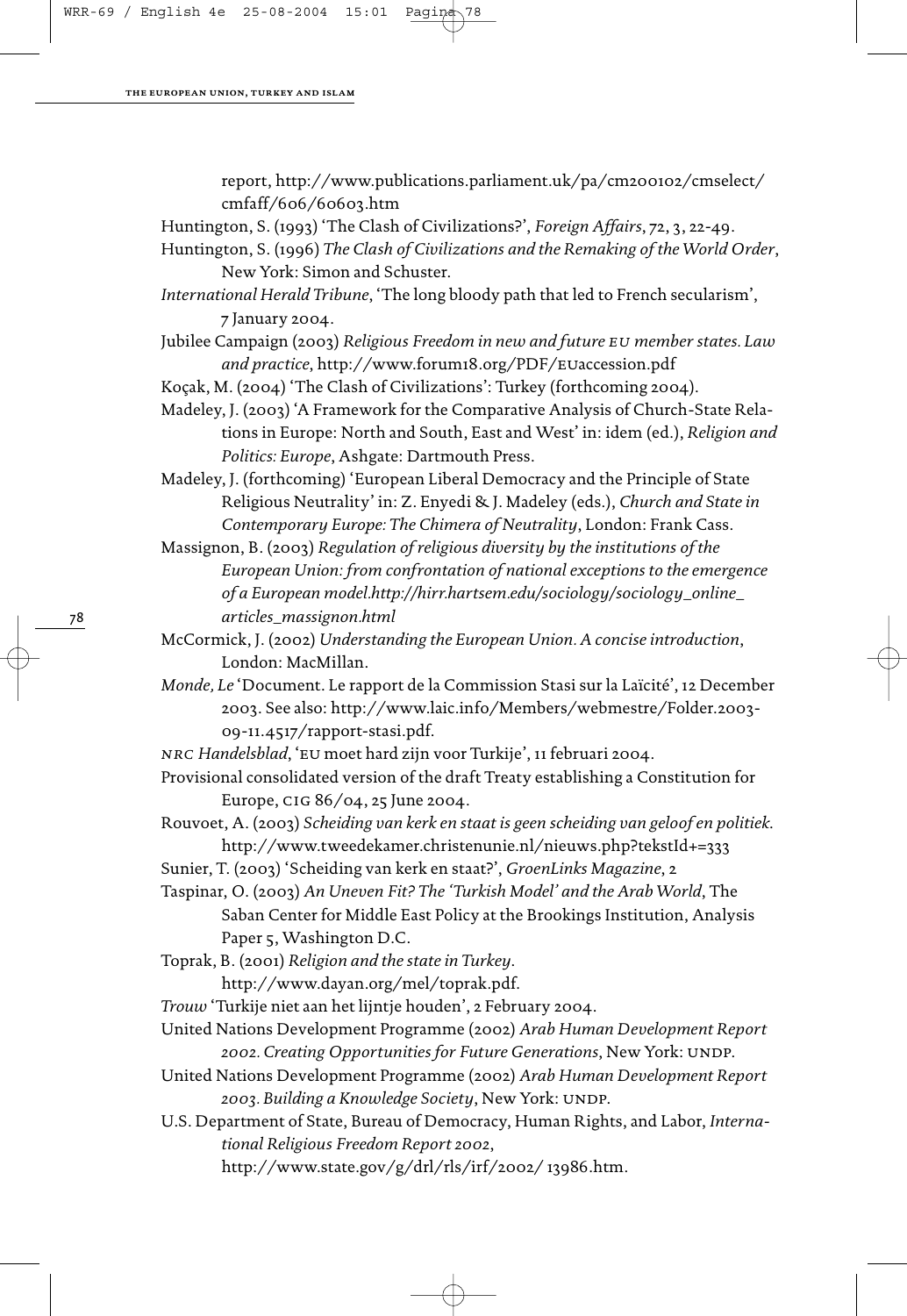*literature*

79

- Waardenburg, J.D.J. (2001) *Institutionele vormgevingen van de Islam in Nederland gezien in Europees perspectief*, Werkdocumenten W118, The Hague: wrr.
- Wetenschappelijke Raad voor het Regeringsbeleid (2001) *Towards a pan-European Union*, Reports to the Government no. 59, The Hague: Sdu Uitgevers.
- Wetenschappelijke Raad voor het Regeringsbeleid (2002) *De toekomst van de nationale rechtsstaat*, Rapporten aan de Regering nr. 63, The Hague: Sdu Uitgevers.
- Wetenschappelijke Raad voor het Regeringsbeleid (2003a) *Slagvaardigheid in de Europabrede Unie*, Rapporten aan de Regering nr. 65, The Hague: Sdu Uitgevers.
- Wetenschappelijke Raad voor het Regeringsbeleid (2003b) *Waarden, normen en de last van het gedrag,* Amsterdam: Amsterdam University Press.
- White, J.B. (2002) *Islamist mobilization in Turkey. A study in vernacular politics*, Seattle: University of Washington.
- Yavuz, M.H. (2003) *Islamic Political Identity in Turkey*, Oxford: Oxford University Press.
- Yesilkagit, K. (1997) 'Islamic Fundamentalism and the Role of the Turkish Military between 1980 and 1997', *Jason*, 5, 22, 8-13.

Zakaria, F. (1997) 'The Rise of Illiberal Democracy', *Foreign Affairs,* 76, 6, 22-43.

Zemni, S. (2002) 'Islam, European Identity and the Limits of Multiculturalism', 158-173 in: W.A. Shadid & P.S. van Koningsveld (eds.), *Religious Freedom and the Neutrality of the State: the Position of Islam and the European Union*, Leuven: Peeters.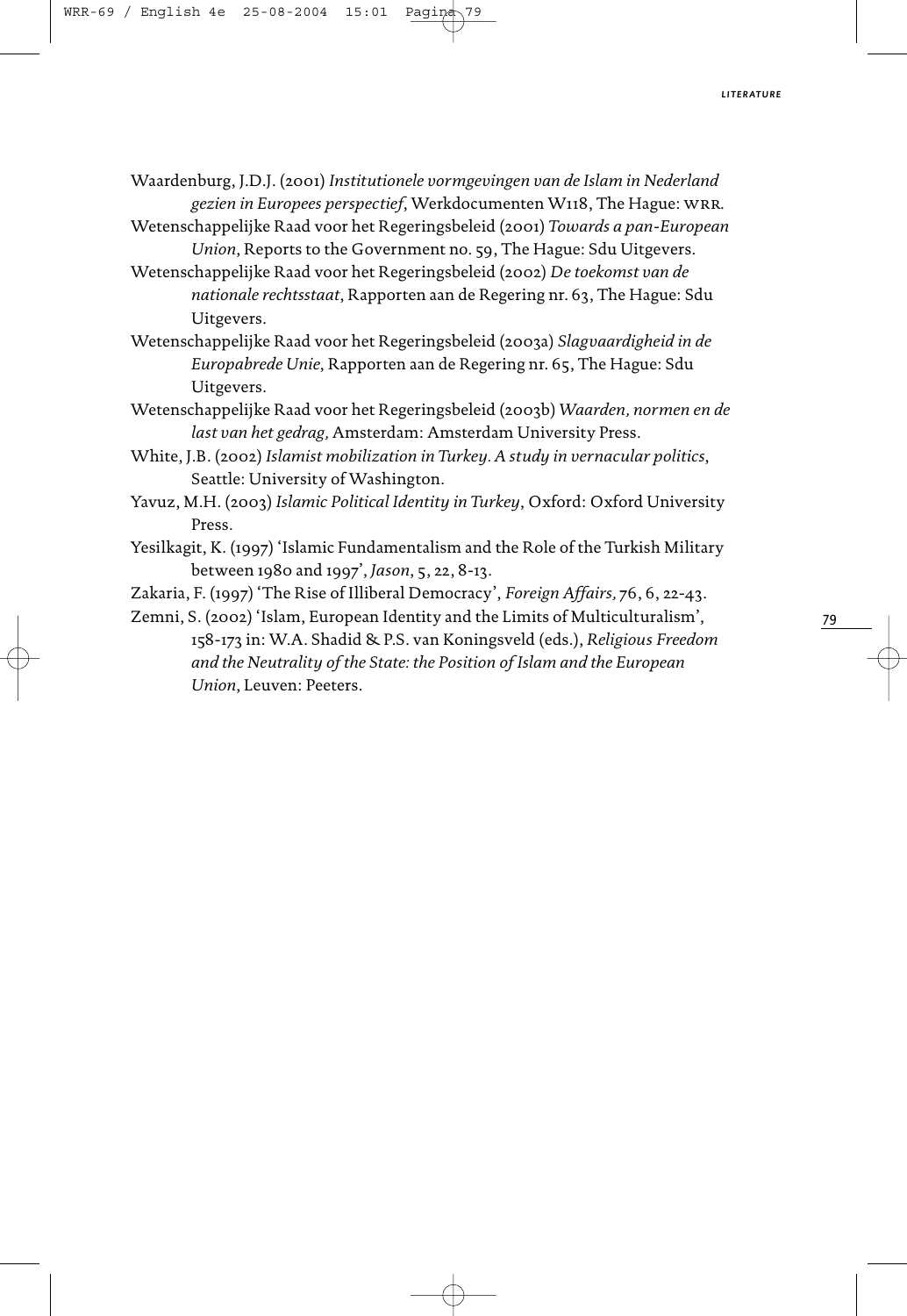Œ

**the european union, turkey and islam**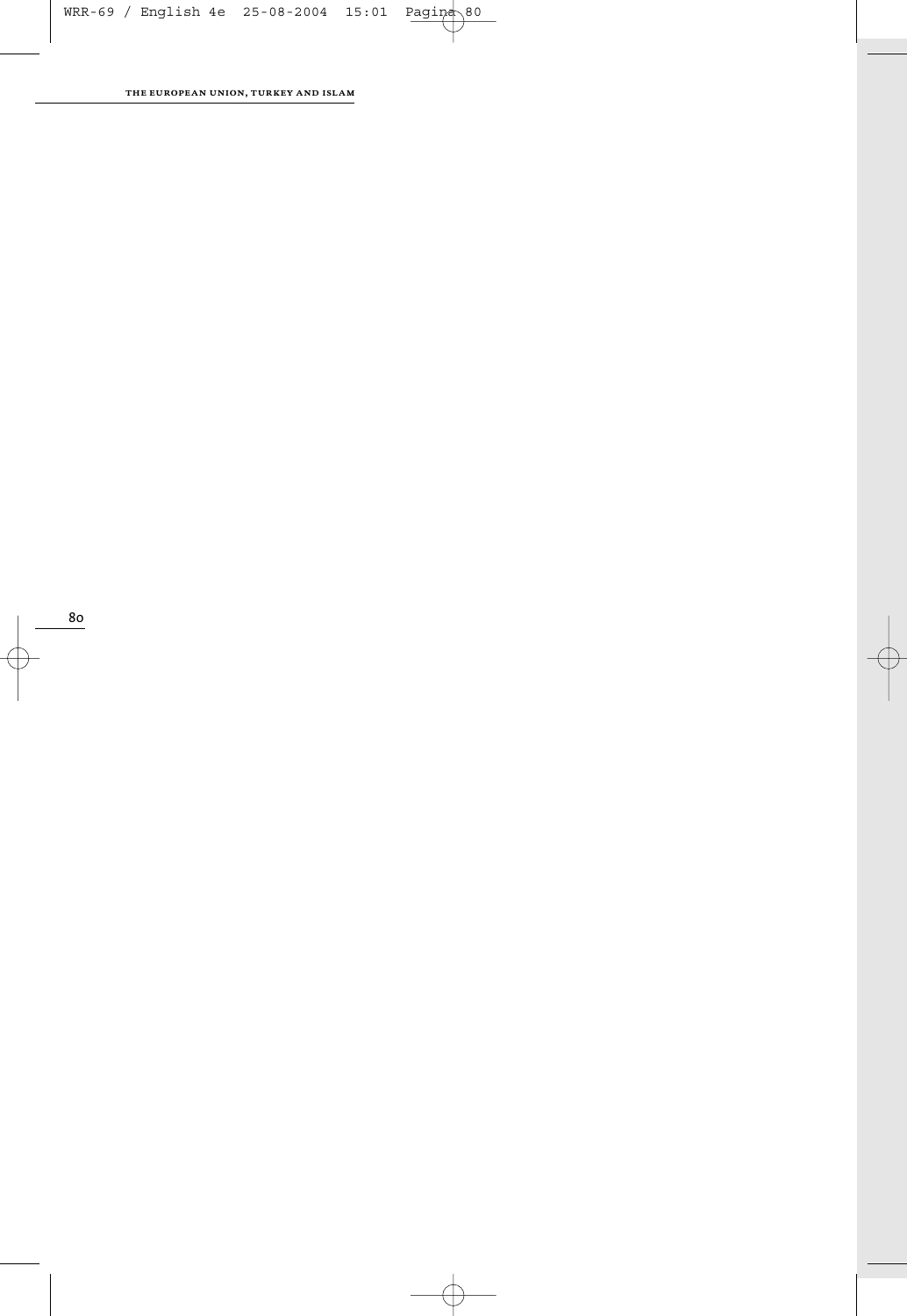$\overline{\varphi}$ 

€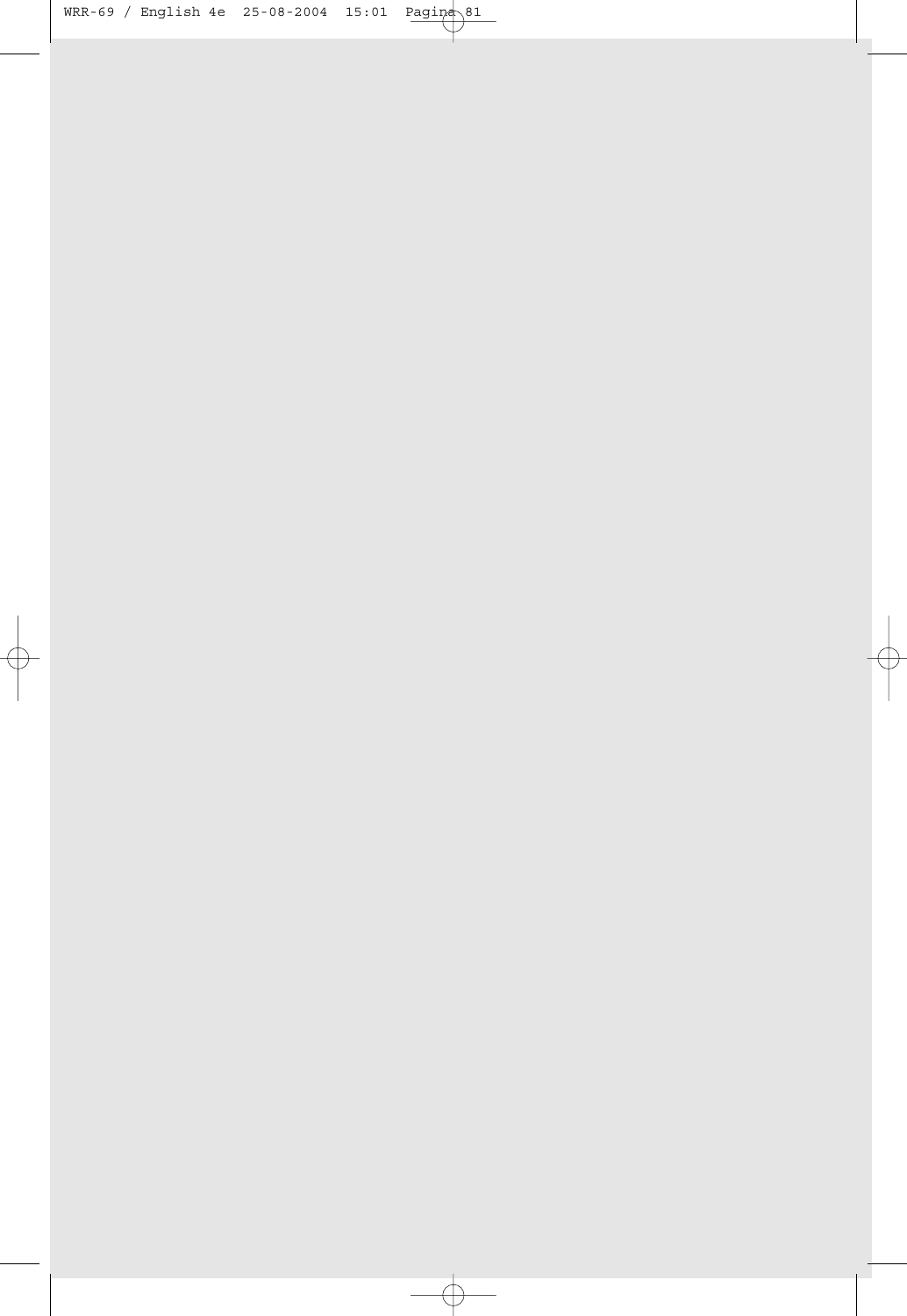$\overline{\varphi}$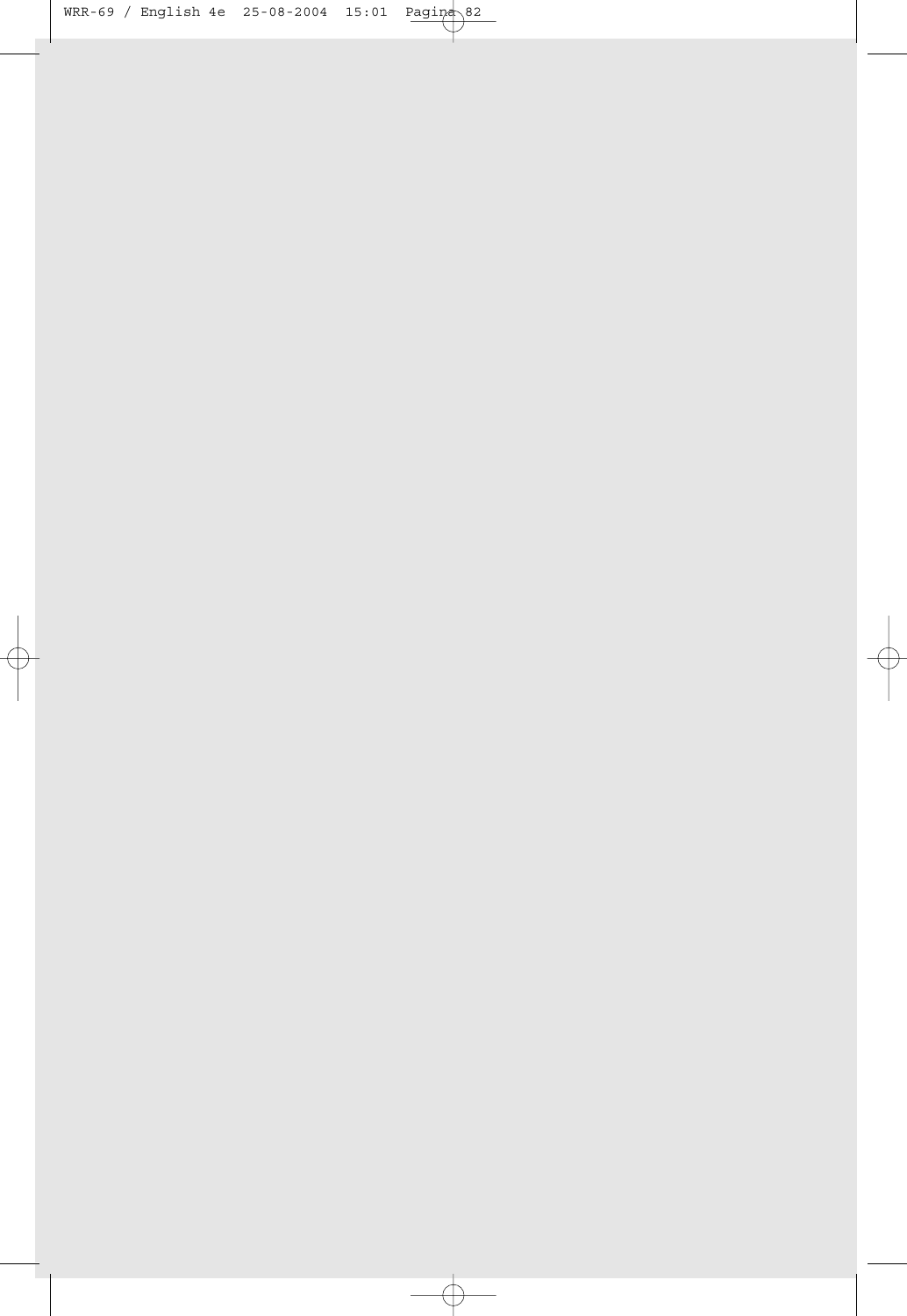# *Searching for the Fault-Line*

*A survey of the role of Turkish Islam in the accession of Turkey to the European Union in the light of the 'clash of civilisations'*

*Erik-Jan Zürcher and Heleen van der Linden*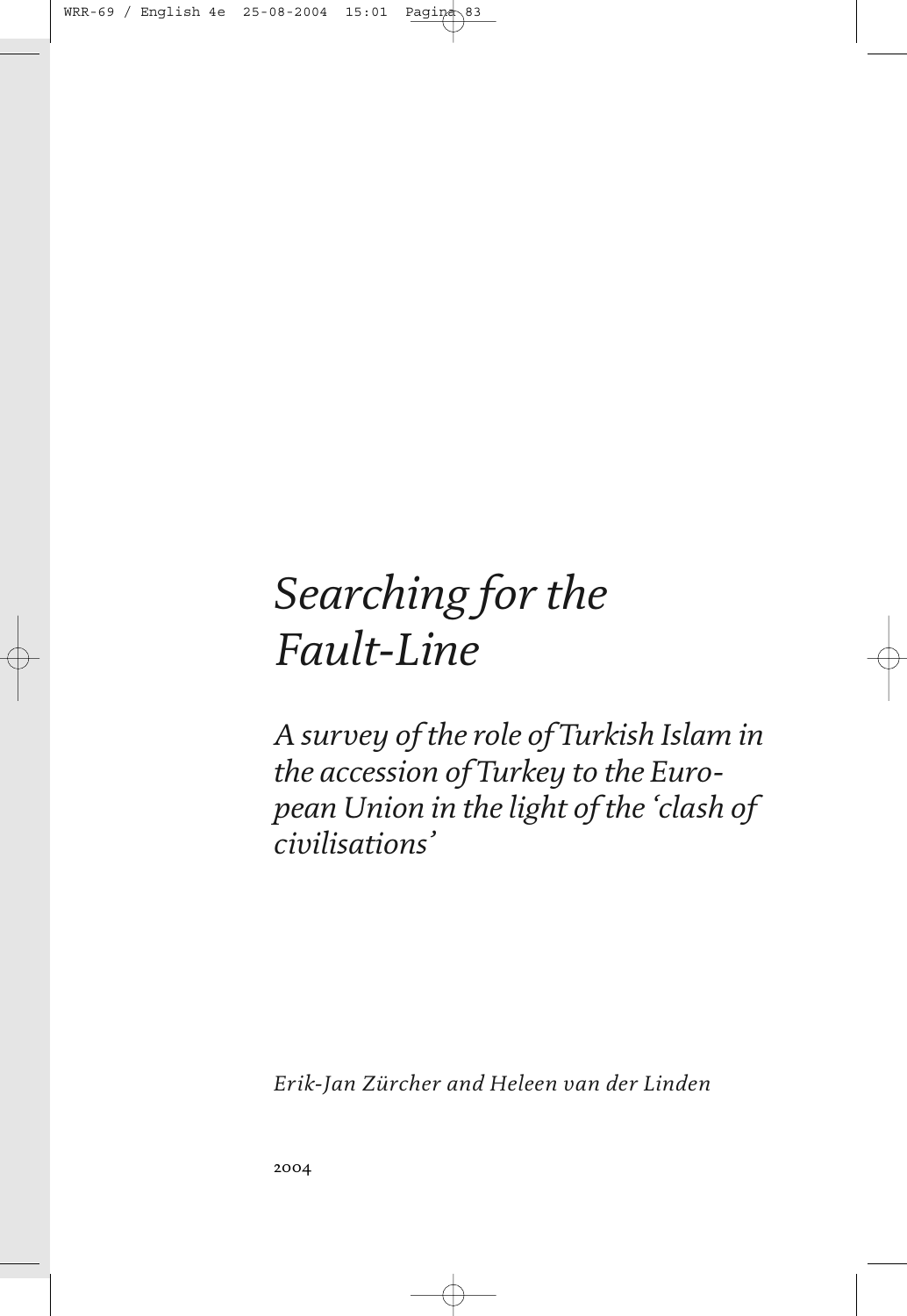€

**the european union, turkey and islam**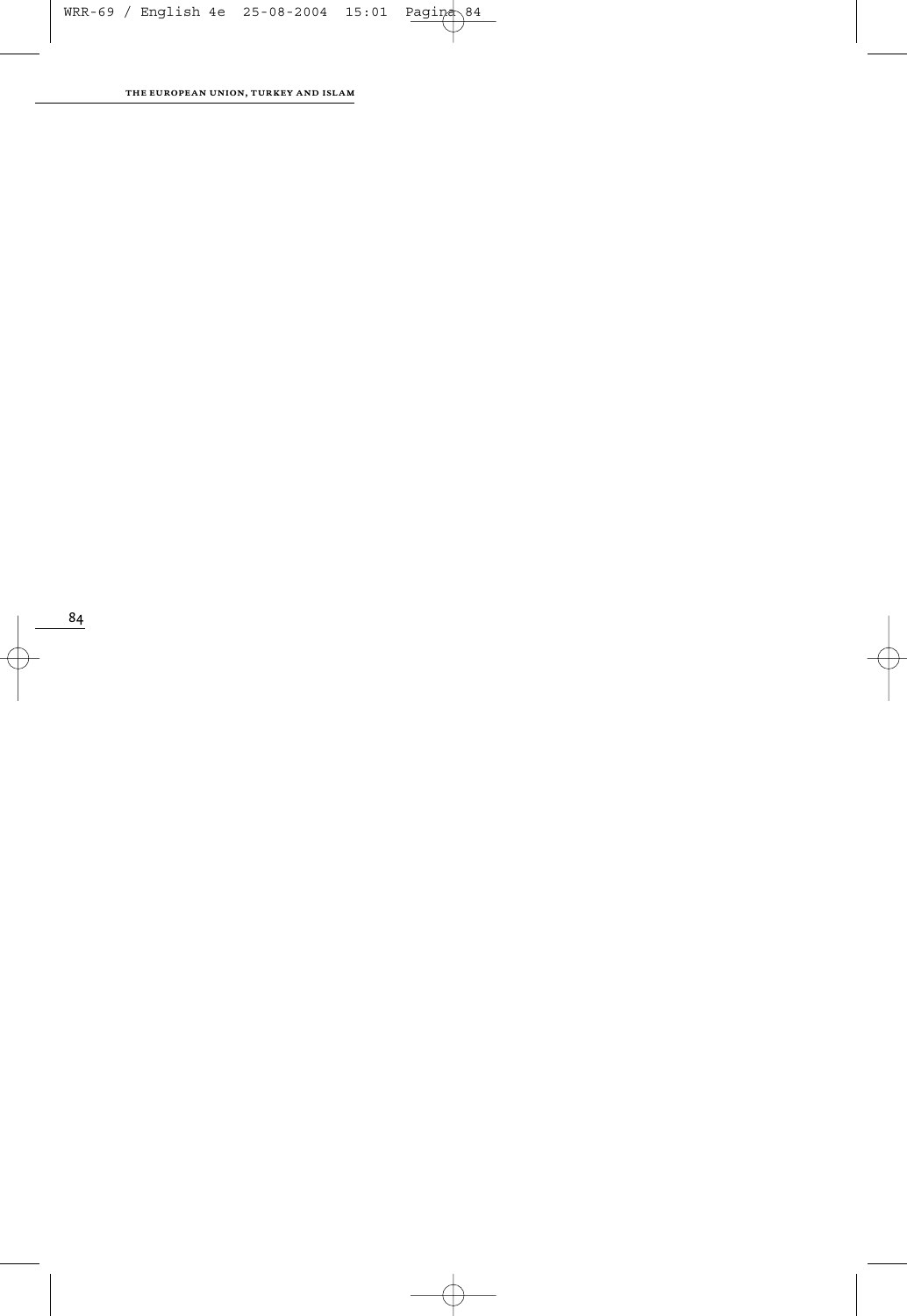| <b>CONTENTS</b> |  |  |  |
|-----------------|--|--|--|
|                 |  |  |  |

# **CONTENTS**

WRR-69 / English 4e 25-08-2004 15:01 Pagina 85

| 1            |                               | Introduction: Turkey – fault-line, frontline or test case? | 87              |  |  |  |
|--------------|-------------------------------|------------------------------------------------------------|-----------------|--|--|--|
| $\mathbf{2}$ |                               | Turkey's current Islamic landscape                         | 93              |  |  |  |
| 2.1          |                               | Islam and the state                                        |                 |  |  |  |
|              | 2.1.1                         | The '28 February process': confrontation between religion, |                 |  |  |  |
|              |                               | society and state                                          | 93              |  |  |  |
|              | 2.1.2                         | Islam and the state under the Ottomans                     | 94              |  |  |  |
|              | 2.1.3                         | Secularisation in the Ottoman Empire                       | 97              |  |  |  |
|              | 2.1.4                         | The Kemalist ideal                                         | 102             |  |  |  |
|              | 2.1.5                         | Two interpretations of secularism                          | 10 <sub>5</sub> |  |  |  |
|              | 2.1.6                         | Islam in politics and 'state-Islam'                        | 107             |  |  |  |
|              | 2.1.7                         | Islamic breakthrough and Kemalist revival                  | 110             |  |  |  |
| 2.2          |                               | Official doctrine versus tarikats and neo-movements        | 113             |  |  |  |
|              | 2.2.1                         | Mystical orders and current affairs                        | 113             |  |  |  |
|              | 2.2.2                         | Islamic mysticism                                          | 113             |  |  |  |
|              | 2.2.3                         | The tarikats and the Ottoman state                         | 114             |  |  |  |
|              | 2.2.4                         | The Nakşibendi order                                       | 116             |  |  |  |
|              | 2.2.5                         | Kemalist action against the orders                         | 116             |  |  |  |
|              | 2.2.6                         | Sait Nursî and the Nurcu movement                          | 117             |  |  |  |
|              |                               | 2.2.7 The Süleymancis                                      | 119             |  |  |  |
|              |                               | 2.2.8 The Fethullahcilar                                   | 120             |  |  |  |
|              | 2.2.9                         | Financing of the orders: foundations and associations      | 122             |  |  |  |
| 2.3          |                               | Sunni Islam and Alevism                                    | 122             |  |  |  |
|              | 2.3.1                         | The non-Sunni movements                                    | 122             |  |  |  |
|              |                               | 2.3.2 Who are the Alevis?                                  | 123             |  |  |  |
|              |                               | 2.3.3 Are the Alevis Muslims?                              | 124             |  |  |  |
|              |                               | 2.3.4 Alevis and Kemalism                                  | 126             |  |  |  |
|              | 2.3.5                         | Urban migration                                            | 128             |  |  |  |
|              | 2.3.6                         | The rediscovery of religious Alevism                       | 129             |  |  |  |
| 2.4          |                               | Islam, fundamentalism and terrorism                        | 132             |  |  |  |
|              | 2.4.1                         | Terrorist attacks                                          | 132             |  |  |  |
|              | 2.4.2                         | Modernism, fundamentalism and traditionalism               | 132             |  |  |  |
|              |                               | 2.4.3 IBDA-C                                               | 134             |  |  |  |
|              |                               | 2.4.4 Hizbullah                                            | 135             |  |  |  |
|              | 2.4.5                         | The Caliphate of Cologne                                   | 136             |  |  |  |
| 2.5          | Christians and Jews in Turkey |                                                            |                 |  |  |  |
|              | 2.5.1                         | Non-Muslims in the Muslim community                        | 137             |  |  |  |
|              | 2.5.2                         | The 'people of the Book'                                   | 138             |  |  |  |
|              | 2.5.3                         | Foreigners and protégés                                    | 139             |  |  |  |
|              | 2.5.4                         | Ethno-religious conflicts                                  | 141             |  |  |  |
|              | 2.5.5                         | Non-Muslims in the Republic                                | 143             |  |  |  |
|              | 2.5.6                         | Is a Turk a Muslim?                                        | 146             |  |  |  |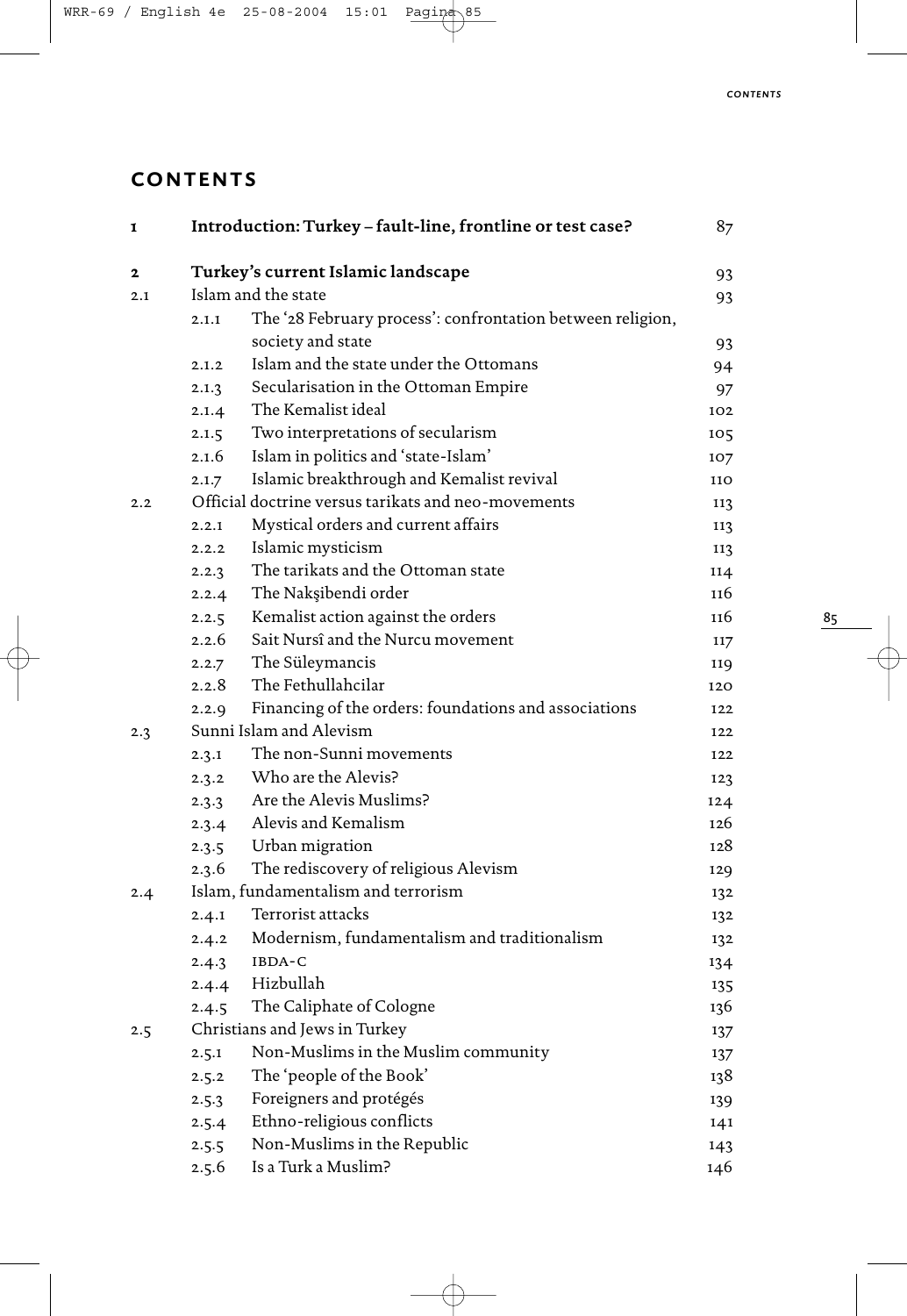|  | WRR-69 / English 4e 25-08-2004 15:01 Pagine 86 |  |  |
|--|------------------------------------------------|--|--|
|  |                                                |  |  |

86

| 3          | Turkish Islam and the EU: A clash of civilisations?                      | 147 |  |
|------------|--------------------------------------------------------------------------|-----|--|
| 3.1        | Modern versus Western                                                    | 147 |  |
| 3.2        | The position of Turkey                                                   | 149 |  |
| 3.3        | Values as cultural legacy                                                | 151 |  |
| 3.4        | Turkish Islam, democracy and human rights                                | 152 |  |
| 3.5        | The position of official Islam                                           | 156 |  |
| 3.6        | The voice of the opposition                                              | 158 |  |
| 3.7        | Is there a breeding ground for fundamentalism?                           | 162 |  |
| 3.8        | Pluralism as a component of democratisation                              | 165 |  |
| 3.9        | The Turkish situation: neither 'thanks to Islam' nor 'in spite of Islam' | 166 |  |
| 4          | Conclusion: Turkish Islam and European civilisation                      | 169 |  |
| Literature |                                                                          |     |  |
| Websites   |                                                                          |     |  |

 $\oplus$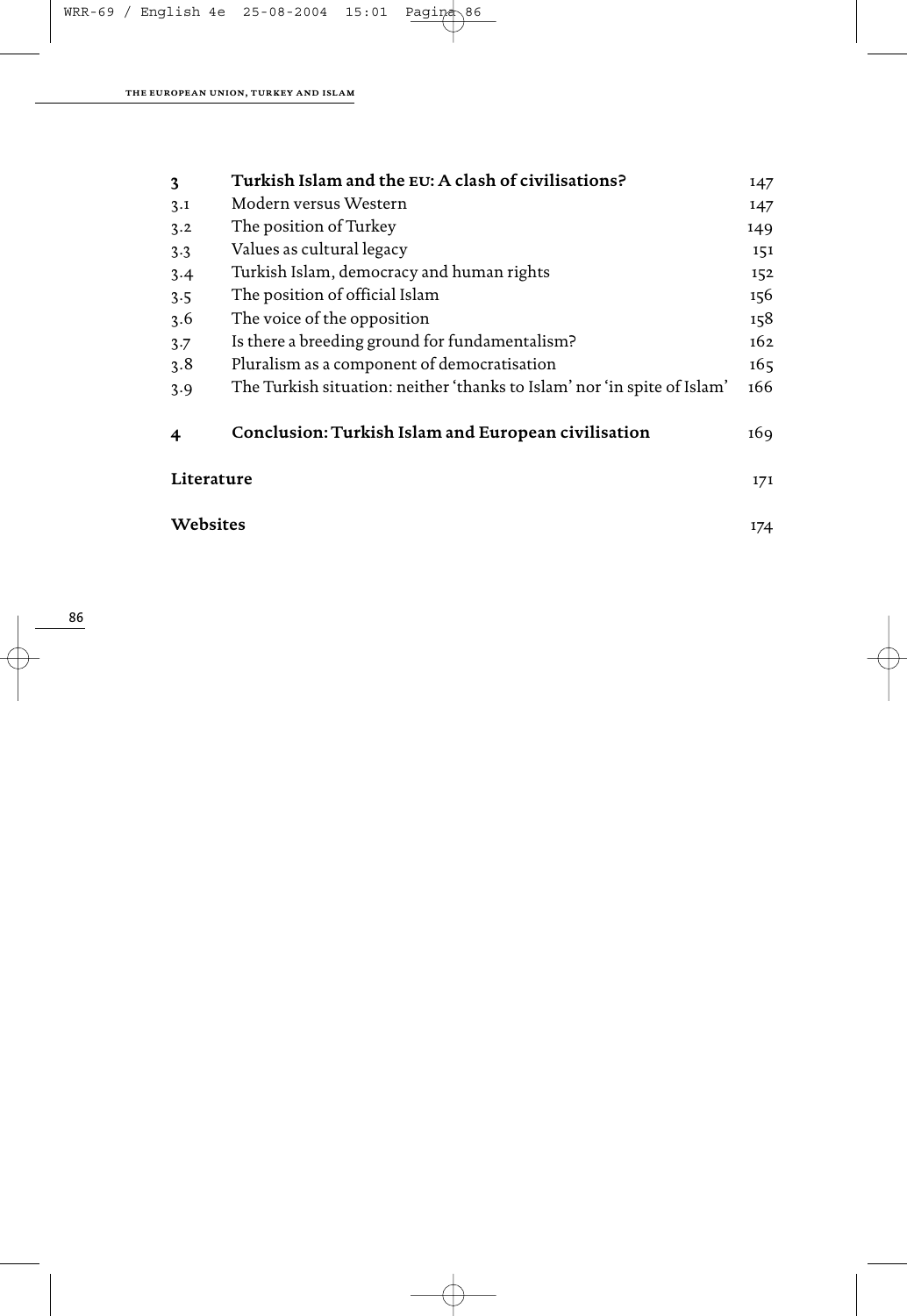## 1 introduction: turkey – fault-line, frontline or test case?

Since the mid-1990s, the discussion on Turkey's potential accession to the European Union (eu) has not merely been conducted on the basis of criteria determining the state of democracy and human rights, security and the economy. The EU's dramatic eastward expansion has also prompted European writers and politicians in particular to reflect more generally on 'Europe's' fundamental characteristics and borders. It almost goes without saying that these discussions have become focused on the case of Turkey. After all, this is not merely the only country officially enjoying the prospect of full membership of the eec/ec/eu for over forty years, but also the country that is perceived as being culturally least like the other member states.

In debates, the divergent cultural character of Turkey is generally linked to the fact that over 95 per cent of its population say that they are Muslims. Historically, a contributing factor to that perception is surely that for hundreds of years, Turkey, or rather, the Ottoman Empire, was the only Islamic superpower directly confronting Europe.

Those who voice objections to Turkey's inclusion into the EU on cultural or religious grounds, often base their arguments either explicitly or implicitly on American sociologist Samuel Huntington's theories on the socalled 'clash of civilisations'. Huntington first aired his ideas on the 'clash of civilisations' in the American journal, *Foreign Affairs* in 1993. What he said in his article, and what he further developed in 1996 in a book, is summarised below.

Since the birth of the system of international relations in the 16<sup>th</sup> and 17<sup>th</sup> centuries, roughly four phases can be distinguished in history. The first phase lasted until the French Revolution. International relations during this time were essentially conducted among sovereigns. The French Revolution changed this into a system of relations among nations. During both these phases, the international system was multipolar. In other words, there were many more or less equal players who together determined the course of war and peace. After the First World War, this system founded on nation-states came to an end. The rise of communism, and shortly thereafter of fascism and national socialism, marked the beginning of an international system built on competing ideological blocs. The conclusion of the Second World War did not end of this phase, but actually marked the beginning of the most ideological phase in the history of international relations. For fifty years, the Cold War froze the world to a bipolar system,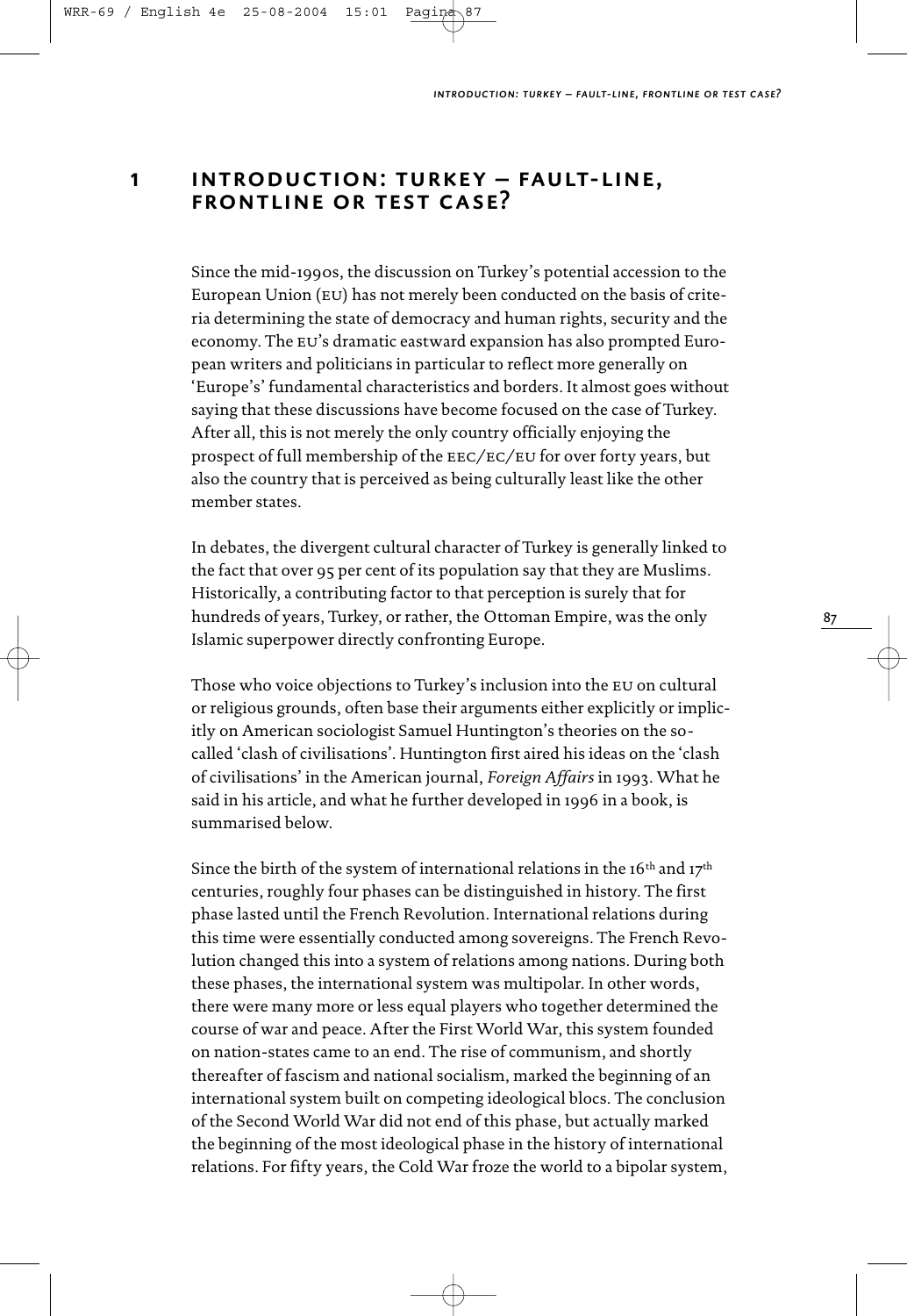88

in which the so-called Third World was the passive battlefield on which 'East' and 'West' fought out, or allowed others to fight out, their struggle for world domination.

In Huntington's view, the collapse of communism has created a fundamentally new situation. International relations are now no longer determined by two ideological blocs but by a multipolar system made up of nationstates. The policy orientation of these states – and this is the core idea of 'The Clash of Civilizations and the Remaking of World Order' – are now guided by cultural factors: solidarity within their own civilisation and antagonism towards other civilisations. Huntington perceives the world as divided into seven large cultural blocs (Chinese, Japanese, Hindu, Islamic, Orthodox, Western and Latin-American), and he expects the major conflicts of the future to be fought on the peripheries of these civilisations, in particular between 'the West', China, and 'Islam'. Civilisations as such will not be the actors within these large, worldwide conflicts, since they lack governments or armies. It is the dominant state within each civilisation, such as the United States, India or China, that will base its policies on its place within this 'civilisation'.

The 'clash of civilisations' has now become a household concept, and not just in the academic world. Huntington's thesis has been widely debated within political science and contemporary history, and reactions have mostly ranged from the critical to the outright dismissive. This applies both to the empirical foundation of his thesis (Huntington's factual knowledge is often dubious) and to the mentality it exudes, described by critics as 'intellectual tribalism'. He is often accused of unjustifiably suggesting that civilisations are monoliths rather than complex mosaics. In reality, George Bush's 'West' obviously differs from that of Woody Allen, and this is even more true for kaleidoscopic Europe.

Huntington's ideas have had an even larger impact outside academia, within politics and foreign policy. They emerge in all sorts of debates, often in dubious ways. Huntington unthinkingly adopted the Chinese nationalist notion that the fabulous rise of the Asian tiger economies was based on 'Confucian values'. Obviously, this was grist to the mills of authoritarian rulers such as Mahatir in Malaysia and Lee in Singapore, both of whom claimed that democracy and human rights were Western inventions that did not fit in with 'Asian values'.

In Huntington's view, the EU, too, is a cultural community whose eastward expansion has restored the traditional cultural border between western and eastern Christianity. (Thus, he conveniently bypasses the role of Greece.) In Europe, the ideas he expounded in his article of 1993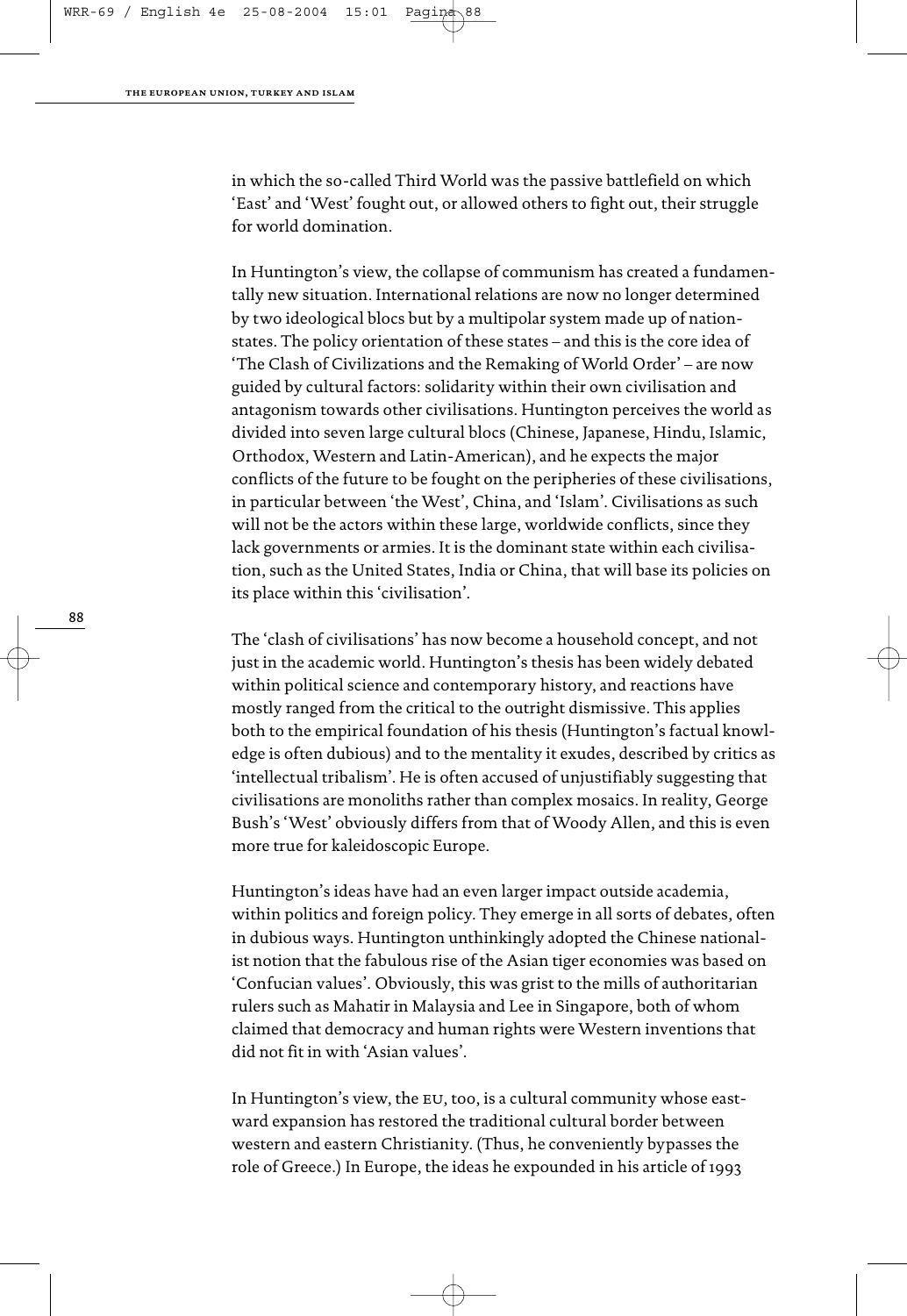*introduction: turkey – fault-line, frontline or test case?*

and his book of 1996 have influenced Christian-Democrats such as Kohl and Martens and liberals such as Bolkestein, prompting them to define Europe as a cultural community based on Christianity and humanism. From this they logically concluded that Islamic states such as candidatemember Turkey do not belong to Europe. In 2002, Chairman of the European Convention Giscard d'Estaing chose to repeat this standpoint.

In Huntington's worldview it is the Chinese and Islamic civilisations in particular which, from the strength of their own value systems, have evolved into rivals of Western liberal democracy. This view is clearly music to the ears of Islamic fundamentalists, who tend to see Islamic religion and culture as incompatible with 'Western' civilisation, including liberal democracy.

Is Islam the antithesis of Western civilisation? In that case, Turkey would seem to be the test case par excellence or, better still, the frontline where Huntington's theories can be tested. It is Europe's largest Muslim neighbour, a NATO member, an aspiring EU member, and a member of the Council of Europe and the osce. In addition, 95 per cent of its population consider themselves as Muslims, and it is the direct heir of the Ottoman Empire. For many centuries Ottoman sultans were Christian Europe's most important opponents. They ruled the Middle East and South-East Europe for four hundred years, representing the only Islamic sovereigns to claim the title of 'Defender of the Holy Sites' (Mecca and Medina).

In this survey we want to examine the validity of the widely held perception that there exists a cultural fault-line between Turkey and Europe, whose religious dimension makes its potential impact all the more destructive. In other words, does the fact that Turkey is an Islamic country, or rather that it has a predominantly Muslims population, also render it the odd man out who had better be excluded from the eu? Examining this question clearly also forces us to consider whether Huntington's thinking in terms of cultural blocs is meaningful and productive. Do the 'West' and 'Islam' really exist? And is the dividing line between those two 'blocs' really a frontline? Or does Turkey in fact enable us to see the contours of a symbiosis of Western and Islamic cultural elements?

To answer these questions, we have chosen the following approach. In the first part (chapter 2) we will begin by describing the most important aspects of contemporary Turkish Islam. The aim is to chart this in a way that reflects both the most significant properties of its Turkishness, and the multi-faceted nature of religious life in Turkey. Rather than conducting a general discussion on 'Islam', we examine it in its specific local and historical context. In other words, we describe the evolution and characteristics of Turkish Islam.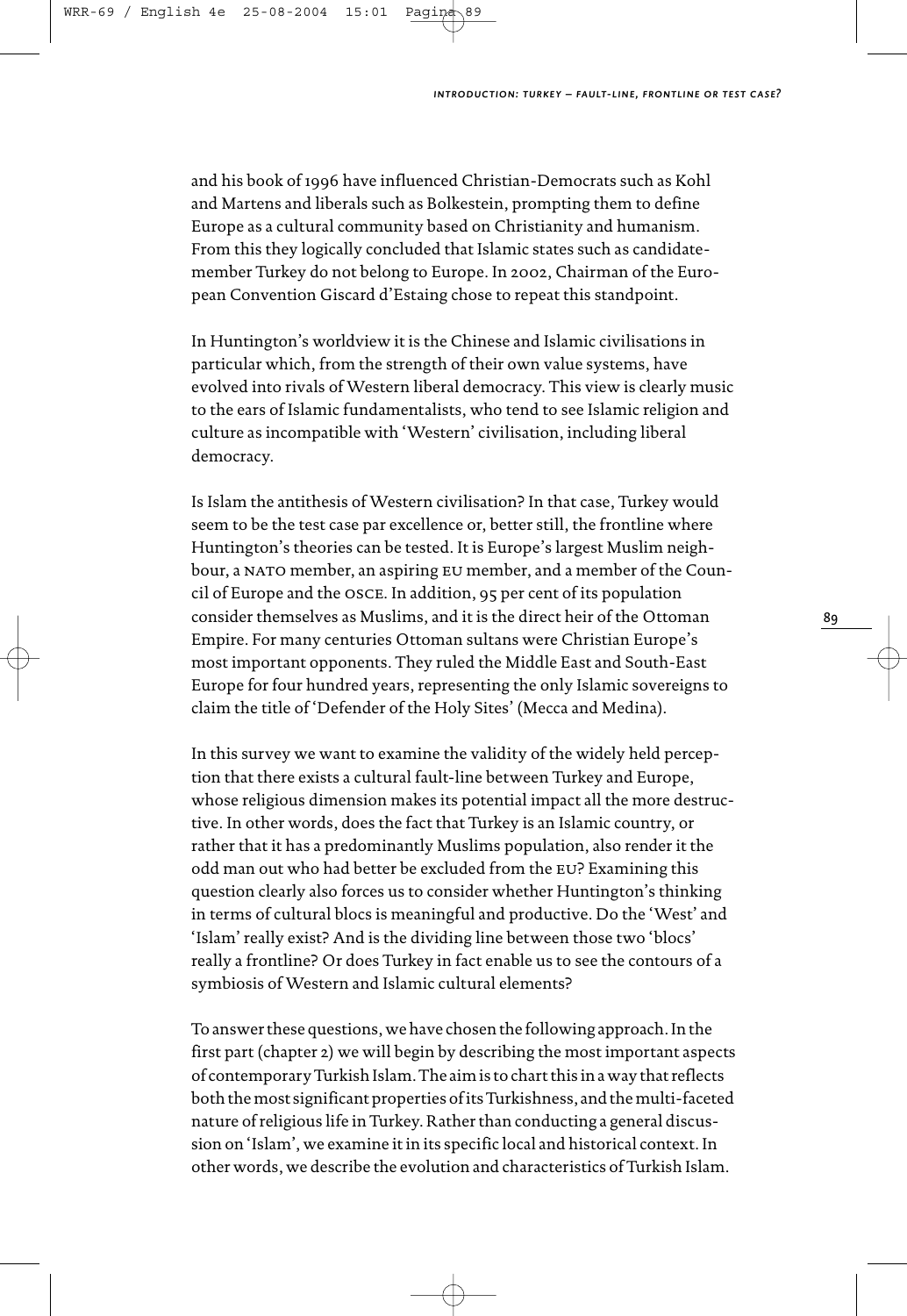90

It should be emphasised, though, that in analysing a phenomenon such as 'Islam' or even 'Turkish Islam' we cannot possibly pretend to be exhaustive. Islam is both a doctrine or ideological system that tries to answer all the why's and wherefores of our existence, and a social phenomenon encompassing a wide range of actual manifestations.

In addition, it is not easy to indicate what should be considered as still a part of 'Islam' and what should not. Cultural codes, habits and traditions which in themselves have nothing to do with the doctrinal system of Islam, such as arranged marriages, honour killings and veiling, are often perceived by the outside world and especially the West, as typical of Islam. Traditional sections of the population uphold these customs, sanctify them and consider them as cornerstones of their faith. This report deals in particular with the position of Islam as a doctrinal system in Turkish society, even though ideology and cultural codes occasionally have some ground in common, such as in the case of the banning of headscarves from educational institutions. This is one of the frontlines of political conflict in Turkey.

In the first part, we have decided to cover the five most important aspects of Turkish Islam as a stepping stone for examining the extent to which Turkey has witnessed a symbiosis of EU values (such as democracy and human rights) and Islamic cultural heritage, or is likely to do so in future. The subjects under discussion are the relationship between Islam and the state; official doctrine versus Tarikats and neo-movements; Sunni Islam and Alevism; Islamic fundamentalism and the position of non-Muslims.

Based on these topics, we will return to our central question in the second part (chapter 3) dealing with sub-issues related to Turkey's ability to fit in with the eu. One example is the issue of Turkey's role in a common European cultural heritage, and another its compatibility with notions of democracy and human rights that have developed in Europe. And also: to what extent are the worldviews and lifestyles of Turks actually determined by their religion and what are the chances or risks of an Islamic fundamentalist victory? We will base the answers to these questions in part on the core texts of the different manifestations of Turkish Islam described in chapter 2. These involve texts as the pocket-catechism of so-called 'state-Islam', a publication by Necmettin Erbakan, the manifesto of the ak Party and a speech by a prominent modernist. We examine to what extent the statements in these texts contradict the core values ascribed to 'Western civilisation', and in this case to those of the eu. Based on these comparisons but for instance also on the results of surveys of the religious attitudes of the Turkish population, we try to provide more insight into Turkish receptiveness to Islamic fundamentalism. Working on the assumption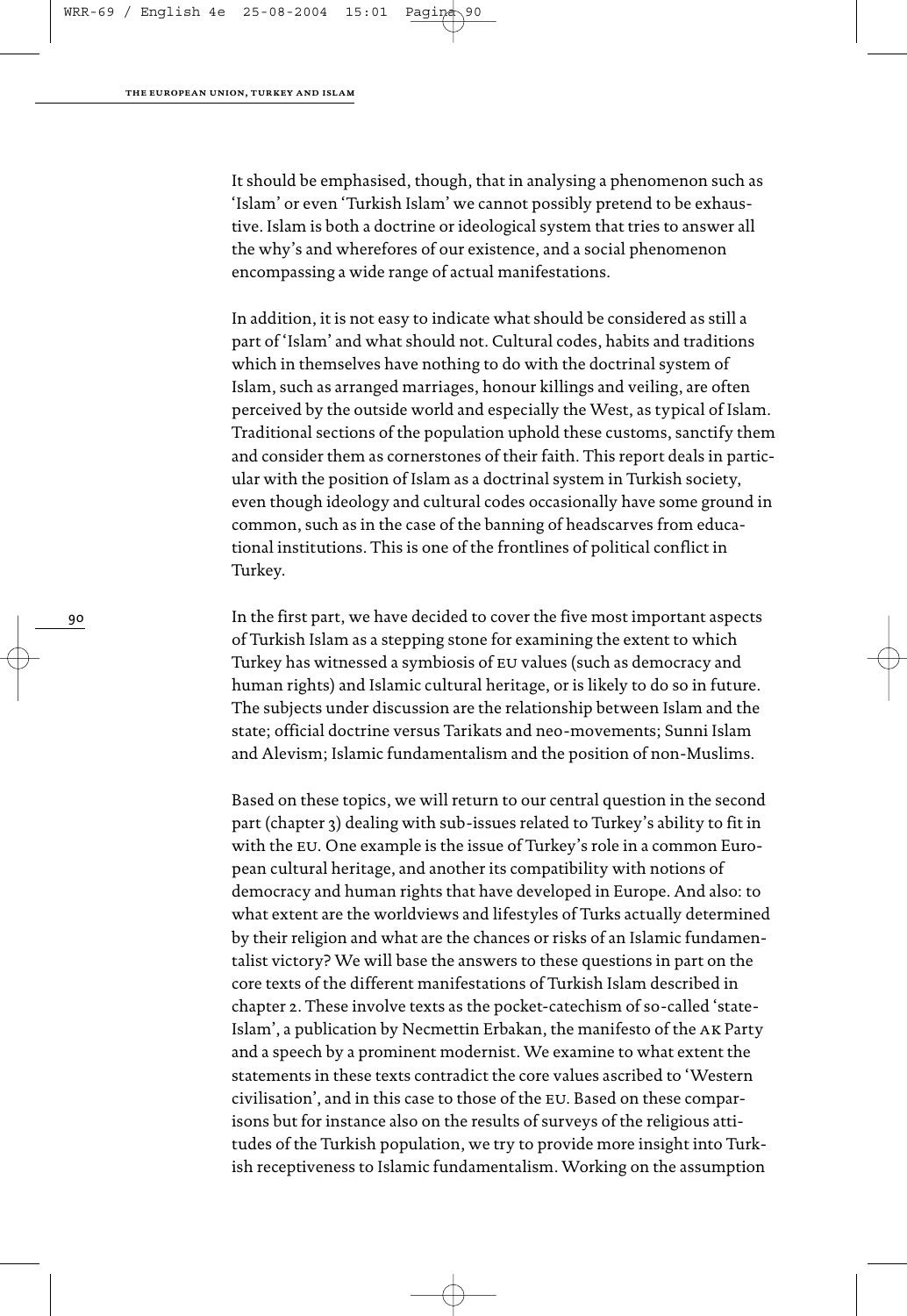that pluralism, such as in religion and the media, is a product of a democratic political system, we conclude the chapter by briefly considering the extent to which such pluralism is present in different areas. In the conclusion we subsequently return to Turkey's position within the framework of the 'clash of civilisations', and its implications for the country's EU accession.

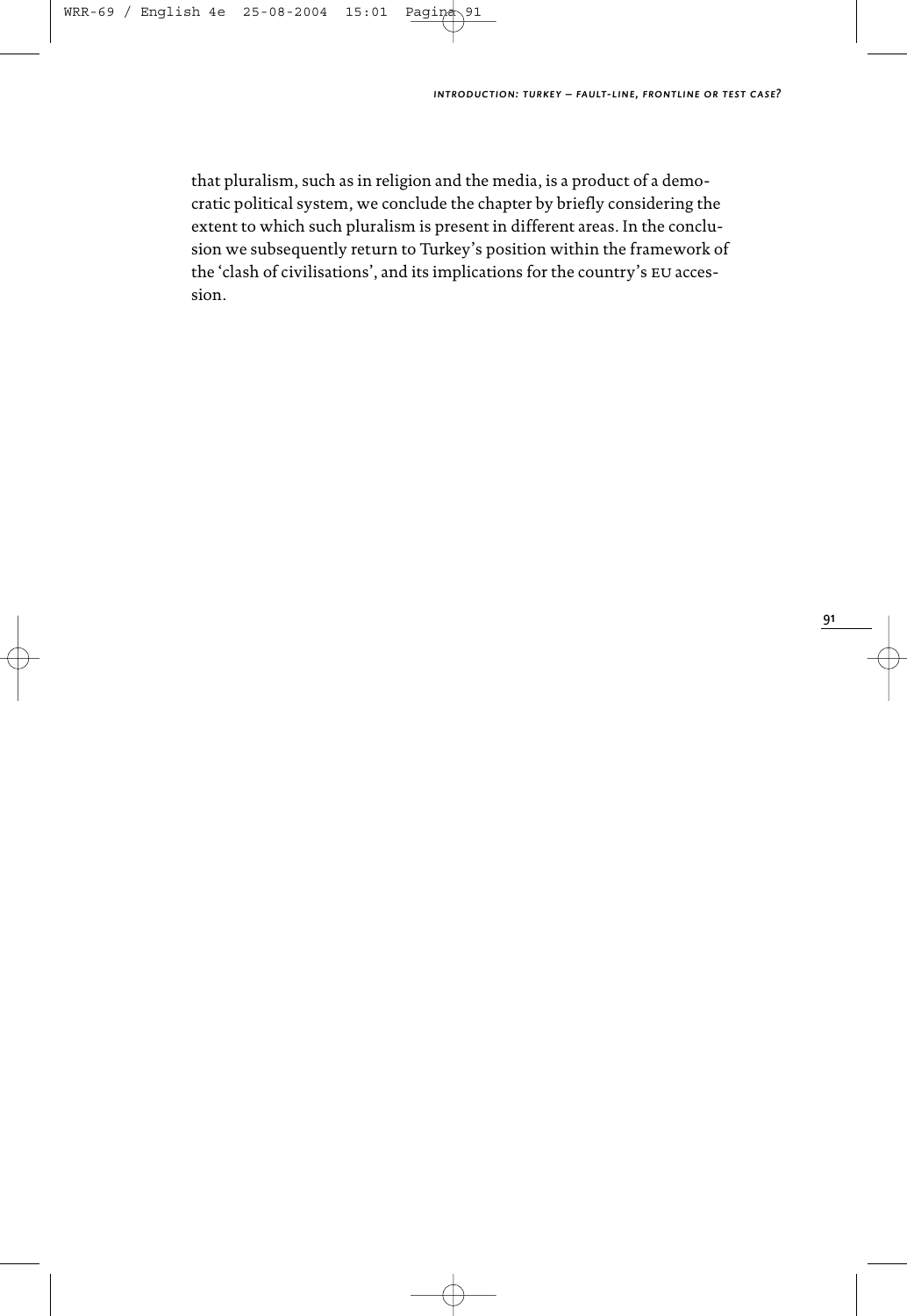€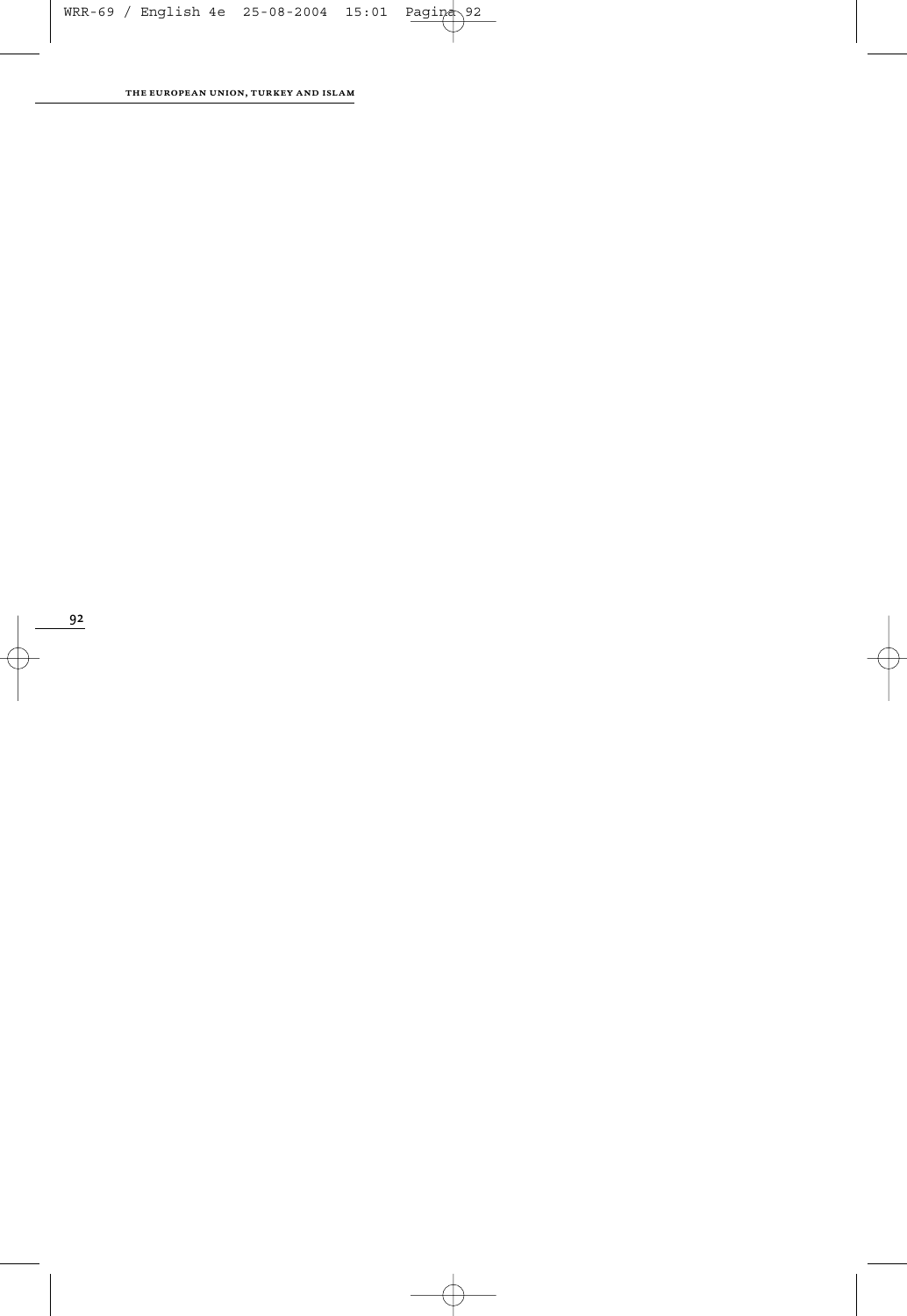### 2 turkey's current islamic landscape

This chapter describes the most important aspects of contemporary Turkish Islam. Since this contemporary landscape is the outcome of several radical transformations in the past, we will regularly refer back to crucial historical backgrounds that decisively shaped these important contemporary developments.

#### 2.1 **ISLAM AND THE STATE**

WRR-69 / English 4e 25-08-2004 15:01 Pagina 93

#### **2.1.1 the '28 february process': confrontation betweenreligion, society and state**

On 28 June 1996, the Turkish Republic witnessed an event unprecedented in its history since its creation in 1923: a politician who explicitly allowed himself to be inspired, both politically and personally, by Islamic standards and values, was sworn in as prime minister. Necmettin Erbakan, the leader of the Welfare Party, owed this post to his election victory in December 1995 (when he received 21.3 per cent of the vote) and to the shrewd manner in which he had exploited the divisions among the other political parties. Erbakan's governing coalition, with the conservative, Western-oriented and secular True Path Party, seemed to herald a new era in modern Turkish history. However, it soon emerged that this development was anathema to the secular state machinery.

On 28 February 1997 the Turkish army leadership launched a campaign in which it identified 'Islamic fundamentalism' (*irtica*, literally: 'reactionary inclination) as the largest threat to Turkey's national security, worse than Kurdish separatism or foreign threats. Through the National Security Council, the very powerful body within which the military leadership advises the cabinet, the army presented a list of eighteen conditions that the Erbakan government had to fulfil. The implicit threat behind these demands was clear: the army would bring down the government if it failed to meet them. When the Erbakan government hesitated and dawdled with their fulfilment, the military organised a campaign in which the media, the judiciary, the bureaucracy and eventually also the parliamentary representatives of the True Path Party, were all lobbied and mobilised against the government. Trade unions and employers' organisation formed their own 'Secularist Front'. As a result of this pressure, the Erbakan government fell on 18 June 1997.

This '28 February process', which is denoted in Turkey as a 'soft' or 'postmodern' coup d'état', continued after the cabinet's fall. The measures that the military insisted on having implemented, were sweeping and far-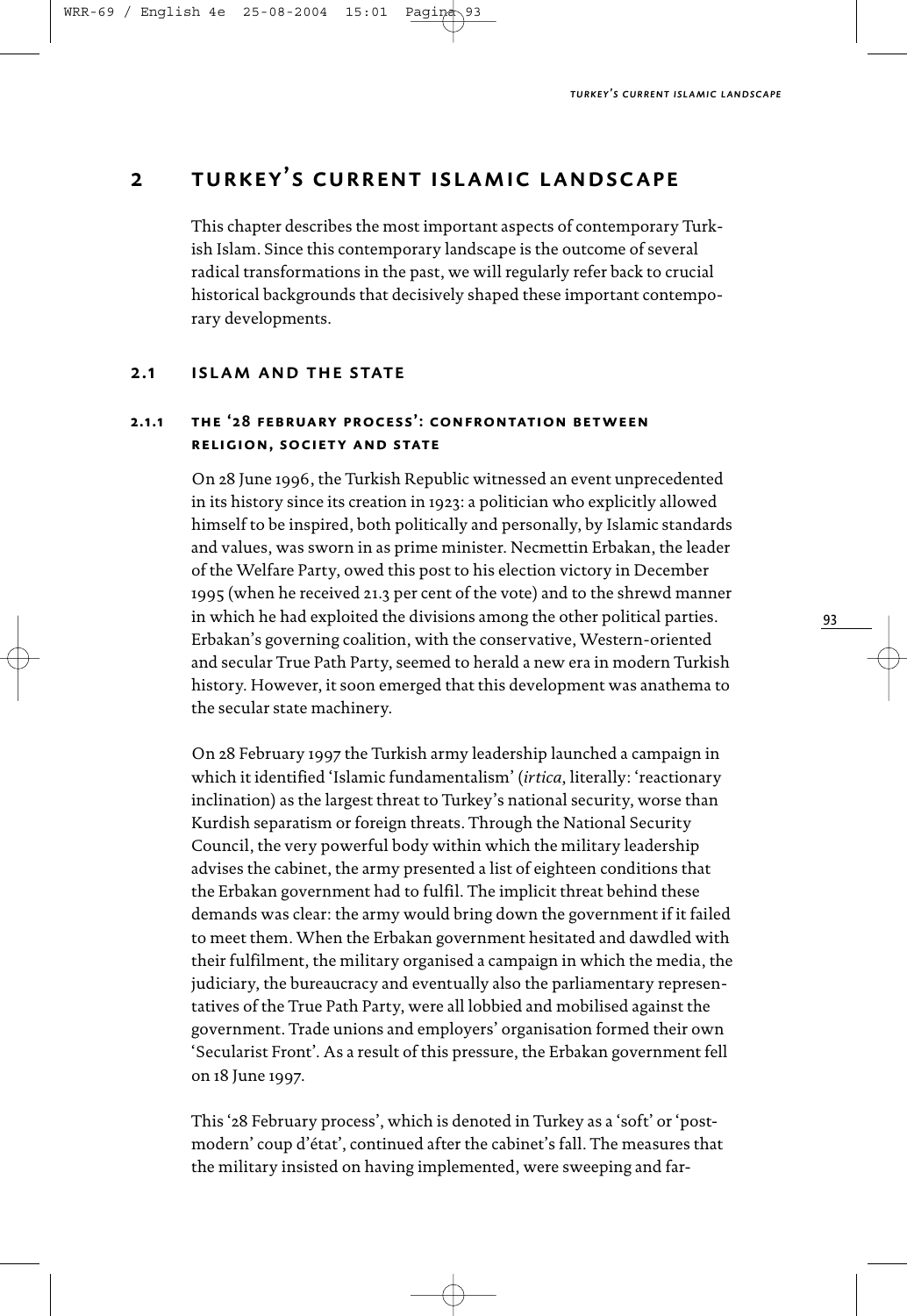reaching. One of their most important demands was the introduction of an eight-year period of primary education. Until then, primary schools in Turkey offered five years of education, after which many parents, either out of conviction or financial necessity, sent their children to Islamic schools for a further three-years of religious education. By setting compulsory state education at eight years, these so-called *imam-hatip okullar* (schools for pastoral care workers and preachers), lost their market. Many additional measures exacted by the military were also undertaken by Erbakan's successor in the years 1997 to 1999. In January 1998, the Constitutional Court ordered the dissolution of the Welfare Party and banned Erbakan from politics for a period of five years, a verdict later upheld by the European Court of Human Rights (Yavuz 2003: 3, 244).

The Constitutional Court's decision was based on articles 68 and 69 of the Turkish constitution, which had been introduced by an earlier military junta during its coup d'état in September 1980. These articles stated that no political party could be formed that "violates the principles of secular Republic" (art. 68), and that parties "exploiting religious sentiments, symbols or arguments" would be banned (art. 69). The Court's motivation was notable in that it emphasised that religion should not play a role in politics and social life, and that "religion controls the inner aspect of the individual, while secularism controls the outward aspect of the individual." The court thus strictly followed in the footsteps of Kemalism, the Turkish state ideology taking shape since the 1920s (Yavuz 2003: 247).

For a better understanding of the positions and arguments of the main players in this confrontation between religion, society and state, we will examine two factors that shaped the current situation. The first concerns ideas on state and religion during the Ottoman Empire (1300-1922), the direct predecessor of the Republic of Turkey; the second concerns the process of secularisation, which began around 1840 under the Ottoman Empire and in the Turkish Republic reached its zenith between 1923 and 1945.

#### **2.1.2 islam and the state under the ottomans**

The Ottoman-Islamic heritage of the Republic of Turkey, in turn, represents a tradition that draws from two very divergent and partly conflicting sources: firstly, the Islamic roots of society and, secondly, the Turkish tradition of state formation and state constitution which had taken shape in Central Asia by the  $6<sup>th</sup>$  century and in the Middle East by the 10<sup>th</sup> century.

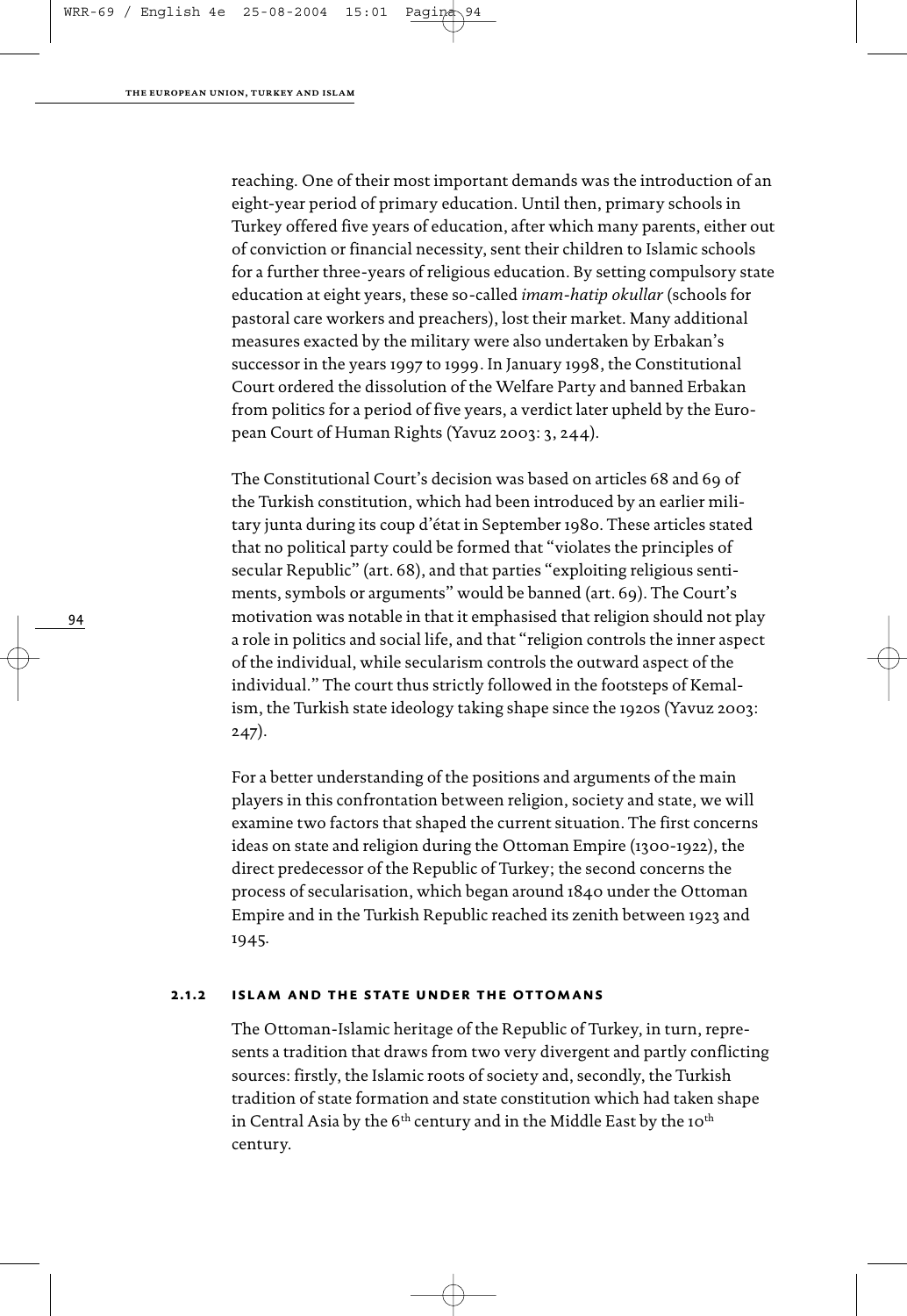WRR-69 / English 4e 25-08-2004 15:01 Pagina 95

The oldest Islamic community, which sprung up around the prophet Mohammed in 622 in Yathrib, later Medina, was an autonomous community. Its leaders derived their legitimacy from religious charisma and they governed muslims in war and in peace. Logically, the rules creating the foundation of this early Islamic community did not anticipate a state above or beyond the community of believers. The lives of the faithful were governed by a system of religious standards and rules, supervised by religious leaders. In the beginning, these were Mohammed and his direct successors (the **'**rightful caliphs') but leadership soon became the preeminent field for religious specialists, the Islamic scholars (the ulema). The ulema expanded the pronunciations in the Koran and the traditions of the workings and teachings of the prophet Mohammed into a system of laws (the sharia, or *seriat* in Turkish). This formed the basis for communal and personal life. In the eyes of the Muslims, the *¸s*eriat was and is God's work. Its rules can be interpreted, but in principle it is immutable; legislation by humans is impossible.

In the 9th century, two hundred years after the actions of Mohammed, Islam assumed a more orthodox character when the free interpretation of the seriat by individual legal scholars ceased to be considered legitimate. Since that time, interpretation had to be restricted to debates on the works of earlier exegetists, whose work therefore assumed enormous authority (Yerasimos et al. 2000: 13-15; Mardin 1989: 20-21).

The rapid conquest of regions ranging from Spain in the west to India in the east inevitably led to the creation of a solid governance system, i.e. a state. The attitude of Islamic legal scholars towards the state was ambivalent from the start. On the one hand, the state was an essential institution for maintaining religious order and fulfilling God's plan for humanity. Without protection by the state, the true faith could not survive in an evil world. On the other hand, there was a widespread notion that power corrupts and that state governance could not go hand in hand with a pious and good life (Lewis 1996: 157-8). That this was seen as an inevitability can be illustrated with an Ottoman example: not one of the Ottoman sultans between 1300 and 1922 ever undertook the *hadj*, the pilgrimage to Mecca that is, in principle, compulsory for every Muslim. Religious scholars all agreed that the political duty of the sultan to protect the 'house of islam' (*dar-ul-islam*), ranked above his personal salvation.

In the eyes of the ulema, the ideal Islamic state was a theocracy that had God as the exclusive source of legitimacy and justice. At the same time, Muslims realised that in order to keep government institutions operational, their worldly ruler and 'God's shadow on earth' had to formulate rules and impose punishments to supplement the body of rules already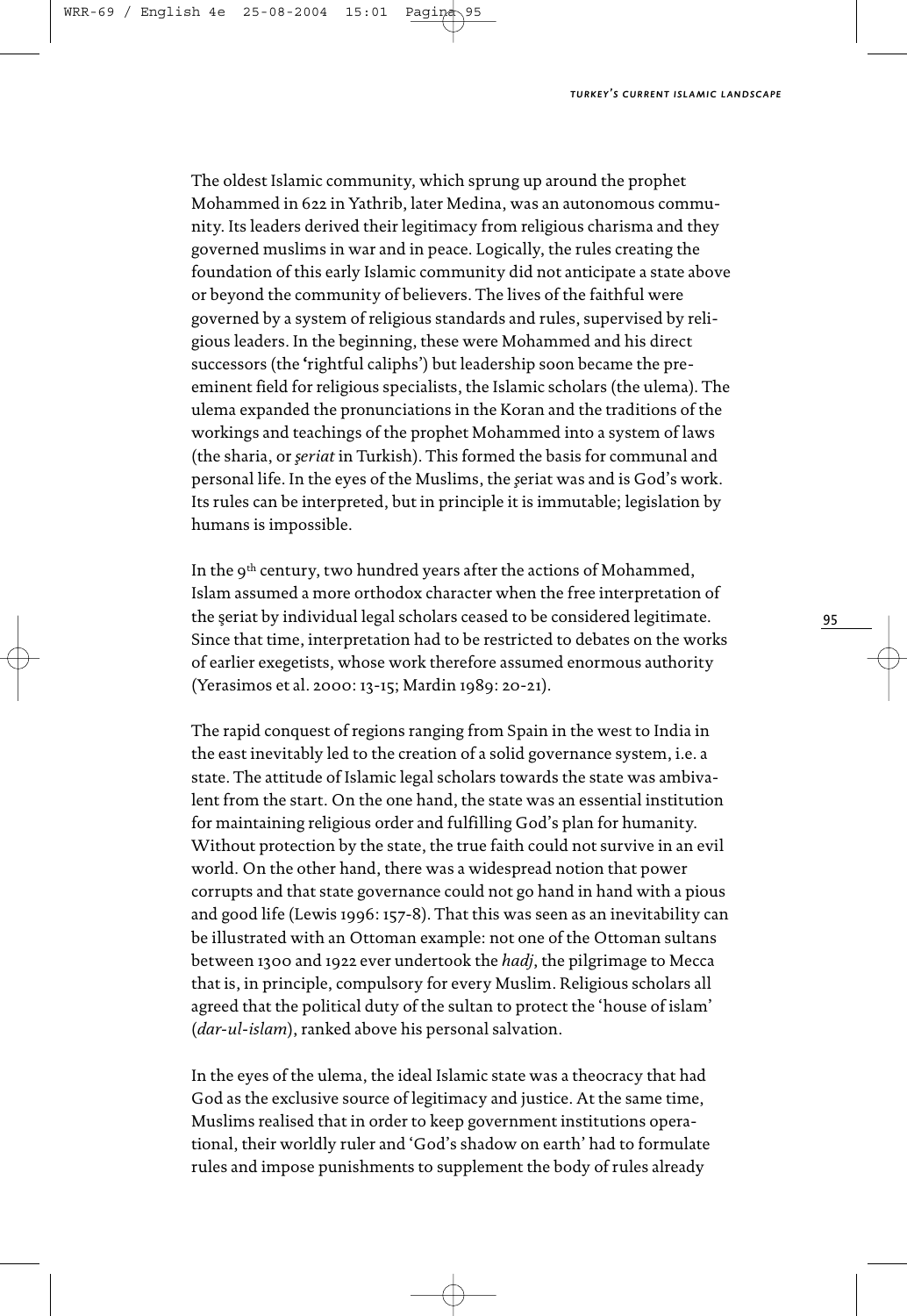96

anchored into religious law. This authority of sovereigns was denoted in Arabic as *siyâsa* (living on in modern Turkish as 'politics': *siyaset*) or its equivalents, such as *urf* (Turkish: *örf*). To proclaim these kind of rules and regulations, sovereigns required authorisation by leading religious experts, who had to certify that the rules were indeed supplementary, and not contradictory to the seriat (Lewis 1996: 223-4).

From the 10<sup>th</sup> century on, almost the entire core region of Islam came under the rule of Turkish dynasties originating from the Central Asian steppes. Virtually all of these dynasties had converted to Islam in Central Asia, prior to their invasion of the Middle East. In addition, they also brought with them the strong military and political traditions developed by the Turks. In the border regions between the Middle East and Central Asia, these traditions blended with the ancient Persian monarchical tradition, that strongly emphasised the independent authority of the sovereign.

Partly inspired by the Persian kingdoms they encountered en route, the Turkish dynasties embraced the Sunni type of Islam and, more specifically, the Hanifite school of religious thought. This has influenced the way in which subsequent Turkish dynasties have shaped the relationship between state and Islam. Of the four schools of religious thought within Sunni Islam, the Hanifite school offers the greatest opportunity for 'Realpolitik'. Hanafite theory on rule simply defines the legitimate ruler as he who manages to come to power and hold on to it (Imber 1997: 24, 67). For the Turkish newcomers from the steppes, whose power depended on the sword, this was obviously quite attractive. As their power increased, however, they also developed additional arguments supporting the legitimacy of their authority. These included invented genealogies and, in the case of the Ottomans, the myth of the 'transfer' of the caliphate to the Ottoman sultan by the last Arab Abbasid caliph.

More than any other dynasty, the Ottomans succeeded in uniting Islamic and Turkish-Persian traditions into a single administrative system. Formally, the Ottoman Empire was an Islamic state, whose ruler, the sultan, had to protect the land of the Muslims and ensure their opportunities to live as good Muslims within its borders. Also formally, divine law or seriat formed the foundation of the legal system. In practice, the seriat's effectiveness was largely limited to what we would call the realm of private law: family law and contract law. Everything that we today would consider as public law, in particular all aspects of public order and public administration, was regulated in collections of edicts (*kanun*, from the Byzantine canon) published in the name of the sultan. Obviously, these two legal systems were in force in different regions. The seriat was the law of the Islamic community, both inside and outside the Empire; Muslims in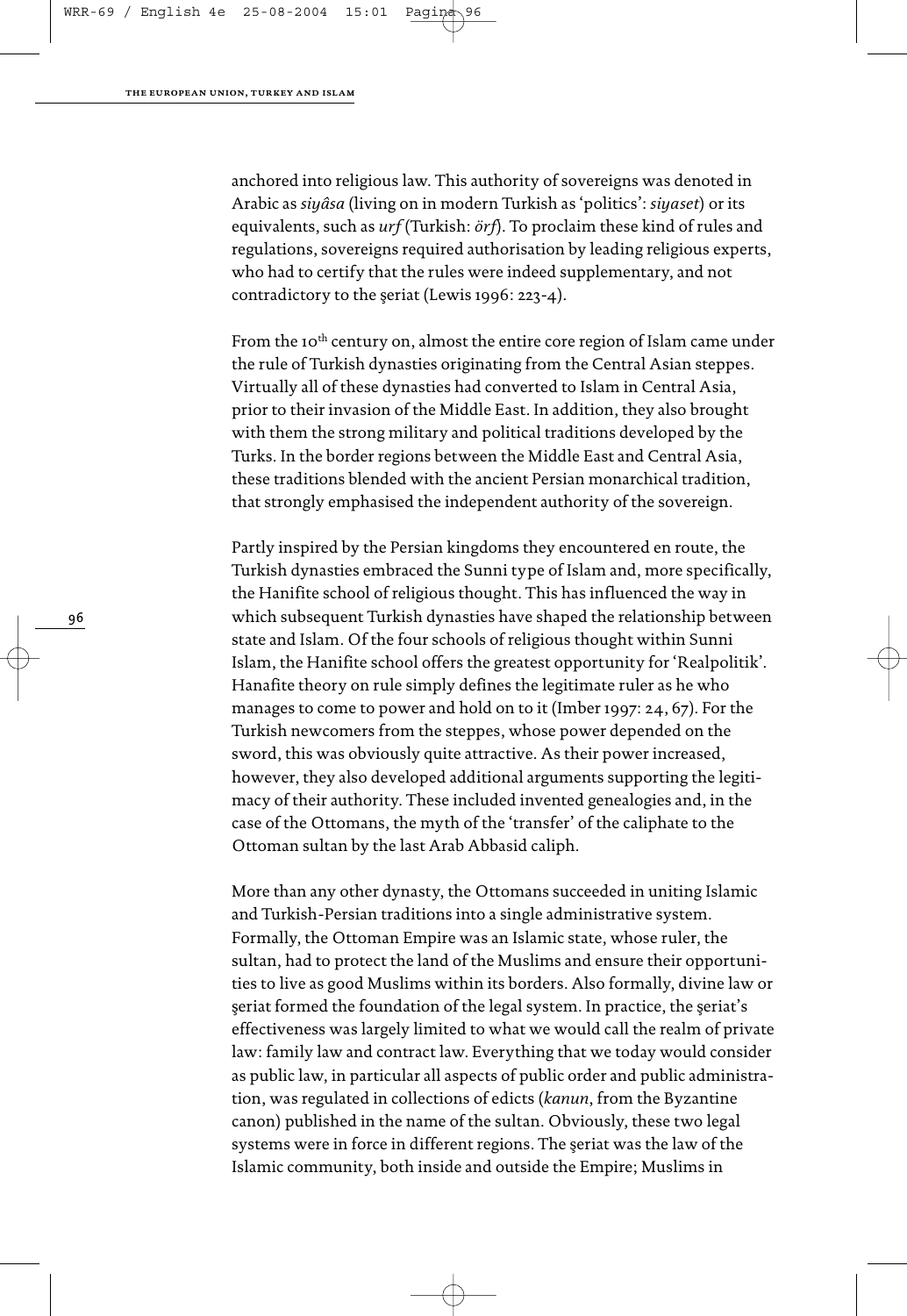South-East Asia or China also organised their personal lives according to this law. Yet the seriat was not applicable to the largely autonomous Christian and Jewish communities inside the Empire. As the law of the state, however, the kanun applied to all subjects inside the state's borders.

It was the task of the leading ulema, in particular of the highest-ranking mufti (legal adviser) of the Empire, the *şeyhülislam*, to harmonise the sacred law and the edicts of the sultan (Poulton 1997: 34-5). This implied that the religious authorities and the palace were caught in a mutual embrace. Since the sultan pretended to be not just an Islamic sovereign but *the* Islamic sovereign par excellence, he could ill-afford losing the legitimacy provided by Islamic legal scholars. This being said, the Ottoman sultans were much more successful than their predecessors in incorporating the ulema into the state apparatus by a system of strict appointments and controls. This clearly provided the court with a whole repertory of levers on an uncooperative ulema.

Thus, despite the theocratic ideal of Islamic legal scholarship, the Ottoman state was de facto a secular administrative apparatus whose policies were legitimised by religion. As the 'great tradition' with a hegemonic nature, Islam acted as the cultural and political bridge between the state elite and the masses, who were predominantly Sunni Muslims (Yavuz 2003: 38-9). Without this kind of sacralising, it is unlikely that the Ottoman Empire could have retained the loyalty of its Islamic population and survived for six hundred years.

#### **2.1.3 secularisation in the ottoman empire**

From the facts above we can also conclude that the oft-heard cliché that Islam has never known the separation of 'church and state' represents a huge distortion of reality. Its origins from an autonomous community meant that in Islam, or at least among its legal scholars, theory formation on the state is rather poor. By contrast, Turkish Islamic states, in particular the Ottoman Empire, developed an extensive and codified practice of de facto secular governance. Political legitimacy was in essence two-fold: Islam and state (or sovereign) were both sources of legislation (Mardin 1989: 21). It was this highly practical dual system of religiously sanctioned rules and institutions which essentially stemmed from the autonomous authority of the sovereign, that in the  $19<sup>th</sup>$  century would start off processes of modernisation and secularisation.

In the latter part of the  $18<sup>th</sup>$  century and the beginning of the  $19<sup>th</sup>$  century, the Ottoman Empire suffered several traumatic defeats at the hands of European states. In 1774, 1792 and 1829 wars were lost to Russia. There are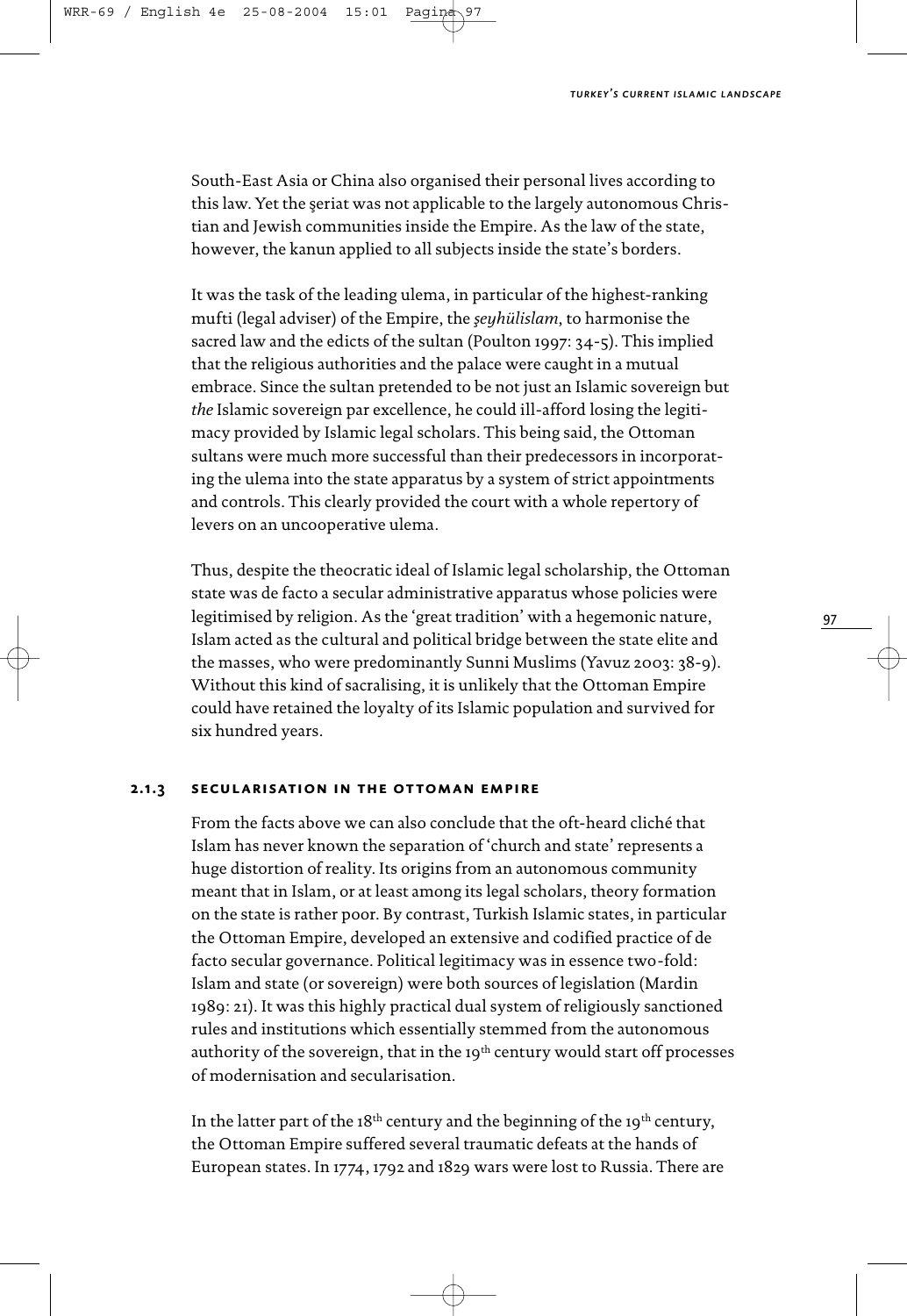98

two reasons why this had catastrophic consequences for the authority of the Ottoman sultan. Firstly, the Ottomans lost control of the Black Sea, on which they were dependent for food supplies to their capital Istanbul. Secondly, the sultan had to cede areas inhabited by Muslim populations to non-Islamic rulers (the Russian tsar). In the same period, the then Ottoman province of Egypt was occupied by Napoleon Bonaparte (1798- 1801). As a result, European rulers, for the first time since the crusades, obtained one of the heartlands of the Islamic Middle East, including the Empire's second city, Cairo.

The shock of these defeats prompted a group of reform-minded administrators in Istanbul to call for the modernisation of Ottoman state institutions on European models. The prime example for this modernisation was France, both the France of the Bourbon dynasty and that of the Revolution and Napoleon. After being ousted from power in 1808, these reformers were able to pursue their policies again after 1826, under the autocratic reign of Sultan Mahmut II (r. 1808-1839). Initially, their reforms aimed at strengthening both the internal and external powers of the central state. Their first concern was the modernisation of the army, but once a European-style army was formed, their reform efforts spread unchecked. Factories were needed for uniforms, training institutes for officers, population registers to facilitate conscription and efficient tax-collection systems to pay for it all.

Throughout the 19<sup>th</sup> century, the Ottoman Empire slowly took on the appearance of a typically modern state. There were state schools in every town, postal services, railways, clock towers (with a unified time for the whole Empire) and lighthouses, museums, population censuses, birth certificates and passports. The small state apparatus of the beginning of the 19<sup>th</sup> century grew sixty-fold and assumed the typical characteristics of a bureaucracy.

The 1839 edict announcing the sultan's intention to implement wide-ranging reforms (the '*Hatti Serif* of Gülhane' or 'Noble Edict of the Rose Chamber'), explicitly paid lip service to religious law. Its preamble stated that "countries not governed by seriat could not continue to exist" (Deringil 1998: 9). Yet the measures themselves had little if anything to do with religious law. They actually had secularising side effects, be it initially only implicitly. Pupils training for doctors and veterinarians at the new schools, and the engineers and artillery officers dealing with modern mathematics, for instance, all became the bearers of a materialistic, scientific worldview.

During the 1850s and 1860s, secularisation also acquired a legal and institutional face through the introduction of new, European-inspired, law books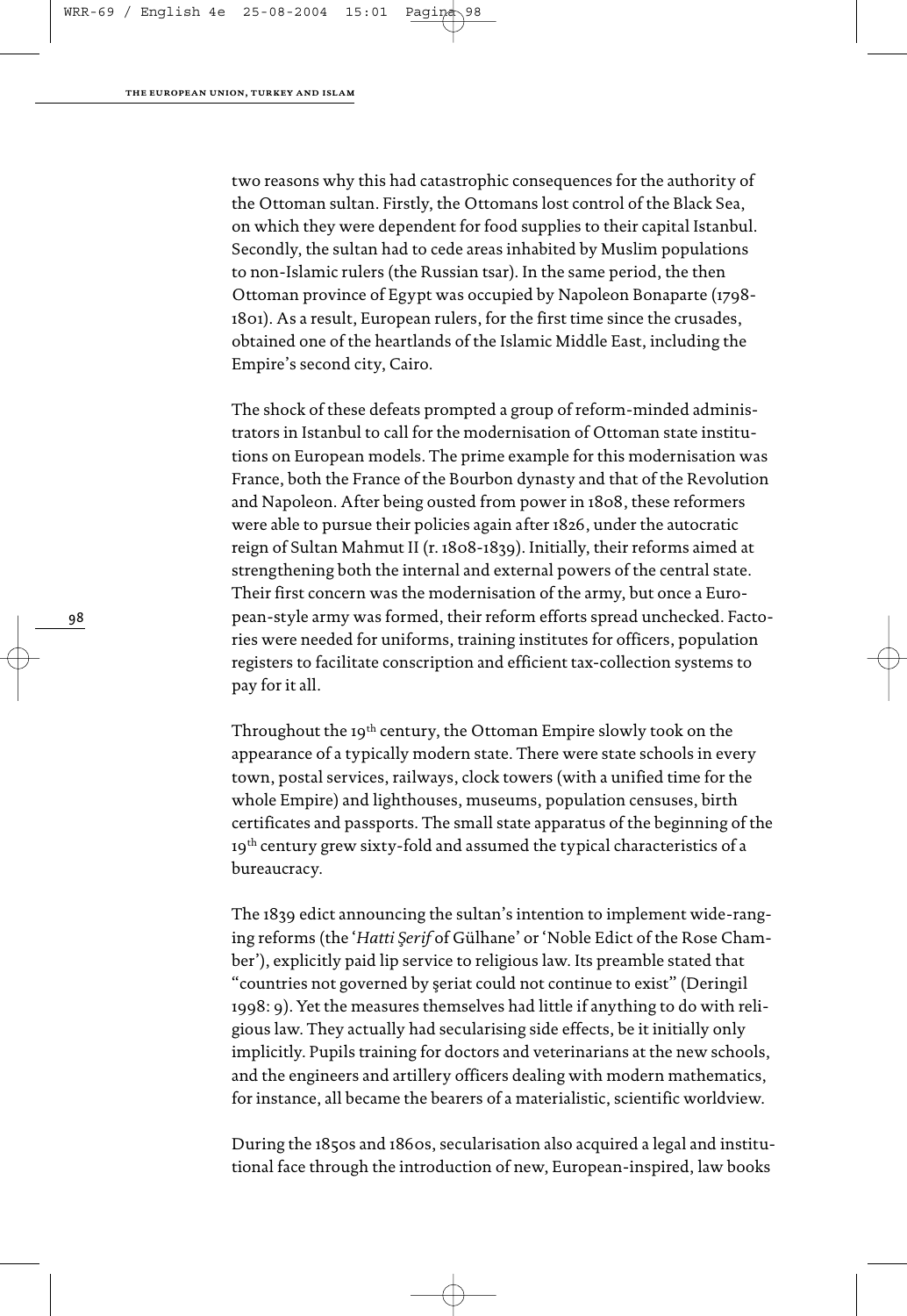such as the criminal code or the commercial code and the institution of new courts, councils and ministries based on the European model. The ¸eriat was never rendered inoperative, but its area of implementation kept s shrinking. Since the new procedures and laws were largely based on the French model, they also reflected legal practice in this fortress of *laïcité* (Dumont in Landau (ed.) 1984: 35-37).

As in other European monarchies, the purely traditional concept of a Godgiven monarchy legitimised solely by religion and tradition, also became increasingly a subject for discussion in the Ottoman Empire after 1848. Pushed by rising nationalism among the non-Islamic population groups and, from 1860 onwards also, by a fledgling liberal movement, there began a quest for a new type of legitimacy with national and democratic dimensions (Hobsbawm 1990: 84). The Ottoman Empire's power elite concluded that having obedient subjects at the state's disposal no longer sufficed. Rivalry with European states meant that the state should be able to appeal to the masses to mobilise national forces. The Empire's subjects thus had to be moulded into Ottoman citizens who identified with 'their' state. If this were ever possible, it could only be done by granting them a say in the state's governance through a process of implicit negotiations (Deringil 1998: 45). Since the Ottoman Empire was, until 1878, still a state of which forty per cent of all citizens were non-Muslims, this therefore also implied a process of secularisation.

During the approximately twenty-year period between 1856 and 1876, this 'ottomanism' (Turkish term: *ittihadi anasır*, unity of the elements) provided an ideological guideline for political activity. It eventually culminated in the proclamation of the Ottoman constitution and in elections for the first Ottoman parliament, both in 1876. The constitution made no mention of a state religion and non-Muslims were proportionally represented in parliament. At the same time, however, constitution and parliament were still advocated with reference to Islamic arguments, as had been the case with the first great reformation decree less than forty years earlier. This line of argumentation was embedded in a discourse shaped during the 1860 by a group of young bureaucrats, the so-called 'Young Ottomans'. They defended liberal values using Islamic arguments and tried to show, through reinterpretation of Koranic texts and Islamic traditions, that democracy was actually intrinsic to Islam (Zürcher 1995: 80; Mardin 1979: 381-443).

In this respect, the lost war of 1877-1888 against Russia represented a watershed. It had followed a dramatic course and had ended with Russian troops entering the suburbs of Istanbul. The Ottoman Empire's subsequent loss of territory under the Treaty of Berlin prompted large groups of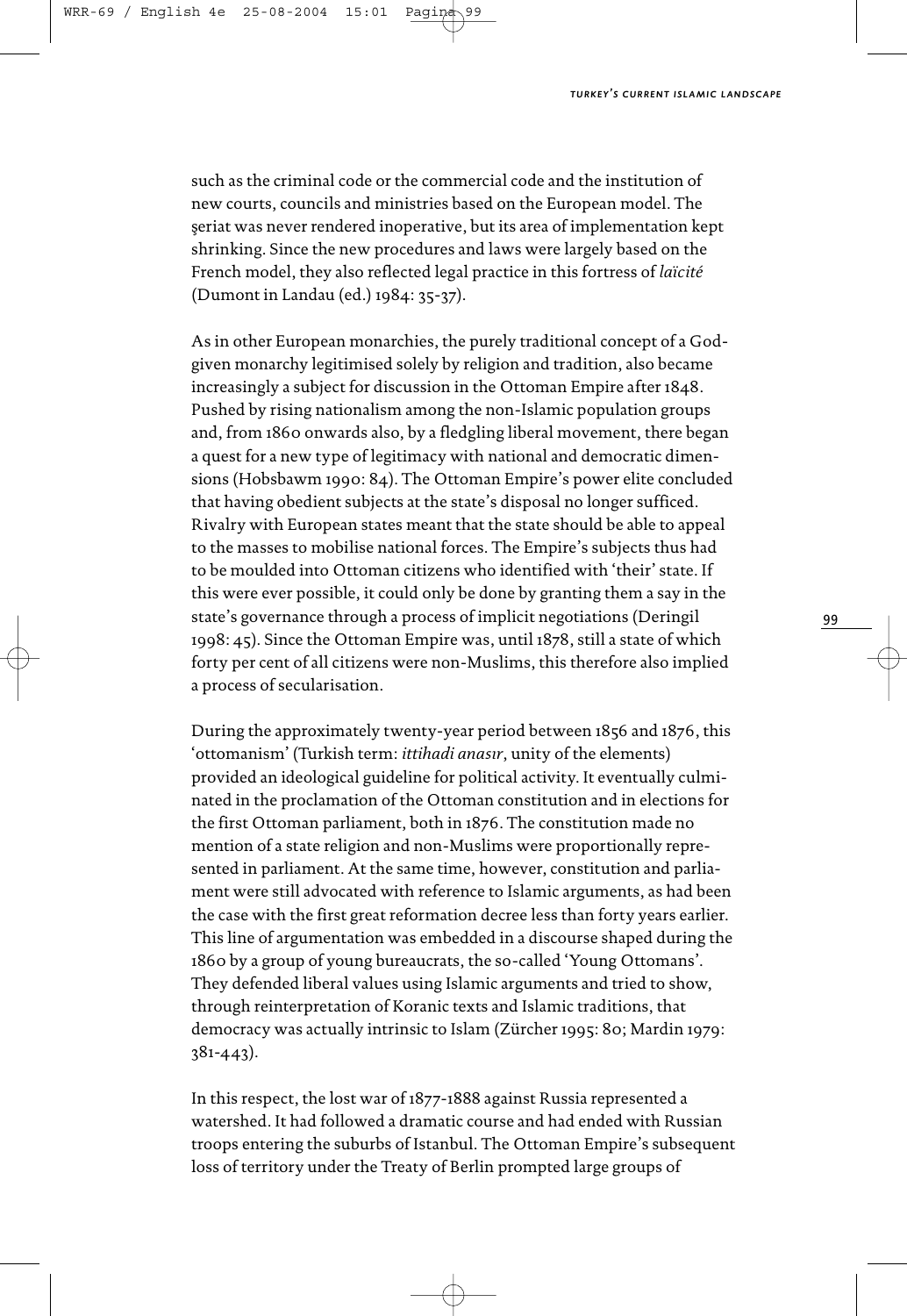Muslims to leave the Balkan and Caucus regions, thus radically changing the Empire's population make-up. After 1878, more than eighty per cent were Muslims. Ottoman citizenship, as laid down in the constitution and in parliament, had not been able to protect the country from disaster. Its ideological foundations had thus been discredited, and the state now faced the task of finding another ideological vehicle to unite the shaken Empire's newcomers and native populations (Yavuz 2003: 43-44).

During the long reign of Sultan Abdülhamit II (r. 1876-1909) the goalposts were moved. This Ottoman sultan, who now also strongly emphasised his religious function as caliph, launched an ideological offensive aimed at creating a new foundation for solidarity among the Empire's Muslim subjects. Like the Hapsburgs in the Austro-Hungarian Empire and the Romanov's Russia, the Ottomans answered the threats of nationalism and liberalism by launching an 'official nationalism' whose strong religious undertones should provide the monarchy with a new mysticism and power of expression (Deringil 1998: 47, 67; Anderson 1991: 83-111).

The Ottoman court's ambitions to employ Islam as social cement and a means for bolstering state-power, prompted unprecedented state interference both with the content and the spread of the faith. Islam had to be loyal to the state, uniform and controllable on a scale hitherto unknown. Thus, there emerged regulations for publishers of the Koran, for religious education at schools and for sermons in the mosques. The most important outcome of this standardising of Islam by the state was the codification, modelled on a European code, of religious law, the Mecelle. This standard text, the fruit of many years' work by a state commission, was distributed to the far-flung corners of the Empire (Deringil 1998: 50).

Sultan Abdülhamit's Islam policy was in no way a simple reversion to old Ottoman traditions. Its ideological drive paralleled an enormous expansion of modern education, means of communications (telegraph-lines, railways) and printing. The modern state, with its aspirations to regulate the lives of its citizens right down to the finest detail, was born in this era, and the Republic of Turkey would be inconceivable without the legacy of Abdülhamit.

The constitutional revolution of July 1908 led directly to the reinstatement of the constitution and of parliament, which had been suspended in 1878. Indirectly (in April 1909) it also caused the fall of Sultan Abdülhamit. Both these events were the doing of the so-called 'Young Turks', young officers and civil servants who had been schooled in the modern, Europeaninspired educational institutions that had been developed under the reign of Abdülhamit. These Young Turks saw the old regime as corrupt and

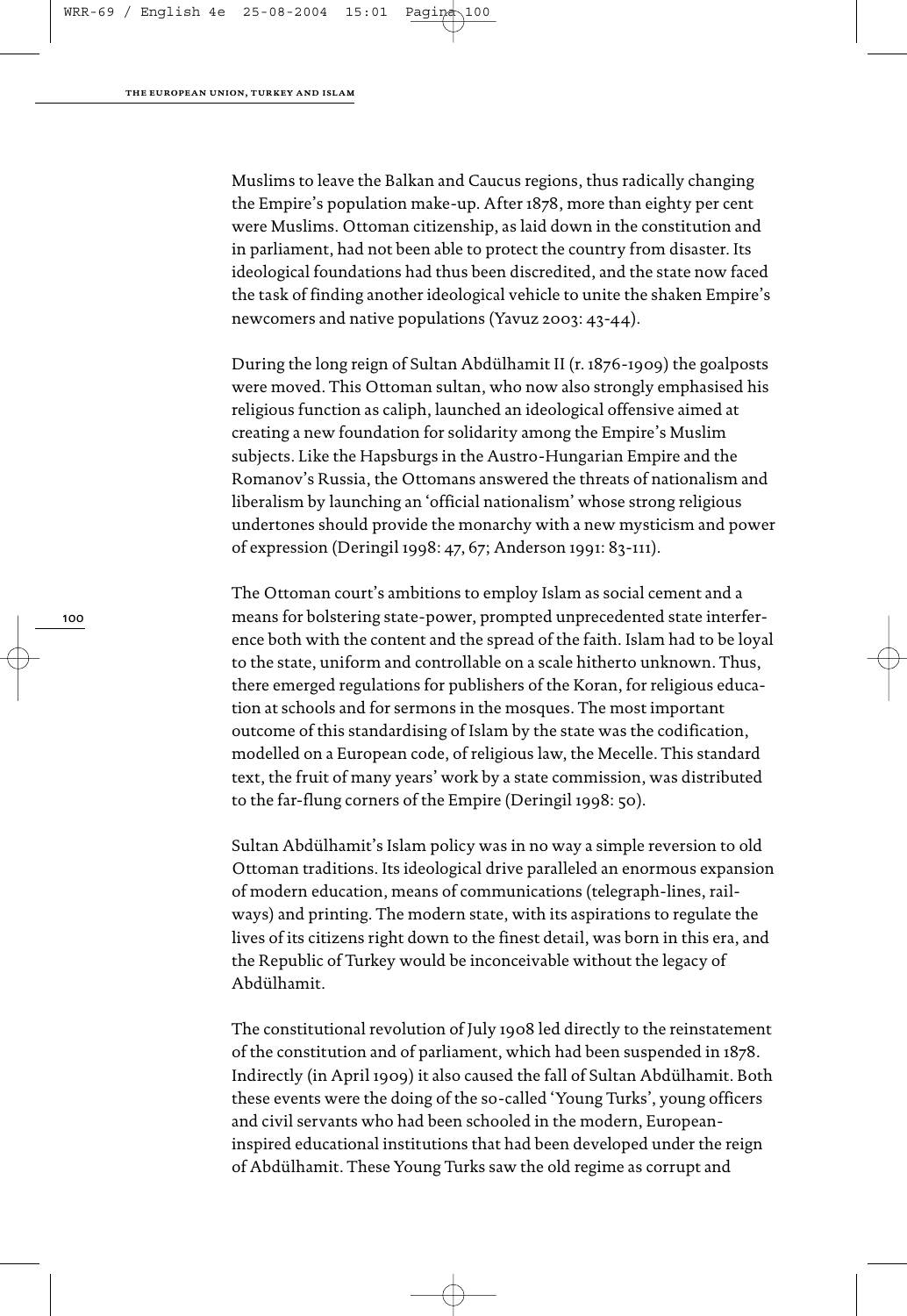powerless, particularly against Europe, and they considered the time ripe for a national revival. In their view, a constitutional parliamentary regime provided not a goals in itself but merely one of several technical devices to bring about this revival (Hanioğlu 1995: 214-16).

The regime of the Young Turks, which would last from 1908 until 1918, was in some respects a continuation of Abdülhamit's regime. These Young Turks, who almost all came from the ranks of state civil servants, also strived for an increase in state power and for centralisation and standardization. This quickly brought them into conflict with the non-Islamic population of the Empire, who had expected the constitutional revolution to provide exactly the opposite, i.e. decentralisation and even autonomy. After the start of the Balkan War (1912), when the Ottoman Empire was attacked by four Christian Balkan states, the 'Muslim/non-Muslim' antithesis had become the fault-line running through the entire society (see also sect. 2.5). As in the time of Abdülhamit, the Young Turks mobilised the population on the basis of a nationalist ideology whose unifying element was Islam, or at least belonging to an Islamic population group (Zürcher: Karpat (ed.) 2000: 150-179).

Paradoxically, the Young Turks, who propagated a nationalism based on religious 'markers', were anything but devoted or traditional Muslims. They were heavily influenced by materialism and positivism. They saw the role of Islam primarily as that of social cement, and were simultaneously driven by a strong anticlericalism. Islam had to be cleared from its superstitious mysticism and from the narrow conservatism of its ulema. Such elements should no longer be allowed to influence the administration, nor hinder the freedom of thought (Zürcher, 'Ottoman sources of Kemalist thought'). The resulting 'true' Islam would be progressive and open to science and technology. According to some of the more extreme Young Turkish writers, Islam was not only the pre-eminently rational religion, but it was actually identical to positivism. Islam needed to be made consistent with science, or as Abdullah Cevdet, one of the most secularist of the Young Turkish thinkers, put it: "Religion is the science of the masses and science is the religion of the elite" (Hanioğlu 1997: 133-158).

Several conceptions of the Young Turks did indeed lead to concrete measures that limited the authority of the religious experts and the holy law still further and that also increased the state's grip on Islam. In 1916, the ¸eyhülislam, the highest mufti, lost his cabinet seat and his ministry was s downgraded to a department. He lost his jurisdiction over the religious courts to the Ministry of Justice, while the administration of religiously inspired foundations, the *evkaf*, was transferred to the Ministry of Finance. The latter measure was very drastic indeed, since all religious and charita-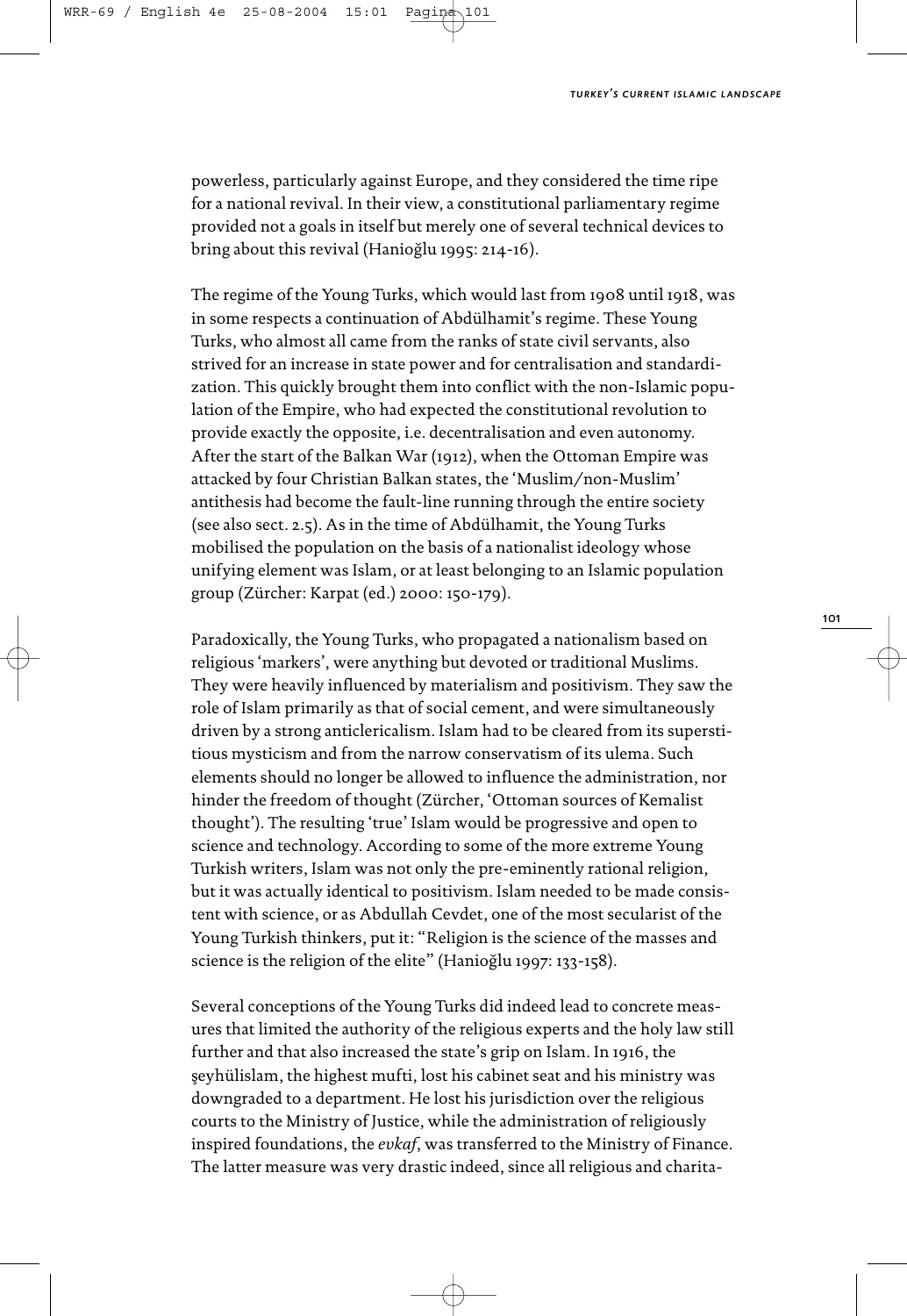ble institutes in the Empire, such as mosques, *medreses* (religious academies), hospitals and libraries, depended financially on foundations which had been set up by benefactors in an earlier age. Islamic institutions thus lost their financial independence and religious schools were now placed under the supervision of the Ministry of Education. In 1917, the government also had the family law re-codified. While it is true that the customs of the different religious communities (for Muslims, the rules of the seriat) remained intact, the mere fact that the state judiciary could now supervise the implementation of these rules, was a step in the direction of secularism. The adoption in 1917 of the European (Gregorian) calendar further highlighted the separation of state and Islam (Dumont in Landau (ed.) 1984: 37-38).

In terms of both their underlying world view and actual measures, the Young Turks during this period paved the way for the future 'Kemalist revolution' that would take shape in the Republic of Turkey in the 1920s.

#### **2.1.4 the kemalist ideal**

102

Unlike for the rest of Europe, for Turkey (and in a way also for Russia) the First World War ended in 1922 rather than 1918. Through a bitter war of independence, fought not directly against the victors of the First World War, Great Britain and France, but against their local allies, the Armenians in the east and the Greeks in the west, the Ottomans managed to reverse a further subdivision of what remained of their Empire. This victory eventually materialised in the Treaty of Lausanne (1923), through which presentday Turkey appeared on the map as an independent national state. As a result of this victory, there was no longer a need to appeal to religion for mobilising the population. From 1923, all attention could thus be devoted to developing the country.

Mustafa Kemal Pasja (after 1934: Atatürk), the leader of the independence struggle and after October 1923 the first president of the new Republic of Turkey, belonged to a radical faction of the Young Turks. They shared a deep conviction that only rationalism and knowledge could serve as the basis upon which to accelerate Turkey's modernisation. Their discourse on Islam perfectly matched that of the Young Turks prior to 1918. Time and again, Mustafa Kemal emphasised he was not against Islam, because 'true' Islam was a rational and natural religion. At the same time, he seized every possible opportunity to attack the ulema and in particular those religious leaders that were not linked to the state, such as Sufi sheikhs, miracle workers and holy men. Islam, as propagated by Kemal, was a personal conviction which required no intermediaries between God and the individual.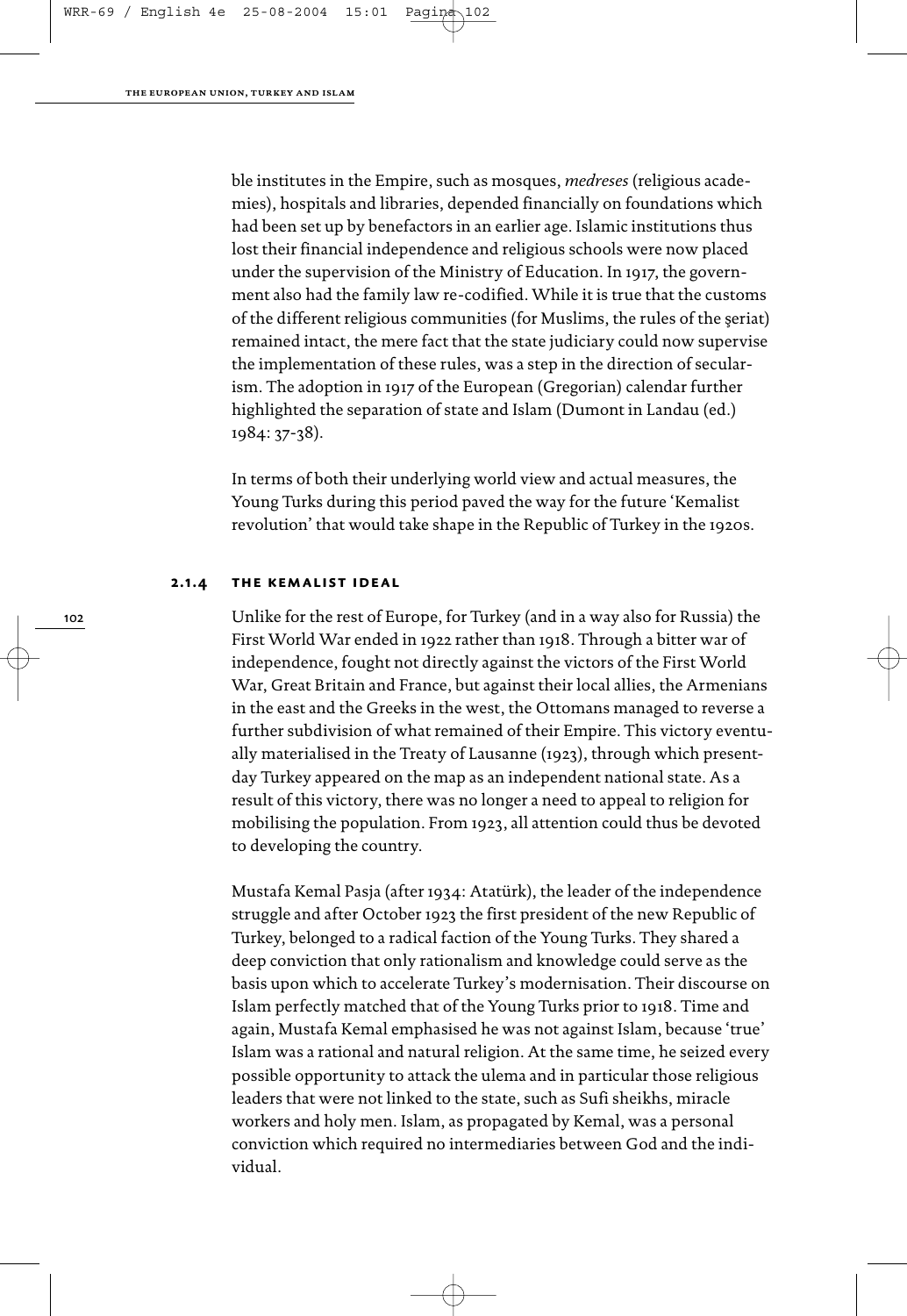In practice, these views resulted in various confrontations with Islamism in Turkey. Firstly, the process was completed of bringing religious institutions wholly under state control. The state itself became officially secular in 1928. Secondly, in 1924 the caliphate was abolished, as was separate religious education. True, the 1924 constitution did record Islam as the state religion, but this passage was deleted in 1928. The function of seyhülislam was abolished, and replaced by a new body, the Directorate of Religious Affairs (*Diyanet I˙¸leri Bas s ¸kanlıgˇı, Diyanet*), which fell directly under the premier. This body had complete authority over all religious aspects of Turkish life, controlling mosques, sacred tombs and Dervish monasteries (until they were closed in 1925), and appointing not only preachers (imams) and other functionaries connected to the mosques, but also all muftis (advisors on matters of faith). From its new capital in Ankara, it supplied instructions on the content of both sermons and religious advice. Paradoxically, the secular Republic of Turkey thus appropriated greater religious authority than the sultan-caliph ever had (Dumont in Landau (ed.) 1984: 38).

These measures were in fact the epilogue to a century of secularisation of institutions, providing a logical continuation of the measures taken by the Young Turks in 1916-1917. The position of the ulema was even further undermined when in 1926 the sacred law was abolished in family law, which had been its only remaining area of enforcement. The substitution of the 19<sup>th</sup>-century codification of the seriat, the *Mecelle*, for an adaptation of the Swiss civil code, was a radical step that is still unique in the presentday Islamic world.

Whereas state-linked Islamism was brought under strict control, autonomous Islamic movements, especially the mystical brotherhoods (*tarikats*), were simply abolished in 1925. Dervish monasteries (*tekkes*), which formed the local centres of the brotherhoods, were closed, as were the sacred tombs (*türbes*), which were often popular places of pilgrimage. The issue of the tarikats, their role in the society and their legacy is of such importance that it is dealt with separately in section 2.2.

Measures such as the introduction of Swiss family law or the banning of dervish orders had a direct impact on the personal lives of people from all walks of life, thus causing considerably more dissatisfaction and protest than the earlier abolition of institutions such as the caliphate or the function of seyhülislam. The same was true for several other measures which can probably best be described as outright attacks on Islamic culture. The 1920s and 1930s were a period in which Turkey's outward appearance changed dramatically as a result of legislation that overhauled the public experience of space and time. Dress codes banning traditional headdress,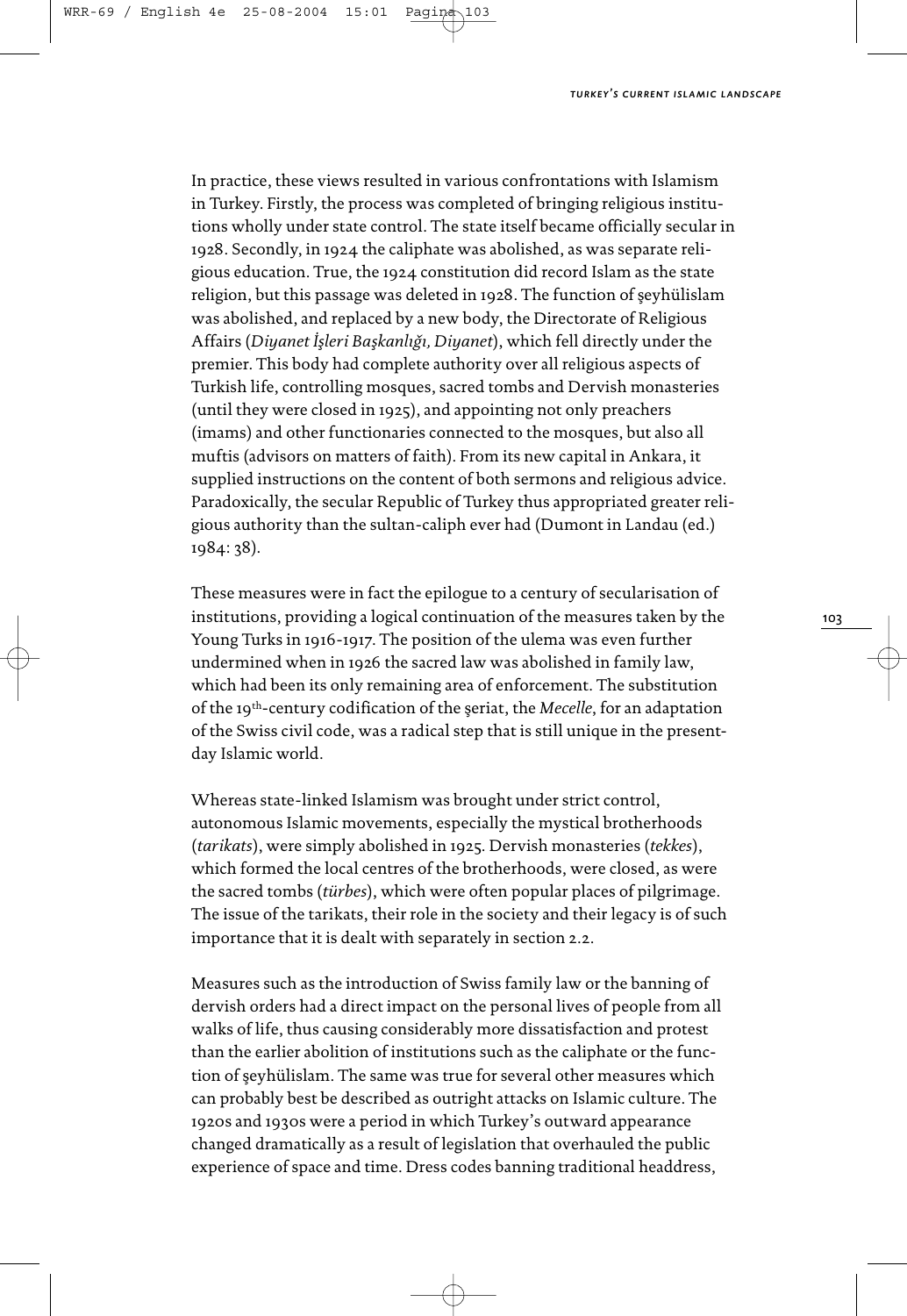104

the introduction of the European calendar and European clocks, the replacement of Arabic writing with the Latin alphabet, the laying-out of parks and terraces, the erection of statues of Atatürk – all these were actions not directly relating to faith, but clearly involving a reorientation away from Middle Eastern culture and towards Europe. However, in many cases the masses took this message as an attack on religion. In the Middle East, headdress had for centuries served as a distinguishing element to identify a person's social and religious standing, while Arabic writing was immediately associated with the language of the Koran, especially by villagers whose only contact with written culture was mosque-related. Thus the cultural offensive had strong anti-Islamic connotations (Zürcher 1993: 194-197).

The metamorphosis of at least the urban part of Turkey also deeply impressed foreigners. Countless visitors stated their admiration for the 'new' Turkey in books with such revealing titles as *The Veils have Dropped!* or *Allah Dethroned*. These writers generally had no idea of what had happened in the one hundred years preceding the secularisation of Turkey, ascribing these changes exclusively to Atatürk's Republic.

During the first twenty years of its existence, top-ranking highly-educated Ottoman ulema could provide the Republic with religious knowledge. Unlike their Young Turkish predecessors, who had tried to modernise the curricula of religious training colleges, the Kemalists thought little of reforming training colleges for the ulema. Thus, in 1930-1931 the county's two-dozen colleges for imams and preachers were closed and in 1935, its only remaining theological faculty, at the University of Istanbul, underwent the same fate. The long-term effect was to create a lost generation, a 'missing link' in Turkish Islam and a breach in the great Ottoman tradition of religious scholarship.

The fact that the Kemalists actually pursued a policy of driving back Islam from public life, reflected their awareness of their own minority position. They saw themselves as the teachers of a backward nation, whose mission it was to drag the people, kicking and screaming, into the modern world according to the Kemalist maxim, 'despite the people for the people' (*halka* ragmen halk için). They recognised the mobilising power of Islamic slogans and were constantly on the look-out for 'religious reaction' (*irtica*). This term, which is still today continuously used by secularists in Turkey, first became fashionable during the Islam-inspired counterrevolution of April 1909, which had been a traumatic event for the entire generation of Young Turks to which Atatürk and his followers also belonged. Less than a year after the constitutional revolution, the 'liberators' were driven from the capital by a mob chanting Islamic slogans. Even though troops led by Young Turks managed to end the revolt within two weeks, the mortal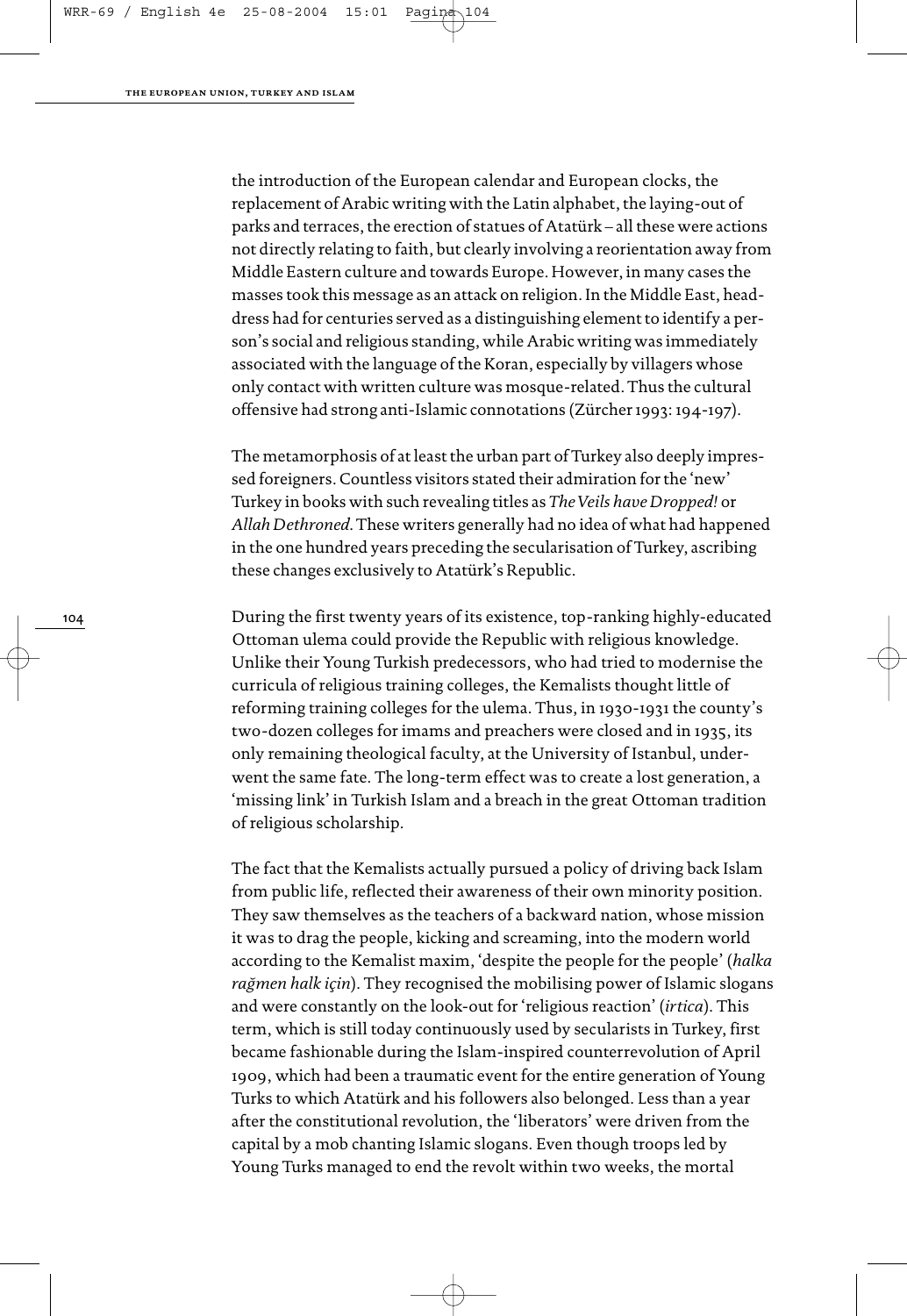danger of a politically exploited Islam was indelibly printed in the memory of the Young Turks. Under the Republic, they continued to interpret any signs of opposition in this light. This was true of the Kurdish uprising in 1925, the murder in 1930 of a reserve officer by a group of Dervish in Menemen near Izmir, the rise of Sait Nursî and many more minor incidents (see also sect. 2.2.6). Fear of a combination of malevolent Islamic reactionaries and underdeveloped, manipulable popular masses, has motivated hardline Kemalists to this day.

This tough anti-Islamic policy stance was continued by Atatürk's successors after his death in 1938 until, for a variety of reasons, the ending of the Second World War made it impossible to pursue.

#### **2.1.5 two interpretations of secularism**

Almost immediately after the end of the Second World War in Europe, İsmet İnönü, Atatürk's successor as president and leader of the party, signalled that Turkey would embark on the road to democracy. There were both external and domestic reasons for choosing this path. Turkey had remained neutral for practically the entire war, but at the very end had joined the United Nations (UN) and had also signed its charter. From 1946 on, it emerged that Turkey was being subjected to intense pressure from the Soviet Union, which it could not withstand without assistance. With the declaration of the Truman Doctrine in 1947 and the availability of Marshall Aid, the United States became Turkey's most important political and economic partner, and fulfilling American demands in the spheres of democratisation and economic liberalism became a matter of life and death. At the same time, domestic tension had increased considerably throughout the war years, which for most people had been years of authoritarian oppression and impoverishment.

In 1946, Turkey became a multi-party democracy. This immediately affected the relationship between the state and Islam. Competition for electoral support now really began to matter, and over 75 per cent of the voters still lived in rural areas. Both there and in the small provincial towns, a conservative, strongly religious outlook dominated which had hardly been touched by the Kemalist cultural revolution. In its quest for electoral support, the government allowed Islam some more breathing space. Islamic education at school, albeit optional for the moment, was reintroduced and the theological faculty was reopened. A few training programmes for preachers re-appeared, and in 1948, for the first time in a generation, some Turks could make the pilgrimage to Mecca. The final cabinet of the Kemalist regime (1949-1950) was even led by Smsettin Günaltay, a professor of Islamic theology.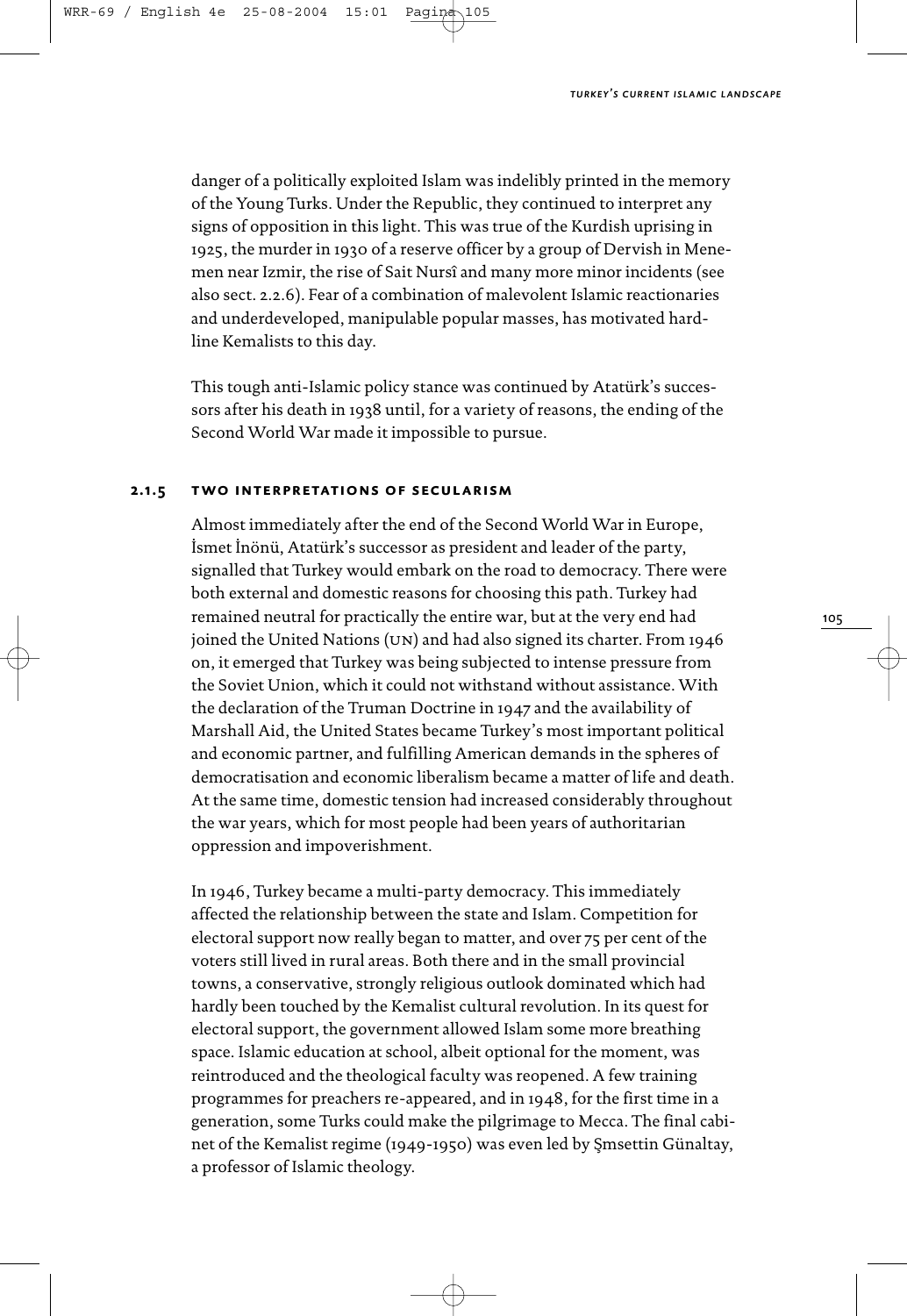106

It was all to no avail. Despite its u-turn, the Republican People's Party which had upheld 25 years of authoritarian and secularist policy, had lost all credibility in the eyes of the population. The May 1950 elections were won, with a large majority, by the opposition Democratic Party under the leadership of Adnan Menderes. In contrast to the Republican People's Party, the Democratic Party had derived its power from the backing of local networks, which in the 1950s discovered the value of their support. This made the party sensitive to the needs and perceptions of the people. As a result, the Democratic Party and its successors have often been accused by secularists in Turkey of exploiting religious policies and gambling with Atatürk's legacy. But this is at most a half-truth.

It is true that Menderes made concessions to the religious sentiments of the population. One of the first things he did was allowing the *azan* (call to prayer) to be made in Arabic again. Furthermore, religious education in schools was expanded and more training programmes for imams and preachers sprung up. The sale of religious literature was permitted and the Democratic Party sought the support of religious movements such as the Nurcus (sect. 2.2.6) during elections. Even so, there was no meddling whatsoever with the secular character of the state and legislation. A return to Islamic legislation or a relaxation of state control over muftis and mosques was never considered. When in 1950 a group of radical religious activists of the Ticani Dervish order vandalised busts of Atatürk, a strict law preventing the desecration of Atatürk's memory was immediately pushed through parliament (Zürcher 1993: 243-5; Yavuz 2003: 61-2). Menderes and his followers reacted outspokenly to the continuous accusations by the Republican People's Party that they were undermining secularism. Against the Kemalist view of secularism as a defence mechanism protecting the freedom of thought from Islamic interference, they proposed a secularism that would guarantee citizen's freedom of religion. Secularism should not be anti-religious and should be limited to matters of state and constitution.

Although the Turkish army repeatedly intervened in the political process, notably through the coup of May 1960 and the 'coup by memorandum' of March 1971, and also through several warnings and demonstrations in the intermediate period, the political current represented by Menderes remained the dominant political force throughout the 1960s and 1970s. After 1965, the successor to the Democratic Party, Süleyman Demirel's True Path Party, managed to attract the majority of the Democratic Party's former supporters. The Islam policy of this large conservative people's party remained largely identical to that of Menderes' party. Demirel stated repeatedly that, although the state was secular and should remain so, this did not mean that the individual should also be secular. Islam was appreci-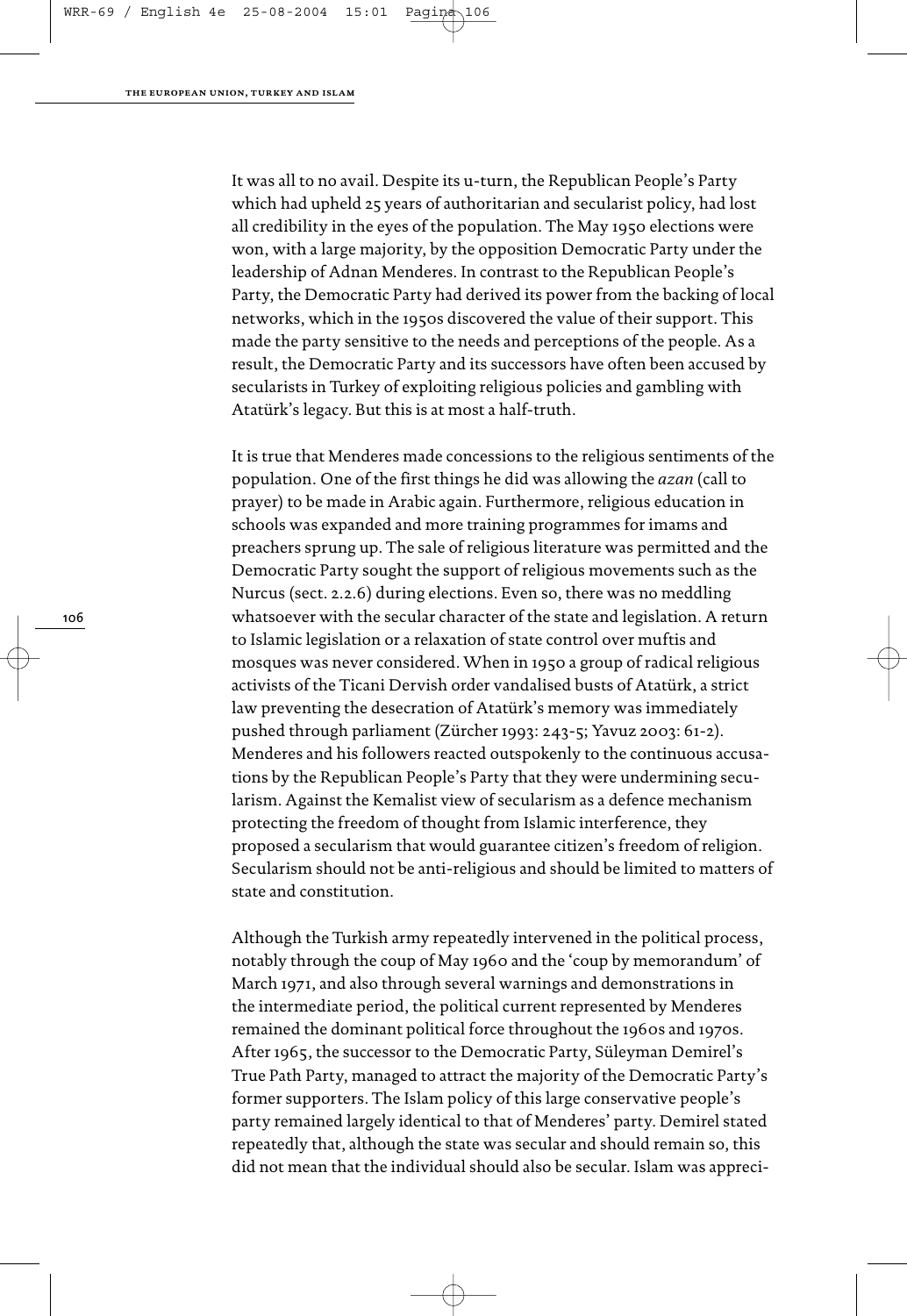ated as a moral code that provided strength to Turkish society. During the Cold War years, politicians of a more conservative orientation even saw Islamic standards and values, along with Kemalist nationalism, as an essential counterweight to the threats of socialism and communism. Religious movements benefited from this view by becoming even more integrated into the mainstream of Turkish politics (Yavuz 2003: 62).

#### **2.1.6 islam in politics and 'state-islam'**

WRR-69 / English 4e 25-08-2004 15:01 Pagina 107

Apart from a growing interest in Islam by non-religious parties, the 1960s also witnessed the rise of explicitly Islamic, or Islamist, political movements. That is to say, movements whose political manifesto are (also) based on Islamic guidelines. The new constitution that was adopted in 1961, gave more room to Islamic political movements.

The rise of an Islamic political movement was not due to an increase in piety among the population, but to the specific socio-economic developments of the 1960s. These were the years when Turkey built up a large and powerful industrial sector and also saw the rise of a considerable, and frequently militant, labour movement. The *esnaf* (small entrepreneurs) had increasing difficulties identifying with the policies of the larger parties, which were strongly geared to big business (in the case of the Justice Party) or to civil servants and organised labour (the Republican People's Party). By the end of the 1960s, these small entrepreneurs had managed to take over the control of the Union of Chambers of Commerce of Turkey from the big industrialists in Istanbul. Their representative became the president. This was Necmettin Erbakan, a partially German-educated professor of mechanical engineering at the Technical University of Istanbul, who in 1969 was elected to parliament as an independent representative for the conservative town of Konya. In 1970, together with a few other parliamentarians, he formed the National Order Party, which was banned for antisecular activities when in March 1971 the Turkish army seized power behind the scenes. In 1973, Erbakan became the leader of a new party, or rather, his old party under a new name: the National Salvation Party. It gave a leading role to members of religious brotherhoods, in particular to members of a branch of the Naksibendis (sect. 2.2.4). Erbakan also belonged, and still belongs, to this order.

Since 1973, the ideology of Erbakan's party was referred to as 'National Vision' (Milli Görüs¸). Its manifesto included typically Islamist points, such as an emphasis on ethics and morality in education and upbringing, as well as the fight against usury and corruption. Surprisingly, though, the manifesto also strongly emphasised secularism. Freedom of opinion and freedom of expression were qualified as the foundations of democracy and human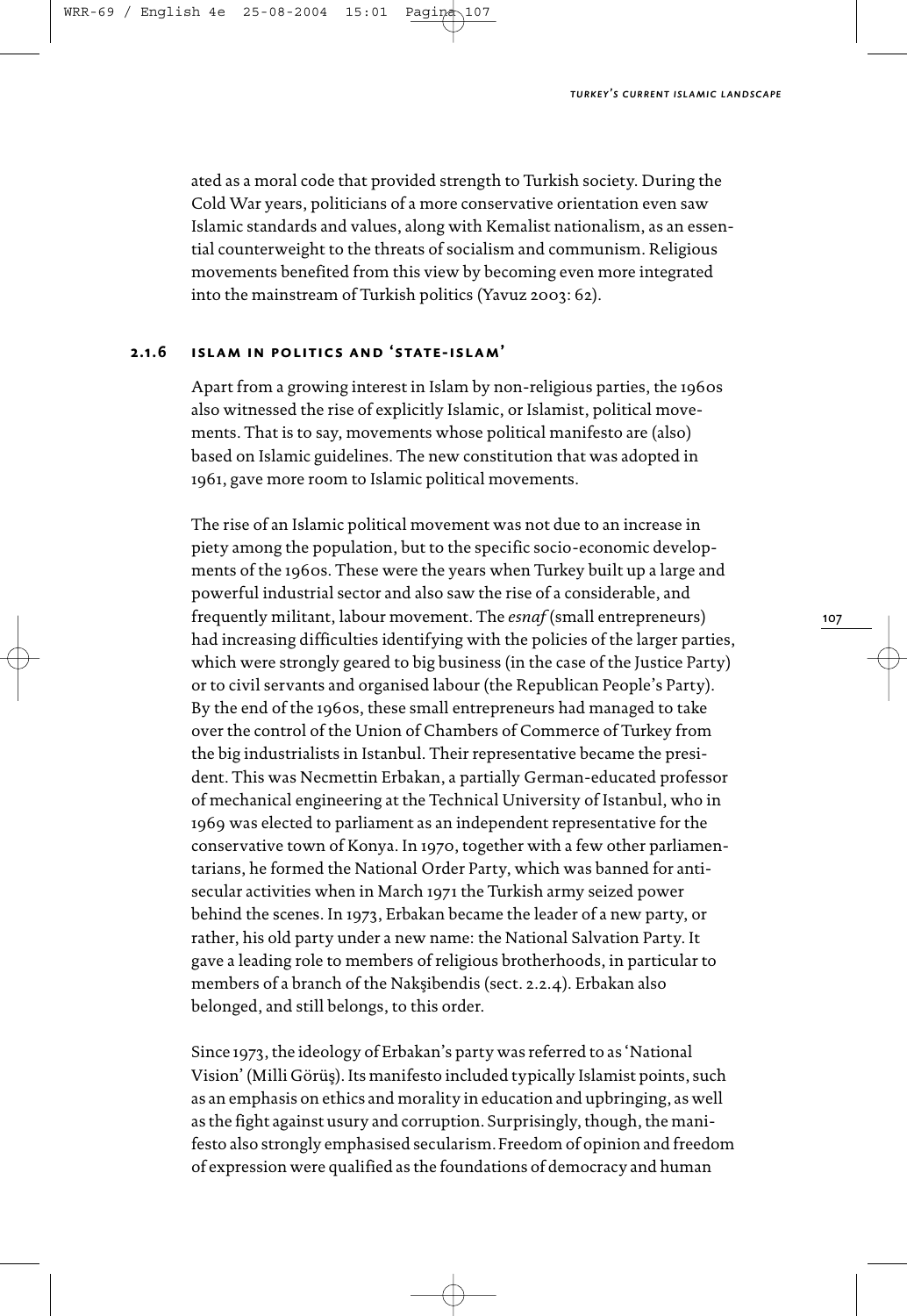rights. However, it was a different interpretation of secularism than that of the Kemalists. What was meant was complete freedom of religion, without state control. The Kemalist notion of secularism was rejected as the 'dictatorship of the non-believers'. From the start, therefore, Erbakan's political agenda gave priority to the withdrawal of all articles from the penal code and the constitution that banned the political uses of religion (Erbakan 1975).

In the changeable climate of the 1970s, with increasing labour unrest and political and societal dislocation resulting from the economic crisis, the National Salvation Party proved attractive to a sizeable part of the traditionally-oriented electorate. In the 1973 elections, it received twelve per cent of the vote, thus becoming essential in helping coalitions gain a majority. It subsequently used this power to fill all strategic posts in 'its' ministries with its own party members.

In the eyes of the voters, the party's participation in established politics meant that it also shared responsibility for the policies that had failed to end the economic crisis and to quell political violence in the streets. In the 1977 elections, therefore, support for the party dropped to under nine per cent. However, National Salvation Party activists remained firmly in control of parts of the state apparatus. When the military intervened in September 1980, Erbakan's party was banned, along with all other political organisations. Erbakan himself was prosecuted, though finally acquitted. In the 1980s, the core of the party's activities shifted to Europe, where supporters of National Vision had much more room to manoeuvre than in Turkey itself (Zürcher in Driessen (ed.) 1997: 365-7).

The other islamist political movement that acquired influence in the 1970s and 1980s was the so-called 'Turkish-Islamist Synthesis'. This ideology was systematically developed in the 1970s by the writer İbrahim Kafesoğlu. It assumed that Islam had a special appeal to Turks, since the original Islam of the prophet Mohammed had a lot in common with the culture of the Central Asian Turks. They shared a high regard for justice, monotheism, a belief in the immortal soul and a strong devotion to family and decency. Therefore, it was the Turkish people's mission to be exceptional 'soldiers of Islam'. For the supporters of this ideology, Islam and the National Vision were inextricably linked to modern Turkish culture.

The Turkish-Islamist Synthesis was first embraced by an organisation calling itself the 'Hearth-fires of the Enlightened Souls' (*Aydın Ocakları*). It was a club set up in 1970 by leading figures from business, politics and university which aimed at challenging all the left-wing intellectuals who used to control political and ideological discussion in those days. They would be taken on with their own weapons: conferences, forums, publica-

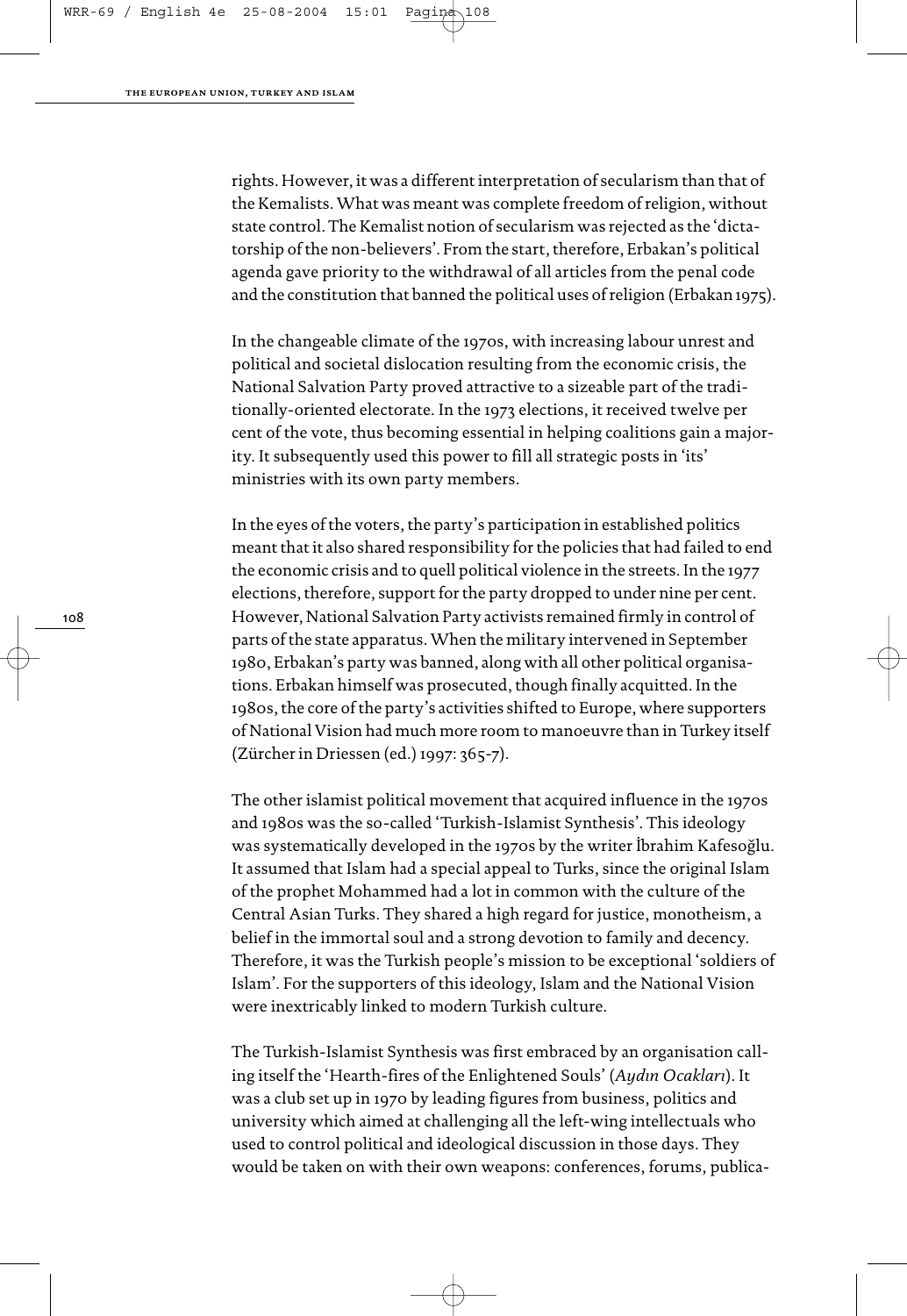WRR-69 / English 4e 25-08-2004 15:01 Pagina 109

tions, etc. Despite the secular Kemalist tradition of the Turkish officer's corps, quite a few members of the military were interested in this movement. In the second half of the 1970s, the Synthesis ideology also gained popularity amongst supporters of the Nationalist Action Party. Created from yet another splinter party in 1969, this was a radical (reactionary) right-wing party led be an ex-colonel, Alpsalan Türkes. Its support came mainly from conservative Sunni Turks residing in the wide belt bisecting Anatolia, where the population is heavily mixed (Turks vs Kurds and Sunnis vs Alevis). During the early years of its existence, it propagated an ultra-nationalistic brand of Kemalism, but by the mid-1970s the Turkish-Islamist Synthesis obtained the upper hand.

Türkes's Nationalist Action Party was even more successful than Erbakan's National Salvation Party in acquiring support from the poorly educated and impoverished youth of the city slums. These places were the breeding grounds for the young stormtrooper-like commandoes who, under the banner of 'Idealists' (*Ülkücü*), and wearing their Grey Wolf emblem, captured the streets from left-wing activists. Türkes's party was also banned after the 1980 coup d'état and, like Erbakan, he was prosecuted but eventually acquitted (Zürcher in Driessen (ed.) 1997: 367).

In 1980, a junta led by General Kenan Evren, the son of an imam, took control. He did not stop at banning the other religiously-oriented parties, but instead unleashed an all-inclusive ideological offensive, in which Islam occupied a central role. The Islam that was officially approved and propagated by the military leadership, had much in common with the Turkish-Islamist Synthesis. A few leading members of the 'Hearth-fires of the Enlightened Souls' also played major roles in shaping this new ideology (Yavuz 2003, 71-73). It had a strong nationalist character, emphasised the link between state and nation, national unity and social harmony and it glorified military and authoritarian values. In addition, Islam was presented as an 'enlightened' religion, open to science and technology (Evren 1986: 221). The goal of this ideological offensive was to render Turkish youth immune to both socialist propaganda and the temptations of radical Islamic movements that were not controlled by the state.

The islamisation of state ideology also dictated a radical reinterpretation of the legacy of Mustafa Kemal Atatürk. He was now presented as a reformer of Islam. And secularism was presented as a necessary step in purifying Islam and creating a 'true Islam' (Yavuz 2003: 70-1).

Starting in 1982, this 'state-Islam' was mostly propagated through education. It formed the basis of the National Cultural Report (1983) of the State Planning Bureau (Poulton 1997: 184). Lessons in religion and ethics were

109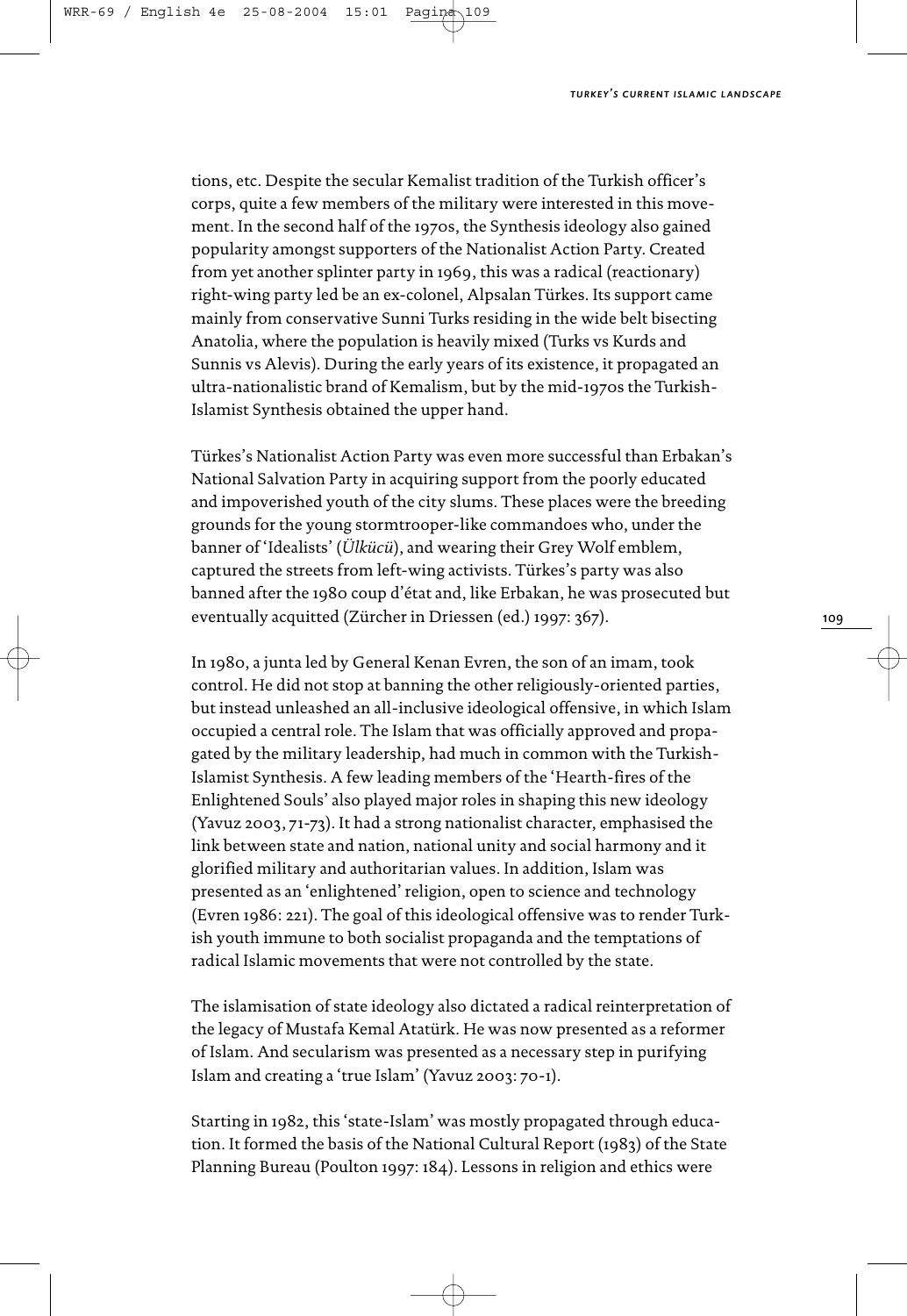made compulsory for all classes and the state-controlled media (radio and television) also spread the message. The Directorate of Religious Affairs remained just as tied to the state as before, but in 1982 its existence and tasks were constitutionally fixed. These tasks reflected the close ties between religion and nationalism that were now propagated. The Directorate had to "protect the Turkish national identity" – a phrase borrowed directly from Kafesoğlu's original programme (Poulton 1997: 185-7). Materially, it profited from this new policy line: staff membership grew from 50,765 in 1979 to 84,172 ten years later. That the spread of 'correct' Islam was not limited to Turkey, could be witnessed by the Directorate's staff numbers working in Europe, which increased from 20 to 628 over the same period (Poulton 1997: 185-7).

Curiously, when observing this instrumentalisation of Islam as the state's ideological weapon by the military and its successors in the 1980s, one is somehow strongly reminded of the policies of Sultan Abdülhamit II, exactly a century earlier.

#### **2.1.7 islamic breakthrough and kemalist revival**

The Islam policy of the military rulers is often described as paving the way for the Islamist breakthrough during the 1994 and 1995 elections of Erbakan's re-created and renamed Welfare Party (of 1983) (Sunier 1998: 23-4). The idea behind this is that, once you open the door to Islam, there is no longer a choice of what kind of Islam may enter. Demographic developments, however, certainly also played role. The 1980s and early 1990s witnessed a period of unprecedented migration into Turkey's main cities. A city like Istanbul doubled in size in this period, and its new migrants formed the majority of the urban (municipal) electorate. In this new environment, the existence of migrants depended heavily on private networks and mystical brotherhoods (sect. 2.2). These penetrated all social levels and provided the networks par excellence to assist newcomers in finding employment, housing and fuel. It was only logical that the migrants's who were accepted into these networks also followed the electoral advice of their leaders.

As we have seen at the beginning of this chapter, the breakthrough of the Welfare Party in 1994-1995 not only caused widespread panic within Turkey's secular establishment, but also led to vigorous intervention by the military. After the fall of Erbakan and the dissolution of the Welfare Party one year later, its parliamentarians reorganised themselves in the so-called Virtue Party. Against all expectations, they did relatively badly during the national elections of April 1999. They failed to mobilise the anger among the old Welfare Party's supporters and ended up in third place. This poor

110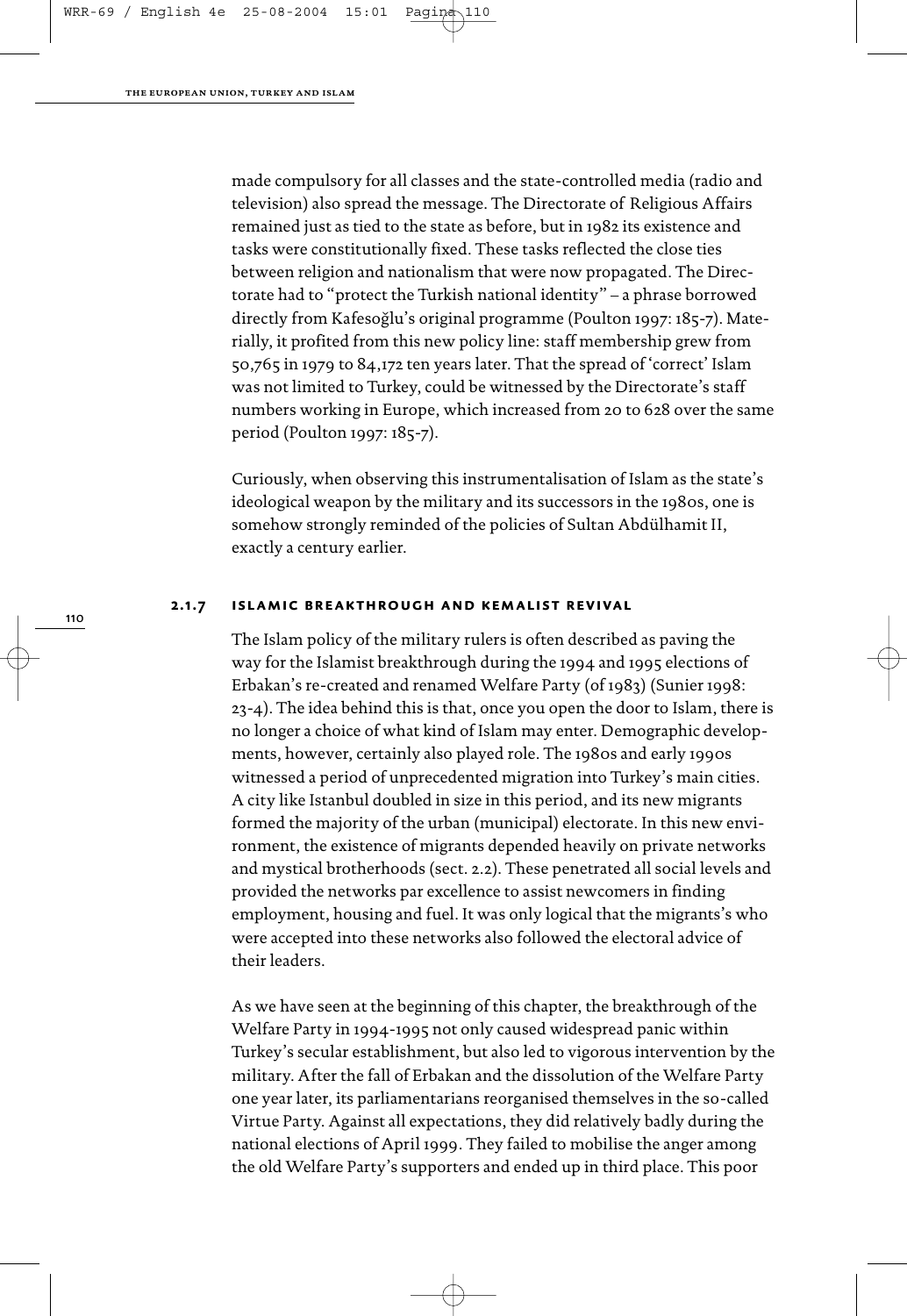showing ultimately led to the long-awaited split within the Islamic movement of the National Vision. The old guard, Necmettin Erbakan's circle, was heavily dominated by members of the Naksibendi brotherhood and stuck to a very religiously-coloured manifesto (sect. 2.2.4). When the Virtue Party was also banned in June 2001, it re-emerged as the Felicity Party. The younger party leaders, including Recep Tayyip Erdoğan (the former mayor of greater Istanbul) and Abdullah Gül, saw this as a dead-end road – both because they realised that a strictly Islamic party would never be accepted as a governing party by the state apparatus (the lesson of February 1997), and because they expected such a party to cater for not more than about twenty per cent of the Turkish electorate. In August 2001, therefore, they launched the Justice and Development Party (*Adalet ve Kalkınma Partisi* or ak Party). It deliberately presented itself as a broad conservative party that respected Islamic standards and values but eschewed an explicitly religious manifesto. The 'Justice' part of the name specifically recalled the Justice Party, the broad conservative people's party which, as a right-wing popular party between 1961 and 1980, had taken over the torch from Menderes' Democratic Party.

During the Islamist breakthrough of 1994-1995, a countermovement had meanwhile developed. While the fall of Erbakan had, to a large extent, been the work of the military leadership, in the following years the military also instigated a broad civil *Atatürkçülük* movement ('atatürkism'). This defensive movement believed that the nation's security was threatened by militant Islam and Kurdish separatism, which in turn were seen to be manipulated by dark 'foreign forces' intent on dividing Turkey. Its supporters expected the state, and in particular the military, to come to their 'rescue'. They also continued to demand measures to defend secularism.

The Atatürkçülük movement's attitude towards democracy and human rights is ambivalent. To prevent the threat of an Islamic takeover or Turkey's fragmentation, its supporters rely on a 'strong state', and are generally willing to accept limitations to democratic rights. They are quick to qualify pluriformity as a weakness (Yavuz 2003: 263). Atatürkists of this persuasion are often convinced that Islam, unlike Christianity, cannot be domesticated within a democratic secular system. Among all their larger, and more active civil organisations, the most outspoken ones were (and are) the Association of Atatürkist Thought (Atatürkçü Düşünce Derneği) and the Associate for Support for Contemporary Life (Çağdaş Yaşamı *Destekleme Dernegˇi*). The supporters of this civil atatürkism took a very dim view of the 12 September 1980 coup and its legacy, the spread of the Turkish-Islamist Synthesis. The junta of 1980 is seen as a group of 'false Kemalists' who invited fundamentalism in through the backdoor (Erdoğan in Yerasimos et al. (ed.) 2000: 251-2; 277-8).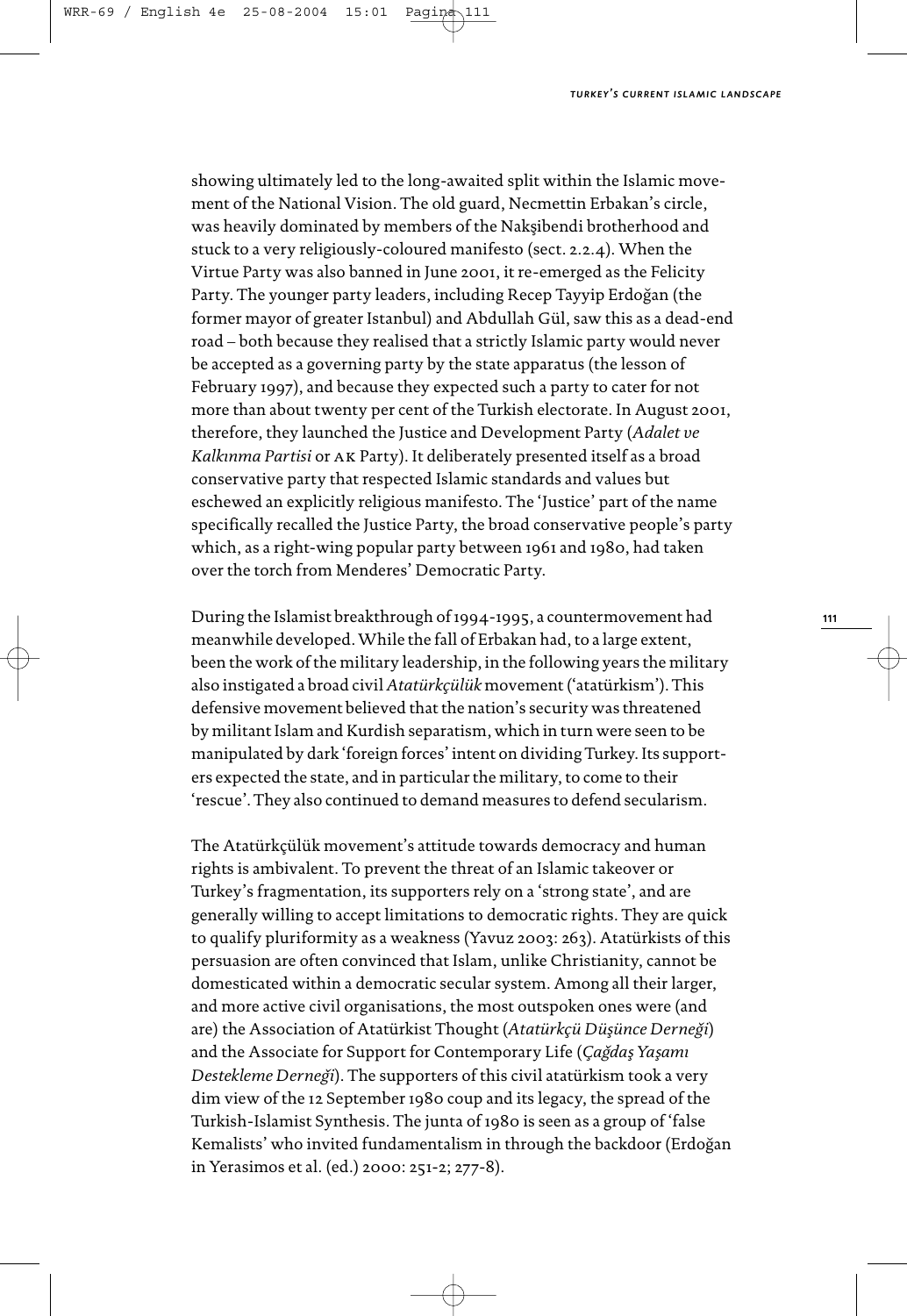112

Interestingly, both the Islamists and the Atatürkists employ an opposition discourse. Each movement views itself as the weaker party fighting for a good cause. The Islamists consider themselves the victims of an omnipotent and unjust state, whereas the Atatürkists believe that Atatürk's legacy has been squandered and that 'real' Atatürkists no longer have access to political power (Erdoğan in Yerasimos et al. (ed.) 2000: 251-2; 261-2).

During the years of Kemalist restoration after February 1997, and certainly after the 1999 elections, state-oriented secularists in Turkey appeared to be winning, but internal conflicts in the ruling coalition in 2002 made fresh elections inevitable. These elections caused a political landslide. The earlier mentioned ak Party received more than 34 per cent of the vote which, due to the idiosyncracies of the Turkish electoral system, translated into twothirds of the parliamentary seats. This victory was so overwhelming that it had become impossible to form a government without the inclusion of the ak Party. It was a *fait accompli* that the state apparatus also accepted.

Since the 2002 elections and the coming to power of the ak Party under Erdoğan, a bipolar system has been operational in Turkey. The state and the governing party each have a fundamentally different notion of secularism. Supported by the secularist opposition and Atatürkist civil movements, the state seeks to associate itself with the traditions of the 1930s and 1940s, when secularism was seen as a barrier to safeguard liberty against Islamic forces. The governing party, in turn, associates itself much more with the traditions of Menderes, Demirel and Özal (founder of the Motherland Party in 1983). It believes that a secular state should also provide room for religious individuals to express their standards and values.

At the moment, recovery from the deep financial and economic crisis of 2001 and attempts to obtain eu membership mean that state and politics have a common interest in making their marriage-of-convenience work. The ak Party in particular has a lot to gain from pushing through the reforms needed to fulfil the eu's Copenhagen criteria. After all, these reforms tend to transfer state power to actors in society. However, there are constant irritations endangering this symbiosis. These tend to flare up in connection with phenomena that have assumed a symbolic value during the Republic's history of secularisation – questions such as dress codes (and the banning of the headscarf) in education and within the state apparatus, on which fierce political debates has raged over the last twenty years (Göle 1996).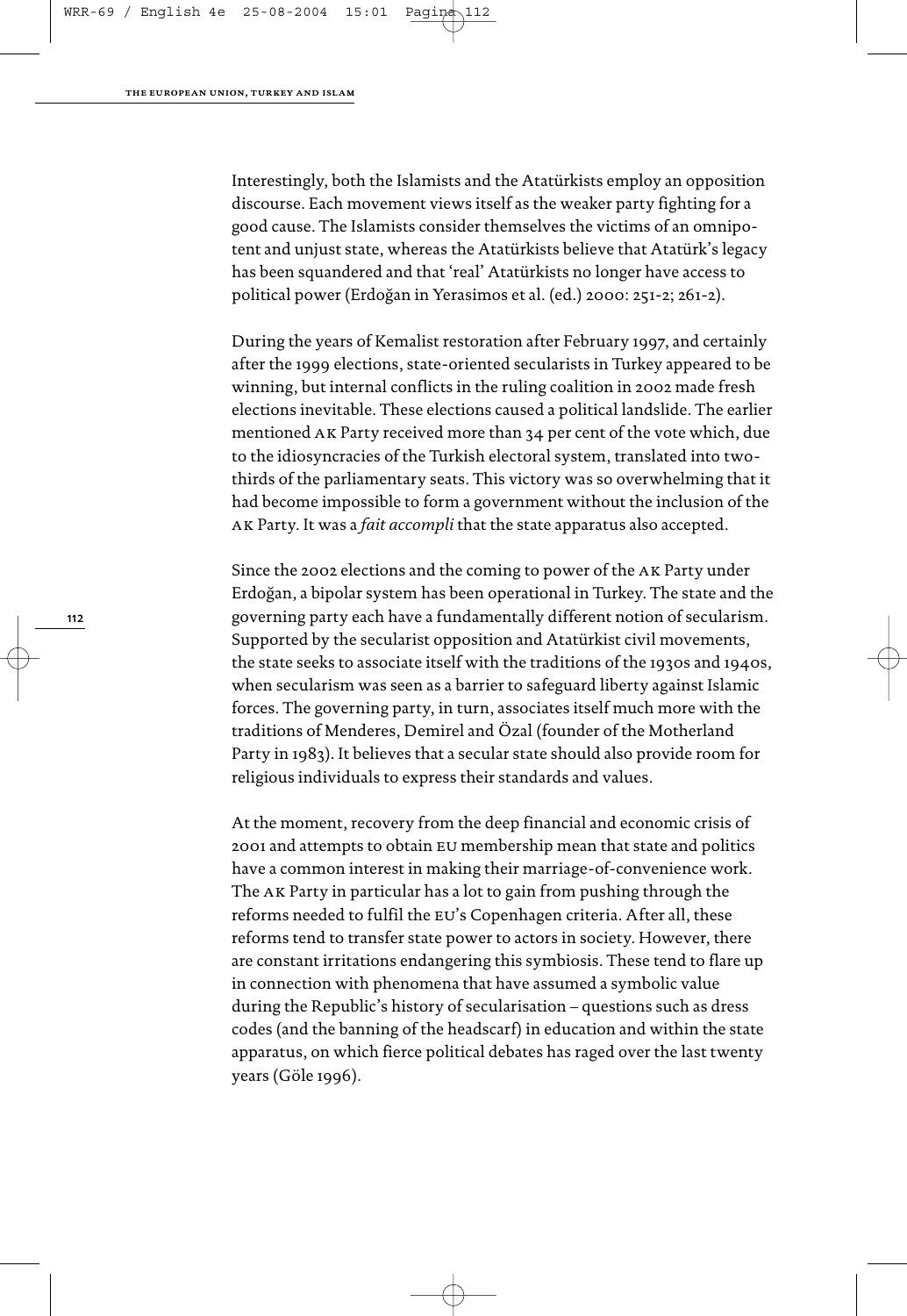### 2.2 official doctrine versus tarikats and neo-**MOVEMENTS**

#### **2.2.1 mystical orders and current affairs**

Turkish mystical Islamic brotherhoods (*tarikats*) were dissolved and banned in 1925, and their properties transferred to the state. And yet there is something odd about them. Whoever wants to visit, for example, the tomb of the holy mystic Celaleddin Rumi in Konya, can happily go there as a tourist – with pleasure, since the complex is a museum that falls under the authority of the Turkish Ministry of Culture. Once inside, the visitor will notice that countless Turkish visitors, mainly women, are actually on pilgrimage. Devotion and commerce seem to go hand in hand on this spot. Both Rumi texts and Rumi trinkets are for sale in and around the museum, and there are regular tourist performances of *Mevlevi-*Dervish's ritual dances in for instance the local sports hall. In places like this, signs of devotion are omnipresent – votive offerings are left and visitors can sometimes be found in a state of ecstasy, wandering around with tears in their eyes (Shankland 1999: 67).

Almost eighty years after their abolition, the various mystical orders still make the news on an almost daily basis. Especially since the mid-1990s, the newspapers are full of alarming reports on the activities of religious networks, in particular on their infiltration of the state apparatus. This raises the question of how the Dervish orders managed to survive Turkey's secularisation measures and what role they play in the current Islamic landscape.

#### **2.2.2 islamic mysticism**

Islam, like Judaism, is first and foremost a system of standards, values and rules, of which Muslims believe they have been revealed by God. Living according to the commandments of God's law (the seriat) is the first requirement for a true believer. However, early in the history of Islam there also emerged the need for a more direct, personal and emotional religious experience that went beyond the mere following of God's law. Thus, Islamic mysticism (*tassavuf* or Sufism) was born. The aim of the mystic is to go beyond the seriat in order to experience divine reality (*hakikat*) in a personal way. Mystics call the individual's path towards this aim, which runs along many intermediate stages, the *tarikat* (path).

Wandering mystical preachers and holy men played a leading role during the conversions to Islam of the Turkish peoples of Western Central Asia, and even before the start of migration to the Middle East. These mystics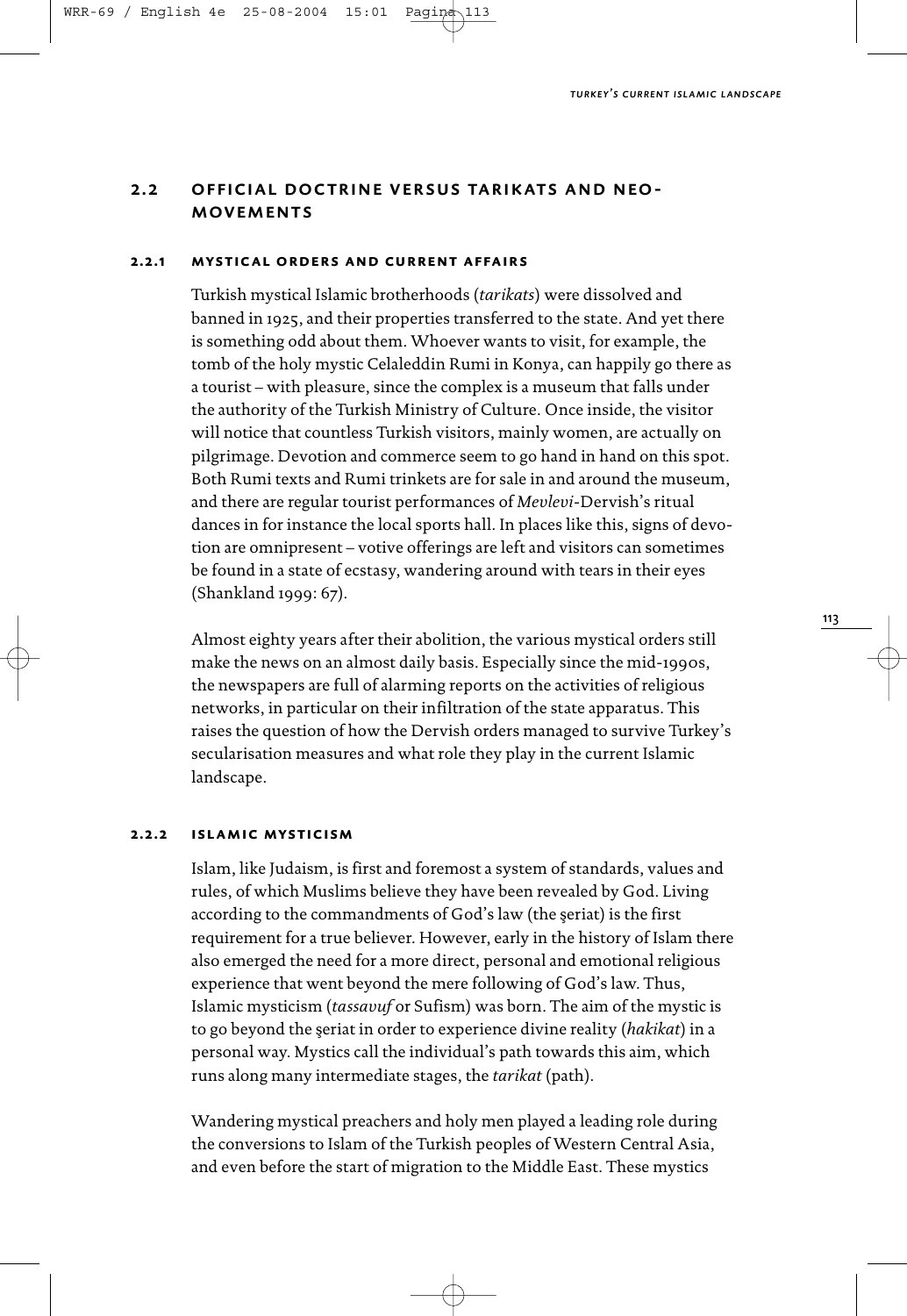114

have remained influential among the Turks. Their popularity was also partially due to their use of everyday language rather than the Arabic of scholarly Islam.

During the era of severe crisis in the Middle East caused by the Mongol incursions and the Crusades (1200-1300 AD), Islamic mysticism actually blossomed. It also underwent organisational changes. Whereas previously mystics were mostly engaged with their faith on an individual basis or in small groups, there now began to emerge personalities who were recognized as a master (*mürşid* or *şeyh*, or 'sheikh') by large groups of followers. While the majority of these sheikhs had no intention whatsoever of establishing a school, their followers gradually organised themselves in mystical orders or brotherhoods, and their teachers came to be regarded as founders. Over time, the word *tarikat* obtained popularity to refer to the brotherhoods that considered themselves the spiritual descendents of one and the same teacher. It is in this sense that is used in Turkey to this day.

#### **2.2.3 the tarikats and the ottoman state**

The Ottoman Empire was home to many Sufi orders. Some of them had their origins in Central Asia, others in Anatolia or the Arab world. They all placed a much higher value on intuitive insight into divine truth (*marifet*) than on religious knowledge obtained by learning (*ilim*). Nevertheless, both the mystics themselves and their followers considered it important to demonstrate that mysticism in no way conflicts with orthodox Sunni teachings, even if the lifestyles and rituals of some mystics or brotherhoods suggests otherwise.

The mystic who wants to achieve unity with God, can do so through selfdenial and absolute devotion to God, a process which requires passing through several stages or levels. All brotherhoods are also aware of their own specific spiritual and physical exercises aimed at accelerating this unification process. These are called *zikir*, literally: 'the commemoration' (of God's name). Zikir can take various shapes and forms, from a simple repetition, in silence or not, of the first part of the profession of faith ('There is no god but God/Allah') to the renowned music and dance of the Mevlevi Dervishes (Buitelaar & Ter Haar (eds.) 1999: 9-17).

The *tarikats* played a very important role in the Ottoman Empire as channels between the urban and rural population and the state. The leaders of local Dervish monasteries (*tekkes*) often had great authority, allowing them to solve local conflicts through mediation. In societies in which the cultural, power and wealth gaps between the governing elites and the people were not only massive, but also constantly emphasised as core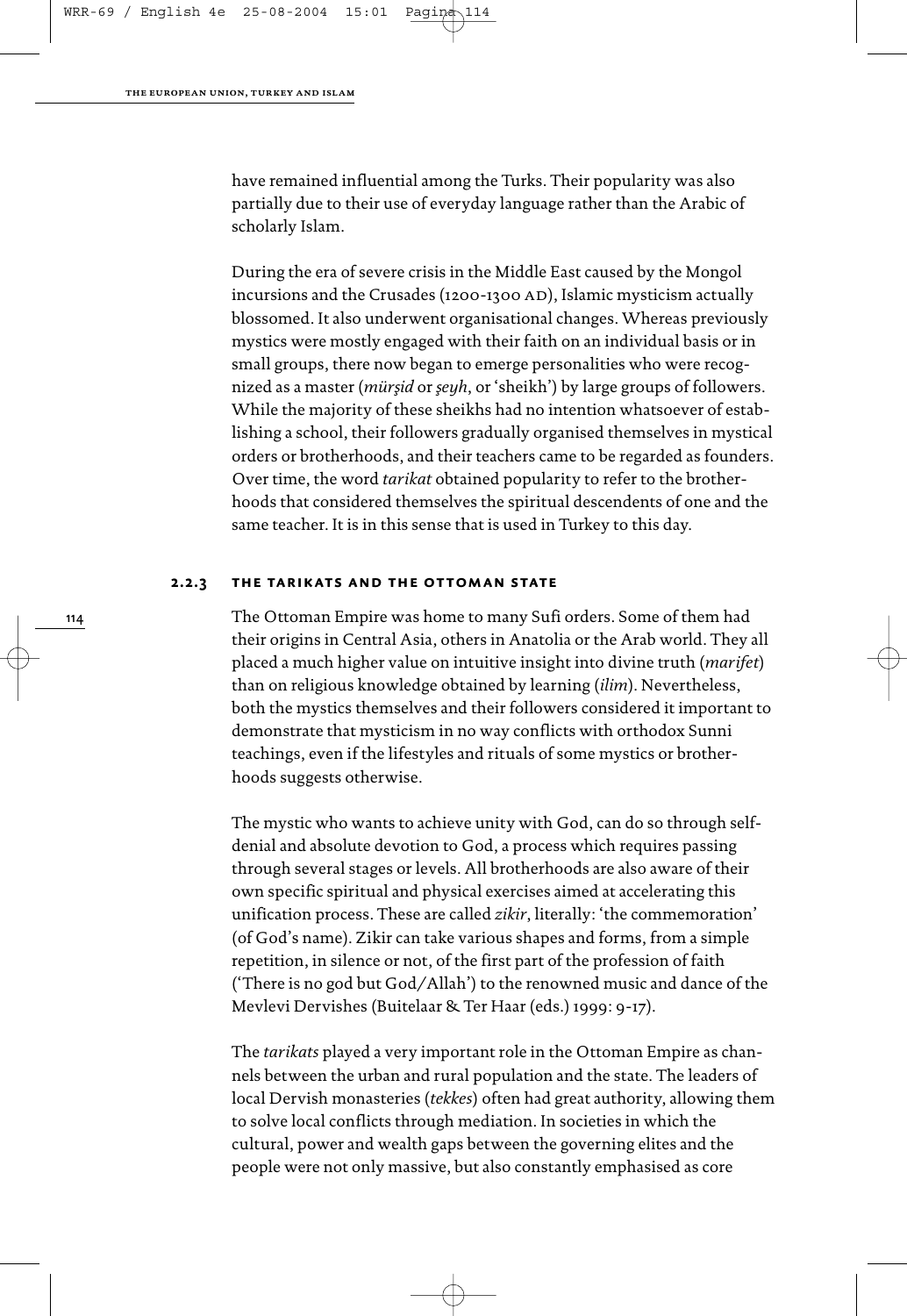WRR-69 / English 4e 25-08-2004 15:01 Pagina 115

elements of the 'world order', the brotherhoods provided one of the few channels that cut straight through the social strata. The vast majority of tarikat members were not 'full-time mystics' but lay brothers who combined their membership with a social function, varying from porter, shopkeeper or professional soldier to governor. Many religious scholars were simultaneously also mystics (Zürcher 1993: 14). Hierarchy within the order, which was based on the individual's acquired level of mystical enlightenment and insight, could thus cut across a social hierarchy based on position and status.

The Ottoman sultans systematized and organised the brotherhoods, as they had done before when they incorporated all the ulema into an hierarchical, controlled system previously unknown to the Middle East. The paradox that we have encountered in official Ottoman Islam, also applied to the mystic brotherhoods – the Ottomans incorporated the brotherhoods into the state apparatus in a way that gave the rulers some control, but also allowed for a growing influence of these brotherhoods on not just the state, but also the capital (Mardin 1989: 183-5). The sultans themselves, as well as many of the highest state functionaries, openly associated themselves with one or more of the tarikats. In every major town, a 'head of the brotherhoods' (*şeyh al-turuk*) was appointed, whom the state held responsible for the conduct of the organised mystics (Geoffroy in EI2, vol.  $X: 243-6$ .

The 19<sup>th</sup> century Ottoman sultans, from Mahmut II (r. 1808-1839) to Abdülhamit II (r. 1876-1909), primarily took on the role of champions of Sunni orthodoxy, but they also understood that the mystic brotherhoods were essential for creating broad social support among the masses. Sufi sheiks were actively used by the court for propaganda purposes, but state control over their activities remained pivotal. Sultan Mahmut's creation of a Ministry for Pious Foundations had the specific purpose of controlling the appointments of local tekke sheikhs (Abu Manneh 1979: 138; Deringil 1998: 63-6).

In the 19<sup>th</sup> and early 20<sup>th</sup> century, the mystical brotherhoods seemed to have increased their influence and popularity even further. This can be interpreted as part of the Islamic reaction to Europe's economic, political and cultural penetration in that period (Zürcher 1993: 200). It has also been pointed out that the reforms of the Ottoman Empire and the Kemalist Republic during this period actually depersonalised the traditional patrimonial system based onpersonal relationships between patron and client, and replaced this by a formal, Western-style contractual relationship. It was only within the networks of orders, where personal connections between master and pupil were pivotal, that these old codes remained intact (Mardin 1989: 10-13).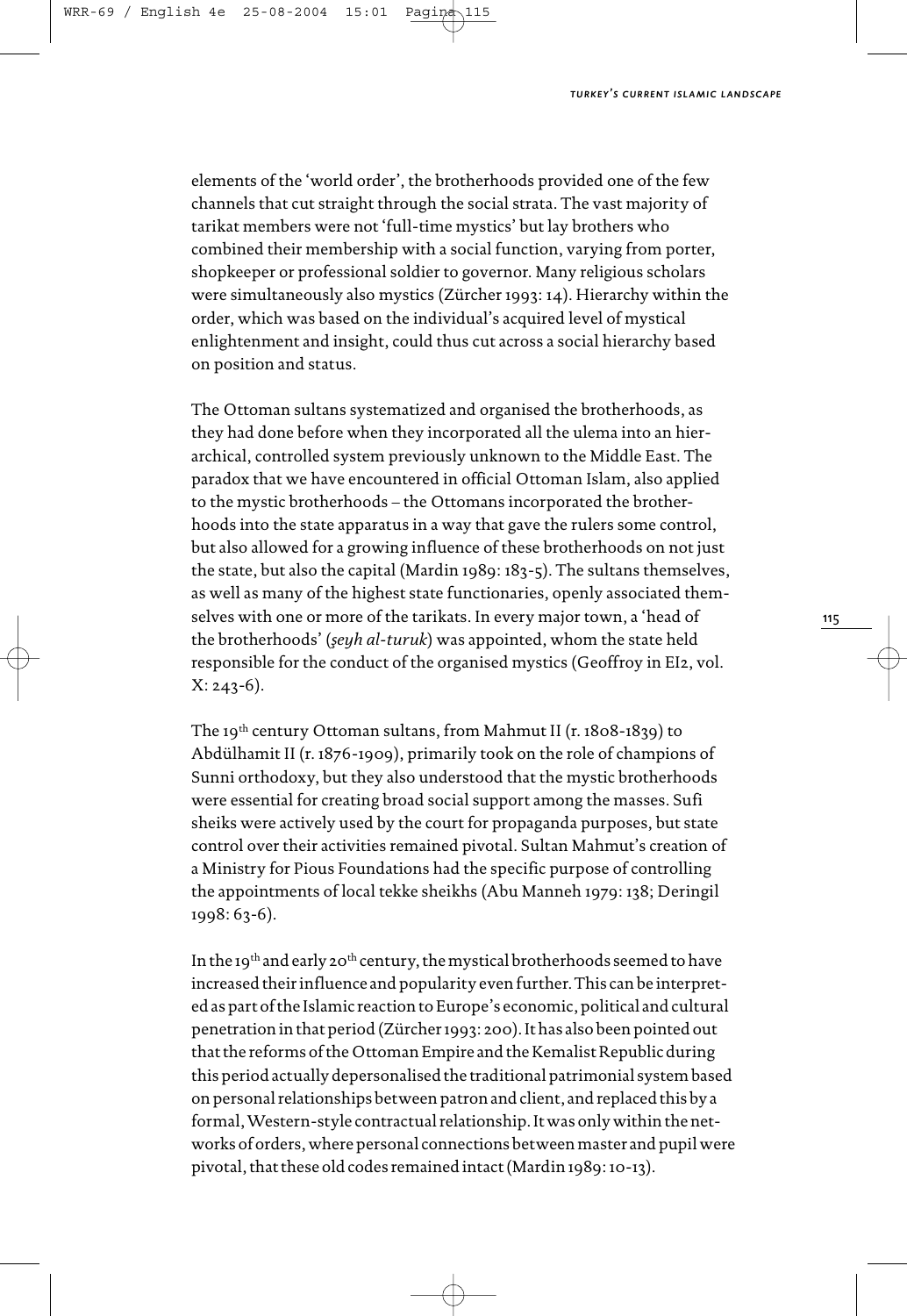WRR-69 / English 4e 25-08-2004 15:01 Pagina 116

**the european union, turkey and islam**

### **2.2.4 the naks¸ibendi order**

Of all the Sufi brotherhoods in operation during the Ottoman Empire and the Turkish Republic, the Naksibendi order undoubtedly played the most important role. It went all the way back to  $14<sup>th</sup>$  century, where Bahaeddin Naksbend lived in Bukhara, present-day Uzbekistan. During the 15<sup>th</sup> and 16 centuries, his order spread through all of Central Asia, even reaching the Indian subcontinent. In India in the  $18<sup>th</sup>$  century, the order gave birth to a movement for renewal, which reached the Ottoman Empire through the preachings of Mevlana Khalid Baghdadi (1776-1827).

Inspired by these events in India, Khalid introduced two significant reforms that became charcteristic to the *Naksibendi* movement in the Ottoman Empire: the compulsory retreat for novices and the doctrine of the *rabita*, the unbreakable spiritual bond between the master and his pupil. Clearly, these changes considerably assisted discipline and cohesion within the order. The *Khalidi* version of the *Nakşibendi* doctrine soon became dominant in the regions under Ottoman control. It placed itself emphatically on the side of Sunni orthodoxy and stressed the importance of obedience to the rules of the holy law. One could also say this highly influential Dervish order was directed against the Western-style reforms of the Tanzimat era (1839-1871) and against the later reforms of the Young Turks. Instead, it was closely linked to the Islamist policies of Sultan Abdülhamit II (Zarcone in EI2, vol. X: 332-4).

# **2.2.5 kemalist action against the orders**

On 30 November 1925, two years after the declaration of the Republic of Turkey, the parliament in Ankara decided, under law 677, to abolish the Dervish orders. Its centres, the *tekkes*, were closed and transferred to the state. This decision was primarily dictated by the anticlericalism of the Kemalists, for whom the mystical sheikhs, even more than the ulema, symbolised the nation's backwardness. Another reason was undoubtedly the fact that their widespread networks, with their close-knit structures and culture of obedience to the authority of religious leaders, provided competing power bases that the Kemalist state refused to tolerate.

The orders had no other choice but to close down, resist or go underground. Resistance there was, especially in the early years of the Republic, but this was limited to more isolated incidents. Some of these incidents, such as the murder of reserve officer Kubilay in Menemen in 1930, were seized upon to pursue large-scale persecutions, in this case of the Naksibendis. Going underground was much easier for some orders than for others. The Naksibendis, members of the most common Dervish order,

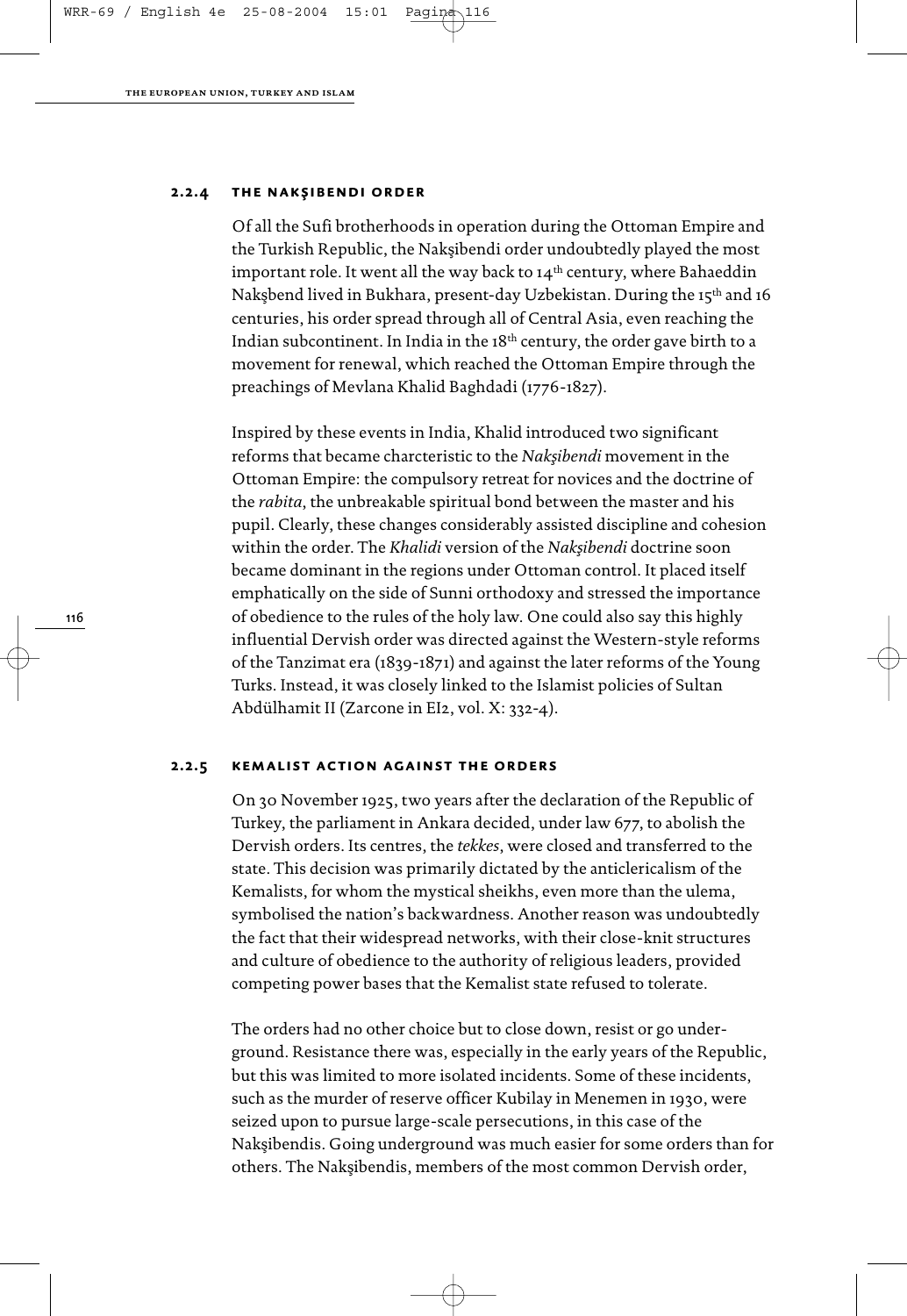WRR-69 / English 4e 25-08-2004 15:01 Pagina 117

had a relatively easy time since they did not employ elaborate rituals involving song and dance, and could also convene in private living rooms. Several of their branches thus survived the Kemalist one-party dictatorship (1925-1945) without too many problems. Their main branche was the *I˙skenderpas¸a* community in Istanbul, led by Sheikh Mehmed Zahid Kotku (1897-1980). As the 'spiritual father' of the National Vision movement, he became active in Turkish politics at the ends of the 1960s, under his pupil Necmettin Erbakan. After Kotku's death, the community was led by his son-in-law, Mehmed Esat Coşan, who fled to Australia after the February 1997 military intervention, where he also died in 2001. His son and successor after his death, Muharrem Nurettin Coşan, still leads this influential and thriving branch of the Naksibendi order (Yavuz 2003: 139-142).

A key survival strategy of the Naksibendis during the years of rampant Kemalist secularism was their active lobbying for functions in the bureaucracy of the Directorate of Religious Affairs, the Diyanet. Several obtained influential positions, which they could exploit when the Democratic Party's 1950 victory brought more tolerance for religious expression. Although Menderes did not repeal the ban on the Dervish orders (nor did any of his successors), by the mid-1950s, the mystic sheikhs could increasingly publicly guide their followers, if not unwatched by the bastions of secularism – the military, the public prosecutor's office and the judiciary.

As with all the large Dervish orders, the Naksibendi order over the years split into various subbranches. Currently, there are five branches in Turkey that consider themselves part of the order and are also recognised as such by the other branches. Aside from the earlier mentioned Iskenderpaşa community, the *Erenköy* community is also highly influential. There are, however, many others that owe much of their philosophies to the Naksibendi order, but no longer qualify as part of it. This brings us into the realm of the 'neo-movements' or 'neo-*tarikats*'. Three of these deserve a separate treatment: the *Nurcu* movement (Disciples of the Light), the *Süleymancıs* (Disciples of Süleyman), and the *Fethullahcılar* (followers of Fethullah), whose movement evolved out of the Nurcu movement.

#### **2.2.6 sait nursî and the nurcu movement**

Sait Nursî (1876-1960), called Bediüzzaman (Wonder of the Age) by his followers, was a Kurdish Nakşibendi. He came from a village community and had little or no formal education. Nursî had had an ambivalent relationship with the Young Turks. He had taken part in the counterrevolution of 1909, but had also served as a propagandist for the government in the First World War. He had supported Mustafa Kemal Pasja's national resistance movement, but had already warned against secularist tendencies in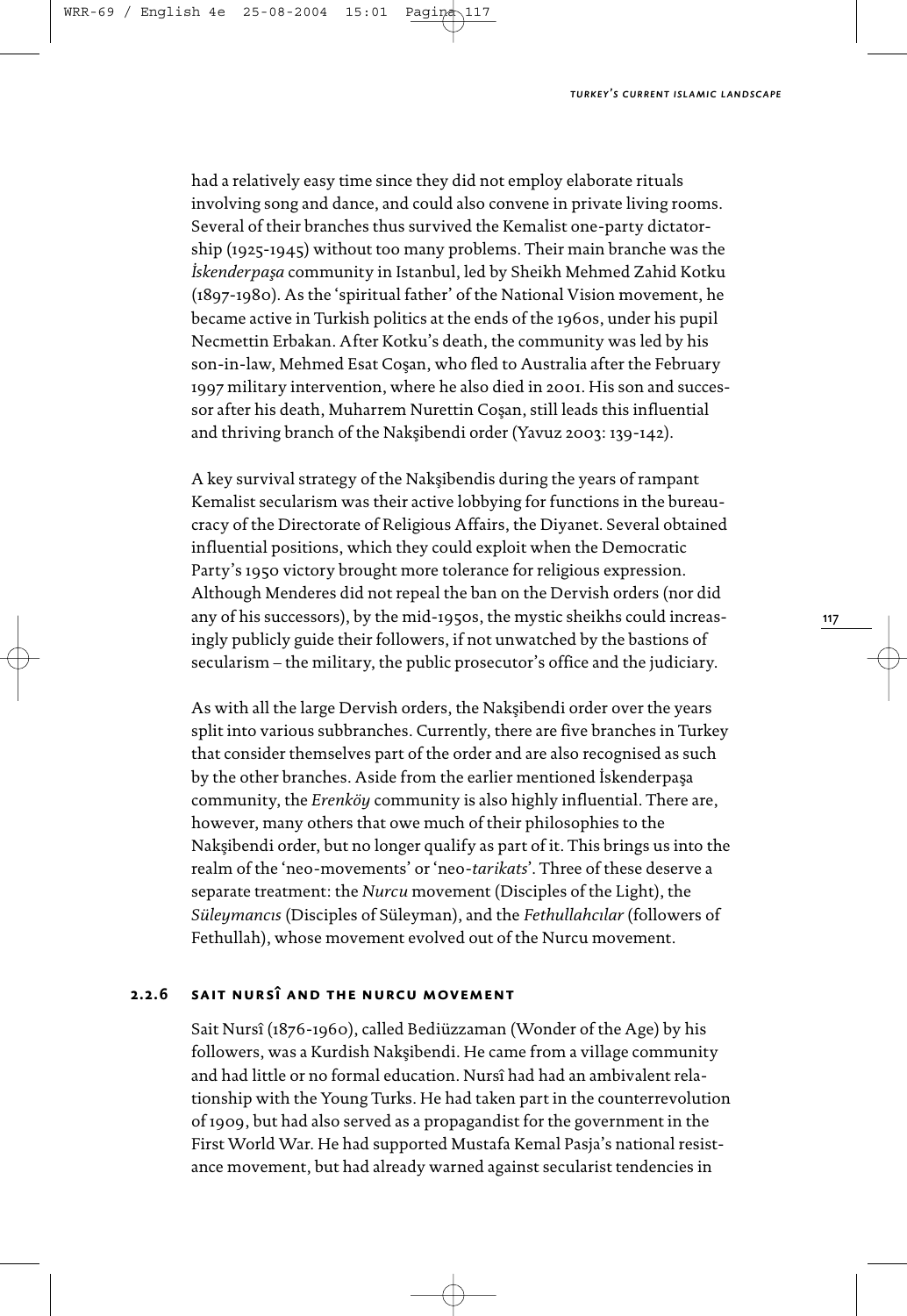118

1923. Prior to 1908 he had built up a reputation as a religious scholar, particularly in the southeast of Anatolia. After the Kurdish 'Sheikh Sait Uprising' of 1925, along with many other prominent Kurds, he was arrested and deported to the town of Isparta in the west of the country. Since the 1920s, he had begun to record his religious ideas in books and pamphlets, which later became known as the *Risale-i Nur – Külliyatı ('Message of the Light – Collected Works'*). In his work he called upon Muslims to make God's indivisibility the foundation of their lives, but he also urged them to study and employ modern Western science and technology to further the cause of Islam. Since he saw the Muslim community as the only true basis for social cohesion, he rejected nationalism. A large part of his work consisted of calls to use in-depth-study of the Koran as a stepping stone from which to reform and adapt Islam to the needs of the modern age, thus facilitating its use in the fight against materialism and positivism (Yavuz 2000: 7, 14). The collected statements of Sait Nursî took many directions, were often obscure or multi-interpretable, but that merely increased their appeal to a wide range of different groups (Karpat in EI2, vol. VIII: 143-4).

Between 1935 and 1953, Sait Nursî was arrested several times and tried for the political use of religion, but while he did preach social mobilisation and rejected both secularism and nationalism, he did not directly involve himself in political matters. His writings were banned during the Kemalist period, but they were copied out by hand by his ever wider circle of disciples. Under Menderes, whom he increasingly supported throughout the 1950s, he was given more breathing space for his preaching. Secularists, however, considered his public support for only one political party as an horrendous example of the political abuse of religion. After his death in 1960, the *Nurcu* movement, as it was now called, continued to grow. It became influential both in Turkey itself and amongst Turkish immigrants in European countries (Zürcher 1993: 201).

Sait Nursî did not look upon his movement as a tarikat in the classic sense of the word and he did not seen himself as a sheikh, but as an imam (Karpat in EI2, vol. VIII: 143-4). Indeed, he was not succeeded after his death, as would have been the case with a true Dervish order. Instead, the written account of his message, the *Risale*, has become the centrepiece of his rapidly expanding community of followers. Due to the importance of this text for their movement, the Nurcus have also applied themselves successfully to printing and publishing.

The political differences in the Turkey during the 1970s and 1980s also led to schisms within the Nurcu movement. When, in 1970, the first true Islamist party (Erbakan's National Order Party, later National Salvation Party) was formed by members of the Iskenderpaşa movement, several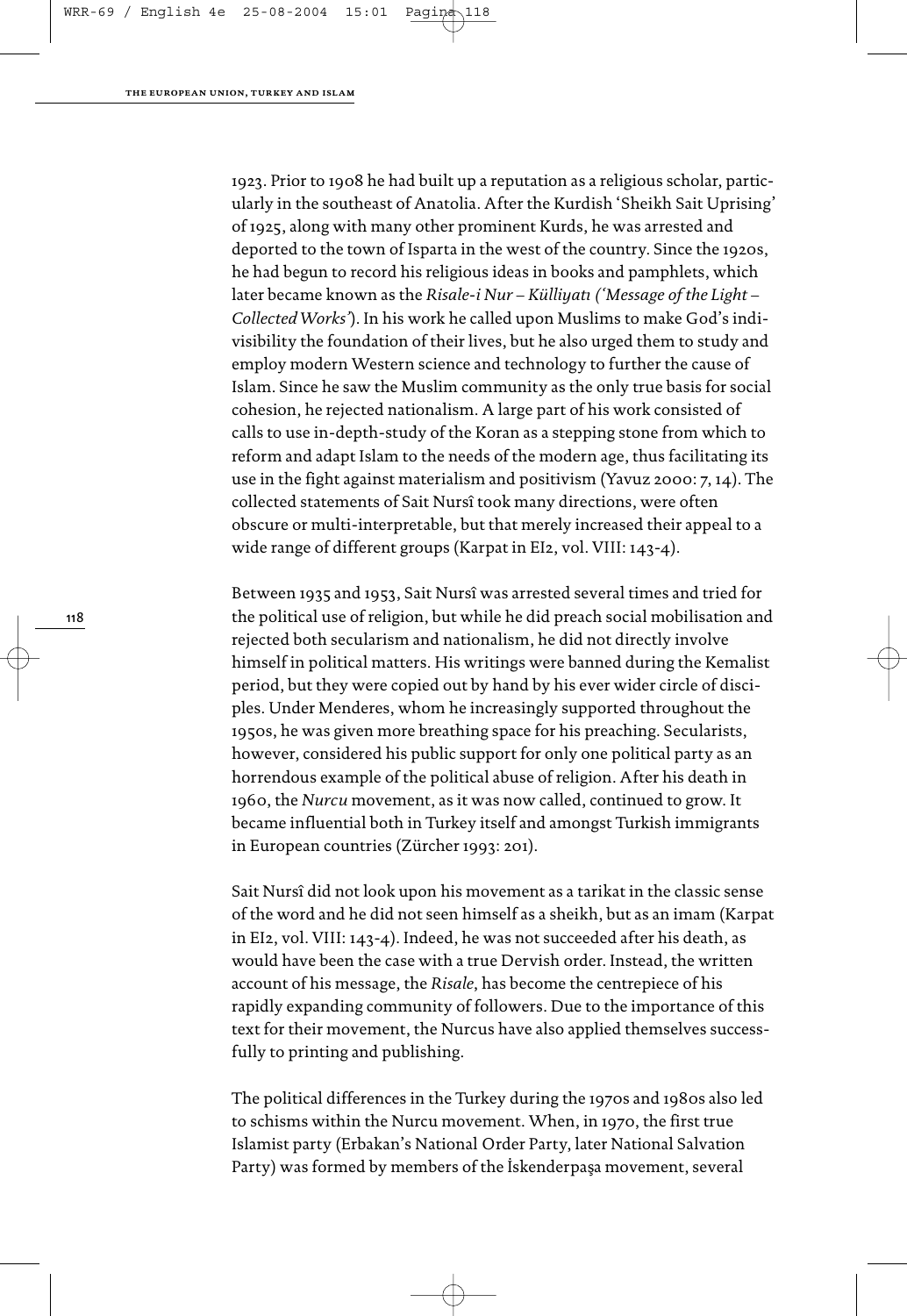Nurcus gave it their support, while the majority remained loyal to Süleyman Demirel's Justice Party. A more serious schism occurred on the occasion of the military coup d'état in September 1980. The military were supported by a few prominent Nurcu leaders, such as Mehmet Kırkıncı in Erzurum and Fethullah Gülen in Izmir, but they were fiercely opposed by a group called *Yeni Asya* ('New Asia', a newspaper), which continued to support deposed prime minister Demirel. In the early 1980s, this split eventually gave rise to two new branches, one supporting Turgut Özal and his Motherland Party, and the other supporting Demirel, who had meanwhile been banned from politics. However, politics was not the only factor behind these splits in the Nurcu movement. There are currently ten different Nurcu movements, with ideas ranging from the extremely fundamentalist to the modernist (Yavuz 2003: 179).

# **2.2.7 the süleymancis**

WRR-69 / English 4e 25-08-2004 15:01 Pagina 119

The founder of the second large Islamic 'neo-movement' in Turkey, Süleyman Hilmi Tunahan (1888-1959), was both a Naksibendi sheikh and a conservative religious scholar. Already in the 1930s and 1940s, when the Republic had abolished all formal religious education, Tunahan had made an effort to offer Islamic instruction. Since this was of course illegal, he had frequent encounters with the police.

Tunahan and his followers primarily concentrated on the Koranic schools. In 1949, when the Kemalist regime's democratisation efforts meant that Koranic schools were officially allowed to operate again, the Süleymancis readily seized their chance. With 25 years of experience, they were wellplaced to train religious functionaries for positions in the bureaucracy of the Directorate of Religious Affairs. In the 1950s and 1960s, as growing prosperity in the countryside was accompanied by an explosive rise in the number of mosques, many newly appointed preachers were indeed graduates of Tunahan's schools. The Süleymancıs and the state developed a symbiotic relationship; the Süleymancıs incorporated nationalism and respect for the state firmly into their Islamic teaching, while the state in turn tried to used their movement as a potential counterweight to the everpresent communist threat.

The 'intimate' relationship between the Süleymancıs and the state was disrupted after 1965. A new law for the Directorate of Religious Affairs declared that only graduates of official schools for preachers could be appointed. After the March 1971 military 'coup by memorandum', in which the army extracted several far-reaching changes in legislation, many of the Süleymancı's private schools were taken over by the state. The resulting coolness in their relationship with the state also prompted the Süleymancıs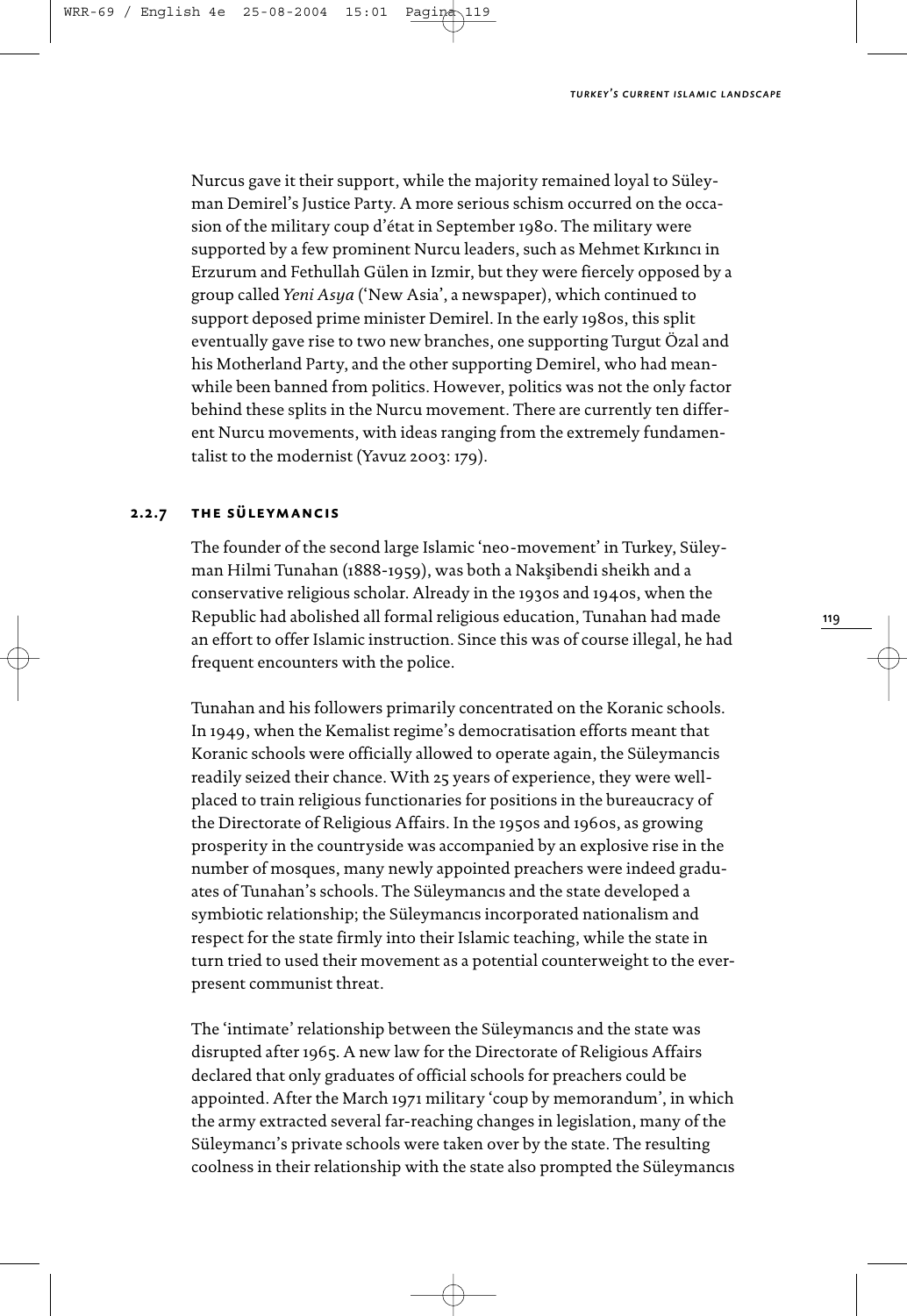to explore new spheres of activity, which they found in the provision of Islamic education to the increasingly large Turkish communities in Europe. The Directorate of Religious Affairs had neglected the spiritual needs of Turkish migrants in Europe, and so the Süleymancıs were fulfilling a real need.

After the military takeover of September 1980, the Directorate was given the task of propagating the state-sympathetic Islam of the Turkish-Islamic Synthesis among the Turks in Europe. This led to the restoration of the warm relationship between the Directorate and the Süleymancıs, and allowed the latter even more room to manoeuvre. Today, the movement runs a large network of boarding schools, especially in Germany. These use the latest technology for the teaching and indoctrination of their pupils (Yavuz 2003: 146-7). Discipline plays a key role. In line with the Khalidi tradition we mentioned earlier, Süleyman Tunahan emphasised the direct spiritual bond between the teacher (i.e. himself) and his followers. His personality cult still plays an important role within the movement. Tunahan is seen as the last and most perfect of holy men. Having visions of the sheikh and becoming absorbed into them, is considered a prerequisite for knowledge of divine reality (Yavuz 2003: 145-7).

### **2.2.8 the fethullahcilar**

120

A movement which shares the Süleymancı's emphasis on education, is that of the followers of *Hoca* (teacher) Fethullah Gülen, born in a village near Erzurum, northeast Turkey, in 1941. This movement originates from the Nurcu movement, but it has developed an entirely own identity over the last ten years.

Fethullah Gülen, at first a follower of the Nurcu movement, began his career as a preacher in a mosque in Izmir, but found his calling in arranging accommodation, or boarding-houses, for poor, Islamic-oriented pupils and students. From this start, he built up an education network of Summer camps and intensive courses preparing for state exams. Like Tunahan, he offered a cheap alternative to the expensive private schools used by the urban middle classes to give their offspring a good start in life. Over the years, countless pupils from impoverished backgrounds got the chance to pursue a career in Turkey's enormous administrative bureaucracy. This was and is exactly the sort of 'infiltration' which greatly worries the army and the secular middle class (Shankland 1999: 83-5).

Unlike the Süleymancıs, Fethullah and his followers have also built up a large network of institutions for further and higher education. The liberalisation of Turkish education since 1983, allowed for the starting of grammer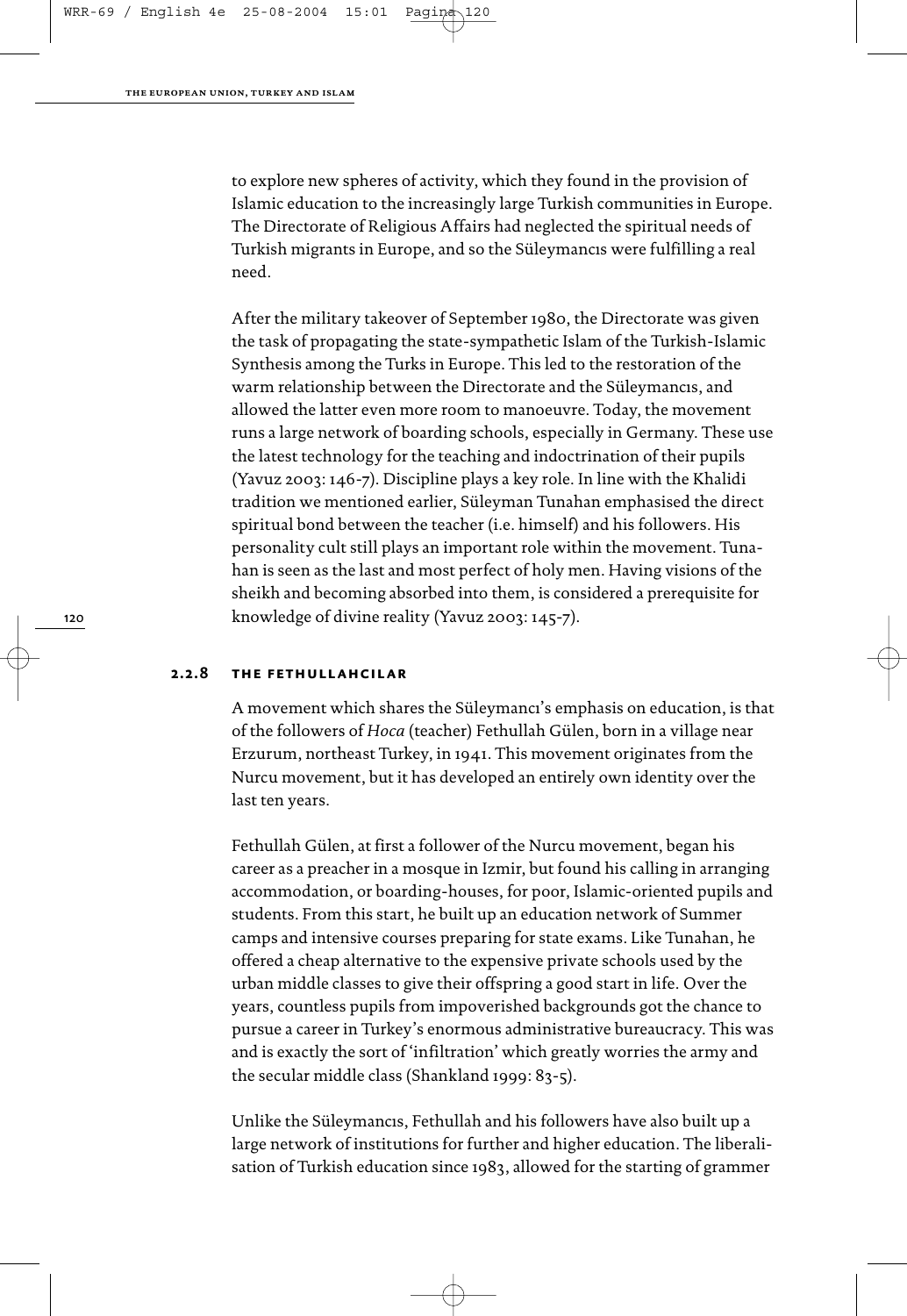schools and universities run by foundations rather than by the state. The movement immediately jumped on this development and now, twenty years later, it administers over two hundred schools for further education as well as seven universities. These are not just based in Turkey, but also in Western Europe (e.g. the Islamic University of Rotterdam), in the Balkans and in Central Asia.

Like other branches of the Nurcu movement, Fethullah Gülen attached great importance to developing his own media. At first, he concentrated on the printed media, such as the daily newspaper *Zaman* (The Times), but the deregulation of Turkish radio and television also enabled him to launch private radio and television stations. The best known is his television station *Samanyolu* (Milky Way).

Gülen's rise certainly benefited from the fact that, from the start, he strongly backed the military coup of September 1980. With the assistance of the then prime minister, and later president, Turgut Özal, who himself had strong connections with the Naksibendi order, Gülen presented himself as the spokesman for a modern, forward-looking, and statesympathetic Islam. The symbiosis of the Fethullahcılar and the state remained intact for a long time. In the mid-1990s, Fethullah Gülen was still generally seen by the political establishment as the 'acceptable face of Islam', and politicians across the spectrum, from the right (Tansu Çiller) to the left (Bülent Ecevit) praised him and met him publicly. Gülen also supported the military intervention of February 1997, also when this eventually led to the fall of the Erbakan government. He criticised Erbakan's Welfare Party, describing it as radical.

Despite all such attempts at portraying his movement as a pillar under the state, the military eventually also came down on Fethullah's movement. This scenario perfectly fitted the u-turn of Turkey's secularist, pro-state movements since the mid-1990s, and it also opened the debate on the entire legacy of the 1980 coup, including Islam's incorporation into the state ideology. In June 1999, the Turkish media, under directions from the National Security Council, began a fierce campaign against Gülen. They reported the 'discovery' of tapes with recordings of sermons of 1986, in which he called on his followers to be patient and to infiltrate the state organs from below. The Chief of the General Staff spoke openly about Gülen's plans to undermine the state, and in 2000 Gülen was formally accused of attempting to alter the secular character of the Republic. Fethullah Gülen thereafter went into exile in the United States, where he still is today (Yavuz 2003: 183, 202-3; Shankland 1999: 83-5).

121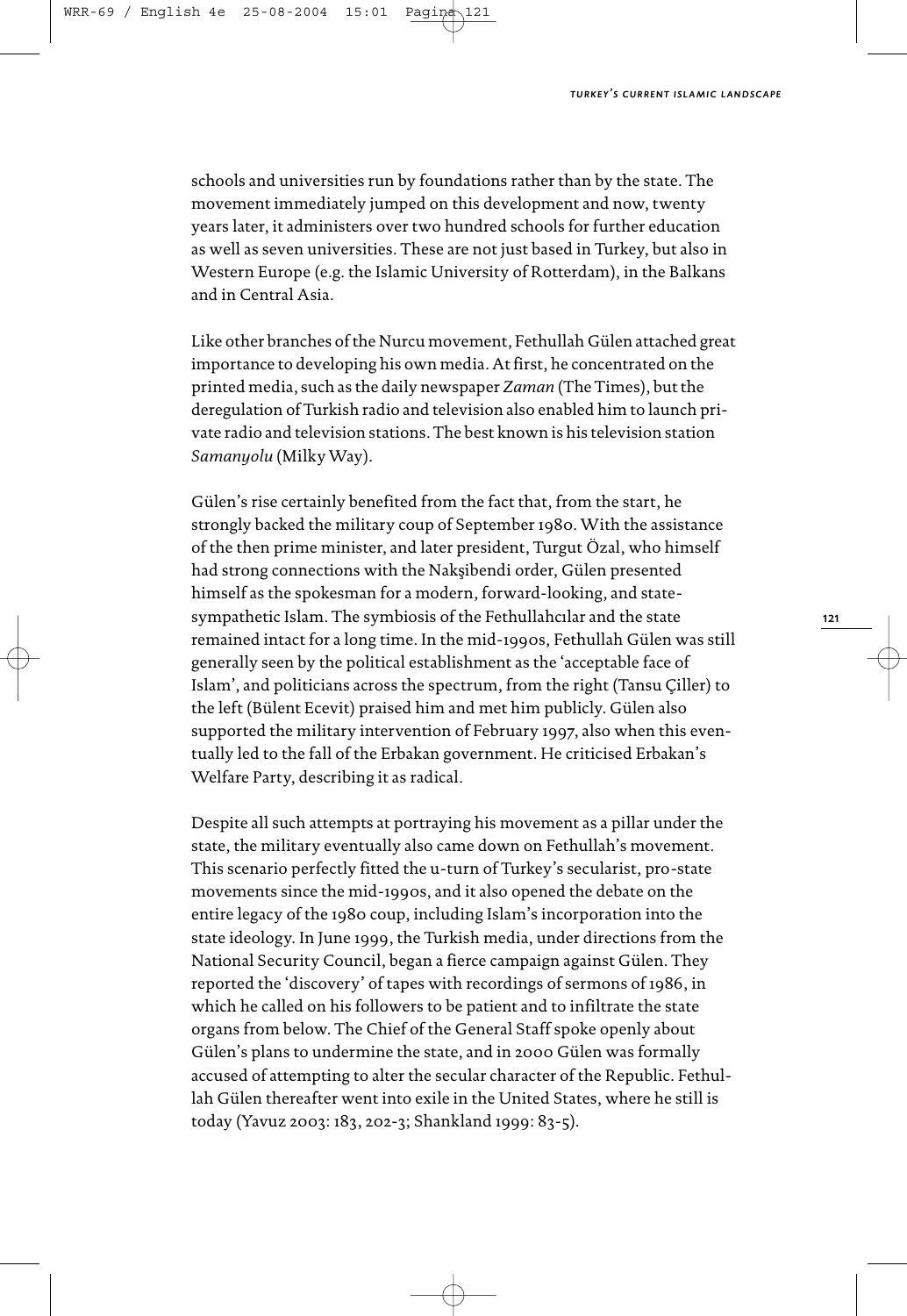WRR-69 / English 4e 25-08-2004 15:01 Pagina 122

**the european union, turkey and islam**

122

#### **2.2.9 financing of the orders: foundations and associations**

Almost eighty years since the original banning of the Dervish orders in Turkey, they are still illegal in the eyes of the law. However, since the 1950s and even more so since the 1980s, both the religious orders and the neomovements have managed to set up an immense network of schools, publishers, television stations, hospitals and other kinds of services. These institutions have nearly always taken on the legal form of charitable foundations (*vakıf*), and they are maintained with voluntary contributions. Support for these foundations is often organised in associations (*dernek*). Since the late 1980s, many of the financial contributions to these networks have come from Islamic businessmen. The liberalisation of the Turkish economy has mobilised a whole new class of, often highly prosperous, entrepreneurs in the provincial Anatolian towns. These are people who tend to combine strict religious ideas with modern entrepreneurship and a predilection for technology. The best-known example of this is Kombasan, an industrial conglomerate in Konya, which has recently been accused of supporting fundamentalist movements in Turkey with investments obtained under false pretexts from Turks elsewhere in Europe. This combination of money, a tightly-knit organisation and targeted indoctrination through education is seen by secular circles in Turkey as the single largest threat to their country's Western orientation.

#### 2.3 sunni islam and alevism

# **2.3.1 the non-sunni movements**

The previous paragraphs have stressed the varied nature of Islam in Turkey, which is expressed in, for instance, the relationship between state-Islam and mystical brotherhoods and neo-movements. While these all belong to Sunni Islam, this should not lead to the impression that Turkey is a uniformly Sunni nation. On the contrary, apart from the 80 to 85 per cent Sunni majority, the country is also home to important heterodox groupings. Turkey thus reflects the situation within the Muslim world at large.

The large majority of Muslims in the world, some 85 per cent, adhere to the Sunni faith, but there are a few dozen other creeds and persuasions in Islam. The best-known is that of the Shia, more specifically the so-called **'**Twelver' Shiites, a name which points to the fact that its followers recognise twelve rightful successors to the prophet Mohammed. It is the state religion of Iran and the religion of the majority of Iraqis. Of the smaller other creeds within Islam, several others belong to Shia, but not to the Iranian variety. Again others have clear similarities to Shia, but their followers are not recognised as co-religionists by the majority of Shiites.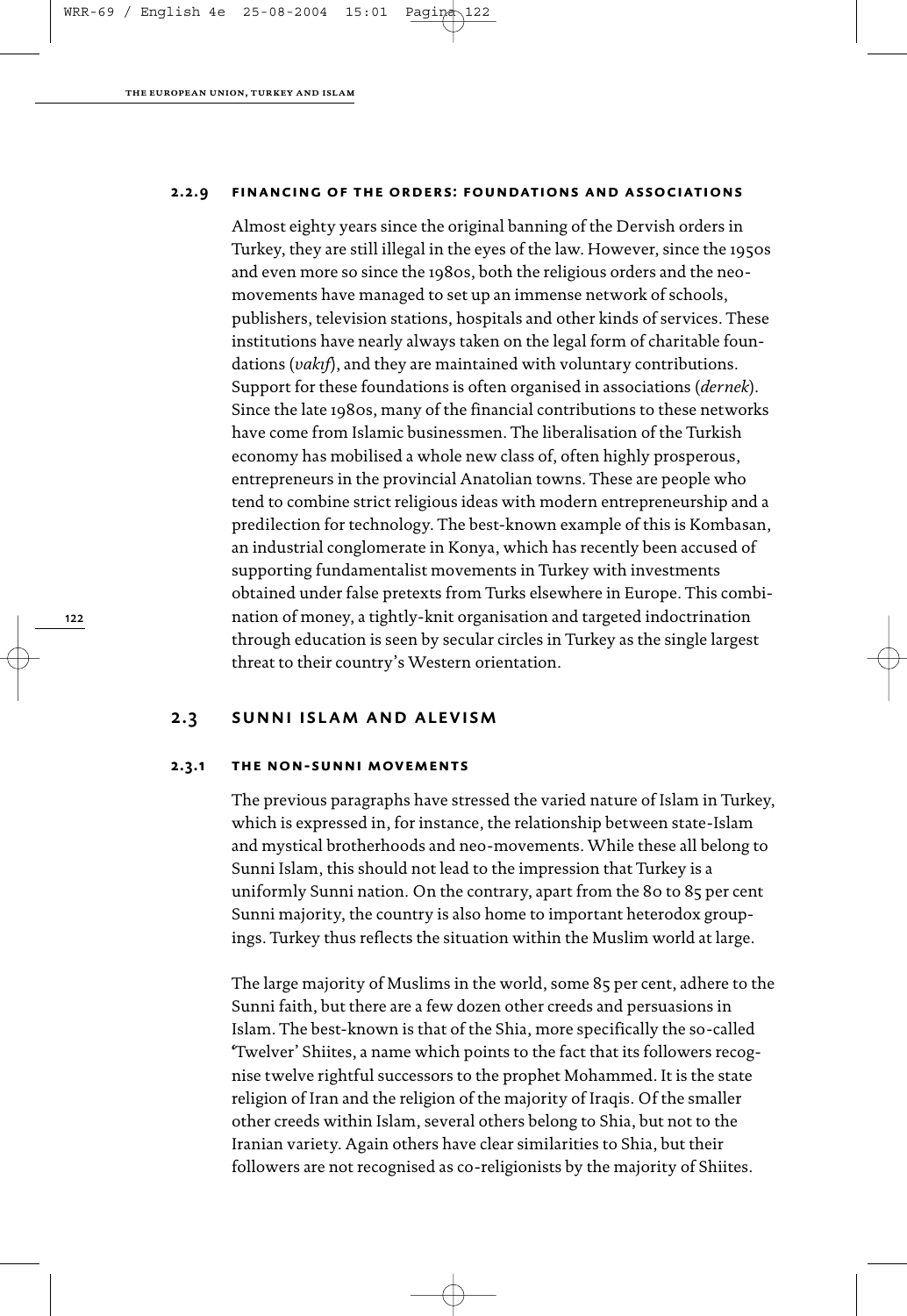Examples are the Druses of Syria and Lebanon, the *ehl-i haqq* and *yezidis* ('devil-worshippers') of Kurdistan and the Alevis of Turkey. Since their beliefs are so different from those of mainstream Sunni and Shiite, they are now also widely known in the Middle East by the umbrella term of *ghulât* ('exaggerators') (Douwes in Driessen (ed.) 1997: 162).

In this chapter, we will concentrate on only one of these heterodox groups, the Alevis of Turkey.

# **2.3.2 who are the alevis?**

The Alevis are currently the largest religious minority in Turkey. However, it is virtually impossible to provide an accurate assessment of their numbers. The Republic of Turkey recognises no religious minorities other than the Christians and Jews, whose status was internationally established in the Treaty of Lausanne (1923). Most Alevis speak Turkish, while a smaller proportion speaks one of the Kurdish languages. They live scattered over large areas of the country and have no special external features. The Turkish censuses do not register the Alevis; they are simply registered as Muslims. While estimates of their numbers range from ten to twenty million, a twelve to fifteen million-range is perhaps the most realistic (Shindeldecker 2000; Kehl-Bodrogi 1997: XI-XII; Gezik 2000; Shankland 1999: 136).

The Turkish Alevis traditionally inhabit a wide belt stretching from Ankara, through Çorum, Yozgat, Amasya, Samsun, Tokat and Sivas, to Erzincan in the east and Kahramanmaras¸ in the south. Kurdish Alevis predominantly live in the provinces of Bingöl, Elazığ, Tunceli, and Malatya. What holds for the Alevis, however, also holds for the entire rural population of Turkey; due to massive migration into the cities since the 1950s, a large proportion of the population now lives in the immense agglomerations of Istanbul, Izmir, Ankara, Bursa and Adana. Since the regions from which the Alevis originated are among the poorer areas in Turkey, migration levels were even higher there. It is therefore no exaggeration to expect about half of today's Alevis to live in large cities. As we will see, the drift to the cities has had large consequences for Alevi identity.

Historically, modern Alevism originated from the many heterodox groups which, at the start of the 16<sup>th</sup> century, fell under the spell of the Shiite Safawid movement and that supported the Safawid Shah Ismaïl against the Ottoman sultan. What was basically a political power struggle between Sunni Ottomans and Shiite Safawids, forced the population of Anatolia and Kurdistan to take sides. For the many Anatolian tribes adhering to heterodox, syncretic forms of Islam which included Christian and shaman-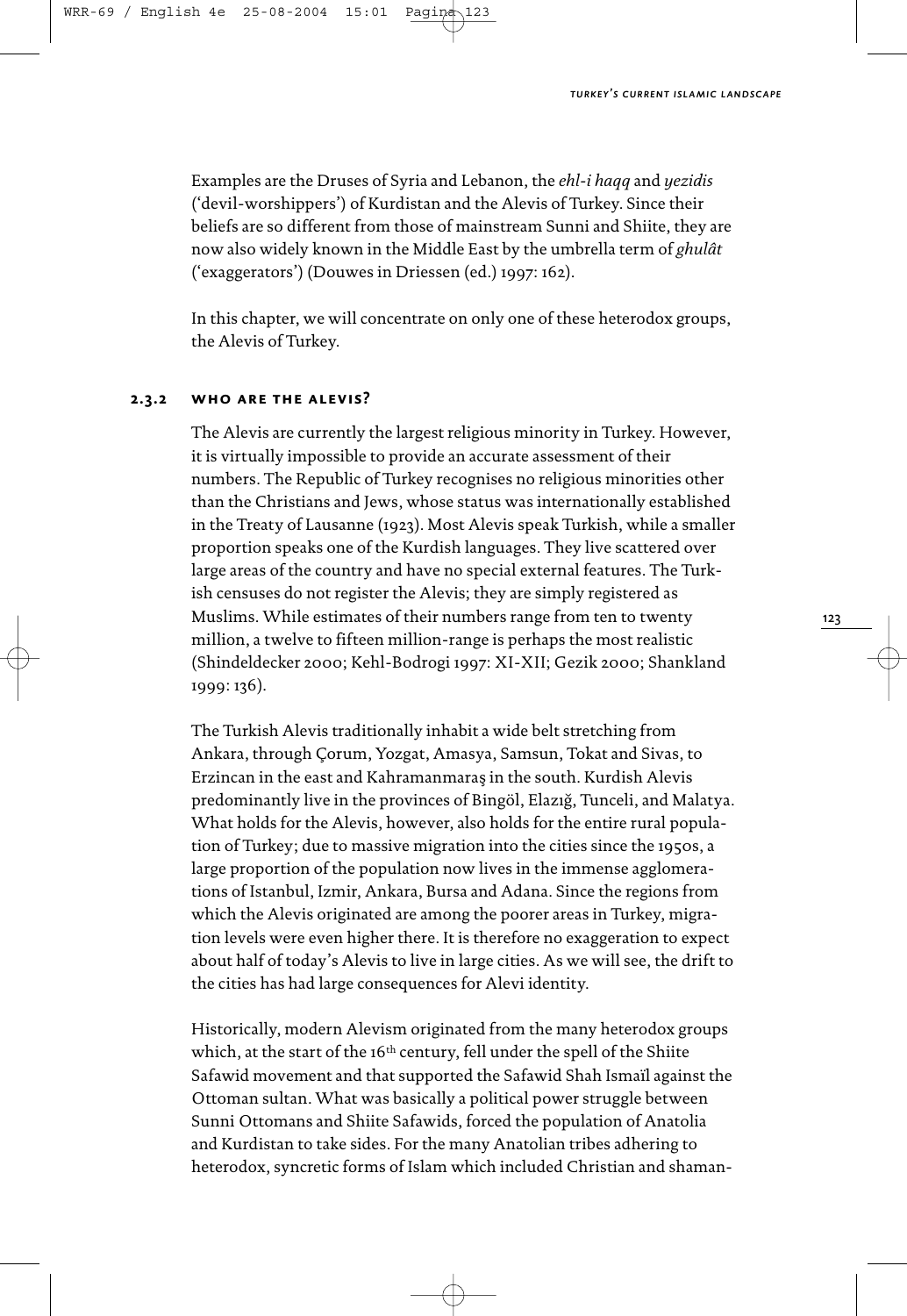istic elements, the Safawid movement was much more familiar than the Ottomans, who had by now become sedentary and Sunni.

The Ottomans succeeded in defeating the Safawid movement in Anatolia and the Western Kurdish regions. The Ottoman Sultan Selim I (r. 1512- 1520), in particular, organised horrendous pogroms among the Anatolian ghulât. These military conflicts and their consequences, were decisive for the relationship between the Ottoman state and the Alevi minority in the centuries to come. The Alevis could assert themselves in isolated rural areas and, where possible, avoid contact with the state and the Sunni population. Now inward-looking, the Alevi community developed a close-knit social and religious organisation that enabled them to survive in a hostile environment (Ocak 1997). Towards the outside world, the Alevis lived by the principle of *takiye* (prudently concealing one's convictions), which was also accepted in other Shiite creeds.

After the 16th century, Ottoman policies ceased to aim at persecuting Alevi 'heretics' and instead exuded a kind of silent tolerance. Silent, since sectarianism within the community of believers was ideologically unacceptable and nowhere recorded. In theory, the *ümmet*, the Islamic community of faithful, was indivisible. This tolerance did not mean equal justice, though. The Alevis were generally despised by the Sunni majority, which harboured many prejudices against the relatively closed and unknown Alevi community. Traces of this prejudice, particularly in reference to their sexual morality, can still be found today.

Somewhat like the Jewish people, the Alevis survived because religion was also seen as ethnicity. The Alevis considered themselves as a tribal community and maintained strict endogamy. Only those born within the community could receive the knowledge of the Alevi doctrine. This was passed on orally by the *dedes* ('grandfathers') or *pirs* ('spiritual elders'), a sort of hereditary priestly castes that claimed to be descendants of the prophet. The *dedes* also functioned as judges and mediators within the community, thus ensuring as much as possible that community members would appeal to an Ottoman judge (Kehl-Bodrogi 1997: XI-XII).

#### **2.3.3 are the alevis muslims?**

The much-posed question of whether the Alevis can still be considered Muslims, even though their faith and rituals are so different from Sunni orthodoxy, is answered very differently in Sunni and Alevi communities. The most meaningful way of reaching a conclusion, without passing judgment (since one man's religion is another man's sect), is by comparing Alevi religious ideas and principles with those of Sunni and 'twelver' Shiite Islam.

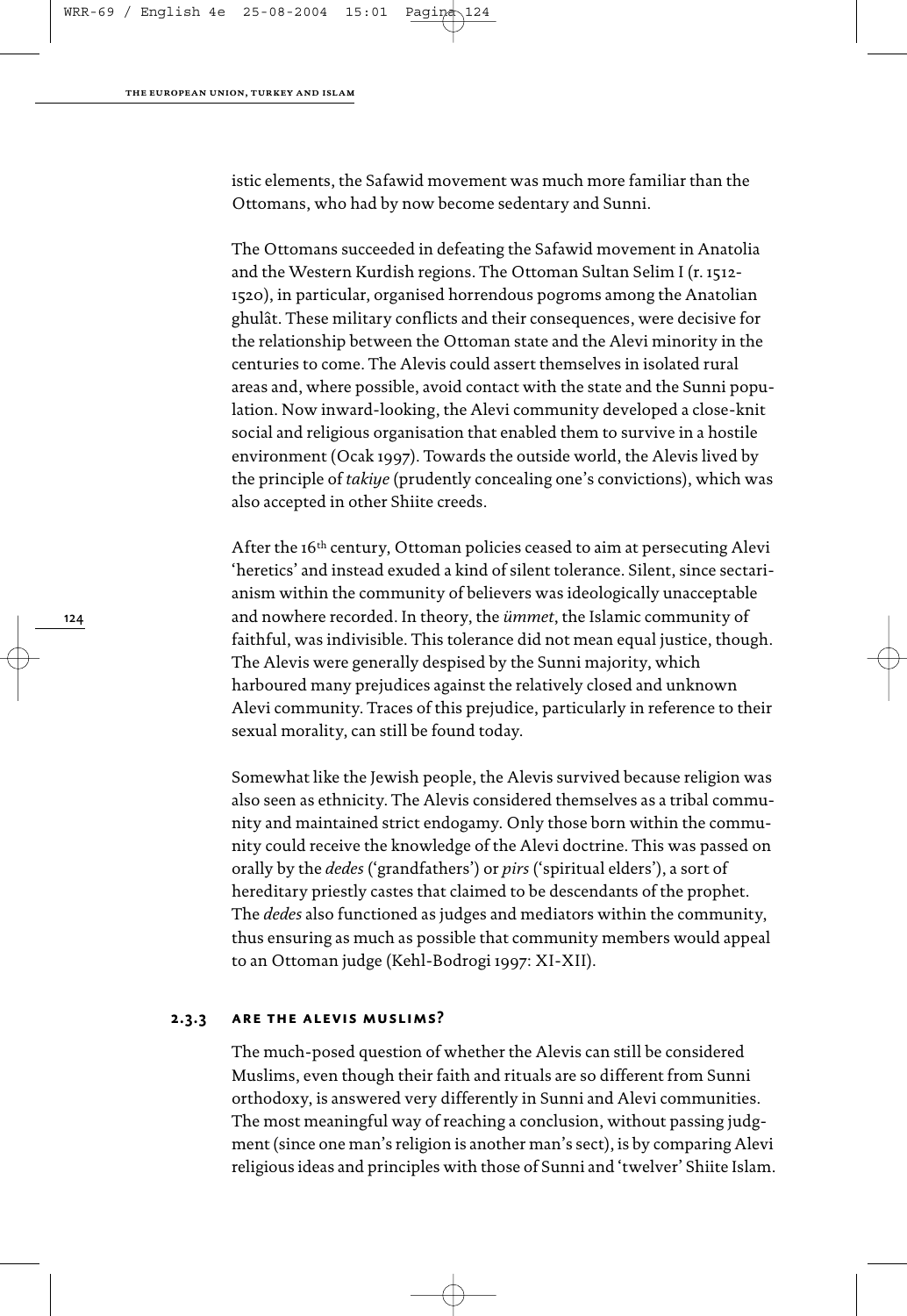In all three branches of Islam, the so-called 'Five Pillars' are seen as basic obligations of the faith:

- 1 professing the faith;
- 2 fasting;

WRR-69 / English 4e 25-08-2004

- 3 ritual praying;
- 4 giving alms to the poor;
- 5 undertaking the pilgrimage to Mecca.

Using this checklist, we can establish the following differences.

1 Professing the faith

Everyone who wants to become a Muslim must solemnly profess: "There is no god but God/Allah and Mohammed is God's messenger". Alevis also profess this, but it is not clear to what extent this is a form of *takiye*. Some Alevis add: "And Ali is the proconsul of God and the confident of Mohammed." This emphasises the enormous importance that Alevis, and other Shiites, attach to the person of Ali, the son-in-law and cousin of the prophet. They see him as the first Muslim, the only rightful successor to Mohammed who was sidelined by 'impostors' after the prophet's death. Some even go so far as to assume that God's revelations were intended for Ali, not Mohammed. In Alevi religious practice, Ali fulfils a larger and also more sentimental role than Mohammed.

In Alevi thought, there is also a large role for the concept of the good or complete person (*insan*), of whom Ali is the prototype. This also brings a sense of perspective to the faith itself, by assuming that what is important is not religion, but being a (good) person. Modern Alevi writers therefore often compare their creed to European humanism.

#### 2 Fasting

Both Sunni and 'regular' Shiite Muslims fast between sunrise and sunset during the thirty days of the month of *Ramazan* in the Islamic calendar, but Alevis generally do not. Fasts are generally held during twelve days of the month of *Muharrem*, commemorating the death of Ali's youngest son who, along with most of Ali's family, was murdered by opponents in 680 AD.

#### 3 Ritual praying

Devout Muslims perform the ritual prayer (*namaz*), a combination of strictly regulated movements and utterances, five times a day. Attending Friday afternoon prayer, including the weekly sermon, is in principle an obligation for all men. Alevis do neither. In Alevi villages, traditionally there are also no mosques, although attempts were made, both under the late Ottoman Empire and the Republic, to 'Sunni-fy' the Alevis by erecting 125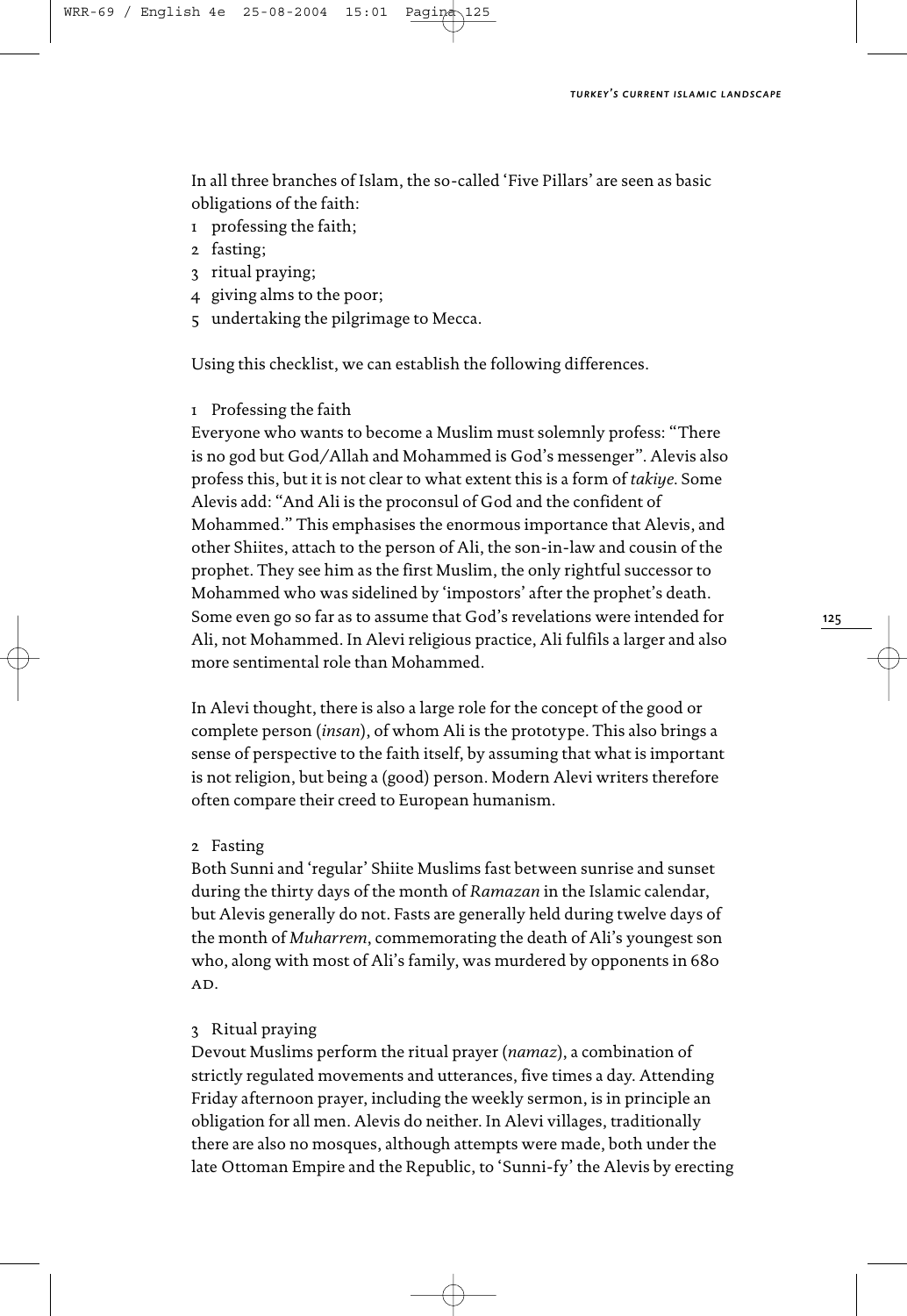mosques in their villages and districts. The Republic undertook this after 1980, when the Turkish-Islamic Synthesis, with its mixed religious-nationalist message, became the state ideology.

Alevis have their own religious gatherings or services. This is the *ayini cem* (gathering), which traditionally takes place on Thursday evening. Held in a purpose-built place or a normal house, it is led by a *dede*, who on such occasions also hears disputes, reconciles people and can also impose punishments. His most severe sanction is a form of excommunication (*düskünlük*), an eviction from the community, which in the old days of isolated Anatolian villages obviously amounted to a death penalty. The confession of sins and the communal meal, which may well have been adopted from Christian sacraments, form part of the service in which both men and women participate. In Alevi rituals, ballads to the accompaniment of a lute, often on the subject of the death of Ali and his sons, occupy a major place.

#### 4 Giving alms to the poor

126

The Alevis have a strong tradition of donating to charitable causes for the benefit of the community, but this is not done according to the detailed rules of Sunni Islam.

#### 5 Undertaking the pilgrimage to Mecca

The Alevis are not in the habit of making the pilgrimage to Mecca, but they often pay their respects to the tombs of Alevi saints in Anatolia. This has the purpose of spiritual cleansing, not of obtaining a place in paradise. The best known pilgrimage takes place on 16 August, leading to the grave of Haci Bektaş, founder of the *Bektaşi* Dervish order which is related to Alevism. Prior to 1925, this order was widespread, but it now mainly lives on in Albania. The exact relationship between the more urbanised and educated members of the *Bektasi* order and the oral traditions of the Alevis, has long been the subject of scholarly debate.

From the above, one could conclude that the Alevis are indeed very far removed from the mainstream of Islam, but still fall under the category of (Shiite) Islam. This is a lot less clear in the case of other 'ghulât communities', such as the Druzses and the Yezedis. Drawing a comparison with Christianity again, we could perhaps say that Sunnis and Alevis are all Muslims, just as Roman Catholics and Quakers are all Christians.

# **2.3.4 alevis and kemalism**

Various modern Alevi authors claim a central role for their community in the birth of the independence movement (Şener 1991: 12), but this is a gross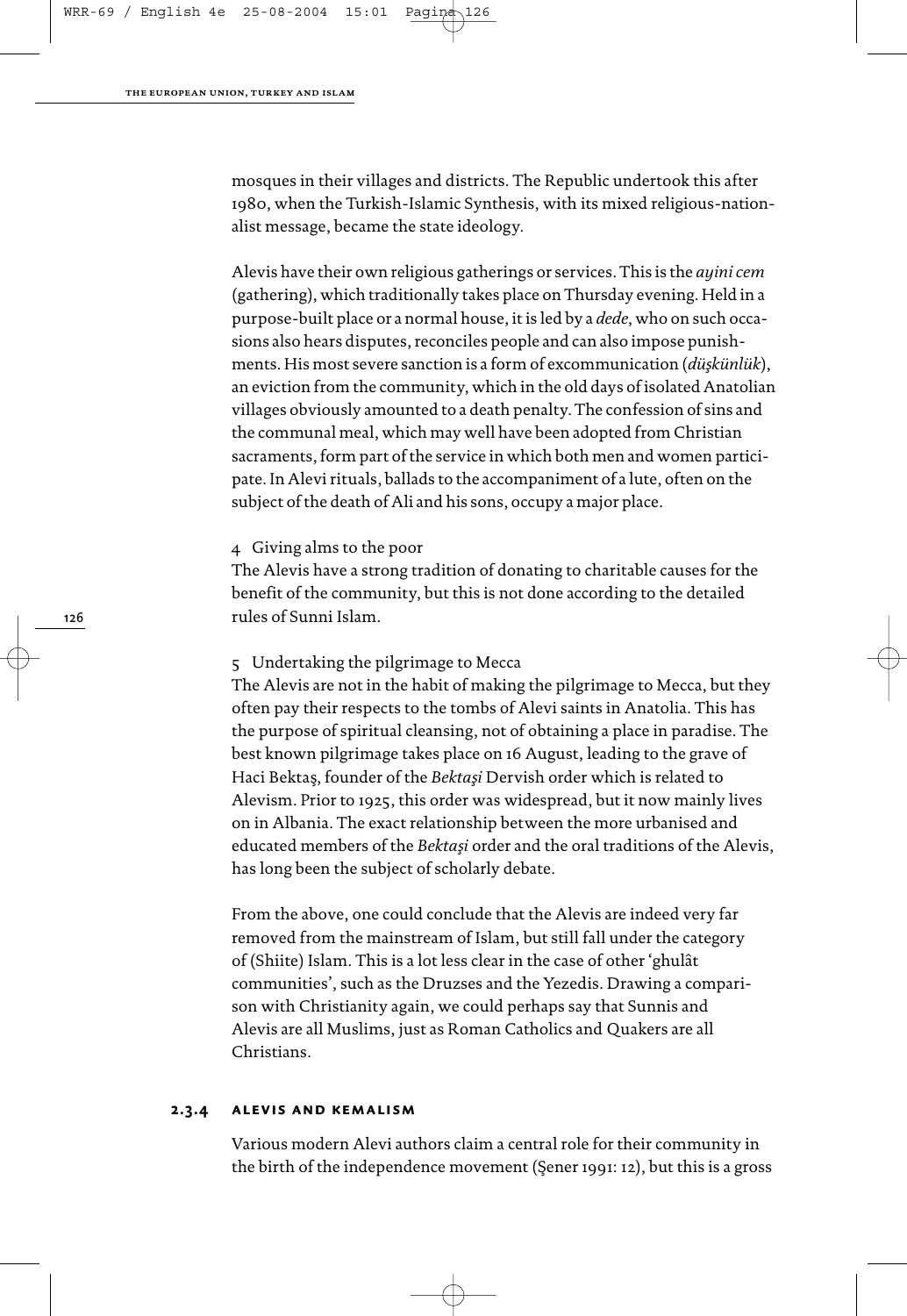exaggeration. It is true that most Alevis in Anatolia aligned themselves with Mustafa Kemal Pasja and his national movement during the Turkish war of independence (1919-1922). Event though this movement fought emphatically in the name of the sultan-caliph (Zürcher in Karpat (ed.) 2000: 150-79), Mustafa Kemal expressly sought their support. Even so, there were tribes, mainly Kurdish and Alevi, who resisted the authority of Ankara. Their resistance was largely inspired by their aversion to the central state's attempts to establish actual control over the tribes in the mountainous regions of East Anatolia, which until then had been practically autonomous.

Their memories of suppression by the Ottoman state, and their position as a mistrusted marginal group within the Sunni caliphate (which had been in the hands of Ottoman sultans for centuries), made the Alevis natural allies of the Kemalist reformers. These reformers, after all, deprived Sunni Islam of its dominant role in public life (Aydın 2000: 16-26). While state and society under the Republic remained dominated by Sunni Muslims, the radical secularism and anticlericalism of the Kemalist regime to some extent rid the state of its hostile image among the Alevi's. They were prepared to accept that the Republic did not recognise them as a religious community, as long as that same Republic would deny all forms of religion a place in the public sphere. In the Republic, takiye remained a way of life for the Alevis, but they obtained better opportunities for social mobility (Kehl-Bodrogi 1997: XII-XIII).

The love affair between the state and the Alevis was, to some extent, reciprocal. Much to their disappointment, the order of the Bektasi, who were related by faith to the Alevi, was not exempted from the ban on Dervish orders, yet its legacy was judged in a positive light. The Ministry of Education even published an anthology of Bektasi poets, and their poems were praised as examples of 'real' Turkish culture (Birge 1937: 17). During the process of nation-building based on a Turkish national identity, the Alevis were also identified as a people who, during the Ottoman era, when elite culture was completely dominated by Arabic and Persian languages and cultures, had held on to the Turkish language and had thus preserved Turkish culture from demise (Shankland 1993: 175; Poulton 1997: 126). The equal status of women in Alevi and Bektaşi culture was also singled out and interpreted as a continuation of old Turkish traditions, to which the modern Republic now reconnected (Poulton 1997: 126-7).

At the same time, some of the worst armed conflicts of the 1930s were fought between the Kemalist Republic's troops and Alevi groups. When the state wanted to impose its authority upon the vast and highly isolated mountain region of Dersim, Alevi Kurdish tribes rebelled and were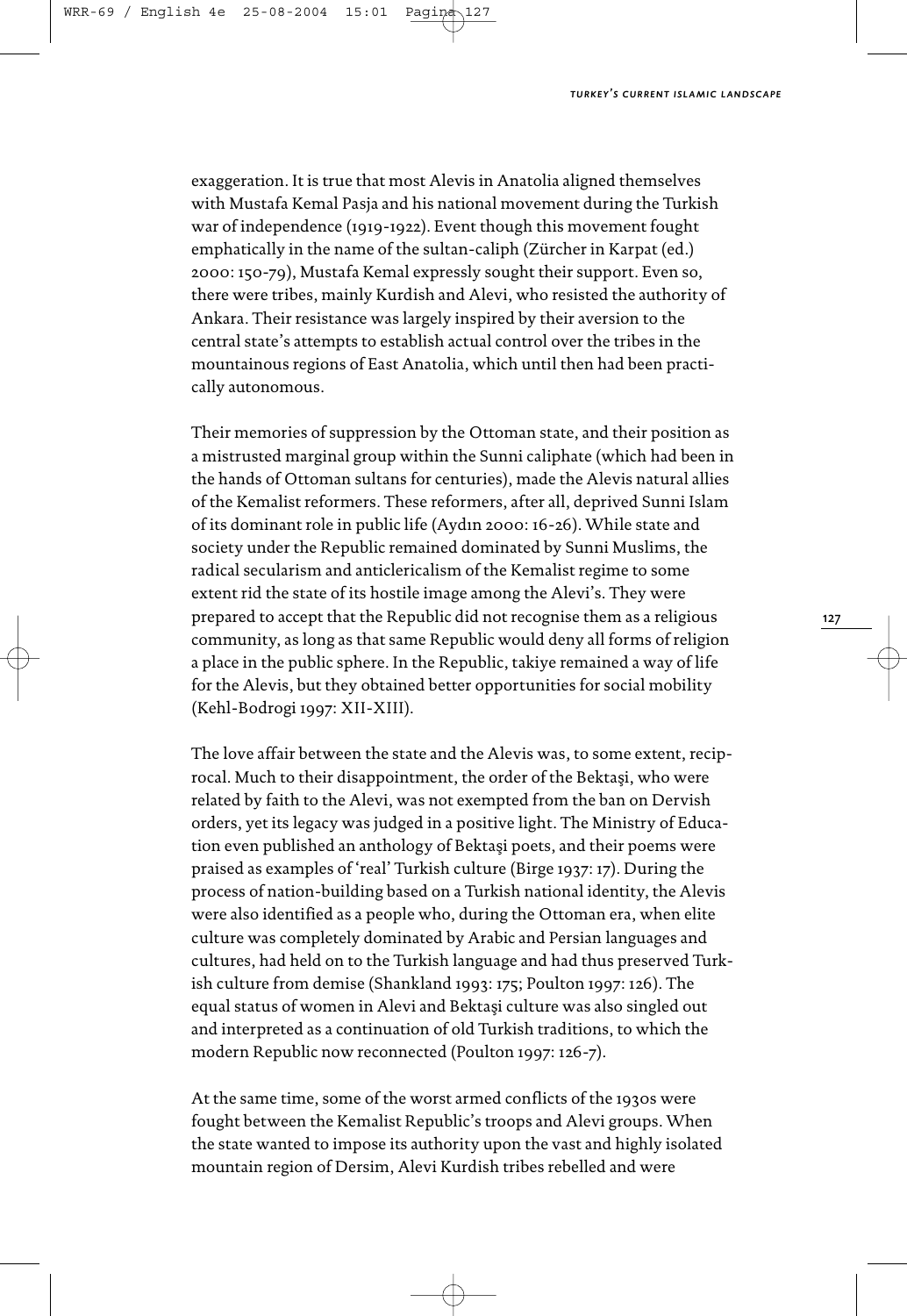brutally suppressed. In the aftermath of this rebellion, large numbers of Dersim's inhabitants were deported to the West and Middle of Anatolia, where their descendents still live.

# **2.3.5 urban migration**

128

For centuries, the Alevis essentially formed a rural community that had managed to continue its existence in physical and social isolation by limiting contacts with the outside world as much as possible. In such an environment, oral traditions, supported by the authority of the dedes, provided the community with structure and a sense of purpose. Since the mid-1950s, however, Turkey experienced the twin processes of agricultural mechanisation and industrialisation. This meant that rural workers made redundant began to move from the countryside to the cities. Still in 1950, eighty per cent of the population lived in the countryside, while in 2000 this figure had dropped to fifty per cent. In this urban, industrialised and anonymous environment, traditional forms of Alevi faith were hard to uphold, as these were based on personal contact (Kehl-Bodrogi 1997: 119-20).

In this new, impersonal environment of the big city, with its daily contacts with the Sunni majority, Alevi newcomers looked for a new base from which to build up their solidarity networks. As with other migrant groups in Turkey, the first generation found this mainly in their *hemserilik*, their shared local origins. A typical migration organisation, for instance, could be that of the 'Society of People from Sivas'. It would have its own teahouse, centrally located in the district that housed a lot of migrants from Sivas, as well as its own elected board. In the multi-party democracy of the postwar period, this board could effectively use the community's political support to obtain concessions from the city's administrators.

In the late 1960s, Alevism as a religious identity seemed to disappear like snow in summer. Instead, a growing number of mainly younger Alevis interpreted their heritage in political terms. Traditionally, most Alevis were supporters of the Republican People's Party founded by Atatürk, because of its emphasis, in policies and manifestos, on secularism. In the 1960s and 1970s, however, large numbers of Alevi's began opting for radical forms of socialism, with many eventually ending up among the ranks of the extra-parliamentary opposition or even urban guerrilla movements. Alevis were heavily over-represented in all the ultra-left-wing combat groups of the time, whose concept of collective identity considered Alevism as synonymous with communism. They reinterpreted their history as a tale of struggle for justice and against oppression, with leading roles for Ali, Husayn and the Alevi saints. Some explicitly saw Alevism as a form of proto-communism (Van Bruinessen 1996: 8).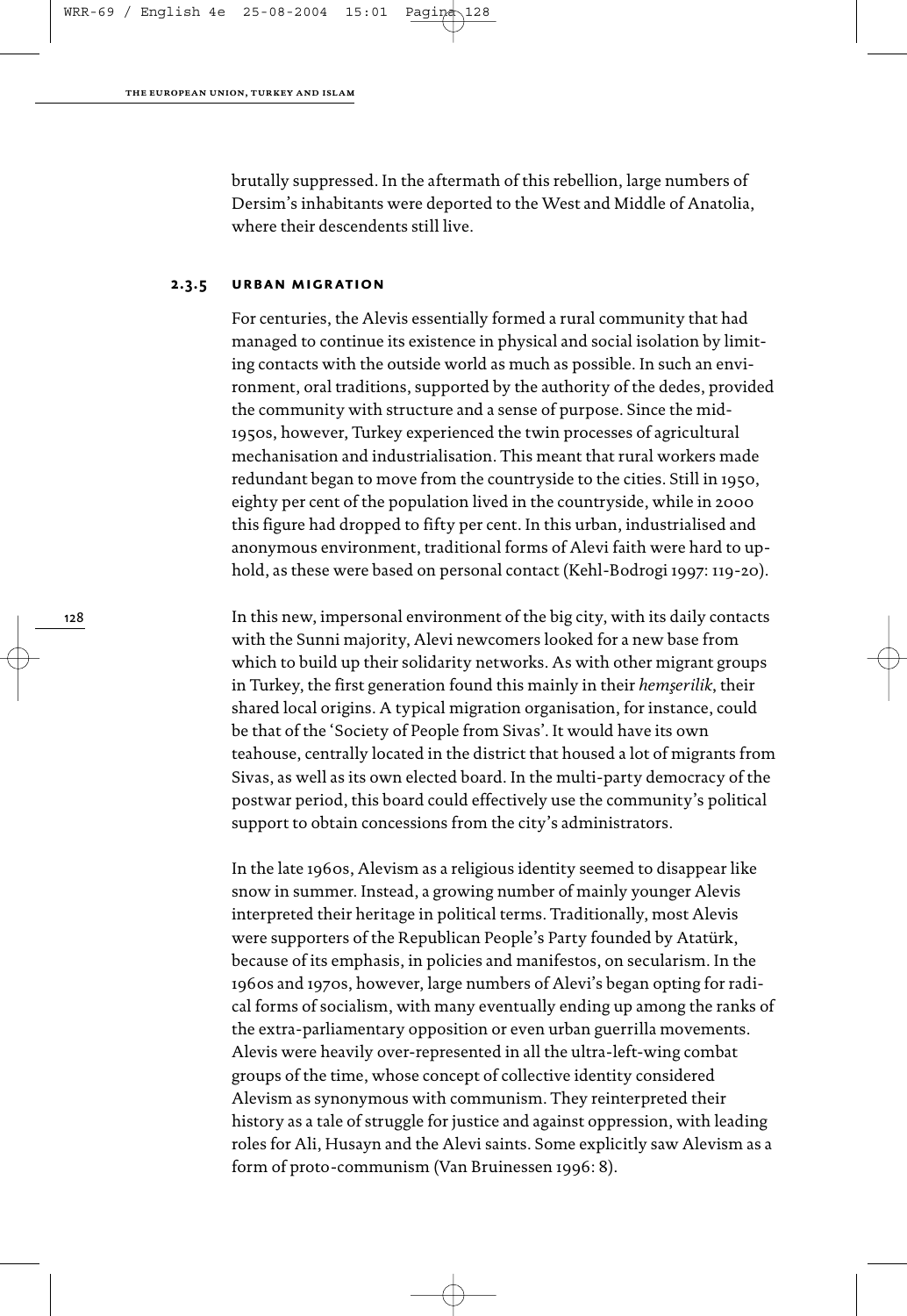Redefining Alevism as a political ideology rather than an ethno-religious identity also led to the failure in the 1960s to transform a separate Alevi political party into the mouthpiece of the Alevi religious community. There were several attempts, though. In 1966, a group of Alevi entrepreneurs founded the *Birlik Partisi*, the Unity Party. This projected itself explicitly as Alevi, but still failed to muster more than a few per cent of the vote in successive elections. For the secularised Alevis, the attractions of left-wing politics were much larger (Yavuz 2003: 67; Kehl-Bodrogi 1997: XIII).

The Alevis' prominent role in ultra-left-wing movements ensured that their opponents (in particular the Sunni ultra-nationalists of the Nationalist Action Party – the so-called 'Idealists' (*Ülkücüler* or 'Grey Wolves')) also adopted the slogan of 'Alevism is communism'. In mobilising their own supporters, such groups thus seized the opportunity to exploit all the existing prejudices about Alevis. During the second half of the 1970s, when Turkey witnessed large social and political tensions, this led to pogroms against Alevis in a whole series of Anatolian towns, such as Tokat, Çankırı, Çorum, Sivas, and Kahramanmaras¸. The clashes in Kahramanmaras¸ in December 1978, were particularly violent, resulting in 106 (mostly Alevi) deaths, and the declaration of the state of emergency in eleven provinces. In July 1980, Sunni extremists again attacked Alevi targets in Çorum, killing 26 people (Yavuz 2003: 68; Poulton 1997: 162).

## **2.3.6 the rediscovery of religious alevism**

The military coup of September 1980 not merely effectively ended political street-fighting, but also suppressed the ultra-left and socialist movements in which the Alevis had played such a prominent role.

In the 1980s and 1990s, two factors led to a thorough reorientation of the Alevi community. The first was the use of Sunni Islam as an instrument serving state ideology. The introduction of the Turkish-Islamic Synthesis as a semi-official state ideology, and the use (first by the military junta and later by prime minister/president Turgut Özal) of a state-friendly, 'Turkish' Islam to promote social cohesion, alienated Alevis from the state. They felt no longer able to rely on the secular character of the state. Their feelings were bolstered in October 1987, with the return to politics of the 'old' politicians, including the Islamist Erbakan and the ultra-nationalist Türkes¸. The victories in 1994-1995 of Erbakan's Welfare Party's and the victory in 1999 of the Nationalist Action Party, seemed to confirm their worst suspicions. In the 1990s, then, the Alevi were among the groups in Turkey who reacted most sharply to the process of Islamisation.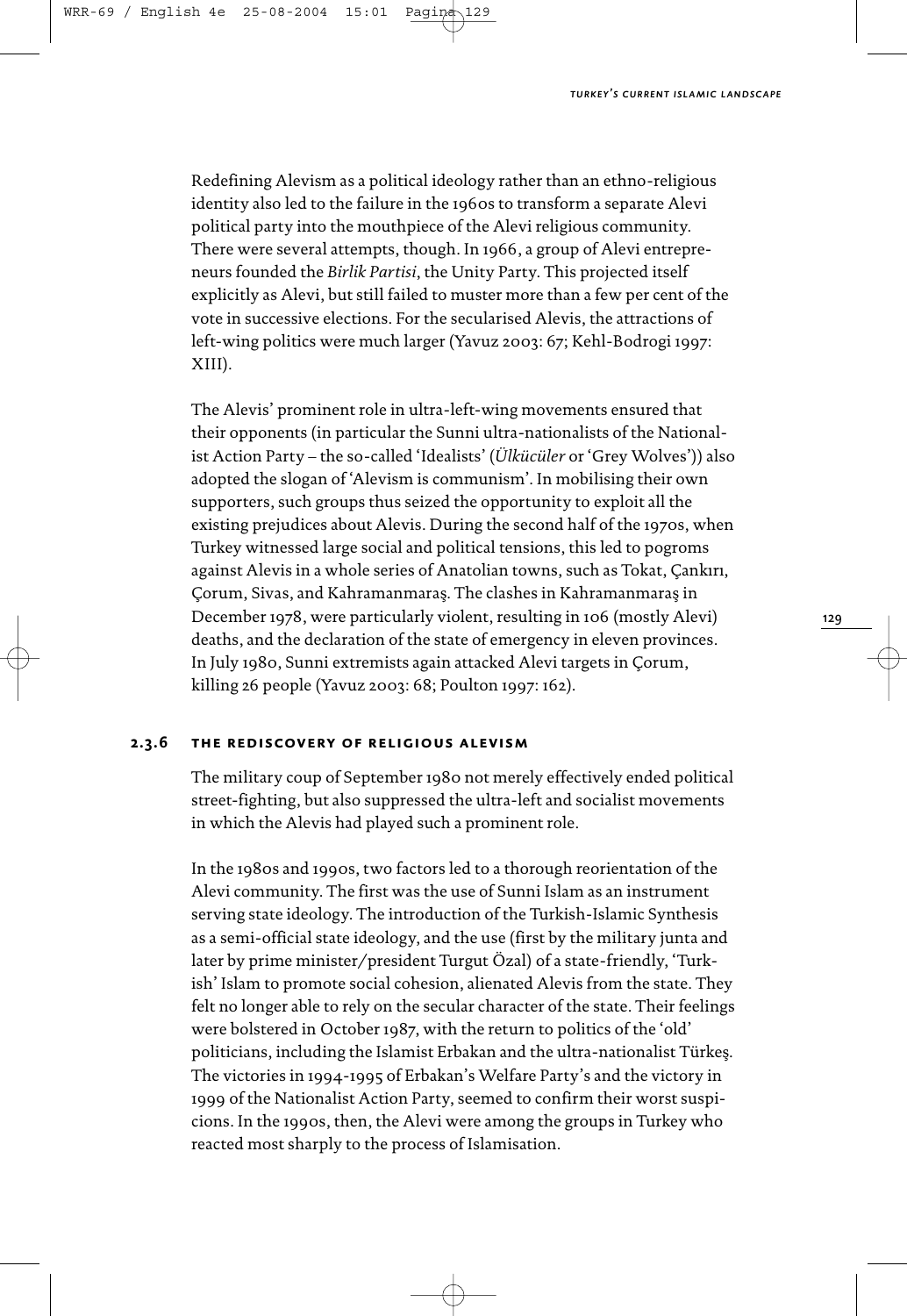130

In July 1993, the pressure cooker finally blew. During an Alevi festival in Sivas, an ethnically and religiously very mixed region, a furious crowd of Sunnis attacked a hotel where Alevi poets and singers were staying. The hotel was set alight, resulting in the death of 36 Alevi intellectuals and one Dutch student. What sparked off the violence was a speech by the writer Aziz Nesin (who had also translated Salman Rushdie's *Satanic Verses*), in which he declared that he personally did not believe in the Koran. The Alevis' mistrust of the state increased when it became clear from film footage that the mayor of Sivas had taken part in the demonstration and that the police had hardly intervened. Moreover, the perpetrators, although sentenced by the State Security Court, received reduced sentences for 'having been provoked' (Poulton 1997: 262-3). After the fire in Sivas, several other incidents occurred that were directed against Alevi. In 1994, the Istanbul metropolitan council, then run by the Welfare Party, had an Alevi holy site demolished, and in March 1995, Sunni radicals opened fire on several coffee houses in the Alevi district of Gazi in Istanbul. This led to massive protests throughout the country, in which some thirty people died. Peace was only restored when the Gazi police, who were heavily infiltrated by Grey Wolves, were replaced by military units.

The collapse of the Soviet Union by the end of 1991, and the subsequent crisis this brought upon left-wing movements, was the second factor that prompted Alevis to redefine their identity in ethno-religious rather than political terms. While Turkey's radical movements were generally not loyal to Moscow, and looked for inspiration rather more to Maoism or to the (urban) guerrilla forces of Latin America, the apparent triumph of capitalism and the American victory in the Cold War dealt them a moral blow.

While Alevi reactions to these developments varied, they all reflected a new self-confidence and a deliberate search for publicity – something previously shunned at almost all costs. Already in 1990, several leading Alevi activists had published a manifesto in one of the large, national daily newspapers, asking for the recognition of their community and for freedom of religion. They also increasingly openly voiced their dissatisfaction with the fact that their role as taxpayers meant they automatically contributed to the gigantic bureaucracy of the Directorate of Religious Affairs, which exclusively concerned itself with the Sunni section of the population (Shindeldecker 2000).

The upshot of this Alevi 'coming out' has been a flood of publications, largely from the Alevi side, and also a spectacular rise in the number of Alevi associations. The result is a more visible role for Alevism, both within Turkey and elsewhere Europe. However, this has also revealed the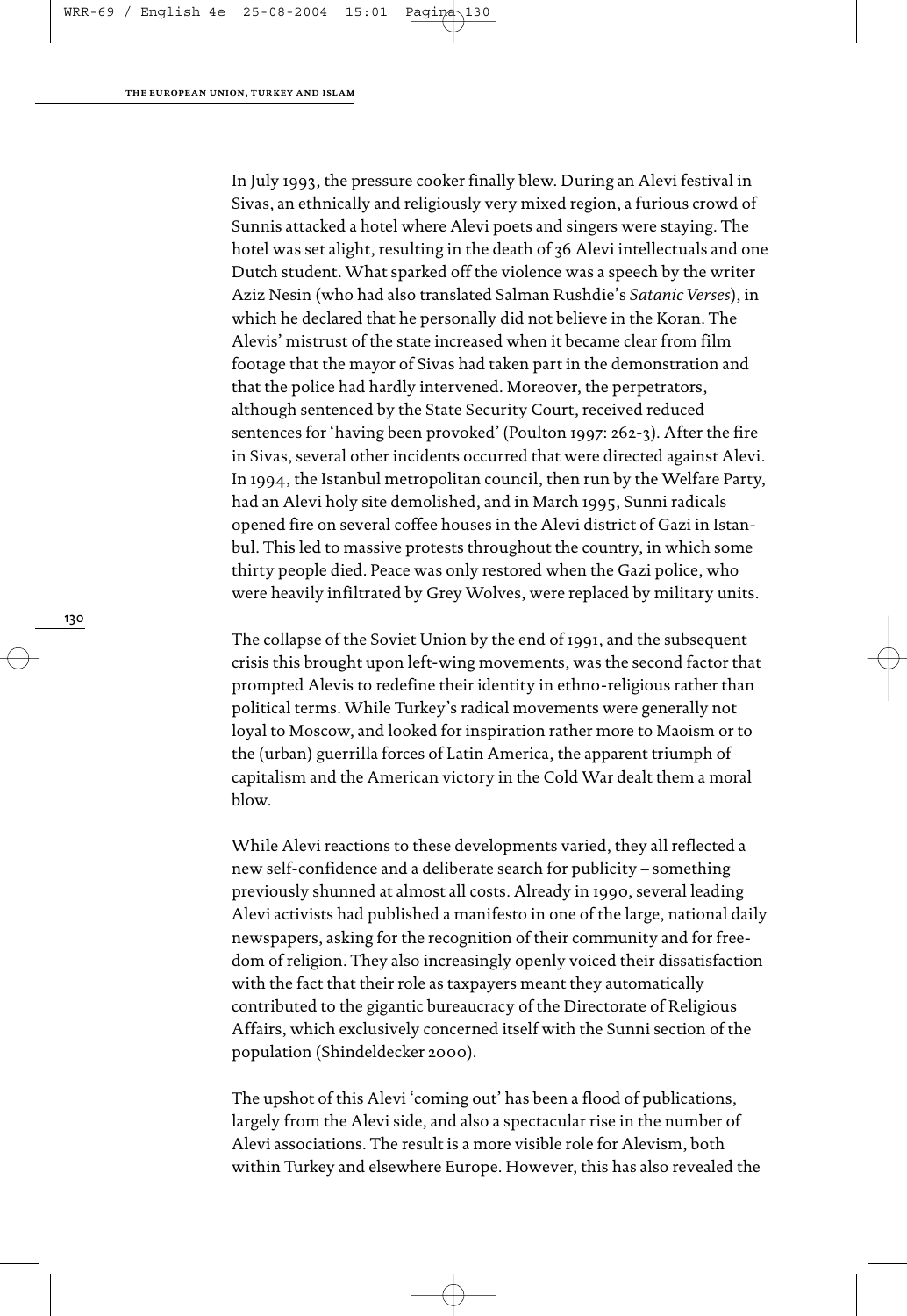community's fragmentation. This is partly due to the worldwide loss of appeal of various forms of socialism. On a deeper level, it also reflects the problems that Alevis have encountered in their quest for a new sense of purpose in an industrialised, individualised and anonymous urban environment, in which oral traditions and direct contact no longer serve as the main unifying forces of their religious community.

WRR-69 / English 4e 25-08-2004 15:01 Pagina 131

In the current reinterpretation of Alevism, different views coexist. On the one hand, there are some groups who hold on to the interpretation of Alevism as an ethno-religious community, but want to modernise their faith and cleanse it from 'superstition'. For several among these, Alevism is not really a faith at all, but rather a secular value system. Other groups actually make overtures to scriptural, orthodox Islam. A majority of these mirror Turkish Sunni Islam, while a minority take Shii Islam of the Islamic Republic of Iran as their model. Such advances to orthodox strands of Islam also create a need for Alevi theological and sacred texts. It thus seems natural for Alevis to drawn on the writings of the Bektaşi Dervish. For the time being, attempts to model Alevism on the Sunna are very problematical. On the other hand, there are also groups who attempt to preserve the authenticity and unique character of the syncretic Alevi faith, but it is precisely these groups that face extra difficulties in an urban environment (Çamuroğlu in Kehl-Bodrogi (ed.) 1997: 28-9).

More importantly, the bitter struggle in the 1990s between the Turkish army and the Kurdish independence movement (pkk), which took place in a climate of rising ethnic nationalism, put the Alevis in a difficult situation. For a community traditionally made up of both Kurdish and Turkishspeaking members, choosing sides was extremely difficult. However, the brand of nationalism that was propagated, proved so strong that sizeable groups of Kurdish and Turkish Alevis began identifying themselves first and foremost with, respectively, the Kurdish resistance and the Turkish state. Each of these groups also took the political consequences of their respective choices (Çamuroğlu in Kehl-Bodrogi (ed.) 1997: 32).

The *rapprochement* between Turkish nationalists and Alevis was facilitated when the state, in the face of political Islam's breakthrough by the mid-1990s, broke with its Islamic policies of the 1980s. Launched by the military in 1997, this new struggle against political (Sunni) Islam has prompted yet another discourse, this time in secularist circles. This depicts Alevi Islam as 'typically Turkish Islam', and contrasts it with Arab Islam. This implies that Turkish Islam has embraced traditional humanist and emancipatory values, while Arab Islam represents rigidity, narrow-mindedness and fundamentalism (Yavuz 2003: 253). The large, annual Alevi festival around the grave of Haci Bektas¸ is now recognised by the state, and the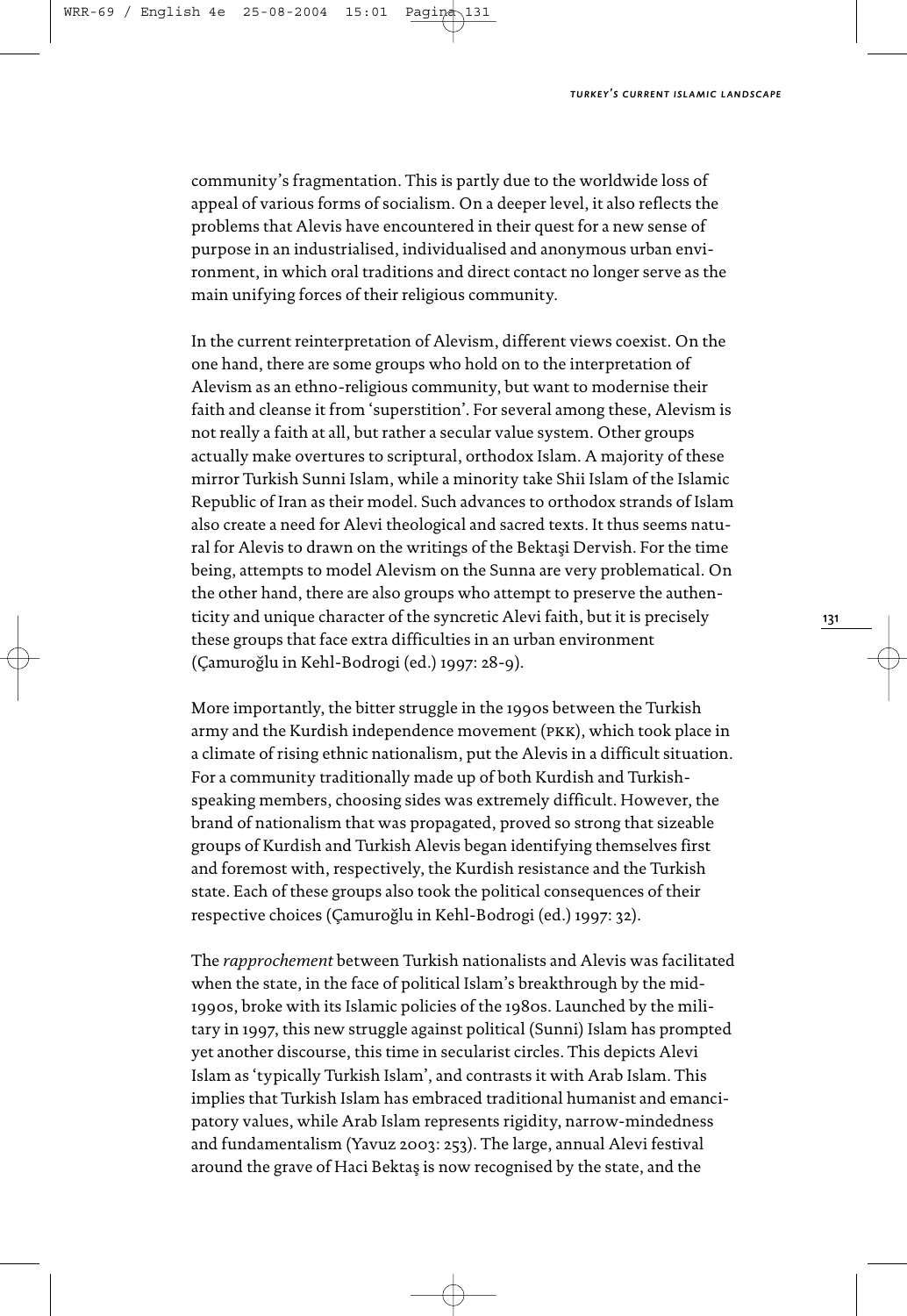state budget now also includes allocations for supporting Alevi associations and for research into Alevism.

# 2.4 islam, fundamentalism and terrorism

## **2.4.1 terrorist attacks**

132

In November 2003, Istanbul was shaken by four suicide attacks, in which 62 people were killed. Two synagogues were attacked, followed five days later by attacks on the British consulate general and a British bank. At first, both Turkish political and public opinion maintained that the culprits were Arabs. This seemed to be confirmed by an e-mail from al-Qaeda claiming responsibility. However, an investigation by the police and the security forces quickly revealed the truth: the culprits were Turkish Kurds from the province of Bingöl, and while they presumably had links to al-Qaeda, they were first and foremost members of their own, Turkey-based organisations.

This event drew both the domestic and international media's attention to the fact that Turkey also has illegal networks of Islamic extremists, and that their presence is not restricted to Arab countries, Pakistan or Indonesia. Islamic extremism, or fundamentalism, is thus part of the landscape of Turkish Islam. But what exactly is Islamic fundamentalism, and how does it differ from other movements within Islam?

# **2.4.2 modernism, fundamentalism and traditionalism**

At the end of the day, Islam is a text-based community. Like other similar communities such as Christianity or Judaism, it has been confronted throughout the centuries with the dilemma of, on the one hand, the absoluteness of God's will (which, according to Islam, was last revealed to the prophet Mohammed), and on the other hand, the need for continuous reinterpretation. In both classical and modern eras, debates on this dilemma have generally produced three ideal-type positions, often referred to as modernism, fundamentalism and traditionalism.

Modernists, or reformers, advocate a continuous reinterpretation of the moral ideal. Modernists are often motivated by a need to adapt the moral ideal to changing circumstances. Equally often, however, they are driven by the needs of political rulers or opposition groups to manipulate the moral ideal. In this endeavour, modernists emphasise man's moral independence and his freedom and ability to acquire moral knowledge through his own mental abilities. Fundamentalists object to this interpretation of the moral ideal. Their resistance is usually motivated by the desire to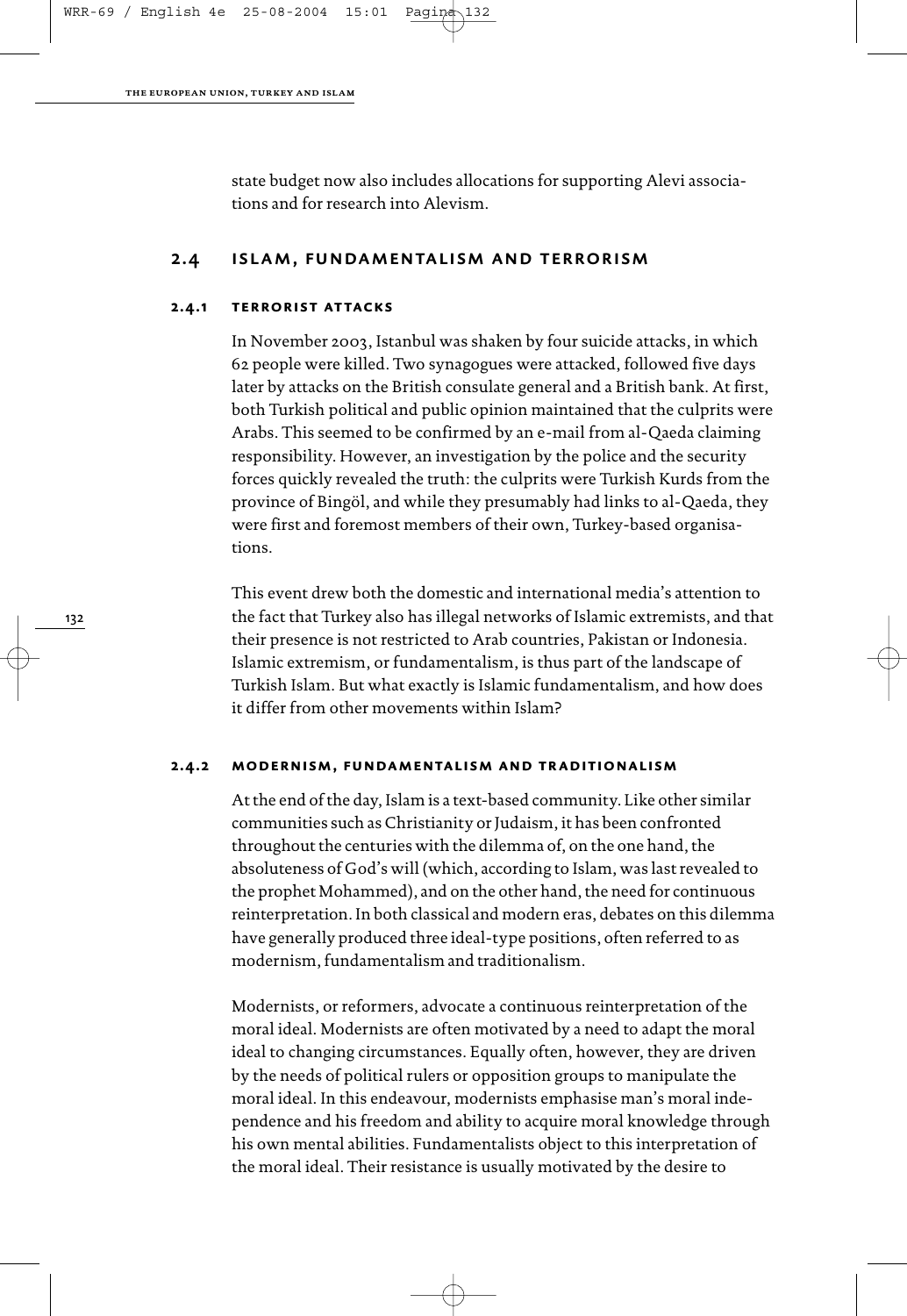protect it from manipulation and corruption by rulers or other politicians intent on using it to justify their political aspirations. Thus, fundamentalists frequently stress the inadequacy and subjectivity of man's moral judgment, which they see as both inevitable and as inevitably reflecting selfinterest.

The third position, that of traditionalism, allows for the interpretation of the moral ideal, but once a specific interpretation is provided and subsequently confirmed by agreement among the faithful, it can never be revised. As a result, the authoritative texts of Islam continuously expands with the interpretations of previous generations. Traditionalism is thus a kind of compromise between the two extremes of modernism and fundamentalism. By allowing for interpretation of new cases, and outlawing reinterpretation of old cases, it provides flexibility as well as consistency (Hoebink in Driessen (ed.) 1997: 200-1).

These three positions are easily translated into the reality of the Turkish Islamic landscape. The Young Turkish and Kemalist interpreters of Islam can be seen as modernists. They thought that 'true' Islam was a personal conviction based on reason and open to science. This is why they wanted to making the sources of Islam (through translations in Turkish of the Koran and of sermons) directly accessible to the ordinary faithful. While the main branches of the Nurcu movement can also be seen as modernist, its broad character means that there are some groups, such as the Aczmendi movement, which have drastically shifted towards a fundamentalist view, and which seek to model society on the Community of Mohammed.

The orthodox Naksibendi Dervishes and the National Vision movement that developed from these, are perhaps best classified as traditionalist. This was precisely its appeal to the small businessmen (*esnaf*) who formed the original support base for Erbakan's party. The National Vision movement has obtained a lot of political and social power since the 1970s, but its intellectual contribution to a renewed Islamic élan has ultimately been very small. Traditionalism, though, is not a monolith. In the Netherlands, for instance, the Amsterdam branch of National Vision, under the leadership of Haci Karacaer, has turned itself into a forum for progressive ideas on the male role within the family and on homosexuality. Ideologically, this branch has thus drifted off from the mainstream of Milli Görüs¸ in Europe and Turkey.

The mammoth organisation of the Directorate of Religious Affairs accommodates both (moderate) modernists and traditionalists. In Turkey, real fundamentalists can be found in several relatively small but tightly-knit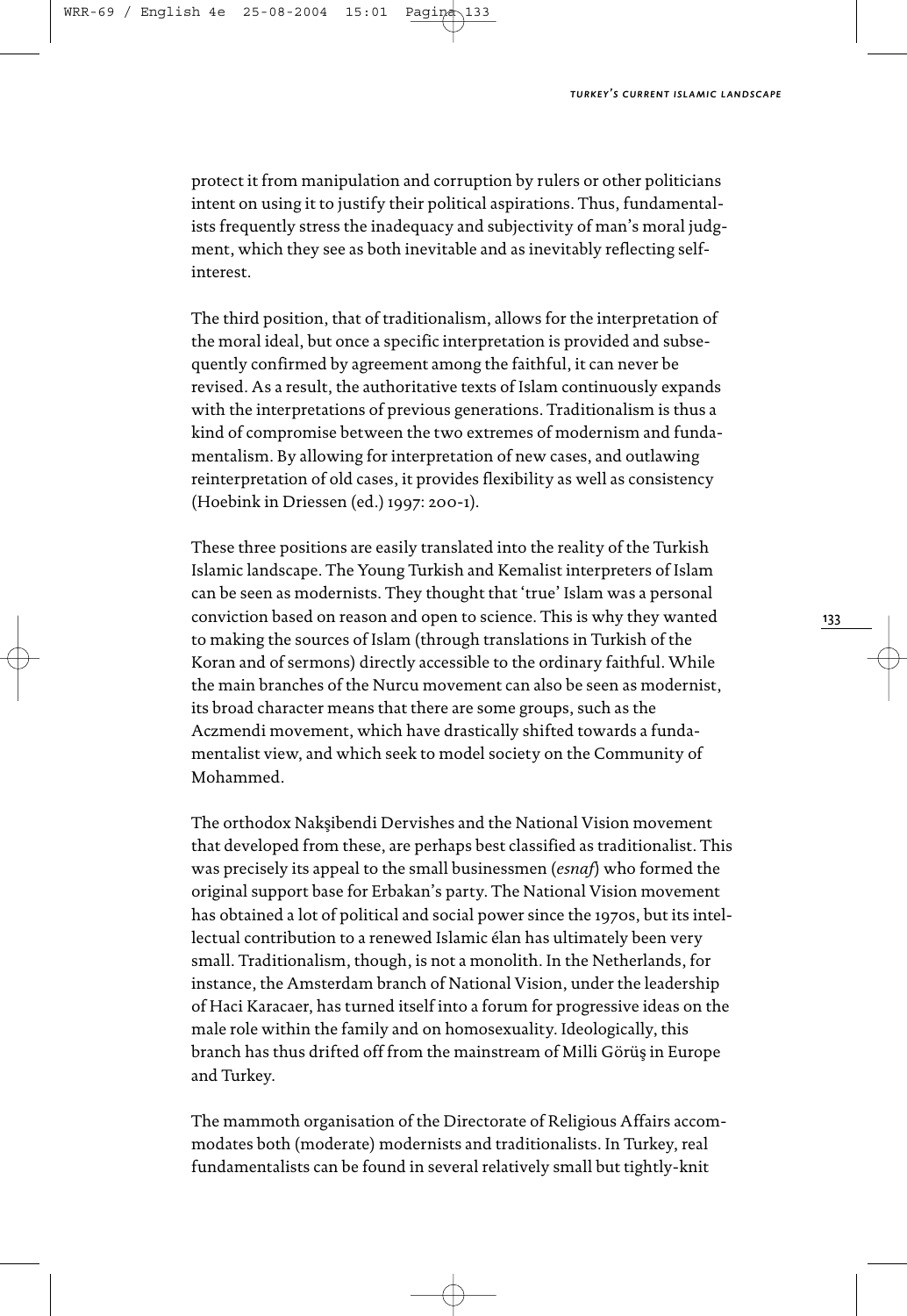and active movements. These are people who reject reinterpretation and adaptation of the moral ideal, and who consider the source texts of Islam (the Koran and traditions of the life of the prophet Mohammed) as absolutely valid and literally true. While the latter is also endorsed by many 'ordinary' Muslims, fundamentalists conclude from this that life in Islamic society must be lived according to the letter of God's revelation. Characteristic of such groups is their demand that Islamic holy law, the ¸eriat, should serve as the only basis for the country's political and legal s system. In their view, the holy law must be enforced at all costs, by force if necessary (Jansen 1998: 23-5).

Clearly, their views directly go against the political order and legal system of the Turkish Republic. It will also be obvious from the previous paragraphs that their ideas completely break with Ottoman tradition, which had indeed never assigned a *de facto* central role to the holy law. It goes without saying that agitation for fundamentalist concepts is strictly forbidden in Turkey. Each of the movements discussed below are thus illegal.

# **2.4.3 ibda-c**

134

*I˙slami Büyük Dogˇu Akıncıları – Cephe* (Commandoes of the Islamic Great Eastern Front, or IBDA-C) has its roots in the mid-1970s, when a radical faction broke away from the youth movement of Necmettin Erbakan's National Salvation Party. At the time, his party had carried responsibilities of government in several coalition government. In the eyes of these radicals, he had thus betrayed his ideals by being part of a 'corrupt' Turkish regime.

ibda members derive many of their ideas from the writings of the Turkish author and poet Necip Fazıl Kısakürek (1905-1983). Necip Fazıl was one of the few Islamic thinkers who, during the Kemalist Republic days, clearly voiced their opposition to the development model of Atatürk and his supporters. Against kemalist notions of embracing contemporary Western civilisation, he argues that Islam was not merely a religion but a complete, separate, civilisation with its own cultural codes and morality, capable of providing a viable alternative to Western civilisation. In his view, adopting European civilisation would lead to a schizophrenic society. Thus, Turkey could only progress if its development was based on authentic Turkish-Islamic culture. Necip Fazıl and his followers emphatically looked for continuities with the Ottoman past, a period always rejected by the Kemalist elite. Necip Fazıl formulated his ideas on cultural policy in the magazines of the 1930s and 1940s. One of these (dating from 1943), already bore the name of 'The Great East' (Büyük Doğu) (Yavuz 2003: 114-6).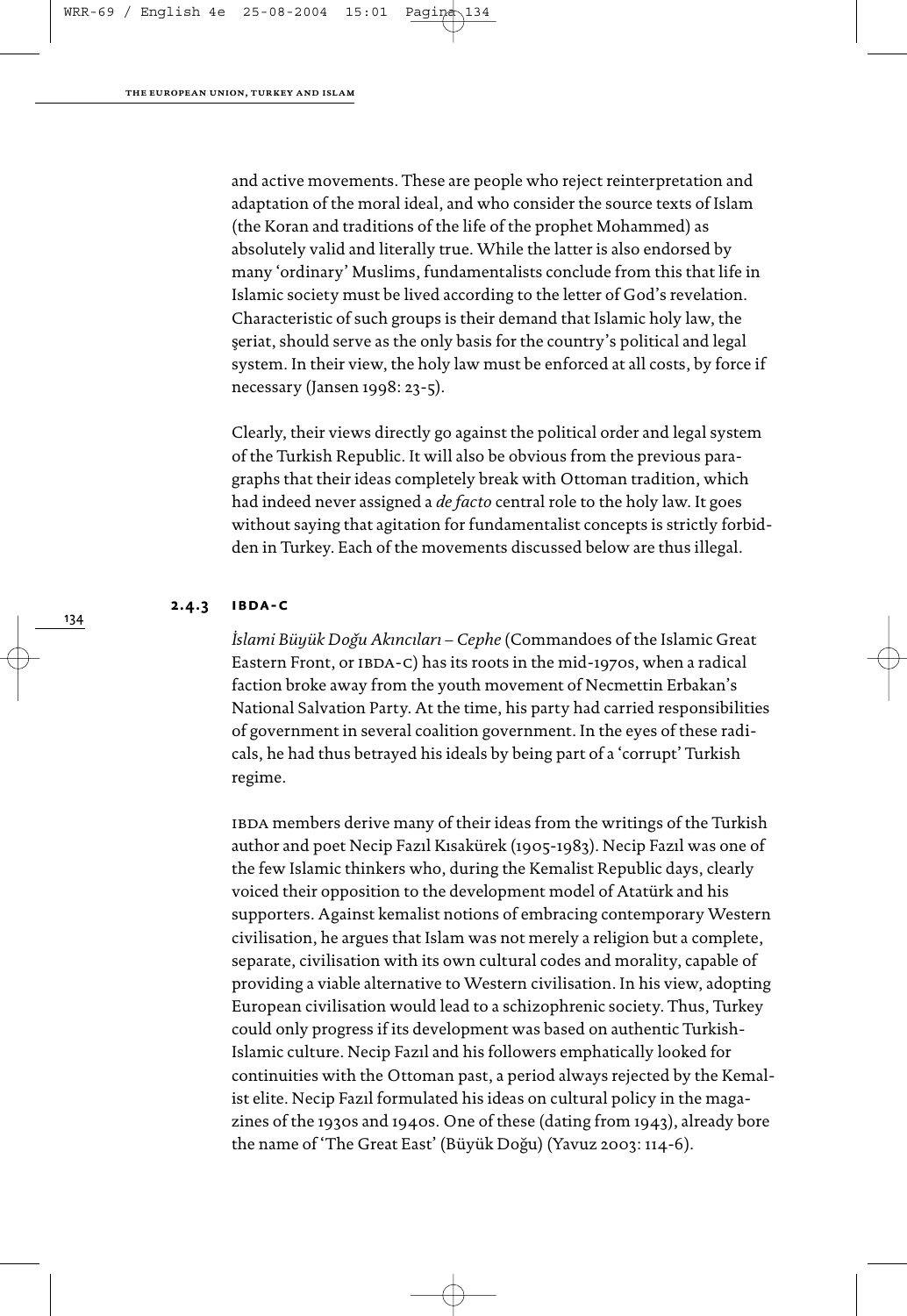ibda-c is a very radical organisation, related to some movements in the Arab world that fall under the umbrella name of *Salafiyya*, and whose goal it is to create a pure Islamic state in the image of the community of their 'pious forefathers' (*al-salaf al-sâlih*, from which the name of Salafiyya is derived) (Shinar in EI2, vol. VIII: 900b). The movement does not recognise the Turkish Republic, but it also rejects the Iranian Shiite regime. Its ideal is a federal Islamic state which, by replacing nation-states, removes differences within the Islamic world. IBDA-C had a charismatic leader in its founder, Salih İzzet Erdiş, better known under his pseudonym of Salih Mirzabeyoğlu, who has been in a Turkish prison since 1998. He is the author of many texts on theoretical and tactical issues.

ibda-c's organisation is opaque. One branch operates through overt activities, such as holding demonstrations, publishing magazines and maintaining websites. However, there is also a covert cell-based organisation, involved in 'struggle', which boils down to attacks and hijacks. It is a horizontal organisation in which the cells are kept strictly separated and frequently operate independently. The operations these cells undertake, fit the concept of 'armed propaganda', a tactic also frequently employed by left-wing urban guerrillas in Turkey during the 1970s. It entails attacks on high-publicity targets of low military risk, such as secularist newspapers and journalists, synagogues, a prominent Jewish businessman and a Greek Orthodox Church (www.ict.org.il, 4-12-2003). It is highly probable that ibda-c members, either with or without al-Qaeda assistance, were also behind the suicide bombings in Istanbul in November 2003.

### **2.4.4 hizbullah**

A younger, but significantly larger extremist Islamic organisation is *Hizbullah* (Party of God, the name refers to a quotation from the Koran). This organisation, which is unrelated to the Shiite *Hizbullah* in Lebanon, grew up in the late 1980s in Kurdish southeast of Turkey. Its main centres were the provinces of Batman and Diyarbakır, the 'capital' of the southeast. This period witnessed a rapid escalation of the war between the Turkish army and pkk guerrillas. In principle, Hizbullah was opposed to both sides in the conflict, since its ideal was the establishment of an independent Islamic state. In practice, Hizbullah's terror campaign was mainly aimed against the 'godless' pkk and against progressive Turks, and in particular against Kurdish businessmen and journalists suspected of supporting the pkk. In the early 1990s, the organisation split into two branches, both named after the bookshop where their respective supporters assembled: the *I˙lim* (Knowlegde) branch and the *Menzil* (Stage) branch. The violence of the 1980s was mainly committed by the İlim branch (www.terrorism.com, 3-12-2003).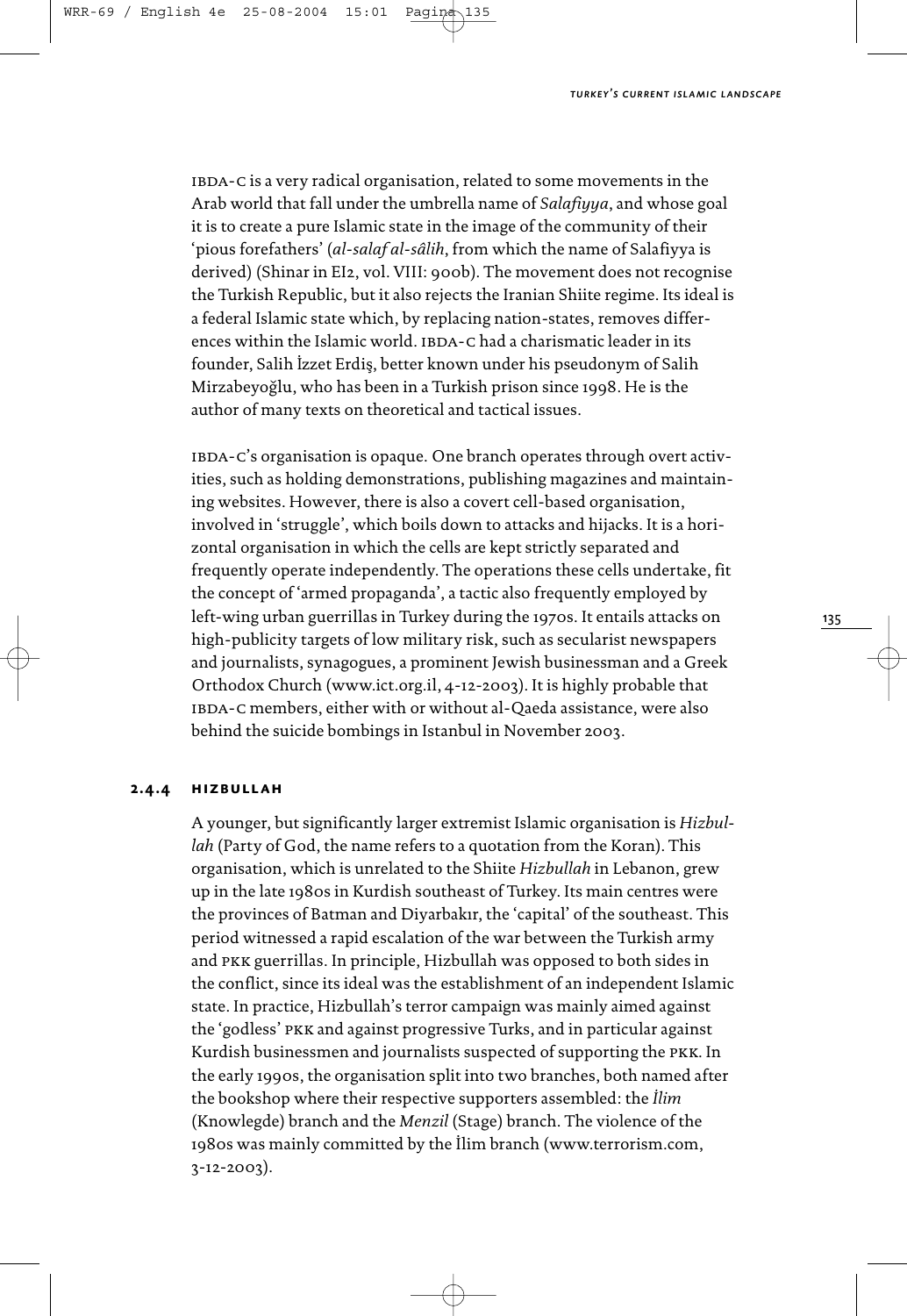By the late 1990s, there were growing rumours that Turkish security services had infiltrated the Ilim faction to such a degree that it had actually become an instrument of the Turkish state in its struggle against the pkk (Zürcher 1995: 381-2). These rumours seemed to be confirmed when the Turkish media, perhaps informed by rivalling intelligence services, produced evidence indicating that the governor of Batman had been engaged in large-scale illegal weapons smuggle. After the capture of PKK leader Abdullah Öcalan in early 1999, which actually ushered in the end of the war, the Turkish state no longer needed Hizbullah. The military campaign against fundamentalism, which was been launched in February 1997, could now also be used against Hizbullah militants. Hüseyin Velioğlu, the leader of the İlim faction, was killed in Istanbul by the security services. In a subsequent year-long campaign, another two thousand of its members were arrested and hundreds charged. The real dimensions of Hizbullah's gruesome legacy only emerged when the police at various sites uncovered about seventy bodies of murdered Turkish and Kurdish business figures and intellectuals, which clearly bore signs of torture.

In 2001-2001, Hizbullah murdered several Turkish civil servants, including the commissioner of Diyarbakır. This showed that the security services had not fully succeeded in rounding up the organisation. Its current active members are estimated at around one hundred.

# **2.4.5 the caliphate of cologne**

136

The third known organisation with a clearly fundamentalist manifesto is the so-called 'Caliphate State', founded by Cemalettin Kaplan. Born in 1926 in a village in the province of Erzurum, Kaplan completed his studies at a theological college in Ankara in 1966. Until 1971, he worked as a mufti in the service of the Directorate of Religious Affairs in Adana. In the 1970s, he joined Necmettin Erbakan's National Vision movement. Like many Milli Görüs¸ supporters, he left Turkey after the military coup in September 1980 and the banning of the then Islamic National Salvation Party, establishing himself in the German city of Cologne. He broke away from the National Vision movement in 1983, after having become convinced that participation in the democratic political system was not compatible with Islam. In Cologne he founded the *İsslamî Cemiyetler ve Cemaatler Birliği* (Union of Islamic Associations and Municipalities), which at its peak attracted around seven thousand supporters, including also Dutch Turks.

Kaplan's message was extraordinarily radical. He modelled himself on the Ayatollah Khomeini and called on his followers to overthrow the Turkish secular order and proclaim an Islamic state. Like Khomeini, who had sent tapes to Iran in the 1970s, he sent cassette tapes to Turkey, earning him the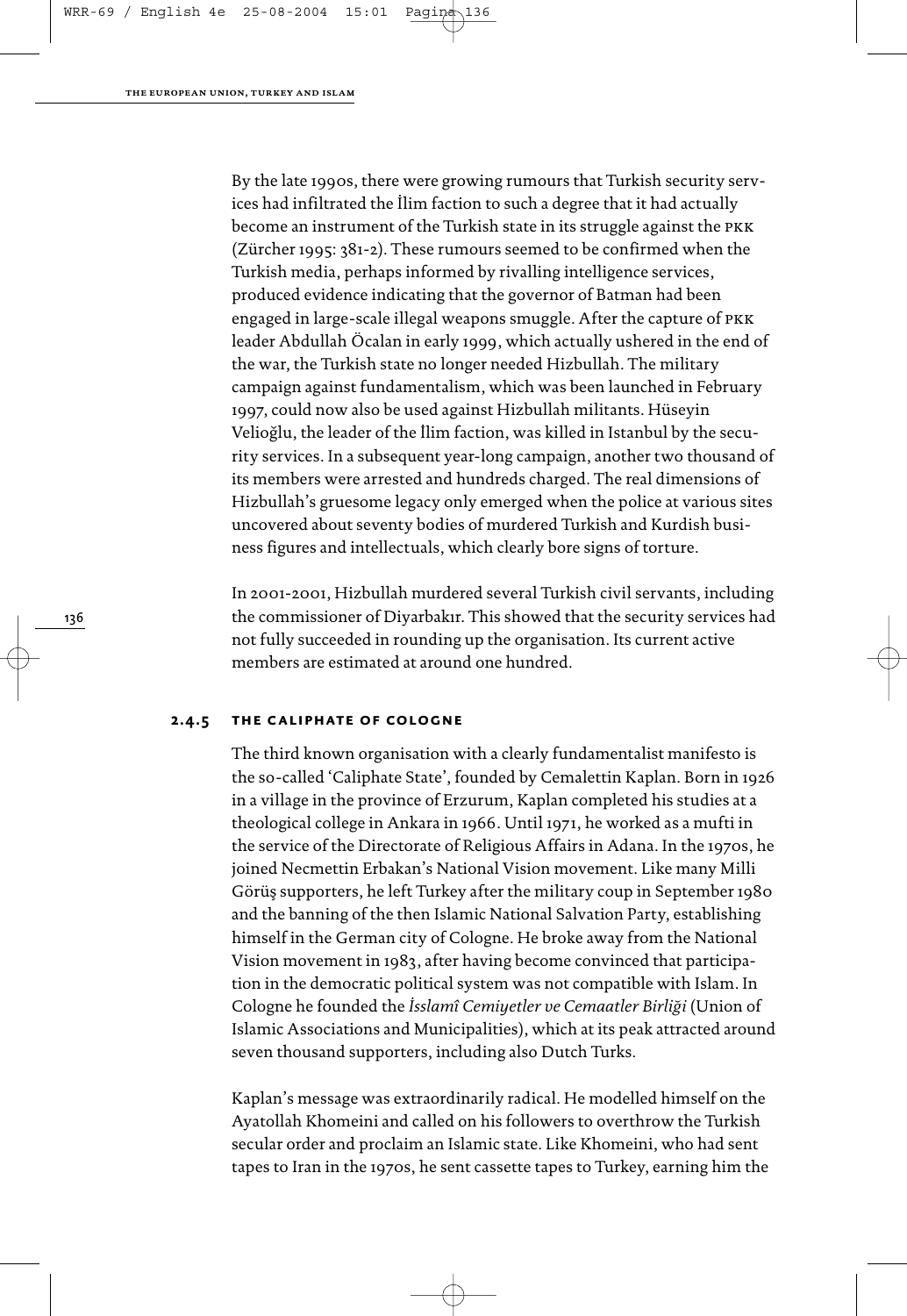nickname *Kara Ses* (Black Voice). He saw this as a step towards establishing a worldwide Islamic state, with the Koran functioning as constitution. At the end of 1991, he even called for a *cihat* (holy war) on the Republic of Turkey.

At a conference in Cologne in April 1992, Kaplan's movement was renamed the 'Federal Islamic State of Anatolia' (*Anadolu Federal I· slamî Devleti*), and in 1994 once again renamed 'Caliphate State' (*Hilafet Devleti*). Kaplan himself was appointed caliph. Not all his followers agreed to these changes. To maintain control over his movement, Kaplan transferred all its material possessions to an independent foundation in Dordrecht, the Netherlands, known as the 'Servant of Islam Foundation'.

Cemalettin Kaplan died in May 1995, whereupon his son Metin assumed the duties of caliph. Under his leadership, the movement declined. Against a rival contender for the caliphate in Berlin, who refused to recognise him, Metin pronounced a *fetva* (religious advice). When his followers responded by murdering the contender, Metin received a four-year prison sentence. After repeated requests by Turkey, the Caliphate State was finally outlawed by a German judge in 2001, on the grounds of calling for the overthrow of the constitutional order and inciting hatred. Nevertheless, the organisation's activities continue, both in Germany and abroad. The best-known propaganda organs are the magazine *Ümmet-i Muhammed* (Community of Mohammed) and the newspaper *Beklenen Asr-i Saadet* (The Expected Time of Exaltation). In the Netherlands, too, this paper has a small but loyal readership (www.im.nrw.de, 4-12-2003).

# 2.5 christians and jews in turkey

### **2.5.1 non-muslims in the muslim community**

According to national population statistics, some 99 per cent of Turkey's population of around 70 million is Muslim, including Alevis. The various Christian groups make up about 0.3 per cent of the population and the Jewish community about 0.04 per cent. Apart from very small groups of Catholics and Protestants, Turkish Christians consist of four main groups: Greek Orthodox, Armenians, Nestorians and Syrian Orthodox. Members of the first two groups almost all live in Istanbul, whereas members of the latter two can be found both in Istanbul and the southeast of Turkey. The Jewish community is concentrated in Istanbul (Sunier 1998: 47-8, 76).

The Christian and Jewish communities in Turkey are thus many times smaller than the Islamic population groups of, for example, the Netherlands. One could wonder, then, whether these miniscule groups deserve a 137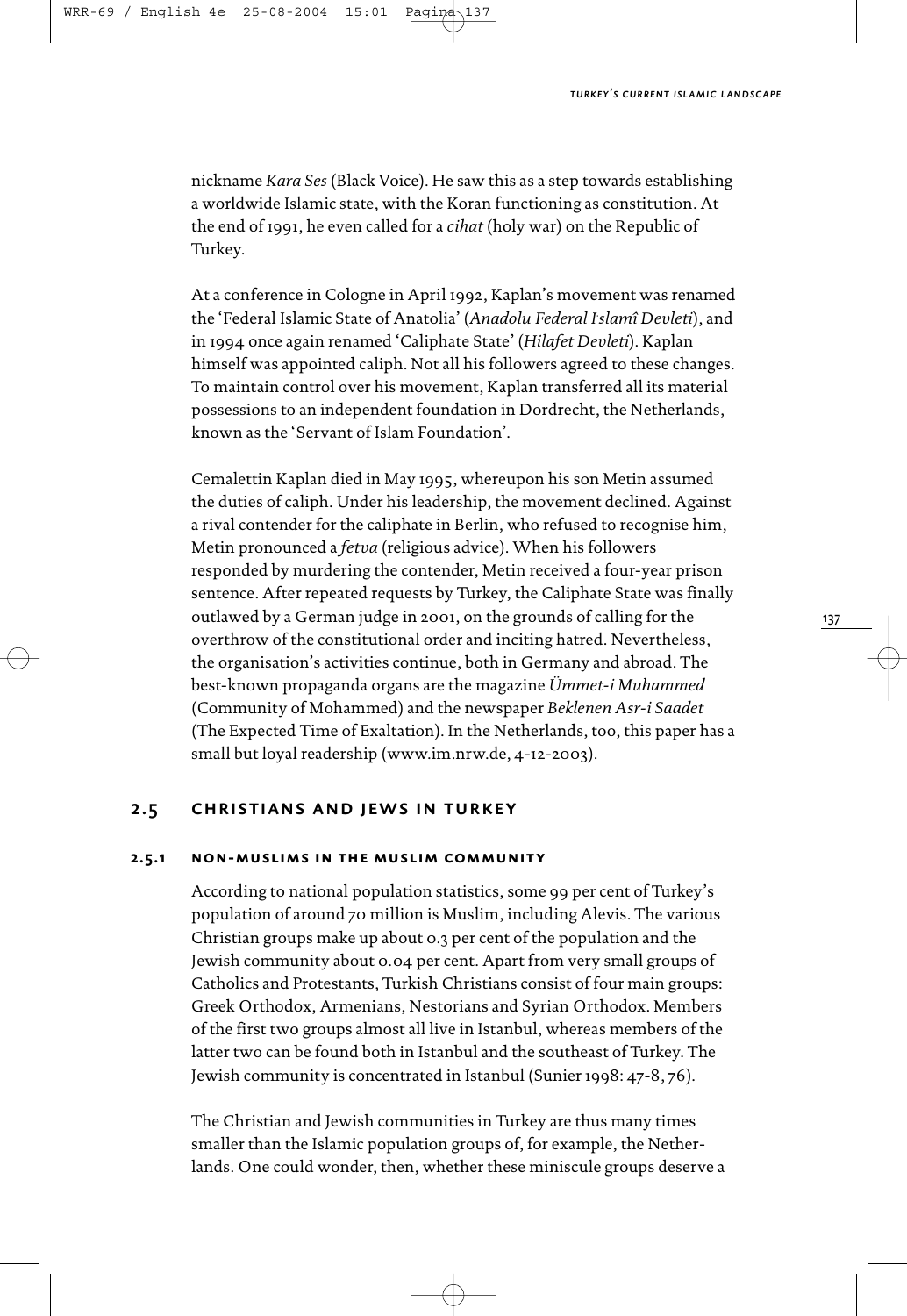138

place in this survey of the Turkish religious landscape. At the same time, events from a fairly recent past have shown that the position of Christians in Turkey is a politically and socially sensitive issue, capable of arousing strong emotions. Motions on the Turkish treatment of Armenian Christians have frequently been debated in the past, even within the American congress and the French parliament. Since the 1970s, Jewish organisations and prominent members of the Jewish community in Turkey have been the targets of attacks.

The Netherlands has also been confronted with the tensions and emotions sparked by the problem of 'dissident thinkers' in Turkey. About 25 years ago, Dutch newspapers were full of stories about church occupations in Twente. This was the work of Syrian Orthodox immigrants from Midyat in southeast Turkey, who were seeking political asylum in the Netherlands because they feared persecution in Turkey. These events suddenly drew attention to the fact that the small town Glanerbrug in Twente had become the religious centre of Syrian Orthodox people in Europe. And just a few years ago, the municipality of Assen in the Netherlands faced serious problems after granting permission to its Armenian community to erect an Armenian cross, which included an inscription commemorating the victims of Turkish violence. This led to fierce Turkish protests.

To understand the apparent contrast between the numerical insignificance and the charged emotions surrounding the theme of 'Christians and Jews in Turkey', a historical retrospect is needed.

### **2.5.2 the 'people of the book'**

From the start of the Arab conquests of the  $7<sup>th</sup>$  century AD, Islamic rulers had to find a way of accommodating large groups of non-muslims. After all, the majority of the population in areas such as Syria or Egypt were Christians. The conversion to Islam of large parts of these peoples was a very gradual process.

The religious and legal basis for association with non-Muslims was provided by the concept of the 'people of the Book.' Jews and Christians were acknowledged as having received the same divine revelations as Muslims, albeit that the account of this revelation in their scriptures was corrupted, and they themselves had strayed from the true path. In Muslim eyes, both groups had a fundamentally different status from, for instance, Hindus, Buddhists, animists or fire-worshippers, who were seen as real 'heathens'. As a rule, the 'people of the Book' were offered the status of *dhimmi* (protégé). In exchange for the payment of a specific poll tax, their presence was tolerated. They maintained a large degree of autonomy in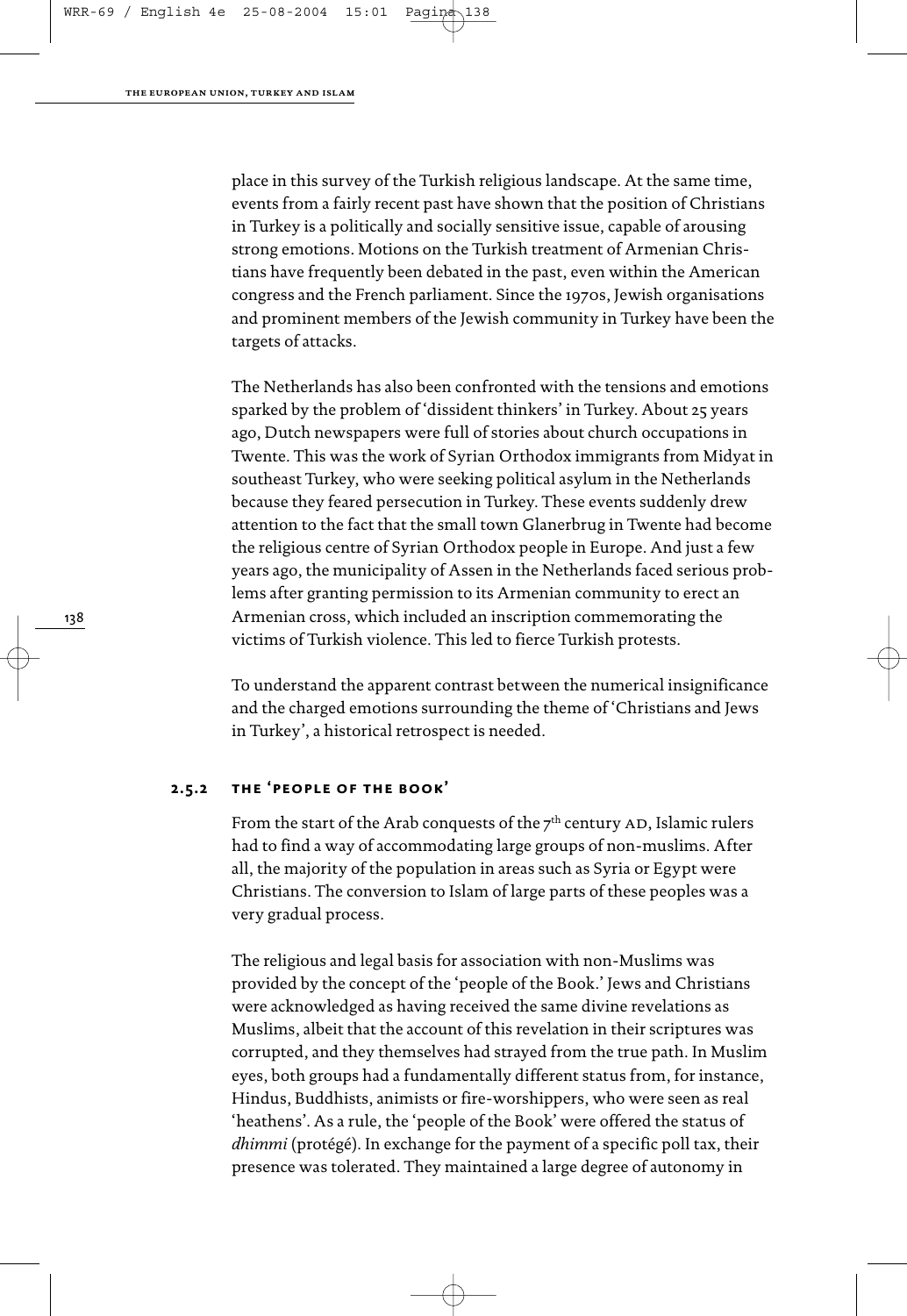their community's internal affairs, under supervision of their own churches or rabbinical authority.

Until the middle of the 19<sup>th</sup> century, Christians and Jews in the Ottoman Empire did not enjoy the same rights as Muslims. Their second-class status was visible through building and clothing regulations, a ban on church bells and the building of new churches, etc. However, this system produced a degree of religious tolerance that most other European countries attained only after the French Revolution. For the Ottomans, establishing a workable system for associating with Christian minorities was all the more important, since their conquests on the European continent had brought large areas with Christian populations under their control. By the mid-19th century, around forty per cent of the Ottoman Empire's population was Christian. Just before the start of the First World War, their share was still around twenty per cent. The Ottoman administration displayed the same love for regulations and bureaucracy towards the dhimmis as it did towards Islam, which it tried to incorporate into its own state apparatus.

In the Ottoman Empire, the dhimmis of a specific faith were collectively referred to as *tayfa* (community) or *millet* (nation). The latter word did not carry the political baggage of its modern-day equivalent. The three millets whose existence was officially recognised by the Ottomans were the Greek Orthodox, the Armenian-Jacobite and the Jewish ones. Although in theory the term covered the entire collectivity of a specific faith, the self-government of religious minorities had in fact a local character, allowing local religious leaders to act as intermediaries between the local representatives of the Ottoman Empire on the one hand, and their own local community on the other. The authorities held religious leaders responsible for the loyalty and good behaviour of their followers (Braude and Lewis 1982; Lewis 1996: 315-8).

### **2.5.3 foreigners and protégés**

Apart from indigenous Christian populations, small groups of subjects of European states were also present in the Ottoman Empire, primarily for trading purposes. They were concentrated in the important trading centres: Istanbul, of course, but also towns like Aleppo, Salonica, Izmir, Akko and Beirut. These Europeans were not subjects of the sultan, and their stay in the Ottoman Empire was protected by a letter of safe-conduct (*aman*, literally, mercy). This was essential, since under Islamic law there formally existed a state of war between the areas under Islamic control (*dar ul-islam*, or 'house of Islam) and the areas not (yet) under Islamic control (*dar ul-harb*, or 'house of war'). In theory, these letters of safe-conduct for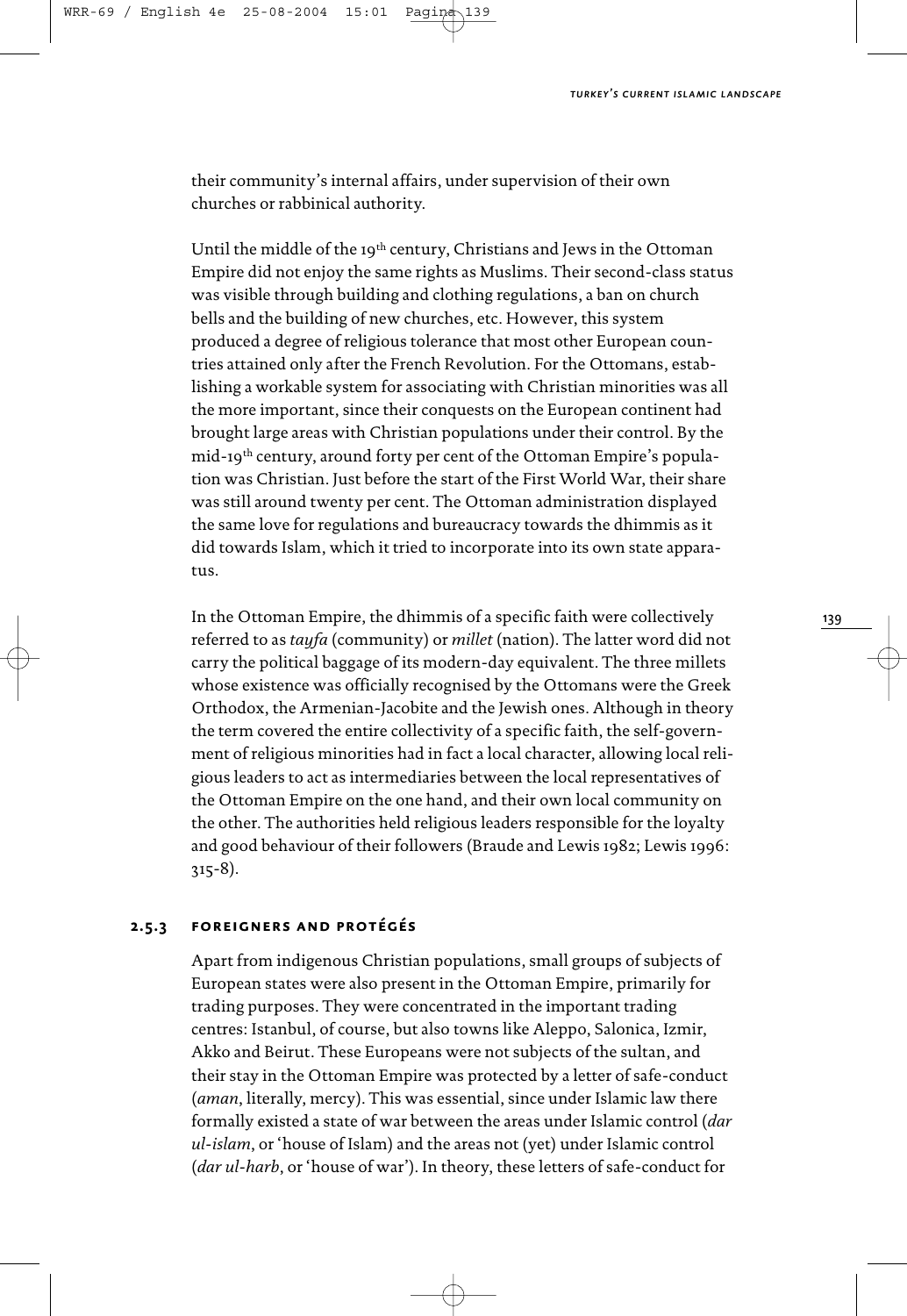people originating from the 'house of war' were only valid for one year. In practice, however, Europeans often stayed within the Ottoman Empire for years on end, even for generations. The conditions under which they were allowed to reside and trade, were laid down in so-called *ahdnames* ('letters of promise'), in the West called 'capitulations' (because they were divided into chapters). The Ottoman government granted these as a favour to friendly European states (De Groot 1986: 7-9).

Apart from tax perks, the privileges extended by the sultans included a certain degree of extraterritoriality. The leaders of foreign communities – consuls or, in Istanbul, ambassadors – were empowered to conduct all those affairs which exclusively concerned the members of their own nation, both independently and according to their own, say, French, English or Dutch, laws. To maintain contact with the Ottoman authorities, these representatives of the European states employed interpreters, or *dragomans*, who nearly always belonged to one of the indigenous Christian groups. Since these were positions involving confidentiality, the Ottoman government allowed these local Christians to enjoy the protection of their European ambassador or consul, and to enjoy the status of subject of their employer's nation. Dragomans and their families received this status though a so-called 'diploma' (*berat*).

From the late 18th century onwards, the military and political position of the Ottoman Empire weakened in relation to its Christian neighbours. At the same time, trade with Europe expanded rapidly. This economic climate led to the merger of the capitulations system and the millet system. The more a great European state managed to increase its power towards the Ottoman Empire, the more valuable became its protection. For indigenous Christian traders who were or became involved in trade with Europe, especially for the Greeks, the honorary citizenship of a European power provided both security and tax advantages. Conversely, for European states these protégés were an appealing group of clients who enabled them to strengthen their power base in the Levant. Since the Ottoman authorities could charge a great deal of money for the *berats*, their issuing proved very tempting. Between 1770 and 1850, the number of Ottoman Christians and Jews in the possession of a *berat* increased explosively, from a few thousand at the most, to hundreds of thousands.

In the 19th century, the Ottoman Empire witnessed the growth of a sizeable, modern commercial and industrial sector, mainly located in the coastal areas. This sector was completely dominated by Christian, and sometimes Jewish, protégés of European powers. They formed a bourgeoisie who modelled their lifestyles on the examples of London and Paris. From the 1830s onward, however, successive Ottoman govern-

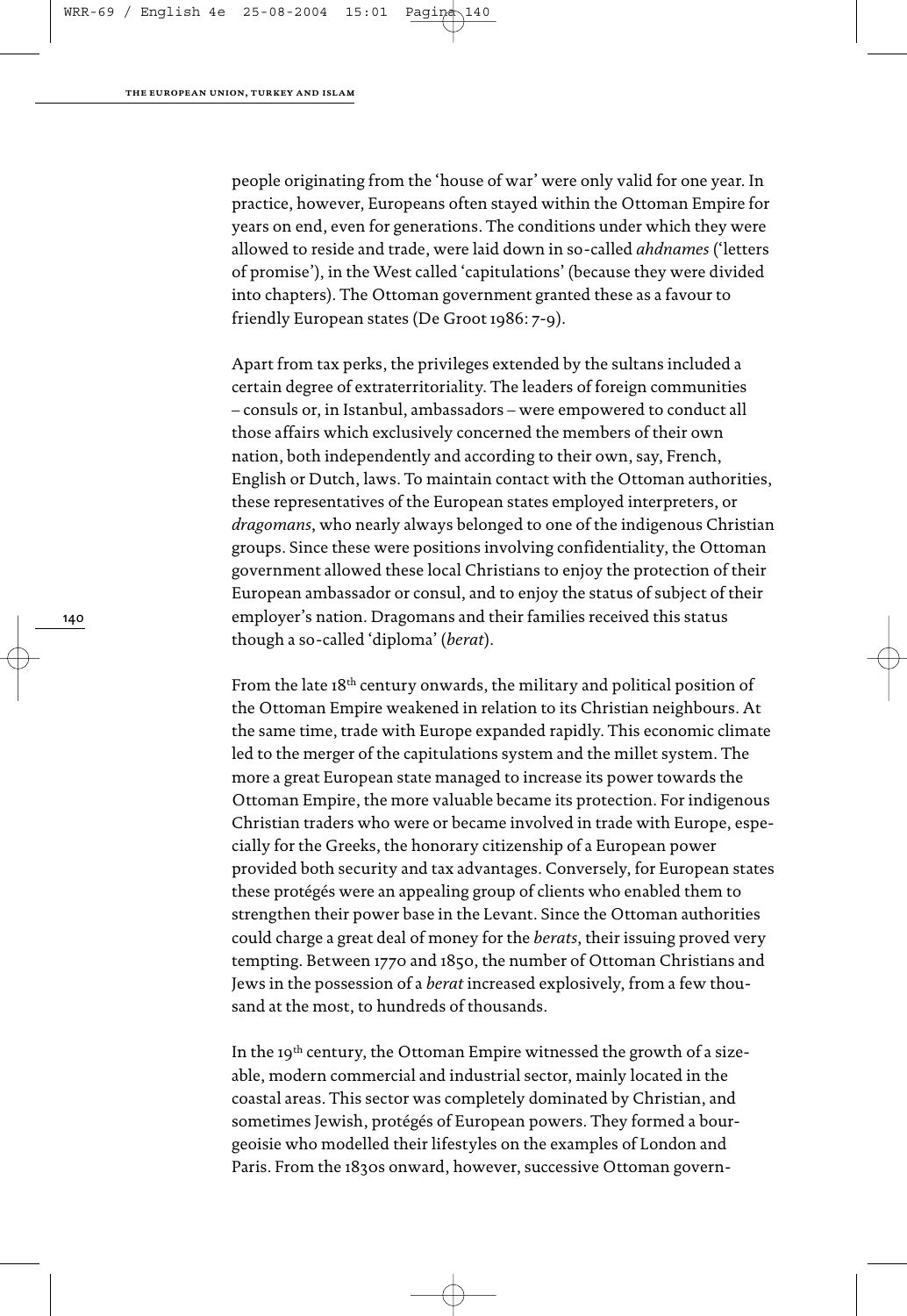ments began reforming the state apparatus and the army, to counter Europe's growing power. Their model was that of a centralised bureaucratic state with a large army of conscripts. In the course of the 19<sup>th</sup> century, then, Ottoman society became polarised, between a growing Christian, and partly Jewish, bourgeoisie on the one hand, and a state apparatus dominated by Muslims on the other.

The Christian minorities in the Ottoman Empire of the 19<sup>th</sup> century pursued three different and completely incompatible goals. The first was equal citizenship within the Ottoman state – in the sense of obtaining the same rights as the Muslim majority. The European powers strongly urged the Turks to introduce equality of civil rights irrespective of religion, even though this sometimes flagrantly contradicted the state of affairs in their own territories. In 1856, the Ottoman government granted equal justice to all subjects. In the 1860s, the mainly younger members of the Ottoman bureaucracy tried to create a feeling of national identity in the form of Ottoman patriotism which could be shared equally by all communities, but these attempts failed. The combination of autonomy, foreign protection and growing prosperity gave Christians the opportunity to develop their own sense of community, with their own media, public spaces and associations. A variety of nationalisms developed from this, creating an increasingly powerful force.

Independence, or at least autonomy within their own national borders, was the second goal that ever more Ottoman Christians pursued increasingly energetically. During the 19<sup>th</sup> century and the beginning of the 20<sup>th</sup> century, first the Serbs and the Greeks, and subsequently the Romanians, Bulgarians, Monte-Negrians and Albanians all managed to establish sovereign independent states in what they considered to be part of their national territory. From about 1880, Armenians residing in Anatolia also started a nationalist movement. Apart from equal rights and nationalist aspirations, the third Christian goal was the preservation of the privileges and autonomy enjoyed by the *millets* under the old order. This included the right to maintain and implement ones own religious laws, the right to own education systems in one's own languages and, in general, the right to preserve ones own culture (Lewis 1996: 316-8).

# **2.5.4 ethno-religious conflicts**

Facing, what he considered, a doubtful loyalty of his Christian subjects, which had already come to light in the disastrous 1877-8 war against Russia, Sultan Abdülhamit II tried to create a more solid foundation for his regime by explicitly profiling it as Islamic. He more or less successfully appealed to the Islamic population, which by 1878 made up around eighty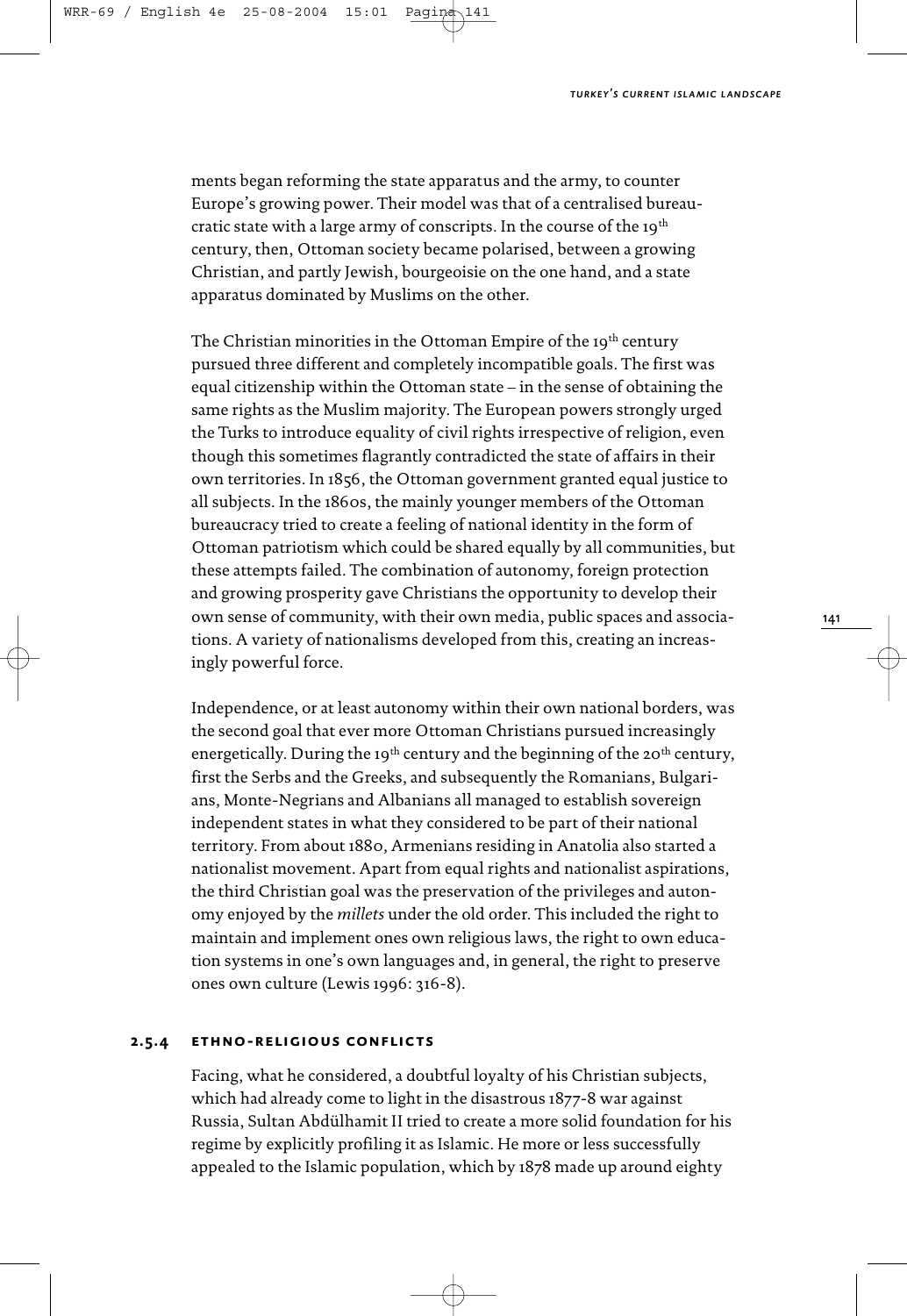142

per cent of the population. Obviously, though, this still further alienated non-Muslim minorities from the state.

The opposition to the regime which developed towards the end of the 1890s, was actually a monstrous alliance. It was made up of, on the one hand, members of minority groups demanding decentralisation and more autonomy, and on the other of young Muslim bureaucrats and soldiers who actually tried to stop the undermining of state powers. Their opposing goals clearly emerged when in 1908-1909 a group of young bureaucrats and soldiers, the Young Turks, ended the autocratic regime of Sultan Abdülhamit. Once the euphoria had passed, the differences between these two groups quickly flared up again.

The Balkan war of 1912-1913 eventually proved to be the breaking point. The Ottoman Empire lost almost all of its European territories. Moreover, these were territories from which a disproportionately large number of political and military leaders originated, such as Mustafa Kemal Pasja. Greece had been an opponent during the war, and many Ottoman Greeks had hoped for an Ottoman defeat. When this did indeed happen, hundreds of thousands of Muslims were expelled from the Balkan region. Subsequent reprisals by the Ottomans meant that in 1914 about 130,000 Greeks on the Anatolian west coast were expelled from the Empire.

During the First World War, there were further repercussions. As a result of the Ottoman Empire's war with England, France and Russia, these states lost the possibility to safeguard their protégés residing within the Empire. This allowed the regime under the Young Turks to take charge. Economically, this meant the logical application of a new policy, which aimed at ridding modern sectors of all quasi-monopoly positions held by minorities, and at creating a new class of Muslim entrepreneurs.

Apart from discrimination, the regime also actively engaged in deportations and persecutions. Determined to avoid in Anatolia what had happened earlier on the Balkan, the Young Turks deported almost the entire Armenian population to the Syrian desert, because some Armenian groups had chosen to side with Russia and had attacked the Ottoman army. These deportations, which took place under terrible conditions, were also used to conduct massscale slaughter among the Armenians. In total, probably between 600,000 and 800,000 Armenians were killed. In turn, Armenian resistance groups who accompanied the Russian army also kept their end up.

The all-encompassing dividing-line between Ottoman Muslims and Ottoman Christians remained in place after the First World War. The resistance movement created in Anatolia under the leadership of Mustafa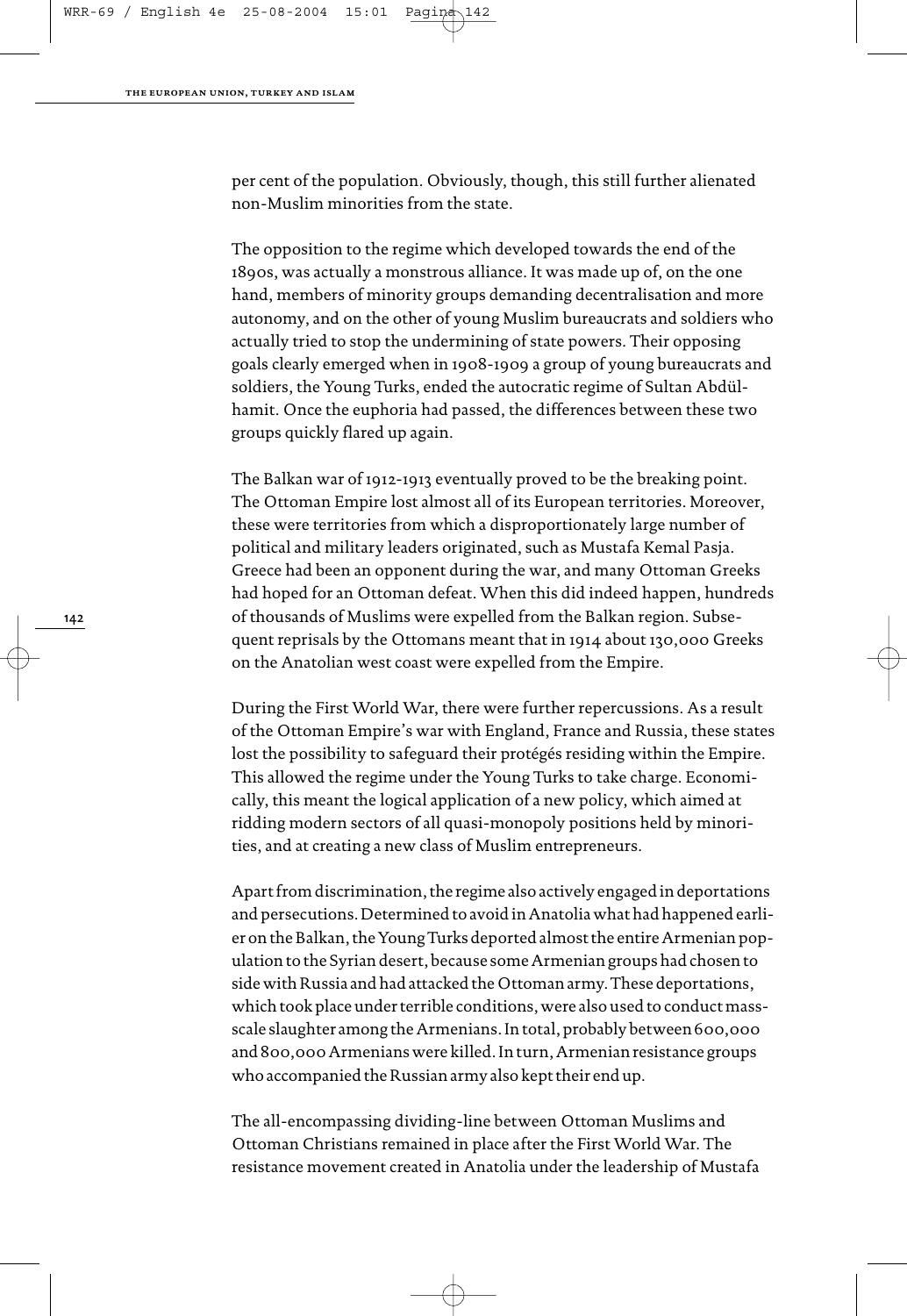WRR-69 / English 4e 25-08-2004 15:01 Pagina 143

Kemal Pasja, opposed the division of the Ottoman Empire that was stipulated by the Paris Peace Conference. As a result, it came into conflict with Great Britain and France, even though the actual armed struggle was conducted against the Armenians and the Greeks, who claimed large parts of Anatolia. Both sides in the conflict acted ruthlessly against the civil population. When Turkish nationalists won the wars against the Armenians ( in 1929) and the Greeks (in 1922), all parties in the conflict recognised that relationships between Muslims and Christians had deteriorated to such an extent that their co-existence in one state was no longer possible. The Greek population in the west of Anatolia fled en masse. During the peace negotiations in Lausanne in 1923, where present-day Turkey was mapped out, Greece and Turkey reached an agreement, under the auspices of the League of Nations, to swap the remaining Muslims in Greece for the remaining Greek Orthodox population in Turkey. Since these population exchanges were enforced, the 'Greeks' of Middle Anatolia, who were mostly Turkish-speaking, as well as the Greek community of the Black Sea coast all left. All in all, large numbers of people were involved: in the 1922- 1924 period some 1.2 million Greeks left the country, whilst some 400,000 Muslims returned.The only non-Islamic groups of any significance which stayed behind were those Greeks who could prove that they had lived in Istanbul before 1912, the Armenian community of Istanbul, the Jews of Istanbul (both Sephardic and Ashkenazic) and the Catholic and Protestant communities, most of whom carried foreign passports. By far the largest of these remaining groups was the Greek community of Istanbul, with more than 100,000 members in 1924.

### **2.5.5 non-muslims in the republic**

In articles 38-44 of the Treaty of Lausanne, non-Muslims (*gayrimüslim*) were officially recognised as minorities and their rights in the new Republic were laid down and declared internationally binding. They were the only population group in Turkey who could (and still can) claim these rights. Apart from outlawing discrimination and guaranteeing the freedom of religion, these articles also provided minorities with the right to use their own languages and to have their own educational institutions (Parla 1985: 8-10).

The secularisation policy of the Republic, which was of course primarily aimed at Islam, was welcomed in principle by the Christian and Jewish minorities. The Muslim population, however, was deeply traumatized. The Republic's nationalist regime originated from a movement that had defended the rights of Muslims against local and foreign Christians. The semi-colonial situation was still fresh in their memories. It had meant that the entire modern sector of the economy was run by Christian protégés of European states, and that Muslims working in, say, the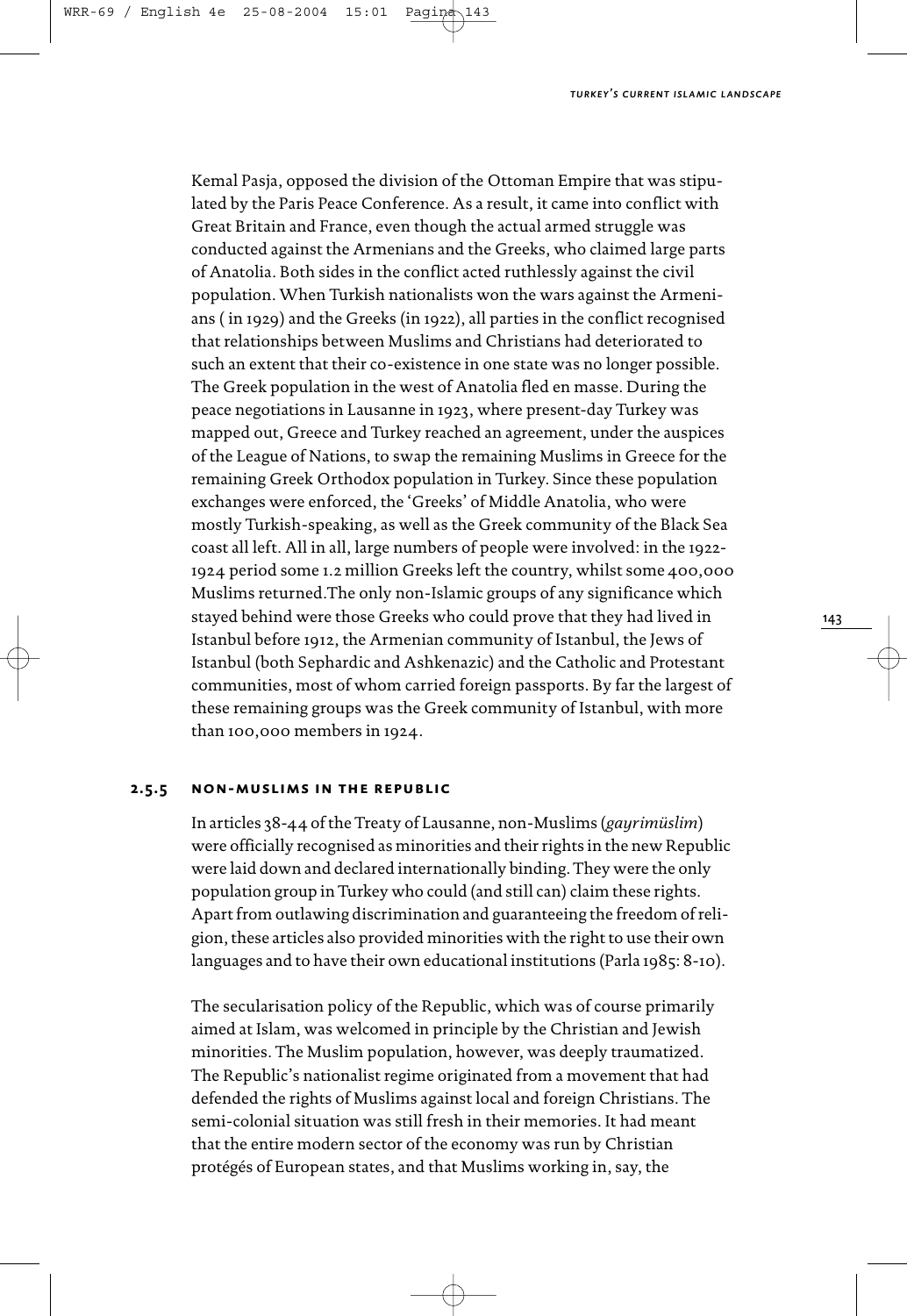144

Ottoman Bank, could not attain positions beyond those of cleaners or doormen. Furthermore, this dependence on minorities was not just something of the (recent) past. The teaching of modern skills to ensure that Muslims could replace Christians and Jews, took over a generation. In Anatolia this meant that in many areas there was a lack of qualified engineers, waiters, managers, welders, electricians, etc. In Istanbul, where minority groups had for the most part been allowed to stay, they continued to dominate these occupations. In addition, these groups dominated the classes of the self-employed well until the 1950s. Already in the 1920s, dissatisfaction with this situation had prompted the authorities to impose discriminatory measures. When foreign enterprises, such as the railways, were taken over by the Turkish state, this change was often also used to replace as many Christian and Jewish employees as possible with Muslims (Bali 1999: 206 ff).

It should come as no surprise that such measures left a reasonable doubt among minorities about the truly neutral and secular character of the Republic. Their worst suspicions were confirmed during the Second World War. This brought large economic problems and widespread impoverishment upon neutral Turkey, for which the government party and its allies in the media blamed the Greek, Armenian and Jewish business communities. The result was the introduction in 1942 of a wealth tax (*Varlık Vergisi*), the imposition of which was left to local committees. These made sure that the tax was shifted onto minorities, who often had to pay up to ten times as much as Muslims. Moreover, they were not allowed to pay in instalments, which meant that many were forced to sell their businesses under very unfavourable conditions. Those that were unable to pay, were deported to labour camps in East Anatolia. The law was revoked in 1944, but by then it had already severely damaged minorities' trust in the Turkish state. After the war, a process of steady emigration got underway.

The Jews were the first group to emigrate en masse. It is true that Turkey had allowed many European Jews unobstructed passage to Palestine, and had also offered shelter to several tens of thousands during the Second World War. However, like other minorities, the Jews had suffered under the *Varlık Vergisi*. Moreover, the climate had worsened even before the war; soon after Hitler's rise to power in 1934, Jews in European Turkey had suffered persecutions instigated by Nazi-sympathisers (Bali 1999: 243). The creation of the state of Israel in 1948 thus prompted many Turkish Jews to leave the country. The Jewish community in Turkey shrank from approximately 80,000 after the war, to less than 50,000 in 1955. Its numbers steadily declined until the Israeli victory in the Six Day's War of 1967, when a second wave of emigrants again halved the community's numbers.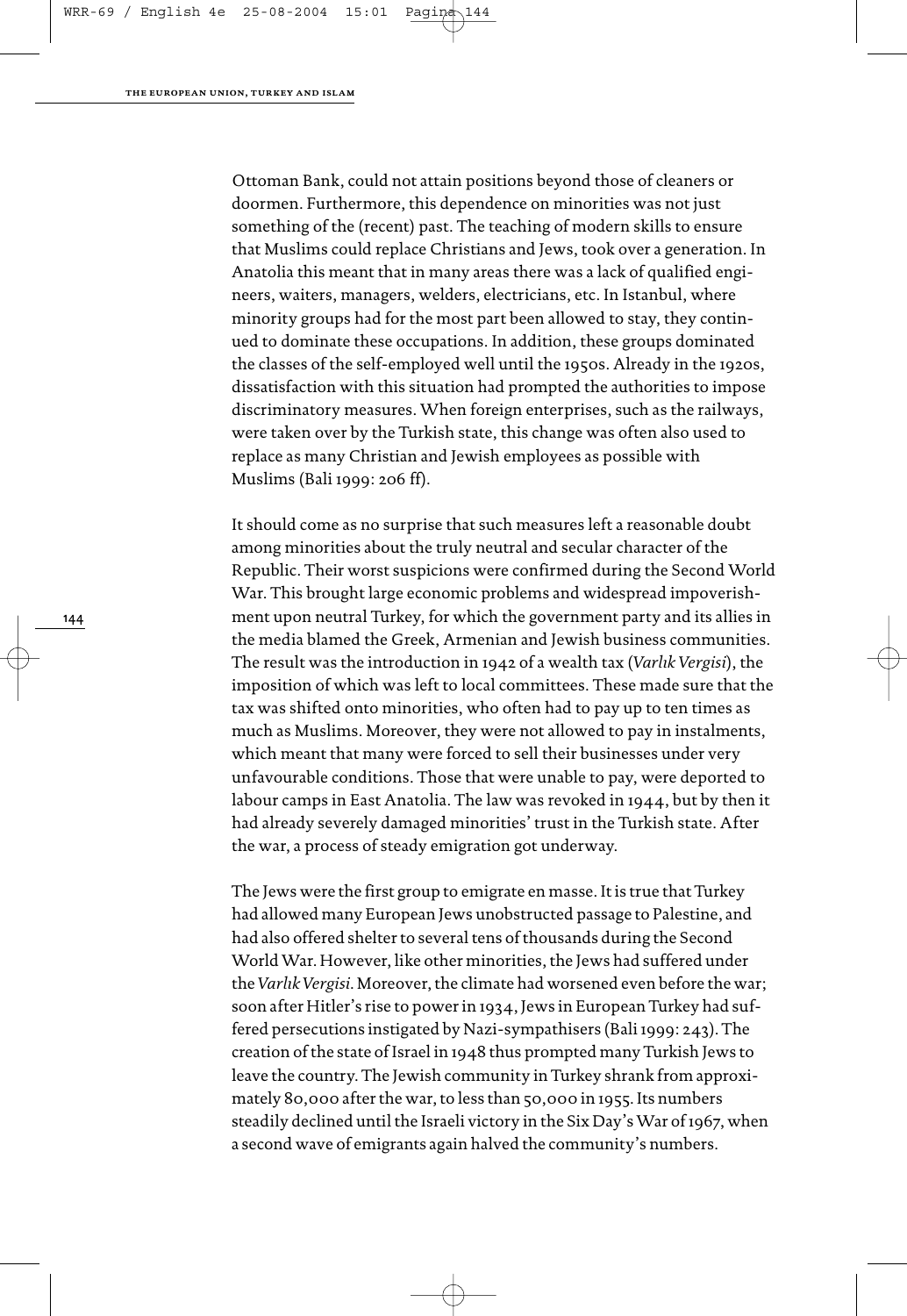Today there are about 18,000 Jews in Turkey, the vast majority living in Istanbul. They still play a relatively important role in the business world, but do not emphasise their Jewish identity. Attacks on Jewish targets by ultra-left or fundamentalist groups (especially the assault on Istanbul's main synagogue, which has been attacked three times since 1989), have increased fears among Jews of exposing their identity. The rise of the Welfare Party in the early 1990s was also intimidating for Jews, since the party harboured a clearly recognisable anti-Semitic undercurrent, connecting anti-Israeli rhetoric with praise for Hitler and references to a Jewish conspiracy controlling us and eu policies (Erbakan 1975: 235-64; Poulton 1997: 279-81).

The only exception to this 'low profile' of the Jewish community is the resurgent interest in the Spanish-language (Ladino) culture of the Sephardic Jews, who had found refuge in Turkey at the end of the 15<sup>th</sup> century. While this culture was threatened with extinction only some ten years ago, the 1992 celebration of the 500th anniversary of Jewish immigration signalled its revival. Since it accentuates traditions of tolerance and freedom of religion in Turkey, it was also welcomed by the state. By now, Sephardic music in particular attracts a wide audience.

The Greek minority recovered after the Second World War, when relations between Greece and Turkey were warm. However, this ended abruptly after the outbreak in the mid-1950s of a crisis over the future of Cyprus. To increase diplomatic pressure upon the Greeks, the Turkish Menderes administration had demonstrations organised against the oppression of the Turkish minority on Cyprus. On 6 and 7 September 1955, these ended in an anti-Greek pogrom, in which several people died and countless houses and shops were plundered and set alight. Schools, churches and cemeteries also fell victim to popular anger. At that point, the Greeks lost their faith in the Republic for good, and they have been emigrating ever since. Istanbul's Greek community of 100,000 to 150,000 people in 1923, has now shrunk to three or four thousand people.

Ironically, of all the religious minorities in today's Turkey, the Armenians are both the largest in number and the ones to have suffered most in the past. Like the Greek Orthodox community, they suffered from (sometimes state-fuelled) resentment from the Muslim population. In the 1970s and 1980s, they sometimes became the victims of reprisals for the worldwide campaign of attacks on Turkish targets committed by the Armenian Secret Army for the Liberation of Armenia (ASALA). Still, Istanbul's Armenian community today consists of 30,000 to 35,000 people.

145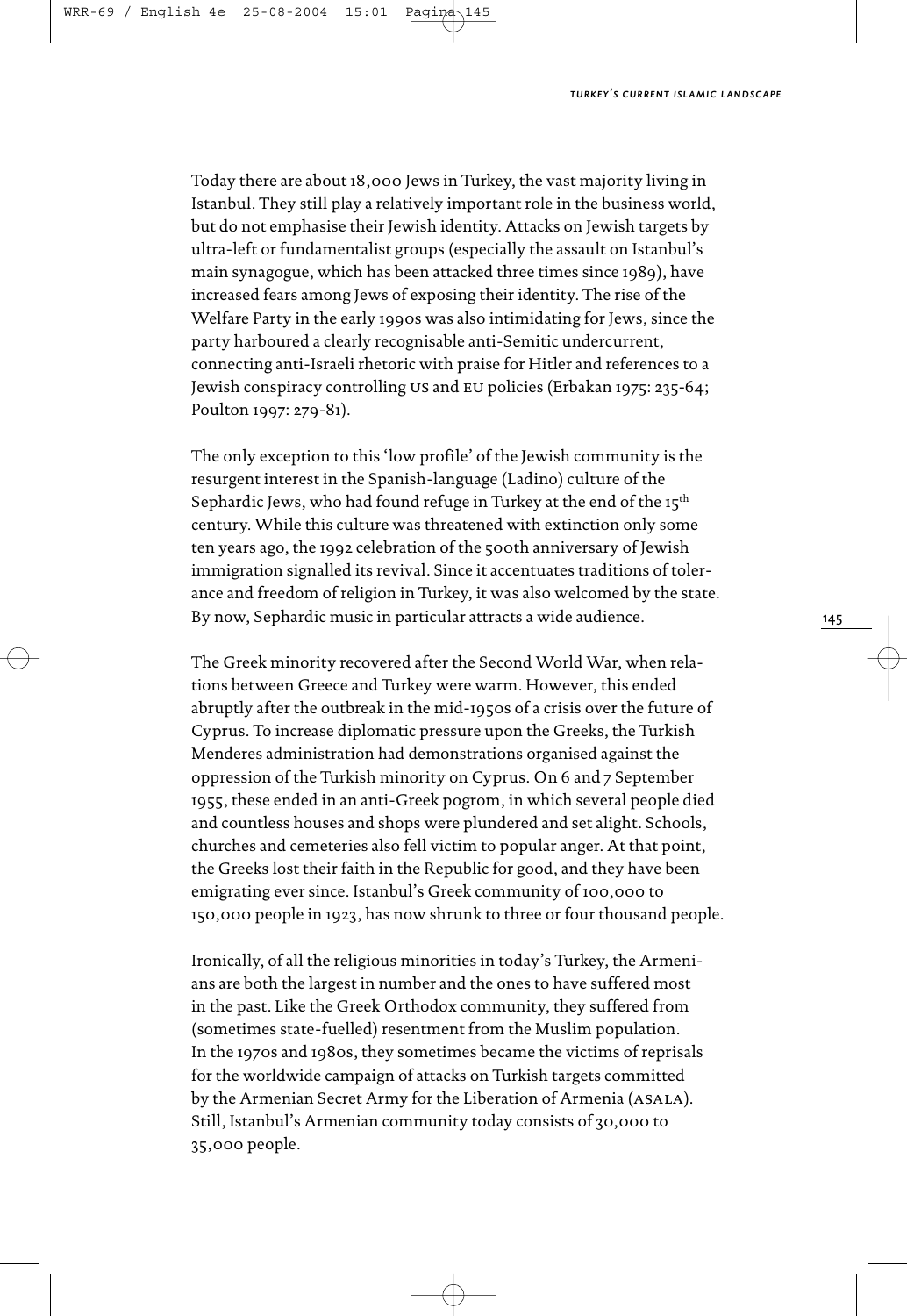The small Christian communities in the southeast, the Nestorians and Syrian Orthodox, have had a very tough time since the 1970s, caught between the Turkish army, radical Muslims of Hizbullah and Kurdish guerrillas. Economically, matters did not improve in what was already the poorest region of Turkey. Almost all of these communities have therefore left for the relative safety of Istanbul or have emigrated to Europe. The Syrian community in Twente, the Netherlands, serves as an example (Poulton 1997: 272-8).

#### **2.5.6 is a turk a muslim?**

146

The above description of the fate of non-Islamic minorities clearly raises the question as to what extent Christians and Jews are really seen as fullyfledged Turkish citizens, and to what extent they see themselves as such.

Formally, the situation is crystal clear. The Turkish state and Turkish legislation do not discriminate on the basis of religion. Turkish nationality is essentially still defined on the basis of Atatürk's principles of the 1930s: "Every person within the Republic of Turkey, irrespective of his religion, is a Turk if he speaks Turkish, grows up in the Turkish culture, and embraces the Turkish ideal" (Zürcher in Georgeon (ed.) 2000: 60). At the same time, Turkey's late 19<sup>th</sup> and early 20<sup>th</sup> century history has produced a certain 'siege mentality'; a notion that foreign powers are intent on weakening or even splitting up the country, by using fifth columns. People quickly feel threatened, and the war against the pkk during the last two decades has strengthened this feeling. There is always a tendency to see minorities as accomplices of foreign enemies.

In addition, it has not always been easy for members of minority groups to consider themselves as fully-fledged Turkish citizens. The embrace of Sunni Islam by the nationalist state ideology which began in 1980, has severely damaged their integration. By far the larger majority of Christians and Jews have voted with their feet and have emigrated. This has further weakened the position of those staying behind.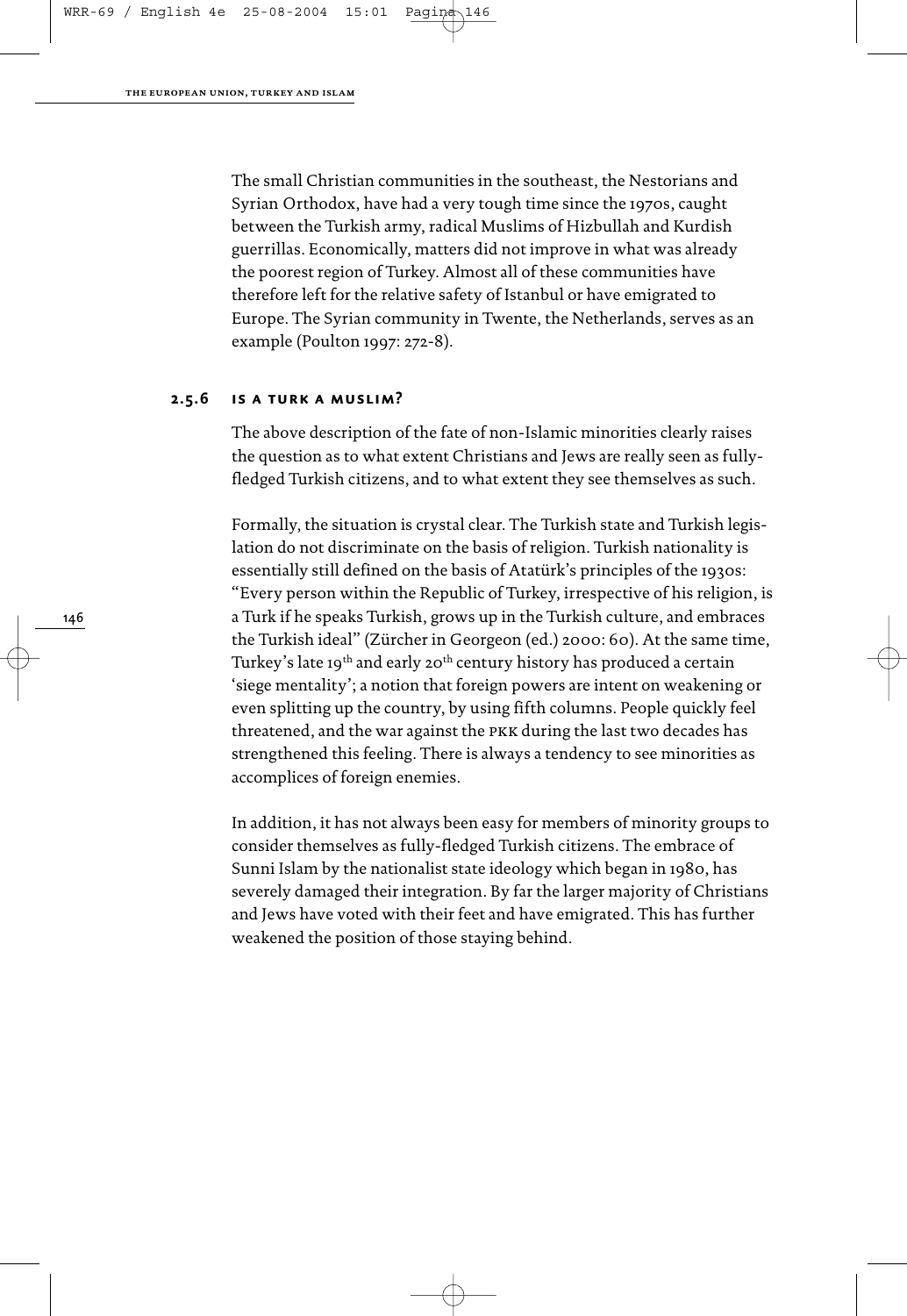## 3 turkish islam and the eu: a clash of civilisations?

In the previous part of this survey, we have made acquaintance with several important characteristics of Turkish Islam, and also with the large variety of Turkey's religious landscape. In this chapter, we wish to answer the question to what extent the fact that Turkey is an Islamic country will turn out to be an insurmountable impediment to its membership of the eu. In other words: does Islam block Turkey's accession to the eu? The discussion takes place against the wider backdrop of yet another debate, i.e. on the place in this landscape of Samuel Huntington's notion of the 'clash of civilisations'. Implicitly, therefore, this leads us to an assessment of the validity of his paradigm, which has been widely used since its launch in 1993, especially in politics and journalism.

#### 3.1 modern versus western

Characteristic of Huntington's approach (apart from his dividing of the world into 'civilisations'), is his distinction between the West and modernity, or put differently: between Westernisation and modernisation. Since the 18th century, all modernisation processes (which include elements such as industrialisation, urbanisation, literacy, education, prosperity, labour specialisation and social mobilisation), have their roots in European civilisation, which was the first to modernise. In principle, modernisation is a revolutionary process that is universal. Nations such as Japan and China prove that countries from different civilisations can also undergo a successful modernisation process. According to Huntington, this does not mean that Western culture will therefore also becomes a universal culture. He emphatically discards the notion that 'modern' and 'Western' are identical. With the 'clash of civilisations' he no longer believes (as he once did) that advancing modernisation will allow values that are characteristic of Western civilisation to become universal. His explanation for this is that Western civilisation was formed in the era preceding the start of the process of modernisation of the 17th and 18th centuries. The West was already the West before it became modern. Other areas of the world take part in this modernisation process, without possessing the cultural legacy of the premodern West (Huntington 2002: 68-72).

According to Huntington, the historical elements which combine to give Western civilisation its characteristic properties, are the legacy of classical antiquity, Catholicism and Protestantism, the wealth of languages, the separation of spiritual and worldly powers, the development of law, social plurality (a class-based society), representative bodies and individualism.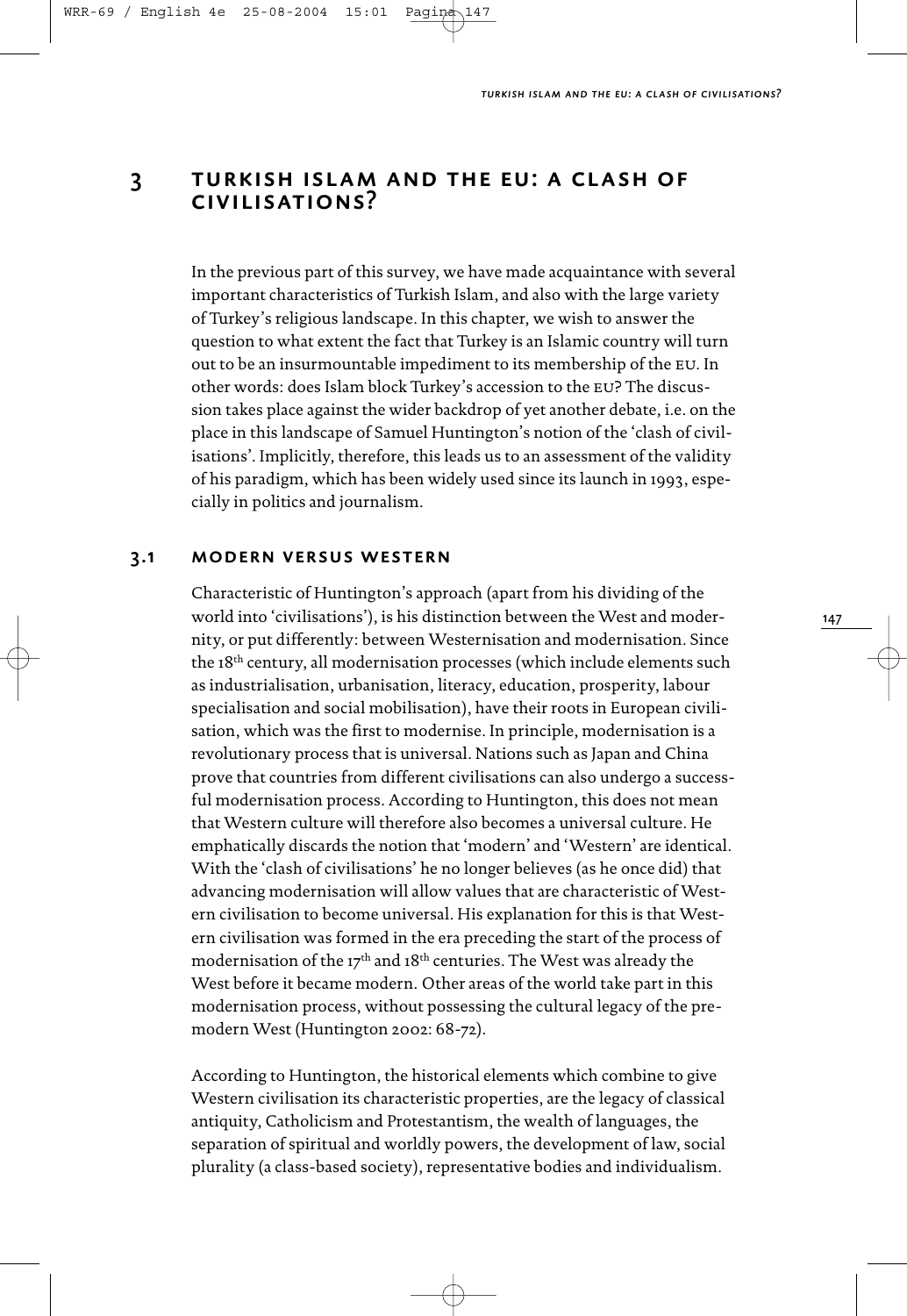148

All these ingredients are connected: social plurality has stimulated the rise of representative bodies, while many of these characteristics have ultimately contributed to the importance that the West attaches to the individual (Huntington 2002: 68-72).

Unlike the process of modernisation, Western civilisation thus has clear borders, i.e. the borders defining the area within which the abovementioned historical factors have operated. As Huntington puts it: "Europe ends where Western Christianity ends and Islam and Orthodox begin" (2002: 158). It is this reasoning which found its political translation in statements of people like Bolkestein, Giscard d'Estaing, Kohl and Martens, who have all argued that Turkey should not accede to the eu, because it is not a part of Western nor of European civilisation.

There is a problem with the notion that Europe is an historically-grown civilisation. Therefore, there is also a problem with the political conclusion that the EU's external borders should not move beyond the borders of European civilisation. To start with, neither the current nor the candidate eu member states fulfil Huntington's criteria. After all, the influence of Catholicism and Protestantism remains negligible in Greece. And what influence did classical civilisation have on (pre-modern) Finland? At the same time, countries which Huntington has slotted into the Islamic bloc, such as Turkey and Syria, did share in classical culture, among other things. That these areas later came under Arab or Turkish administration does not alter this, unless one would assert – historically incorrectly – that their original inhabitants departed en masse after the Arab and Turkish conquests.

Worse still is the fact that Huntington applies criteria which display his ignorance of other civilisations, and of Islam in particular (which Huntington sees as 'the West's' main opponent). It is an affront to assert that the classical legacy played a lesser role in the Islamic world than in the Western world, when that legacy was actually passed on to medieval Europe by Arab translations of, and annotations to the classics. The diversity of languages, which is supposed to be an exclusive characteristic of Europe, is not exactly a convincing argument for those studying the Caucasus or Indonesia. The statement that in other civilisations, including in Islam, law was less of a deciding factor in shaping philosophy and behaviour is, frankly, bizarre to anyone who is a little familiar with Islamic societies' fixation with the rules of the holy law. It is belied by the crucial role across the entire Islamic world, and for over a thousand years, of the institute of legal adviser, the mufti.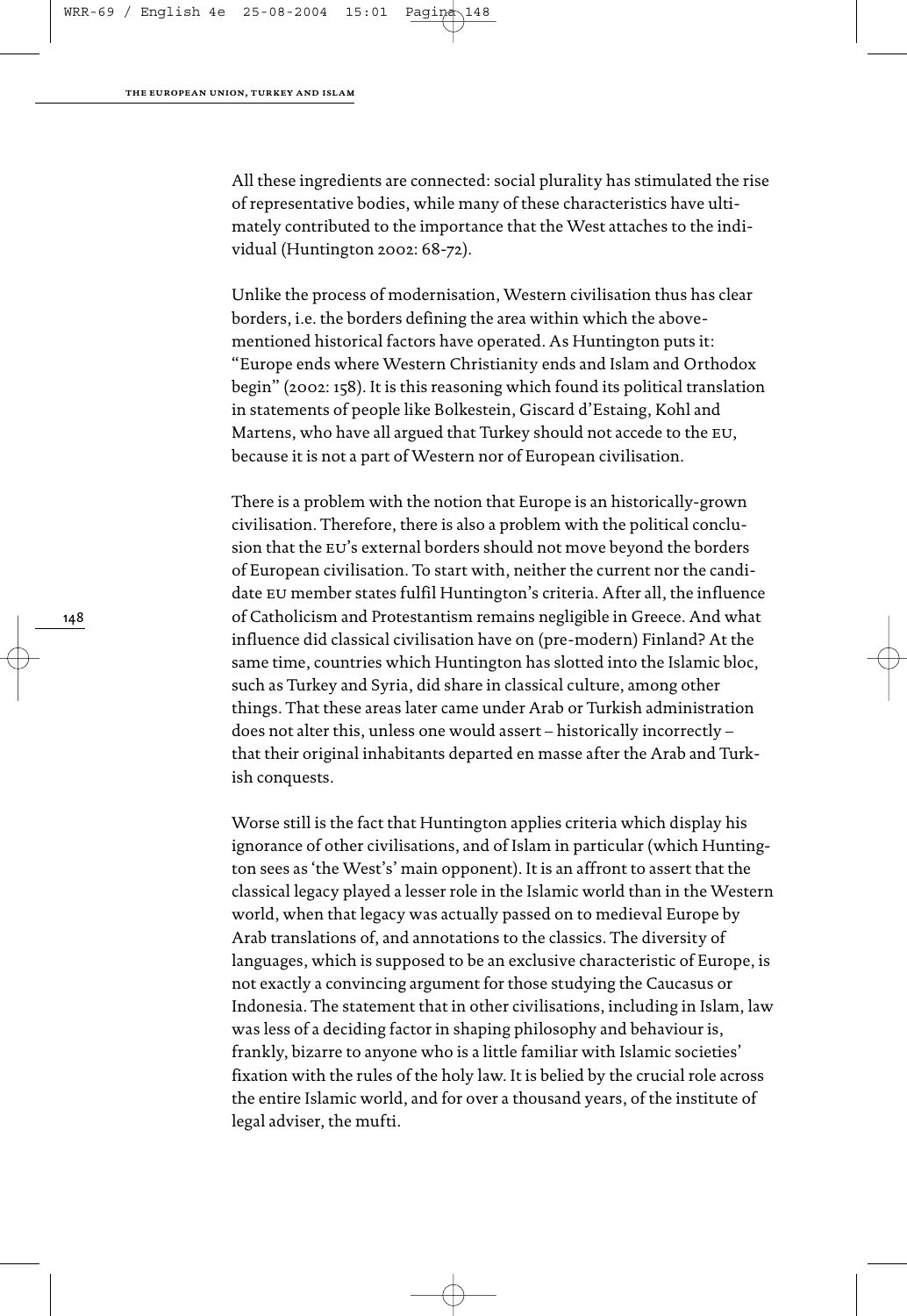Naturally, this is all general criticism of Huntington's empirical basis and of his theoretical assumptions. On closer examination, the borders between civilisations turned out to be grey and porous. But can something be said on Turkey's specific position in the light of the 'clash of civilisations'?

## 3.2 the position of turkey

Huntington ranks Turkey among the 'torn countries'. These are countries where the elite aspires to cross from one civilisation to another. In his view, this will only succeed if three conditions are fulfilled: the elite must be enthusiastic, the population must be willing to accept the cross-over and the 'receiving civilisation' must be prepared to accept the country. Huntington observes that such a reshaping of identity is a long, step-bystep and painful process, which has never succeeded so far (Huntington 2002: 139). He does suggest, though, that Islam's wide area means there are many distinct cultures or subcivilisations within Islam, including Arab, Turkish, Persian and Malay civilisations (Huntington 2002: 44-5). In other words, due to certain factors, variants emerge within a so-called 'major civilisation'.

In section 2.1.2, we typified the Republic of Turkey's Ottoman-Islamic inheritance as a tradition which, in turn, draws from two rather different and, in part, even conflicting sources. Firstly, the Islamic roots of society and, secondly, the Turkish tradition of state formation and state constitution which had taken shape in Central Asia by the 6<sup>th</sup> century and in the Middle East by the 10<sup>th</sup> century. In addition, in the border regions between the Middle East and Central Asia, the military and political traditions developed by the Turks blended with the ancient Persian monarchical tradition, which strongly emphasised the independent authority of the sovereign.

We subsequently stressed that the Ottomans succeeded in uniting the Islamic and the Turkish-Persian traditions into a single administrative system. Officially, the Ottoman Empire was an Islamic state formally based on the ¸eriat, the holy law. In practice, sultans could proclaim complex regulations, s known as kanun, for administering the affairs of a province, of a department, or of the monarchy and the central government itself. A kanun could in no way nullify or abolish the seriat, but it could supplement and modernise this by using local customs and by-laws of the rulers (Lewis 1996: 223-4).

One could say that even before the period of modernisation, Ottoman legacy was characterised by a combination of different systems and traditions in various areas, adapted to the practical circumstances confronting

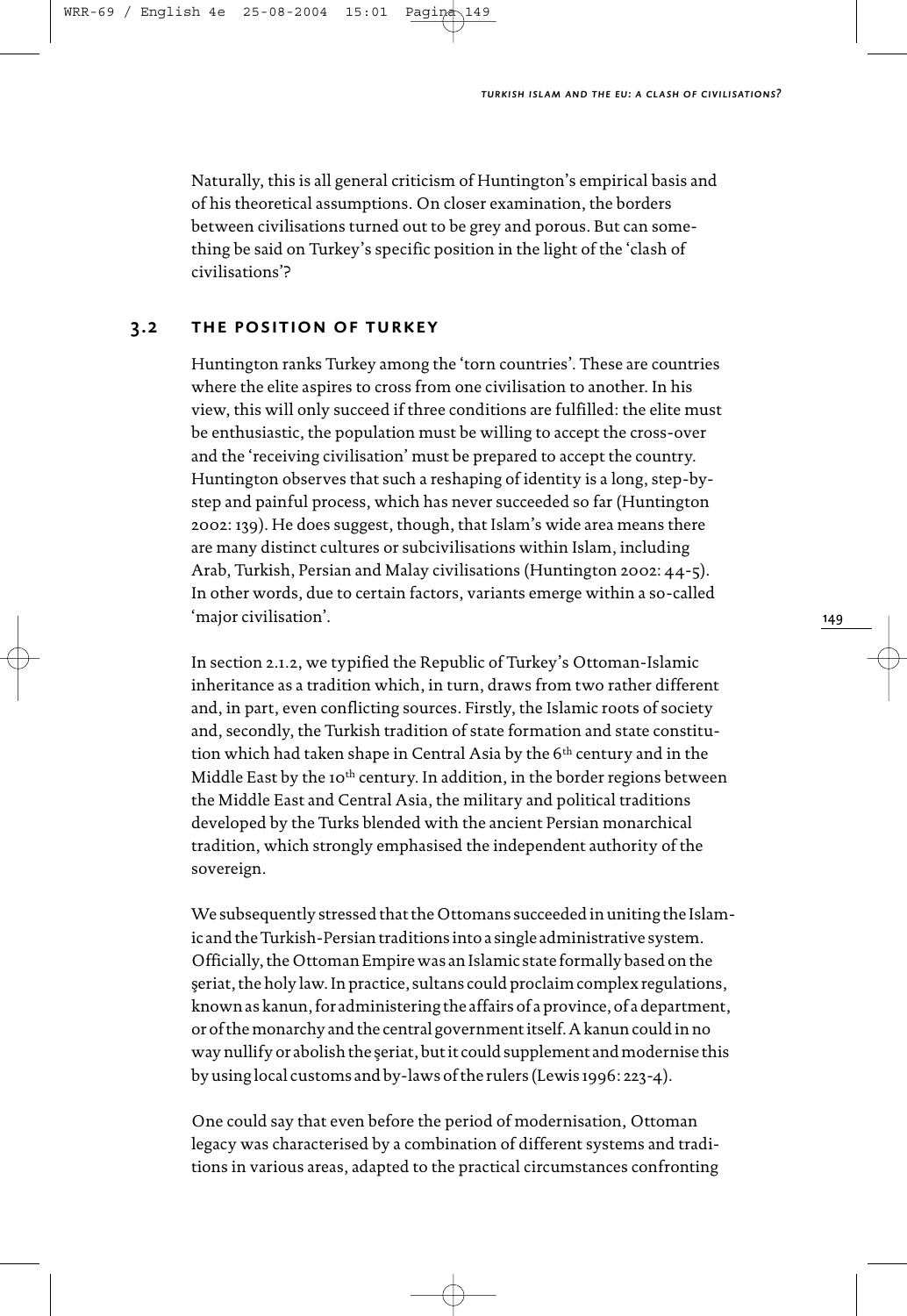150

the Ottomans. In Huntington's terminology, this would mean that there would be no 'clash of civilisations', but rather a pragmatic 'composition of civilisations' within the political realm of the Ottoman Empire. The Ottoman attitudes toward heterodox minorities, and also their treatment of Christians and Jews, displayed the same pragmatic mentality.

Cemal Kafadar (1995) had this to say about the issue of Ottoman identity:

"The Ottoman state/identity was not a lid that closed upon already formed national identities (of Arabs, Bulgarians, Turks, etc.) only to be toppled after a few centuries when those identities reasserted themselves. Some of these identities were formed to some extent, but they were reshaped (some might say, de-formed) under the aegis of, through the structures of, in response or reaction to, the Ottoman Empire. This is not a question of Ottoman influence but of a long and formative historical experience that shaped various communities and peoples under Ottoman rule through their interaction with each other as well as with peoples and ideas from neighbouring civilizations. So the establishment of Ottoman rule in southwestern Asia and southeastern Europe, even if one sees it in black-and-white terms – namely, as either a yoke or a blessing – did mean much more than a lapse in what would otherwise have been the natural flow of the history of a given set of nations. Ottoman rule is part of the history of various communities, some of whom were able (and some unable) to shape and imagine themselves into a nation in the modern era thanks to a 'historical consciousness' of their own (real or imagined) pre-Ottoman identity on the one hand and to the long and formative historical experience mentioned above on the other. (…) Historians tend to overlook the fact that (America is not the only case where) one is not necessarily born into a people; one may also become of a people, within a socially constructed dialectic of inclusions and exclusions" (Kafadar 1995: 22-7).

Further on, he presents us with one of those hot potatoes which have produced different interpretations of Ottoman state building.

"(…) The creation of the Ottoman administrative apparatus has been particularly controversial, with some historians arguing that it was all based on Byzantine models and others that the Ottomans could find all they needed in the Turko-Muslim heritage. In terms of broader cultural exchange or 'lifestyles' too, various sides of nationalist polemics have tended to see the influence of their side in, say, shared musical or culinary practices. The problem with both sides of this debate stems partly from their adherence to a static notion of cultural 'goods', whether one conceives of them in the realm of state building or cooking. In other words, 'influence' is understood as a creative party giving one of its own 'goods' to an imitating, uncreative other – a notion that needs to be recast now that historians realize influence is not possible without interaction, without a choice by the allegedly passive receiver. And even then, common cultural traits are not necessarily reducible to influence" (Kafadar 1995: 24).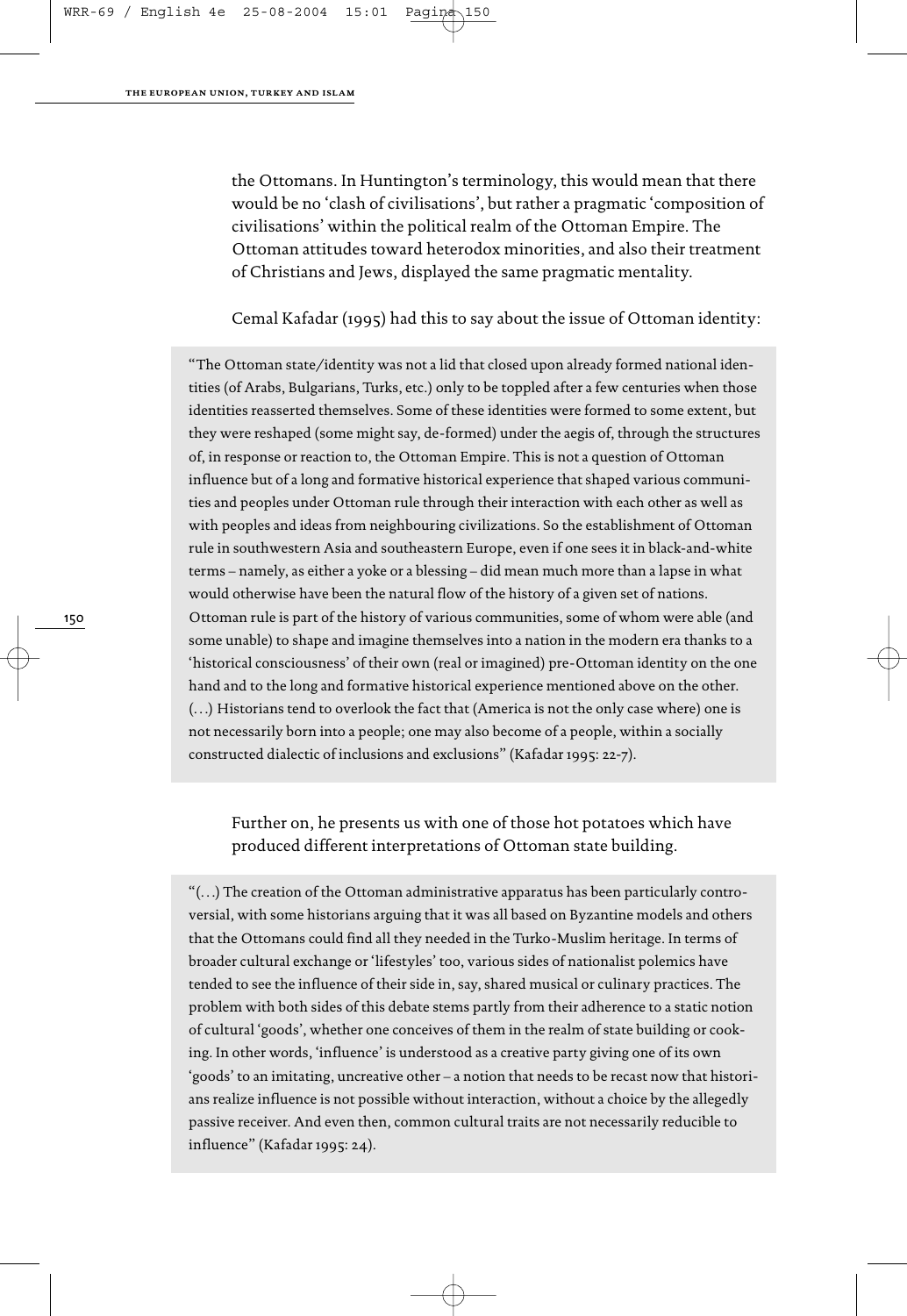*turkish islam and the eu: a clash of civilisations?*

151

Kafadar's observations, though mainly concerned with the creation of the Ottoman Empire in Anatolia, are just as applicable to the five centuries of Ottoman presence in southeastern Europe. Among the opponents of Turkey's eu accession, it has become customary to discount Ottoman presence as foreign oppression, a typical example of non-European yoke under which Greeks, Bulgarians, Serbs, Hungarians, Romanians and Albanians suffered for hundreds of years. This idea, which is equally wrong, has its roots both in the centuries-old European fear of 'the Turk' (the so-called *Turca Terribilis* (De Groot 1986: 1), the only strong opponent of the European states during the early modern period), and in the nationalist rewriting of Balkan history since the 19<sup>th</sup> century. Ottoman history shares in the cultural heritage of that region, just as Ottoman culture itself was, in turn, also shaped by that region's influences.

With this we return to Huntington's thesis that Turkey is a 'torn country', willing to cross from one civilisation to another, from Islamic to Western civilisation. Following his own notion of the three pre-conditions for success, the bottleneck would lie in the reluctance on the part of the receiving civilisation (in this case, the EU) to accept Turkey. This would mean that the West is actually responsible for Turkey's 'tornness', and not the Turkish elite or the Turkish people who, according to successive 'Eurobarometer' opinion polls, are overwhelmingly (seventy per cent or more) in favour of joining the Union.

If Huntington's civilisation blocs exist, this means that Muslim Turkey is not only prepared knowingly to cross from 'the house of Islam' to the Western 'house of war', but is even willing to do its utmost to achieve this. This is not at all logical. Might it not simply be that secular Turkey has acted rationally and pragmatically, in line with historical, social and economic developments under the Ottoman Empire and the Republic? Should not we also say that the West, the eu in this case, has indeed created the Copenhagen criteria as a 'secular yardstick' to test the progress of candidate members, but that the many statements on the clash of civilisations indicate that Islam is seen as the real the problem? In short, is it not true that the West, with its so-called crucial legacy of the 'separation of powers', is really the party failing to separate politics from religion?

#### 3.3 values as cultural legacy

Hopefully, it is clear from the above how very hard it really is to think in terms of separate civilisations, and thus also in terms of a 'European civilisation'. It is a paradigm with large practical consequences, because Huntington considers the value systems of humanism, individualism, democracy and human rights as historical acquisitions of the 'Western world',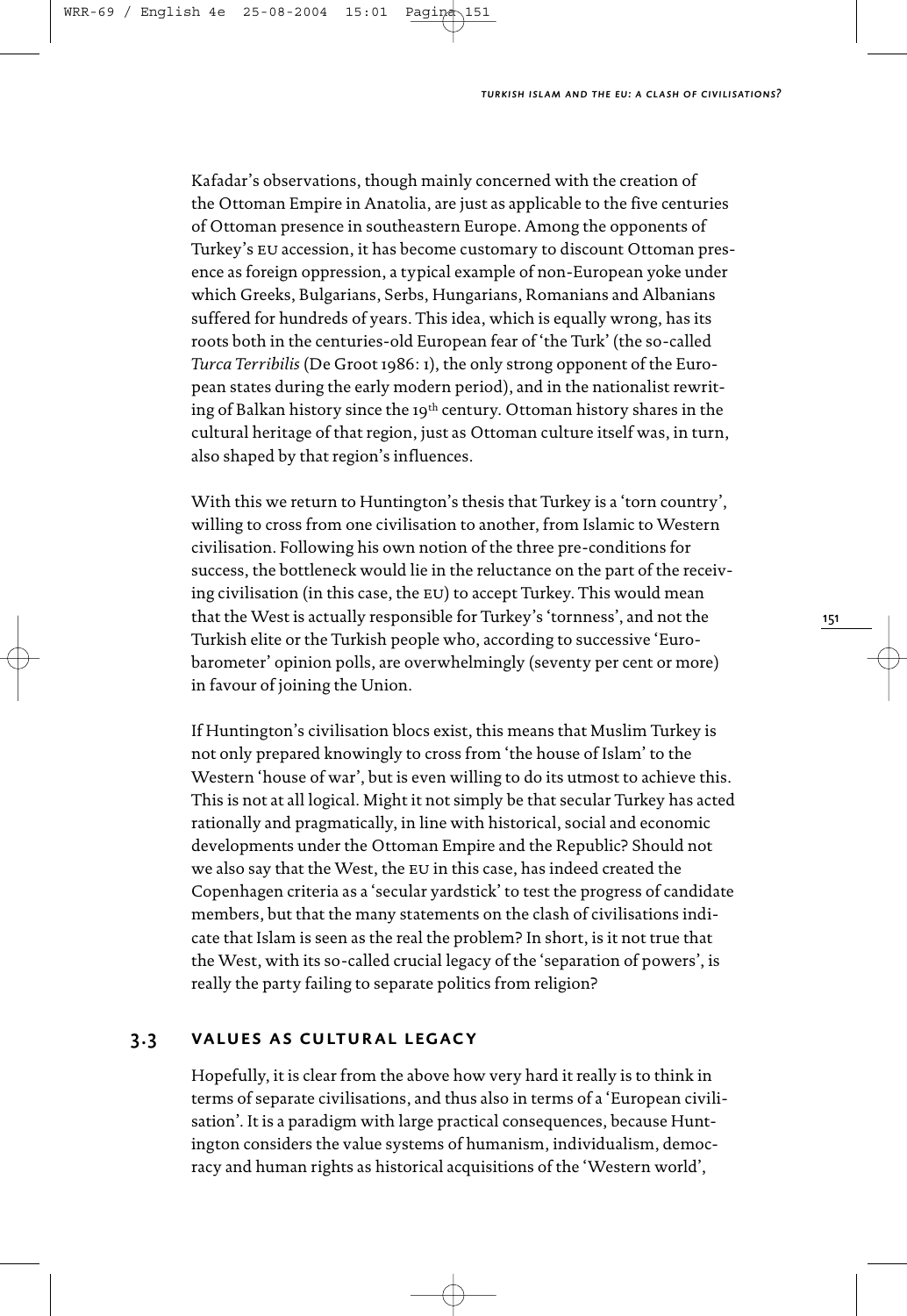152

and not as an inseparable part of the modernisation process. This is why he thinks they are culturally-linked, and not universal. Western values should be defended forcefully and self-confidently (which is why Huntington rejects the concept of multiculturalism), but it is doubtful whether other great civilising blocs, such as China or 'Islam', will be open to developing a similar kind of modernity, based on the same underlying values. In this view then, Islam, in particular, is seen as an ideological system that ultimately does not tolerate democratic and humanist values (a conclusion drawn earlier by fundamentalists such as Cemalettin Kaplan, the caliph of Cologne).

From Turkey's perspective, this approach can be criticised in one general and one specific way. Firstly, the fact that a philosophical system is rooted in an historically-grown civilisation of one region, does not prevent that system from being adopted by another civilisation, or even from becoming universal. If that were untrue, then modern mathematics, for example, would not exist. More specifically, one can say that precisely in the case of the Ottoman Empire and Turkey, the modernisation process of the last century and a half was paralleled by the adoption and gradual internalisation of a system of values that has its origins in Renaissance, Humanism and Enlightenment. Already in 1839, liberal principles such as the inviolability of the individual and his possessions, were officially proclaimed by the sultan. Equality in the eyes of the law for all Ottoman citizens was official policy by 1856. A constitution was drawn up in 1876, a mere 28 years after the reform of the Dutch constitution by Thorbecke, who turned the Netherlands into a parliamentary democracy. The development of a democratic constitutional state in Turkey has been a long and arduous process with many setbacks, but it is nonsense to claim that 'Western' values of democracy and human rights are essentially foreign to Turkey.

## 3.4 turkish islam, democracy and human rights

The question of whether Islam, democracy and human rights can be combined, has important practical consequences for Turkey, an Islamic country aspiring EU membership. Indeed, the EU's political leaders have defined the Union as a community of values. The values upon which the community is based, are reflected and formalised in the Copenhagen criteria of 1993, which are applied to judge the candidacy of potential member states. Their core elements are democracy and human rights, but neither concept is unambiguously described or defined in eu documentation. As far as the criterion of 'democracy' is concerned, this implies that the Union does not apply an absolute standard for democratic rule. Most definitions cover multiple manifestations. Hence, the Union does not restrict itself to one model, and the so-called annual Regular Reports employ an opera-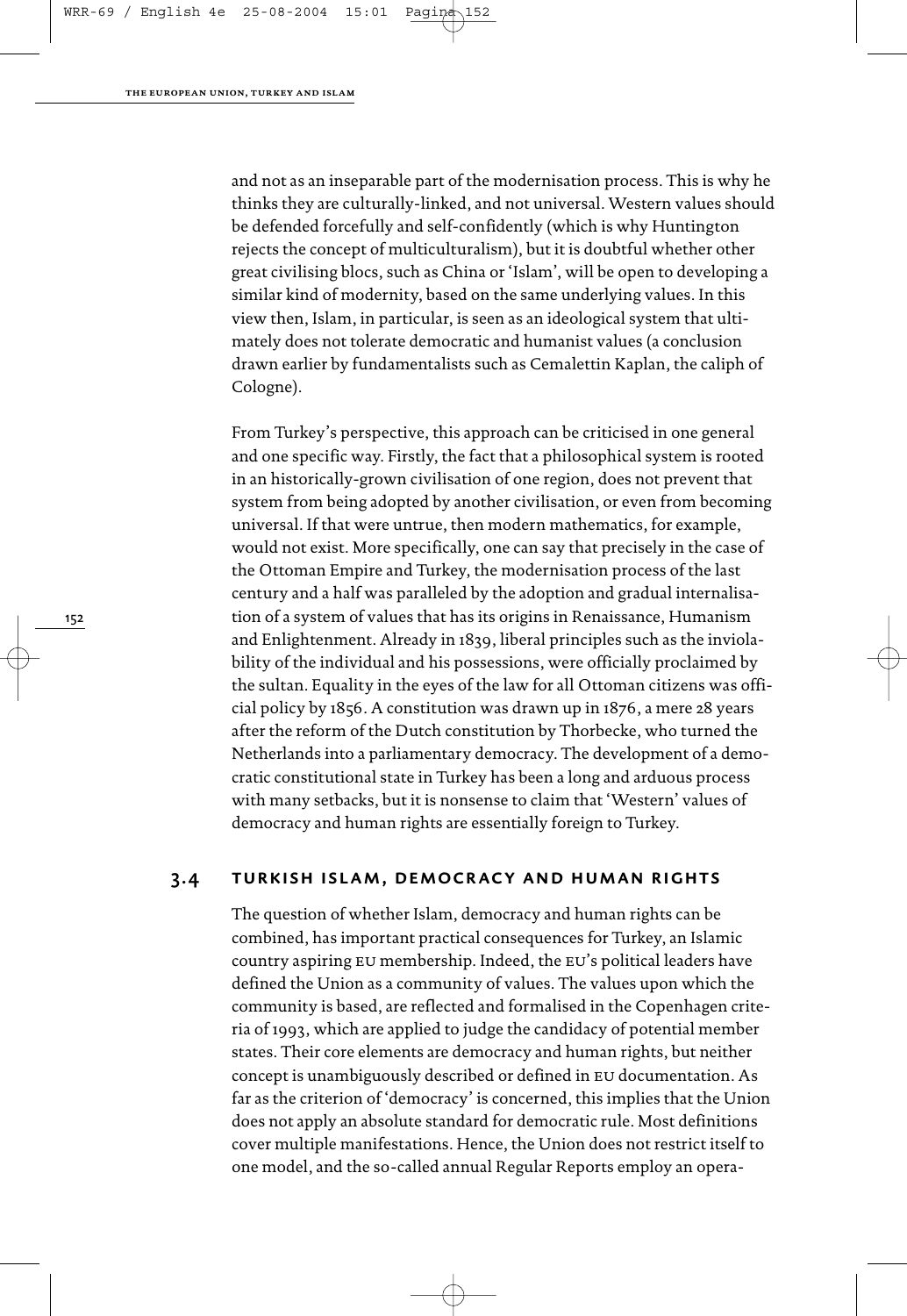tional definition for monitoring purposes. EU views on the essential characteristics of an acceptable democratic system can therefore only be deduced rather implicitly, from these monitoring reports. Given the large variety of democratic systems across Europe, it comes as no surprise that these reports are highly subjective on this issue. There is no such thing as a standard 'European democracy'. This becomes apparent with a closer examination of the actual practices within the different member states. In the eyes of its citizens, the Netherlands is a democracy, yet several elements in the Dutch governance system (the monarchy, appointed rather than elected mayors, provincial commissioners and dike wardens) are, in the eyes of, say, Americans or French, eccentric and not in the least democratic. The fact that the Dutch judiciary lacks a constitutional court, is met with amazement in many countries. Conversely, the French phenomenon of a parliamentary representative who is also mayor of a large city, is difficult to reconcile with Dutch conceptions of proper public administration. The same holds for the British monarchy's position as the head of the church, which many other Europeans view as difficult to reconcile with the principles of secularism. The fact that the Federal Republic of Germany collects taxes on behalf of the churches, is very suspect in the eyes of Turkish secularists.

Even within Europe, there is clearly no yardstick available for measuring the central criteria of Copenhagen. We can, at most, start from a number of minimum conditions which a system must fulfil to qualify as democratic – conditions such as free and fair elections, peaceful transfer of power, separation of powers and the right of the parliamentary majority to form a government. Where reports by the European Parliament provide much more detailed information on the requirements for democracy, they find themselves on thin ice.

The same, however, cannot be said of human rights. The definition of human rights in the Regular Reports is based on the European Convention on Human Rights (ecrm), laid down in Rome in 1950, and is also related to the United Nations' Universal Declaration of Human Rights (1948), which in turn builds on the French *Déclaration des droits de l'homme et du citoyen* of 1789, the American Constitution of 1787 and the British Bill of Rights of 1689.

Is Islam, as it is practiced in Turkey, in conflict with these basic principles? To begin with, it is of course undeniable that any belief system that claims to represent a divine and therefore absolute truth, and to express this in a set of rules of life, inevitably runs into some form of conflict with the pluriformity that is inherent in democratic society. The three great religions of revelation, Judaism, Christianity and Islam, are potentially the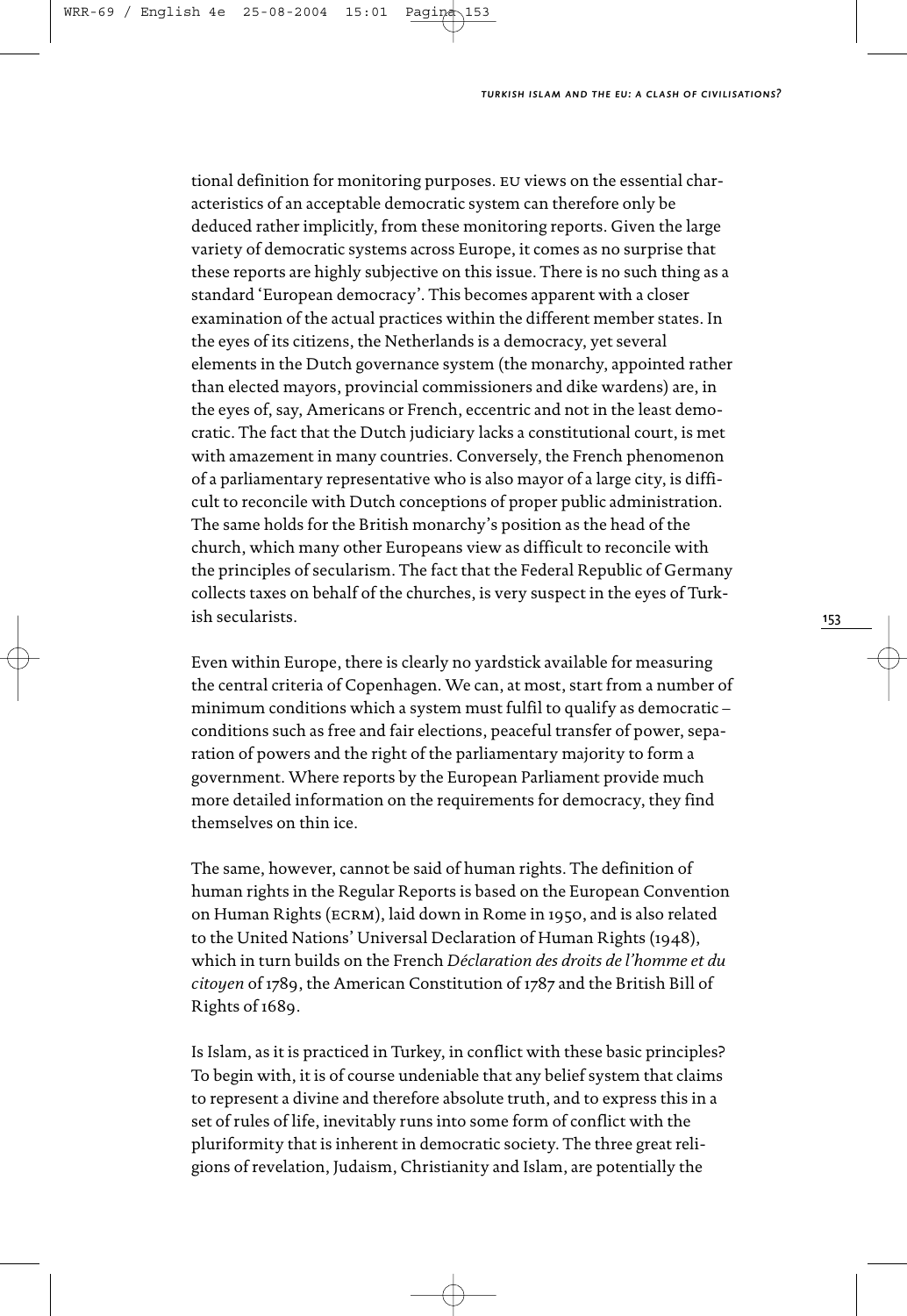154

most difficult to reconcile with democratic pluriformity, due to the central role they attribute to their respective holy books, in which revealed truth actually manifests itself. At the same time, we may conclude from the historical record of the last two hundred years, that movements which claim to be inspired by revelation, are indeed capable of playing an active and constructive role within a democratic system. In Christianity, this is demonstrated on a daily basis by the Christian democratic parties in Europe, whilst in Judaism it is evident from the roles that religious Jews have played in European and American politics, and from the history of the state of Israel. Whatever objections one might have against Israel's occupation policy, it is still undeniably a democracy.

Within the Christian and Jewish world, there are of course minorities who function within the democratic system, but who are so focused on their own revelation and divine law that their ideological principles, and sometimes also their actual practices, are in conflict with democratic pluralism and human rights. An example is the *Staatkundig Gereformeerde Partij* in the Netherlands, which de facto favours a theocracy and tramples on the constitutionally entrenched principle of equal rights for women. Other examples are the radical religious parties that emerged from the *Aguddat Israel* in Israel. Such movements, despite their dubious constitutional legitimacy, are generally tolerated as long as, in practice, they accept the rules of the democratic game. A greater problem is presented by those groups that base themselves on an interpretation of the revelation so radical and exclusive that they shun participation in the democratic system. Examples of these are the radical sects in the United States who reject the federal authority and the Jewish groups in Jerusalem who do not recognize the state of Israel. These fringe phenomena, however, have no bearing upon the fact that the vast majority of believers have found their place inside the democratic and largely secular system.

On the face of it, things are very different when it comes to Islam. It is undeniably true that the Islamic world, from Morocco to Indonesia, has a democratic deficit. In the post-colonial era, democratic political movements with an Islamic character had difficulties in developing, and since the 1970s it has mainly been radical extra-parliamentary groups who have become mouthpieces of social agitation against impoverishment, corruption and foreign policy failures. This picture seems to confirm Huntington's thesis that Islam and democracy are incompatible. But if that were the case, we would have to ignore the fact that the causes of this democratic deficit are not, as a matter of course, inherent in Islam. The military elites in North Africa and the Middle East, for example, who took power once the colonial powers had left after the Second World War, refused to involve local political and social forces into their administrations. Instead,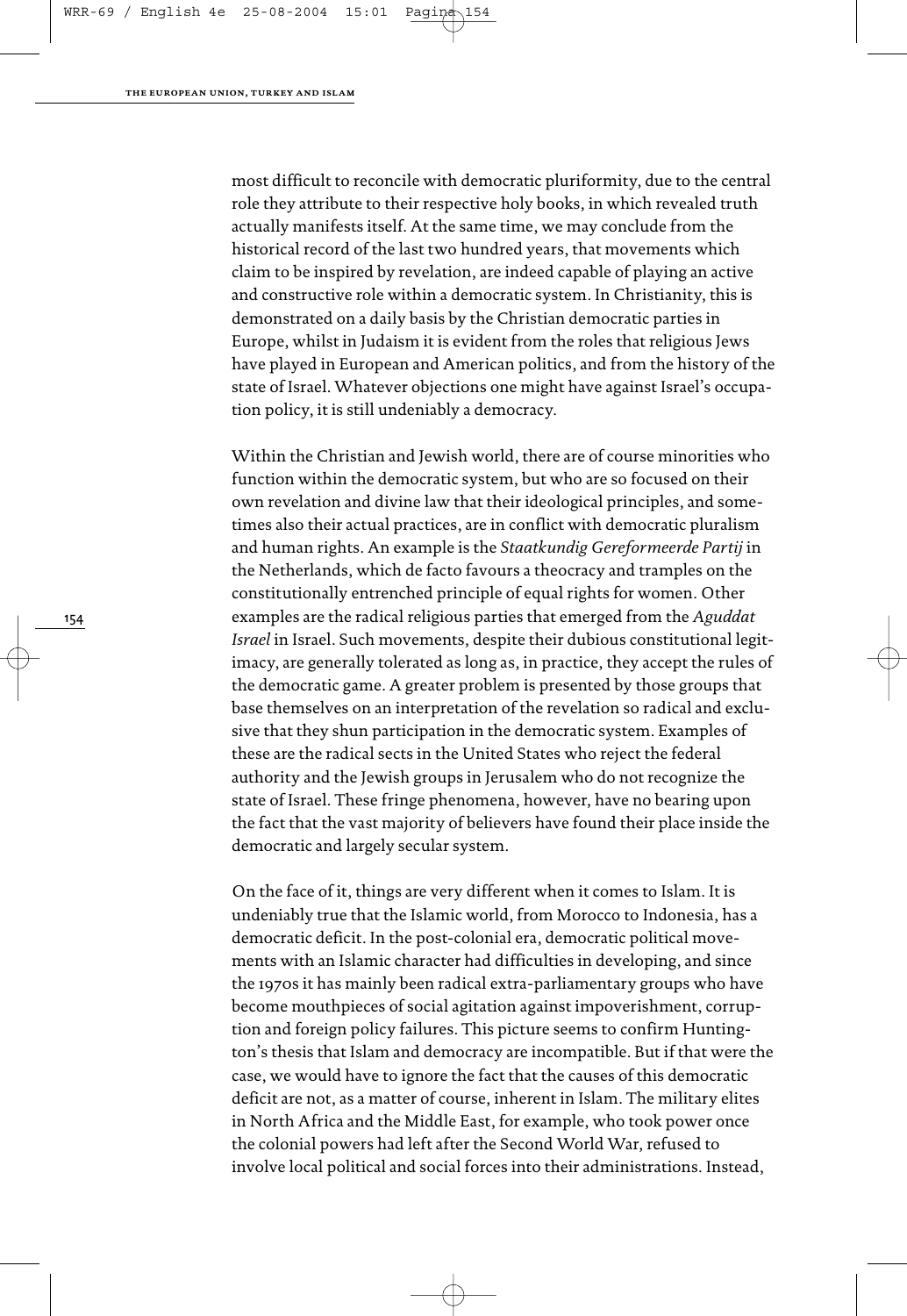they looked to Washington or Moscow for support. Thus, by suppressing local political activity, the opposition was wiped out, leaving a vacuum for fundamentalism to fill. According to Jansen (1998), Islamic fundamentalism can be understood as an attempt to reverse this exclusion from political and public life. He points out that, "Extreme-nationalist leaders like Qaddafi in Libya and Saddam Hussein in Iraq are [and were] dangerous, perhaps, but they are not fundamentalist" (Jansen 1998: 24). In other words, the lack of democracy in many Islamic states has more to do with the authoritarian nature of these regimes. For opportunistic reasons, they may well appeal to existing Islamic sentiments, but they are generally not fundamentalist or strongly Islamic themselves. It would therefore be wrong to conclude from the situation under such regimes that Islam excludes democracy. It would be more accurate to draw the reverse conclusion, i.e. that a lack of democracy excludes pluriformity in the religious landscape.

As yet, Turkey is the exception in the Islamic world. For over half a century, its overwhelmingly Muslim population has enjoyed a pluriform democratic system. During that period, the military have openly intervened in the political system four times, but there have also been fifteen general elections, twelve of which were truly free and fair. The country has a vocal middle class and a varied media landscape. Is Turkey then the one case which proves that Islam and democracy are indeed compatible? Or is it a front-line state in the clash between the West and Islam, in which the forces of democracy and Islam keep each other in a shaky balance? In other words, are we talking about synthesis or deadlock? As discussed extensively in section 2.1, many Kemalist secularists in Turkey perceive the latter to be the case.

Kemalists see themselves as the shock troops of secularism and 'Western' values, who are responsible for controlling the rising tide of Islam. Paradoxically, they are often prepared to make concessions on issues of democracy and human rights, to avoid the greater evil of an undemocratic social order based on religious law. Kemalists thus fail to appreciate both a set of basic characteristics of Turkish Islam, and the degree to which the secularisation process has taken root over the last 150 years. In section 2.1, we showed how Turkish-Islamic empires incorporated religious authorities into their administrative systems, thus creating a *modus vivendi* in which state (*devlet*) and religion (*din*) developed a complex relationship of mutual dependence. We have also seen how this system was refined and perfected over 600 years of Ottoman rule. Turkish ulema (Islamic religious scholars), in particular those in the higher ranks, were therefore always forced to anticipate the changing political and social circumstances facing government policies, and to find solutions which at least did not contradict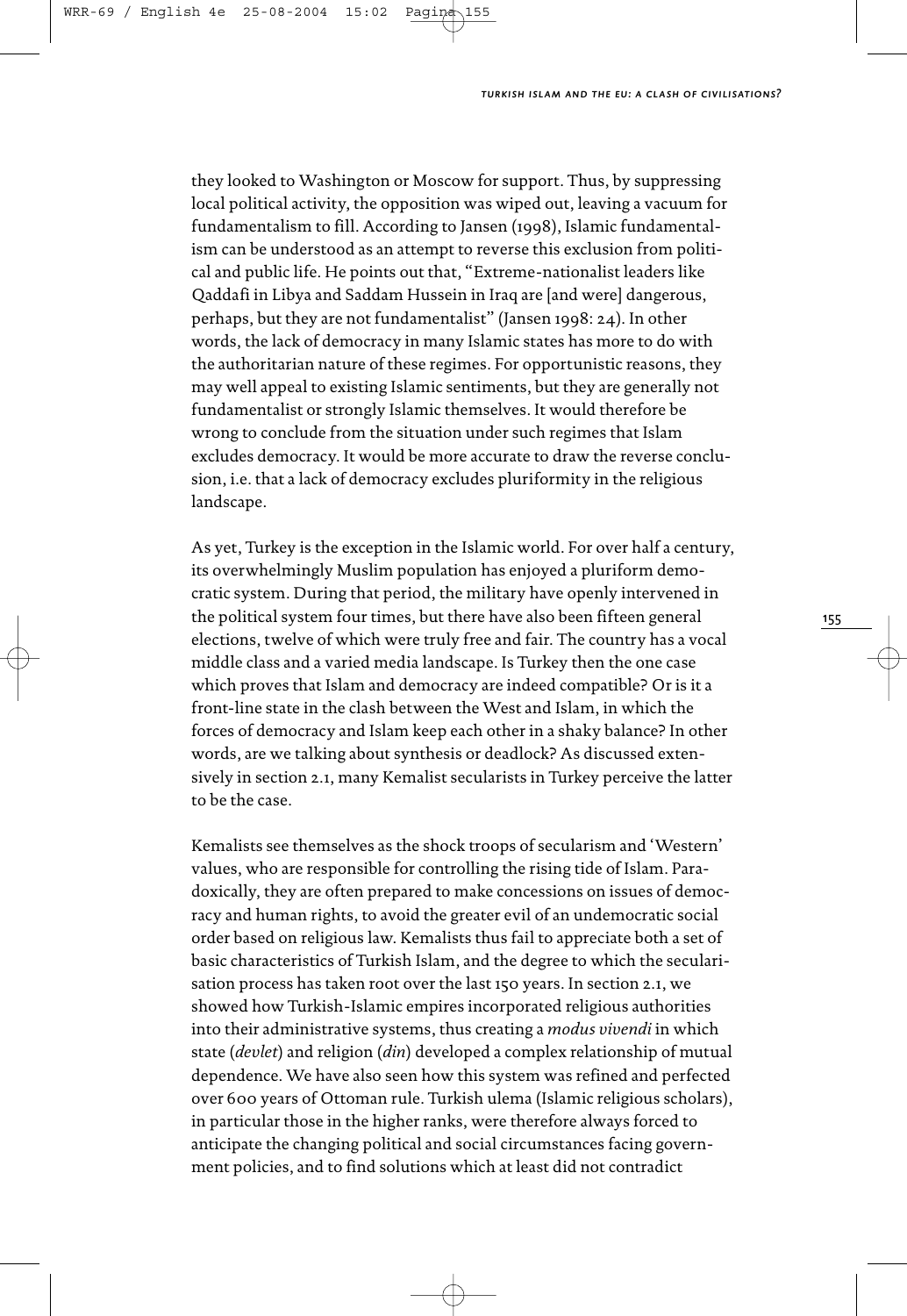156

Islamic law. It is plausible that this has developed into a habit of flexibility and openness among professional practitioners of Turkish Islam – a thesis already advanced in the 1950s by Islam scholar Cantwell-Smith.

From the 1830s onwards, the symbiotic relationship between the state and Ottoman religious scholars changed as a result of a gradual but ultimately profound secularisation process. It met hardly any resistance on the part of the higher-ranking ulema. On the contrary, they sanctioned this reform process, and notable reformers, such as Ahmed Cevdet Pasja, who designed the Ottoman civil code, themselves had background as religious scholars.

This tradition was continued in the Republic. The first generations of religious scholars, now united under the banner of the Directorate of Religious Affairs, or Diyanet, supported the religious policies of the Kemalists. These aimed at driving back Islam's public role as much as possible, and rendering faith an issue of personal conviction and morality. While the postwar period produced a far more tolerant attitude towards public manifestations of religion, this did not undermine the secular order nor the secular legal system. Nor did it change the main message of state-Islam, as preached by the Diyanet. To see what this message currently is, we can take a look at one of the Diyanet's most widespread publications, the *Cep I˙slmihali* (pocket catechism).

## 3.5 the position of official islam

What follows is based on the Cep Islmihali of 2000. This pocket catechism consists of three chapters. The first deals with Islamic doctrine and the second with the code of conduct. The third and, for our purposes most interesting chapter is titled *I˙sslam'da Ahlâk* ('Islam and Ethics'). It is subdivided into five parts: the obligations of the faithful towards, respectively, God and his prophet, himself, his relatives and neighbours, his country, and humanity (Soymen 2000: 95-123). To assess to what degree this preaching of official Turkish Islam is in line with Western concepts of democracy and human rights, these last three parts are of special relevance. In Islamic ethics on relatives and neighbours, marriage and family occupy a central position. These 'institutions' are defined in traditional terms. Marriage is recommended. Those who do not marry, despite being able to, neglect their duties. A man must teach and honour his wife and treat her gently and with respect, but he is still in charge: "At home the man is the head of the family" (Soymen 2000: 108-10). The phrase about the man as head of the family has been removed from Turkey's new civil code of 2001 and replaced by the statement that husband and wife together head the family (Cumhuriyet, 22-6-2001). At the time of writing, it is still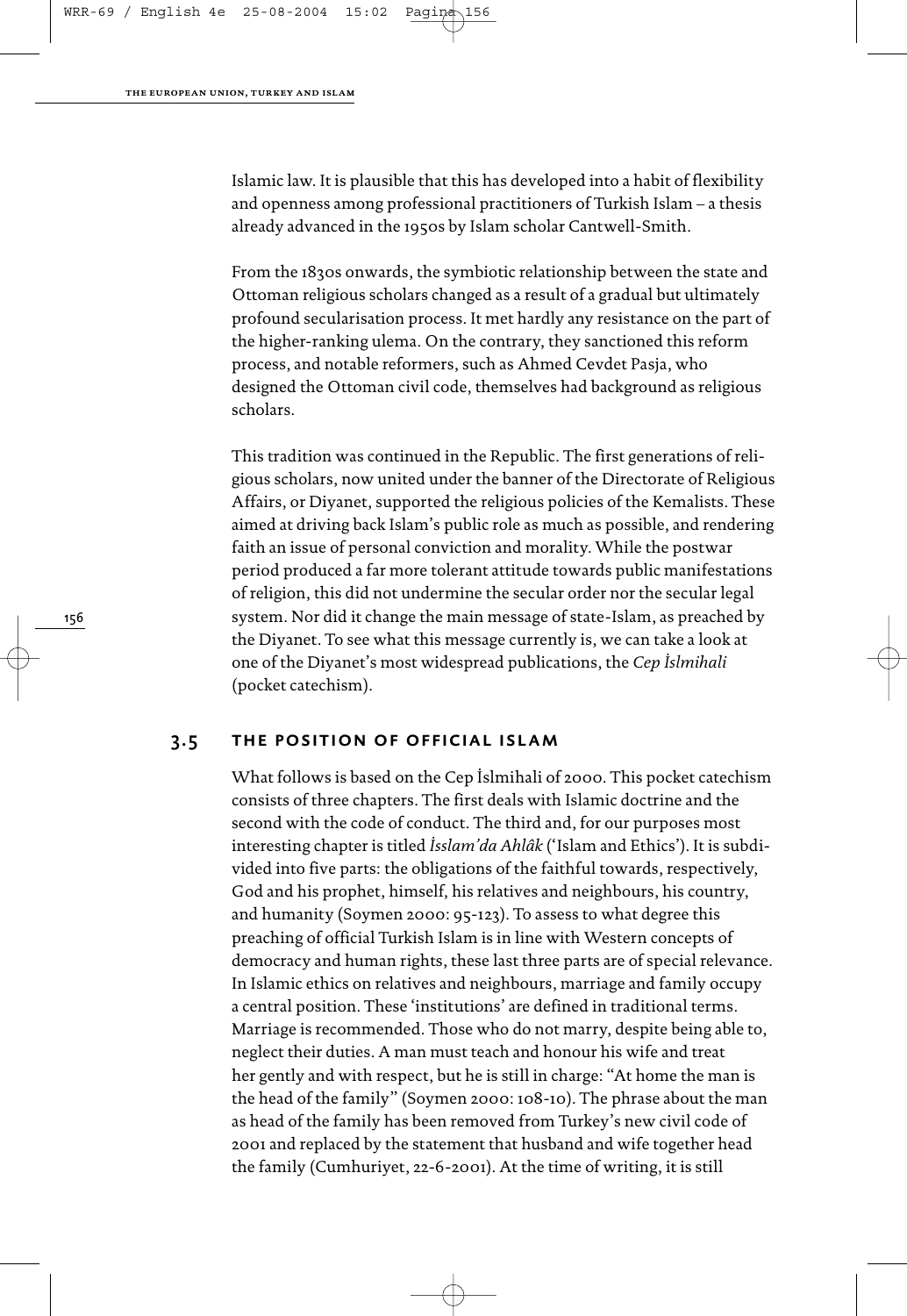unclear to what extent this new statement is also reflected in Diyanet publications.

The chapter on the obligations towards one's country and nation strongly stress the state-allied character of official Turkish Islam. That it is clearly still dominated by the thinking of the Turkish-Islamist Synthesis (see sect. 2.1.6), is evident from statements such as: "The Islamic Turkish nation is one of the oldest, most famous, honourable and exalted nations in the history of mankind. Turkish history is full of sublime heroic deeds, which are rooted in faith." And: "Patriotism is derived from faith" (Soymen 2000: 115-17). Patriotism and national pride are not merely abstract concepts. They are translated into obedience: "Bowing before the laws and regulations of the government is a duty. Our book, the Noble Koran, orders it thus." The catechism specifies this still further in its references to the obligation to pay taxes and serve in the army: "National service ... is prescribed by the faith." National service is also appealing from a religious point of view, since: "In our faith, the position of a soldier is highly exalted. If a soldier dies, he achieves martyrdom. In the hereafter, the degree of martyrdom directly follows that of prophethood." And: "Evading national service under a pretext, or deserting the army constitutes treason, a foul act and a great sin" (Soymen 2000: 115-17).

In the chapter on the obligations towards humanity, by contrast, we find a discourse that closely fits current European notions of human rights, which are rooted in liberalism. It emphasises that God created man free, and that man is free insofar as he does not endanger the freedom of others. Islam is clearly presented as a religion more outspoken in its teachings of the natural rights of man that any other community, philosophy or science. The natural rights to which man can lay claim, are defined as: "The right to life (...), the right to freedom (...), the right to [freedom of] thought (...), and the right to ownership" (Soymen 2000: 119-20).

Summing up, the dominant current within Turkish Sunni Islam, the Diyanet's state-allied Islam, reproduces an Islam that can be characterised as adopting a middle course. Personal faith and individual morality are linked to fairly traditional social values, emphasising solidarity and hierarchy. In this respect, the message of official Islam resembles that of Christian democracy in Europe – the family as the cornerstone of society and respect for (traditional) standards and values. Ties to politics are out of the question, but religion is mobilised to promote loyalty to the state. Thus, to suggest that the Islam of the Diyanet is a liberal Islam, as is often done, is rather far-fetched. In line with Ottoman-Turkish tradition, the Directorate of Religious Affairs exudes realism and flexibility, but certainly not renewal. Daring theological interpretations are hard to find. Turkey does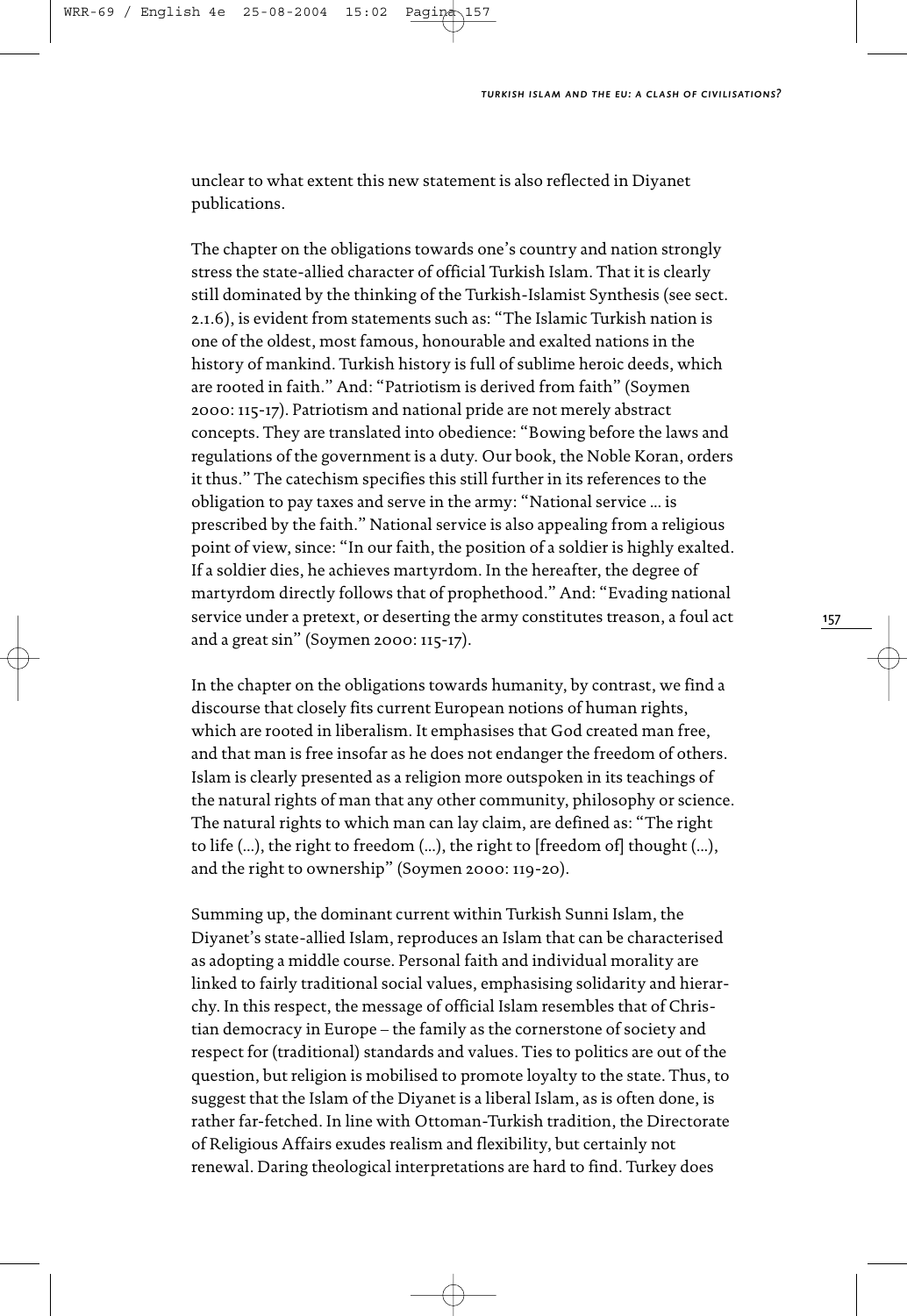158

have its Islamic reformers, people who apply concepts from modern (Western) philosophy and sociology to arrive at a new understanding of religion, but they move outside the circles of the Diyanet and state-Islam. Among them are liberal theologian Mehmet Aydın, or publicists such as Ali Bulaç and Abdürrahman Dilipak, who call themselves 'Muslim intellectuals'.

In debates on Turkish EU membership, the existence of the Directorate of Religious Affairs and the de facto state control of (Sunni) Islam that this implies, is often presented as problematic. After all, this situation seems be completely at odds with accepted European views on the separation of church and state. However, by looking at the Diyanet's position from this angle, we tend to forget that in the Islamic world there are no institutions such as churches. As we have seen in chapter 2, protecting the faith has largely been a state concern throughout the history of the Islamic world. There is thus no body to which the state could transfer these duties. Calls for the state's withdrawal from the religious domain, are therefore hardly realistic.

However, if Turkey aspires participation in a European community of values, the Diyanet's message must be in line with those values. This means it should pay less attention to the importance of the state, and more to the role of the individual. Such a reorientation may well be possible precisely because there is this connection between religious establishment and state. This would allow the (democratising) state to insist on presenting different, more liberal interpretations of the faith. Besides, the Alevi population groups in Turkey are more than justified to claim their fair share of religious care (paid from general tax revenues).

#### 3.6 the voice of the opposition

Since all official authorities of Islam are incorporated in the state apparatus, irrespective of their rank, it is quite logical that occasional resistance to the secularisation policies of the late Ottoman Empire and the Republic came from the leaders of the mystical brotherhoods, who were much less caught up in the state's web (see sect. 2.2). This was indeed the case during the uprisings of 1909 and 1925, as well as the more local incidents during the 1920s and 1930s. For this reason, also, the Kemalist Republic banned the orders, and the Kemalist elite still nourishes a distrust of the brotherhoods. At the same time, though, neither the political parties which emanated from the Naksibendi brotherhood, nor the Nurcu movement and its branches actually risked violating the secular order. The National Order Party, the National Salvation Party, the Welfare party, the Virtue Party, and the Felicity Party have all tried to gain influence through the ballot box, via normal local and national elections. While their election programmes and campaign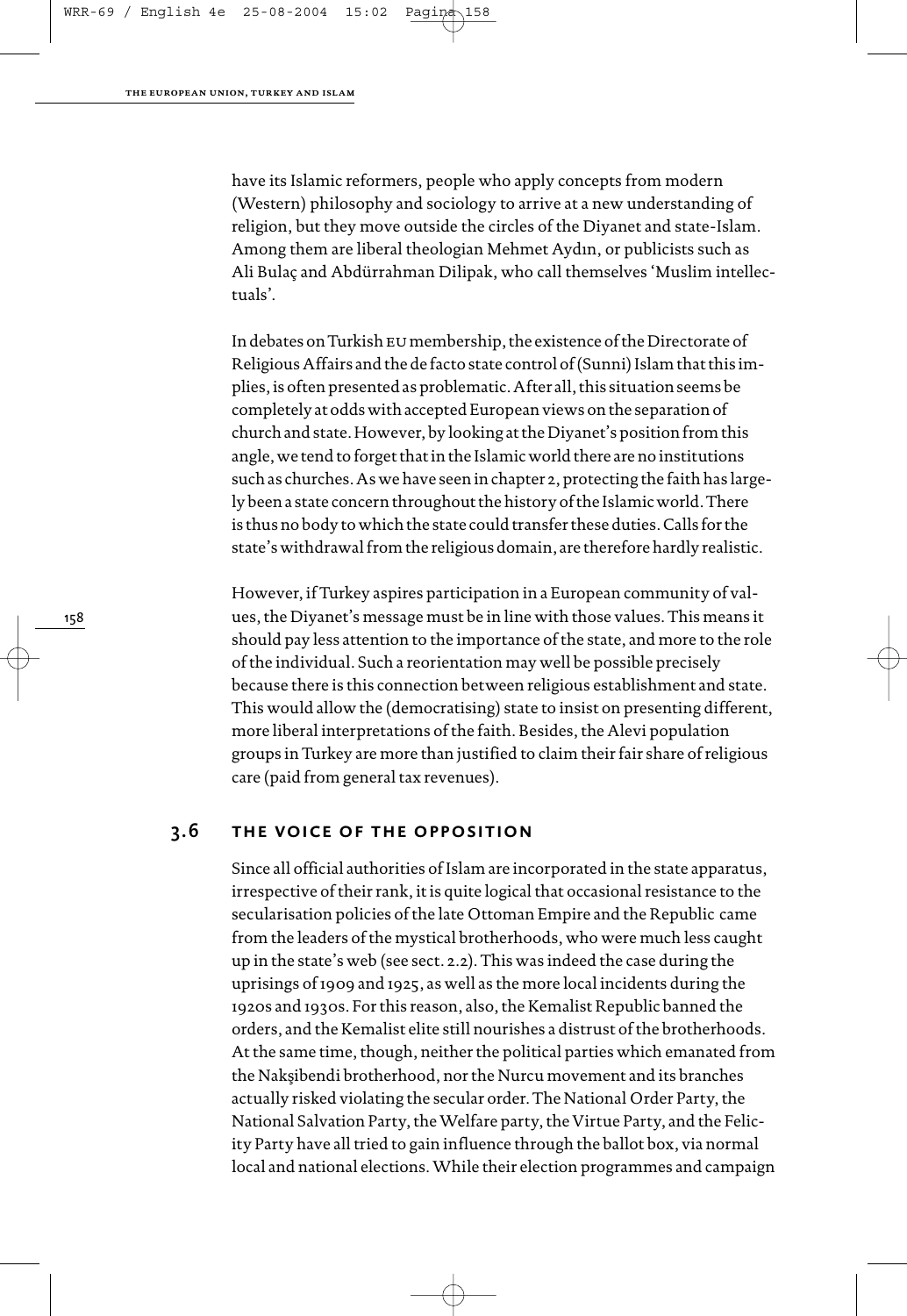propaganda contain many references to Islamic and traditional standards and values, explicit reference to a reintroduction of Islamic law are nowhere to be found. That may well be for tactical reasons (since this would constitute a punishable offence in Turkey), but the fact remains that in those places where the Welfare Party actually obtained power over a longer period, such as in Istanbul and Ankara after 1994, there were very few signs of actual Islamisation policies.

However, there are many signs that the 'Islamic' opposition also employs concepts such as democracy and human rights as its frame of reference, precisely because they can be used as defence mechanisms in large conflicts with the secular state apparatus. The countless female supporters of the Welfare Party who engaged in protests against the ban on headscarves in Turkish higher education, used the argument that their human rights were being violated. They demanded recognition of their rights to display their religious persuasion and accused the authorities of discrimination. In short, their arguments were not very different from those employed by Islamic women in the French debate on headscarves.

Erbakan's political movement has appeared under so many different banners because it has been banned time and again. In 1998, the Welfare Party obtained the support of around one-fifth of the Turkish electorate, was subsequently banned and its leader, Erbakan, banished from politics. However, Erbakan did not react by calling on his supporters to start a revolution and spill blood in the streets in the name of God. He took the case to the European Court (which, incidentally, decided against him), while his supporters established a new party that conformed to the Turkish law on political parties.

Apart from using the ballot box, Islamic movements also use other ways to gain influence. One way is by appointing their supporters to strategic positions in the state apparatus (the so-called *kadrolaşma*, of which secular Turkish parties are also guilty). Another is by educating and indoctrinating new generations of mostly underprivileged youngsters, who subsequently enter the state apparatus at the lowest rung, to become champions of Islamic standards and values. In Kemalist and European eyes, both ways are menacing, but it is difficult to maintain that they are undemocratic or in violation of human rights. In the United States, the world's democratic superpower, it is the order of the day in politics. One only has to think of the appointments to the American Supreme Court or the activities of the Christian Coalition.

To know more about the ideological principles of the most important Turkish Islamic movement, we can use Necmettin Erbakan's 1975 publication,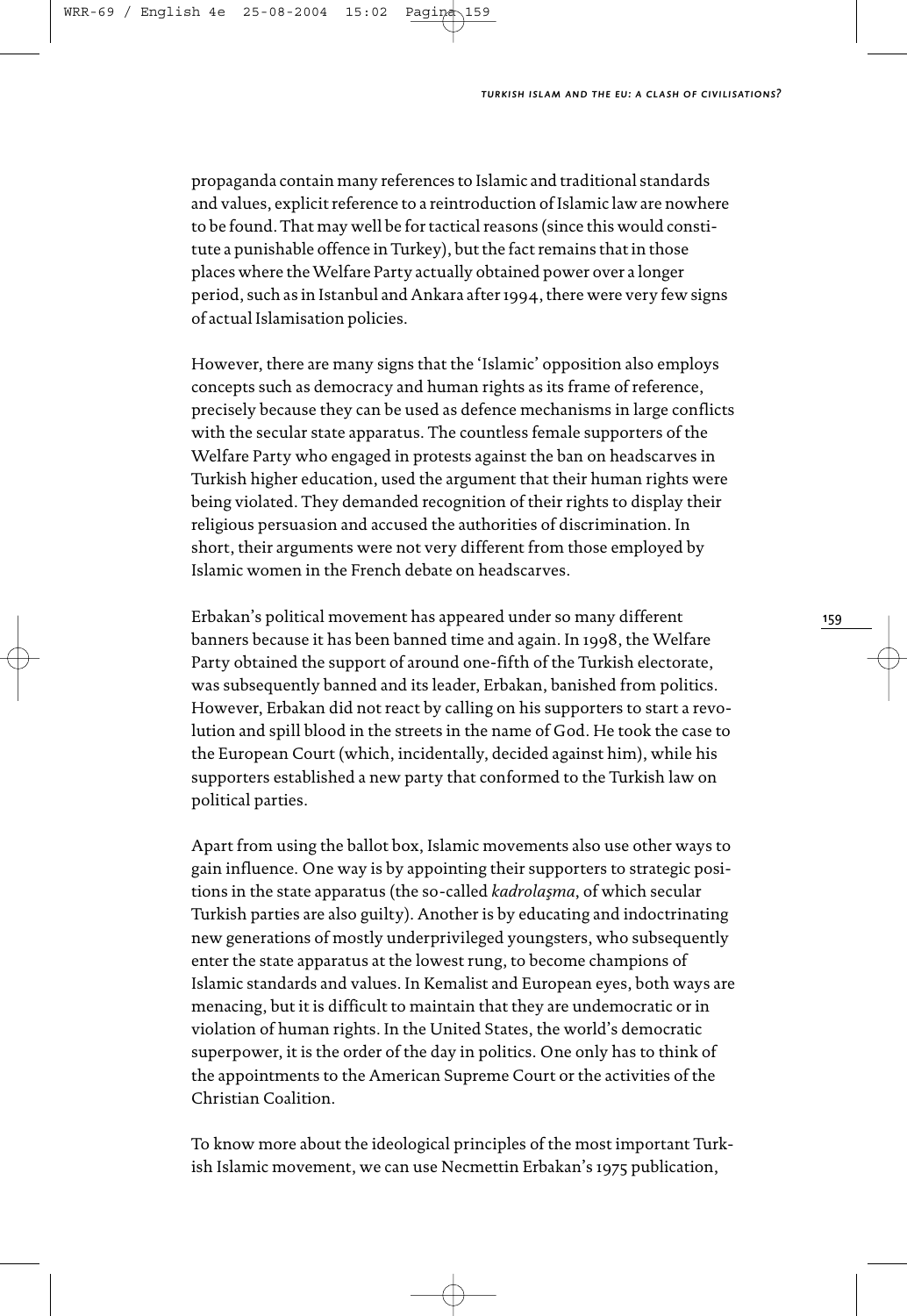160

*Milli Görüs¸* (National Vision), as a starting point. 'National Vision' is the name of the ideological movement which has produced all of Erbakan's parties, from the National Order Party to the Felicity Party, and which also includes a broad network of mosques and associations in the Netherlands and Germany.

In his book, Erbakan emphasises that this movement is loyal to all the rights and freedoms described in the constitution. He specifically mentions the inviolability of possessions and the home, the equality of all persons before the law, and the right to trade, travel, exchange information, assemble and demonstrate (Erbakan 1975: 31-3). Like the Diyanet's catechism, its sections on the position of women emphasise their role as wives and mothers. Working women must be given the opportunity to fulfil their maternal obligations. At the same time, the movement defends the principle of equal access to education for men and women (Erbakan 1975: 38-9). National Vision pays a lot of attention to the issue of secularism. It argues that secularism in the true sense of the word (*laiklik*, from the French laïcité) allows everyone the freedom of thought, conscience, and religious practice. This is why it qualifies the Turkish system as artificial secularism, and as a system enabling non-religious people to deny religious people their human rights. Erbakan insists on dropping article 163 of the penal code, which states that political use of religion is a punishable offence. Instead, he wants a 'Law for the Protection of Human Rights' (Erbakan 1975: 51-6).

Erbakan is notably sharp in his judgement on the European Community (and later the Union), which he portrays as a neo-imperialist conspiracy by Jews and/or the Catholic Church (Erbakan 1975: 235-264). Forced by the circumstances, and especially by bearing responsibilities of government, he and his party subsequently toned down their judgement, but Milli Görüs¸ has always remained ambivalent in its views on Europe.

In this respect, the ak Party's attitude is essentially different. In domestic policy, since 2001 the leaders of the ak Party have moved from a strongly religiously-coloured conservatism to a much more hybrid form of ethical conservatism, nationalism, free-market thinking and technologically modernisation. Moreover, their foreign policy orientation has also changed quite fundamentally. The ak Party now embraces Europe to guarantee that its strategy of bottom-up modernisation will be given a chance in confrontations with the highly restrictive and authoritarian modernisation school of the Kemalist state elite. To obtain a fuller picture of the ak Party's ideas, it is useful to look at the *a k Parti Seçim Beyannamesi*, its election manifesto, as well as its 2003 party programme, entitled: *Herşey Türkiye İçin* ('Everything for Turkey').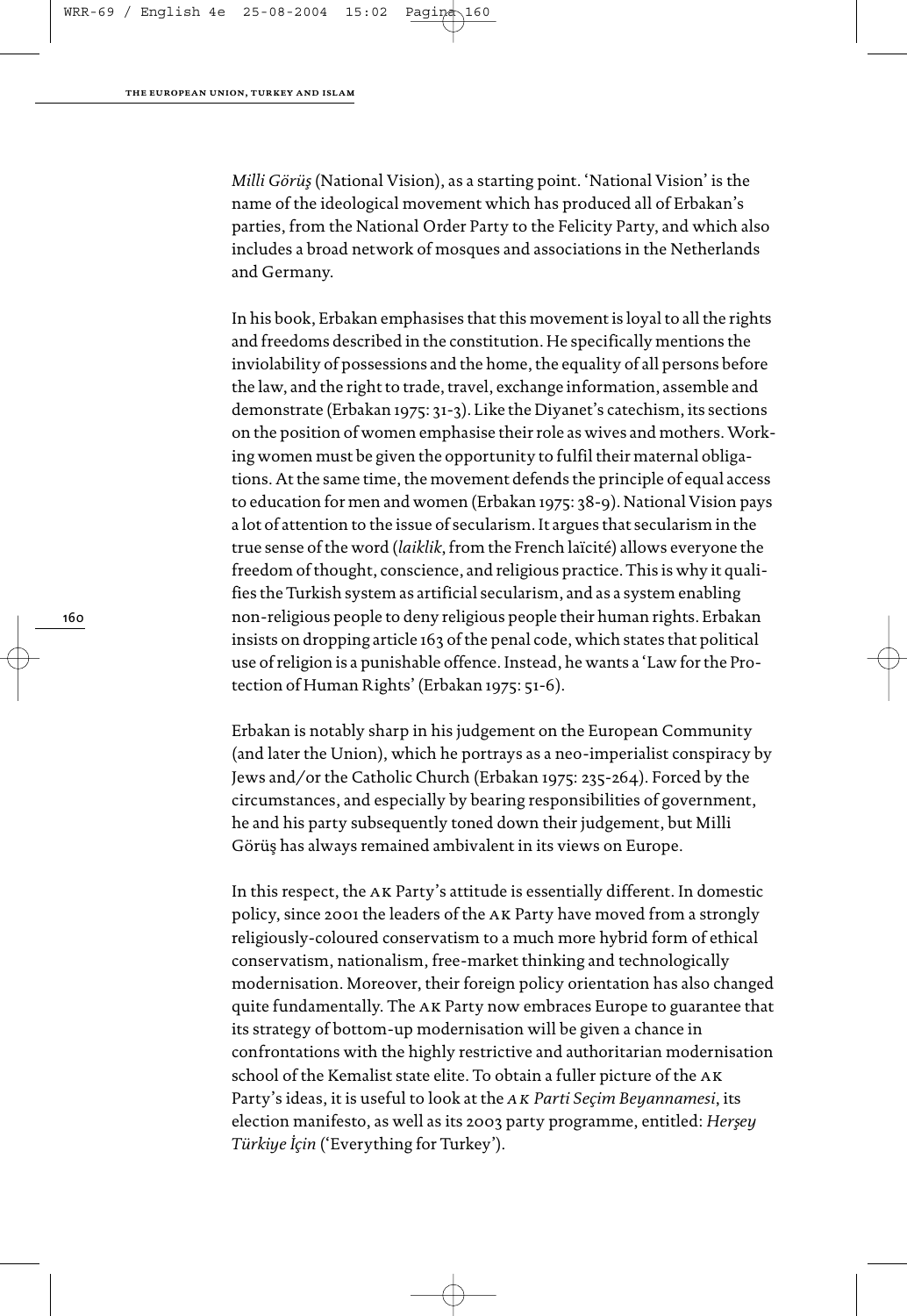This first document stresses the belief in 'true' democracy, with an equal right to representation for everyone: "Our party, which sees differences of faith and culture as enriching the country, believes that people of different languages, religions, races and social status must be able to express themselves freely and participate in politics, relying on equal protection by the law" (ak Parti 2003: 7). And later: "The ak Party, which sees political parties as essential elements of the democratic system, is against the closing down of political parties which operate within the framework of the constitutional state" (ak Parti 2003: 7).

The programme further emphasises that while the AK Party strongly adheres to conservative standards and values, it also stands by a process of modernisation and further economic liberalisation, thus allowing the state to abandon its authoritarian top-down bureaucratic approach and enabling it to serve society. On the subject of accession to the EU, it says: "Our party considers complete membership of the eu as a natural consequence of the modernisation process" (ak Parti 2003: 8). In the document, the ak Party squarely supports full membership, as well as the Union's economic and political criteria. It believes that this will enhance the modernisation process, allowing society and state jointly to enhance their national and international position. Thus, these criteria are not presented as measures imposed from above to obtain an entry ticket, but rather as objective criteria that are indispensable to Turkey's domestic progress and international position. In this way, domestic opponents of eu membership are implicitly branded as opponents of their country's progress. In this line of reasoning, an ultra-nationalist is portrayed as someone who will actually damage the national interest.

A separate chapter deals with international agreements on fundamental human rights and freedoms. The ak Party fully endorses such agreements, also partially against the background of Turkish national interests in the global arena. It declares itself willing to do everything in its power to fulfil its international obligations agreements in general, and the requirements of the Copenhagen criteria in particular. These are said to go beyond mere legislative changes: "The respect for fundamental freedoms and rights involves more than laying down guarantees in laws and in the constitution. Additional efforts must be made to implement these changes, thus firmly ensuring their anchoring into our political culture" (ak Parti 2003: 12).

Equal rights for women are important to the ak Party. At the end of its programme, these are addressed in a separate section entitled *Kadın Sorunları* ('Problems of Women'). This states that while women and men share the same burdens of life, in practice women do not have the equal status to which they are entitled. Their main problems are said to be "economic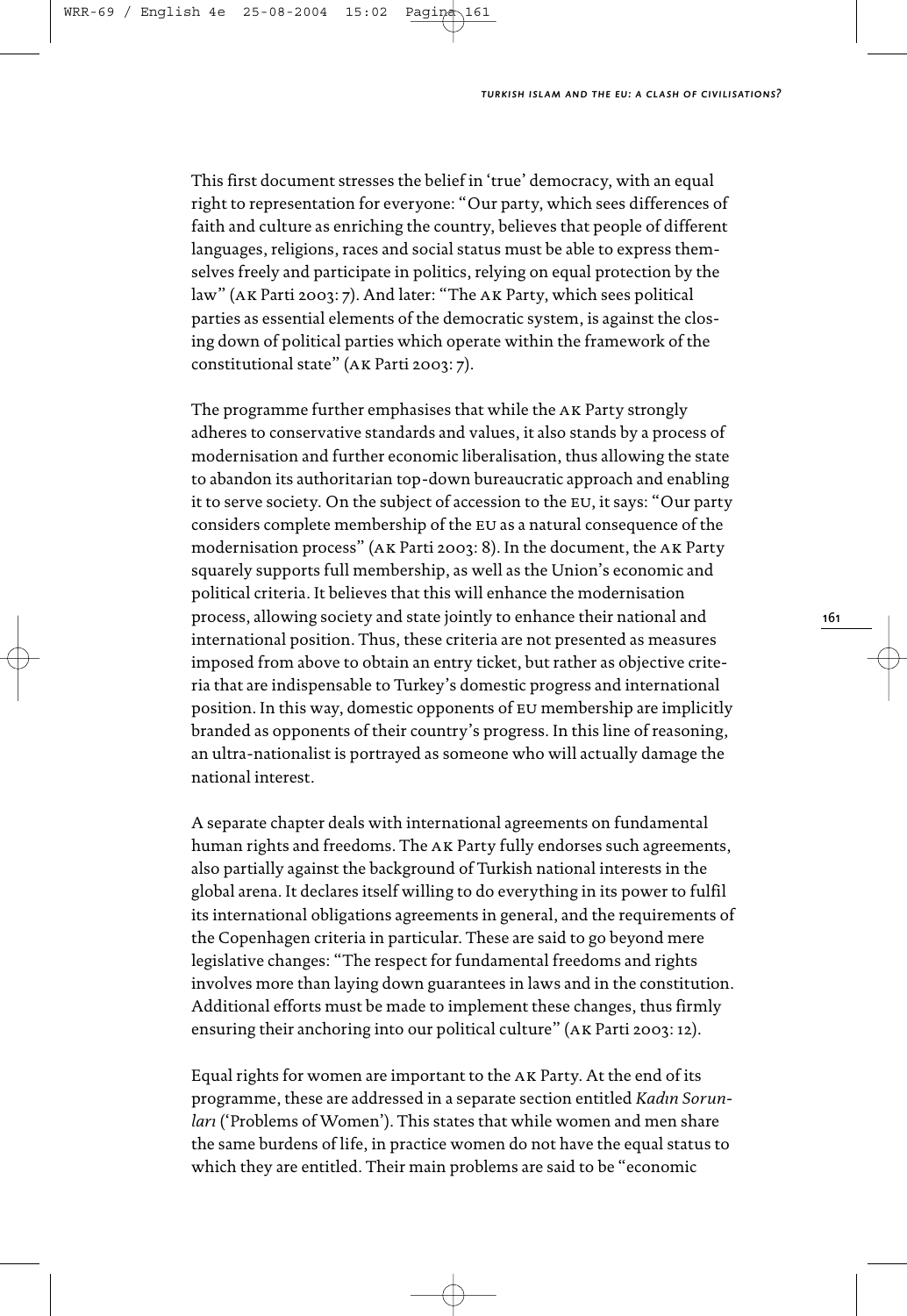problems, no or only low levels of education, (financial) worries about the future, domestic violence and lack of social security" (ak Parti 2003: 76), depending also on whether they live in urban or rural regions. It subsequently states, "Our party attaches importance to eliminating problems for women, since these [problems] hinder a sound upbringing of offspring and the pursuit of happiness within the family" (ak Parti 2003: 76). This is then followed by a list of measures needed to eliminate any forms of inequality or discrimination. Strikingly, it also mentions the following: "In regions where suicide amongst women and the murder of women on ethical grounds and honour killings are common, preventive and educational measures must be taken, which are directed at women and their families" (ak Parti 2003: 76). In this way, the ak Party argues that the unequal position of women and serious matters such as honour killings, have nothing to do with its interpretation of Islam, and that both practices are unacceptable.

This may well raise the following question: do we ascribe this apparent moderation of this Islamic 'opposition' to political opportunism, or to prudence? In other words, if the pressure imposed by the state and especially by the military would actually diminish, would these Islamists then also pursue a different and much more radical Islamisation of society? In a democratic political context such as that of Turkey, where votes count, this obviously leads to another question: could such a radical programme succeed in obtaining support among the people?

### 3.7 is there a breeding ground for fundamentalism?

The term 'Islamic fundamentalism' was defined earlier in this study (sect. 2.4) as a desire completely to rearrange society according to Islamic laws, sometimes also by using (political) violence. One way of gaining insight into this 'desire' is by investigating to what extent Turkish Muslims identify with such fundamentalist concepts. At the same time, it is also important to gauge the opinion of the Turkish Islamic population on 'dissident' thinkers. After all, an Islamic fundamentalist sees 'the West', its system and its philosophy as hostile to Islam.

The data presented below are based on a research report by *Tesev*, entitled *'Türkiye'de din, toplum ve siyaset'* (Religion, society and politics in Turkey) (Çarkoğlu and Toprak 2000). This investigation into the religious attitudes of the Turkish population indicates that the existence of a breeding ground for fundamentalism in Turkey is unlikely. Approximately one-third (35.2%) of Turks identify themselves first and foremost as Muslims. This figure differs widely between urban and rural people, and between people with higher and lower education levels. Those with

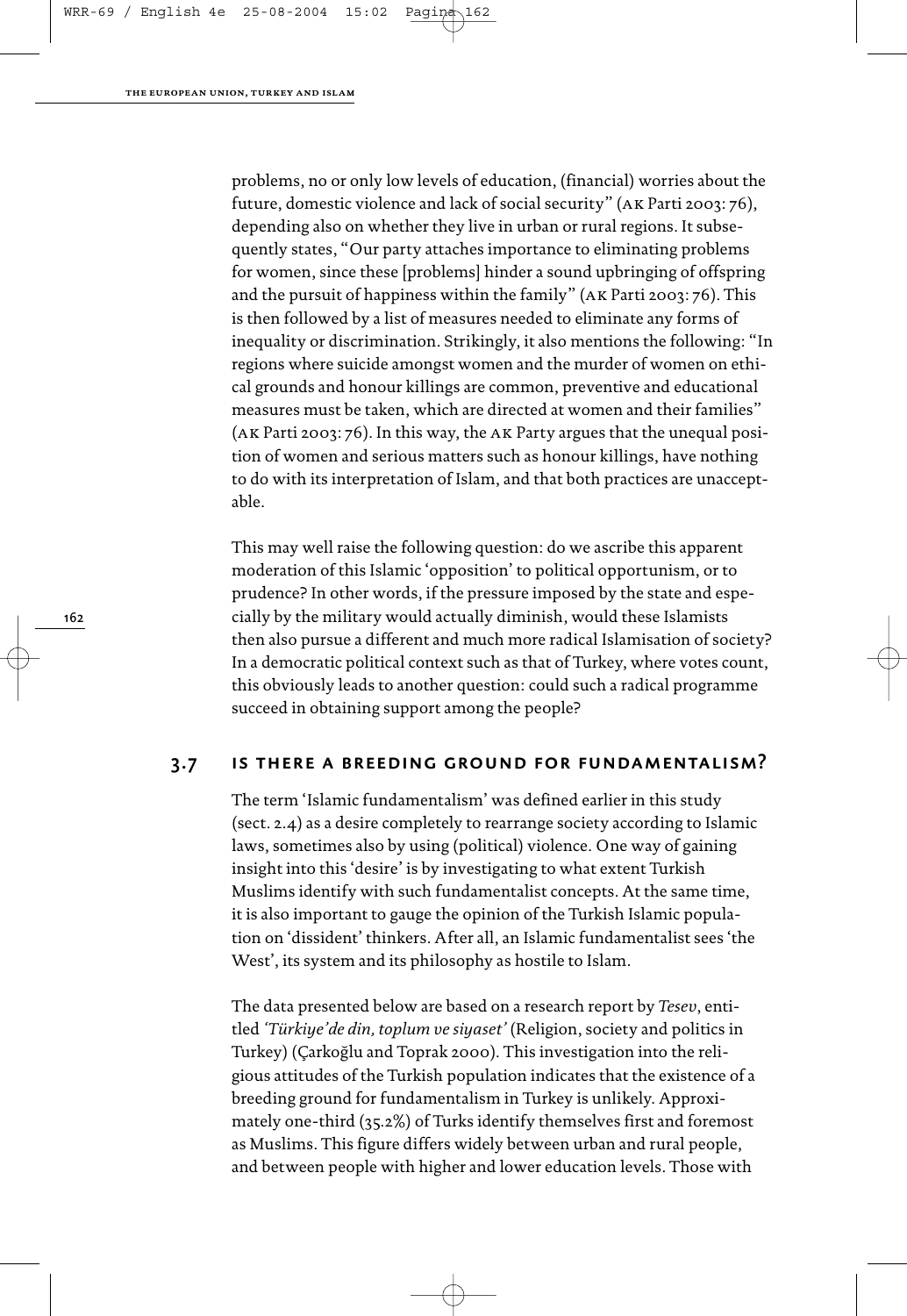little education in rural areas and smaller provincial towns, most frequently see themselves first and foremost as Muslims. Among people with higher education, only 10 per cent support this opinion. Fifty-three per cent of the population identify themselves first and foremost as citizens of Turkey, or as 'Turks'.

Examining how the Turks experience their faith, reveals that less than half of all men perform the compulsory five-times-a-day prayers, while about two-thirds participate in the Friday prayer, or at least say they do. This does not suggest great zeal. Furthermore, Turks seem to apply a flexible definition of the concept of 'Muslim'. Eighty-five per cent believe that someone who does not pray can still be classified as a Muslim. And 66 per cent do not view the consumption of alcohol (according to strict Islamic law, an offence punishable by flogging) as a disqualification from being a Muslim, while 85 per cent say that a woman who does not wear a headscarf can still be considered a Muslim. Thus, presentation and behaviour are not the most important criteria by which Turkish Muslims judge their fellow faithful.

Another criterion is whether people consider it problematic if Muslims and non-Muslims have to share the same personal or professional living environment. Roughly half of the Turkish people indicate that they prefer an environment in which people live according to the rules of Islam. When house-hunting, 54 per cent consider it important that their neighbours are religious, while 37 per cent do not. When there is a choice of two neighbourhood supermarkets, 49 per cent prefer the shop with a religious persuasion, 39 per cent have no preference for either. As far as friends are concerned, 61 per cent feel it is important that these are religious, while 31 per cent disagree. When it comes to professional life, 49 per cent agree that a religious person is more trustworthy and honest than a non-religious person, and 37 per cent disagree. (This could also be an important reason for preferring a 'religious' neighbourhood supermarket.)

The large majority of Turkish Muslims are fairly tolerant towards 'dissident thinkers': 89 per cent feel there are also 'good people' among the faithful of other religions. Sixty-three per cent of those interviewed do not want their son or daughter marrying a non-Muslim, so for over one-third, this is no insurmountable problem. A Muslim man, by the way, can happily marry a 'woman of the Book' under Islamic law, but it is not so simple for a Muslim women; her husband is required to convert to Islam.

It must be stressed that these questions related to non-Muslims did not distinguish between religions. It is thus quite possible that the so-called 'people of the Book' (Christians and Jews) are viewed more favourably by Turkish Muslims than, say, Hindus.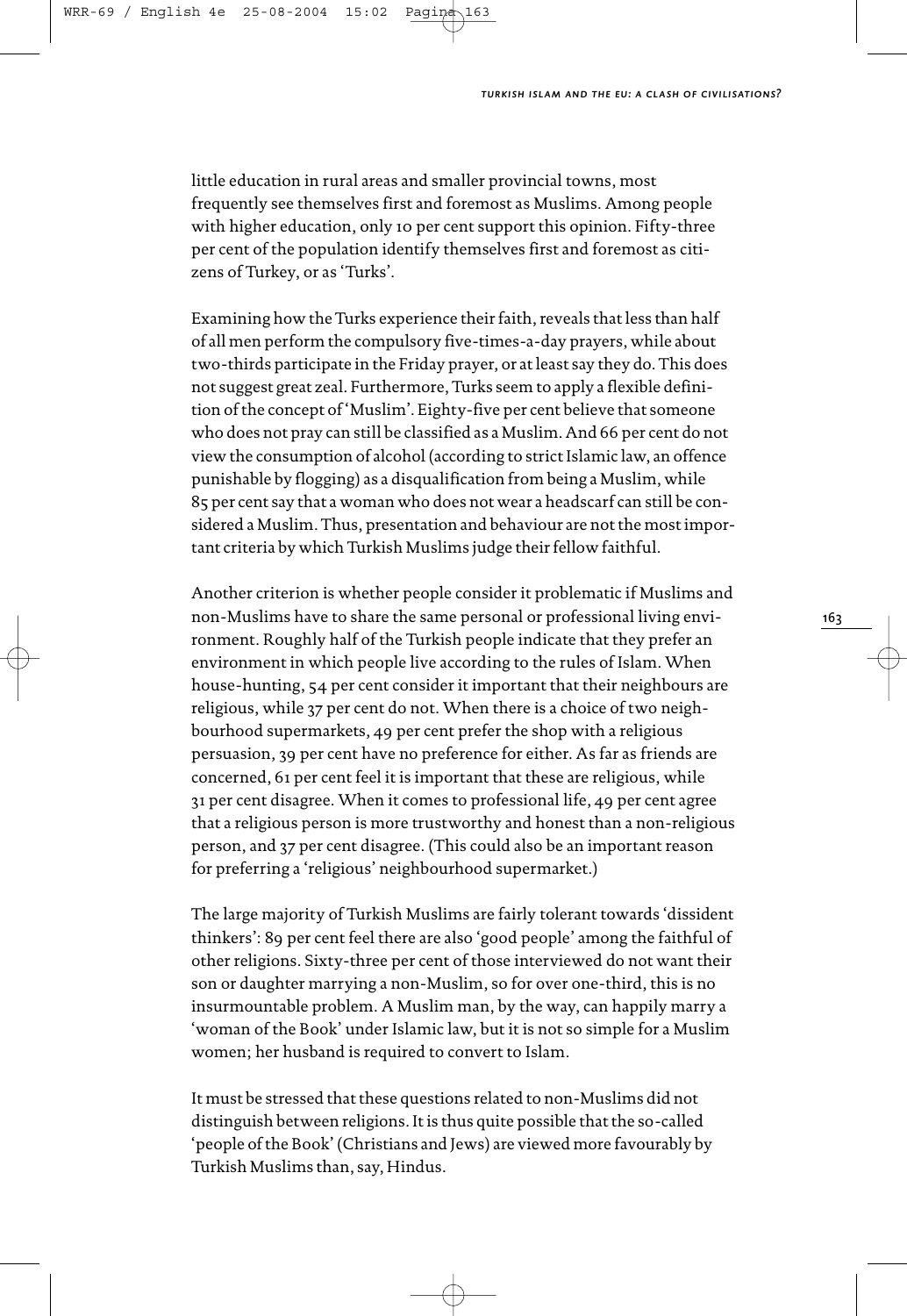164

When it comes to the crucial issue of reintroducing the holy law into the family law, Turkish opinion is unanimous: don't! A mere 10 per cent of the population favour reintroducing Islamic marriages (and with it also the right to marry four women), while 14 per cent would like to see the return of Islamic divorce by repudiation.

The above data are of course no more than a fairly arbitrary summary of the figures, but the picture that emerges is that of a largely traditionally religious, but also relatively tolerant and not in the least fundamentalist, population. If we employ as the chief characteristic of fundamentalism the desire once again to base society on the şeriat (the Islamic law), then we can say that a maximum of between 10 and 15 per cent of the Turkish population are susceptible to fundamentalist thinking.

Other figures also seem to point in that direction. The large electoral success of the ak Party in the 2002 elections, can be attributed to the fact that the party emphatically distanced itself from the Islamic philosophy of Erbakan and his followers, and profiled itself as a broad, mainstream party, combining conservative standards and values with a belief in free markets, modernity and technology. Of those who voted for the ak Party, one segment had previously supported Erbakan's party, i.e. they were islamists. However, the Nationalist Action Party and the liberal-conservative Motherland Party also lost much support to the new ak Party. It thus represents a broad coalition. It is important that a party with such a profile even succeeded in soundly beating the 'real' Muslims of Erbakan's Felicity Party in his own home town, Konya, which is known as a devout town (Yavuz 2003: 258).

Support for truly militant groups, then, is small (see sect. 2.4). IBDA-C almost certainly does not have more than a few hundred dedicated followers, and possibly a few thousand sympathisers. The number of Hizbullah sympathisers has been estimated at 20,000, but this seems exaggerated. In Germany, home to more than three million Turks who can follow their political and religious preferences relatively freely and without the restrictions imposed by the Kemalist state apparatus, the radical 'State of the Caliphate' has never managed to attract more than about seven thousand followers. Obviously, this does not make such organisations less dangerous. As it turns out, only a handful of fanatics are needed for terrorist attacks. But it does indicate they do not find a breeding ground among the majority of the Turkish population. This means that the Turkish situation is fundamentally different from that in many Arab countries and in South and South-East Asia.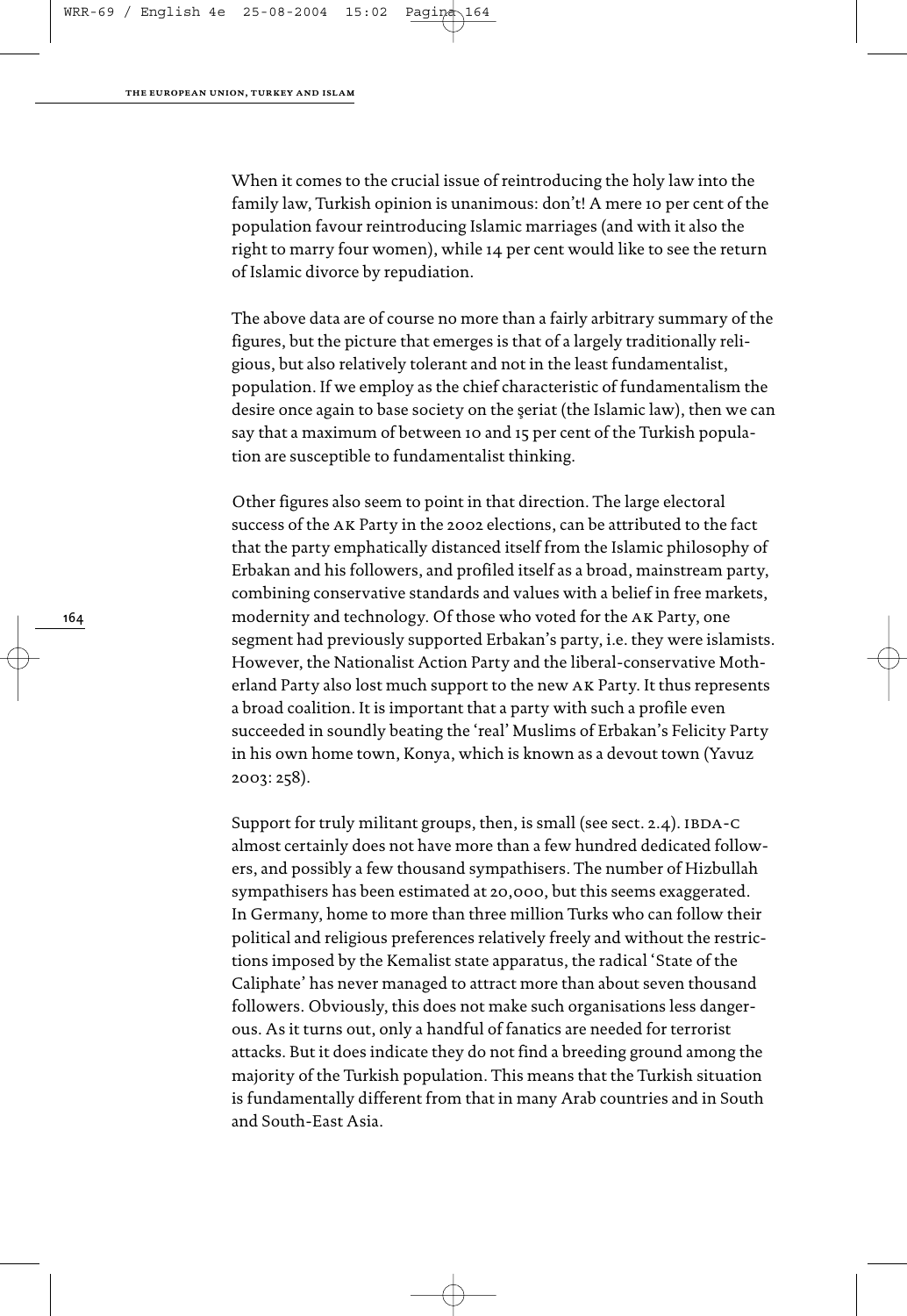### 3.8 pluralism as a component of democratisation

In the West, democracy is usually equated with pluralism, in all its aspects. Here, we have mostly discussed Turkey's Islamic landscape, but we will end this survey with a short account of the degree of pluralism in Turkey in a wider sense.

The Turkish political system has democratic shortcomings due to electoral thresholds, constitutional limitations, patronage systems and corruption. The state's continuous pressure upon politics is indeed a problem, but Turkey is still a country where voters can use the ballot box to bring to power political groups other than those governing, and where the opposition can assume power peacefully. Voting is meaningful and there are clear and viable political alternatives. Another characteristic democratic shortcoming in Turkey is censorship. The censor is still active on an almost daily basis, when the authorities feel that newspapers or television stations have overstepped their mark. Much like the Council for Higher Education (YÖK), the Council for the Media (RTÜK) is one of the extensions with which the state curbs civilian life. Publications by human rights organisations and organisations of Kurdish persuasion, in particular, are constantly confronted with harassments. Nevertheless, Turkey has a large and richly varied media, and its journalists and editors are continuously pushing the bounds of possibility. Despite the censorship and self-censorship, it is possible to find, buy and read strongly contrasting opinions on current events from any street kiosk.

The economic sector also has its fair share of ambiguities. Over the last 25 years, Turkey's economic development has often been a process of all or nothing. A very dynamic private sector, which includes tourism and textiles, for example, functions alongside failing financial policies, such as inefficient tax collecting and corruption. The annual growth of gross national product has fluctuated between plus nine per cent and minus nine per cent. Even so, all sections of Turkish society have become more prosperous during this period, and some spectacularly so.

This pluriformity of politics and the media is the product of a society that has witnessed the rise of a large urban middle class whose prosperity and education levels have grown enormously over the last 25 years, albeit with ups and downs. The ideas of the state apparatus, with its heavy emphasis on sovereignty and centralisation, are falling increasingly out of step with a rapidly developing society. At the same time, however, that very same state apparatus (including its 'Islamic branch', the Diyanet) is also the heir to a massive administrative tradition stretching back some 700 years.

165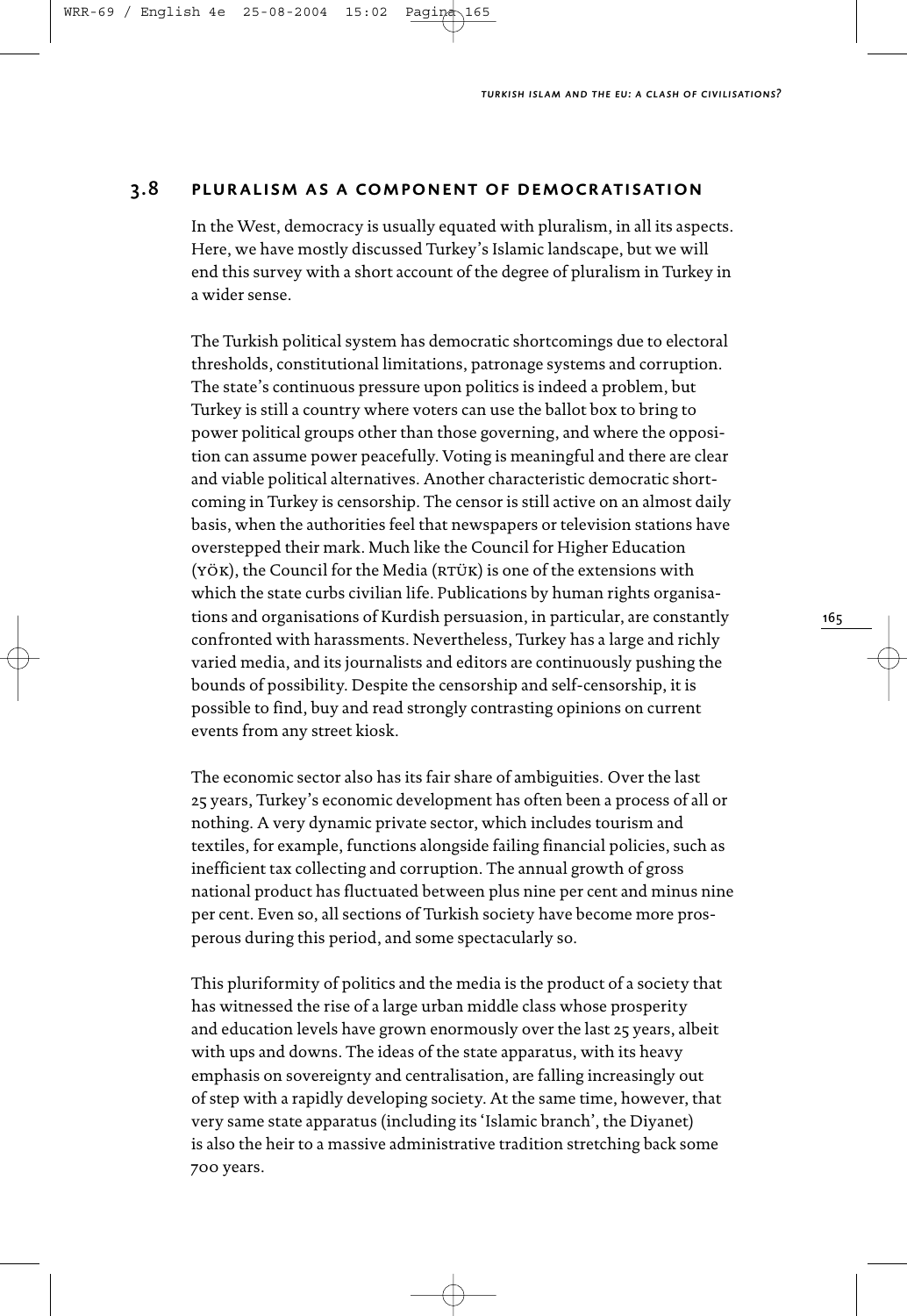166

As far as the legitimacy of the state is concerned, it is important that Turkey never fell victim to colonial rule. Attempts in that direction were repelled by its population during the independence struggle of 1919-1922. In the recent past (since 1918), the country has not suffered any military defeats. As a result, the state never lost legitimacy in the eyes of its people. Many Turks are highly critical of their country, but they identify strongly with it, and are proud of its achievements.

#### 3.9 the turkish situation: neither 'thanks to islam'nor 'in spite of islam'

If Turkey were to lose its status of a 'torn country' – to use Huntington's words – and were to become firmly anchored within Europe, that would be a truly hopeful message to the Islamic world; a sign that the 'clash of civilisations' is not a reality but a fantasy, and that the achievements of the West can also find a place in an Islamic country. However, this does not mean that the 'Turkish model' can simply be exported to other Islamic countries. For that, the Turkish experience is much too determined by specific historical factors. From a psychological perspective, too, it is unlikely that the countries in the Middle East will look to Turkey for a role model. Arab countries still see Turkey mainly as their former colonial ruler and as an accomplice of the imperialist West. The traditionally warm and, since the last decade, increasingly close relations of Turkey with their archenemy Israel, merely serve to reinforce this view. In fact, the Arab states have traditionally had much warmer relations with European countries such as Spain, Italy and Greece than with Turkey.

One final point: this survey is about Turkish Islam. It was undertaken to determine to what extent the fact that Turkey is an Islamic country will hinder its potential accession to the eu. In other words, whether the concept of the 'clash of civilisations' holds true. This concept defines 'Islam' as a civilisation confronting the West (and therefore Europe). This survey may therefore easily leave the impression that religion is the all-determining factor in Turkey's development. That is simply not true. Turkey is in many respects a modern country, where the originally Western concepts of democracy and human rights have taken root. True, this did not happen 'thanks to Islam', nor however 'in spite of Islam'. And when we look at other countries in the Islamic world, we must also resist the temptation to attribute their wrongs all too easily to religion. That is why it may be best to conclude this chapter with a quotation from Turkey's most prominent modern theologian, Mehmet Aydın, from an address made on 25 April 2001.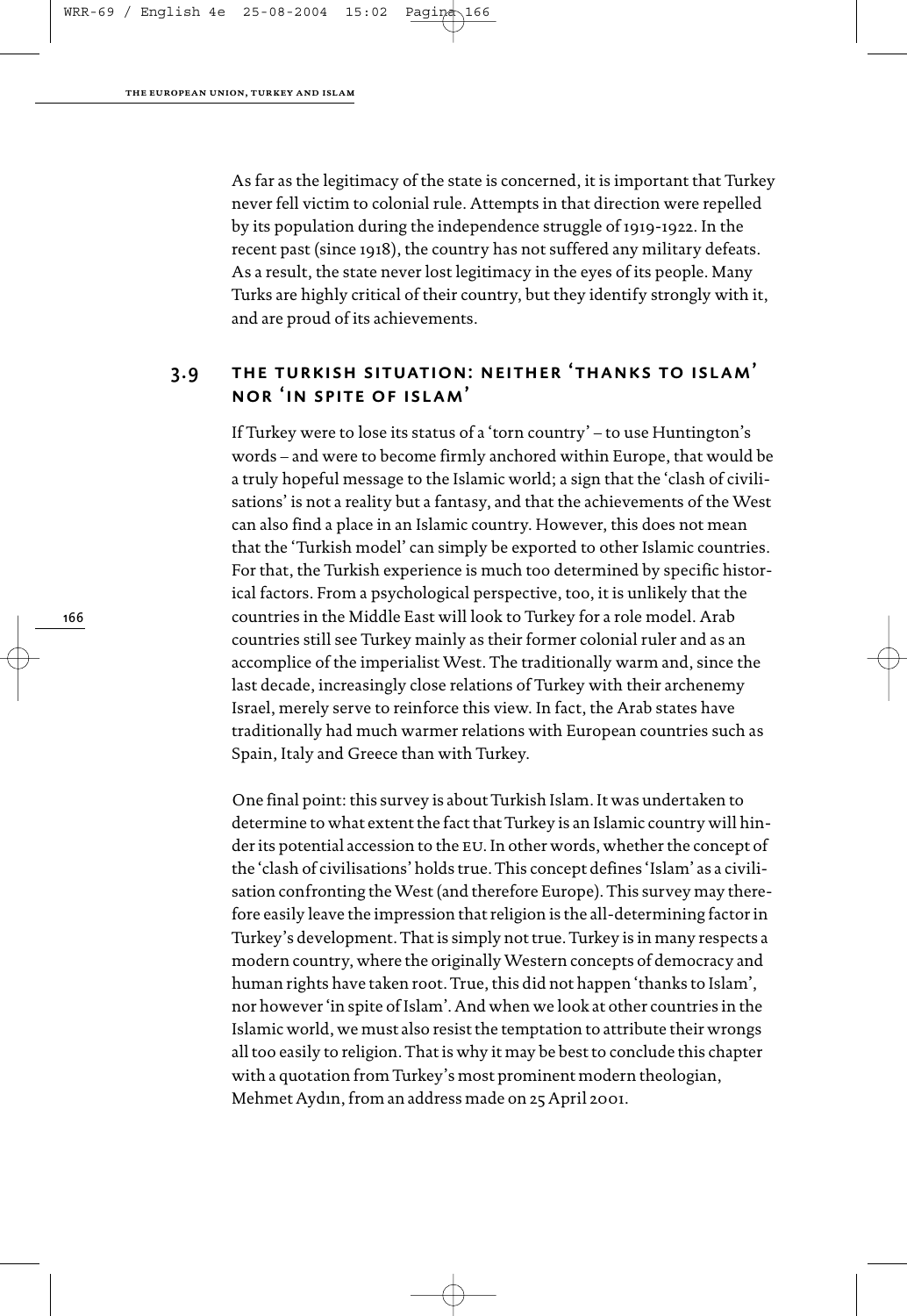"In a society where individual rights are trampled on, society's moral dimension is also threatened, and even hindered. There are serious human rights abuses in the Islamic world, and its ruling Muslim classes are usually authoritarian. But religion as a social fact is only partially responsible for this situation. The roots of this problem of authoritarian governance must first be sought in the dominant political culture, in the unbearable economic situation, in the mazes and snares of international relations and, only then, in modern Islamic thoughts and actions.

To put it differently: religious pluralism can only be understood in conjunction with all other meaningful social factors. In a society where the constitutional state and social justice are acknowledged, and the need for democratic participation in government is met, a wide range of social roles is assigned to each citizen. Violence is systematically reduced and, eventually, a general political culture of constructive conflict management is applied. It is then that religion and religious life receive the opportunity to be truly religious and spiritual, and less, say, political and ideological. However, if these societal circumstances are lacking, then religious pluralism can never develop, not even if there are liberal tendencies within religious life" (Mehmet Aydın 2001: http://www.fleuri.ugent.be/cie/CIE/ maydinnl1.htm).

167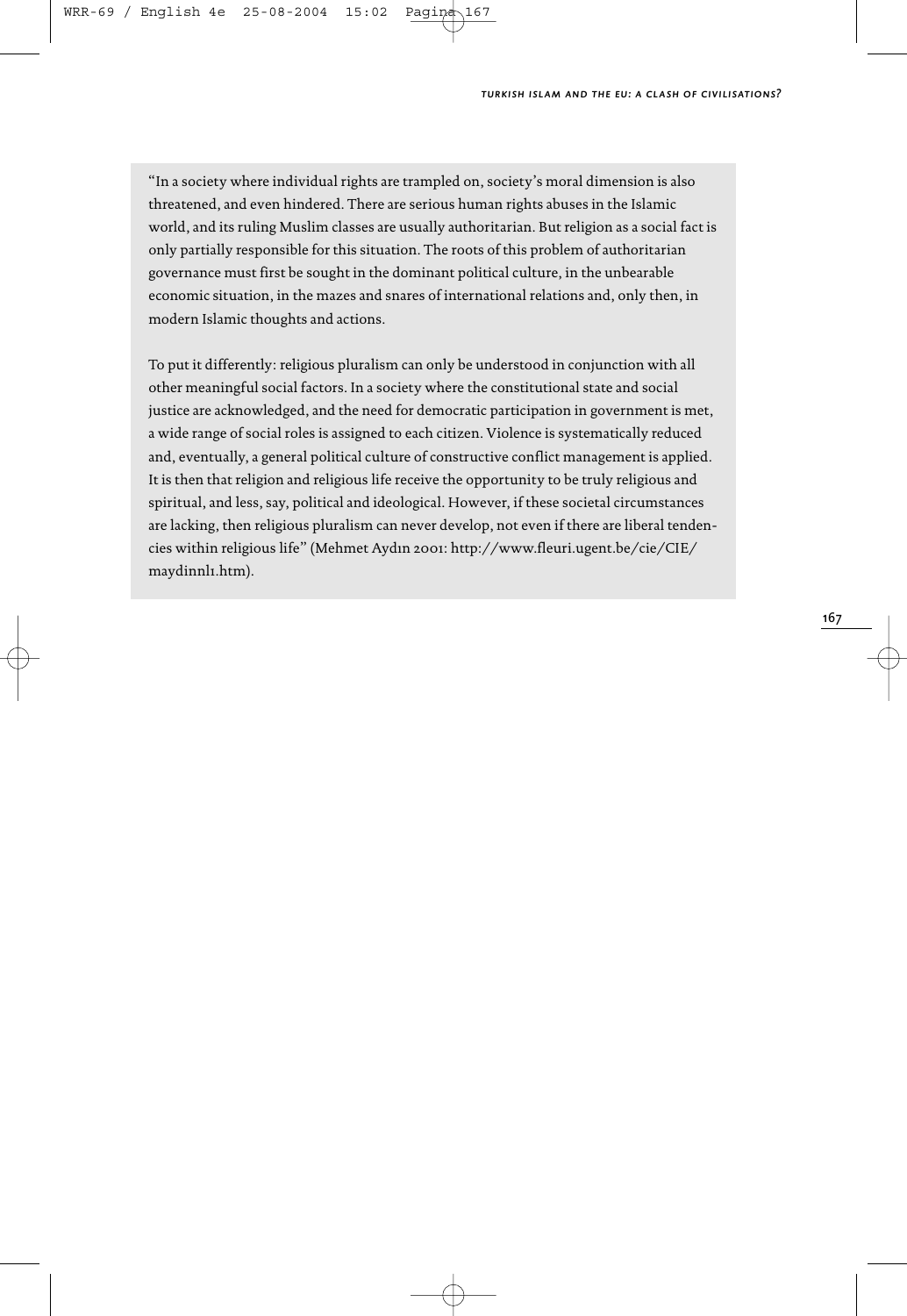Œ

**the european union, turkey and islam**

168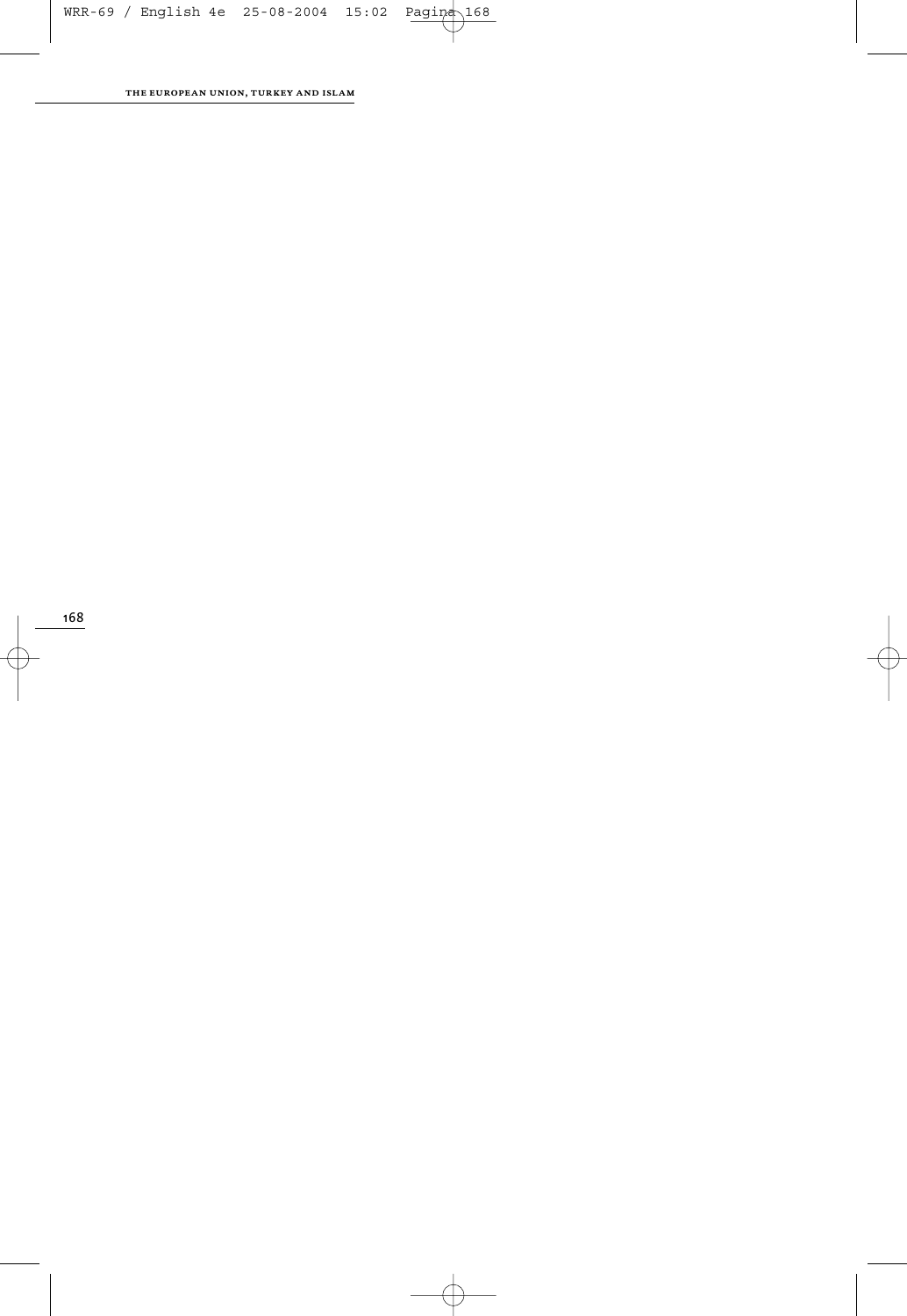#### 4 conclusion: turkish islam and european civilisation

The reader who has read the above chapters of this survey, will not be surprised by the conclusions that are drawn below.

We first showed in chapter 2 that Turkish Islam has a long tradition of symbiosis with the state, and that this tradition has given 'official' Islam in Turkey a strongly pragmatic and flexible character. Another important characteristic of Islam in Turkey is its wide range of expressions. We have examined this extensively, and have indicated the importance of Turkey's large Alevi minority, with its adherence to secular and humanist values. We have seen how the large Islamic movements in Turkey that are not tied to the state, overwhelmingly try to combine their faith in modern science and technology with traditional standards and values. This is true for both the classic Dervish orders and for the neo-movements. The fact that these traditional standards and values are seen and experienced as 'Islamic', does not mean those movements are fundamentalist. There are truly radical fundamentalist groups in Turkey, but these are marginal. Admittedly, the attitude of the Islamic majority towards Turkey's minute Christian and Jewish minorities is problematic. However, the fact that religious prejudices are diametrically opposed to the formal granting of equal treatment to all citizens, is not unique to Turkey. The same can be said of the attitude of Europeans to the Islamic minorities in Europe.

In chapter 3, we first tried to answer the question as to what extent Turkey is culturally a part of Europe. We began by concluding that the concept of identifiable civilisation blocs is not workable, and that the borders between civilisations are diffuse and porous. At the same time we stated that Turkey's modernisation has in effect also amounted to a long period of 'europeanisation', and that the legacies of Enlightenment and liberalism have also taken root in Turkey. From this point of departure, we answered the question whether Turkish Islam is compatible with political democracy and with the concept of human rights expressed in the European Convention and the United Nation's Convention. Analysis of core texts of both official state-Islam and of Islam-inspired political mass movements show unambiguously that this is indeed the case. The documents of the current governing party explicitly refer to these conventions and use European practices as a yardstick. Where propagated values conflict with European values, this usually involves a glorification of the state and the military, and of authority in general, which bears no relation to Islam, even if Islam is used by the state to sanctify such values. In an Islamic context, it is hard to conceive of a complete separation of state and religion. However, it will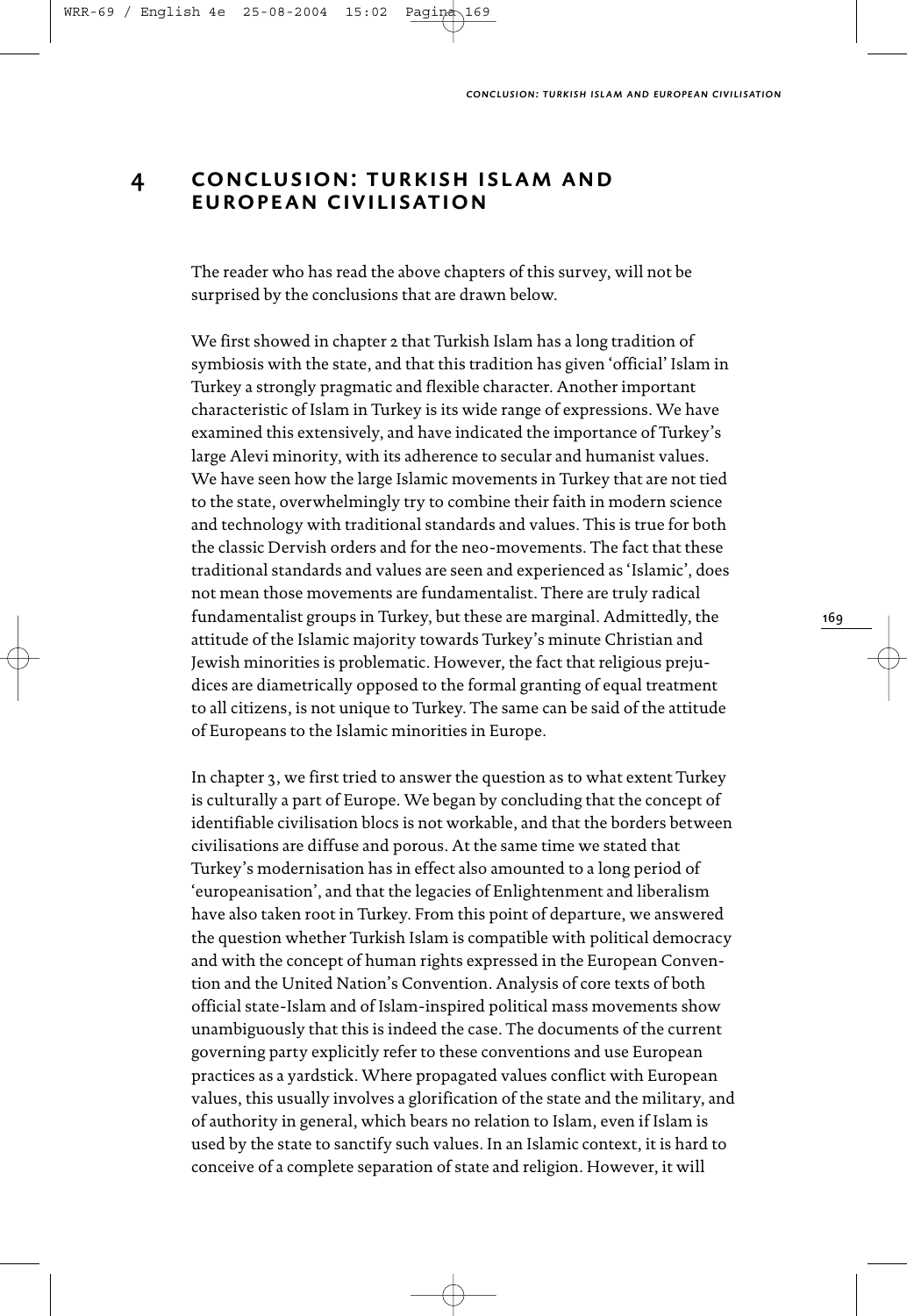170

certainly prove necessary to readjust the message of state-Islam into a more 'civil' direction.

It should come as no surprise that both state-linked and non-state linked mainstream Islam in Turkey have a message that is moderate, flexible, and reasonably tolerant. Sociological research into the religious attitudes of the population confirms this picture. If we combine this research with political data such as election results and research into illegal organisations, we can safely conclude that a maximum of 15 per cent of the Turkish population feel attracted to (elements of) fundamentalist thought. Support for such (illegal) movements that also justify the use of violence, is probably very small.

In a religious and more general cultural sense, Turkey exhibits a number of characteristics that closely correspond to those present in some parts of Europe. This is not only understandable from its long history of contact with Europe and the deliberate ambition of the Turkish elite to become European, but also from the characteristics of modern-day Turkish society, with its large and mature urban middle class, political pluralism and strong growth of prosperity. The fact that Turkey's dominant religion is Islam, not Christianity, does not change this, nor does the fact that it tends to have more in common with countries such as Poland or Greece than with, say, the Netherlands or Denmark. To exclude Turkey on the basis of cultural and religious criteria, as suggested by European politicians and writers who allow themselves to be inspired by Huntington's ideas, is therefore wrong. Turkey's alleged un-European character is a construction, based on a very shaky definition of a European or 'Western' civilisation, and on a poor understanding of Turkish reality.

This is not to say that there are no objections against Turkey's EU accession. Arguments relating to poverty, migration and the decision-making capacity of European institutions must be taken seriously. This survey does not cover these aspects. It is merely concerned with the argument (unfounded, in our view) that Turkey could not, or should not, become a member *because* the large majority of its population is Muslim.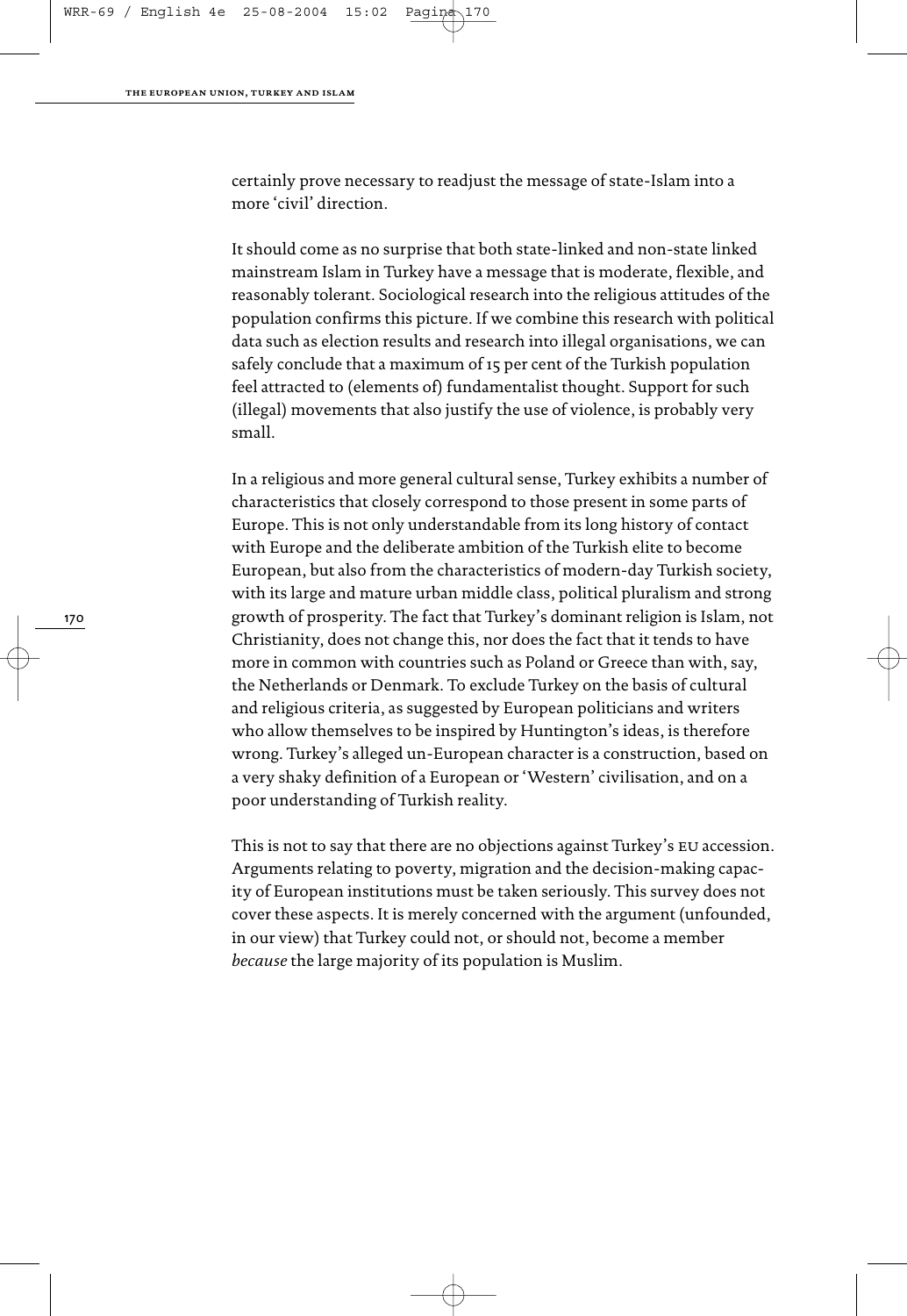|  | <b>LITERATURE</b> |  |
|--|-------------------|--|

## literature

| Abu Manneh, B. (1979) 'Sultan Abdülhamid II and Shaikh Abdulhuda Al-Sayyadi'                                                |
|-----------------------------------------------------------------------------------------------------------------------------|
| in Middle Eastern Studies, 15.                                                                                              |
| AK Parti (2003) Her şey AK Türkiye için. Seçim beyannamesi, Ankara: AK Parti.                                               |
| Anderson, B. (1991) Imagined communities, London: Verso.                                                                    |
| Aydın, M. (2001) http://www.fleuri.ugent.be/cie/CIE/maydinnlı.htm                                                           |
| Bali, R. (1999) Cumhuriyet yıllarında Türkiye Yahudileri. Bir türkleştirme serüveni                                         |
| (1923-1945), Istanbul: Iletişim.                                                                                            |
| Birge, J.K. (1937) The Bektaşi order of derwishes, London: Hartfort.                                                        |
| Braude, B. and B. Lewis (eds.) (1982) Christians and Jews in the Ottoman Empire.                                            |
| The functioning of a plural society, New York: Holmes & Meier.                                                              |
| Bruinessen, M. van (1996) 'Kurds, Turks and the Alevi revival in Turkey' in Middle                                          |
| East Report, 26, 3.                                                                                                         |
| Buitelaar, M. and J. ter Haar (eds.) (1999) Mystiek. Het andere gezicht van de islam,                                       |
| Bussum: Coutinho.                                                                                                           |
| Çamuroğlu, R. (1997) 'Some notes on the contemporary process of restructuring                                               |
| Alevilikin Turkey'in Kehl-Bodrogi, Kellner-Heinkele, Otter-Beaujean (eds.),                                                 |
| Syncretistic religious communities in the Near East, Leiden: Brill, 25-34.                                                  |
| Cantwell Smith, W. (1957) Islam in modern history, Princeton: Princeton Univer-                                             |
| sity Press.                                                                                                                 |
| Çarkoğlu, A. and B. Toprak (2000) Türkiye'de din, toplum ve siyaset, Istanbul: tesev                                        |
| Yayınları.                                                                                                                  |
|                                                                                                                             |
| Cumhuriyet (2001) 'Erkek artık evin reisi değil', 22 June.                                                                  |
| Deringil, S. (1998) The well-protected domains. Ideology and the legitimation of                                            |
| power in the Ottoman Empire 1876-1909, London: I.B. Taurus.                                                                 |
| Douwes, D. (1997) 'Richtingen en stromingen' in Henk Driessen (ed.), In het huis                                            |
| van de islam, Nijmegen: Sun, 162-181.                                                                                       |
| Driessen, H. (ed.) (1997) In het huis van de Islam, Nijmegen: Sun.                                                          |
| Dumont, P. (1984) 'The origins of Kemalist ideology' in Jacob M. Landau (ed.),                                              |
| Atatürk and the modernization of Turkey, Boulder: Westview, 25-44.                                                          |
| Ekster, J. den (1990) Diyanet. Een reis door de keuken van de officiële Turkse Islam,                                       |
| Beverwijk: Centrum Buitenlanders Peregrinus.                                                                                |
| Erbakan, N. (1975) Millî Görüş, Istanbul: Dergâh Yayınları.                                                                 |
| Erdoğan, N. (2000) 'Kemalist non-governmental organizations. Troubled elites in                                             |
| defence of a sacred heritage' in Stefanos Yerasimos et al. (eds.), Civil society                                            |
| in the grip of nationalism, Istanbul: Orient-Institut, 283-334.                                                             |
| Evren, K. (1986) Türkiye Cumhuriyeti Devlet Başkanı Orgeneral Kenan Evren'in                                                |
| söylev ve demeçleri: 1985-1986, Ankara: Başbakanlık.                                                                        |
| Geoffroy, E. 'Tarika' in Encyclopaedia of Islam, New Edition, vol. X, Leiden: Brill,                                        |
| $243 - 6.$                                                                                                                  |
| Georgeon, F. (ed.) (2000) Les mots de politique de l'Empire Ottoman à la Turquie<br>kemaliste, Paris: ehess/esa 8032, cnrs. |

# WRR-69 / English 4e 25-08-2004 15:02 Pagina 171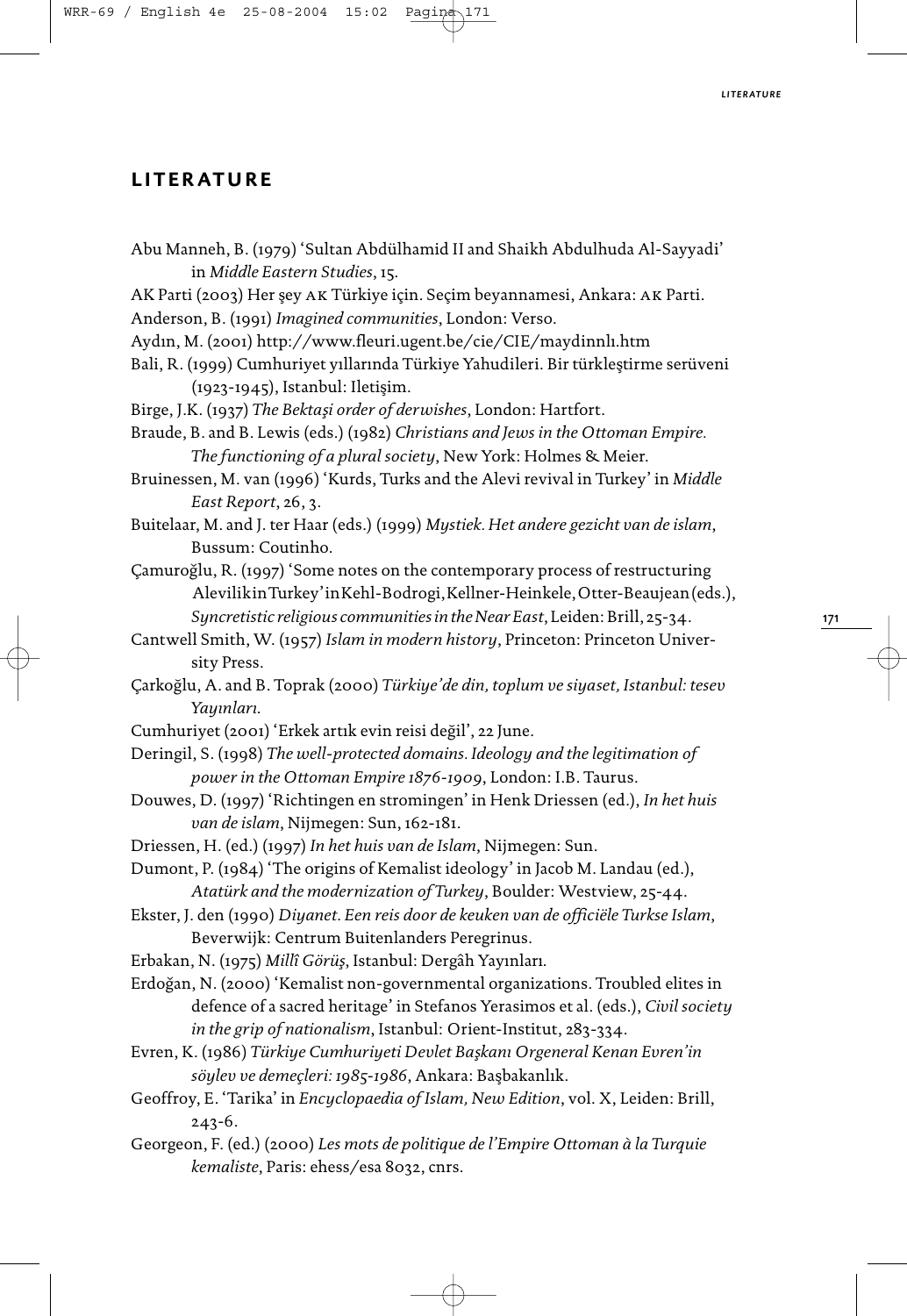172

- Gezik, E. (2000) *Alevi Kürtler*, Ankara: Kalan.
- Göle, N. (1996) *The forbidden modern. Civilization and veiling*, Michigan: The University of Michigan Press.
- Groot, A.H. de (1986) *Nederland en Turkije. Zeshonderd jaar politieke, economische en culturele contacten, Leiden: Nederlands Instituut voor het Nabije Oosten*.
- Hanioğlu, M.S. (1995) *The Young Turks in opposition, opposition*, Oxford: Oxford University Press.
- Hanioğlu, M.Ş. (1997) 'Garbcılar. Their attitudes toward religion and their impact on the official ideology of the Turkish Republic', *Studia Islamica*, 86, 2: 133-158.
- Hobsbawm, E. (1990) *Nations and nationalism since 1780. Programme, myth, reality*, Cambridge: Cambridge University Press.
- Hoebink, M. (1997) 'Het denken over vernieuwing en secularisatie' in Henk Driessen (ed.), *In het huis van de Islam*, Nijmegen: Sun, 199-217.
- Huntington, S. (2002), *The Clash of Civilizations and the Remaking of the World Order*, London: The Free Press.
- Imber, C. (1997) *Ebu's-su'ud: The Islamic legal tradition*, Edinburgh: Edinburgh University Press.
- Imber, C. (2002) *The Ottoman Empire, 1300-1650. The structure of power*, New York: Palgrave Macmillan.
- Jansen, J.J.G. (1998) *Nieuwe inleiding tot de Islam*, Bussum: Coutinho.
- Kafadar, C. (1995) *Between two worlds. The construction of the Ottoman state*, Berkeley: University of California Press.
- Karpat, K.H. (ed.) (2000) *Ottoman past and today's Turkey*, Leiden: Brill.
- Karpat, K.H. (2001) 'Nursî' in *Encyclopaedia of Islam*. New Edition, vol. VIII, Leiden: Brill: 143-4.
- Kehl-Bodrogi, K., B. Kellner-Heinkele and A. Otter-Beaujean (eds.) (1997) *Syncretistic religious communities in the Near East*, Leiden: Brill.
- Lewis, B. (1996) *Het Midden-Oosten. 2000 jaar culturele en politieke geschiedenis*, Amsterdam: Forum.
- Mardin, S¸. (1998) *Religion and social change in modern Turkey. The case of Bediüzzaman Said Nursi*, New York: State University of New York.
- Ocak, A. (1997) 'Un aperçu général sur l'hétérodoxie musulmane en Turquie' in Kehl-Bodrogi, Kellner-Heinkele, Otter-Beaujean (eds.), *Syncretistic religious communities in the Near East*, Leiden: Brill: 195-204.
- Olsson, T., E. and C.R. Özdalga (eds.) (1999) *Alevi kimlig˘i*, Istanbul: Tarih Vakfı Yurt Yayınları.
- Özdemir, A. and K. Frank (2000) *Visible Islam in modern Turkey*, London: Macmillan.
- Parla, R. (1985) *Türkiye Cumhuriyeti'nin uluslararası temelleri*, Nicosia: private.
- Poulton, H. (1997) *Top hat, grey wolf and crescent*, London: Hurst & Company.
- S¸ener, C. (1990) *Alevilik olayı: toplumsal bir bas¸kaldırının kısa tarihçesi*, Istanbul: Alev Yayınevi.
- Shankland, D. (1999) *Islam and society in Turkey*, Cambridgeshire: The Eothen Press.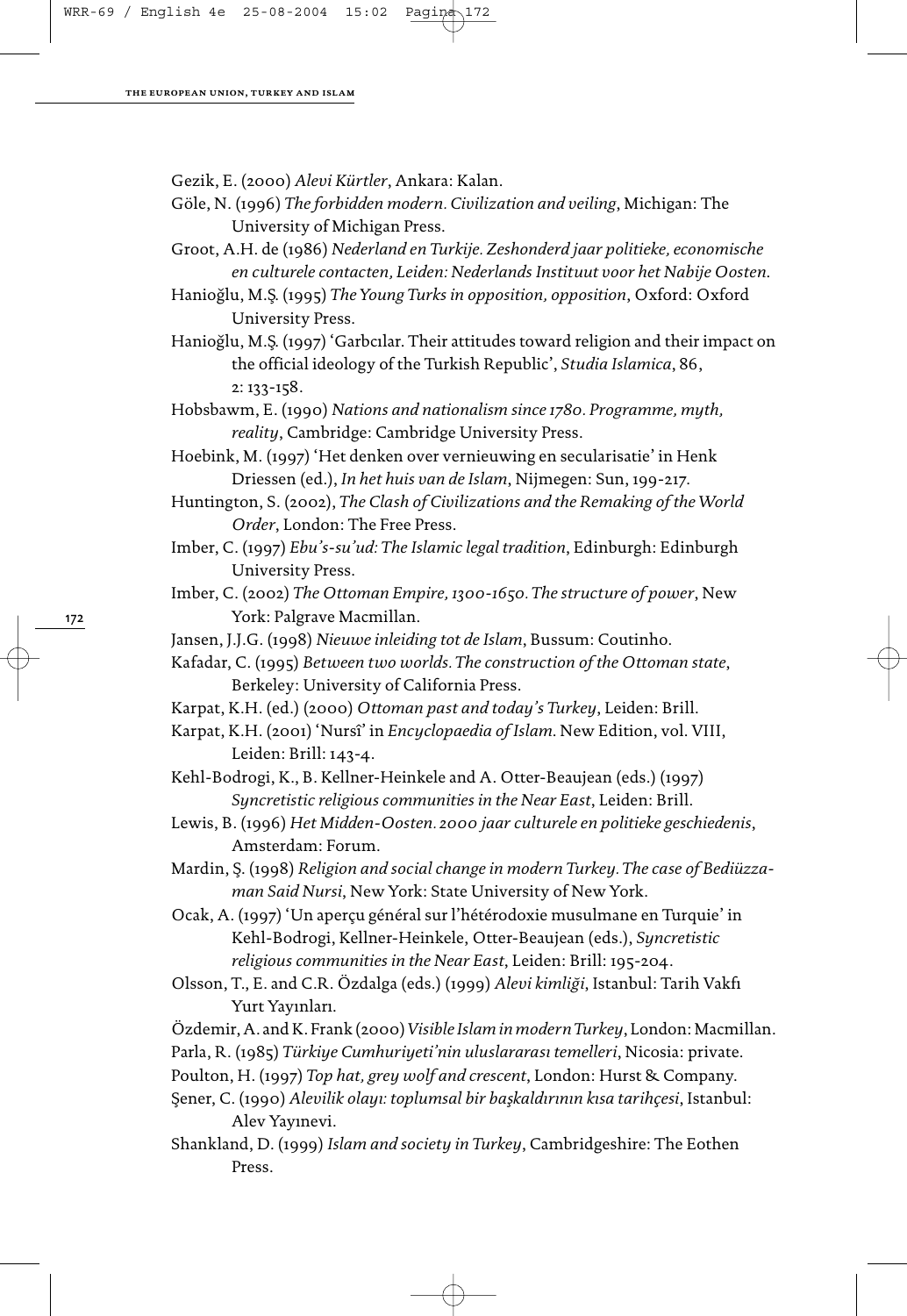*literature*

173

- Shindeldecker, J. (2000) *Turkish Alevis today*, www.isik.ch
- Soymen, M. (2000) *Cep ilmihali, Ankara: Diyanet İşleri Başkanlığı Yayınları*.
- Sunier, Th. (1998) *Turkije. Mensen, politiek, economie, cultuur*, Amsterdam: Koninklijk Instituut voor de Tropen.
- Toprak, B. (1981) *Islam and political development in Turkey*, Leiden: Brill.
- Yavuz, M.H. (2003) *Islamic political identity in Turkey*, New York: Oxford University Press.
- Yerasimos, S. et al. (eds.) (2000) *Civil society in the grip of nationalism*, Istanbul: Orient-Institut.
- Zarcone, Th. (2001) 'Tasawwuf. Among the Turks', *Encyclopaedia of Islam*. New Edition, vol. X, Leiden: Brill: 332-4.
- Zürcher, E.J. (1993) *Turkey: A modern history*, London: I.B. Taurus.
- Zürcher, E.J. (1995) *Een geschiedenis van het moderne Turkije*, Nijmegen: Sun.
- Zürcher, E.J. (1997), 'Islam en politiek: Turkije' in Henk Driessen (ed.), *In het huis van de Islam*, Nijmegen: Sun.
- Zürcher, E.J. (2000) 'Young Turks, Ottoman Muslims and Turkish nationalists. Identity politics 1908-1938' in K. H. Karpat (ed.), *Ottoman past and today's Turkey*, Leiden: Brill: 150-179.
- Zürcher, E.J. (2000) 'The core terminology of Kemalism. Mefkûre, millî, muasır, medenî' in: F. Georgeon (ed.) Les mots de politique de l'Empire Ottoman à la Turquie kemaliste, Paris: ehess/esa 8032 cnrs: 55-64.
- Zürcher, E.J., 'Ottoman sources of Kemalist thought', http://www.let.leidenuniv.nl/tcimo/tulp (working papers archive).